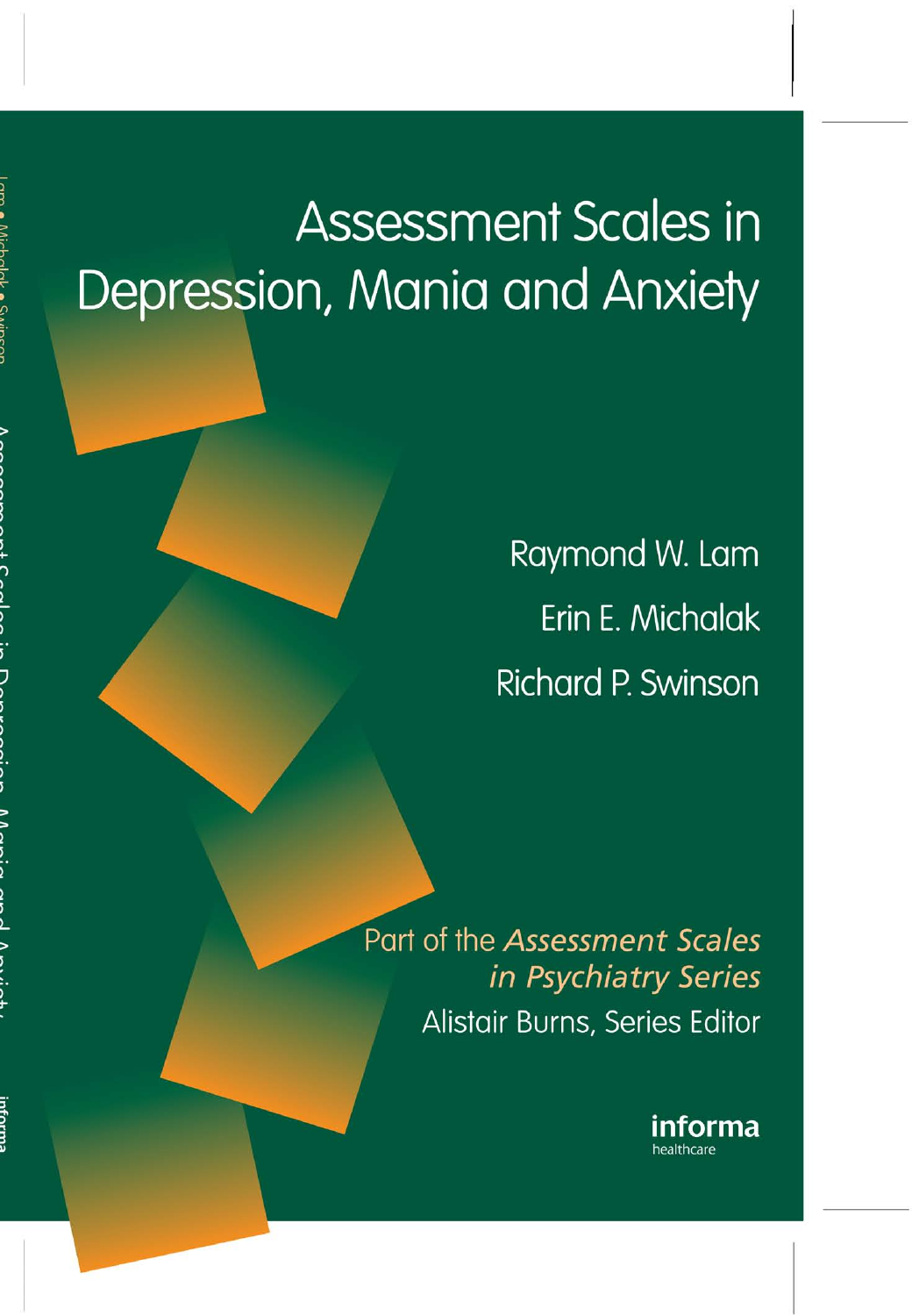# **Assessment Scales in Depression, Mania and Anxiety**

# **Raymond W Lam**, MD, FRCPC

Professor and Head, Division of Clinical Neuroscience Department of Psychiatry, University of British Columbia Vancouver, BC, Canada

# **Erin E. Michalak**, PhD

Research Associate, Division of Clinical Neuroscience Department of Psychiatry University of British Columbia Vancouver, BC, Canada

# **Richard P Swinson**, MD, FRCPsych, FRCPC

Professor and Chair, Psychiatry & Behavioural Neurosciences Morgan Firestone Chair in Psychiatry McMaster University, Faculty of Health Sciences Department of Psychiatry and Behavioural Neurosciences Hamilton, Ontario, Canada

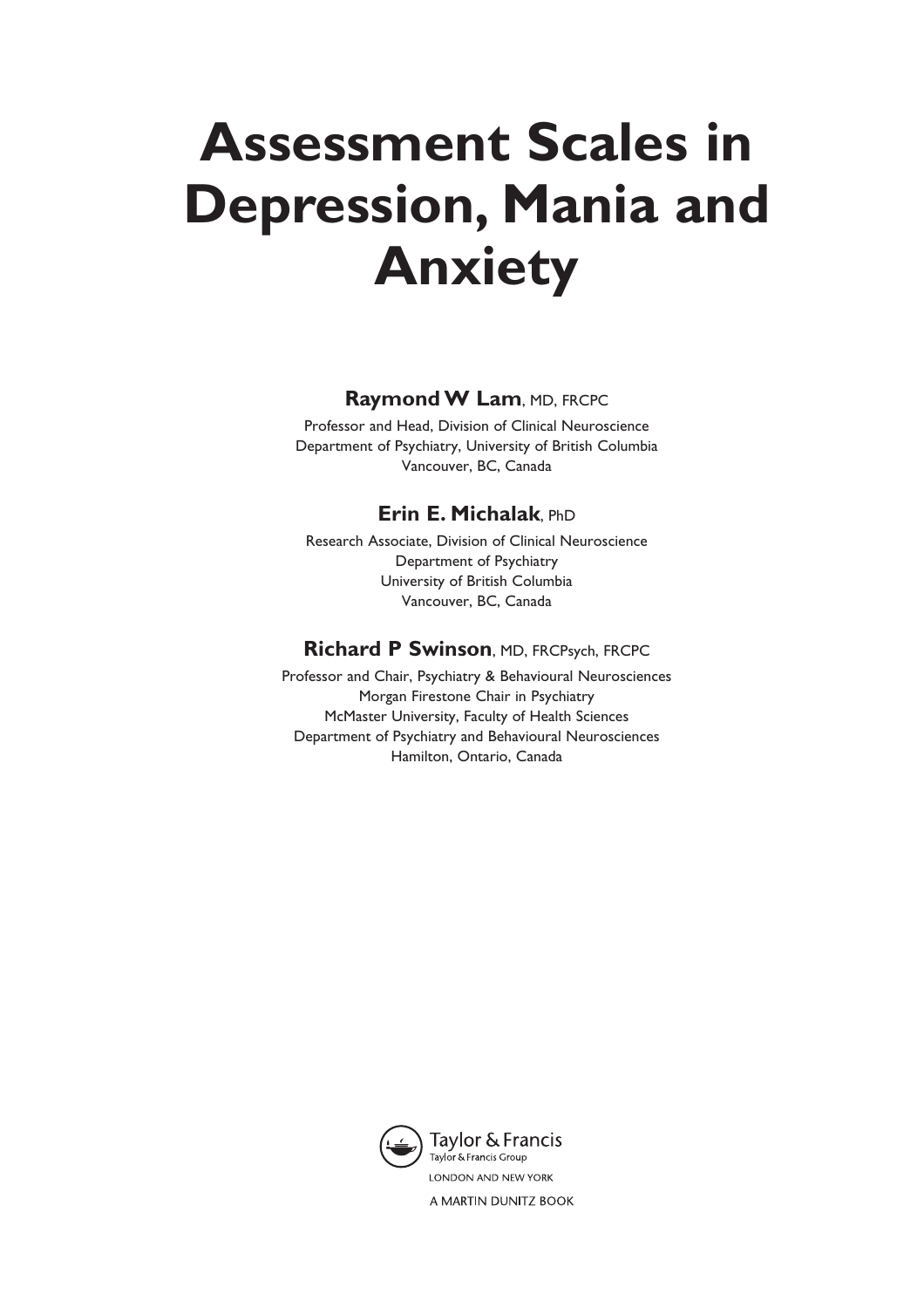© 2005 Taylor & Francis, an imprint of the Taylor & Francis Group

First published in the United Kingdom in 2005 by Taylor & Francis, an imprint of the Taylor & Francis Group, 2 Park Square, Milton Park, Abingdon, Oxfordshire, OX14 4RN

Tel.: +44 (0) 20 7017 6000 Fax.: +44 (0) 20 7017 6699 E-mail: info@dunitz.co.uk Website: http://www.dunitz.co.uk

All rights reserved. No part of this publication may be reproduced, stored in a retrieval system, or transmitted, in any form or by any means, electronic, mechanical, photocopying, recording, or otherwise, without the prior permission of the publisher or in accordance with the provisions of the Copyright, Designs and Patents Act 1988 or under the terms of any licence permitting limited copying issued by the Copyright Licensing Agency, 90 Tottenham Court Road, London W1P 0LP.

Although every effort has been made to ensure that all owners of copyright material have been acknowledged in this publication, we would be glad to acknowledge in subsequent reprints or editions any omissions brought to our attention.

**Please note that permissions obtained by the Publisher for the right to reproduce rating scales from the original copyright holders apply to this publication only. Users of this book who would like to reproduce for clinical and/or educational use any of the rating scales that appear in this book are strongly advised to first contact the original copyright holder.**

A CIP record for this book is available from the British Library.

Library of Congress Cataloging-in-Publication Data

Data available on application

ISBN 1 84184 434 9

Distributed in North and South America by

Taylor & Francis 2000 NW Corporate Blvd Boca Raton, FL 33431, USA

Within Continental USA Tel.: 800 272 7737; Fax.: 800 374 3401 Outside Continental USA Tel.: 561 994 0555; Fax.: 561 361 6018 E-mail: orders@crcpress.com

Distributed in the rest of the world by Thomson Publishing Services Cheriton House North Way Andover, Hampshire SP10 5BE, UK Tel.: +44 (0)1264 332424 E-mail: salesorder.tandf@thomsonpublishingservices.co.uk

Composition by Scribe Design, Ashford, Kent, UK Printed and bound in Italy by Printer Trento S.r.l.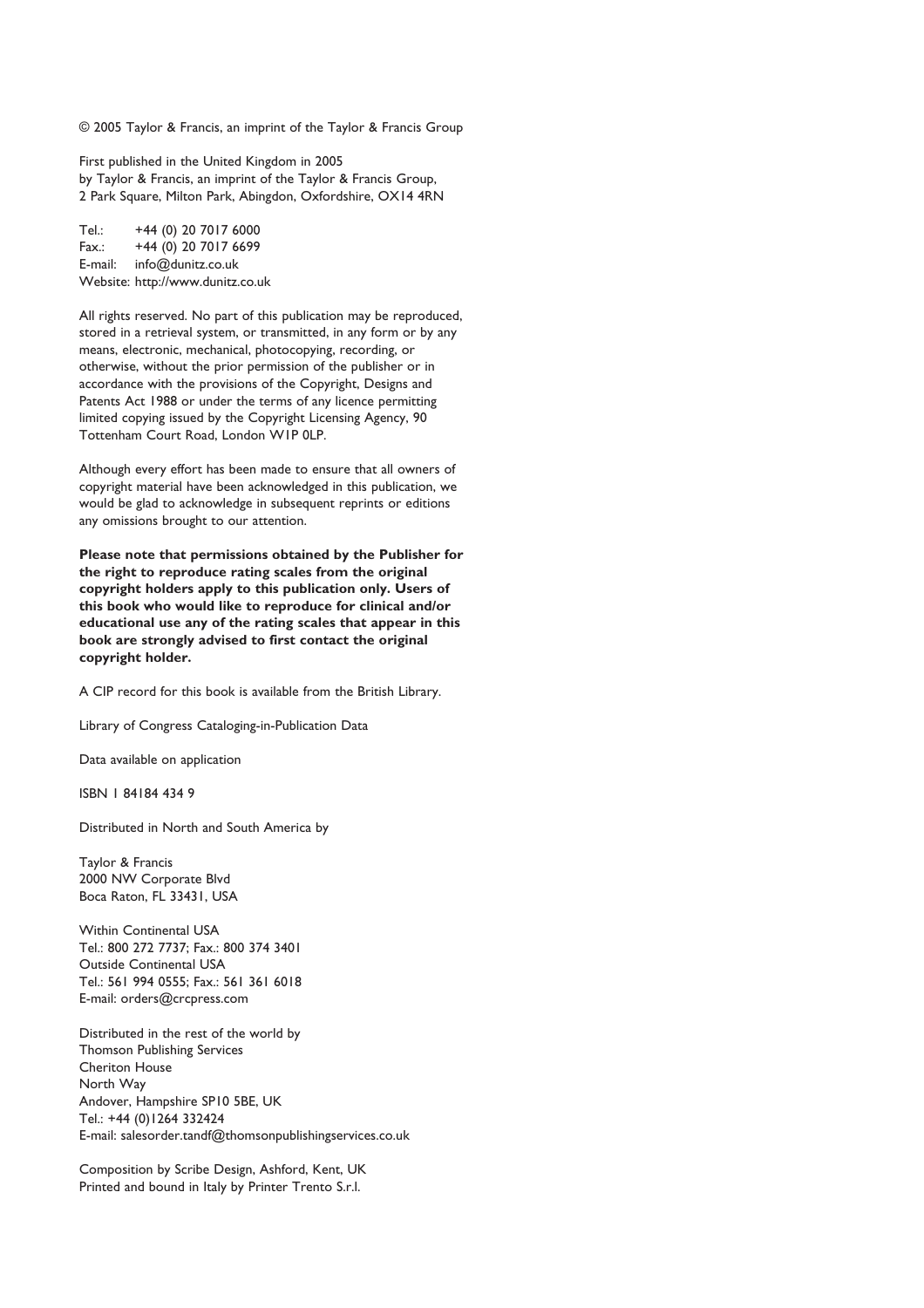# **Contents**

| Series preface                                                                               | vii             |
|----------------------------------------------------------------------------------------------|-----------------|
| Introduction                                                                                 | ix              |
| L                                                                                            |                 |
| Why Use Assessment Scales in Clinical Practice?                                              | I               |
| 2                                                                                            |                 |
| Depression and Mania                                                                         | 5               |
| Bech-Rafaelsen Mania Scale (MAS)                                                             | 8               |
| Bech-Rafaelson Melancholia Rating Scale (MES)                                                | 9               |
| Beck Depression Inventory - Second Edition BDI-II                                            | $\overline{10}$ |
| Beck Hopelessness Scale (BHS)                                                                | П               |
| Beck Scale for Suicide Ideation (BSS)                                                        | 2               |
| Carroll Depression Scales-Revised (CDS-R)                                                    | 3               |
| Centre for Epidemiological Studies Depression Scale (CES-D)                                  | 4               |
| Clinician-Administered Rating Scale for Mania (CARS-M)                                       | 16              |
| Cornell Dysthymia Rating Scale (CDRS)                                                        | 20              |
| Diagnostic Inventory for Depression (DID)                                                    | 23              |
| Hamilton Depression Inventory (HDI)                                                          | 27              |
| Hamilton Depression Rating Scale (HDRS)                                                      | 28              |
| Hamilton Depression Rating Scale, 7-item version (HAM-D7)                                    | 30              |
| Harvard National Depression Screening Scale (HANDS)                                          | 32              |
| Inventory of Depressive Symptomatology (IDS)                                                 | 33              |
| Manic State Rating Scale (MSRS)                                                              | 36              |
| Medical Outcomes Study Depression Questionnaire                                              | 37              |
| Montgomery-Asberg Depression Rating Scale (MADRS)                                            | 39              |
| Mood Disorders Questionnaire (MDQ)                                                           | 42              |
| Patient Health Questionnaire 9 (PHQ-9)                                                       | 44              |
| Personal Inventory for Depression and SAD (PIDS)                                             | 46              |
| Raskin Depression Rating Scale                                                               | 50              |
| Seasonal Pattern Assessment Questionnaire (SPAQ)                                             | 51              |
| Structured Interview Guide for the Hamilton Depression Rating Scale with Atypical Depression |                 |
| Supplement (SIGH-ADS)                                                                        | 54              |
| Structured Interview Guide for the Hamilton Depression Rating Scale - Seasonal Affective     |                 |
| Disorder version (SIGH-SAD)                                                                  | 55              |
| Suicide Probability Scale (SPS)                                                              | 56              |
| Young Mania Rating Scale (YMRS)                                                              | 57              |
| Zung Self-Rating Depression Scale (ZUNG SDS)                                                 | 59              |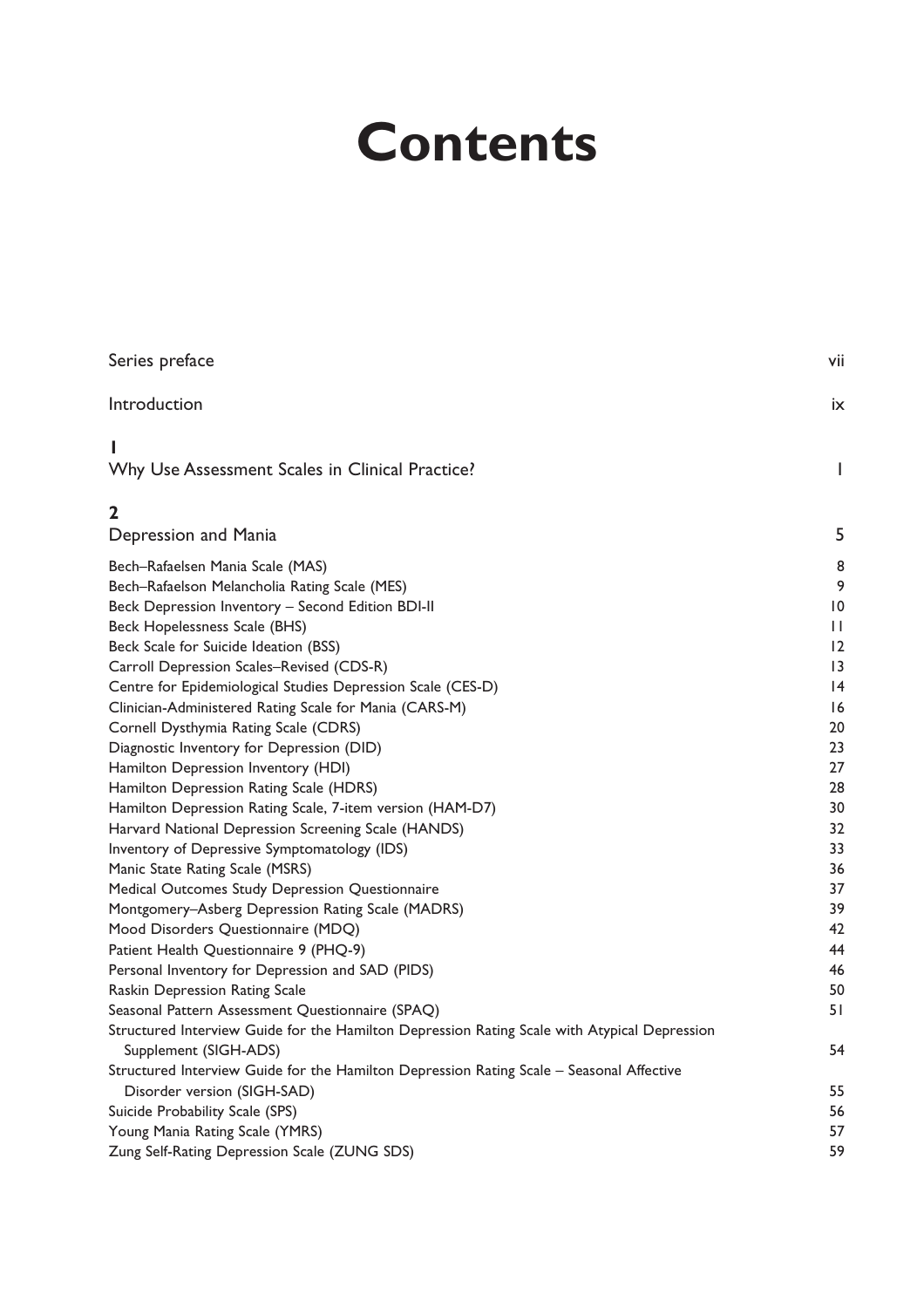# **3**

| Anxiety                                                                                | 61           |
|----------------------------------------------------------------------------------------|--------------|
| Adult Manifest Anxiety Scale (AMAS)                                                    | 64           |
| Anxiety Sensitivity Index (ASI)                                                        | 65           |
| Anxiety Sensitivity Index–Revised 36 (ASI-R-36)                                        | 66           |
| Beck Anxiety Inventory (BAI)                                                           | 68           |
| Brief Social Phobia Scale (BSPS)                                                       | 69           |
| Clinician-Administered PTSD Scale (CAPS)                                               | 71           |
| Covi Anxiety Scale (COVI)                                                              | 72           |
| Davidson Trauma Scale (DTS)                                                            | 73           |
| Depression Anxiety Stress Scales (DASS)                                                | 74           |
| Fear of Negative Evaluation Scale (FNE) and Social Avoidance and Distress Scale (SADS) | 76           |
| Fear Questionnaire (FQ)                                                                | 79           |
| Hospital Anxiety and Depression Scale (HADS)                                           | 81           |
| Impact of Event Scale-Revised (IES-R)                                                  | 82           |
| Liebowitz Social Anxiety Scale (LSAS)                                                  | 84           |
| Maudsley Obsessional Compulsive Inventory (MOCI)                                       | 86           |
| Mobility Inventory for Agoraphobia (MI)                                                | 88           |
| Obsessive Compulsive Inventory (OCI)                                                   | 90           |
| Padua Inventory - Washington State University Revision (PI-WSUR)                       | 92           |
| Panic and Agoraphobia Scale (PAS)                                                      | 95           |
| Panic Disorder Severity Scale (PDSS)                                                   | 99           |
| Penn State Worry Questionnaire (PSWQ)                                                  | 102          |
| Posttraumatic Stress Diagnostic Scale (PDS)                                            | 104          |
| Social Phobia and Anxiety Inventory (SPAI)                                             | 105          |
| Social Phobia Inventory (SPIN)                                                         | 106          |
| Social Phobia Scale (SPS) and Social Interaction Anxiety Scale (SIAS)                  | 107          |
| State-Trait Anxiety Inventory (Form Y) (STAI)                                          | 109          |
| Yale-Brown Obsessive Compulsive Scale (Y-BOCS)                                         | 110          |
| Zung Self-Rating Anxiety Scale (SAS)                                                   | $ $   4      |
| 4                                                                                      |              |
| Related Symptoms, Side Effects, Functioning and Quality of Life                        | 115          |
| Abnormal Involuntary Movement Scale (AIMS)                                             | 116          |
| Arizona Sexual Experiences Scale (ASEX)                                                | 118          |
| Brief Pain Inventory (BPI)                                                             | 120          |
| <b>Brief Psychiatric Rating Scale (BPRS)</b>                                           | 123          |
| Brief Symptom Inventory (BSI)                                                          | 125          |
| Clinical Global Impression (CGI)                                                       | 126          |
| Dartmouth COOP Functional Assessment Charts (COOP)                                     | 128          |
| Duke Health Profile (DUKE)                                                             | 129          |
| Epworth Sleepiness Scale (ESS)                                                         | 3            |
| Extrapyramidal Symptom Rating Scale (ESRS)                                             | 132          |
| Fatigue Severity Scale (FSS)                                                           | 136          |
| General Health Questionnaire (GHQ)                                                     | 137          |
| Global Assessment of Functioning (GAF)                                                 | 138          |
| Medical Outcomes Study Short-Form 36 (SF-36)                                           | 140          |
| Pittsburgh Sleep Quality Index (PSQI)                                                  | 4            |
| Positive and Negative Syndrome Scale (PANSS)                                           | 144          |
| Primary Care Evaluation of Mental Disorders Patient Health Questionnaire (PHQ)         | 145          |
| Profile of Mood States (POMS)                                                          | $ 49\rangle$ |
| Quality of Life Enjoyment and Satisfaction Questionnaire (Q-LES-Q)                     | 150          |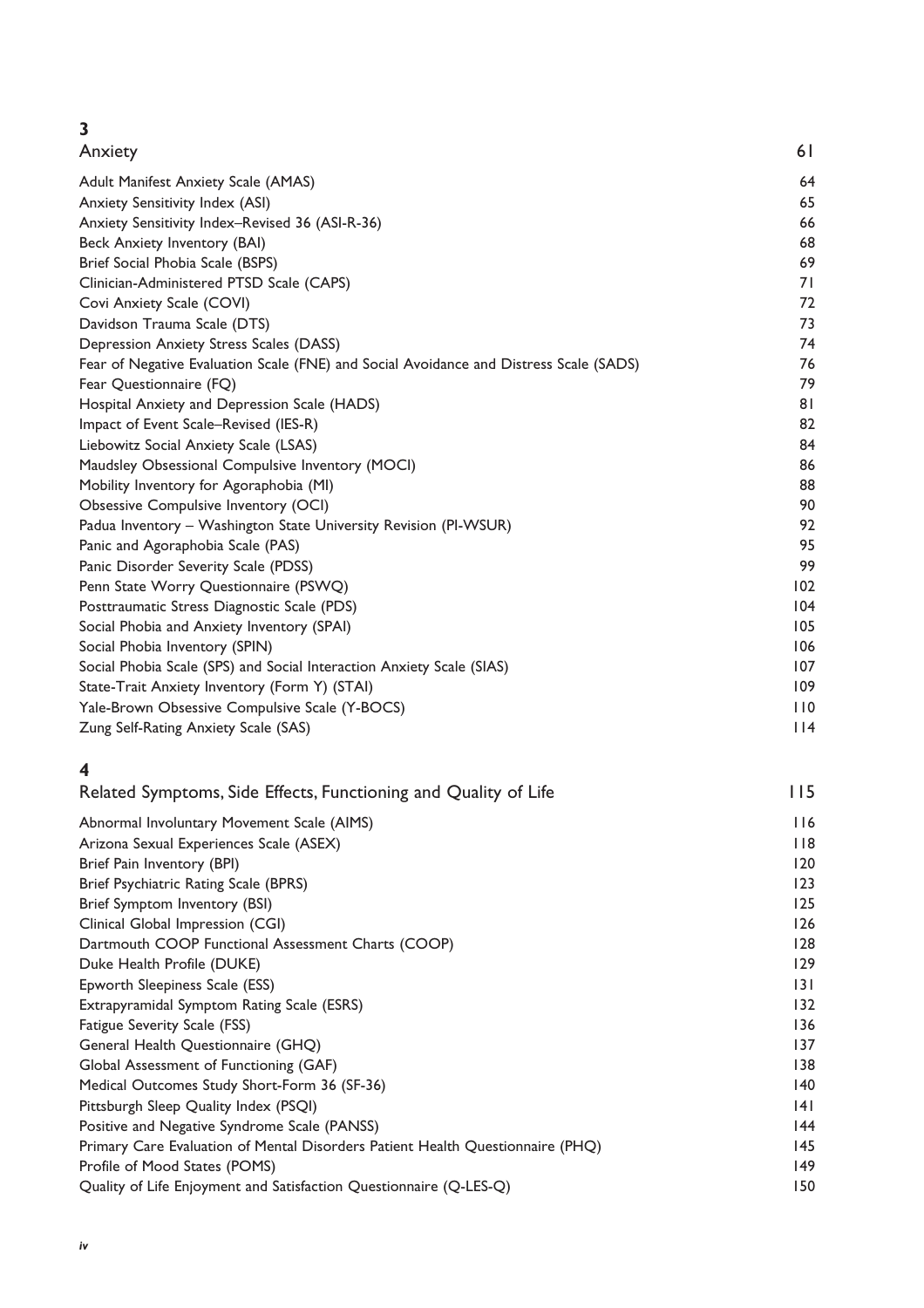| Sheehan Disability Scale                                     | 152 |
|--------------------------------------------------------------|-----|
| Short Form McGill Pain Questionnaire (SF-MPQ)                | 154 |
| Systematic Assessment for Treatment Emergent Events (SAFTEE) | 156 |
| Sickness Impact Profile (SIP)                                | 163 |
| Somatic Symptom Inventory (SSI)                              | 164 |
| Symptom Checklist-90-Revised (SCL-90-R)                      | 166 |

| 5                                                                             |     |
|-------------------------------------------------------------------------------|-----|
| <b>Special Populations</b>                                                    | 167 |
| Beck Depression Inventory – FastScreen for Medical Patients (BDI-FS)          | 168 |
| Calgary Depression Scale for Schizophrenia (CDSS)                             | 169 |
| Children's Depression Inventory (CDI)                                         | 171 |
| Children's Depression Rating Scale–Revised (CDRS-R)                           | 172 |
| Cornell Scale for Depression in Dementia (CSDD)                               | 174 |
| Edinburgh Postnatal Depression Scale (EPDS)                                   | 177 |
| Geriatric Depression Scale (GDS)                                              | 179 |
| Kutcher Adolescent Depression Scale (KADS)                                    | 181 |
| Kutcher Generalized Social Anxiety Disorder Scale for Adolescents (K-GSADS-A) | 182 |
| Multidimensional Anxiety Scale for Children (MASC)                            | 183 |
| Revised Children's Manifest Anxiety Scales (RCMAS)                            | 184 |
| Reynolds Adolescent Depression Scale, 2nd Edition (RADS-2)                    | 185 |
| Worry Scale for Older Adults (WS)                                             | 186 |
| Appendix I. Which scale to use and when                                       | 189 |

| Appendix 2. Alphabetical list of scales |
|-----------------------------------------|
|                                         |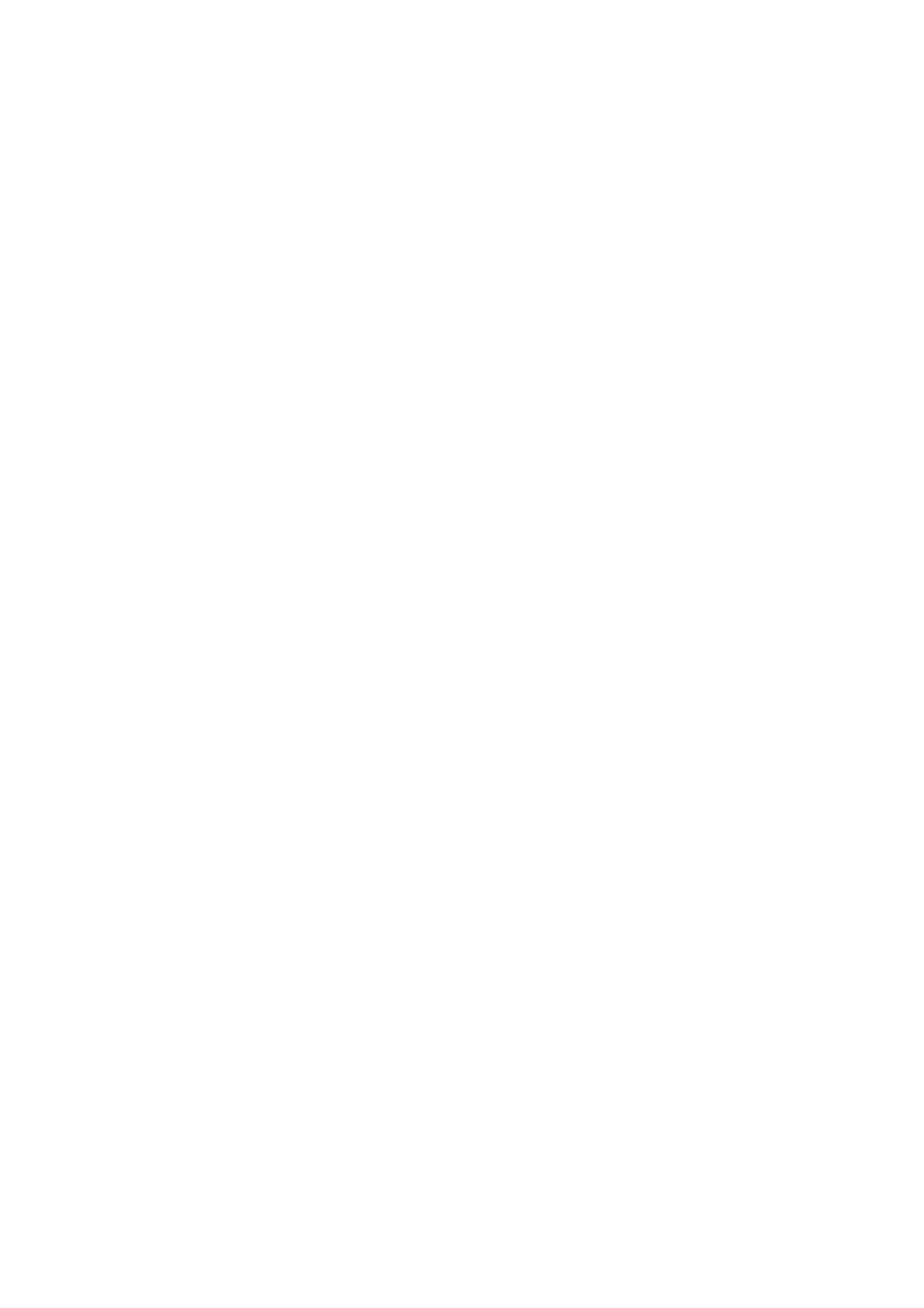# **Series preface**

The use of assessment scales in psychiatry is becoming much more part of clinical practice. The availability and obvious utility of instruments combined with a pressing need to measure more precisely how we practise, may have served as stimuli for their increased use.

The success of *Assessment Scales in Old Age Psychiatry* was pleasing and it is very logical that a book outlining scales for the common disorders of depression and anxiety should be published. Drs Lam, Michalak, and Swinson are to be congratulated on producing such an excellent compendium. The layout and design is innovative and the description of the scales is comprehensive and clinically useful.

One of the stimuli for writing *Assessment Scales in Old Age Psychiatry* was that I was fed up trying to locate all the instruments from old photocopies of articles, which always seemed to get lost. *Assessment Scales in Depression, Mania and Anxiety* is a formidable contribution to the field and the text is a real must for practising psychiatrists. The book should also be useful to general practitioners, psychologists, researchers, students and other mental health workers. It does so much more than rid you of all those irritating pieces of paper and has the real potential to improve the care we provide to our patients.

> *Alistair Burns Head, School of Psychiatry & Behavioural Sciences Professor of Old Age Psychiatry University Manchester Wythenshawe Hospital Manchester, UK*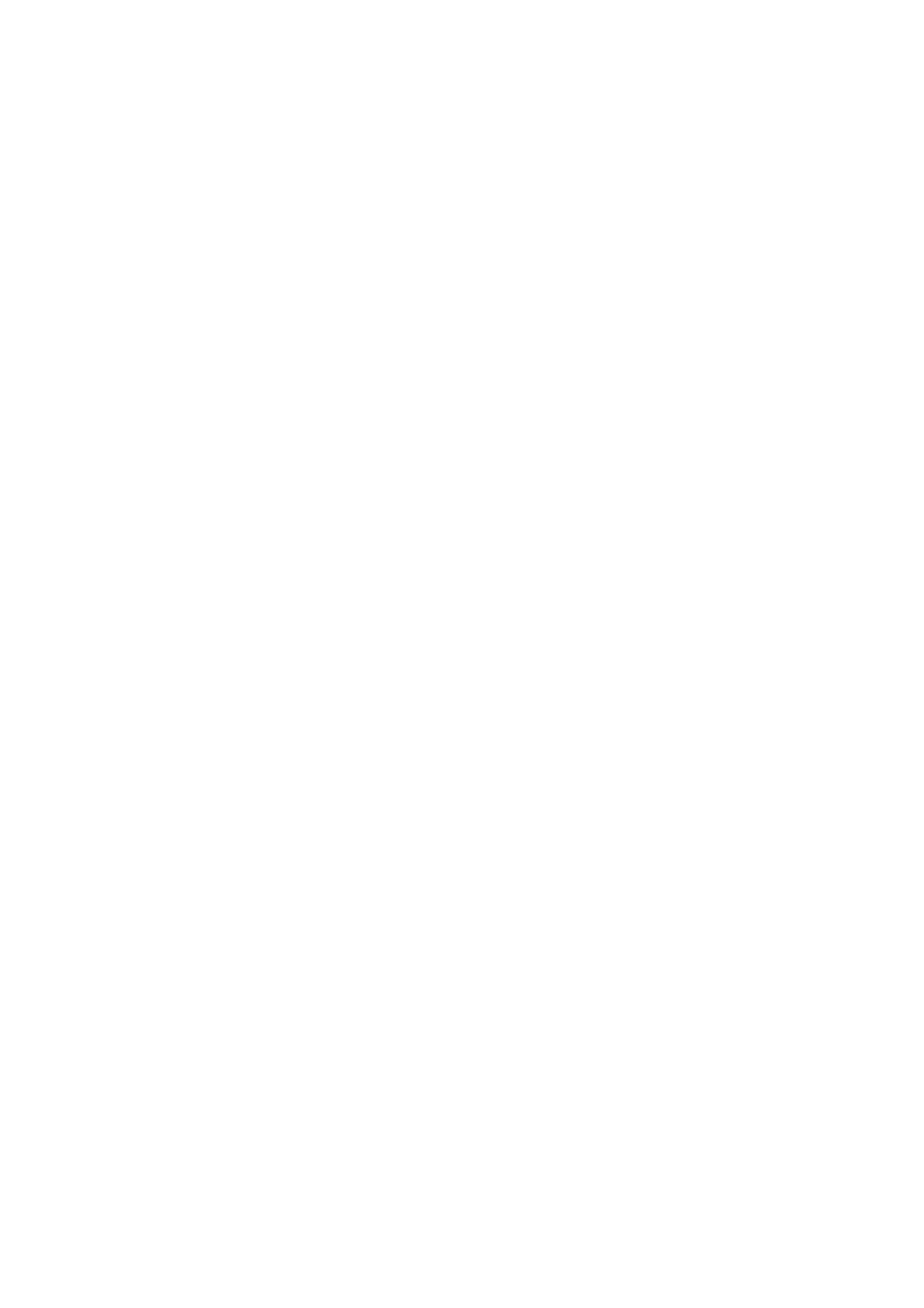# **Introduction**

The proper use of assessment scales can help improve the clinical care of patients with common, debilitating psychiatric conditions such as depressive and anxiety disorders. Assessment scales serve the same role as laboratory tests in other areas of medicine and have similar strengths and limitations. Assessment scales should not be used in isolation nor should they replace a clinical evaluation, just as one should not treat a laboratory result without considering the clinical status of the patient. Nothing can take the place of a comprehensive evaluation of a patient. However, an appropriate assessment scale can complement the clinical assessment and provide a convenient, short-hand method to track clinical progress.

This book was conceived to be a practical clinical resource for psychiatrists, family physicians, other mental health practitioners and for students in those disciplines. While there are several excellent books that give very detailed psychometric information about various assessment instruments, there are few that provide a userfriendly collection of rating scales for busy clinicians. This book strives to meet several objectives to serve this important clinical need. First, it provides a quick reference for clinicians to select an appropriate assessment scale to use for a specific clinical indication in patients with depressive, bipolar and anxiety disorders. Second, it allows clinicians to view a particular scale when they are reading reports of studies that use the measure. Many of the scales included in this book are reproduced in their entirety while the rest are summarized with references as to where the scale can be obtained.

This book is divided into several sections. The first section is an introduction on the use of assessment scales in clinical practice, providing a background and rationale for incorporating systematic assessment in the clinical care of patients with mood and anxiety disorders. Following is the main section containing the various scales separated into

chapters focusing on depression and mania, anxiety, and depression and anxiety together, and special populations (child and adolescent, geriatric and medically ill groups). For these chapters we identified relevant instruments using a comprehensive search through the literature, focusing on scales that specifically relate to the measurement of severity and outcome rather than on diagnostic or screening tools. A few scales are included for historic reasons but otherwise we chose to include only those scales that we considered useful in current clinical practice.

We also include a chapter for related symptoms, side effects, psychosocial functioning and quality of life. This chapter includes several scales useful for measuring specific residual and associated symptoms of depression or anxiety and some of the side effects of medications. Additionally, in recognition of the importance of return to premorbid psychosocial functioning as an objective of treatment, we include scales that assess functional status and quality of life. In contrast to the earlier chapters, these are not meant to be a comprehensive selection of scales. Instead, we include a few selected scales for the most important residual symptoms such as sleep, pain and fatigue. These symptoms tend to be the ones most closely associated with nonadherence with treatment or to psychosocial impairment such as work disability. Similarly, the scales for side effects focus on those that are relevant but difficult to assess, such as sexual dysfunction or extrapyramidal symptoms.

Finally, we end with an index that lists all the scales in tabular form which summarizes important scale characteristics so that clinicians can choose an appropriate scale for a specific clinical indication or situation.

We thank our office staff, in particular Andrew Boylan, for the administrative work associated with the literature search and compilation of scales, and Abigail Griffin and Peter Stevenson for editorial guidance in producing this book.

> *Raymond W. Lam Erin E. Michalak Richard P. Swinson*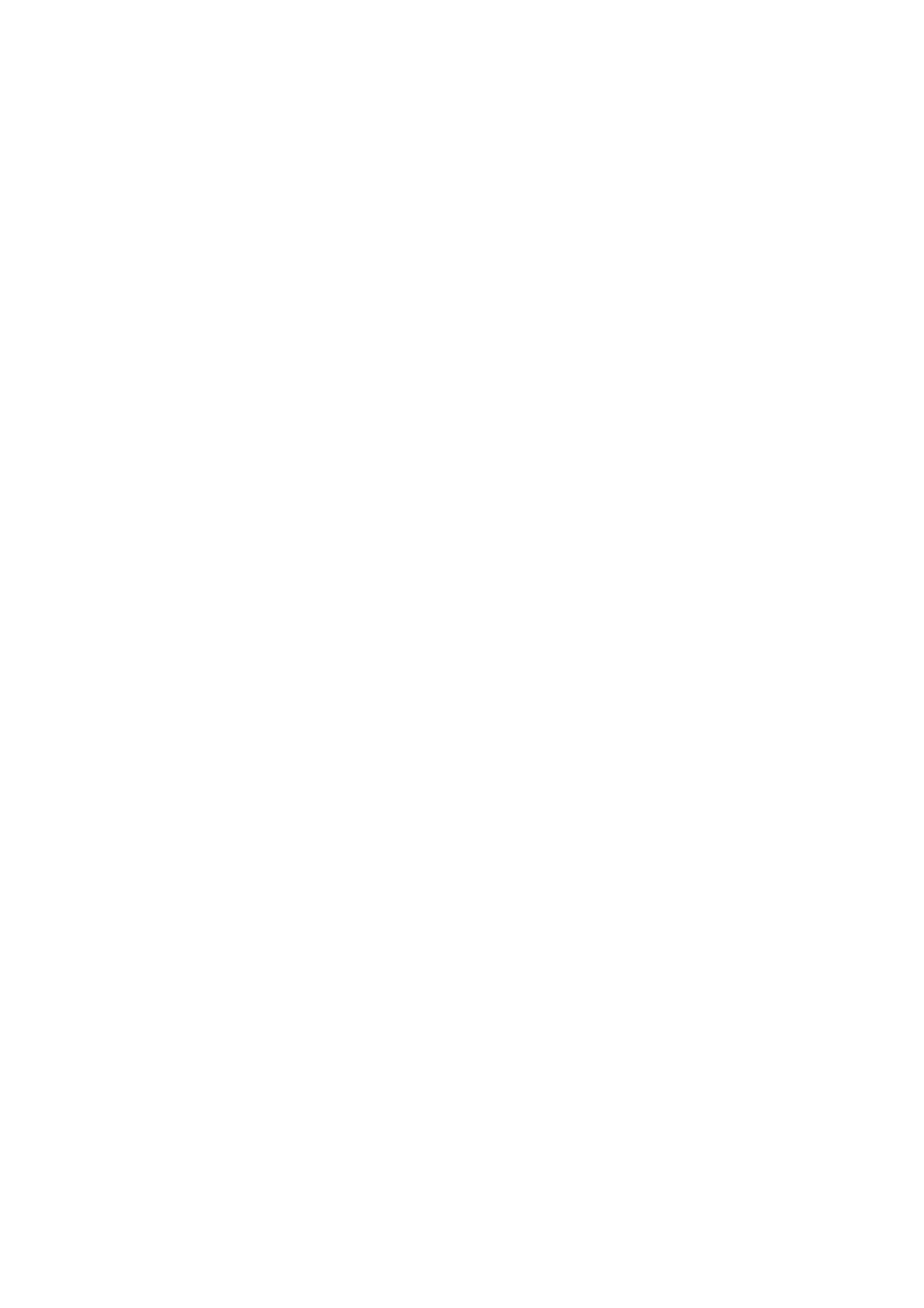# Chapter 1

# **Why use assessment scales in clinical practice?**

It has long been recognized in psychiatric research that measuring symptom severity across time is helpful in evaluating the course of treatment for psychiatric conditions. For example, all published clinical trials involve measuring outcome by means of scales focused on symptoms of interest. Rating symptoms is also an essential feature of newer psychological treatments such as cognitive-behavioural therapy. Yet, the use of assessment scales has not historically been a routine aspect of patient care for frontline mental health clinicians. In part, this may be due to the influence of psychodynamic psychotherapy, where the understanding of the patient was based primarily on understanding individual traits and where symptoms were only recognized as part of an underlying conflict or dynamic. It may also be because many clinicians (especially physicians, nurses, and social workers) are not trained in the use of assessment scales. Additionally, the nature of clinical practice with the pressure of high patient flow makes it difficult to incorporate yet more tasks into every patient encounter.

However, several recent developments have emphasized that using assessment scales should become a priority for clinicians. First, evidence-based medicine (EBM) has become the prevailing clinical framework for mental health. EBM promotes the use of evidence-based guidelines for clinical interventions and many of these guidelines offer treatment options based on scores from assessment scales. Second, there is much more emphasis on patient self-education and self-management, which includes self-monitoring of symptoms. Third, there is increasing recognition of the importance of residual or subsyndromal symptoms as predictors of poor outcome. These symptoms may not be detected unless an assessment scale is used. Finally, a cornerstone of EBM involves measuring the effectiveness of one's clinical practice. It is no longer sufficient to evaluate patient or practice outcomes by asking general questions about clinical status.

We can illustrate some of the clinical situations where assessment scales are helpful by comparing the practices of two prototypical clinicians, Dr Gestalt and Dr Scales. Dr Gestalt has always relied on his clinical acumen and a global opinion of how his patient is doing. Dr Scales,

however, has incorporated the routine use of rating scales in her clinical practice. Both clinicians use clinical practice guidelines to guide their treatment decisions.

In the first clinical situation, they each see a patient with hand washing symptoms consistent with obsessivecompulsive disorder (OCD). Dr Gestalt determines the overall severity of the hand washing rituals and the germ obsessions, and initiates medication treatment with an SSRI while making a referral to a behavioural therapy clinic. Dr Gestalt is then puzzled when his patient does not return for follow-up and did not take the prescribed medication. Dr Scales, however, uses the Yale-Brown Obsessive Compulsive Scale during her assessment of the patient. By systematically covering the different types of OCD symptoms, she finds that the patient also has significant symptoms involving checking and counting rituals that interfere with taking the medication. Dr Scales is then able to use this information and enlist the help of a family member to administer the medication at home. In this situation, using an assessment scale led to a more thorough assessment and ensured that significant clinical symptoms are not missed.

In another clinical situation, each clinician assesses a patient with depression. They each make a clinical diagnosis of major depressive disorder, initiate treatment with an antidepressant medication, and book a follow-up appointment after 4 weeks. At the follow-up visit, Dr Gestalt asks his patient, 'How are you doing?' 'Terrible,' she replies, 'I don't feel any better than when I started the medication.' Checking his guidelines, Dr Gestalt decides to increase the dose of the antidepressant because of the lack of response at 4 weeks.

In contrast, Dr Scales uses the 17-item Hamilton Depression Rating Scale (HDRS) in her assessment. At baseline, her patient had an HDRS score of 25, putting her in the moderately to markedly depressed range. At the follow-up appointment, Dr Scales' patient says exactly the same thing, 'I don't feel any better than when I started the medication.' However, by using the HDRS to rate specific symptoms, Dr Scales finds out that her patient over the past week had slight improvement in sleep and appetite, slightly greater interest in her usual activities and was able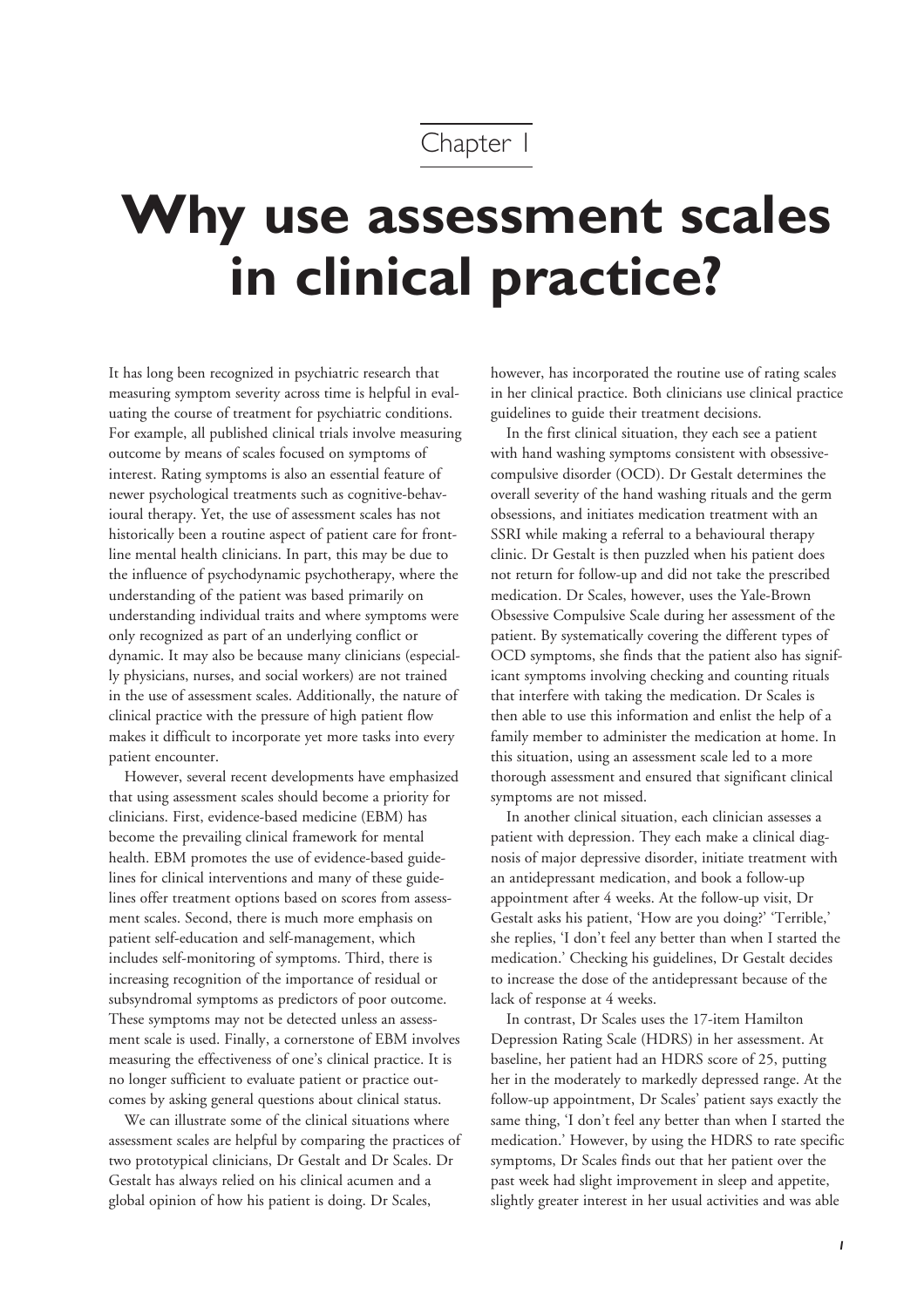to read more easily, resulting in an HDRS score of 19. These changes were not apparent to the patient because her mood had not yet improved. She still had negative cognitions associated with depression and globally felt no better. Despite the lack of subjective mood improvement, however, her HDRS score decreased from baseline by 25%. Checking her clinical guidelines, Dr Scales determines that this mild degree of improvement in symptoms merits a little more time on the same dose of medication. After another 4 weeks, the patient's HDRS score continued to improve and she began to notice that she was, indeed, feeling better. In this situation, using the HRDS changed the clinical decision and averted an unnecessary increase in the dose of medication.

Let's consider another clinical scenario with the same patient. Again, both Dr Gestalt and Dr Scales prescribe antidepressant medications for depression. A couple of months later, on a reassessment visit, Dr Gestalt asks his patient, 'How are you doing?' His patient replies, 'I'm doing very well and feeling much better'. Dr Gestalt gives himself a mental pat on his back and maintains the patient on the same dose of medication. He is then surprised when his patient returns two months later, saying that her symptoms are much worse, and it is clear that she has suffered a clinical relapse.

Meanwhile, Dr Scales has been using her HDRS in practice. After 8 weeks of treatment, her patient also says that she is feeling much better. However, on going through the HDRS, it is apparent that she still has some mild disturbances in sleep and energy, and that her concentration and memory have not yet returned to normal. Her HDRS score is still 10, clearly improved from her baseline score of 22 but not yet in full remission (commonly accepted as HDRS score of 7 or less). Recognizing that she still has residual symptoms of depression, Dr Scales continues to follow her closely. She increases the dose of the medication until a full response occurs and her HDRS scores fall into the normal range. She does well through the maintenance period and has no relapse of depression.

In this clinical vignette, keeping track of symptoms with an assessment scale has helped determine that residual symptoms are still present even though a substantial clinical response has occurred. Residual symptoms of depression are associated with poor outcomes, including increased risks of relapse, chronicity, suicide, and poor functioning. Hence, the therapeutic target for acute treatment of depression is now full symptom remission. A global assessment, however, often is not detailed or sensitive enough to detect residual symptoms. Dr Scales knows that certain residual symptoms, such as fatigue, pain, and daytime somnolence, are particularly associated with poor response or early relapse of depression. Using a validated assessment scale makes it much more likely that she will

be able to properly assess and monitor these important residual symptoms.

Obviously, a score on an assessment scale should not be the only factor considered when making these clinical decisions, just as a laboratory test cannot substitute for a clinical evaluation. A good clinician will appropriately ask the patient about specific symptoms of depression to determine the degree of clinical improvement. However, a rating scale can make this assessment more systematic and efficient.

Dr Gestalt often complains that he does not have enough time in a brief assessment visit to use a detailed rating scale. For this situation, brief interviewer-rated scales and/or self-rated scales can help to make a clinician's practice more efficient. For example, the 7-item version of the HDRS can provide a quick measure of clinical improvement in less than ten minutes. Alternatively, patients can complete a self-rated depression scale such as the Patient Health Questionnaire-9 (PHQ-9) at home, in the waiting room, or before a clinical encounter. The clinician can then quickly look over the results and focus in on the symptoms of most concern. Dr Scales finds that using assessment scales actually makes her more efficient and saves her time during a clinical visit.

Rating scales may also be beneficial to detect symptoms that are difficult to assess during a brief visit. Dr Scales recognizes that some of her patients feel more comfortable admitting certain symptoms, such as suicidal thoughts, in a questionnaire format rather than directly to her. She also uses assessment scales to monitor side effects to treatment, especially more sensitive ones such as sexual dysfunction. Many medication side effects can mimic the symptoms of anxiety or depression, hence she uses a side effects scale both before and during treatment. Other side effects, such as extrapyramidal symptoms associated with antipsychotic medications, are subtle and may be easily missed. A systematic approach that includes the use of rating scales is important for early detection and monitoring of these side effects that are critical factors in non-adherence.

Finally, evidence-based psychological treatments for depressive and anxiety disorders, such as cognitive-behavioural therapy (CBT), rely on rating scales as an integral part of the clinical assessment and follow-up. When Dr Gestalt refers a patient for CBT, he knows that a cornerstone of CBT is using a rating scale (e.g., the Beck Depression Inventory) to monitor treatment outcome. However, Dr Gestalt may not be aware of the increasing availability of chronic disease management (CDM) programs for primary care management of depressive and anxiety disorders. CDM programs focus on patient selfmanagement strategies to develop an active therapeutic alliance with health care providers, including the use of patient-rated outcome scales. Dr Gestalt can reinforce and promote self-management by incorporating an assessment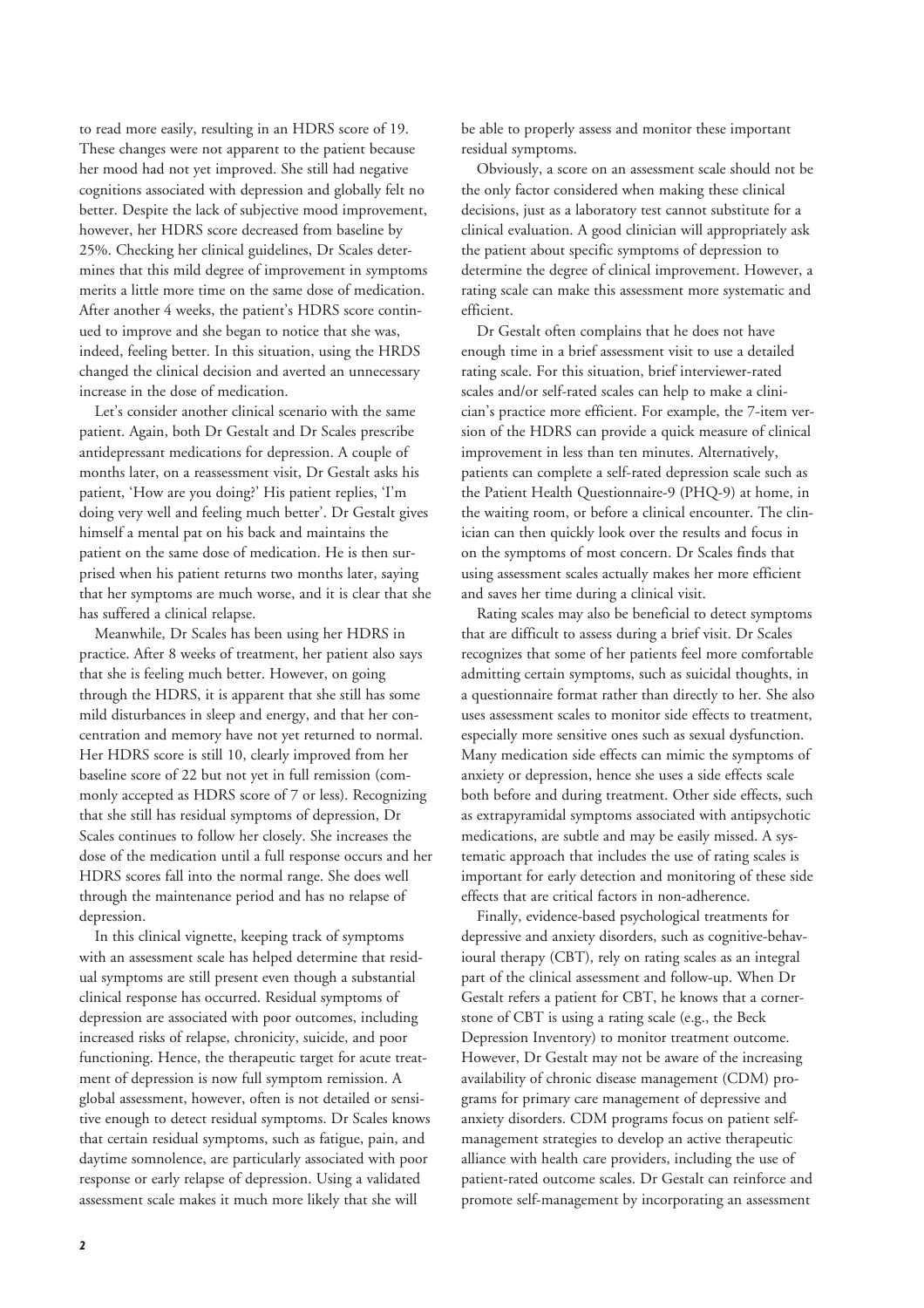scale into his care plans so that his patients can self-monitor results of treatment.

Of course, there are important caveats and questions to consider in using assessment scales. What is the scale designed to measure? How effective is it at carrying out that task? What is the interval of assessment (today, past week, past month, etc.)? Is the scale clinician-administered, or can it be completed by the patient? Many scales require training for proper administration. Copyright issues dictate that some scales must be purchased for clinical use. Other scales are in the public domain and can be used freely. Users of self-rating scales must consider the unique characteristics of the patient – can they read the language, do they understand the questions, is there any cognitive impairment, are there psychiatric reasons why the patient might over- or under-endorse symptoms, etc. Users of interviewer-rated scales must consider issues such as inter-rater reliability and whether scoring conventions and rules are followed. Unstructured interviews are usually the least reliable among different raters, while structured or semi-structured interviews increase reliability by providing standardized questions for patients to answer.

Explicit and clear anchor points for each item also improve reliability of assessment scales.

In summary, the therapeutic objective for the treatment of anxiety and depression is full recovery, which includes the full remission of symptoms and a return to pre-morbid psychosocial functioning. Assessment scales are useful to assess clinical symptoms, monitor response to treatment and return of functioning, promote self-management strategies, detect residual symptoms, and ensure that side effects are not limiting treatment. Incorporating assessment scales into routine clinical practice means that treatment decisions can be made based on the best available information. For clinicians, the use of brief clinician-rated scales and/or patient-rated scales can improve the quality and efficiency of their clinical assessments. For patients, systematically tracking outcomes can provide valuable feedback on the effect of clinical interventions as an important component of self-management programmes and evidence-based psychotherapies. In this way, assessment scales can serve to enhance the therapeutic alliance and to promote adherence to both psychological and pharmacological treatment.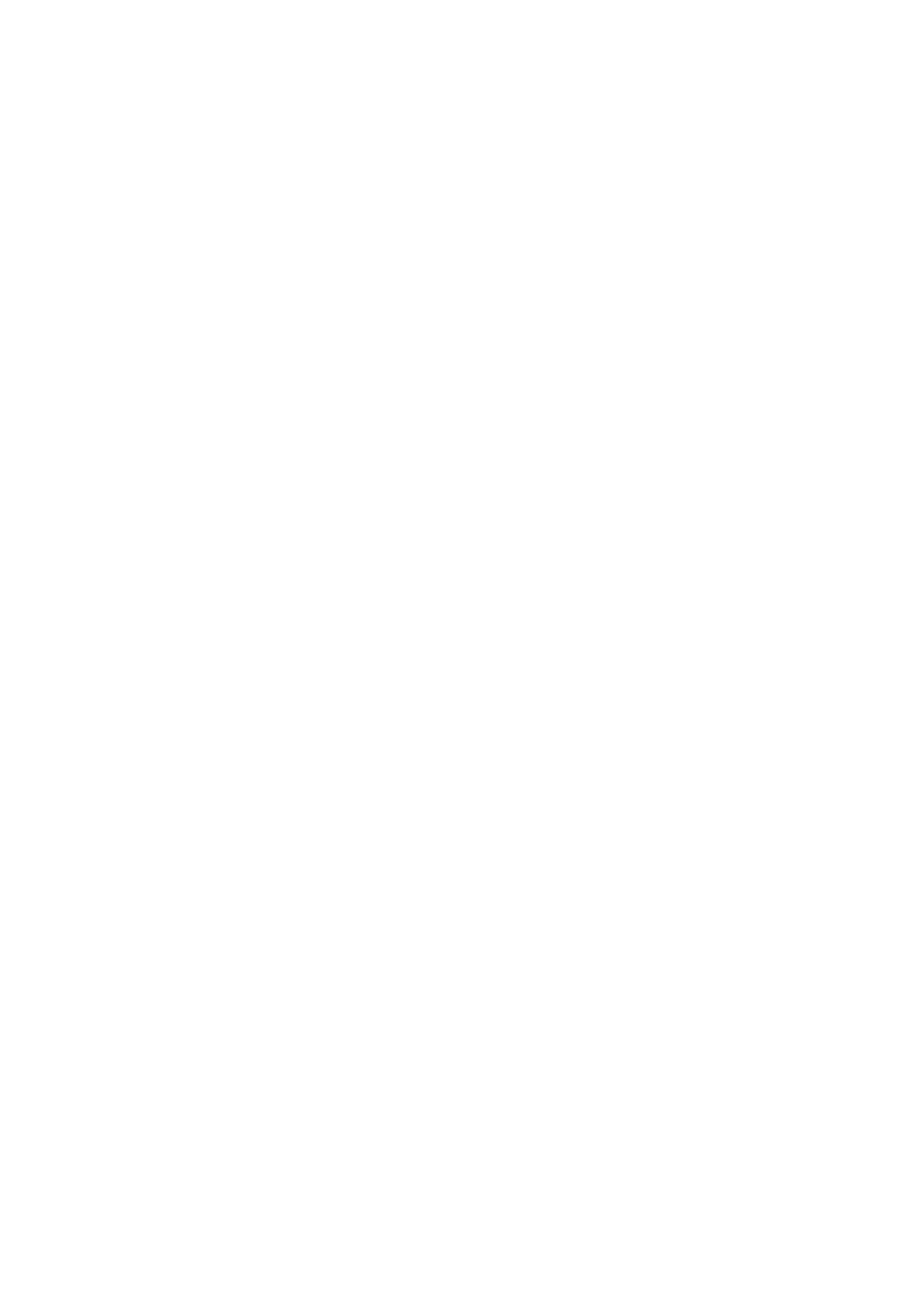# Chapter 2

# **Depression and mania**

Mood disorders make up the most common psychiatric conditions in the population and account for a significant burden for individuals and on society. Depressive disorders include major depressive disorder (MDD), dysthymic disorder, and so-called 'minor depression'. Bipolar disorder consists of at least one manic or hypomanic episode in addition to depressive episodes.

#### **Major depressive episode**

The symptom criteria for a major depressive episode are similar in DSM-IV-TR and ICD-10 (Table 2.1). The symptoms of depression can be divided into cognitive/emotional (low mood, loss of interest or enjoyment, trouble concentrating, feelings of guilt or selfblame, thoughts of death and suicide) and vegetative (fatigue, psychomotor changes, disturbances of sleep and appetite/weight).

Dysthymic disorder refers to a low-grade, chronic form of depression. Fewer symptoms are required for the diagnosis compared to MDD but the symptoms must have been present for two years or longer. Cognitive symptoms

#### **Table 2.1 Summary of DSM-IV-TR symptom criteria for major depressive episode**

- depressed mood, as indicated by either subjective report (e.g., feels sad or empty) or observation (e.g., appears tearful).
- markedly reduced interest or pleasure in all, or almost all, activities.
- significant weight loss when not dieting or weight gain (e.g., a change of more than 5% of body weight in a month), or decrease or increase in appetite.
- insomnia or hypersomnia (or increased need for sleep).
- psychomotor agitation or retardation (observable by others, not merely subjective feelings of restlessness or being slowed down).
- fatigue or loss of energy.
- feelings of worthlessness or excessive or inappropriate guilt (which may be delusional), not merely self-reproach or guilt about being sick.
- reduced ability to think or concentrate, or indecisiveness
- recurrent thoughts of death, recurrent suicidal ideation without a specific plan, or a suicide attempt or a specific plan for committing suicide.

(difficulty concentrating, feelings of guilt) are more common in dysthymia than are vegetative symptoms. Patients with dysthymia are also likely to experience periodic episodes of MDD. These 'double depressions' are often what leads patients to seek care. Dysthymia is seen more frequently in primary care settings than in specialty (psychiatry) clinics.

Although dysthymia and minor depression are often considered 'subsyndromal' depression, there is evidence that these conditions lead to significant morbidity and impairment of functioning, as well as being predictive of future episodes of MDD. Similarly, residual symptoms of depression, even when they do not meet criteria for MDD or dysthymia, are associated with poor outcomes such as risk of relapse into MDD, chronic courses of depression, poor psychosocial functioning, and suicide.

#### **Subtypes of major depressive disorder**

Major depressive disorder can also be divided into different 'subtypes', termed specifiers in DSM-IV-TR. These subtypes are classified according to the specific symptoms that are present during an episode (episode specifiers) or to the pattern of depressive episodes (course specifiers). The clinical importance of differentiating these subtypes is that treatment approach may vary according to subtype of depression (Table 2.2).

Melancholic specifier overlaps 'typical' depression with primary symptoms of non-reactive mood, in which the mood does not lift, even temporarily, when something good happens to the person, or loss of pleasure in all or almost all enjoyable activities. Melancholia also includes symptoms of insomnia, particularly terminal insomnia (with early morning wakening), diurnal variability in mood (with morning worsening), and marked appetite and weight loss.

In contrast, patients with atypical specifier present with a reactive mood state (where mood can improve transiently in response to something good that happens) and symptoms including leaden paralysis (a severe form of lethargy where arms and legs feel like lead), hyperphagia (overeating, often with carbohydrate craving and binge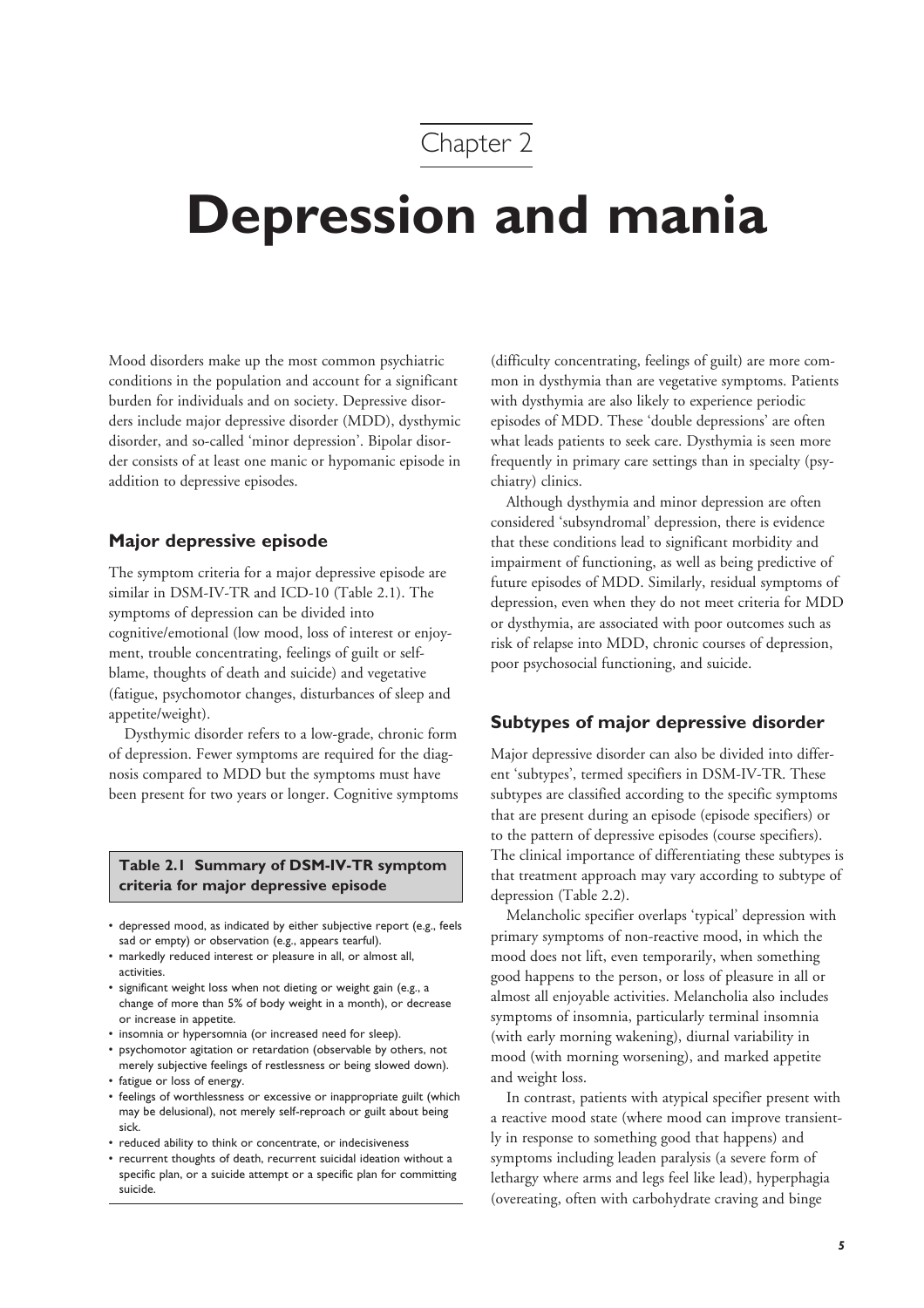| Episode specifier           | Key features                                                                                                                                                                                                                                   | Clinical consideration                                                                                                       |
|-----------------------------|------------------------------------------------------------------------------------------------------------------------------------------------------------------------------------------------------------------------------------------------|------------------------------------------------------------------------------------------------------------------------------|
| • Melancholic features      | • Non-reactive mood state or anhedonia<br>• Distinct quality of depressed mood, morning worsening of<br>mood, early morning wakening, marked psychomotor changes,<br>significant anorexia or weight loss, excessive or inappropriate<br>guilt. | • Often more severe.<br>• May be more likely to respond to<br>biological interventions.                                      |
| • Atypical features         | • Reactive mood state.<br>• Oversleeping, increased appetite and weight gain, leaden<br>paralysis, interpersonal rejection sensitivity.                                                                                                        | • Associated with early age of onset,<br>chronic course and history of<br>trauma/abuse.<br>• MAOIs more effective than TCAs. |
| • Psychotic features        | • Presence of hallucinations or delusions (especially delusions of<br>guilt).                                                                                                                                                                  | • Antidepressant + atypical antipsychotic<br>agent.<br>• Electroconvulsive therapy.                                          |
| • Catatonic features        | • Presence of catatonic signs and symptoms (elective mutism,<br>rigidity, waxy flexibility, psychomotor excitation).                                                                                                                           | • Acute catatonia responds to injectible<br>lorazepam or antipsychotic agents.                                               |
| Course specifier            | Key features                                                                                                                                                                                                                                   | Clinical consideration                                                                                                       |
| • Seasonal (winter) pattern | • Regular onset of depressive episodes during the fall/winter with • Bright light therapy or antidepressant.<br>summer remissions.<br>• Atypical features such as oversleeping, overeating with<br>carbohydrate craving, weight gain.          |                                                                                                                              |
| • Postpartum onset          | • Onset of depressive episode within 4 weeks postpartum.<br>• May be associated with psychotic features.                                                                                                                                       | • Consider breastfeeding issues with<br>pharmacotherapy.                                                                     |
| • Rapid cycling             | • 4 or more episodes of mania/hypomania and depression (or<br>switches between states) in a year.                                                                                                                                              | • Lithium less effective than<br>anticonvulsants.                                                                            |

#### **Table 2.2 'Subtypes' of depression with clinical implications**

eating), hypersomnia (or increased need for sleep), and interpersonal rejection sensitivity (a personality trait in which people are extremely sensitive to real or perceived rejection, particularly romantic rejection). Atypical depression is actually quite common, affecting up to 40% of patients with MDD. It is also associated with early age of onset, chronic course, and history of trauma or abuse.

Other episode specifiers include psychotic depression with features such as hallucinations and/or delusional beliefs. Often these psychotic symptoms have self-critical content. Delusions of guilt are particularly common and may be missed unless specifically asked about. For example, these patients may believe that they are responsible for traffic accidents or natural disasters, or that they are being punished for their past actions. Finally, catatonic subtype is not commonly encountered in clinical practice, but this specifier includes features of catatonia (disturbances of psychomotor functioning) such as rigidity, elective mutism, waxy flexibility or psychomotor agitation/excitement.

People with depression worry and ruminate over problems and will usually have significant anxiety features. Anxiety disorders are frequently comorbid with depression, but even when syndromal disorders are not present, patients often have many symptoms of anxiety, including panic attacks, obsessions/compulsions, social anxiety, and generalized anxiety. A clinical picture of mixed anxiety and depression, where criteria are not met for either

disorder, is particularly common in primary care practices. Although not considered a specific subtype of depression, some clinical practice guidelines have included evidencebased treatment recommendations for 'anxious depression' (Kennedy et al, 2001).

Course specifiers include seasonal pattern, otherwise known as seasonal affective disorder. These depressions only occur during a particular time of year. The usual pattern is winter depression, where patients have recurrent major depressive episodes in the fall and winter, with periods of normal mood in the spring and summer. Although the diagnosis is based on the pattern of episodes, patients with winter depression also commonly have atypical features, particularly the vegetative symptoms of fatigue, overeating and oversleeping.

#### **Mania**

Foremost in the differential diagnosis of depression is bipolar disorder, as indicated by a history of manic (type 1) or hypomanic (type 2) episodes. The symptoms of a manic episode include elevated mood or irritability, hyperactivity, grandiosity, rapid speech and thinking, distractibility, increased psychomotor activity, and decreased need for sleep (Table 2.3). Psychotic symptoms, including grandiose and religious delusions, paranoid ideation, ideas of reference or hallucinations, are often seen in more severe episodes.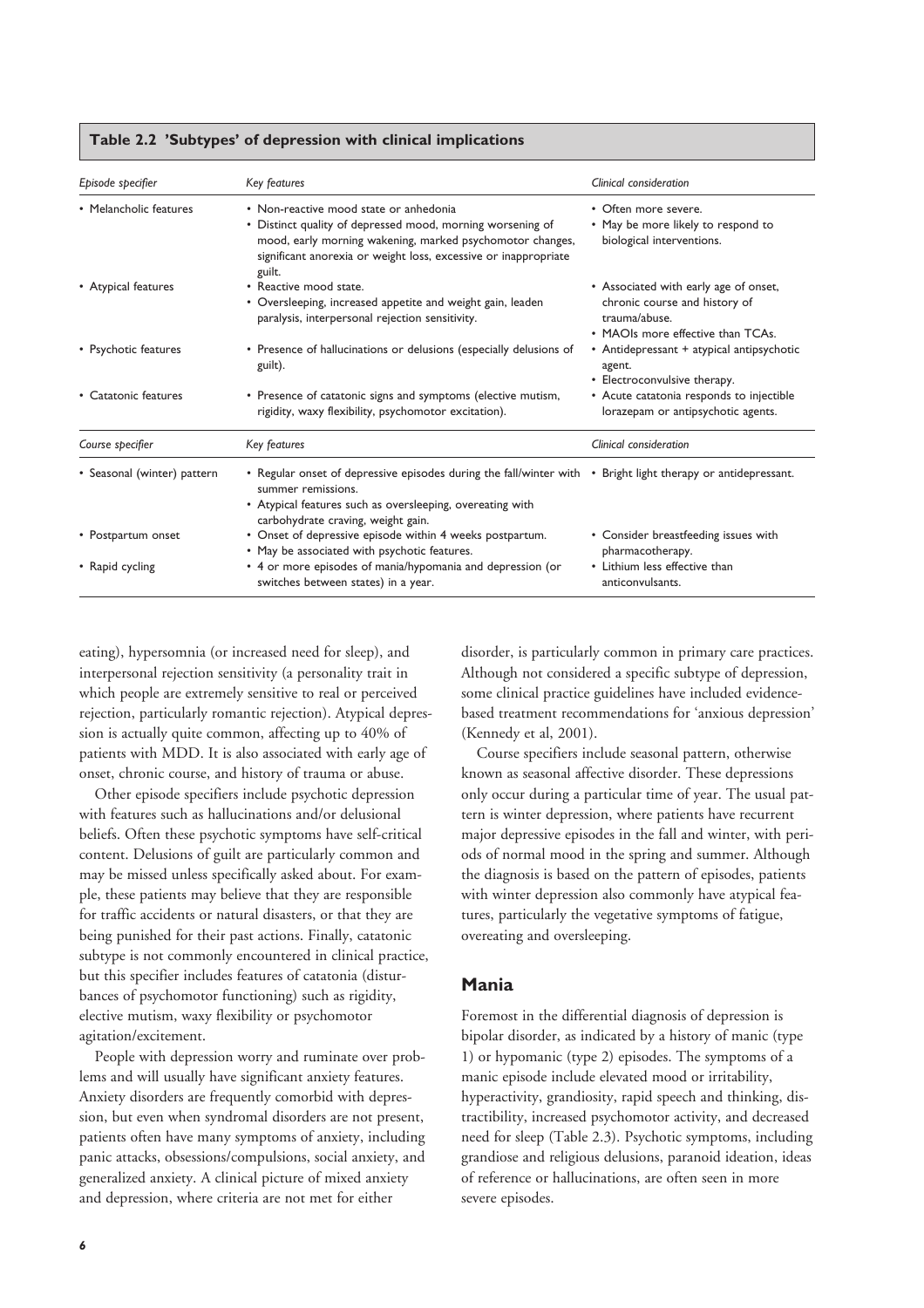#### **Table 2.3 Summary of DSM-IV-TR symptom criteria for mania**

- A distinct period of abnormally and persistently elevated, expansive, or irritable mood, lasting at least 1 week (or any duration if hospitalization is necessary).
- inflated self-esteem or grandiosity.
- decreased need for sleep (e.g., feels rested after only 3 hours of sleep).
- more talkative than usual or pressure to keep talking.
- flight of ideas or subjective experience that thoughts are racing. • distractibility (i.e., attention too easily drawn to unimportant or
- irrelevant external stimuli). • increase in goal-directed activity (either socially, at work or school,
- or sexually) or psychomotor agitation.
- excessive involvement in pleasurable activities that have a high potential for painful consequences (e.g., engaging in unrestrained buying sprees, sexual indiscretions, or foolish business investments).
- Note: Manic-like episodes that are clearly caused by somatic antidepressant treatment (e.g., medications, electroconvulsive therapy, light therapy) should not count toward a diagnosis of Bipolar I Disorder.

Manic episodes are defined as involving marked impairment in functioning and usually require hospitalization. Hypomania is a less severe form, defined with fewer symptoms to a less severe degree that results in less psychosocial impairment. Many patients with bipolar disorder initially present with depressive episodes. Treatment with an antidepressant can induce a manic or hypomanic

episode, hence the importance of recognizing this condition.

Although the diagnosis of bipolar disorder is based on the presence of mania or hypomania, it is increasingly clear that depression is a greater clinical problem for patients with bipolar disorder. Over the course of the illness, patients with bipolar disorder spend much more time in syndromal and subsyndromal depressive episodes than manic or hypomanic episodes. The disability and psychosocial impairment associated with bipolar disorder is related much more to depression than mania. There is some evidence that depression in bipolar disorder is more likely to include atypical features, the so-called hypersomnic, anergic bipolar depression.

Increasing attention is also being paid to 'bipolar spectrum' disorders, characterized by subsyndromal symptoms of hypomania. These include brief episodes that do not meet the criteria for hypomania (e.g., 1 or 2 days of symptoms, or mood swings within a day), cyclothymia (in which there are frequent swings into mild depression or mild hypomania, with few periods of normal mood), and hypomanic symptoms that only occur during treatment with antidepressants. There is some evidence that these patients may not respond as well to antidepressants in the long term as these medications may induce rapid cycling. There is current controversy as to whether mood stabilizers are preferred treatments for bipolar spectrum conditions.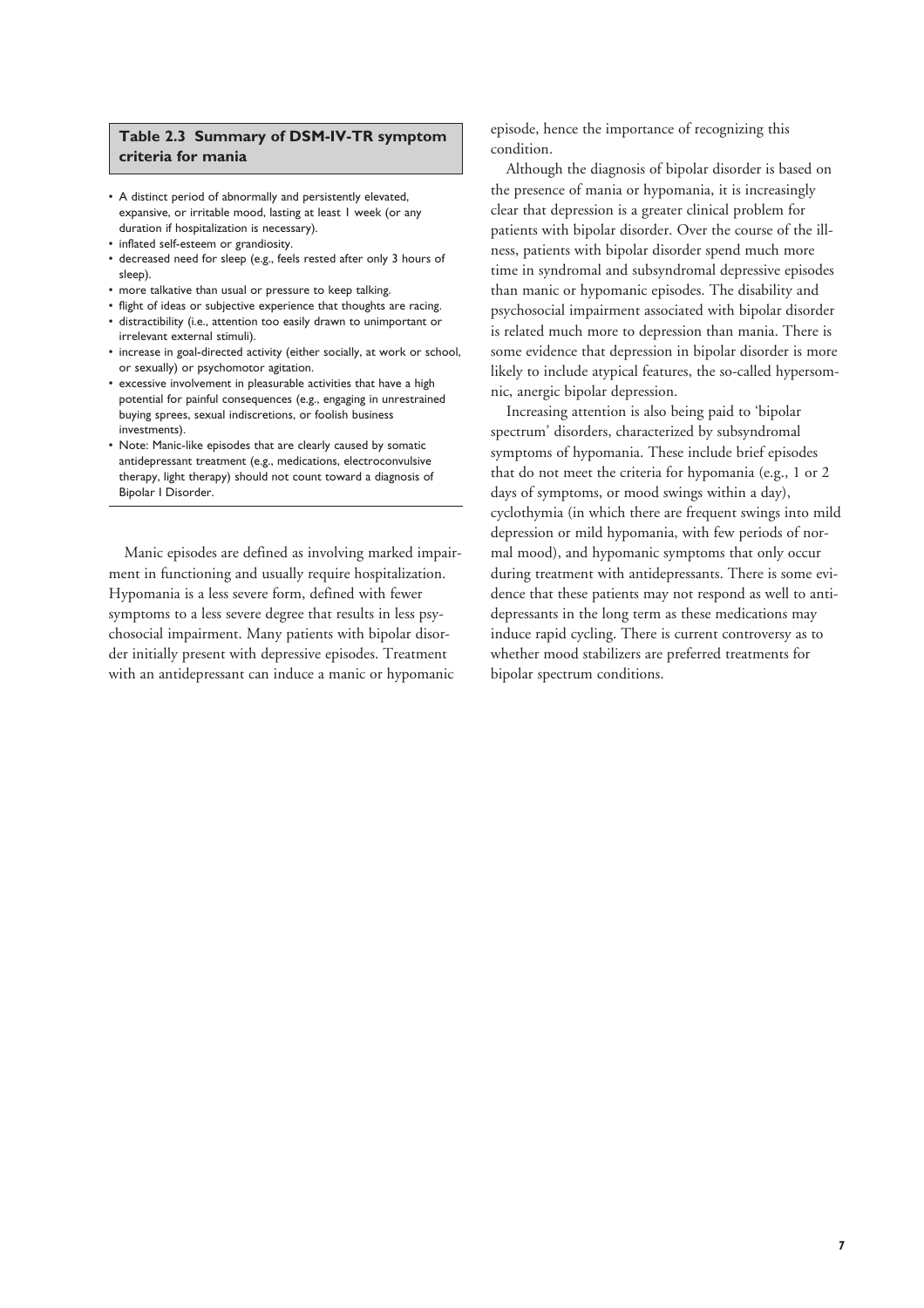*Reference:* **Bech P, Rafaelsen OJ, Kramp P, Bolwig TG. The mania rating scale: scale construction and inter-observer agreement. Neuropharmacology 1978; 17(6):430–1**

*Rating* Clinician-rated

*Administration time* 10 minutes

*Main purpose* To assess severity of symptoms of mania in patients with bipolar disorder

*Population* Adults and adolescents

#### **Commentary**

The MAS (also referred to in the literature as the BRMS, BRMAS or MRS) is an 11-item clinician-rated scale developed to assess symptoms of mania over the previous 3 days (or other specified time period) in patients with bipolar disorder. The MAS has been widely used as an outcome measure in treatment trials for bipolar disorder, particularly in Europe, and shows sound psychometric properties (see Bech, 2002, for review). For example, the scale demonstrates good inter-rater reliability, validity and responsiveness (it has been shown to be superior to the Clinical Global Impression Scale, see page 126, in terms of responsiveness to treatment, Bech et al., 2001). The MAS may be combined with Bech–Rafaelsen Melancholia Scale (see page 9) giving rise to the Bech–Rafaelsen Mania-Melancholia Scale (BRMMS).

# **Scoring**

Items are scored on a 0 to 4 basis, yielding a total score range of 0–44, with higher scores indicating greater severity of mania. Scores in the range of 0–5 indicate no mania; 6–9 doubtful mania; 10–14 hypomania; 15–20 mild mania: 21–28 moderate mania; 29–44 severe (psychotic) mania.

# **Versions**

The MAS has been translated into: Chinese, Danish, Dutch, English, Finnish, French, Greek, Italian, Norwegian, Polish, Portuguese, Russian, Spanish, Swedish and Turkish.

# **Additional references**

Bech P, Baastrup PC, de Bleeker E, Ropert R. Dimensionality, responsiveness and standardization of the Bech–Rafaelsen Mania Scale in the ultra-short therapy with antipsychotics in patients with severe manic episodes. Acta Psychiatr Scand 2001; 104(1):25–30.

Bech P. The Bech–Rafaelsen Mania Scale in clinical trials of therapies for bipolar disorder: a 20-year review of its use as an outcome measure. CNS Drugs 2002; 16(1):47–63.

Bech P. The Bech–Rafaelsen Mania and Melancholia Scales in clinical trials: A 25-year review of their use as outcome measure in bipolar and unipolar patients In: Progress on Bipolar Disorder Research. Malcomb R. Brown (Editor) Nova Science Publishers, Inc., 2004.

#### **Address for correspondence**

Dr. Per Bech

WHO Collaborating Centre for Mental Health Psychiatric Research Unit Frederiksborg General Hospital 48, Dyrehavevej, DK-3400 Hillerød, Denmark Telephone: 45 48 29 32 53 Email: pebe@fa.dk

#### **The Bech–Rafaelsen Mania Scale (MAS)**

| No. | Symptom                                  | Score   |
|-----|------------------------------------------|---------|
|     | Elevated mood                            |         |
|     | Increased verbal activity                |         |
|     | Increased social contact (intrusiveness) | 0-4     |
|     | Increased motor activity                 | $0 - 4$ |
|     | Sleep disturbances                       | $0 - 4$ |
|     | Social activities (distractibility)      | 0-4     |
|     | Hostility, irritable mood                | $0 - 4$ |
| 8   | Increased sexual activity                | $0 - 4$ |
| 9   | Increased self-esteem                    | $0 - 4$ |
| 10  | Flight of thoughts                       | $0 - 4$ |
| П   | Noise level                              | 0-4     |
|     | Total score                              |         |
|     |                                          |         |

Mania MAS total score Mild 15–20 Moderate 21–28 Severe 29–44

Reproduced from Bech P, Rafaelsen OJ, Kramp P, Bolwig TG. Neuropharmacology 1978; 17(6):430–1 by kind permission of Per Bech.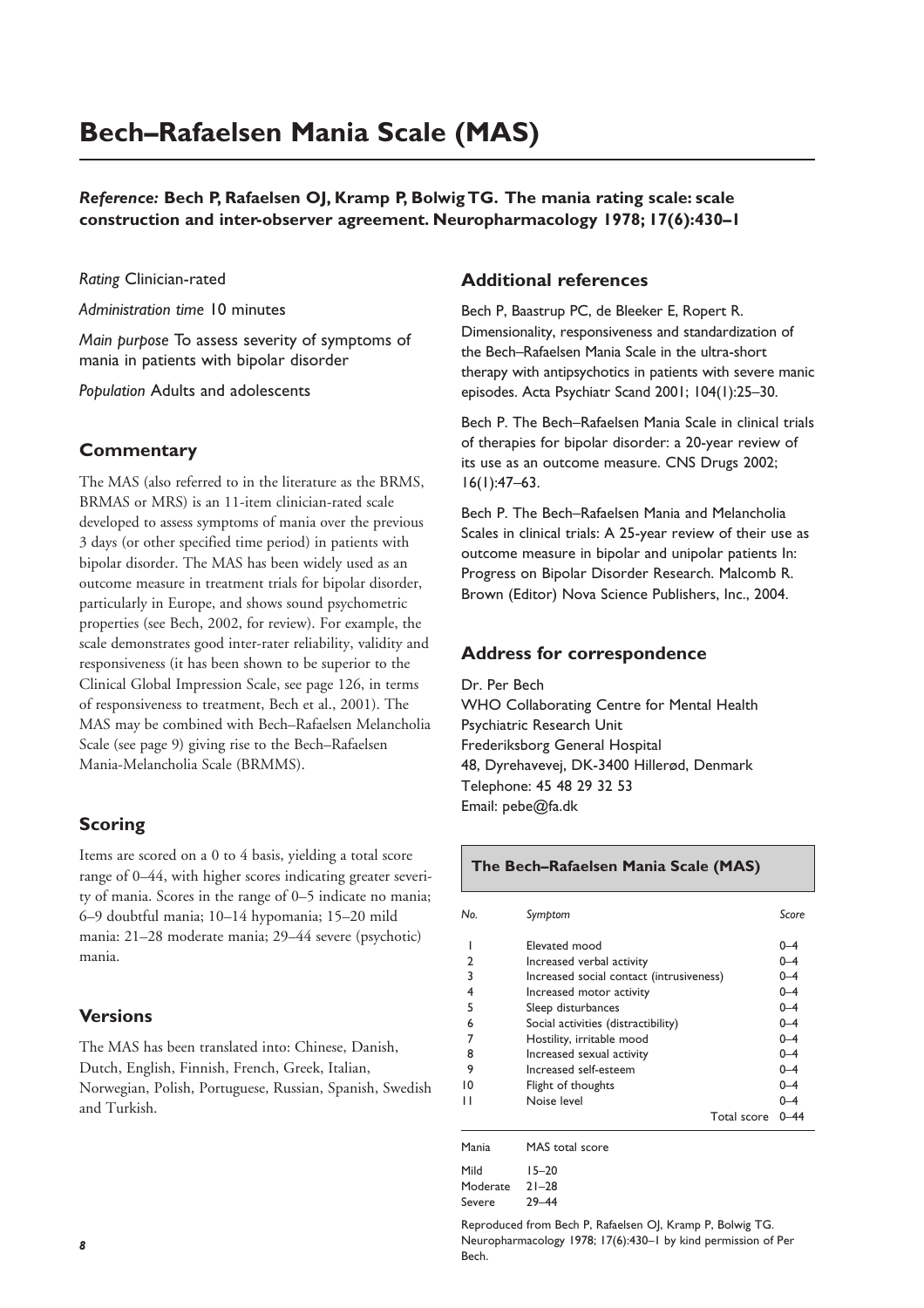# **Bech–Rafaelsen Melancholia Rating Scale (MES)**

*Reference:* **Bech P, Rafaelsen OJ.The use of rating scales exemplified by a comparison of the Hamilton and the Bech-Rafaelsen Melancholia Scale. Acta Psychiatr Scand Suppl 1980; 62(285):128–32**

*Rating* Clinician-rated *Administration time* 10 minutes *Main purpose* To assess severity of depressive symptoms *Population* Adults and adolescents

### **Commentary**

The MES (also referred to as the BRMS or BRMES) is an 11-item clinician-rated scale that represents an extensive modification of the Hamilton Rating Scale for Depression (see page 28). The scale assesses severity of depressive symptoms over the previous 3 days (or other specified time period). The instrument appears to show reasonable psychometric properties (moderate reliability, but good correlation with other depression rating scales such as Raskin Depression Rating Scale, see page 50). The unidimensionality of the MES has been confirmed in patients with major depression by different methodological approaches including Rasch analysis. Furthermore, the scale is able to discriminate major depression with melancholic features as opposed to depression without melancholia. The MES may be combined with Bech–Rafaelsen Mania Scale (see page 8) giving rise to the Bech–Rafaelsen Mania-Melancholia Scale (BRMMS).

# **Scoring**

Items are scored on a 0 to 4 basis, yielding a total score range of 0–44, with higher scores indicating greater severity of depression. The scale developers suggest that scores in the range of 0–5 indicate no depression; 6–9, doubtful depression; 10–14, minor depression; 15–20, mild depression; 21–28, moderate depression; 29–44, severe (psychotic) depression.

#### **Versions**

The MES has been translated into: Chinese, Danish, Dutch, English, Finnish, French, Greek, Italian, Norwegian, Portuguese, Spanish and Swedish.

# **Additional references**

Smolka M, Stieglitz RD. On the validity of the Bech–Rafaelsen Melancholia Scale (BRMS). J Affect Disord 1999; 54(1–2):119–28.

Bech P. The Bech–Rafaelsen Melancholia Scale (MES) in clinical trials of therapies in depressive disorders: a 20 year review of its use as outcome measure. Acta Psychiatr Scand 2002; 106(4):252–64.

Bent-Hansen J, Lunde M, Klysner R, Andersen M, Tanghøj P, Solstad K, Bech P. The validity of the depression rating scales in discriminating between citalopram and placebo in depression recurrence in the maintenance therapy of elderly unipolar patients with major depression. Pharmacopsychiatry 2003; 36(6):313–16

Bech P. The Bech–Rafaelsen Mania and Melancholia Scales in clinical trials: A 25-year review of their use as outcome measure in bipolar and unipolar patients. In: Progress on Bipolar Disorder Research. Malcomb R. Brown (Editor) Nova Science Publishers, Inc., 2004.

#### **Address for correspondence**

Dr. Per Bech WHO Collaborating Centre for Mental Health Psychiatric Research Unit Frederiksborg General Hospital 48, Dyrehavevej, DK-3400 Hillerød, Denmark Telephone: 45 48 29 32 53 Email: pebe@fa.dk

#### **The Bech–Rafaelsen Melancholia Scale (MES)**

| No.             | Symptom                                                           | Score   |
|-----------------|-------------------------------------------------------------------|---------|
|                 | *Lowered mood                                                     | $0 - 4$ |
| 2               | Decreased verbal activity                                         | $0 - 4$ |
| 3               | Decreased social contact                                          | $0 - 4$ |
|                 | *Decreased motor activity                                         | $0 - 4$ |
| 5               | Sleep disturbances                                                | $0 - 4$ |
| 6               | *Decreased social activities                                      | $0 - 4$ |
|                 | *Guilt feelings                                                   | $0 - 4$ |
| 8               | *Tiredness                                                        | $0 - 4$ |
| 9               | Suicidal thoughts                                                 | $0 - 4$ |
| $\overline{10}$ | Poor concentration                                                | $0 - 4$ |
| Н               | *Anxiety                                                          |         |
|                 | Total score<br>*The six items of the melancholia subscale (MES-S) | 0–44    |

Depression MES total score

| Mild     | $15 - 20$ |  |
|----------|-----------|--|
| Moderate | $21 - 28$ |  |
| Severe   | $79 - 44$ |  |

Reproduced from Bech P, Rafaelsen OJ. Acta Psychiatr Scand Suppl 1980; 62(285):128–32 by kind permission of Per Bech.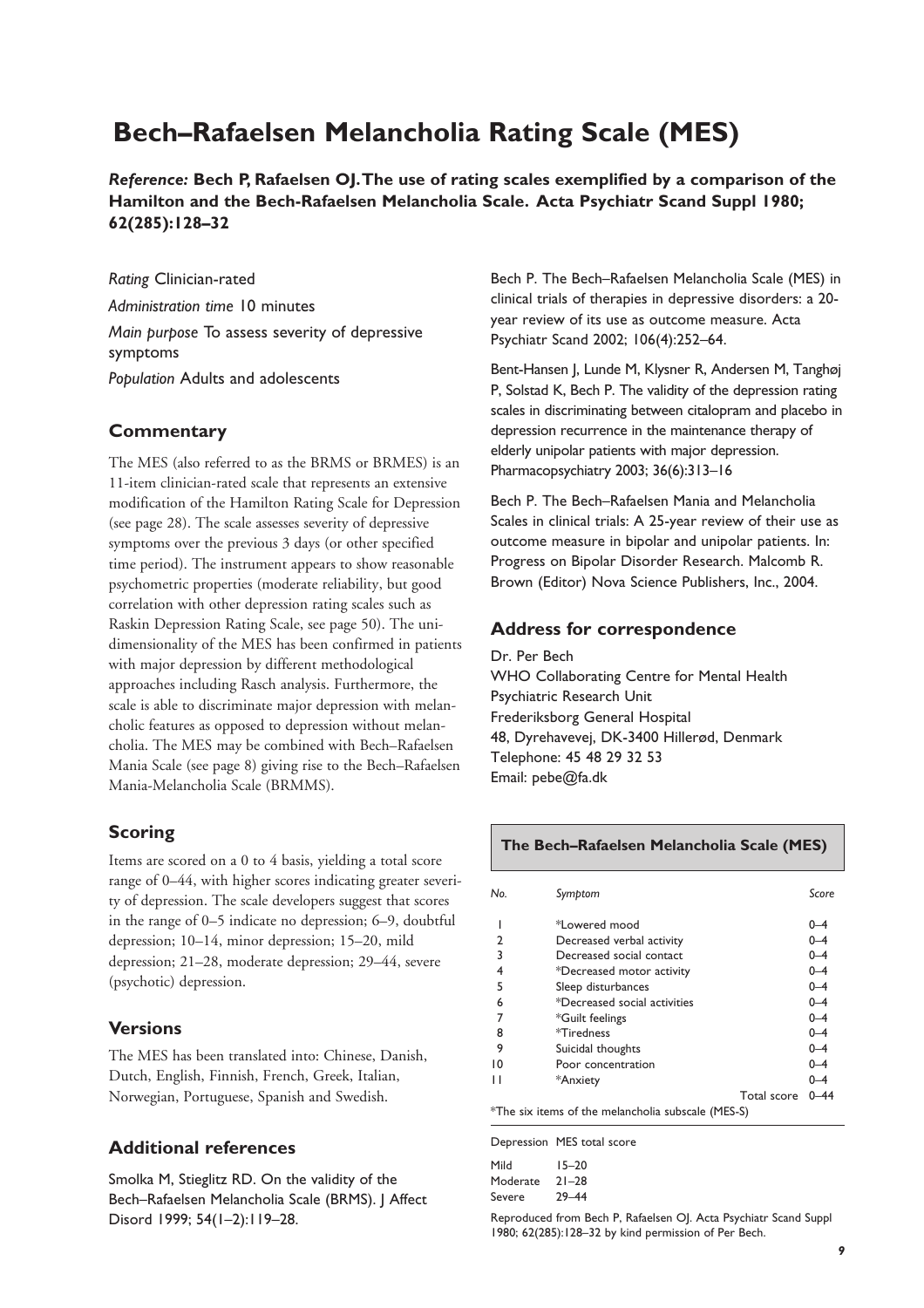# **Beck Depression Inventory – Second Edition (BDI-II)**

*Reference:* **Beck AT, Steer RA, Brown GK. Manual for the BDI-II. 1996. San Antonio,TX,The Psychological Corporation**

*Rating* Self-report

*Administration time* 5–10 minutes

*Main purpose* To assess severity of depressive symptomatology

*Population* Adults and adolescents

# **Commentary**

The gold standard of self-report depression rating scales, the BDI-II is a 21-item measure designed to assess DSM-IV defined symptoms of depression such as sadness, guilt, lost of interest, social withdrawal and suicidal ideation. Nineteen of the items are assessed on a 4-point scale according to increasing severity, with a further 2 items allowing the respondent to indicate increase or decrease in sleep or appetite (distinguishing it from the Beck Depression Inventory-IA, which did not assess atypical depressive symptoms). The instrument assesses the patient's mood and behaviour over the previous two weeks, and can be used either as a screening tool or to assess response to treatment. Given its brevity, ease of administration and relatively sound psychometric properties, the BDI-II remains one of the most popular selfreport instruments for depression. It is worth noting that it has been criticized for discriminating poorly between depression and anxiety.

#### **Scoring**

Items are scored on a 0–3 scale, yielding a score range of 0–63 where higher scores indicate greater depression severity. According to Beck et al. (1996), scores in the range of 0–13 indicate minimal depression, 14–19 mild depression, 20–28 moderate depression, and 29–63 severe depression.

### **Versions**

The scale has been translated into: Danish, Finnish, Flemish, French, Japanese, Portuguese and Spanish. A computer-administered version is available.

# **Additional references**

Beck AT, Steer RA, Garbing MG. Psychometric properties of the Beck Depression Inventory: Twentyfive years of evaluation. Clin Psych Rev 1988; 8:77–100.

Richter P, Werner J, Heerlein A, Kraus A, Sauer H. On the validity of the Beck Depression Inventory. A review. Psychopathology 1998; 31(3):160–8.

#### **Address for correspondence**

Harcourt Assessment, Inc. 19500 Bulverde Road San Antonio, TX 78259, USA Telephone: 1-800-2111-8378 Website: www.HarcourtAssessment.com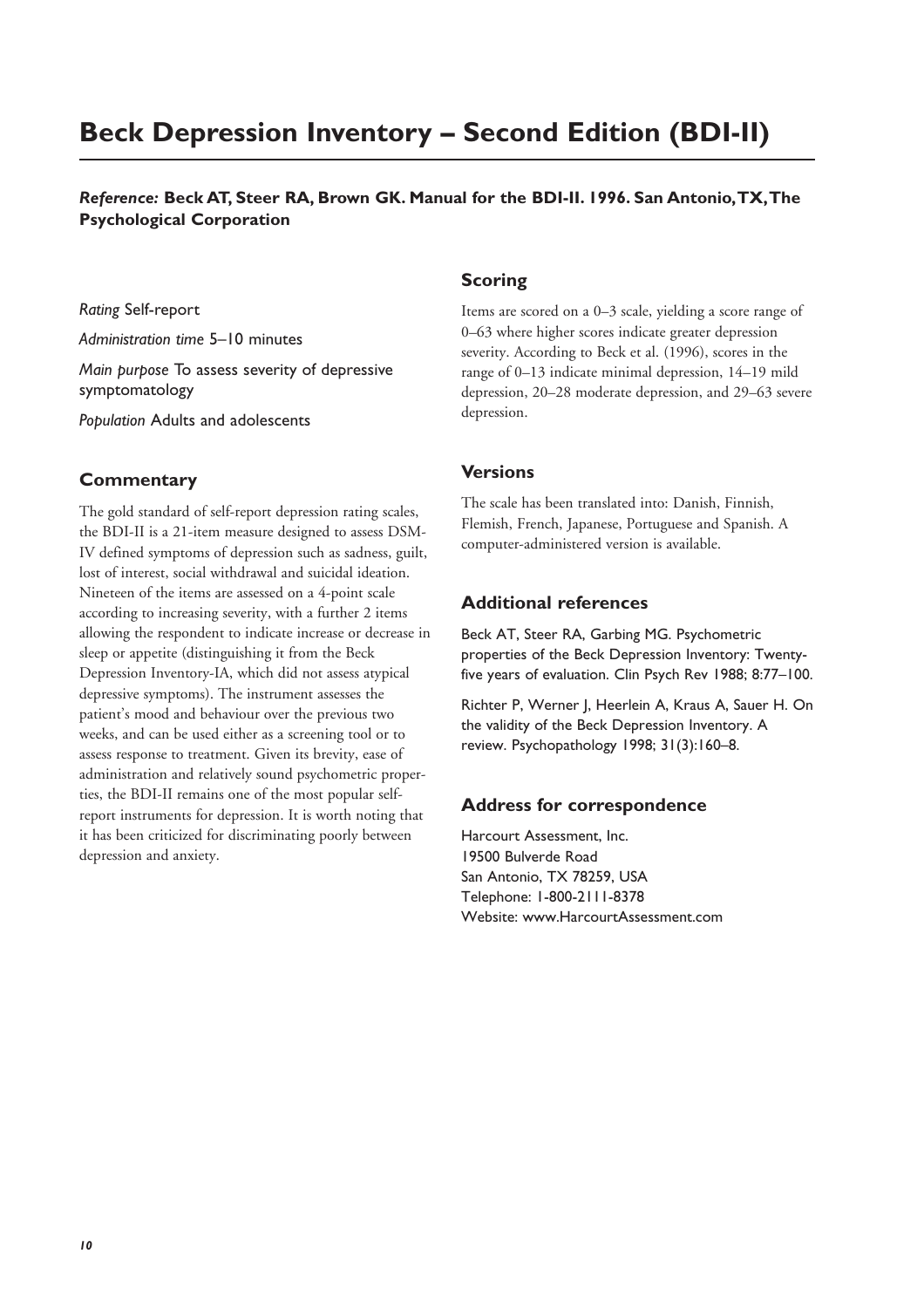# *Reference:* **Beck AJ, Steer RA. Manual for the Beck Hopelessness Scale. 1988. San Antonio, TX,The Psychological Corporation**

*Rating* Self-report

*Administration time* 5–10 minutes

*Main purpose* To assess feelings of hopelessness about the future

*Population* Adults and adolescents

# **Commentary**

The BHS is a 20-item self-report measure designed to assess peoples' feelings of hopelessness, specifically, their pessimism, loss of motivation and expectations about the future over the previous week. Responding either true or false to the items, patients can endorse a pessimistic statement or deny optimistic statements. Correlations have been shown between high BHS scores and depression, suicidal ideation, suicidal intent and eventual suicide. The BHS represents a rapid and useful probe for suicidal risk, although it is worth noting that hopelessness is not always correlated with suicidal behaviour, and the Beck Scale for Suicide Ideation (see page 12) may be a more direct method for assessing suicidal risk in some patients.

# **Scoring**

Items are scored either 0 or 1, with a score range of 0–20, where higher scores indicate greater levels of hopelessness. Scores falling between 0–3 are considered within the

normal range, 4–8 indicates mild hopelessness, 9–14 moderate, >14 severe.

# **Versions**

The scale has been translated into: Chinese, Danish, Finnish and Portuguese. A computer-administered version is available.

# **Additional references**

Beck AT, Brown G, Berchick RJ, Stewart BL, Steer RA. Relationship between hopelessness and ultimate suicide: a replication with psychiatric outpatients. Am J Psychiatry 1990; 147(2):190–5.

Beck AJ, Steer RA, Beck JS, Newman CF. Hopelessness, depression, suicidal ideation, and clinical diagnosis of depression. Suicide Life Threat Behav 1993; 23(2):139–45.

# **Address for correspondence**

Harcourt Assessment, Inc. 19500 Bulverde Road San Antonio, TX 78259, USA Telephone: 1-800-2111-8378 Website: www.HarcourtAssessment.com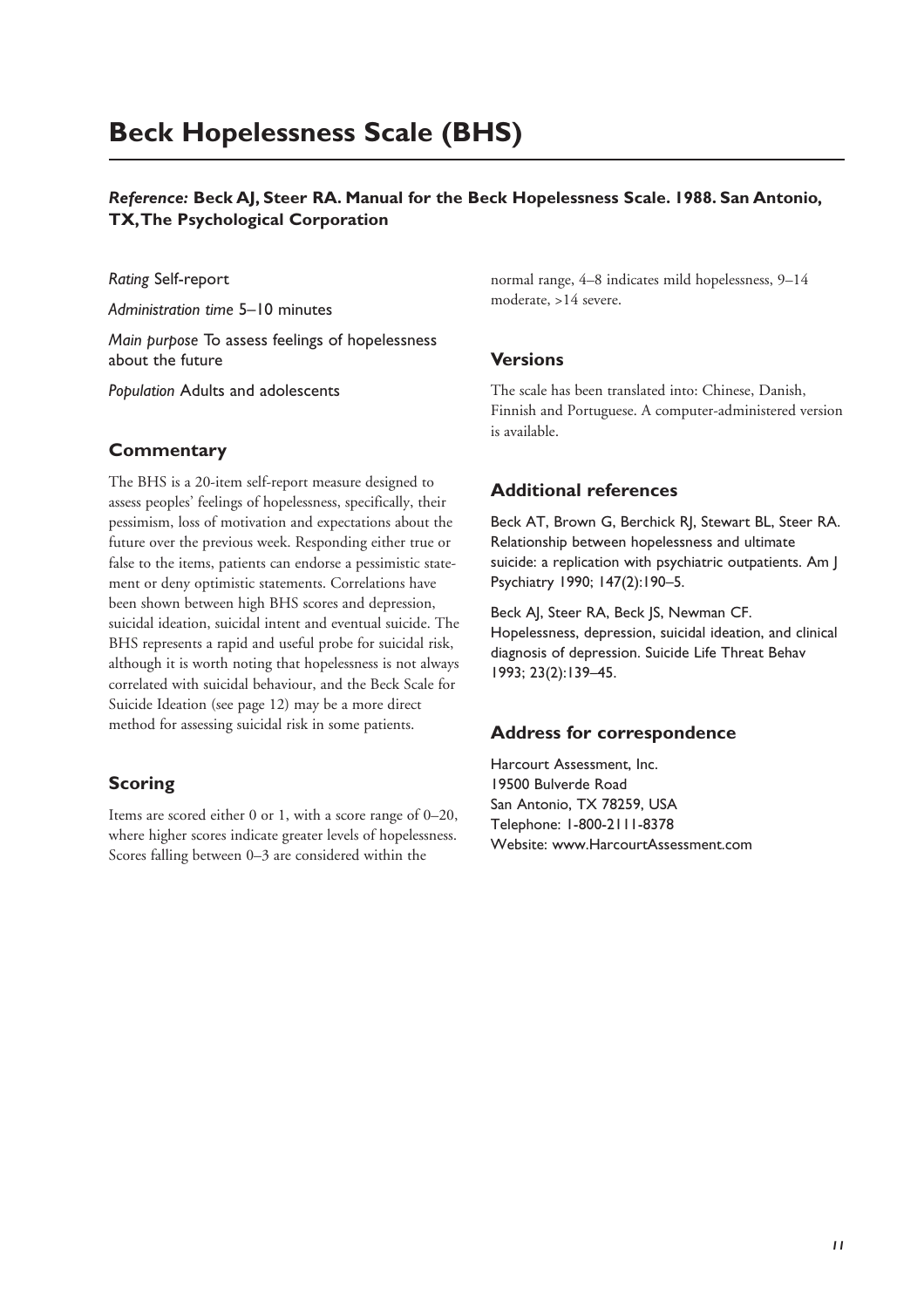*Reference:* **Beck AT, Steer RA. Beck Scale for Suicide Ideation: Manual. 1991. San Antonio, TX,The Psychological Corporation**

*Rating* Self-report *Administration time* 5–10 minutes *Main purpose* To assess suicide risk *Population* Adults and adolescents

# **Commentary**

The BSS is a 21-item self-report instrument developed to detect and measure intensity of suicidal ideation over the previous week. The questionnaire contains 5 initial screening items that reduce administration time in nonsuicidal individuals. The remaining items address the patient's suicidal wishes, attitudes and plans, with 2 questions that assess number of previous suicide attempts and seriousness of intent to die in the most recent attempt. Although the BSS shows good reliability and internal consistency, the clinician-rated version of the scale (see below) has not been shown to predict ultimate suicide in patients who were longitudinally followed for a 10-year period (Beck et al., 1985). In other research, however, suicidal ideation has been shown to be related to likelihood of suicide attempt after discharge from hospital (Malone et al., 1995). The BSS provides a brief measure of suicide risk, to be used in conjunction with other clinical assessment tools.

# **Scoring**

Items 1–19 are scored 0, 1 or 2 and summed, yielding a score range of 0–38. Higher scores indicate greater severity of suicidal ideation.

### **Versions**

An earlier, clinician-rated version of the BSS (the Scale for Suicide Ideation or SSI) is available in two forms: the SSI-C (for current suicidal ideation) and the SSI-W (which rates worst suicidal ideation during the patient's lifetime). The BSS has been translated into Portuguese, and a computer-administered version is available.

# **Additional references**

Beck AT, Steer RA, Kovacs M, Garrison B. Hopelessness and eventual suicide: a 10-year prospective study of patients hospitalized with suicidal ideation. Am J Psychiatry 1985; 142(5):559–63.

Malone KM, Haas GL, Sweeney JA, Mann JJ. Major depression and the risk of attempted suicide. J Affect Disord 1995; 34(3):173–85.

Beck AT, Brown GK, Steer RA. Psychometric characteristics of the Scale for Suicide Ideation with psychiatric outpatients. Behav Res Ther 1997; 35(11):1039–46.

# **Address for correspondence**

Harcourt Assessment, Inc. 19500 Bulverde Road San Antonio, TX 78259, USA Telephone: 1-800-2111-8378 Website: www.HarcourtAssessment.com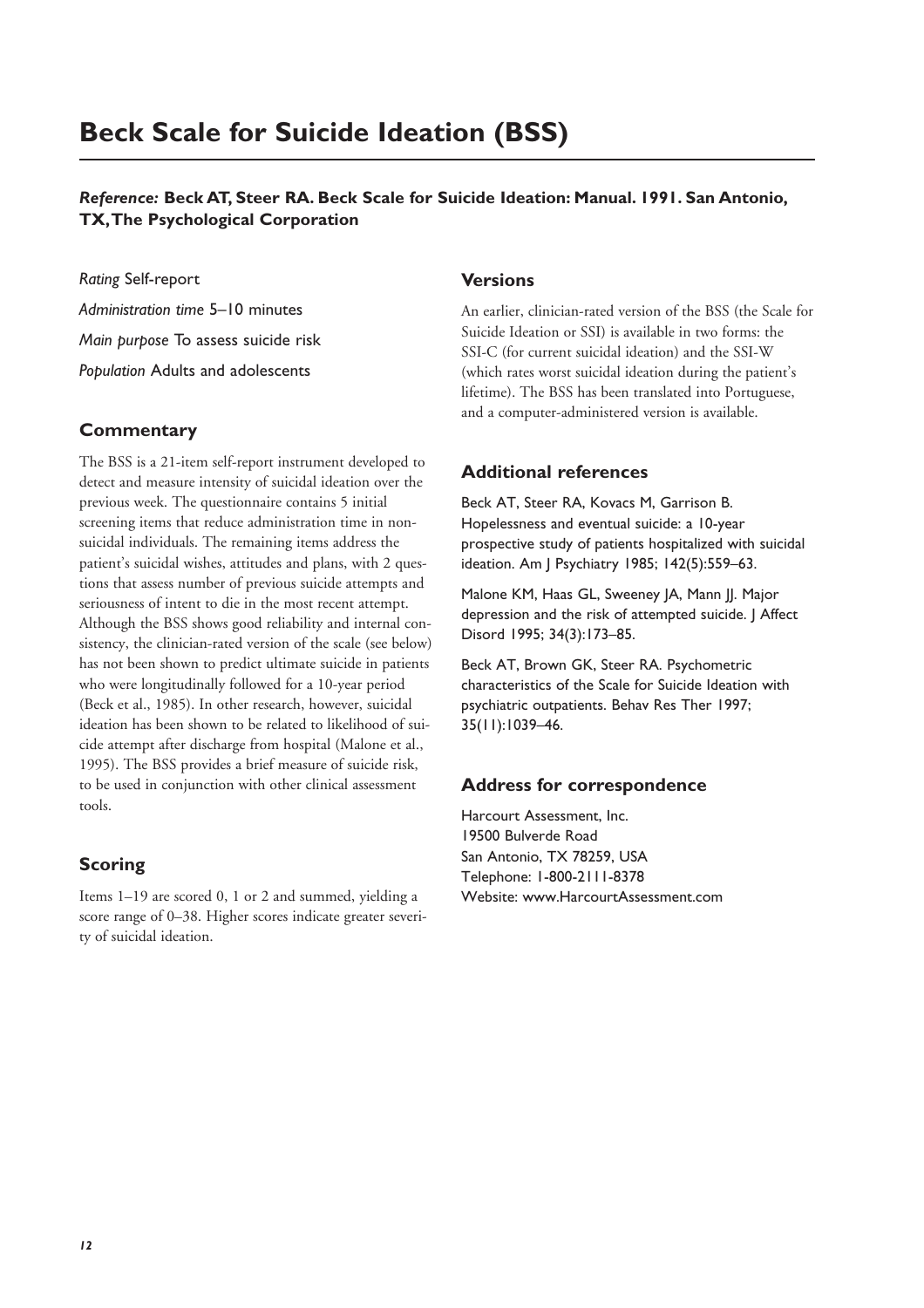# **Carroll Depression Scales–Revised (CDS-R)**

# *Reference:* **Carroll B.The Carroll Depression Scales:Technical Manual. 1998.Toronto, Canada, Multi-Health Systems Inc**

*Rating* Self-report

*Administration time* 20 minutes

*Main purpose* To assess severity of depressive symptoms

*Population* Adults

# **Commentary**

The CDS-R is a 61-item self-report measure designed to assess severity of depressive symptomatology in concordance with the clinician-rated Hamilton Depression Rating Scale (HDRS) and DSM-IV. The scale allows the assessment of symptoms of MDD, dysthymia and melancholic and atypical symptoms. Items are structured in a yes/no format and patients are asked to think about how they have been feeling over the past few days. The CDS-R correlates well with other popular depression rating scales such as the Beck Depression Inventory (see page 10) and is appropriate for both assessing baseline depressive symptoms and monitoring change over time. A brief version (the 12-item Brief CDS) is also available for rapid screening.

# **Scoring**

Items are scored either 0 or 1, yielding a score range of 0–61, where higher scores indicate higher levels of depression. Carroll et al. (1981) suggest a cut-off score of 10 when the CDS-R is used as a screening instrument.

#### **Versions**

The scale has been translated into French-Canadian.

# **Additional references**

Carroll BJ, Feinberg M, Smouse PE, Rawson SG, Greden JF. The Carroll rating scale for depression. I. Development, reliability and validation. Br J Psychiatry 1981; 138:194–200.

Senra C. Evaluation and monitoring of symptom severity and change in depressed outpatients. J Clin Psychol 1996; 52(3):317–24.

### **Address for correspondence**

Multi-Health Systems Inc. P.O. Box 950 North Tonawanda, NY 14120–0950, USA Telephone: 1-800-456-3003 in the US or 1-416-492- 2627 international Email: customerservice@mhs.com Website: www.mhs.com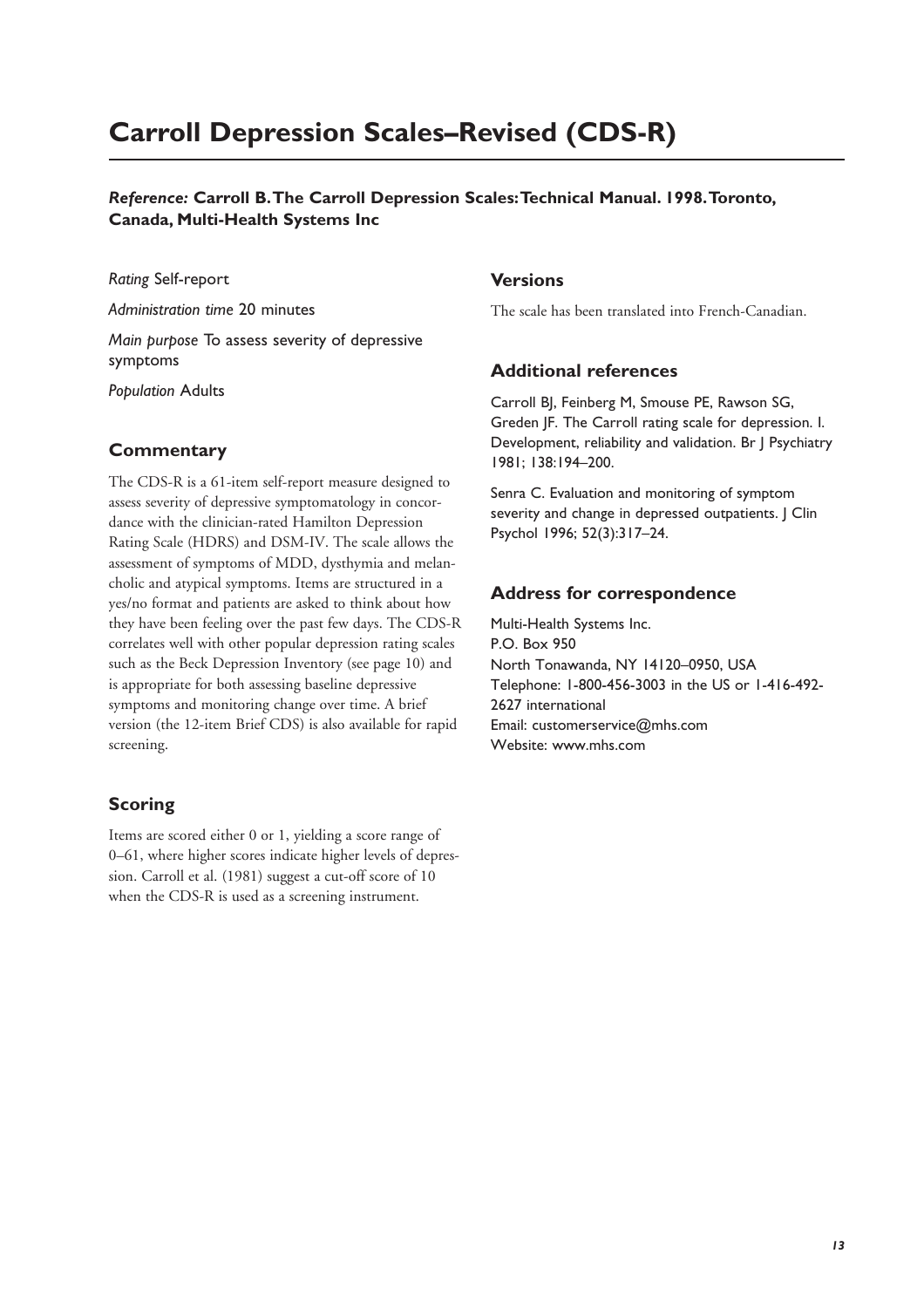# **Centre for Epidemiological Studies Depression Scale (CES-D)**

*Reference:* **Radloff LS.The CES-D Scale: A self-report depression scale for research in the general population. Appl Psychol Med 1977; 1:385–401**

*Rating* Self-report *Administration time* 10 minutes

*Main purpose* To assess depressive symptomatology in the general population

*Population* Adults and adolescents

### **Commentary**

Designed primarily for epidemiological research, the CES-D is a 20-item self-report instrument that assesses severity of depressive symptoms over the past week on a 4-point scale. Although the tool has been used extensively in research studies, it has seen less use in clinical settings. Research has indicated, however, that it is a psychometrically sound screening instrument that may be particularly useful in older adults.

# **Scoring**

Items are scored either 0–3 or 3–0, with a range of 0–60, where higher scores indicate greater depressive symptomatology. A standard cut-off score of 16 is used to detect possible cases of depression, although Thomas et al. (2001) have reported that this cut-point has low positive predictive power.

# **Versions**

The scale has been translated into: Afrikaans, Arabic, Cambodian, Canadian French, Chinese for Hong Kong,

Danish, Dutch, Dutch for Belgium, English for UK, French, French for Belgium, German, Greek, Italian, Japanese, Portuguese, Spanish and Swedish.

#### **Additional references**

Lyness JM, Noel TK, Cox C, King DA, Conwell Y, Caine ED. Screening for depression in elderly primary care patients. A comparison of the Center for Epidemiologic Studies-Depression Scale and the Geriatric Depression Scale. Arch Intern Med 1997; 157(4):449–54.

Thomas JL, Jones GN, Scarinci IC, Mehan DJ, Brantley PJ. The utility of the CES-D as a depression screening measure among low-income women attending primary care clinics. The Center for Epidemiologic Studies-Depression. Int J Psychiatry Med 2001; 31(1):25–40.

#### **Address for correspondence**

Epidemiology and Psychopathology Research Branch Room 10C-05 National Institute of Mental Health 5600 Fishers Lane Rockville, MD 20857, USA Telephone: 1-301-443-3648/3774 Email: hlejnar@mail.nih.gov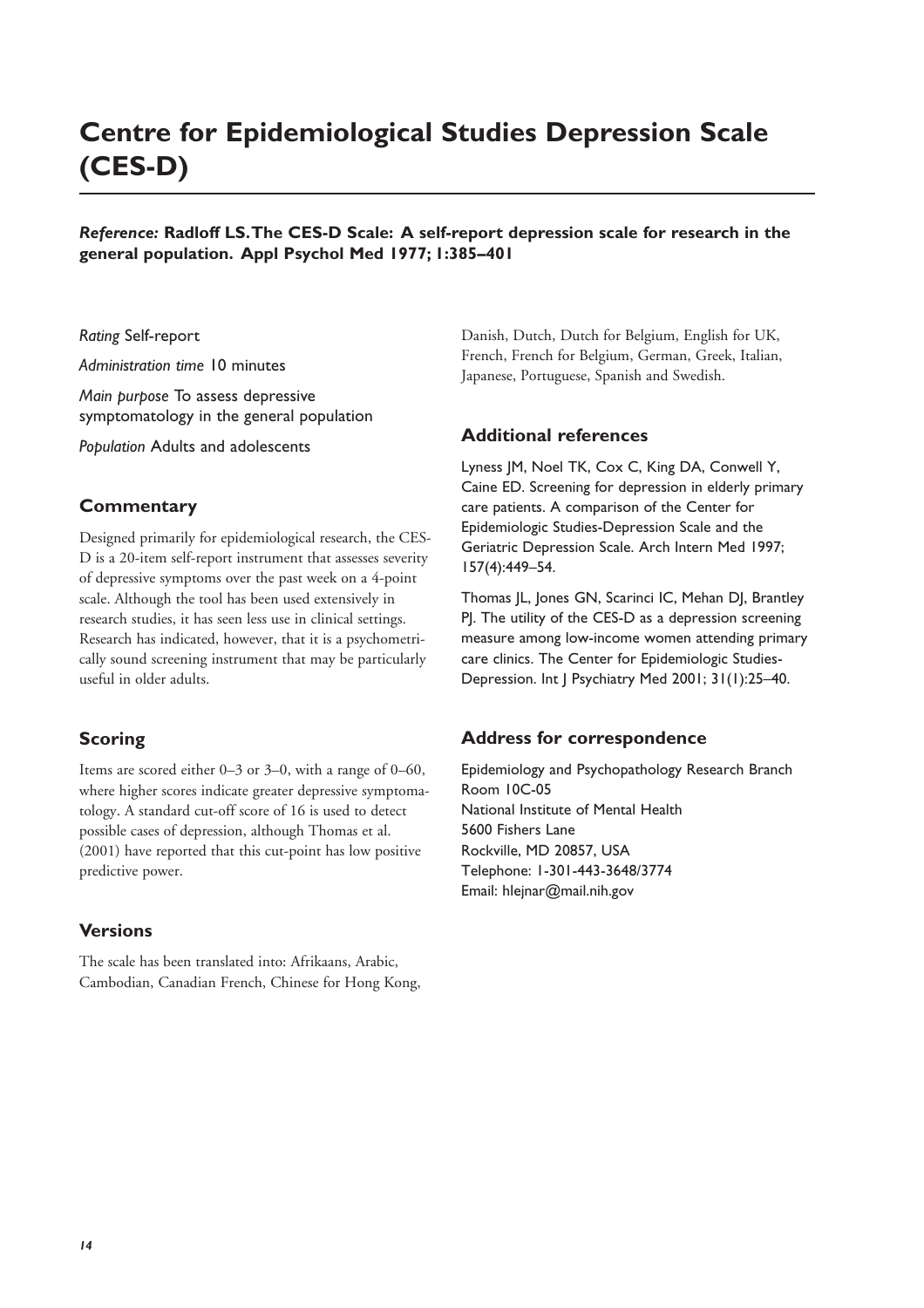# **Center for Epidemiological Studies Depression Scale (CES-D)**

Circle the number for each statement which best describes how often you felt or behaved this way – DURING THE PAST WEEK

|                                                               | Rarely or none<br>of the time<br>(less than I day) | Some or a little<br>of the time<br>$(1-2 \text{ days})$ | Occasionally<br>or a<br>moderate amount<br>of time<br>$(3-4 \text{ days})$ | Most or all<br>of the time<br>$(5-7 \text{ days})$ |
|---------------------------------------------------------------|----------------------------------------------------|---------------------------------------------------------|----------------------------------------------------------------------------|----------------------------------------------------|
| <b>DURING THE PAST WEEK:</b>                                  |                                                    |                                                         |                                                                            |                                                    |
| 1. I was bothered by things that usually don't bother me      | 0                                                  |                                                         |                                                                            |                                                    |
| 2. I did not feel like eating; my appetite was poor           | 0                                                  |                                                         |                                                                            |                                                    |
| 3. I felt that I could not shake off the blues even with help |                                                    |                                                         |                                                                            |                                                    |
| from my family or friends                                     |                                                    |                                                         |                                                                            |                                                    |
| 4. I felt that I was just as good as other people             |                                                    |                                                         |                                                                            |                                                    |
| 5. I had trouble keeping my mind on what I was doing          |                                                    |                                                         |                                                                            |                                                    |
| 6. I felt depressed                                           |                                                    |                                                         |                                                                            |                                                    |
| 7. I felt that everything I did was an effort                 |                                                    |                                                         |                                                                            |                                                    |
| 8. I felt hopeful about the future                            |                                                    |                                                         |                                                                            |                                                    |
| I thought my life had been a failure<br>9.                    |                                                    |                                                         |                                                                            |                                                    |
| 10. I felt fearful                                            |                                                    |                                                         |                                                                            |                                                    |
| 11. My sleep was restless                                     |                                                    |                                                         |                                                                            |                                                    |
| 12. I was happy                                               |                                                    |                                                         |                                                                            |                                                    |
| 13. I talked less than usual                                  |                                                    |                                                         |                                                                            |                                                    |
| 14. I felt lonely                                             |                                                    |                                                         |                                                                            |                                                    |
| 15. People were unfriendly                                    |                                                    |                                                         |                                                                            |                                                    |
| 16. I enjoyed life                                            |                                                    |                                                         |                                                                            |                                                    |
| 18. I felt sad                                                |                                                    |                                                         |                                                                            |                                                    |
| 19. I felt that people disliked me                            |                                                    |                                                         |                                                                            |                                                    |
| 20. I could not get 'going'                                   |                                                    |                                                         |                                                                            |                                                    |

Reproduced from Radloff LS. Appl Psychol Med 1977; 1:385–401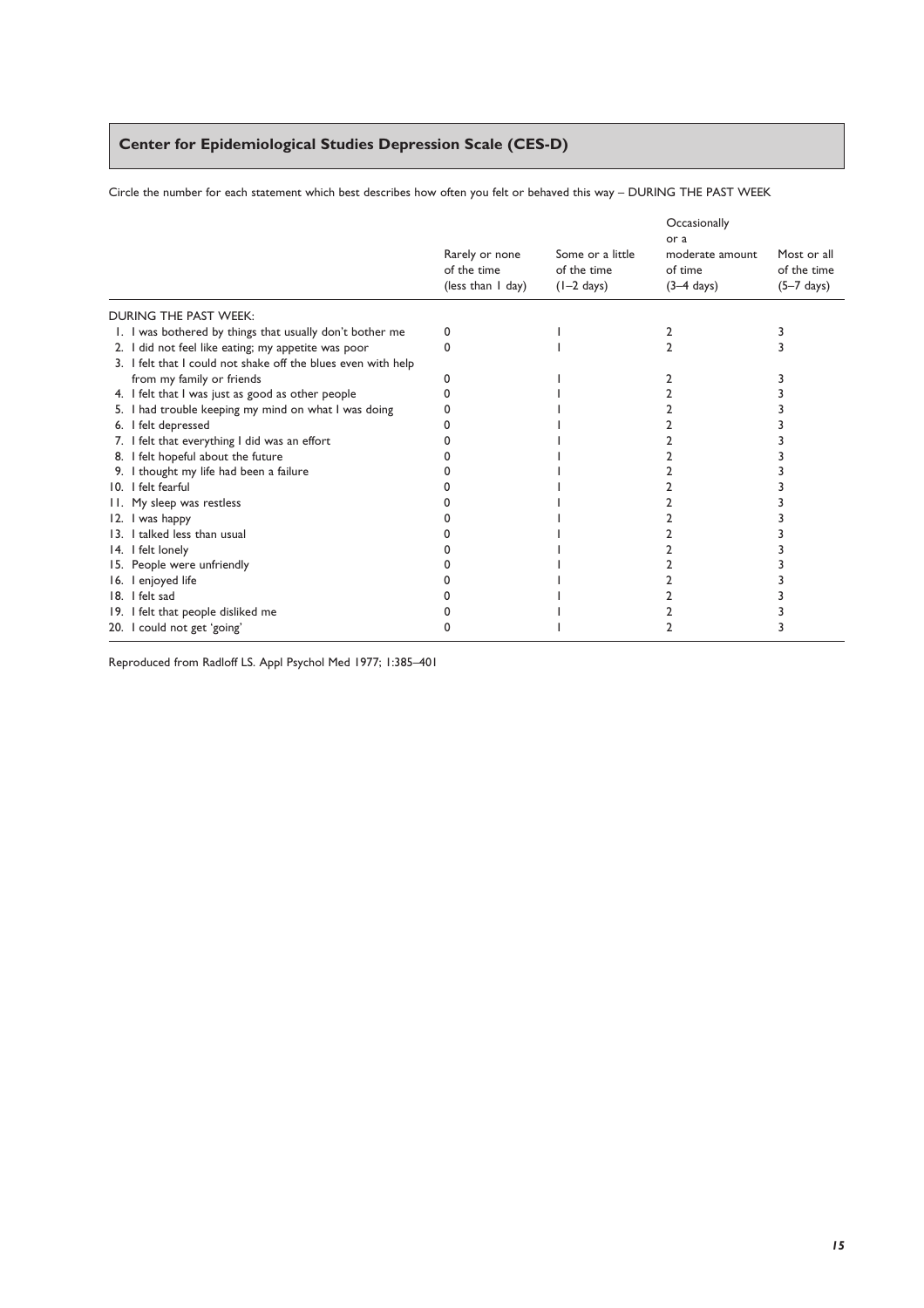# **Clinician-Administered Rating Scale for Mania (CARS-M)**

*Reference:* **Altman EG, Hedeker DR, Janicak PG, Peterson JL, Davis JM. The Clinician-Administered Rating Scale for Mania (CARS-M): development, reliability, and validity. Biol Psychiatry 1994; 36(2):124–34**

*Rating* Clinician-rated *Administration time* 15–30 minutes

*Main purpose* To assess severity of manic and psychotic symptoms

*Population* Adults

# **Commentary**

The CARS-M is a 15-item clinician-rated scale designed to assess severity of both manic and psychotic symptoms over the previous week. The instrument yields 2 subscales: a mania scale and a separate scale for psychotic symptoms and disorganization. The instrument correlates well with the Young Mania Rating Scale (see page 57) and shows good reliability. It is worth noting that the CARS-M does not assess depressive symptoms, and that it may be necessary to concurrently administer a depression rating scale in patients with bipolar disorder.

# **Scoring**

Items are scored on a 0–5 scale, with the exception of the insight item, which is rated on a 0–4 scale. Score range for the mania sub-scale is 0–50 and range for the psychosis sub-scale is 0–24, although the 2 scales can be combined

to provide a total score for mania with psychotic features (range 0–74). The instrument provides clear anchor points and prompt questions. The following severity guidelines are provided for the mania sub-scale: 0–7 (no or questionable mania); 8–15 (mild mania); 16–25 (moderate mania); ≥26 (severe symptomatology).

#### **Versions**

The instrument has been translated into Spanish.

#### **Additional reference**

Poolsup N, Li Wan Po A, Oyebode F. Measuring mania and critical appraisal of rating scales. | Clin Pharm Ther 1999; 24(6):433–43.

#### **Address for correspondence**

Dr. Edward Altman Psychiatric Institute 1601 West Taylor Street Chicago, IL 60612, USA Telephone: 1-312-355-1659 Email: Ealtman@psych.uic.edu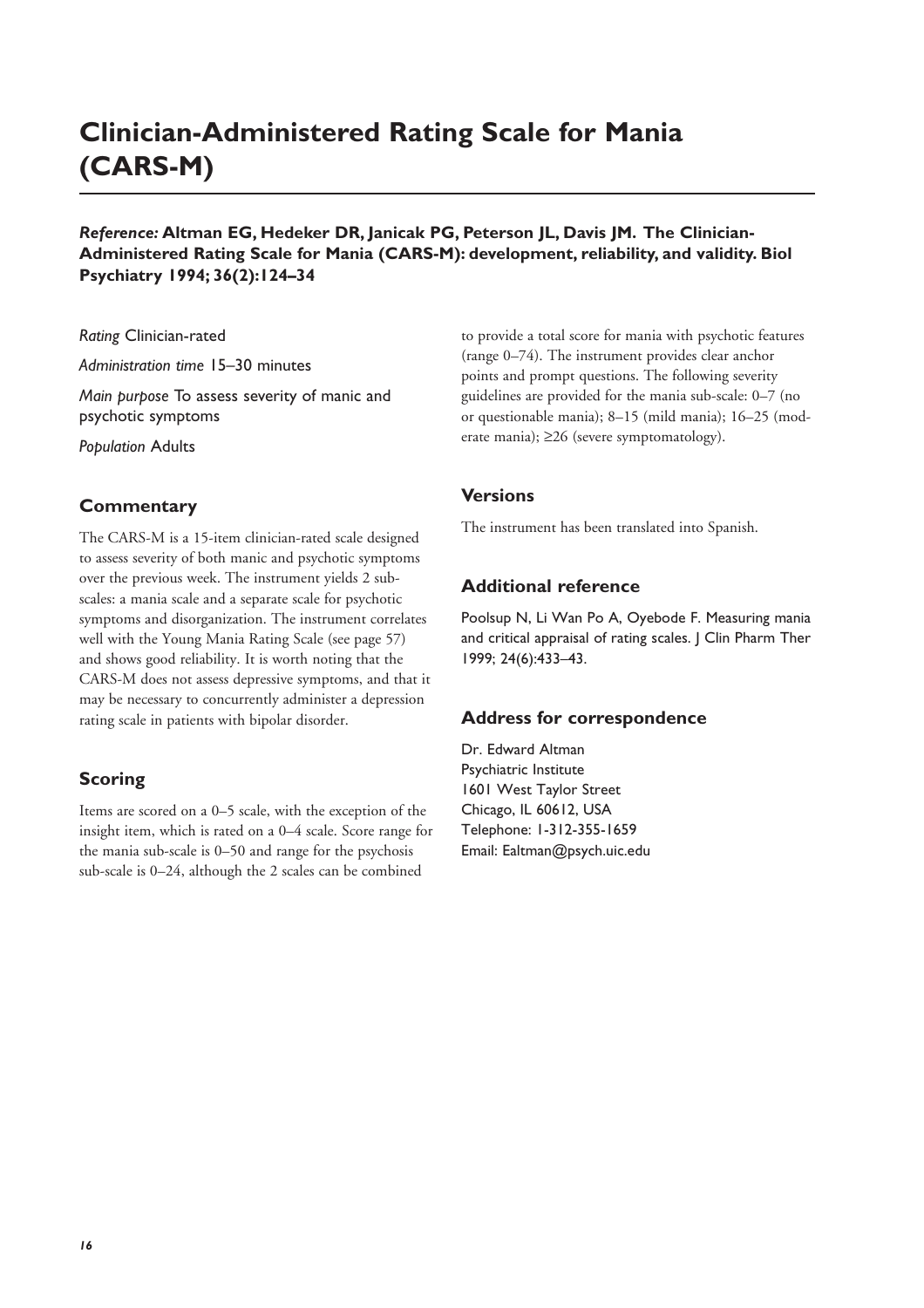#### **Clinician-Administered Rating Scale for Mania (CARS-M)**

Patient Date Rater(s)

Mania subscale (items 1–10) Psychosis subscale (items 11–15) Total score

*Note*: In completing this scale, information may be obtained, not only from the patient interview, but also from reliable collateral sources, including: family, nursing staff, hospital records, etc. In general, the time period for assessing symptoms should be the last seven days, but may be longer if required.

- **1. Elevated/Euphoric Mood** (Inappropriate optimism about the present or future which lasted at least several hours and was out of proportion to the circumstances.)
	- Have there been times in the past week/month when you felt unusually good, cheerful, or happy?
	- Did you feel as if everything would turn out just the way you wanted?
	- Is this different from your normal mood? How long did it last?
	- 0 Absent
	- Slight, e.g., good spirits, more cheerful than others, of questionable clinical significance.
	- 2 Mild, but definitely elevated or expansive mood, overly optimistic and somewhat out of proportion to one's circumstances.
	- 3 Moderate, mood and outlook clearly out of proportion to circumstances.
	- 4 Severe, clear quality of euphoric mood.
	- 5 Extreme, clearly exhausted, extreme feelings of well being, inappropriate laughter and/or singing.
- **2. Irritability/Aggressiveness** (Has recently demonstrated, inside or outside of the interview, **overt** expression of anger, irritability, or annoyance. Do not include mere subjective feelings of anger/annoyance, unless expressed overtly.)
	- How have you been getting along with people in general? • Have you been feeling irritable or angry? How much of the time?
	- Have you been involved in any arguments or fights? How often?
	- 0 Absent
	- Slight, occasional annoyance, questionable clinical significance.
	- 2 Mild, somewhat argumentative, quick to express annoyance with patients, staff or inteviewer, occasionally irritable during interview.
	- 3 Moderate, often swears, loses temper, threatening, excessive irritation around certain topics, room seclusion may be required, frequently irritable during interview.
	- 4 Severe, occasionally assaultive, may throw objects, damage property, limit setting necessary, excessive and inappropriate irritation, restraints may be required, interview had to be stopped due to excessive irritability.
	- 5 Extreme, episodes of violence against persons or objects, physical restraint required.
- **3. Hypermotor Activity** (Has recently demonstrated, inside or outside of the interview, visible manifestations of generalized motor hyperactivity. Do not include mere subjective feelings of restlessness – *not medication related*.)
	- Have there been times when you were unable to sit still or times when you had to be moving or pacing back and forth?
	- 0 Absent
	- 1 Slight increase, of doubtful clinical significance.
	- 2 Mild, occasional pacing, unable to sit quietly in chair.
	- 3 Moderate, frequent pacing on unit, unable to remain seated.
	- 4 Marked, almost constant moving or pacing about.
	- 5 Extreme, continuous signs of hyperactivity such that the patient must be restrained to avoid exhaustion.
- **4. Pressured Speech** (Accelerated, pressured, or increased amount and rate of speech, inside or outside of the interview.) 0 Absent
	- Slight increase, of doubtful clinical significance.
	- 2 Mild, noticeably more verbose than normal, but conversation is not strained.
	- 3 Moderate, so verbose that conversation is strained; some difficulty interrupting patient's speech.
	- 4 Marked, patient's conversation is so rapid that conversation is difficult to maintain, markedly difficult to interrupt speech.
	- 5 Extreme, speech is so rapid or continuous that patient cannot be interrupted.
- **5. Flight of Ideas/Racing Thoughts** (Accelerated speech with abrupt changes from topic to topic, usually based on understandable associations, distracting stimuli, or play on words. When severe, the associations may be so difficult to understand that looseness of association or incoherence may also be present. Racing thoughts refer to the patient's subjective report of having thoughts racing through his mind.)
	- Have you been bothered by having too many thoughts at one time?
	- Have you had thoughts racing through your mind? How often? Does it hinder your functioning?
	- 0 Absent
	- Slight, occasional instances of doubtful clinical significance.
	- 2 Mild, occasional instances of abrupt change in the topic with little impairment in understandability or patient reports occasional racing thoughts.
	- 3 Moderate, frequent instances with some impairment in understandability or patient reports frequent racing thoughts which are disruptive or distressing to the patient.
	- 4 Severe, very frequent instances with definite impairment.
	- 5 Extreme, most of speech consists of rapid changes in topic which are difficult to follow.

**6. Distractibility** (Attention is too easily drawn to unimportant or irrelevant *external* stimuli; i.e., noise in adjoining room, books on a shelf, interviewer's clothing, etc. **Exclude** distractibility due to intrusions of visual and/or auditory hallucinations or delusions. Rate on the basis of **observation only**.)

- 0 Absent
- 1 Slight, of doubtful clinical significance.
- 2 Mild, present but does not interfere with task or conversation.
- 3 Moderate, some interference with conversation or task.
- 4 Severe, frequent interference with conversation or task.
- 5 Extreme, unable to focus patient's attention on task or conversation.
- **7. Grandiosity** (Increased self-esteem and unrealistic or inappropriate appraisal of one's worth, value, power, knowledge or abilities.)
	- Have you felt more self-confident than usual?
	- Have you felt that you were a particularly important person or that you had special powers, knowledge or abilities that were out of the ordinary?
	- Is there a special mission or purpose to your life?
	- Do you have a special relationship with God?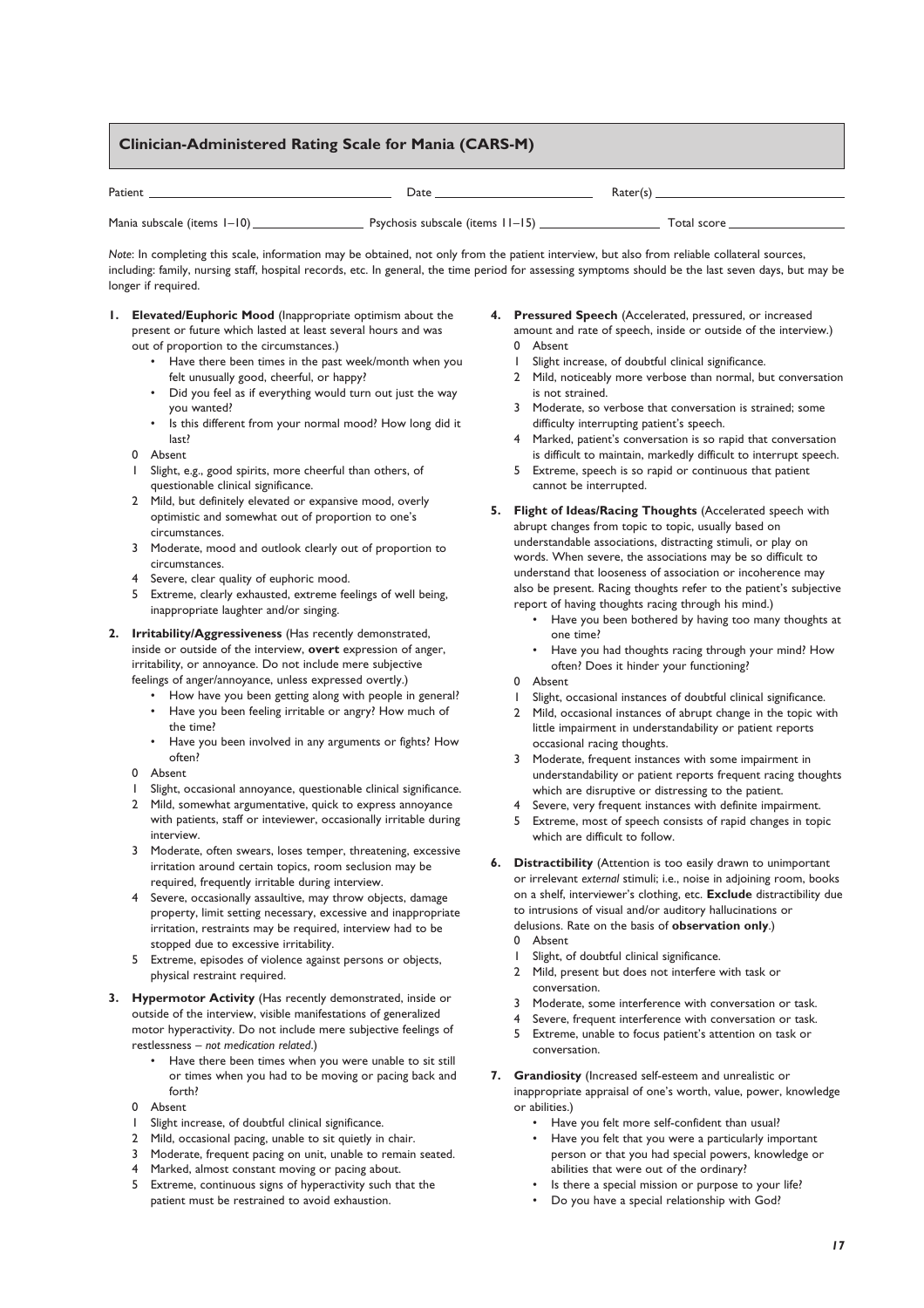#### **Clinician-Administered Rating Scale for Mania (CARS-M) (continued)**

- 0 Absent
- 1 Slightly increased self-esteem or confidence, but of questionable clinical significance.
- 2 Mild, definitely inflated self-esteem or exaggeration of abilities somewhat out of proportion to circumstances.
- 3 Moderate, inflated self-esteem clearly out of proportion to circumstances, borderline delusional intensity.
- 4 Severe, clear grandiose delusion(s).
- 5 Extreme, preoccupied with and/or acts on the basis of grandiose delusion(s).
- **8. Decreased Need For Sleep** (Less need for sleep than usual to feel rested. Do **not** rate difficulty with initial, middle or late insomnia.)
	- How much sleep do you ordinarily need?
	- Have you needed less sleep than usual to feel rested?
	- How much less sleep do/did you need?
	- 0 Absent
	- 1 Up to 1 hour less sleep than usual.
	- 2 Up to 2 hours less sleep than usual.
	- 3 Up to 3 hours less sleep than usual.
	- Up to 4 hours less sleep than usual.
	- 5 4 or more hours less sleep than usual.
- **9.** Excessive Energy (Unusually energetic or more active than usual without expected fatigue, lasting at least several days, including increased sexual interest or energy.)
	- Have you had more energy than usual? Has your interest in sex increased?
	- Have you been more active (either socially or sexually) than usual, or had the feeling that you could go all day without feeling tired?
	- 0 Absent
	- Slightly more energy or increased sexual interest, of questionable significance.
	- 2 Definite increase in activity level or less fatigued than usual, does not hinder functioning.
	- 3 Clearly more active than usual sexually or physically, with little or no fatigue, occasional interference with functioning.
	- 4 Much more active sexually or physically than usual with little fatigue and clear interference with normal functioning.
	- Extreme, active all day long with little or no fatigue or need for sleep.
- **10. Poor Judgement** (Excessive involvement in activities without recognizing the high potential for painful consequences; intrusiveness, inappropriate calling of attention to oneself.)
	- When you were feeling high/irritable, did you do things that caused trouble for you or your family?
	- Did you spend money foolishly?
	- Did you take on responsibilities for which you were unqualified?
	- 0 Absent
	- Slight, but of questionable clinical significance (i.e. increased phone calling, occasional intrusiveness.)
	- 2 Mild, but definite examples (i.e. somewhat intrusive, sexually provocative, inappropriate singing.)
	- Moderate, assumes tasks or responsibilities without proper training, financial indiscretions, buying sprees within financial limits, frequent intrusiveness.
	- 4 Severe, sexual promiscuity, hypersexuality, extremely intrusive behavior, places self in significant economic difficulty.
	- 5 Extreme, continuous intrusive behavior requiring limited setting, excessive phone calling at all hours, antisocial behavior, excessive involvement in activities without regard to consequences.
- **11. Disordered Thinking** (Impaired understandability of patient's thoughts as manifested by his/her speech. This may be due to any one or a combination of the following; incoherence, looseness of association(s), neologisms, illogical thinking. Do **not** rate simple flight of ideas unless severe.)
	- 0 Absent
	- 1 Occasional instances which are of doubtful clinical significance.
	- 2 A few definite instances, but little or no impairment in understandability.
	- 3 Frequent instances and may have some impairment in understandability.
	- Severe, very frequent instances with marked impairment in understandability.
	- 5 Extreme, most or all of speech is distorted, making it impossible to understand what the patient is talking about.
- **12. Delusions** (Fixed false beliefs, ranging from delusional ideas to full delusions – **including grandiosity**)
	- Specify type(s):
		- Have you felt that anyone was trying to harm you or hurt you for no reason? Can you give an example?
		- Have you felt as if you were being controlled by an external force or power? (Example?)
		- Have you felt as if people on the radio or TV were talking to you, about you, or communicating to you in some special way? (Example.)
		- Have you had any (other) strange or unusual beliefs or ideas? (Example.)
		- Have these beliefs interfered with your functioning in any way? (Example.)
	- 0 Absent
	- Suspected or likely.
	- 2 Definitely present but not fully convicted, including referential or persecutory ideas without full conviction.
	- 3 Definitely present with full conviction but little if any influence on behavior.
	- 4 Delusion has a significant effect upon patient's thoughts, feelings, or behavior (i.e., preoccupied with belief that others are trying to harm him/her.)
	- 5 Actions based on delusion have major impact on patient or others (i.e., stops eating due to belief that food is poisoned, strikes others due to beliefs that others are trying to harm him/her.)
- **13. Hallucinations** (A sensory perception without external stimulation of the relevant sensory organ.)
	- Specify type(s):
		- Have you heard sounds or voices of people talking when there was no one around? (Example.)
		- Have you seen any visions or smelled odors that others don't seem to notice? (Example.)
		- Have you had any (other) strange or unusual perceptions? (Example.)
		- Have these experiences interfered with your functioning in any way? (Example.)
	- 0 Absent
	- Suspected or likely.
	- 2 Present, but subject is generally aware that it may be his/her imagination and can ignore it.
	- 3 Definitely present with full conviction but little if any influence on behavior.
	- 4 Hallucinations have significant effect on patient's thoughts, feelings, or actions (e.g., locks doors to avoid imaginary pursuers.)
	- 5 Actions based on hallucinations have major impact on patient or others (e.g., patient converses with voices so much that it interferes with normal functioning.)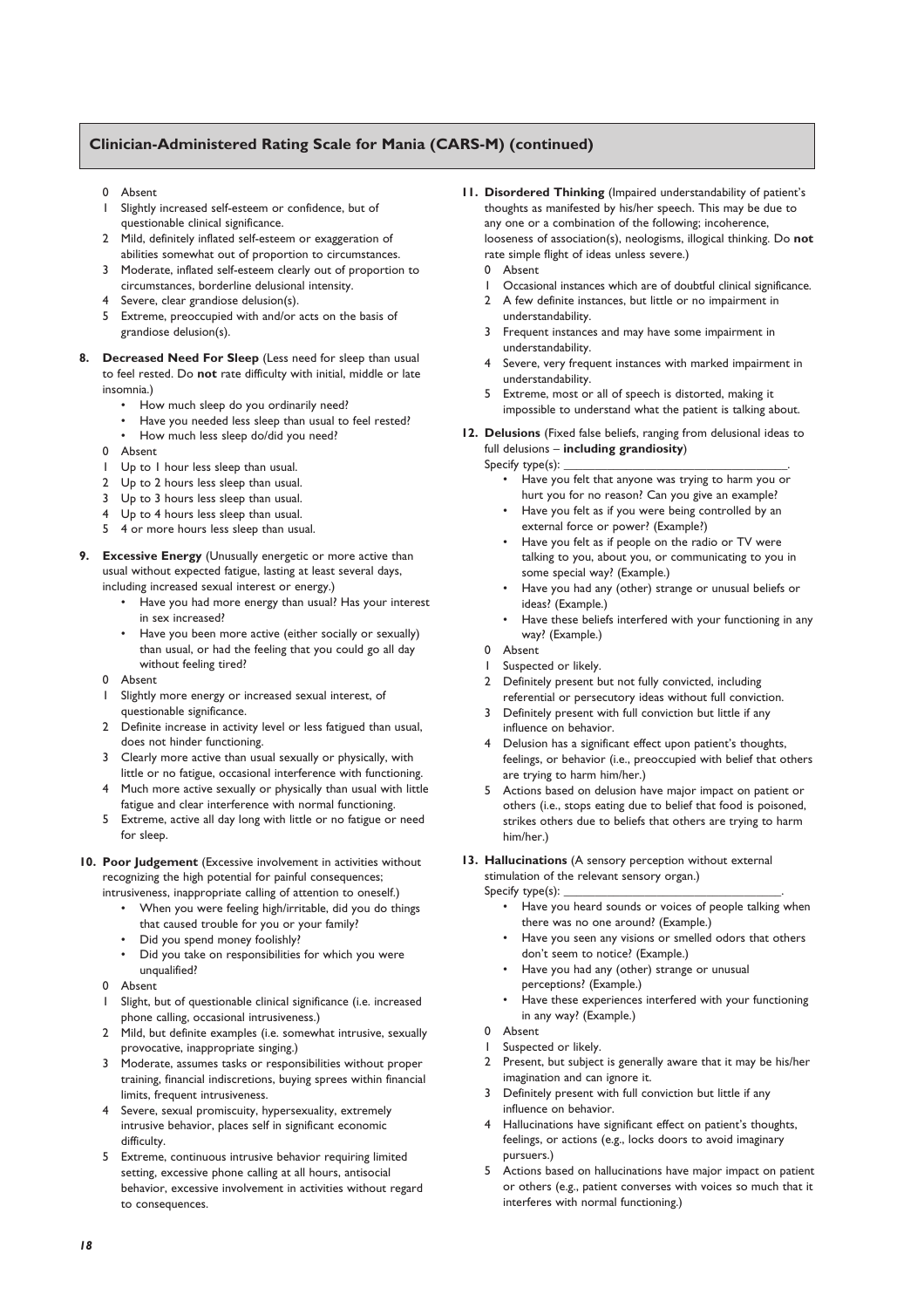#### **Clinician-Administered Rating Scale for Mania (CARS-M) (continued)**

- **14. Orientation** (Impairment in recent or remote memory, or disorientation to person, place or time.)
	- Have you recently had trouble remembering who you were, the dates or current events?
	- Do you know the day of the week, the month, the year, and the name of this place?
	- 0 Absent
	- 1 Slight impairment but of doubtful clinical significance (i.e., misses date by one day.)
	- 2 Mild, but definite impairment (i.e., unsure about orientation to place or time, or some impairment in a few aspects of recent or remote memory.)
	- 3 Moderate (i.e., confused about where he is or cannot remember many important events in his life.)
	- 4 Severe (disoriented or gross impairment in memory.)
	- 5 Extreme (i.e., thoroughly disoriented to time, place, person and/or is unable to recall numerous important events in his/her life.)
- **15. Insight** (The extent to which patient demonstrates an awareness or understanding of their emotional illness, aberrant behavior and/or a corresponding need for psychiatric/psychological treatment.)
	- Do you feel that you currently suffer from emotional or psychological problems of any kind?
	- How would you explain your behavior or symptoms?
	- Do you currently believe that you may need psychiatric treatment?
	- 0 Insight is present (i.e., patient admits illness, behavior change and need for treatment.)
	- Partial insight is present (i.e., patient feels he/she may possibly be ill or needs treatment, but is unsure.)
	- 2 Patient admits behavior change, illness or need for treatment but attributes it to non-delusional or plausable external factors (i.e., marital conflict, job difficulties, stress.)
	- 3 Patient admits behavior change, illness or need for treatment but gives delusional explanations (i.e., being controlled by external forces, dying of cancer, etc.)
	- 4 Complete lack of insight. Patient denies behavior change, illness or need for treatment.

Reprinted from Altman EG, Hedeker DR, Janicak PG, Peterson JL, Davis JM. Biol Psychiatry 1994; 36(2):124–34. © 1994, with permission from Society of Biological Psychiatry.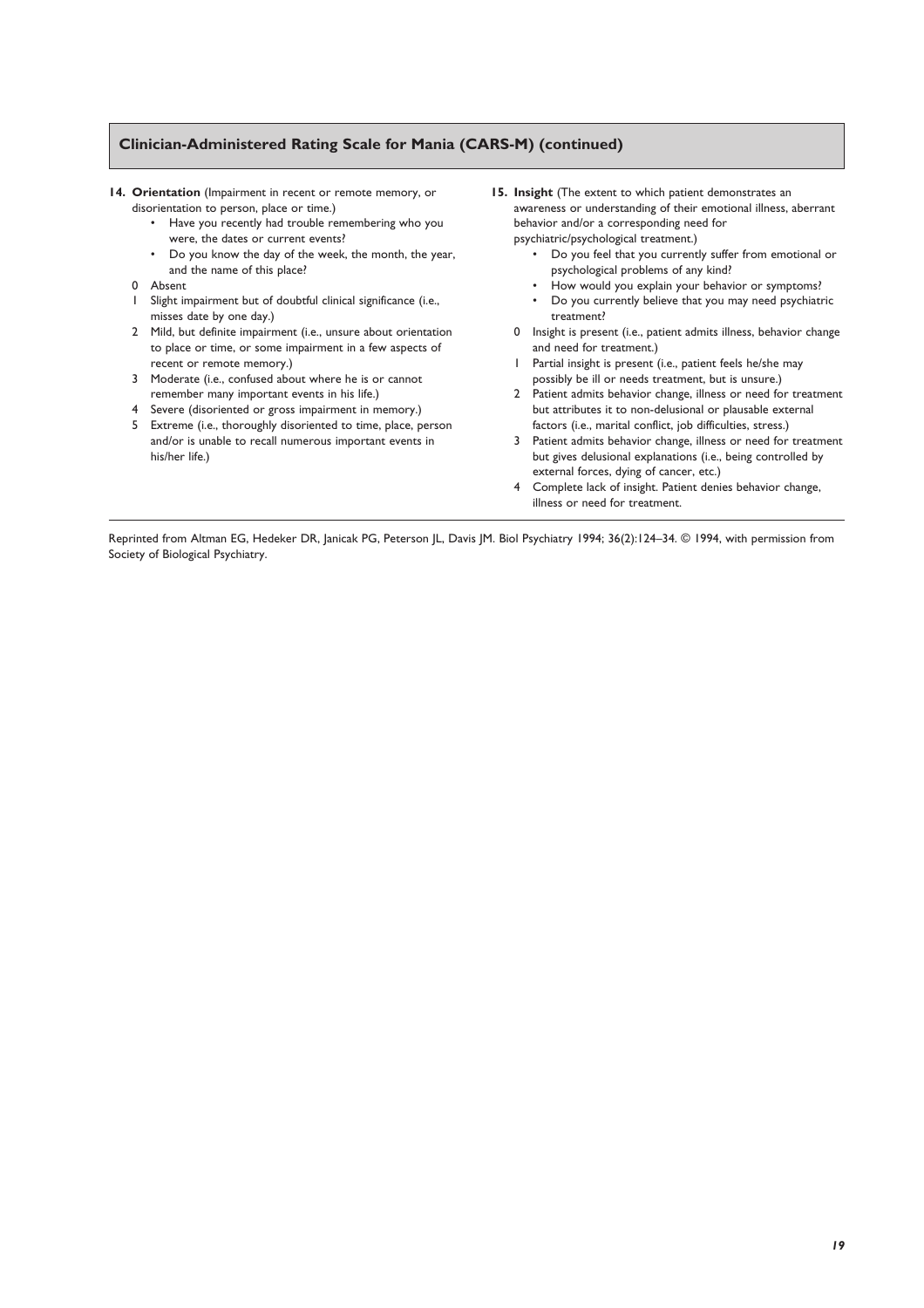# **Cornell Dysthymia Rating Scale (CDRS)**

*Reference:* **Mason BJ, Kocsis JH, Leon AC,Thompson S, Frances AJ, Morgan RO, Parides MK. Measurement of severity and treatment response in dysthymia. Psychiatr Ann 1993; 23(11):625–31**

*Rating* Clinician-rated

*Administration time* 20 minutes

*Main purpose* To assess severity of symptoms of dysthymia

*Population* Adults

# **Commentary**

The CDRS is a 20-item clinician-rated scale developed specifically to assess severity of symptoms of dysthymia (chronic, mild depression). Raters are required to assess both frequency and severity of symptoms over the previous week. The CDRS has been shown to be sensitive to change in response to treatment, and provides a useful tool to monitor symptoms of dysthymia.

# **Scoring**

Items are scored on a 0–4 basis, with a total score range of 0–80, where higher scores indicate greater severity of symptoms.

### **Versions**

A self-report version is available.

# **Additional references**

Cohen J. Assessment and treatment of dysthymia: The development of the Cornell Dysthymia Rating Scale. Eur Psychiatry 1997; 12(4):190–3.

Hellerstein DJ, Batchelder ST, Lee A, Borisovskaya M. Rating dysthymia: an assessment of the construct and content validity of the Cornell Dysthymia Rating Scale. J Affect Disord 2002; 71(1–3):85–96.

# **Address for correspondence**

Dr. Barbara J. Mason Alcohol Disorders Research Clinic Department of Psychiatry & Behavioral Sciences University of Miami/Jackson Memorial Medical Center 1400 N.W. 10th Avenue, Suite 307 Miami, FL 33136, USA Telephone: 1-305-243-4644 Email: bjmason246@aol.com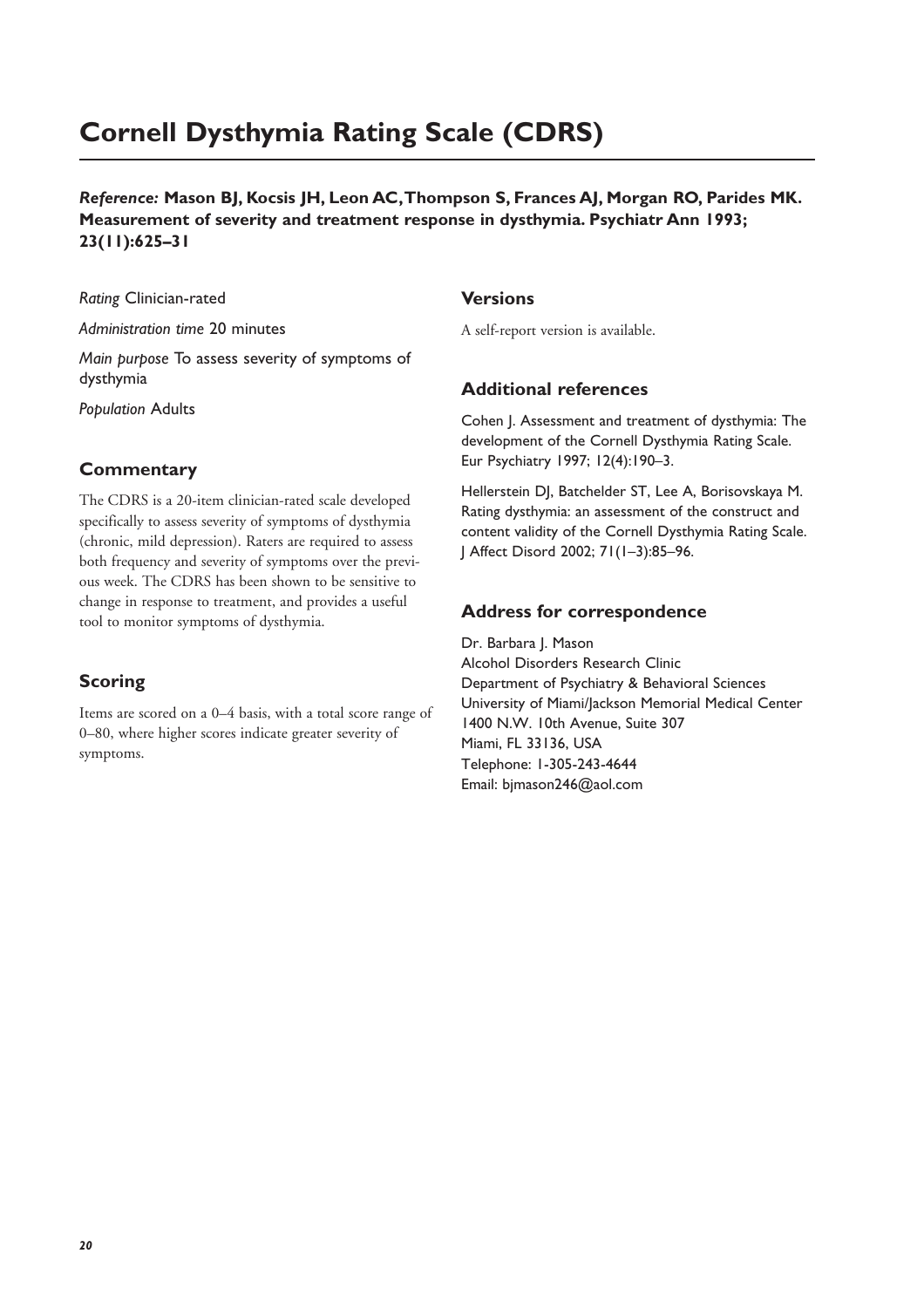#### **Cornell Dysthymia Rating Scale (CDRS)**

*Instruction: Rate each item for the previous week*

#### **1. Depressed mood**

Subjective feelings of depression based on verbal complaints of feeling depressed, sad, blue, gloomy, down in the dumps, empty, 'don't care'. Do not include such ideational aspects as discouragement, pessimism, and worthlessness or suicide

attempts (all of which are to be rated separately).

- $\Box$  0 Not at all
- 1 Slight, e.g. only occasionally feels 'sad' or 'down'
- 2 Mild, e.g. often feels somewhat 'depressed', 'blue', or 'down-hearted'
- $\Box$  3 Moderate, e.g. most of the time feels depressed
- $\Box$  4 Severe, e.g. most of the time feels 'very depressed' or 'miserable'

#### **2. Lack of interest or pleasure**

Pervasive lack of interest in work, family, friends, sex, hobbies, and other leisure time activities. Severity is determined by the number of important activities in which the subject has less interest or pleasure compared to nonpatients.

- $\Box$  0 All activities as interesting or pleasurable
- $\Box$   $I I$  or 2 activities less interesting or pleasurable
- $\Box$  2 Several activities less interesting or pleasurable
- $\Box$  3 Most activities less interesting or pleasurable with one or two exceptions
- $\Box$  4 Total absence of pleasure in almost all activities

#### **3. Pessimism**

- Discouragement, pessimism and hopelessness
- $\Box$  0 Not at all discouraged about the future
- 1 Slight, e.g. occasional feelings of mild disappointment about the future
- $\Box$  2 Mild, e.g. often somewhat discouraged but can usually be talked into feeling hopeful
- $\Box$  3 Moderate, e.g. often feels quite pessimistic about the future and can only sometimes be talked into being hopeful
- □ 4 Severe, e.g. pervasive feelings of intense pessimism or hopelessness

#### **4. Suicidal tendencies**

Suicidal tendencies, including preoccupation with thoughts of death or dying. Do not include mere fears of dying.

- $\Box$  0 Not at all
- $\Box$  I Slight, e.g. occasionally feels life is not worth living
- $\Box$  2 Mild, e.g. frequent thoughts that s/he would be better off dead or occasional thoughts of wishing s/he were dead
- $\Box$  3 Moderate, e.g. often thinks of suicide, has thought of specific method, or made an impulsive attempt not requiring medical attention
- $\Box$  4 Severe, e.g. has made a planned attempt requiring medical intervention

#### **5. Low self-esteem**

Negative evaluation of self, including feelings of inadequacy, failure, worthlessness

 $\Box$  0 – Not at all

- $\Box$  1 Slight, e.g. occasional feelings of inadequacy
- $\Box$  2 Mild, e.g. often feels somewhat inadequate
- $\Box$  3 Moderate, e.g. often feels like a failure
- $\Box$  4 Severe, e.g. constant, pervasive feelings of worthlessness

#### **6. Guilt**

Feelings of self-reproach or excessive, inappropriate guilt for things done or not done

- $\Box$  0 Not at all
- 1 Slight, e.g. occasional feelings of mild self-blame
- $\Box$  2 Mild, e.g. often somewhat guilty about past actions, the significance of which s/he exaggerates, such as consequences of his/her illness
- $\Box$  3 Moderate, e.g. often feels quite guilty about past actions or feelings of guilt which s/he can't explain
- $\Box$  4 Severe, e.g. pervasive feelings of intense guilt or generalizes feelings of self-blame to many situations

#### **7. Helplessness**

Feelings of passivity, lack of control, needing someone's assistance to get mobilized

- $\Box$  0 Not at all
- $\Box$  I Slight and of doubtful clinical significance
- $\Box$  2 Mild, e.g. of clinical significance, but only occasional and never very intense, effort to take initiative, but does so
- $\Box$  3 Moderate, e.g. often aware of feeling quite helpless or occasionally feeling very helpless; missed opportunities by not taking initiative; needs a lot of coaxing or reassurance
- $\Box$  4 Marked, e.g. most of the time feeling quite helpless or often feeling very helpless

#### **8. Social withdrawal**

Lack of social contact with persons out of the home

- $\Box$  0 Not at all
- $\Box$   $I$  Possibly less sociable than the norm
- $\Box$  2 At times definitely avoids socializing
- $\Box$  3 Often avoids friends and social interactions  $\Box$  4 – Almost all the time avoids interpersonal contacts

# **9, Indecisiveness**

- Difficulty making decisions
- $\Box$  0 Not at all
- $\Box$  I Slight, e.g. occasional difficulty making decisions
- $\Box$  2 Mild, e.g. often has difficulty making decisions
- $\Box$  3 Moderate, e.g. frequently ruminates excessively and feels unsure when decision making
- $\Box$  4 Severe, e.g. usually unable to make even simply decisions in most situations

#### **10 Low attention and concentration**

Distractible, unfocused, confused thinking, impaired short-term memory

- $\Box$  0 Not at all
- 1 Occasional mild distractibility
- $\Box$  2 At times definite difficulty concentrating
- $\Box$  3 Often has difficulty concentrating
- $\Box$  4 Almost all the time has significant difficulty paying attention and concentrating, e.g. cannot retain what is read

#### **11. Psychic anxiety**

Subjective feelings of anxiety, fearfulness, or apprehension, excluding anxiety attacks, whether or not accompanied by somatic anxiety, and whether focused on specific concerns or not

- $\Box$  0 Not at all
- $\Box$  I Slight, e.g. occasionally feels somewhat anxious
- $\Box$  2 At times definitely anxious
- $\Box$  3 Moderate, e.g. most of the time feels anxious
- $\Box$  4 Severe, e.g. most of the time feels very anxious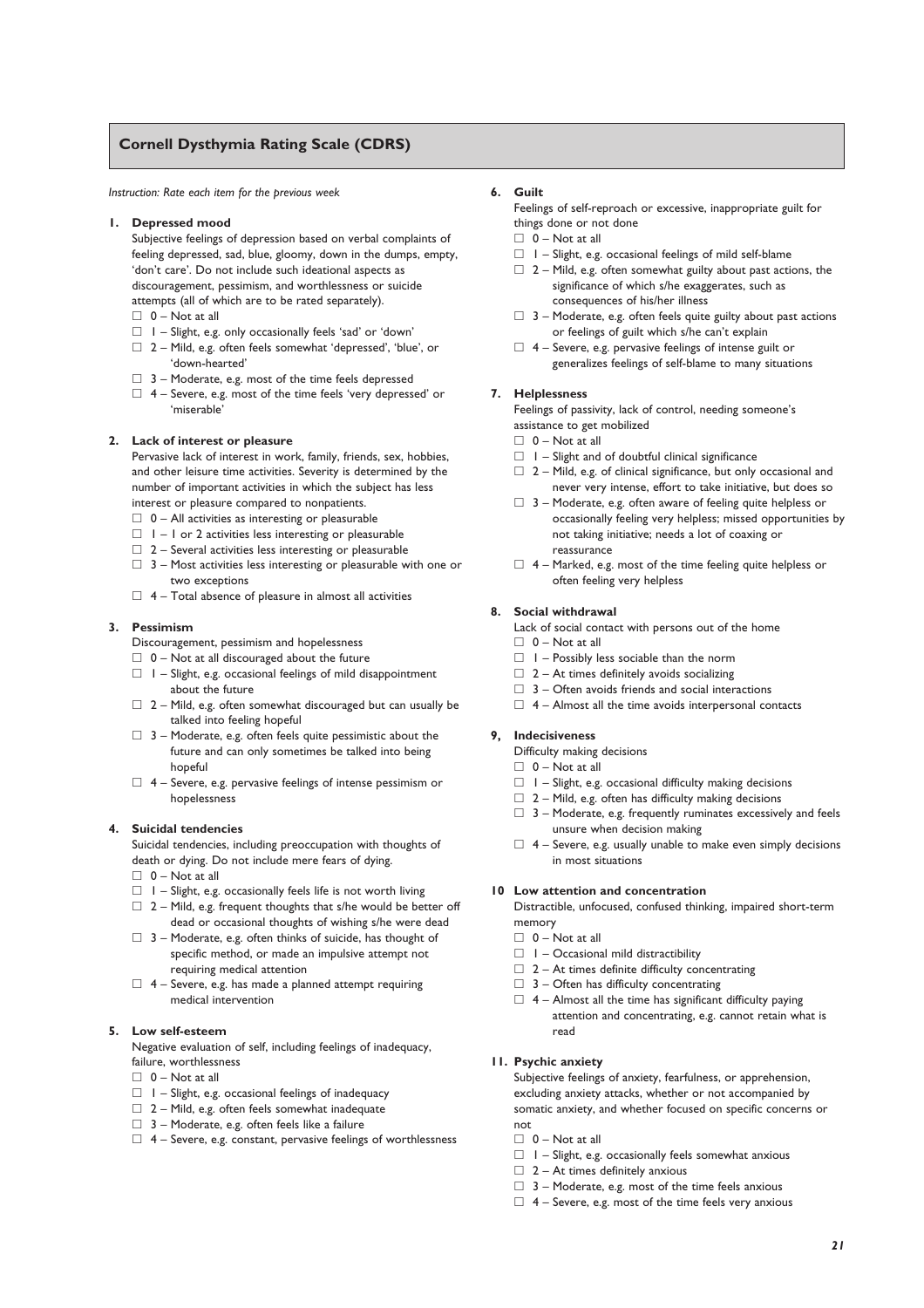#### **Cornell Dysthymia Rating Scale (CDRS) (continued)**

#### **12. Somatic anxiety**

Has been bothered by 1 or more physiological concomitants of anxiety other than during a panic attack. They include symptoms associated with panic attacks, as well as headaches, stomach cramps, diarrhea, or muscle tension. This item should be scored whether or not the subject has had panic attacks.

- $\Box$  0 Not at all or only during anxiety attacks
- □ 1 Slight, e.g. occasionally palms sweating excessively
- $\Box$  2 Mild, e.g. often has 1 or more physical symptoms to a mild degree
- $\Box$  3 Moderate, e.g. often has several symptoms or symptoms to a considerable degree
- $\Box$  4 Severe, e.g. very frequently is bothered by 2 or more symptoms

#### **13. Worry**

Worrying, brooding, painful preoccupation and inability to get mind off unpleasant thoughts (may or may not be accompanied by depressive mood)

- $\Box$  0 Not at all
- $\Box$   $I$  Slight, e.g. occasionally worries about some realistic problem
- $\Box$  2 Mild, e.g. often worries excessively about a realistic problem or occasionally about some trivial problem
- $\Box$  3 Moderate, e.g. very often worries excessively about a realistic problem and often worries about some trivial problem
- $\Box$  4 Severe, e.g. most of the time is spent in worrying or brooding

#### **14. Irritability or excessive anger**

Feelings of anger, resentment, or annoyance (directed externally) whether expressed overly or not. Rate only the intensity and duration of the subjective mood.

- $\Box$  0 Not at all
- $\Box$  I Slight, e.g. occasionally feels somewhat anxious
- $\Box$  2 At times definitely feels anxious
- $\Box$  3 Moderate, e.g. most of the time feels anxious
- $\Box$  4 Severe, e.g. most of the time feels very anxious

#### **15. Somatic general**

Physical symptoms such as heaviness in limbs, back, or head, backaches, muscle aches

- $\Box$  0 Not at all
- 1 Slight, e.g. occasional backache
- $\Box$  2 Mild, e.g. often has 1 or more physical symptoms to a mild degree
- □ 3 Moderate, e.g. often has 1 or more symptoms to a considerable degree
- $\Box$  4 Severe, e.g. very frequently is bothered by 2 or more symptoms which interfere with function

#### **16. Low productivity**

Decreased effectiveness or productivity at school, work, or home, as compared with nonpatients.

- $\Box$  0 Not at all
- 1 Occasional decrease in functioning in 1 or 2 areas
- $\Box$  2 Frequent decrease in functioning in 1 or 2 areas
- $\Box$  3 Frequent decrease in functioning in several areas
- $\Box$  4 Decrease in functioning in almost all areas a great deal of the time

#### **17. Low energy**

Subjective feeling of lack of energy or fatigue. (Do not confuse with lack of interest.)

- $\Box$  0 Not at all
- 1 Probably less energy than normal
- $\Box$  2 At times definitely more tired or less energy than normal
- $\Box$  3 Often feels tired or without energy
- $\Box$  4 Almost all the time feels very tired or without energy or spends a great deal of time resting

#### **18. Low sexual interest, activity**

- $\Box$  0 Not at all
- $\Box$  I Possibly less than normal
- $\Box$  2 At times definitely low
- $\Box$  3 Often low
- $\Box$  4 Almost all the time

#### **19. Insomnia**

Sleep disturbance, including difficulty in getting to sleep, staying asleep or sleeping too much. Take into account the estimated number of hours slept and subjective sense of adequacy of time spent sleeping. If subject is using medication, ask what he thinks it would be like without medication.

*Choose either A or B*

#### **A Difficulty getting to sleep or staying asleep**

- $\Box$  0 Not at all
- 1 Slight, e.g. occasional difficulty
- $\Box$  2 Mild, e.g. often has some significant difficulty
- $\Box$  3 Moderate, e.g. usually has considerable difficulty
- $\Box$  4 Severe, e.g. almost always has great difficulty

### **B Sleeps too much**

- $\Box$  0 Not at all - 1 – Slight, e.g. occasional difficulty
- $\Box$  2 Mild, e.g. often has some significant difficulty
- $\Box$  3 Moderate, e.g. usually has considerable difficulty
- $\Box$  4 Severe, e.g. almost always has great difficulty

#### **20. Diurnal mood variations**

Extent to which, for at least 1 week, there is a constant fluctuation of depressed mood and other symptomatology coinciding with the first or second half of the day. Generally, if the mood is worse in one part of the day it will be better in the other. However, for occasional subjects who are better in the afternoon and worse in the morning and evening, choose the one time that represents the greatest severity of symptoms. *Choose either A or B*

#### **A Worse in morning**

- $\Box$  0 Not worse in morning or variable
- □ 1 Minimally or questionably worse
- □ 2 Mildly worse
- □ 3 Moderately worse
- □ 4 Considerably worse
- **B Worse in evening**
- $\Box$  0 Not worse in evening or variable
- □ 1 Minimally or questionably worse
- □ 2 Mildly worse
- □ 3 Moderately worse
- □ 4 Considerably worse
- 

#### Rater's name

#### Cornell Dysthymia Score

Reprinted with permission from the Diagnostic and Statistical Manual of Mental Disorders, Text Revision, Copyright 2000. American Psychiatric **Association**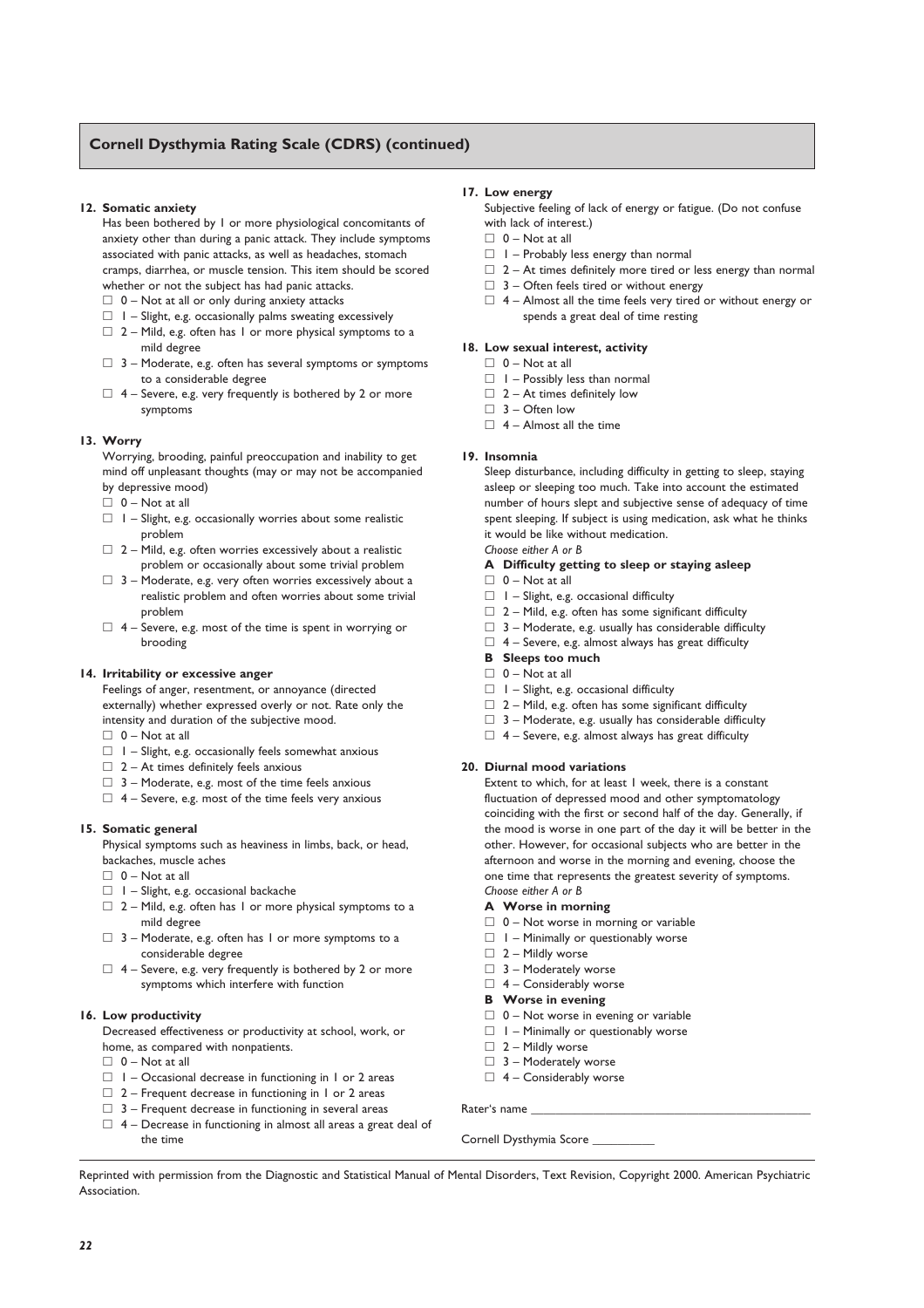# **Diagnostic Inventory for Depression (DID)**

*Reference:* **Zimmerman M, Sheeran T, Young D. The Diagnostic Inventory for Depression: A self-report scale to diagnose DSM-IV major depressive disorder. J Clin Psychol 2004; 60(1):87–110**

*Rating* Self-report

*Administration time* 15–20 minutes

*Main purpose* To diagnose depression according to DSM-IV criteria, and to assess psychosocial impairment and quality of life

*Population* Adults

# **Commentary**

The recently developed DID is a 38-item self-report scale designed to assess DSM-IV defined symptoms of MDD, psychosocial impairment due to depression, and quality of life. Nineteen of the scale's questions assess severity of a comprehensive range of depressive symptoms over the past week, with a further 3 items assessing frequency of depressed mood, loss of interest in usual activities, or loss of pleasure in usual activities over the previous 2 weeks. The 6-item psychosocial functioning subscale evaluates the degree of difficulty depressive symptoms have caused in usual daily responsibilities, interpersonal relationships, participation in leisure activities, and overall functioning. The quality of life subscale assesses satisfaction with corresponding domains, in addition to global satisfaction with mental and physical health. The DID is unusual in that it concomitantly assesses persistence, duration and severity of depressive symptoms. An initial evaluation of its psychometric properties in a large sample of psychiatric outpatients has shown promising results, although more information is needed about the scale's responsiveness to change.

#### **Scoring**

All items except the 'loss of interest or pleasure in usual activities' questions are scored on a 0–4 scale, where a score of  $0 =$  no disturbance,  $1 =$  sub-clinical severity, and ≥2 indicates that the symptom is present. For the loss of interest or pleasure items, a score ≥3 indicates that the symptom is present. The DID uses an algorithmic approach (described in detail in the primary reference) to diagnosis of MDD that mirrors the DSM-IV diagnostic procedure.

### **Versions**

No other versions are currently available.

### **Additional reference**

Sheeran T, Zimmerman M. Case identification of depression with self-report questionnaires. Psychiatry Res 2002; 109(1):51–9.

#### **Address for correspondence**

Dr. Mark Zimmerman Bayside Medical Building 235 Plain Street Providence, RI 02905, USA Telephone 1-401-277-0724 Email: Mzimmerman@lifespan.org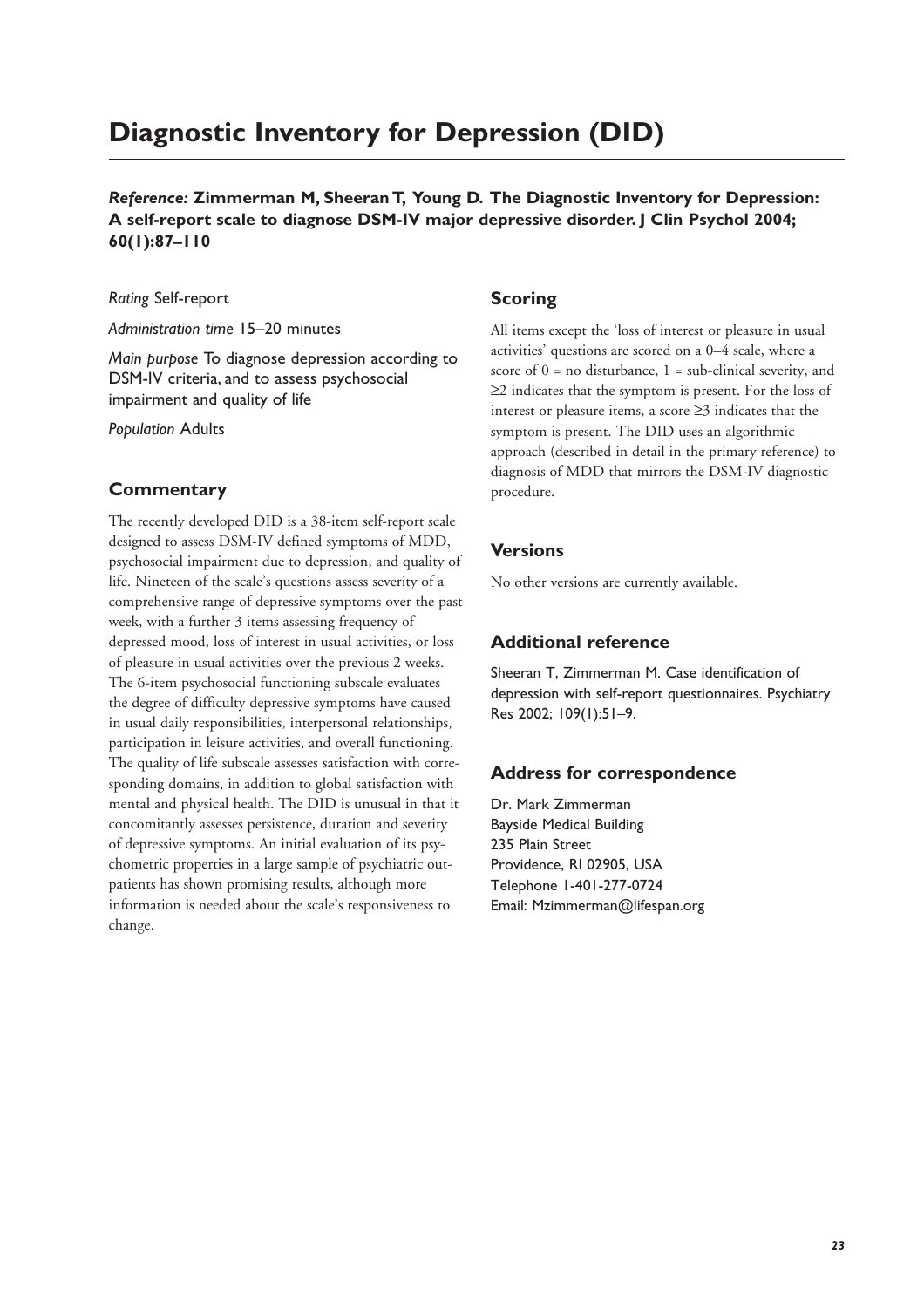#### **Diagnostic Inventory for Depression (DID)**

**INSTRUCTIONS:** This questionnaire is about how you have been feeling **during the past week**. After each question there are 5 statements (numbered 0–4). Read all 5 statements carefully. Then decide which one best describes how you have been feeling. Choose only one statement per group. If more than one statement in a group applies to you, choose the one with the higher number.

#### (1) **During the past week, have you been feeling sad or**

**depressed?**

- 0 No, not at all.
- 1 Yes, a little bit.
- 2 Yes, I have felt sad or depressed most of the time.
- 3 Yes, I have been very sad or depressed nearly all the time.
- 4 Yes, I have been extremely depressed nearly all the time.

#### (2) **How many days in the past 2 weeks have you been feeling sad or depressed?**

- 0 No days
- 1 A few days
- 2 About half the days
- 3 Nearly every day
- 4 Every day

#### (3) **Which of the following best describes your level of interest in your usual activities during the past week?**

- 0 I have not lost interest in my usual activities.
- 1 I have been less interested in 1 or 2 of my usual activities.
- 2 I have been less interested in several of my usual activities.
- 3 I have lost most of my interest in almost all of my usual activities.
- 4 I have lost all interest in all of my usual activities.

#### (4) **How many days in the past 2 weeks have you been less interested in your usual activities?**

- 0 No days
- 1 A few days
- 2 About half the days
- 3 Nearly every day
- 4 Every day

#### (5) **Which of the following best describes the amount of pleasure you have gotten from your usual activities during the past week?**

- 0 I have gotten as much pleasure as usual.
- 1 I have gotten a little less pleasure from 1 or 2 of my usual activities.
- 2 I have gotten less pleasure from several of my usual activities.
- 3 I have gotten almost no pleasure from most of the activities that I usually enjoy.
- 4 I have gotten no pleasure from any of the activities that I usually enjoy.

#### (6) **How many days in the past 2 weeks have you gotten less pleasure from your usual activities?**

- 0 No days
- 1 A few days
- 2 About half the days
- 3 Nearly every day
- 4 Every day
- (7) **During the past week, has your energy level been low?** 0 No, not at all.
	- 1 Yes, my energy level has occasionally been a little lower than it normally is.
	- 2 Yes, I have clearly had less energy than I normally do.
	- 3 Yes, I have had much less energy than I normally have.
	- 4 Yes, I have felt exhausted almost all of the time.
- (8) **Which of the following best describes your level of physical restlessness during the past week?**
	- 0 I have not been more restless and fidgety than usual.
	- 1 I have been a little more restless and fidgety than usual.
- 2 I have been very fidgety, and it has been somewhat difficult to sit still.
- I have been extremely fidgety, and I have been pacing a little bit almost every day.
- I have been pacing more than an hour a day, and I have been unable to sit still.
- (9) **Which of the following best describes your physical activity level during the past week?**
	- 0 I have not been moving more slowly than usual.
	- I have been moving a little more slowly than usual.
	- 2 I have been moving more slowly than usual, and it takes me longer than usual to do most activities.
	- 3 Normal activities are difficult because it has been tough to start moving.
	- 4 I have been feeling extremely slowed down physically, like I am stuck in mud.

#### (10) **During the past week, have you been bothered by feelings of guilt?**

- 0 No, not at all.
- 1 Yes, I have occasionally felt a little guilty.
- 2 Yes, I have often been bothered by feelings of guilt.
- 3 Yes, I have often been bothered by strong feelings of guilt.
- 4 Yes, I have been feeling extremely guilty.
- (11) **During the past week, what has your self esteem been like?**
	- 0 My self-esteem has not been low.
	- 1 Once in a while, my opinion of myself has been a little low.
	- 2 I often think I am a failure.
	- 3 I almost always think I am a failure.
	- 4 I have been thinking I am a totally useless and worthless person.
- (12) **During the past week, have you been thinking about death or dying?**
	- 0 No, not at all.
	- Yes, I have occasionally thought that life is not worth living.
	- 2 Yes, I have frequently thought about dying in passive ways (such as going to sleep and not waking up).
	- Yes, I have frequently thought about death, and that others would be better off if I were dead.
	- 4 Yes, I have been wishing I were dead.

#### (13) **During the past week, have you been thinking about killing yourself?**

- 0 No, not at all.
- 1 Yes, I had a fleeting thought about killing myself.
- 2 Yes, several times I thought about killing myself, but I would not act on these thoughts.
- 3 Yes, I have been seriously thinking about killing myself.
- 4 Yes, I have thought of a specific plan for killing myself.
- (14) **Which of the following best describes your ability to concentrate during the past week?**
	- 0 I have been able to concentrate as well as usual.
	- 1 My ability to concentrate has been slightly worse than usual.
	- 2 My attention span has not been as good as usual and I have had difficulty collecting my thoughts, but this hasn't caused any serious problems.
	- 3 I have frequently had trouble concentrating, and it has interfered with my usual activities.
	- 4 It has been so hard to concentrate that even simple things are hard to do.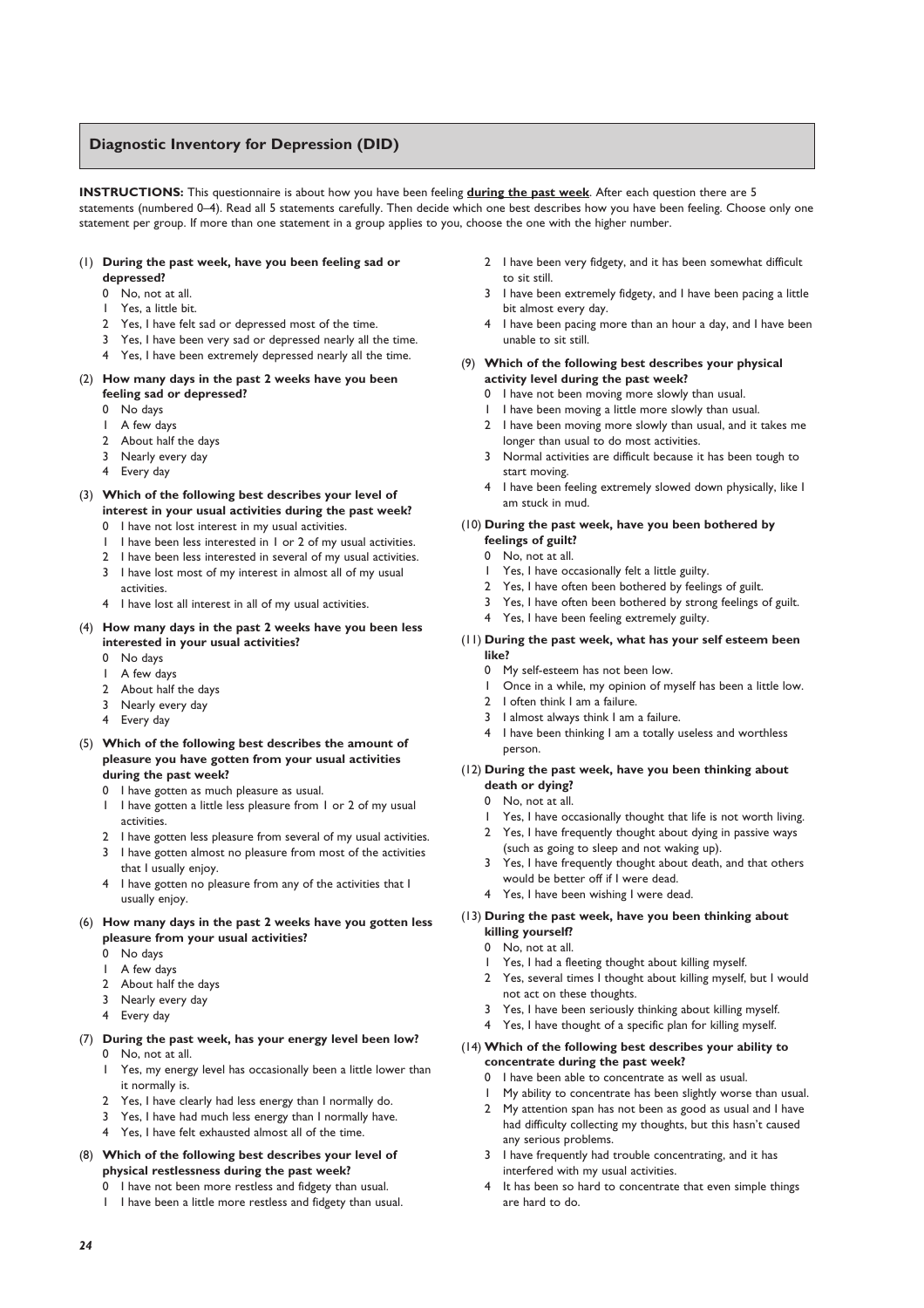#### **Diagnostic Inventory for Depression (DID) (continued)**

#### (15) **During the past week, have you had trouble making decisions?**

- 0 No, not at all.
- 1 Yes, making decisions has been slightly more difficult than usual.
- 2 Yes, it has been harder and has taken longer to make decisions, but I have been making them.
- 3 Yes, I have been unable to make some decisions that I would usually have been able to make.
- 4 Yes, important things are not getting done because I have had trouble making decisions.

#### (16) **During the past week, has your appetite been decreased?**

- 0 No, not at all.
- 1 Yes, my appetite has been slightly decreased compared to how it normally is.
- 2 Yes, my appetite has been clearly decreased, but I have been eating about as much as I normally do.
- 3 Yes, my appetite has been clearly decreased, and I have been eating less than I normally do.
- 4 Yes, my appetite has been very bad, and I have had to force myself to eat even a little.

#### (17) **How much weight have you lost during the past week (not due to dieting)?**

- 0 None (or the only weight I lost was due to dieting)
- 1 1–2 pounds
- 2 3–5 pounds
- 3 6–10 pounds
- 4 More than 10 pounds

#### (18) **During the past week, has your appetite been increased?**

- 0 No, not at all. 1 Yes, my appetite has been slightly increased compared to how it normally is.
- 2 Yes, my appetite has clearly been increased compared to how it normally is.
- 3 Yes, my appetite has been greatly increased compared to how it normally is.
- 4 Yes, I have been feeling hungry all the time.
- (19) **How much weight have you gained during the past week?**
	- 0 None
	- 1 1–2 pounds
	- 2 3–5 pounds
	- 3 6–10 pounds
	- 4 More than 10 pounds
- (20) **During the past week, have you been sleeping less than you normally do?**
	- 0 No, not at all.
	- 1 Yes, I have occasionally had slight difficulty sleeping.
	- 2 Yes, I have clearly been sleeping less than I normally do.
	- 3 Yes, I have been sleeping about half my normal amount of time.
	- 4 Yes, I have been sleeping less than 2 hours a night.

#### (21) **During the past week, have you been sleeping more than you normally do?**

- 0 No, not at all.
- Yes, I have occasionally slept more than I normally do.
- 2 Yes, I have frequently slept at least 1 hour more than I normally do.
- 3 Yes, I have frequently slept at least 2 hours more than I normally do.
- 4 Yes, I have frequently slept at least 3 hours more than I normally do.

#### (22) **During the past week, have you been feeling pessimistic or hopeless about the future?**

- 0 No, not at all.
- 1 Yes, I have occasionally felt a little pessimistic about the future.
- 2 Yes, I have often felt pessimistic about the future.
- 3 Yes, I have been feeling very pessimistic about the future most of the time.
- 4 Yes, I have been feeling that there is no hope for the future.

 $0 =$  no difficulty  $1 =$  mild difficulty  $2 =$  moderate difficulty  $3 =$  marked difficulty  $4 =$  extreme difficulty

#### **INSTRUCTIONS**

Indicate below how much symptoms of depression have interfered with, or caused difficulties in, the following areas of your life during the past week. (Circle DNA [Does Not Apply] if you are not married or have a boyfriend/girlfriend.)

#### **During the PAST WEEK, how much difficulty have symptoms of depression caused in your...**

| 23. usual daily responsibilities (at a paid job, at home, or at school)                                |     |  |  |  |
|--------------------------------------------------------------------------------------------------------|-----|--|--|--|
| 24. relationship with your husband, wife, boyfriend, girlfriend, or lover                              | DNA |  |  |  |
| 25. relationships with close family members                                                            |     |  |  |  |
| 26. relationships with your friends                                                                    |     |  |  |  |
| 27. participation and enjoyment in leisure and recreation activities                                   |     |  |  |  |
| 28. Overall, how much have symptoms of depression interfered with or caused difficulties in your life? |     |  |  |  |

- 0) not at all
- 1) a little bit
- 2) a moderate amount
- 3) quite a bit
- 4) extremely
- 29. How many days during the past week were you completely unable to perform your usual daily responsibilities (at a paid job, at home, or at school) because you were feeling depressed? (circle one)

0 days 1 day 2 days 3 days 4 days 5 days 6 days 7 days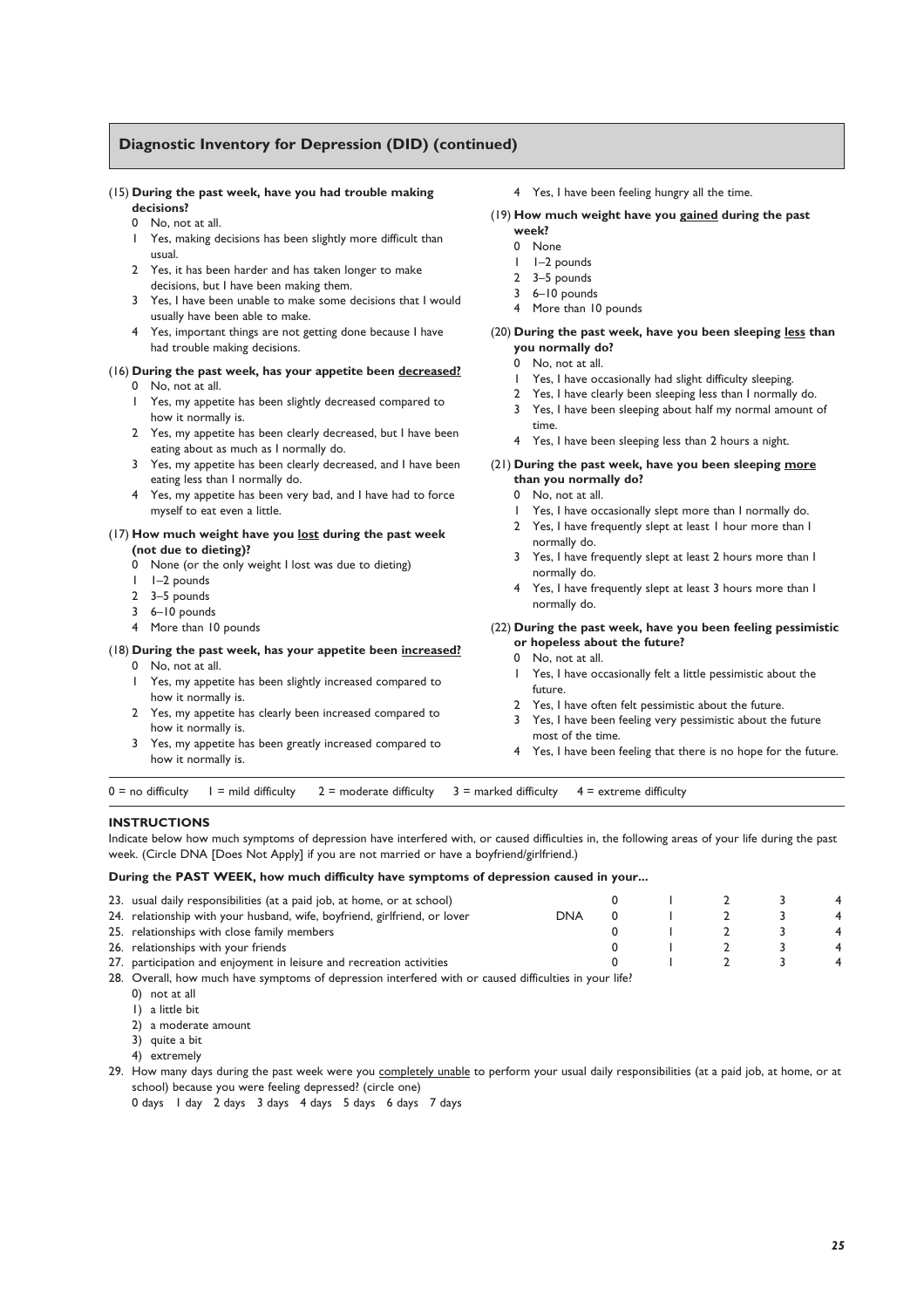# **Diagnostic Inventory for Depression (DID) (continued)**

 $0 =$  very satisfied  $1 =$  mostly satisfied  $2 =$  equally satisfied/dissatisfied  $3 =$  mostly dissatisfied  $4 =$  very dissatisfied

#### **INSTRUCTIONS**

Indicate below your level of satisfaction with the following areas of your life (Circle DNA [Does Not Apply] if you are not married or have a boyfriend or girlfriend.)

|                     | During the PAST WEEK how satisfied have you been with your                        |            |   |                |   |   |
|---------------------|-----------------------------------------------------------------------------------|------------|---|----------------|---|---|
|                     | 30. usual daily responsibilities (at a paid job, at home, or at school)           |            | 0 |                | 3 | 4 |
|                     | 31. relationship with your husband, wife, boyfriend, girlfriend, or lover         | <b>DNA</b> |   |                |   | 4 |
|                     | 32. relationship with close family members                                        |            |   |                |   | 4 |
|                     | 33. relationships with your friends                                               |            |   |                |   | 4 |
|                     | 34. participation and enjoyment in leisure and recreation activities              |            |   |                |   | 4 |
| 35. mental health   |                                                                                   |            | 0 | $\overline{2}$ |   | 4 |
| 36. physical health |                                                                                   |            | 0 | $\overline{2}$ | 3 | 4 |
|                     | 37. In general, how satisfied have you been with your life during the past week?  |            |   |                |   |   |
|                     | 0) very satisfied                                                                 |            |   |                |   |   |
|                     | mostly satisfied                                                                  |            |   |                |   |   |
|                     | 2) equally satisfied & dissatisfied                                               |            |   |                |   |   |
| 3)                  | mostly dissatisfied                                                               |            |   |                |   |   |
| 4)                  | very dissatisfied                                                                 |            |   |                |   |   |
| 38.                 | In general, how would you rate your overall quality of life during the past week? |            |   |                |   |   |
|                     | 0) very good, my life could hardly be better                                      |            |   |                |   |   |
|                     | pretty good, most things are going well                                           |            |   |                |   |   |
|                     | the good and bad parts are about equal                                            |            |   |                |   |   |
|                     | pretty bad, most things are going poorly                                          |            |   |                |   |   |
| 4)                  | very bad, my life could hardly be worse                                           |            |   |                |   |   |

Reproduced from Zimmerman M, Sheeran T, Young D. J Clin Psychol 2004; 60(1):87–110. © 2004 Mark Zimmerman.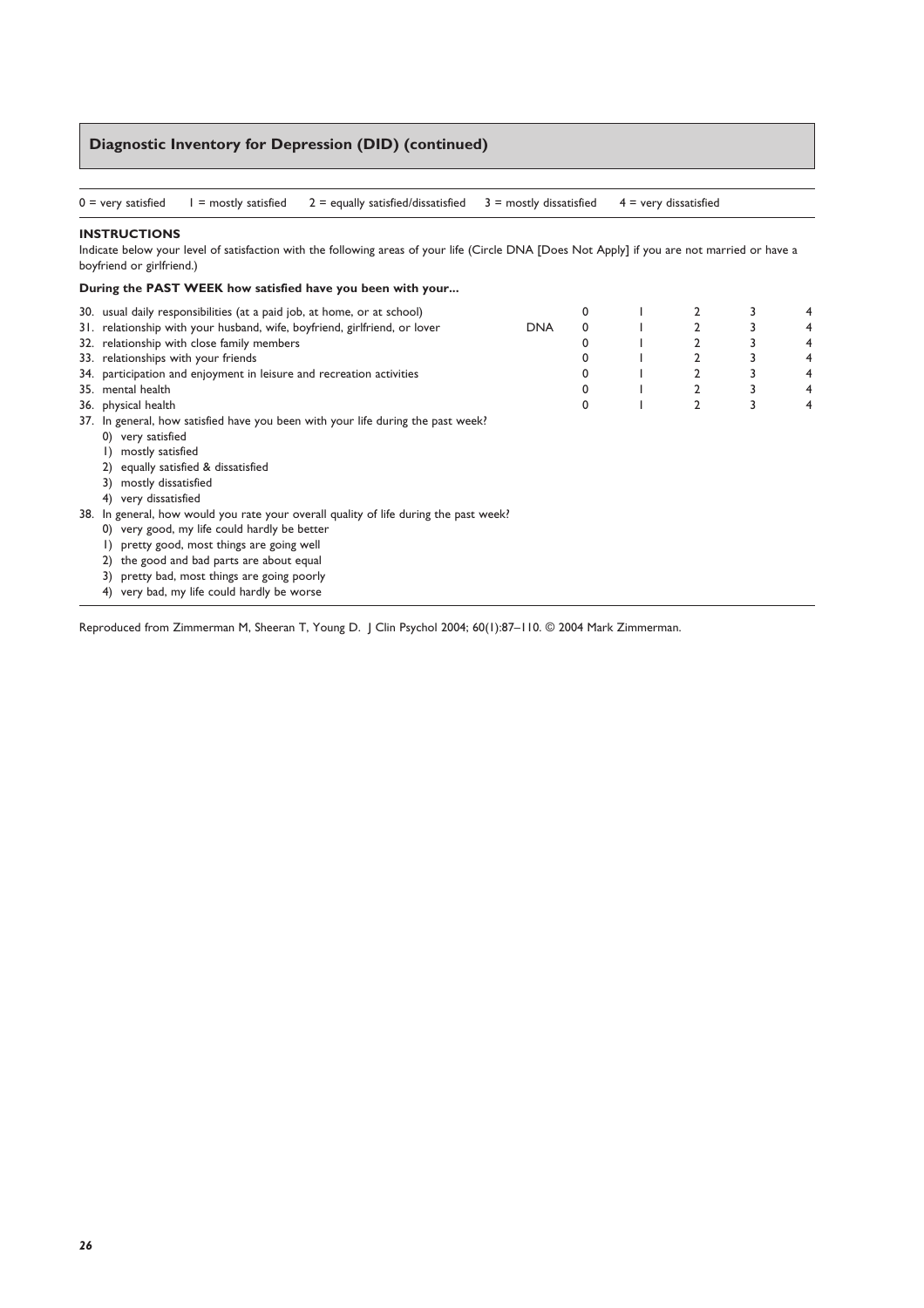# **Hamilton Depression Inventory (HDI)**

# *Reference:* **Reynolds WM, Kobak KA. Hamilton Depression Inventory (HDI): Professional Manual. 1995. Odessa, FL, Psychological Assessment Resources**

#### *Rating* Self-report

*Administration time* 10–15 minutes

*Main purpose* To provide a self-report version of the HDRS

*Population* Adults

# **Commentary**

The HDI is a 23-item self-report inventory that assesses depressive symptomatology for the previous 2 weeks. Developed as a patient-rated version of the Hamilton Depression Rating Scale (see page 28), the instrument reflects DSM-IV criteria and assesses both frequency and severity of depressive symptoms. A 17-item version (that parallels the 17-item clinician-rated HAM-D) and melancholia sub-scale can be derived, and a 9-item short-form version is available for use as a screening tool.

# **Scoring**

Scoring varies by item, with a total range of 0–73, where higher scores indicate greater depression severity. A score

of 19 has been suggested as a cut-off score when screening for depression.

# **Versions**

The scale has been translated into Arabic, and a computer-administered version is available.

# **Additional reference**

Dozois DJ. The psychometric characteristics of the Hamilton Depression Inventory. J Pers Assess 2003; 80(1):31–40.

# **Address for correspondence**

Psychological Assessment Resources, Inc. 16204 N. Florida Avenue, Lutz, FL 33549, USA Telephone: 1-800-331-8378 or 1-813-968-3003 Email: custserv@parinc.com Website: www.parinc.com

#### **Hamilton Depression Inventory (HDI) – sample items**

How often do you cry or feel like crying?

- 0 Rarely
- 1 Slightly more than usual for me
- 2 Quite a bit more than usual for me
- 3 Nearly all the time

Do you feel helpless or incapable of getting everyday tasks done?

- 0 Not at all
- 1 Occasionally
- 2 Often
- 3 Almost constantly

Over the past 2 weeks, how often did you have difficulty making decisions?

- 0 Not at all or rarely
- 1 Occasionally
- 2 Often (about half of the time)
- 3 Very often
- 4 Almost all of the time

Reproduced by special permission of the Publisher, Psychological Assessment Resources, Inc., 16204 North Florida Avenue, Lutz, Florida 33549, from the Hamilton Depression Inventory by William M. Reynolds, PhD and Kenneth Kobak, MSSW, Copyright 1991, 1992, 1995 by PAR, Inc. Further reproduction is prohibited without permission of PAR, Inc.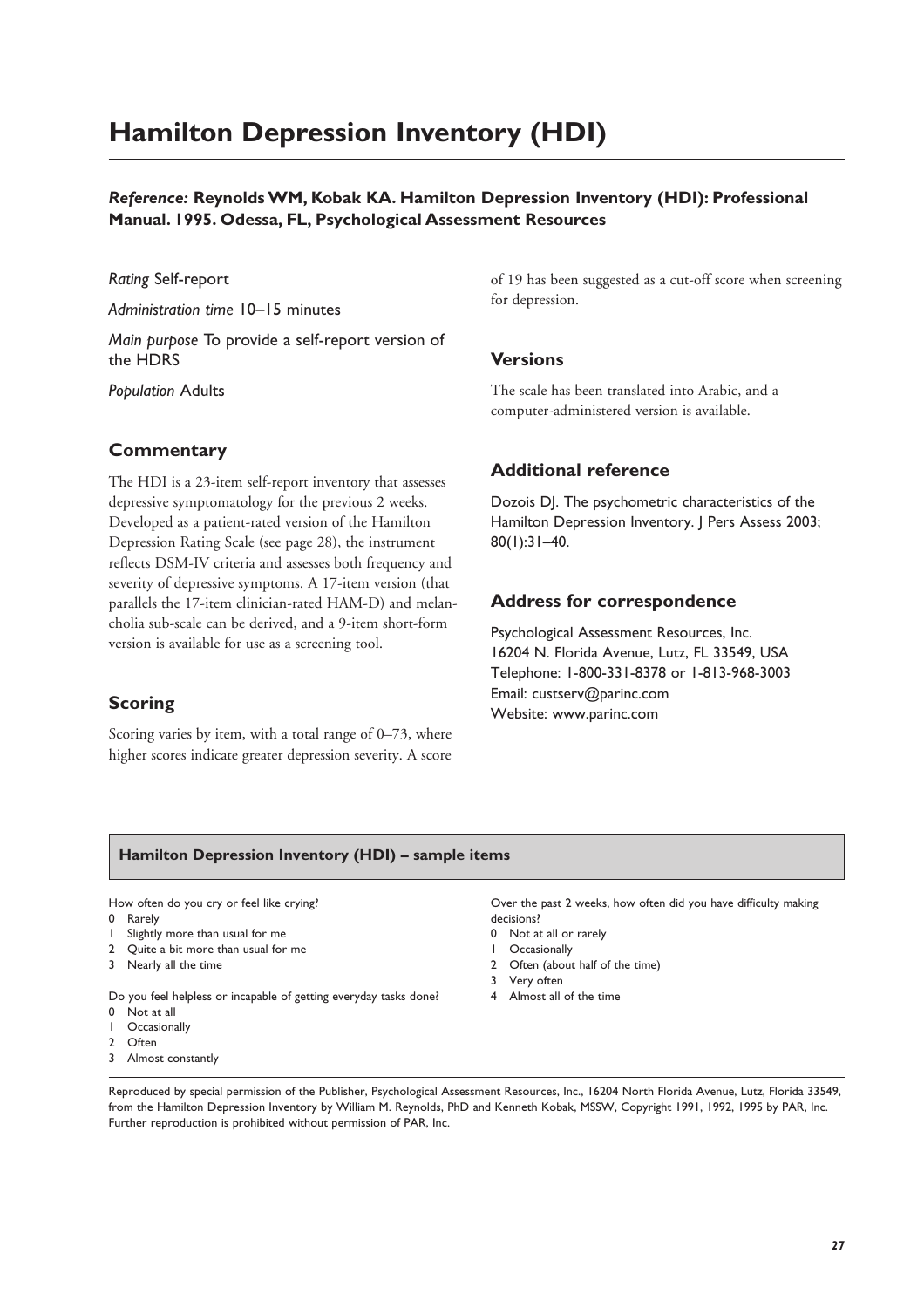# **Hamilton Depression Rating Scale (HDRS)**

# *Reference:* **Hamilton M. A rating scale for depression. J Neurol Neurosurg Psychiatry 1960; 23:56–62**

*Rating* Clinician-rated

*Administration time* 20–30 minutes

*Main purpose* To assess severity of, and change in, depressive symptoms

*Population* Adults

# **Commentary**

The HDRS (also known as the Ham-D) is the most widely used clinician-administered depression assessment scale. The original version contains 17 items  $(HDRS<sub>17</sub>)$  pertaining to symptoms of depression experienced over the past week. Although the scale was designed for completion after an unstructured clinical interview, there are now semi-structured interview guides available. The HDRS was originally developed for hospital inpatients, thus the emphasis on melancholic and physical symptoms of depression. A later 21-item version  $(HDRS_{21})$  included 4 items intended to subtype the depression, but which are sometimes, incorrectly, used to rate severity. A limitation of the HDRS is that atypical symptoms of depression (e.g., hypersomnia, hyperphagia) are not assessed (see SIGH-SAD, page 55).

# **Scoring**

Method for scoring varies by version. For the  $HDRS<sub>17</sub>$ , a score of 0–7 is generally accepted to be within the normal range (or in clinical remission), while a score of 20 or higher (indicating at least moderate severity) is usually required for entry into a clinical trial.

# **Versions**

The scale has been translated into a number of languages including French, German, Italian, Thai, and Turkish. As well, there is an Interactive Voice Response version (IVR), a Seasonal Affective Disorder version (SIGH-SAD, see page 55), and a Structured Interview Version (HDS-SIV). Numerous versions with varying lengths include the HDRS17, HDRS21, HDRS29, HDRS8, HDRS6, HDRS24, and HDRS7 (see page 30).

# **Additional references**

Hamilton M. Development of a rating scale for primary depressive illness. Br J Soc Clin Psychol 1967; 6(4):278–96.

Williams JB. A structured interview guide for the Hamilton Depression Rating Scale. Arch Gen Psychiatry 1988; 45(8):742–7.

# **Address for correspondence**

The HDRS is in the public domain.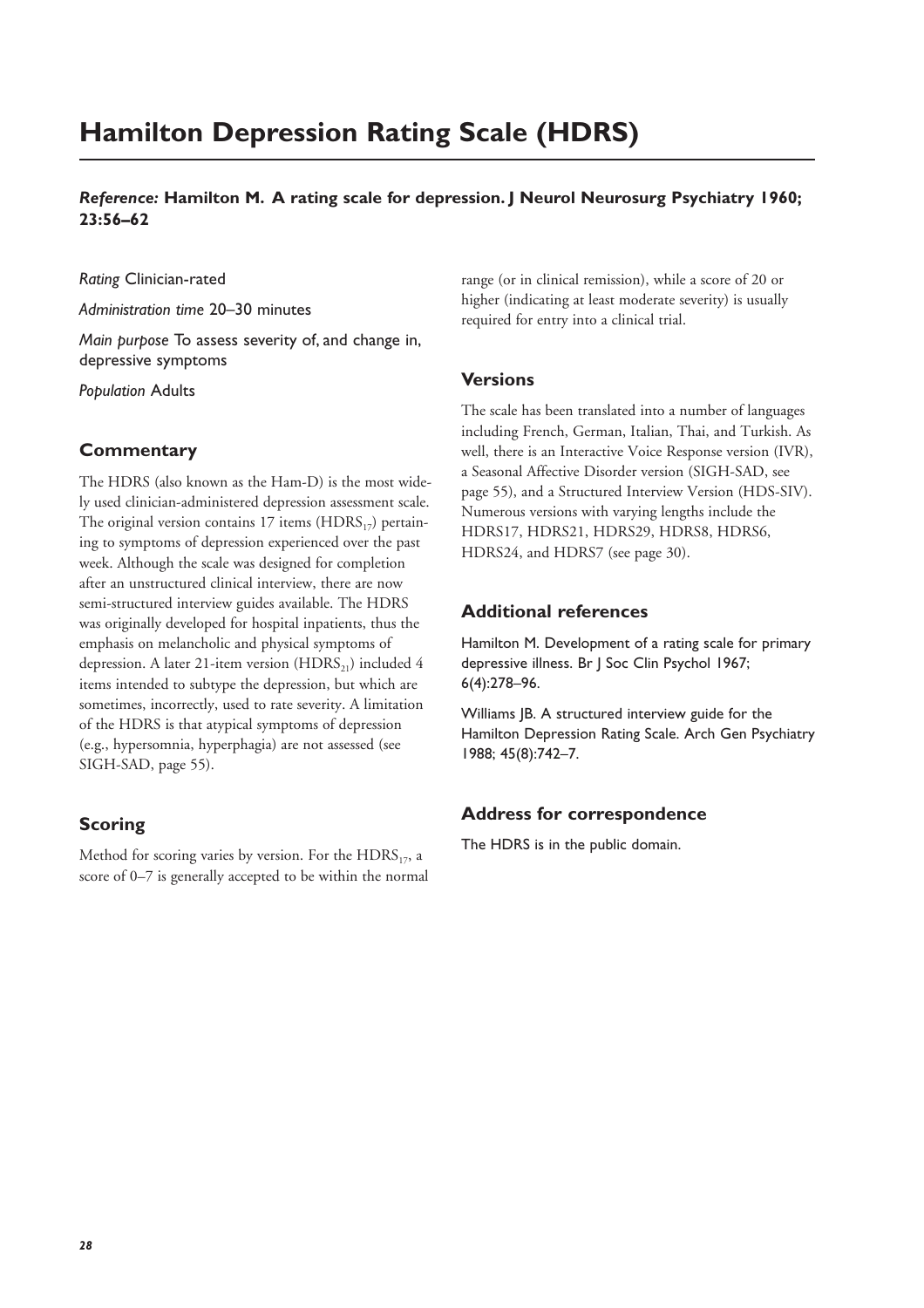## **Hamilton Depression Rating Scale (HDRS)**

#### Patient Name:

Date:  $(dd/mon/yr)$  \_\_\_\_ / \_\_\_\_ /

Rater: \_\_\_\_\_\_\_\_\_\_\_\_\_\_\_\_\_\_\_\_\_\_\_\_\_\_\_\_\_\_\_\_\_\_\_\_\_\_\_\_\_\_\_\_\_\_\_\_\_\_

#### **1. Depressed Mood**

- 0 Absent.
- 1 These feeling states indicated only on questioning.
- 2 These feeling states spontaneously reported verbally.
- 3 Communicates feeling states non-verbally i.e., through facial expression, posture, voice, and tendency to weep.
- 4 Patient reports virtually only these feeling states in his spontaneous verbal and non-verbal communication.

#### **2. Work and Activities**

- 0 No difficulty.
- 1 Thoughts and feelings of incapacity, fatigue or weakness related to activities; work or hobbies.
- 2 Loss of interest in activities; hobbies or work either directly reported by patient, or indirect in listlessness, indecision and vacillation (feels he has to push self to work or activities).
- 3 Decrease in actual time spent in activities or decrease in productivity. In hospital rate 3 if patient does not spend at least three hours a day in activities (hospital job or hobbies) exclusive of ward chores.
- 4 Stopped working because of present illness. In hospital, rate 4 if patient engages in no activities except ward chores, or if patient fails to perform ward chores unassisted.

#### **3. Genital Symptoms**

- 0 Absent.
- 1 Mild.
- 2 Severe.

#### **4. Somatic Symptoms – GI**

- 0 None.
- 1 Loss of appetite but eating without staff encouragement. Heavy feelings in abdomen.
- 2 Difficulty eating without staff urging. Requests or requires laxatives or medication for bowels or medication for G.I. symptoms.

#### **5. Loss of Weight**

- 0 No weight loss.
- 1 Probable weight loss associated with present illness.
- 2 Definite (according to patient) weight loss.

#### **6. Insomnia – Early**

- 0 No difficulty falling asleep.
- 1 Complains of occasional difficulty falling asleep i.e., more than 1/2 hour.
- 2 Complains of nightly difficulty falling asleep.

#### **7. Insomnia – Middle**

- 0 No difficulty.
- 1 Patient complains of being restless and disturbed during the night.
- 2 Waking during the night any getting out of bed rates 2 (except for purposes of voiding).

#### **8. Insomnia – Late**

- 0 No difficulty.
- 1 Waking in early hours of the morning but goes back to sleep.
- 2 Unable to fall asleep again if he gets out of bed.

#### **9. Somatic Symptoms – General**

- 0 None.
	- Heaviness in limbs, back or head. Backaches, headache, muscle aches. Loss of energy and fatigability.
	- 2 Any clear-cut symptom rates 2.

#### **10. Feelings of Guilt**

- 0 Absent.
- 1 Self reproach, feels he has let people down.
- 2 Ideas of guilt or rumination over past errors or sinful deeds.
- 3 Present illness is a punishment. Delusions of guilt.
- 4 Hears accusatory or denunciatory voices and/or experiences threatening visual hallucinations.

## **11. Suicide**

- 0 Absent.
- 1 Feels life is not worth living.
- 2 Wishes he were dead or any thoughts of possible death to self.
- 3 Suicide ideas or gestures.
- 4 Attempts at suicide (any serious attempt rates 4).

#### **12. Anxiety – Psychic**

- 0 No difficulty.
- 1 Subjective tension and irritability.
- 2 Worrying about minor matters.
- 3 Apprehensive attitude apparent in face or speech.
- 4 Fears expressed without questioning.

#### **13. Anxiety – Somatic**

- 0 Absent.
- 1 Mild.
- 2 Moderate.
- 3 Severe.
- 4 Incapacitating.

#### **14. Hypochondriasis**

- 0 Not present
- 1 Self-absorption (bodily).
- 2 Preoccupation with health.
- 3 Frequent complaints, requests for help, etc.
- 4 Hypochondriacal delusions.

#### **15. Insight**

- 0 Acknowledges being depressed and ill.
- 1 Acknowledges illness but attributes cause to bad food, climate, over work, virus, need for rest, etc.
- 2 Denies being ill at all.

#### **16. Motor Retardation**

- 0 Normal speech and thought.
- Slight retardation at interview.
- 2 Obvious retardation at interview.
- 3 Interview difficult.
- 4 Complete stupor.

## **17. Agitation**

- 0 None. 1 Fidgetiness.
- 2 Playing with hands, hair, etc.
- 3 Moving about can't sit still.
- 4 Hand wringing, nail biting, hair pulling, biting of lips.

17-item HAMD Total:

Reproduced from Hamilton M. J Neurol Neurosurg Psychiatry 1960; 23:56–62,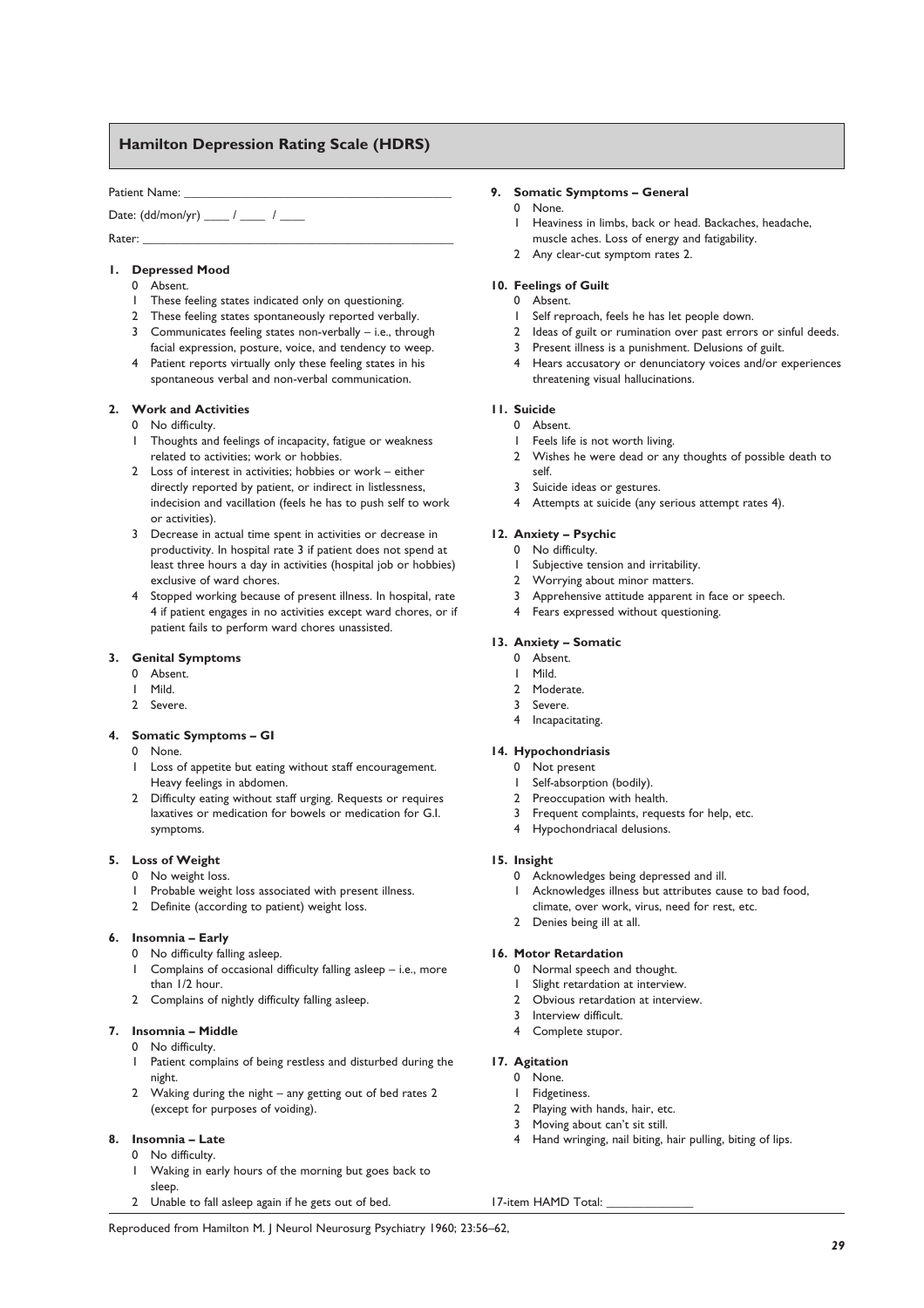# **Hamilton Depression Rating Scale, 7-item version (HAM-D7)**

*Reference:* **McIntyre R, Kennedy S, Bagby RM, Bakish D. Assessing full remission. J Psychiatry Neurosci 2002; 27(4):235–9**

*Rating* Clinician-rated

*Administration time* 7–10 minutes

*Main purpose* To assess severity of, and change in, depressive symptoms

*Population* Adults

# **Commentary**

This abbreviated version of the 17-item HDRS (see page 28) was developed for use in primary care settings where interviewing time is limited. The HAM-D7, also referred to as the Toronto HAM-D7, performs as well as the HDRS and the MADRS (see page 40) in tracking change over time.

# **Scoring**

A score of 0–3 indicates clinical remission, equivalent to a score of 0–7 on the HDRS.

# **Versions**

No other versions of the HAM-D7 are currently available.

# **Additional reference**

McIntyre RS, Fulton KA, Bakish D, Jordan J, Kennedy SH. The HAM-D7: A brief depression scale to distinguish antidepressant response from symptomatic remission. Primary Psychiatry 2003; 10(1): 39–42.

# **Address for correspondence**

Dr. R. Michael Bagby Director, Clinical Research Department Centre for Addiction and Mental Health 250 College St., Toronto ON, M5T 1R8, Canada Telephone: 1-416-535-8501 ext. 6939 Email: michael\_bagby@camh.net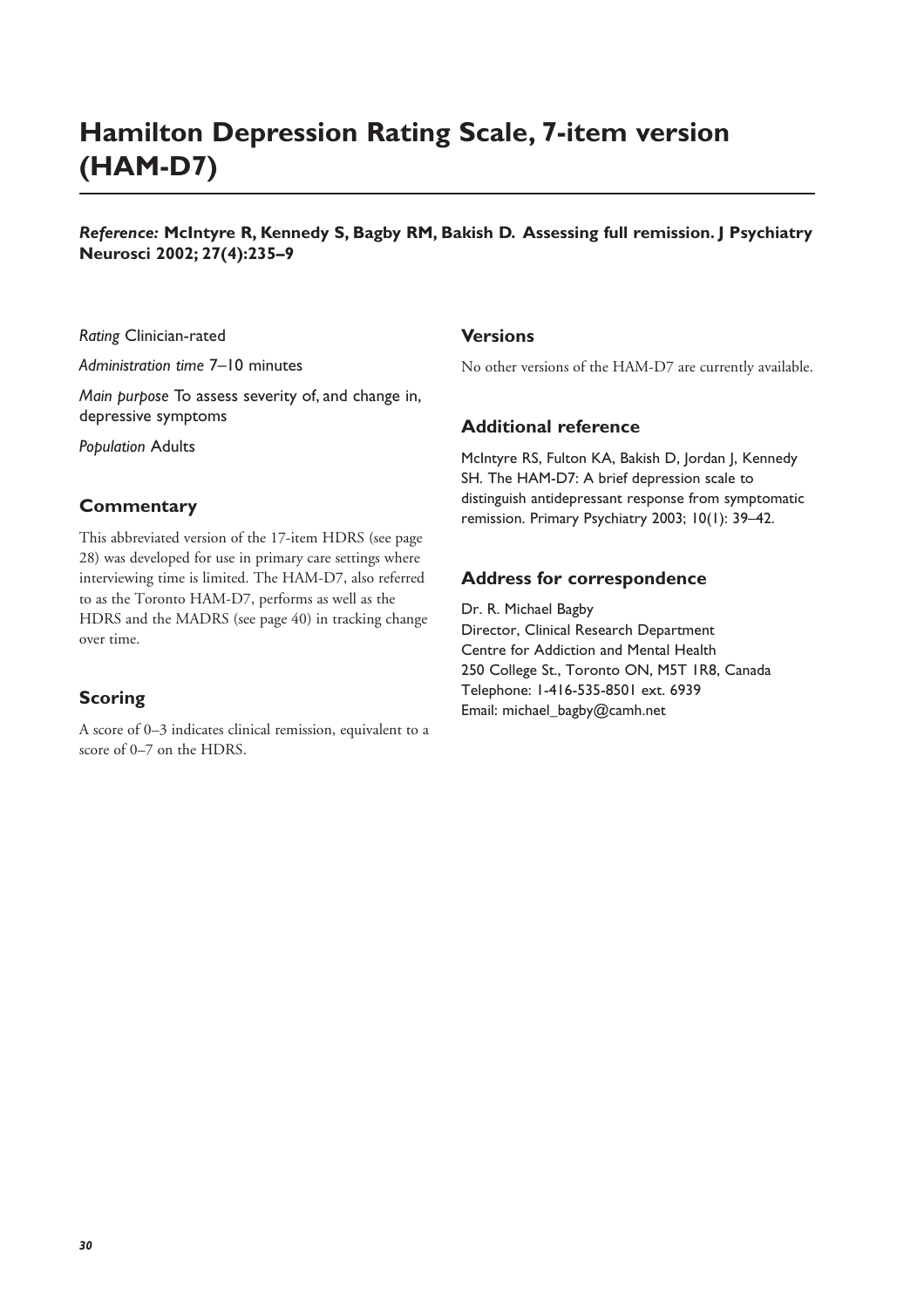## **Hamilton Depression Rating Scale, 7-item version (HAM-D7)**

Patient Name: \_

Rater: \_\_\_\_\_\_\_\_\_\_\_\_\_\_\_\_\_\_\_\_\_\_\_\_\_\_\_\_\_\_\_\_\_\_\_\_\_\_\_\_\_\_\_\_\_\_\_\_\_\_\_

Date:  $(dd/mon/yr)$  \_\_\_\_ / \_\_\_\_ / \_\_\_\_

#### **1 Depressed Mood**

- 0 Absent.
- 1 These feeling states indicated only on questioning.
- 2 These feeling states spontaneously reported verbally.
- 3 Communicates feeling states non-verbally i.e., through facial expression, posture, voice, and tendency to weep.
- 4 Patient reports virtually only these feeling states in his spontaneous verbal and non-verbal communication.

#### **2 Feelings of Guilt**

- 0 Absent.
- 1 Self reproach, feels he has let people down.
- 2 Ideas of guilt or rumination over past errors or sinful deeds.
- 3 Present illness is a punishment. Delusions of guilt.
- 4 Hears accusatory or denunciatory voices and/or experiences threatening visual hallucinations.

#### **3 Suicide**

- 0 Absent.
- 1 Feels life is not worth living.
- 2 Wishes he were dead or any thoughts of possible death to self.
- 3 Suicide ideas or gestures.
- 4 Attempts at suicide (any serious attempt rates 4).
- **4 Work and Activities**
- 0 No difficulty.
	- 1 Thoughts and feelings of incapacity, fatigue or weakness related to activities; work or hobbies.
- 2 Loss of interest in activities; hobbies or work either directly reported by patient, or indirect in listlessness, indecision and vacillation (feels he has to push self to work or activities).
- 3 Decrease in actual time spent in activities or decrease in productivity. In hospital rate 3 if patient does not spend at least three hours a day in activities (hospital job or hobbies) exclusive of ward chores.
- 4 Stopped working because of present illness. In hospital, rate 4 if patient engages in no activities except ward chores, or if patient fails to perform ward chores unassisted.

#### **5 Anxiety – Psychic**

- 0 No difficulty.
- 1 Subjective tension and irritability.
- 2 Worrying about minor matters.
- 3 Apprehensive attitude apparent in face or speech.
- 4 Fears expressed without questioning.

#### **6 Anxiety – Somatic**

- 0 Absent.
- 1 Mild.
- 2 Moderate.
- 3 Severe.
- 4 Incapacitating.

#### **7 Somatic Symptoms – General**

- 0 None. 1 Heaviness in limbs, back or head. Backaches, headache, muscle aches. Loss of energy and fatigability.
- 2 Any clear-cut symptom rates 2.

7-item HAMD total:

The intellectual property rights for the mathematical algorithm used to design this scale reside with Dr. Michael Bagby and the Center for Addiction and Mental Health.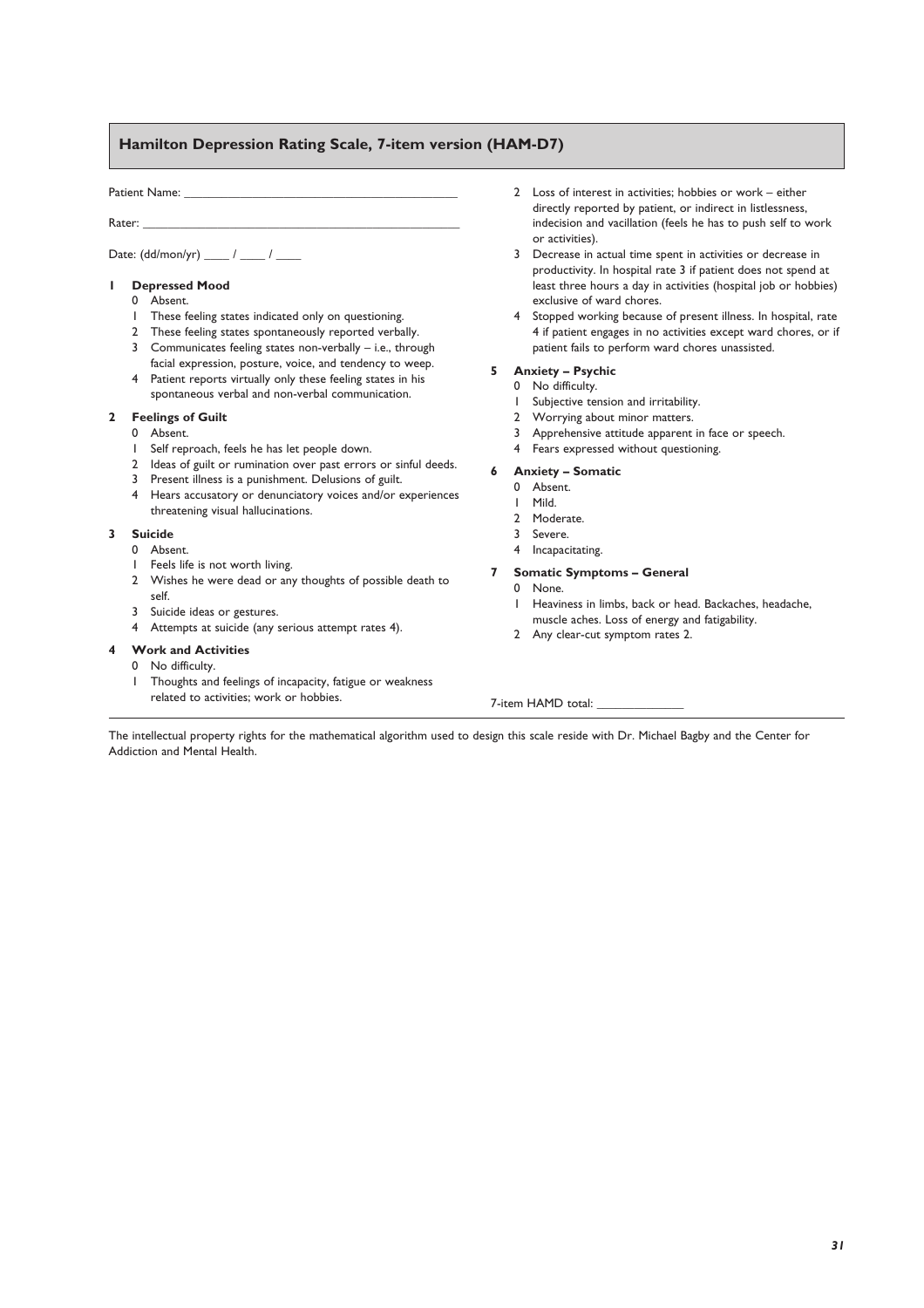# **Harvard National Depression Screening Scale (HANDS)**

*Reference:* **Baer L, Jacobs DG, Meszler-Reizes J, Blais M, Fava M, Kessler R, Magruder K, Murphy J, Kopans B, Cukor P, Leahy L, O'Laughlen J. Development of a brief screening instrument: the HANDS. Psychother Psychosom 2000; 69(1):35–41**

*Rating* Self-report

*Administration time* 10 minutes

*Main purpose* To screen for major depressive disorder

*Population* Adults

# **Commentary**

The HANDS was developed as a brief, easy-to-score selfreport depression screening tool for use in the National Depression Screening Day initiative. A 10-item questionnaire, the HANDS assesses occurrence of depressive symptoms over the previous two weeks. Research has indicated that this brief measure performs as well as the 20-item Zung Self-Rating Depression Scale (see page 59) and the Beck Depression Inventory–II (see page 10).

# **Scoring**

To select potential cases of depression, a cut-off score of 9 is recommended by the scale's developers.

# **Versions**

No other versions are currently available.

# **Additional references**

None available.

# **Address for correspondence**

Screening for Mental Health, Inc. One Washington Street, Suite 304 Wellesley Hills, MA 02481-1706, USA Telephone: 1-781-239-0071 Website: www.mentalhealthscreening.org

# **HANDS Depression Screening Tool**

| Over the past two weeks, how often have you:          | None or little of<br>the time | Some of<br>the time | Most of<br>the time | All of<br>the time |
|-------------------------------------------------------|-------------------------------|---------------------|---------------------|--------------------|
| 1. been feeling low in energy, slowed down?           |                               |                     |                     |                    |
| 2. been blaming yourself for things?                  |                               |                     |                     |                    |
| 3. had poor appetite?                                 |                               |                     |                     |                    |
| 4. had difficulty falling asleep, staying asleep?     |                               |                     |                     |                    |
| 5. been feeling hopeless about the future?            |                               |                     |                     |                    |
| 6. been feeling blue?                                 | <b>Contract</b>               |                     |                     |                    |
| 7. been feeling no interest in things?                | <b>Contract</b>               | <b>Contract</b>     | $\mathbf{I}$        | <b>Contract</b>    |
| 8. had feelings of worthlessness?                     | <b>Contract</b>               | <b>Contract</b>     | $\mathbf{I}$        |                    |
| 9. thought about or wanted to commit suicide?         | <b>Contract</b>               |                     |                     |                    |
| 10. had difficulty concentrating or making decisions? |                               |                     |                     |                    |

Copyright 1998 Screening for Mental Health Inc. and President and Fellows of Harvard College. All rights reserved. Reprinted with permission from Screening for Mental Health.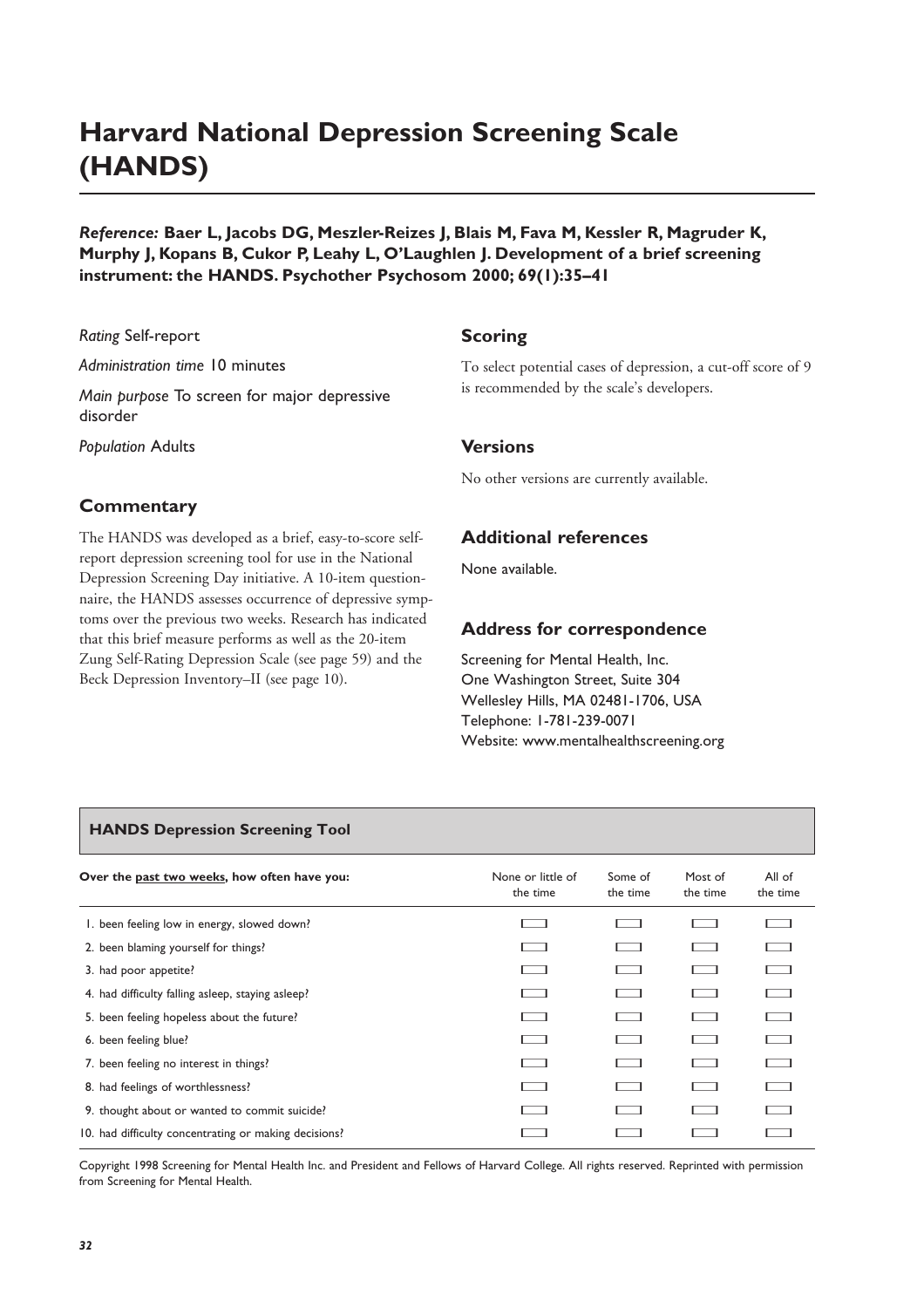# **Inventory of Depressive Symptomatology (IDS)**

*Reference:* **Rush AJ, Gullion CM, Basco MR, Jarrett RB,Trivedi MH. The Inventory of Depressive Symptomatology (IDS): psychometric properties. Psychol Med 1996; 26(3):477–86**

*Rating* Self-report (IDS-SR) or clinician-rated (IDS-C)

*Administration time* IDS-SR (10–15 minutes) or IDS-C (15–20 minutes); QIDS-SR or QIDS-C <10 minutes

*Main purpose* To assess severity of, and change in, depressive symptoms

*Population* Adults, adolescents and older adults

# **Commentary**

The 30-item IDS is available in either self-report (IDS-SR) or clinician-rated (IDS-C) formats. Asking respondents to rate how they have felt over the past week, both versions of the IDS assesses frequency, duration or severity of a wide range of depressive symptoms. Both versions of the scale assess all 9 symptom domains needed to diagnose a DSM-IV major depressive episode in order to assess for symptom remission and include items to assess melancholic, and atypical symptom features as well as commonly associated symptoms such as anxiety or pain. The instruments are scaled to allow the detection of milder levels of depression, exclude uncommonly encountered items (e.g. depersonalization) and do not rate psychotic symptoms. The 30-item versions of the IDS take approximately 15–20 minutes to administer, however, and may be too time-consuming for many clinicians. Consequently, a briefer version of the scale, the 16-item Quick Inventory of Depressive Symptomatology (QIDS), has been developed in both self-report and clinician-rated versions. The patient rated QIDS appears to be as sensitive to symptom change as the IDS-SR and takes only 5–10 minutes to administer. The QIDS-SR is reproduced in full here.

# **Scoring**

Items on the IDS-SR are scored on a 0–3 scale, although respondents answer EITHER question 11 or 12

(decreased appetite or increased appetite) and EITHER question 13 or 14 (weight loss or weight gain). Consequently, the total score range for the 30-item version is 0–84, with higher scores denoting greater symptom severity. The authors suggest the following severity indications for the 30-item IDS-C: ≤12, normal; 13–23, mild; 24–36, moderate; 37–46 moderate-severe; ≥47 severe. For the 30-item IDS-SR (total score range  $0-24$ ):  $\leq 14$ , normal; 15–25, mild; 26–38, moderate; 39–48, moderatesevere; ≥49, severe. For the QIDS-C and QIDS-SR: ≤5, normal; 6–10, mild; 11–15, moderate; 16–20, severe; ≥21, very severe.

# **Versions**

Both the IDS and the QIDS have been translated into a variety of languages, including: Chinese, Danish, Dutch, French, German, Italian, Norwegian, Portuguese, Spanish and Turkish (see http://www.star-d.org). Both the IDS and QIDS are available in English (and the QIDS in Spanish) in an Interactive Voice Response (IVR) system (Healthcare Technology Systems, Madison, Wisconsin). All paper versions of these instruments are in the public domain and may be used without permission.

# **Additional references**

Corruble E, Legrand JM, Duret C, Charles G, Guelfi JD. IDS-C and IDS-SR: psychometric properties in depressed in-patients. J Affect Disord 1999; 56(2–3):95–101.

Rush AJ, Trivedi MH, Ibrahim HM, Carmody TJ, Arnow B, Klein DN, Markowitz JC, Ninan PT, Kornstein S, Manber R, Thase ME, Kocsis JH, Keller MB. The 16- Item Quick Inventory of Depressive Symptomatology (QIDS), Clinician Rating (QIDS-C), and Self-Report (QIDS-SR): a psychometric evaluation in patients with chronic major depression. Biol Psychiatry 2003; 54(5):573–83.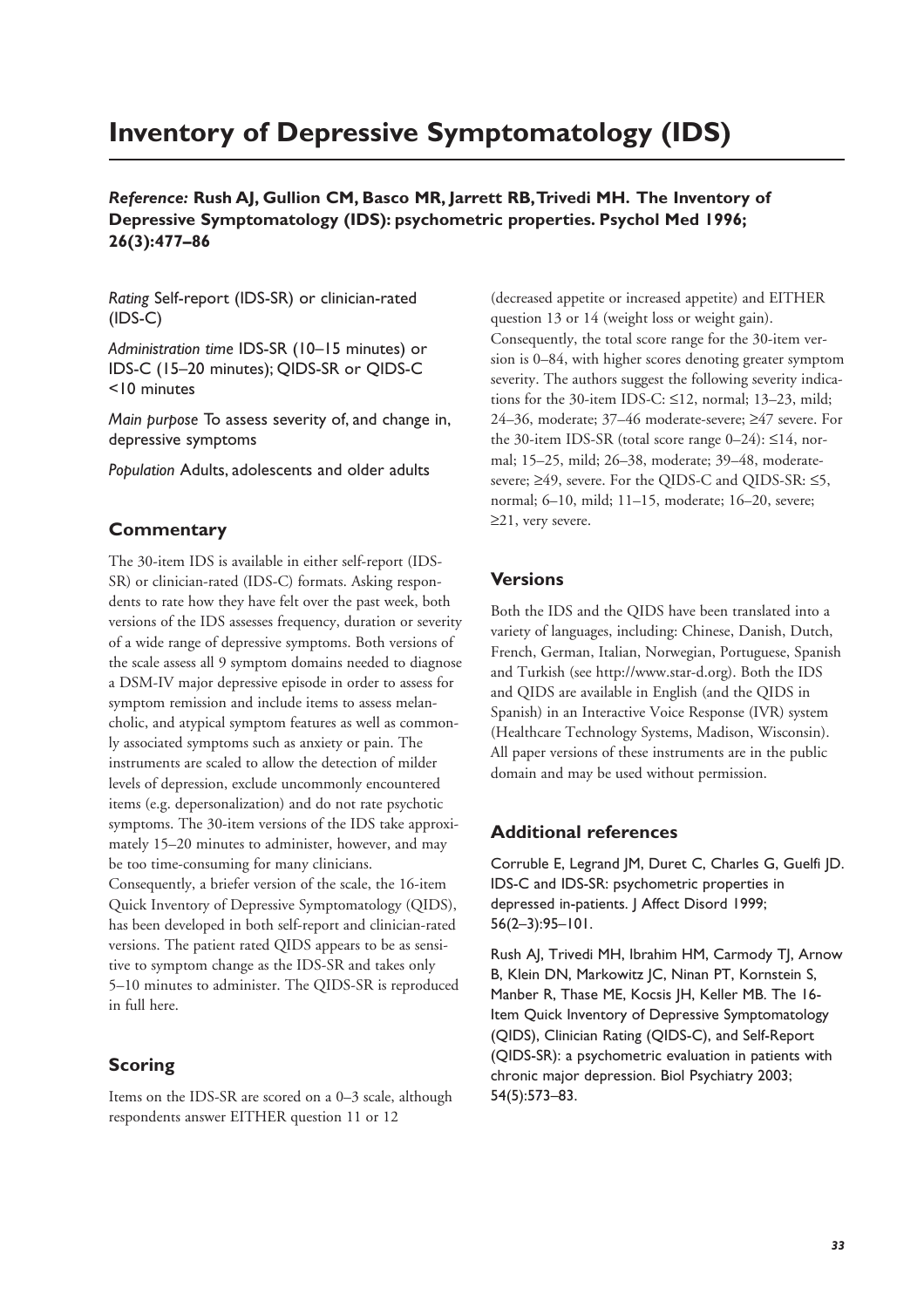Trivedi MH, Rush AJ, Ibrahim HM, Carmody TJ, Biggs MM, Suppes T, Crismon ML, Shores-Wilson K, Toprac MG, Dennehy EB, Witte B, Kashner TM. The Inventory of Depressive Symptomatology, Clinician Rating (IDS-C) and Self-Report (IDS-SR), and the Quick Inventory of Depressive Symptomatology, Clinical Rating (QIDS-C) and Self-Report (QIDS-SR) in public sector patients with mood disorders, A psychometric evaluation. Psychol Med 2004; 34(1):73–82.

# **Address for correspondence**

Dr. A. John Rush Department of Psychiatry University of Texas Southwestern Medical Center 5323 Harry Hines Blvd., Dallas, TX 75390–9086, USA Telephone: 1-214-648-4600 Email: john.rush@utsouthwestern.edu

## **Quick Inventory of Depressive Symptomatology (Self-Report) (QIDS-SR)**

Name \_\_\_\_\_\_\_\_\_\_\_\_\_\_\_\_\_\_\_\_\_\_\_\_\_\_\_\_\_\_\_\_\_\_\_\_\_\_\_\_\_\_\_\_\_\_\_\_\_\_\_\_\_\_\_\_\_\_\_\_\_\_\_\_\_\_\_\_ Today's date \_\_\_\_\_\_\_\_\_\_\_\_\_\_\_\_\_\_\_\_\_\_\_\_\_\_\_\_

Please circle the one response to each item that best describes you for the past seven days.

#### **1. Falling Asleep**

- 0 I never take longer than 30 minutes to fall asleep.
- 1 I take at least 30 minutes to fall asleep, less than half the time.
- 2 I take at least 30 minutes to fall asleep, more than half the time.
- 3 I take more than 60 minutes to fall asleep, more than half the time.

#### **2. Sleep During the Night**

- 0 I do not wake up at night.
- 1 I have a restless, light sleep with a few brief awakenings each night.
- 2 I wake up at least once a night, but I go back to sleep easily.
- 3 I awaken more than once a night and stay awake for 20 minutes or more, more than half the time.

#### **3. Waking Up Too Early**

- 0 Most of the time, I awaken no more than 30 minutes before I need to get up.
- 1 More than half the time, I awaken more than 30 minutes before I need to get up.
- 2 I almost always awaken at least one hour or so before I need to, but I go back to sleep eventually.
- 3 I awaken at least one hour before I need to, and can't go back to sleep.

#### **4. Sleeping Too Much**

- 0 I sleep no longer than 7–8 hours/night, without napping during the day.
- 1 I sleep no longer than 10 hours in a 24-hour period including naps.
- 2 I sleep no longer than 12 hours in a 24-hour period including naps.
- 3 I sleep longer than 12 hours in a 24-hour period including naps.

#### **5. Feeling Sad**

- 0 I do not feel sad
- 1 I feel sad less than half the time.
- 2 I feel sad more than half the time.
- 3 I feel sad nearly all of the time.

#### **6. Decreased Appetite**

- 0 There is no change in my usual appetite.
- 1 I eat somewhat less often or lesser amounts of food than usual.
- 2 I eat much less than usual and only with personal effort.
- 3 I rarely eat within a 24-hour period, and only with extreme personal effort or when others persuade me to eat.

#### **7. Increased Appetite**

- 0 There is no change from my usual appetite.
- 1 I feel a need to eat more frequently than usual.
- 2 I regularly eat more often and/or greater amounts of food than usual.
- 3 I feel driven to overeat both at mealtime and between meals.

#### **8. Decreased Weight (Within the Last Two Weeks)**

- 0 I have not had a change in my weight.
- 1 I feel as if I've had a slight weight loss.
- 2 I have lost 2 pounds or more.
- 3 I have lost 5 pounds or more.

#### **9. Increased Weight (Within the Last Two Weeks)**

- 0 I have not had a change in my weight.
- 1 I feel as if I've had a slight weight gain.
- 2 I have gained 2 pounds or more.
- 3 I have gained 5 pounds or more.

#### **10. Concentration/Decision Making**

- 0 There is no change in my usual capacity to concentrate or make decisions.
- 1 I occasionally feel indecisive or find that my attention wanders.
- 2 Most of the time, I struggle to focus my attention or to make decisions.
- 3 I cannot concentrate well enough to read or cannot make even minor decisions.

#### **11. View of Myself**

- 0 I see myself as equally worthwhile and deserving as other people.
- 1 I am more self-blaming than usual.
- 2 I largely believe that I cause problems for others.
- 3 I think almost constantly about major and minor defects in myself.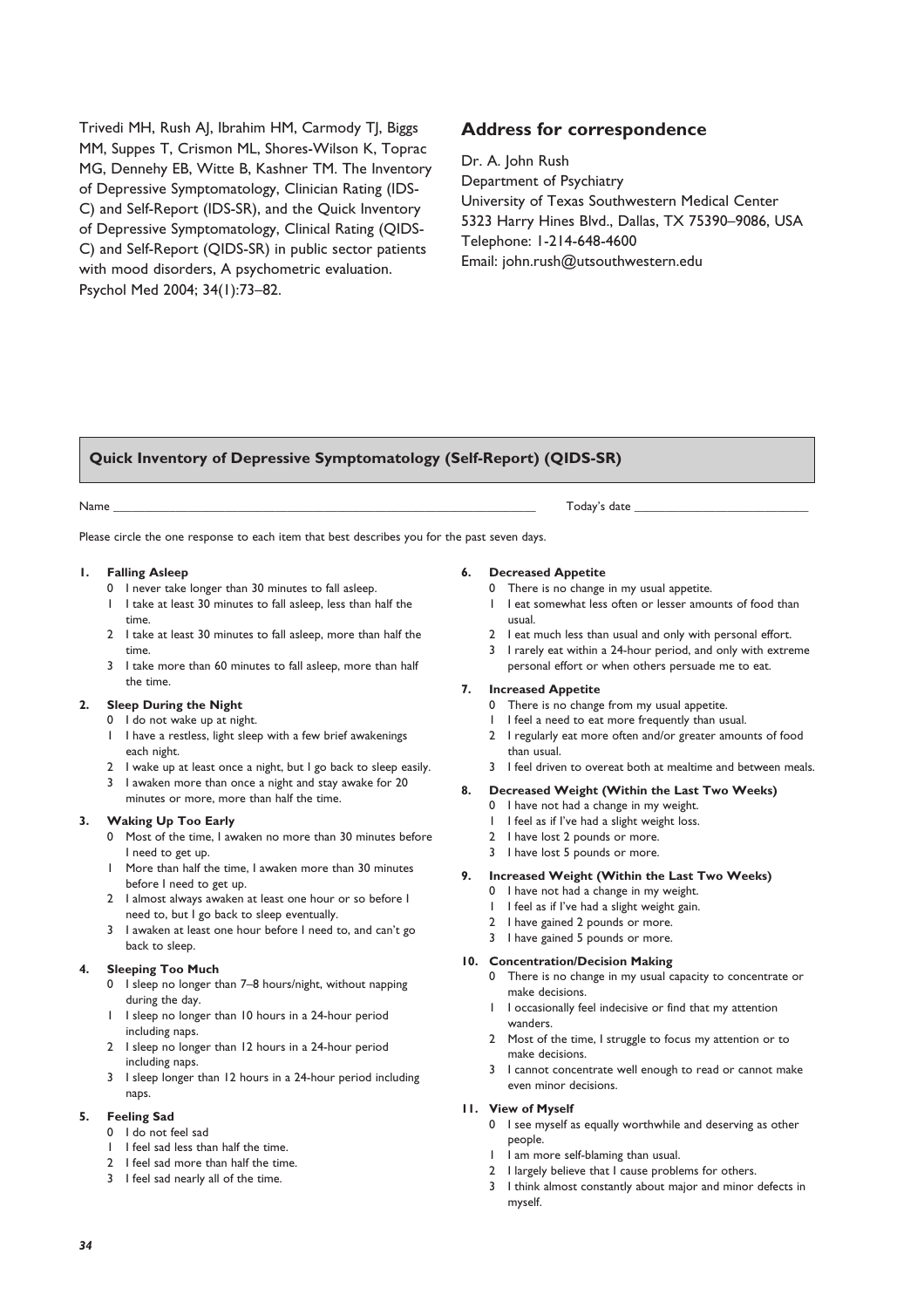## **Quick Inventory of Depressive Symptomatology (Self-Report) (QIDS-SR) (continued)**

#### **12. Thoughts of Death or Suicide**

- 0 I do not think of suicide or death.
- 1 I feel that life is empty or wonder if it's worth living.
- 2 I think of suicide or death several times a week for several minutes.
- 3 I think of suicide or death several times a day in some detail, or I have made specific plans for suicide or have actually tried to take my life.

#### **13. General Interest**

- 0 There is no change from usual in how interested I am in other people or activities.
- 1 I notice that I am less interested in people or activities.
- 2 I find I have interest in only one or two of my formerly pursued activities.
- 3 I have virtually no interest in formerly pursued activities.

#### **14. Energy Level**

- 0 There is no change in my usual level of energy.
- 1 I get tired more easily than usual.
- 2 I have to make a big effort to start or finish my usual daily

activities (for example, shopping, homework, cooking or going to work).

3 I really cannot carry out most of my usual daily activities because I just don't have the energy.

#### **15. Feeling slowed down**

- 0 I think, speak, and move at my usual rate of speed.
- 1 I find that my thinking is slowed down or my voice sounds dull or flat.
- 2 It takes me several seconds to respond to most questions and I'm sure my thinking is slowed.
- 3 I am often unable to respond to questions without extreme effort.

#### **16. Feeling restless**

- 0 I do not feel restless.
- 1 I'm often fidgety, wringing my hands, or need to shift how I am sitting.
- 2 I have impulses to move about and am quite restless.
- 3 At times, I am unable to stay seated and need to pace around.

#### $To S$

| To Score                                                         |  |
|------------------------------------------------------------------|--|
| 1. Enter the highest score on any 1 of the 4 sleep items $(1-4)$ |  |
| 2. Item 5                                                        |  |
| 3. Enter the highest score on any 1 appetite/weight item (6-9)   |  |
| 4. Item 10                                                       |  |
| 5. Item $H$                                                      |  |
| 6. Item 12                                                       |  |
| 7. Item 13                                                       |  |
| 8. Item 14                                                       |  |

9. Enter the highest score on either of the 2 psychomotor items (15 and 16)

TOTAL SCORE (Range 0-27)

Scoring Criteria<br>0.5 Norms

| $0 - 5$  | Normal |
|----------|--------|
| $6 - 10$ | Mild   |

- 11–15 Moderate
- 16–20 Severe
- ≥21 Very Severe

This scale is in the public domain and can be reproduced without permission.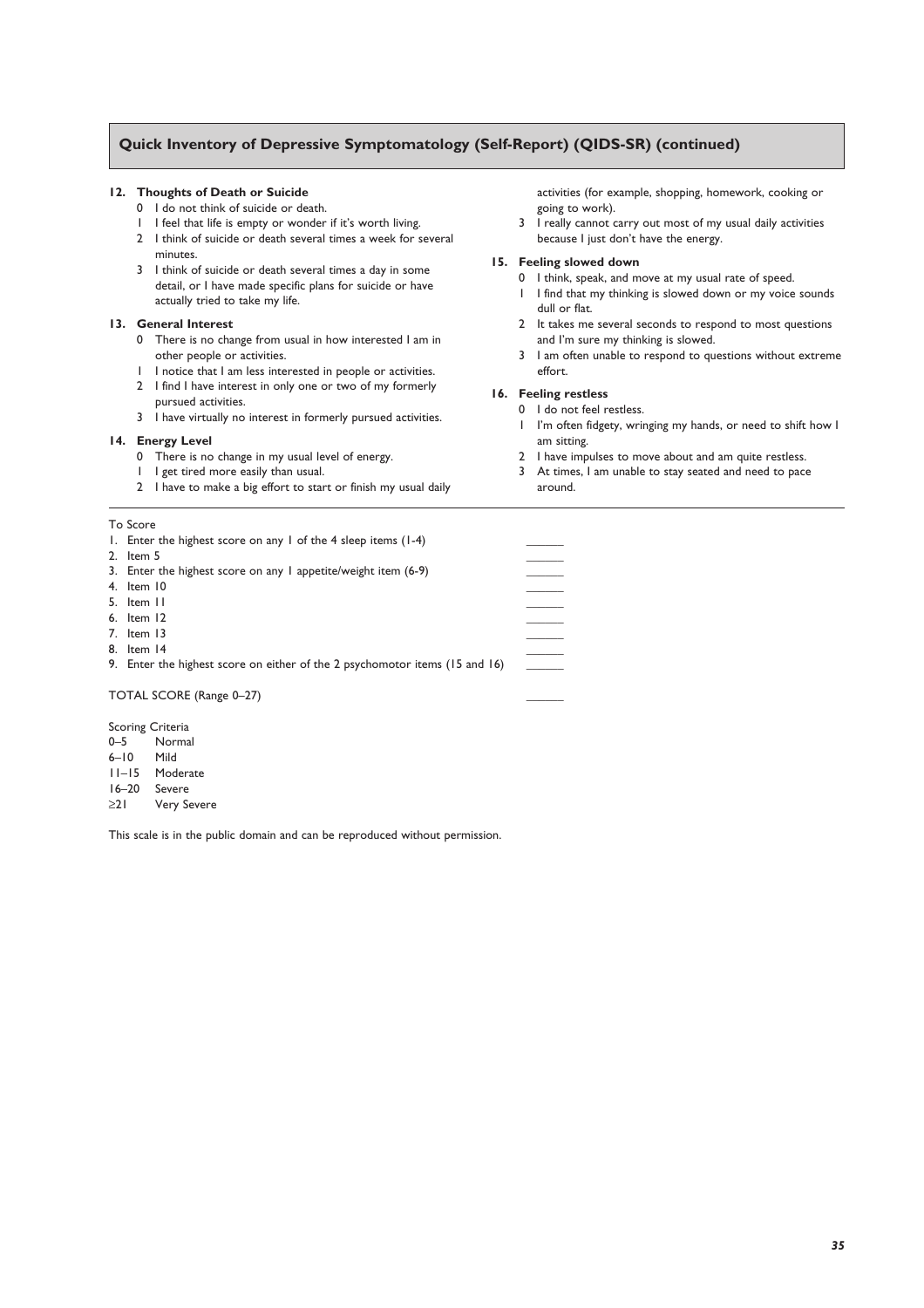# **Manic State Rating Scale (MSRS)**

# *Reference:* **Beigel A, Murphy DL, Bunney WE Jr. The manic-state rating scale: Scale construction, reliability, and validity. Arch Gen Psych 1971; 25:256–62**

*Rating* Clinician-rated

*Administration time* 15 minutes

*Main purpose* To asses severity of manic symptoms

*Population* Adults

# **Versions**

A 28-item version (the Modified Manic State, Blackburn et al. 1977) is also available.

# **Additional references**

**Commentary**

The MSRS (also referred to as the Beigel scale) is a 26 item clinician-administered scale developed to assess severity of symptoms of mania. Relying upon observation of the patient rather than patient report, the MSRS is useful in situations where conducting an interview is difficult. However, the scale does not possess any anchor points, which may result in decreased inter-rater reliability, and is not widely used in clinical settings at the present time.

# **Scoring**

Items are rated on a frequency (0–5 scale, range 0–130) and severity scale (1–5 scale, range 26–130), with higher scores indicating greater severity of manic symptoms.

**The Manic State Rating Scale**

Bech P, Bolwig TG, Dein E, Jacobsen O, Gram LF. Quantitative rating of manic states. Correlation between clinical assessment and Biegel's Objective Rating Scale. Acta Psychiatr Scand 1975; 52(1):1–6.

Blackburn IM, Loudon IB, Ashworth CM, A new scale for measuring mania. Psychol Med 1977; 7(3):453–8.

Lerer B, Moore N, Meyendorff E, Cho SR, Gershon S. Carbamazepine versus lithium in mania: a double-blind study. J Clin Psychiatry 1987; 48(3):89–93.

# **Address for correspondence**

None available. The scale is in the public domain.

|   | Part A Frequency (How much of the time?) |                |                |   |   |                                          |  |               | Part B Intensity (How intense is it?) |                |                                                  |
|---|------------------------------------------|----------------|----------------|---|---|------------------------------------------|--|---------------|---------------------------------------|----------------|--------------------------------------------------|
|   | None Infrequent Some Much Most All       |                |                |   |   |                                          |  |               |                                       |                | Very minimal Minimal Moderate Marked Very marked |
| 0 |                                          | $\overline{2}$ | $\overline{3}$ | 4 | 5 | <b>The Patient</b>                       |  | $\mathcal{P}$ | $\overline{3}$                        | $\overline{4}$ | 5                                                |
|   |                                          |                |                |   |   | 1. Looks depressed                       |  |               |                                       |                |                                                  |
|   |                                          |                |                |   |   | 2. Is talking                            |  |               |                                       |                |                                                  |
|   |                                          |                |                |   |   | 3. Moves from one place to another       |  |               |                                       |                |                                                  |
|   |                                          |                |                |   |   | 4. Makes threats                         |  |               |                                       |                |                                                  |
|   |                                          |                |                |   |   | 5. Has poor judgement                    |  |               |                                       |                |                                                  |
|   |                                          |                |                |   |   | 6. Dresses inappropriately               |  |               |                                       |                |                                                  |
|   |                                          |                |                |   |   | 7. Looks happy and cheerful              |  |               |                                       |                |                                                  |
|   |                                          |                |                |   |   | 8. Seeks out others                      |  |               |                                       |                |                                                  |
|   |                                          |                |                |   |   | 9. Is distractible                       |  |               |                                       |                |                                                  |
|   |                                          |                |                |   |   | 10. Has grandiose ideas                  |  |               |                                       |                |                                                  |
|   |                                          |                |                |   |   | 11. Is irritable                         |  |               |                                       |                |                                                  |
|   |                                          |                |                |   |   | 12. Is combative or destructive          |  |               |                                       |                |                                                  |
|   |                                          |                |                |   |   | 13. Is delusional                        |  |               |                                       |                |                                                  |
|   |                                          |                |                |   |   | 14. Verbalizes depressive feelings       |  |               |                                       |                |                                                  |
|   |                                          |                |                |   |   | 15. Is active                            |  |               |                                       |                |                                                  |
|   |                                          |                |                |   |   | 16. Is argumentative                     |  |               |                                       |                |                                                  |
|   |                                          |                |                |   |   | 17. Talks about sex                      |  |               |                                       |                |                                                  |
|   |                                          |                |                |   |   | 18. Is angry                             |  |               |                                       |                |                                                  |
|   |                                          |                |                |   |   | 19. Is careless about dress and grooming |  |               |                                       |                |                                                  |
|   |                                          |                |                |   |   | 20. Has diminished impulse control       |  |               |                                       |                |                                                  |
|   |                                          |                |                |   |   | 21. Verbalizes feelings of well-being    |  |               |                                       |                |                                                  |
|   |                                          |                |                |   |   | 22. Is suspicious                        |  |               |                                       |                |                                                  |
|   |                                          |                |                |   |   | 23. Makes unrealistic plans              |  |               |                                       |                |                                                  |
|   |                                          |                |                |   |   | 24. Demands contact with others          |  |               |                                       |                |                                                  |
|   |                                          |                |                |   |   | 25. Is sexually preoccupied              |  |               |                                       |                |                                                  |
|   |                                          |                |                |   |   | 26. Jumps from one subject to another    |  |               |                                       |                |                                                  |
|   |                                          |                |                |   |   |                                          |  |               |                                       |                |                                                  |

#### Reproduced from Beigel A, Murphy DL, Bunney WE Jr. Arch Gen Psych 1971; 25:256–62.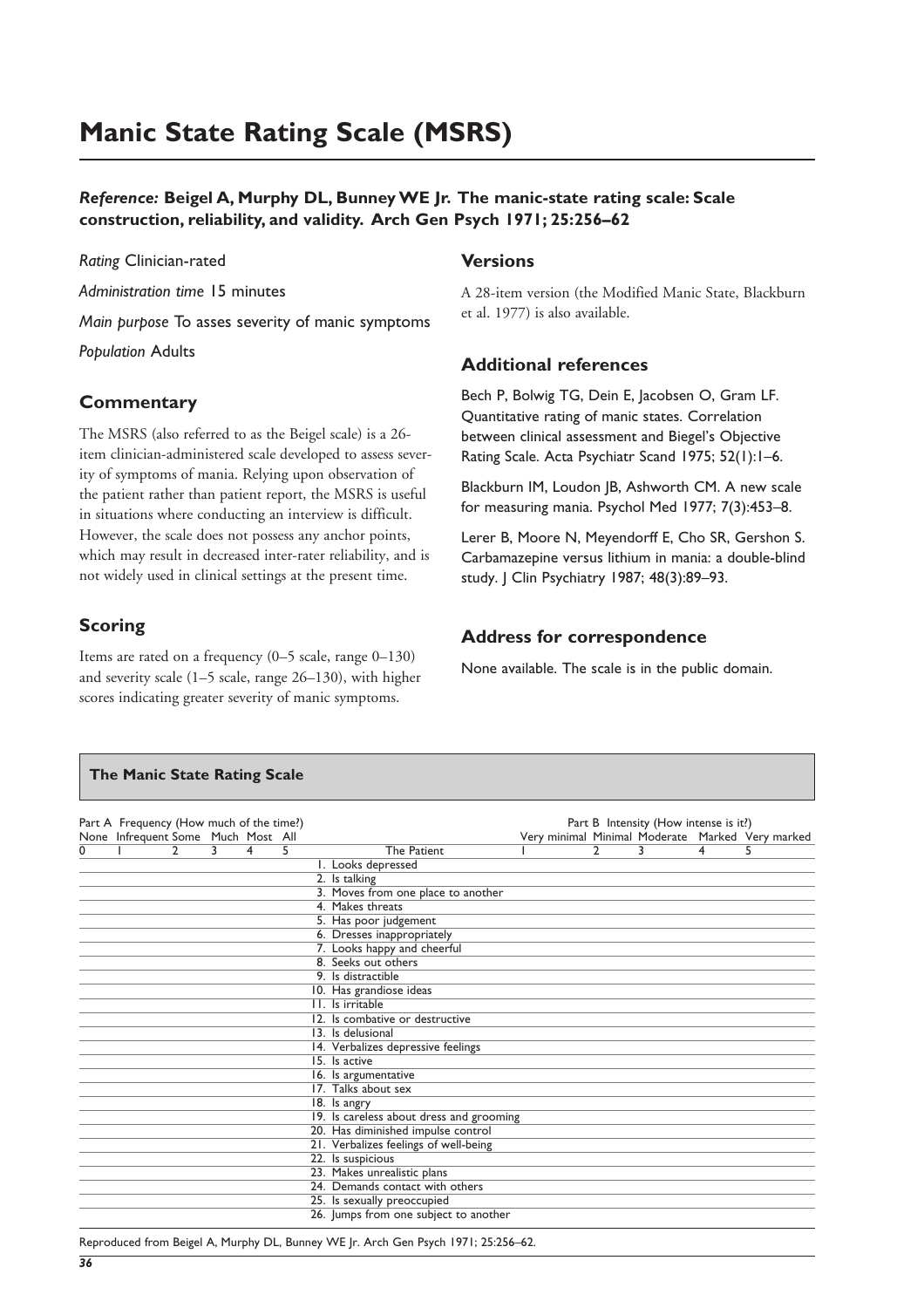# **Medical Outcomes Study Depression Questionnaire**

# *Reference:* **Burnam MA,Wells KB, Leake B, Landsverk J. Development of a brief screening instrument for detecting depressive disorders. Med Care 1988; 26(8):775–89**

*Rating* Self-report

*Administration time* <5 minutes

*Main purpose* To screen for depression and dysthymia

*Population* Adults under 60 years

# **Commentary**

The Medical Outcomes Study Depression Questionnaire is a brief screening tool designed to detect the presence of either MDD or dysthymia. The scale includes items taken from the 12-month Composite International Diagnostic Interview (CIDI) and questions assessing depressive symptoms over various time-frames.

# **Scoring**

Items are scored in a yes/no format. A positive screen is indicated if the patient answers yes to questions 1 AND 1a and 1b, OR 2a or 2b, AND 3a or 3b.

# **Versions**

The scale has been translated into Spanish.

## **Additional references**

Nagel R, Lynch D, Tamburrino M. Validity of the medical outcomes study depression screener in family practice training centers and community settings. Fam Med 1998; 30(5):362–5.

Rumsfeld JS, Havranek E, Masoudi FA, Peterson ED, Jones P, Tooley JF, Krumholz HM, Spertus JA. Cardiovascular Outcomes Research Consortium. Depressive symptoms are the strongest predictors of short-term declines in health status in patients with heart failure. J Am Coll Cardiol 2003; 42(10):1811–17.

## **Address for correspondence**

RAND Health Communications 1700 Main Street P.O. Box 2138 Santa Monica, CA 90407-2138, USA Telephone: 1-310-393-0411, ext. 7775 Website: www.rand.org/health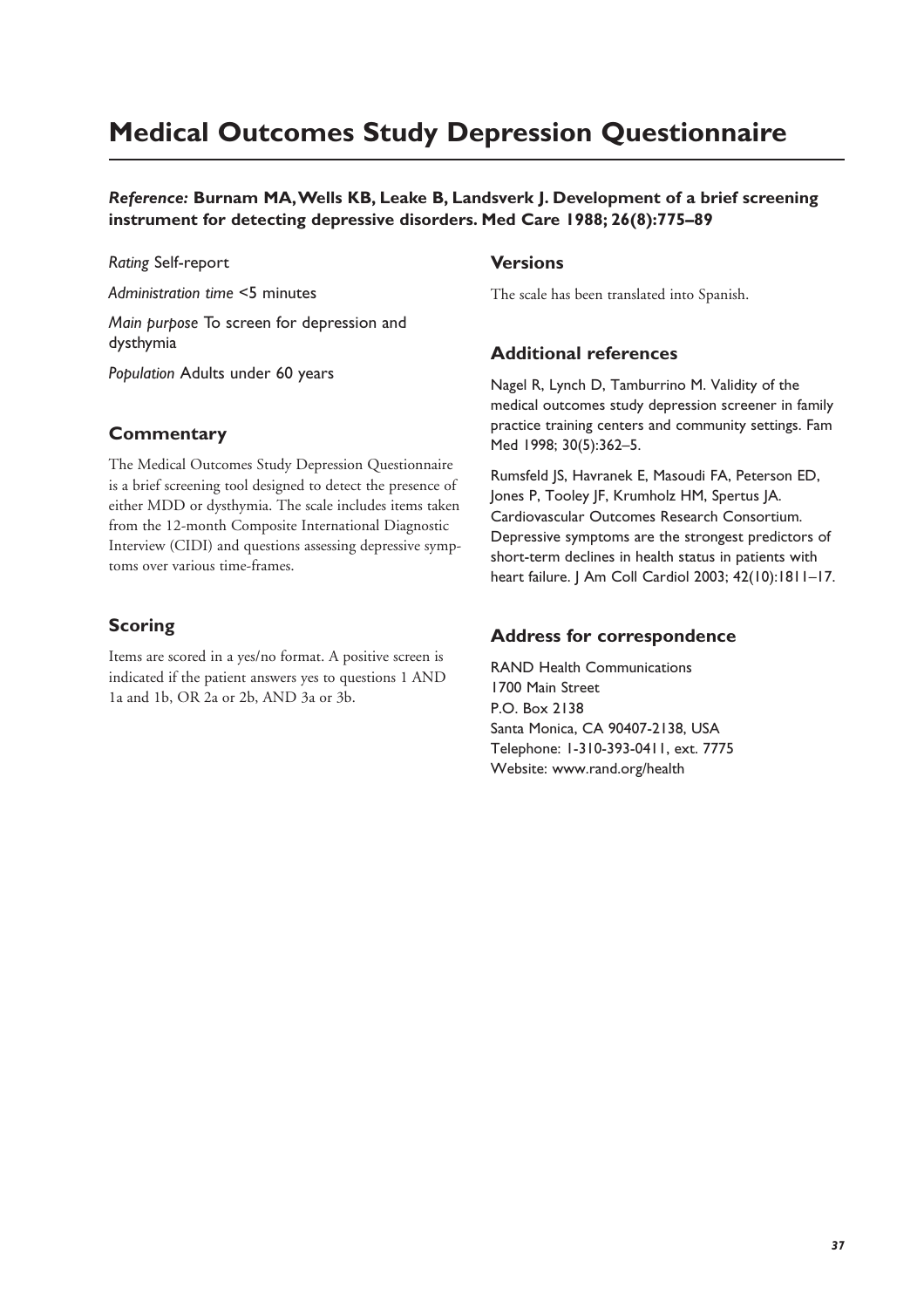## **Medical Outcomes Study Depression Questionnaire**

Almost everyone has experienced times of feeling sad or depressed, like when suffering from a severe illness, when a person close to you has died, or if there are problems at work or in the family. The following questions are about such times.

|    | (Circle one)                | I. Have you ever had 2 years or more in your life when you felt<br>depressed or sad most days, even if you felt OK sometimes? | 3.<br>a. |          | In the last month did you have a period of I week or more<br>when  (Circle one answer on each line)<br>nearly every day you felt sad, empty or depressed for most of |
|----|-----------------------------|-------------------------------------------------------------------------------------------------------------------------------|----------|----------|----------------------------------------------------------------------------------------------------------------------------------------------------------------------|
|    | Yes                         | (Skip to Question 2)<br>No.                                                                                                   |          | the day? |                                                                                                                                                                      |
| a. |                             | Did any period like that ever last 2 years without an                                                                         |          | Yes      | No                                                                                                                                                                   |
|    |                             | interruption of 2 full months when you felt OK?                                                                               |          |          | b. you lost interest in most things like work, hobbies, and other                                                                                                    |
|    | Yes                         | No (Skip to Question 2)                                                                                                       |          |          | things you usually enjoyed?                                                                                                                                          |
| b. |                             | Did any of those long periods of feeling sad or depressed<br>continue into the last 12 months?                                |          | Yes      | No                                                                                                                                                                   |
|    | Yes                         | No.                                                                                                                           |          | Check if | I AND Ia and Ib are yes                                                                                                                                              |
|    |                             | 2. In the last 12 months, have you had 2 weeks or longer when                                                                 |          |          | <b>OR</b>                                                                                                                                                            |
|    |                             | (Circle one answer on each line)                                                                                              |          |          | 2a OR 2b is yes                                                                                                                                                      |
| a. | the day?                    | nearly every day you felt sad, empty or depressed for most of                                                                 |          |          | <b>AND</b>                                                                                                                                                           |
|    | Yes                         | No                                                                                                                            |          |          | 3a or 3b is yes                                                                                                                                                      |
|    | things you usually enjoyed? | b. you lost interest in most things like work, hobbies, and other                                                             |          |          |                                                                                                                                                                      |
|    | Yes                         | No                                                                                                                            |          |          |                                                                                                                                                                      |
|    |                             |                                                                                                                               |          |          |                                                                                                                                                                      |

This scale was reprinted with permission from the RAND Corporation. Copyright © the RAND Corporation. RAND's permission to reproduce the survey is not an endorsement of the products, services, or other uses in which the survey appears or is applied.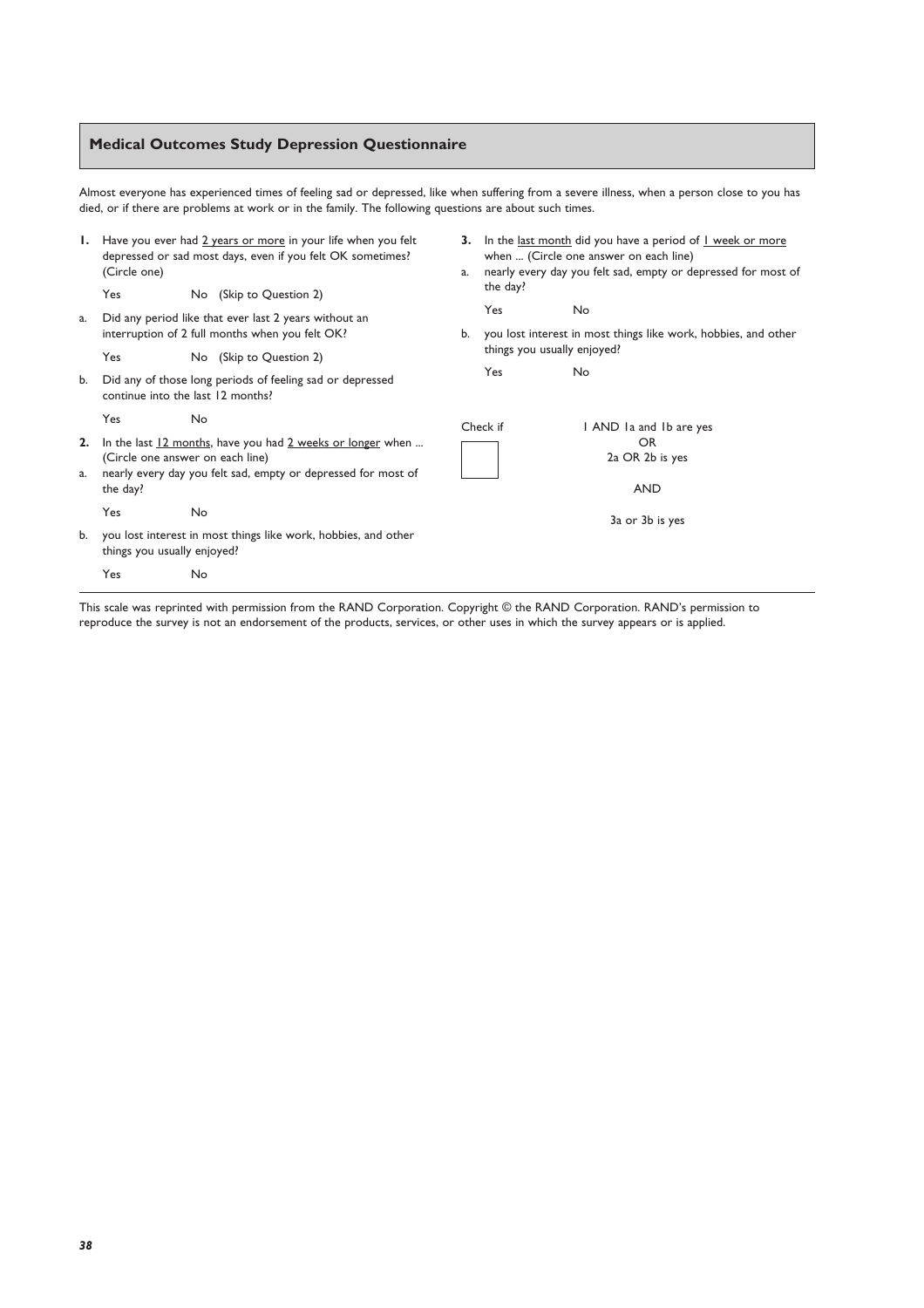# **Montgomery–Asberg Depression Rating Scale (MADRS)**

*Reference:* **Montgomery SA, Asberg M. A new depression scale designed to be sensitive to change. Br J Psychiatry 1979; 134:382–9**

*Rating* Clinician-rated

*Administration time* 5–10 minutes

*Main purpose* To assess depressive symptomatology, particularly change following treatment with antidepressant medication

*Population* Adults taking antidepressant medication

# **Commentary**

The MADRS consists of 10 items, 9 of which are based upon patient report, with one additional item that requires the rater to assess the patient's apparent (observed) sadness. The MADRS is probably second only to the HDRS (see page 28) as the most frequently used scale to monitor change in response to treatment in pharmaceutical trials. The MADRS can be used 'for any time interval between ratings, be it weekly or otherwise, but this must be recorded'. The MADRS places greater emphasis upon psychological symptoms of depression (i.e. sadness, tension, lassitude, pessimistic thoughts, and suicidal thoughts) than somatic in comparison to other clinician-rated scales such as the HDRS.

# **Scoring**

Items are rated on a 0–6 scale, yielding a total possible score of 60, where higher scores indicate greater depressive symptomatology. A score of  $\leq 10$  has been suggested as a remission criterion.

# **Versions**

A patient-rated version (the MADRS-S) has been developed.

# **Additional references**

Svanborg P, Asberg M. A comparison between the Beck Depression Inventory (BDI) and the self-rating version of the Montgomery–Asberg Depression Rating Scale (MADRS). J Affect Disord 2001; 64(2–3):203–16.

Hawley CJ, Gale TM, Sivakumaran T; Hertfordshire Neuroscience Research group. Defining remission by cut off score on the MADRS: selecting the optimal value. J Affect Disord 2002; 72(2):177–84.

# **Address for correspondence**

Dr. Marie Asberg Department of Clinical Neuroscience Karolinska Institutet Karolinska sjukhuset, 171 76 Stockholm, Sweden Telephone: 08 517 744 20 Email: marie.asberg@ks.se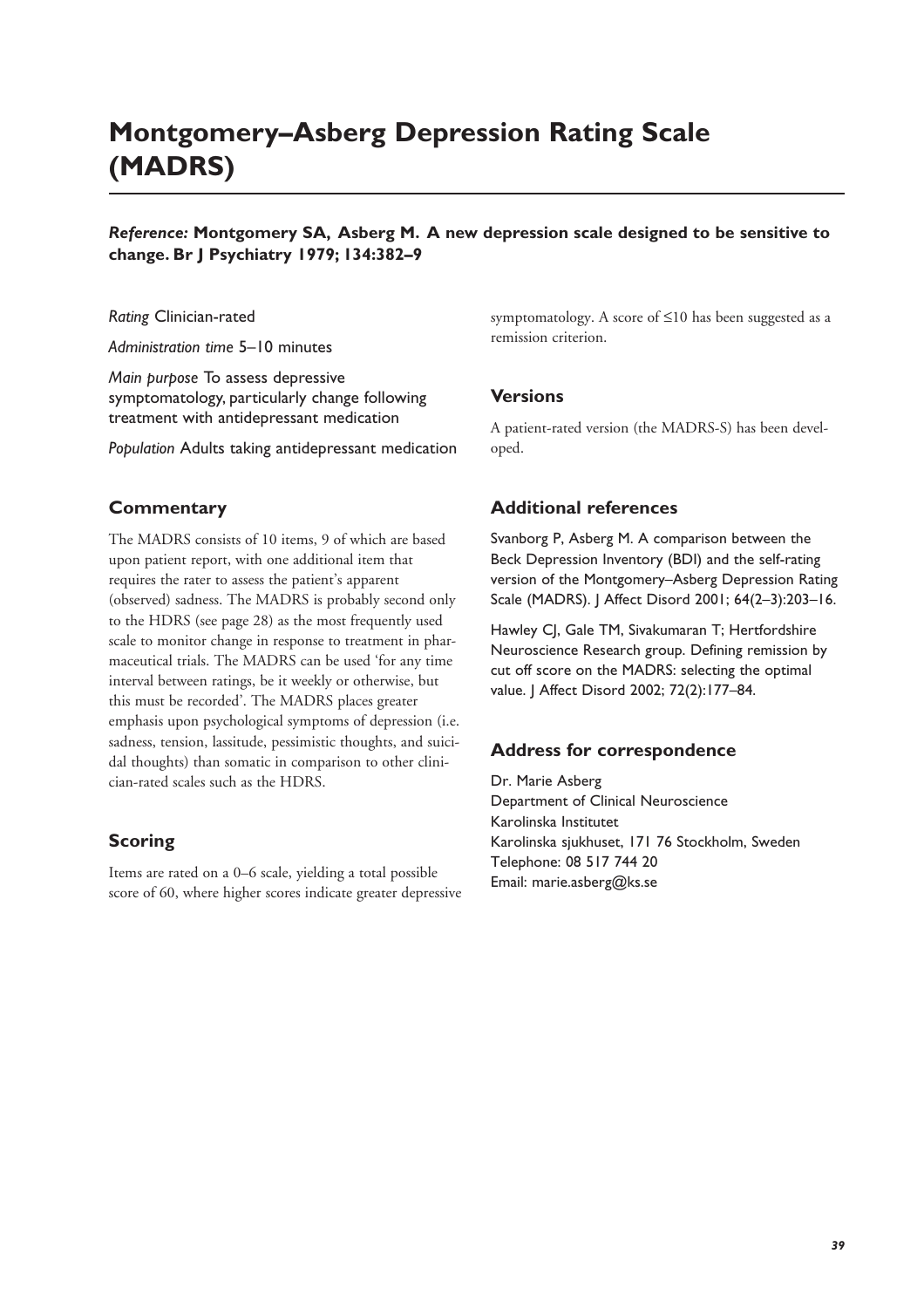## **Montgomery–Asberg Depression Rating Scale (MADRS)**

The rating should be based on a clinical interview moving from broadly phrased questions about symptoms to more detailed ones which allow a precise rating of severity. The rater must decide whether the rating lies on the defined scale steps (0, 2, 4, 6) or between them (1, 3, 5).

It is important to remember that it is only on rare occasions that a depressed patient is encountered who cannot be rated on the items in the scale. If definite answers cannot be elicited from the patient all relevant clues as well as information from other sources should be used as a basis for the rating in line with customary clinical practice.

The scale may be used for any time interval between ratings, be it weekly or otherwise but this must be recorded.

#### **Item List**

- 1. Apparent sadness
- 2. Reported sadness
- 3. Inner tension
- 4. Reduced sleep
- 5. Reduced appetite
- 6. Concentration difficulties
- 7. Lassitude
- 8. Inability to feel
- 9. Pessimistic thoughts
- 10. Suicidal thoughts

#### **1. Apparent Sadness**

Representing despondency, gloom and despair (more than just ordinary transient low spirits), reflected in speech, facial expression, and posture. Rated by depth and inability to brighten

up.

- 0 No sadness.
- 1
- 2 Looks dispirited but does brighten up without difficulty.
- 3
- 4 Appears sad and unhappy most of the time.
- 5
- 6 Looks miserable all the time. Extremely despondent.

#### **2. Reported sadness**

Representing reports of depressed mood, regardless of whether it is reflected in appearance or not. Includes low spirits, despondency or the feeling of being beyond help and without hope.

Rate according to intensity, duration and the extent to which the mood is reported to be influenced by events.

- 0 Occasional sadness in keeping with the circumstances.
- 1
- 
- 2 Sad or low but brightens up without difficulty.
- 3
- 4 Pervasive feelings of sadness or gloominess. The mood is still influenced by external circumstances.
- 5
- 6 Continuous or unvarying sadness, misery or despondency.

#### **3. Inner tension**

Representing feeling of ill-defined discomfort, edginess, inner turmoil, mental tension mounting to either panic, dread or anguish.

Rate according to intensity, frequency, duration and the extent of reassurance called for.

- 0 Placid. Only fleeting inner tension.
- 1 3
- 2 Occasional feelings of edginess and ill-defined discomfort.
- 4 Continuous feelings of inner tension or intermittent panic which the patient can only master with some difficulty.
- 5
- 6 Unrelenting dread or anguish. Overwhelming panic.

#### **4. Reduced sleep**

Representing the experience of reduced duration or depth of sleep compared to the subject's own normal pattern when well.

- 0 Sleeps as usual.
- 1
- 2 Slight difficulty dropping off to sleep or slightly reduced, light or fitful sleep.
- 3
- 4 Sleep reduced or broken by at least two hours.
- 5 6 Less than two or three hours sleep.

#### **5. Reduced appetite**

Representing the feeling of a loss of appetite compared with when well. Rate by loss of desire for food or the need to force oneself to eat.

- 0 Normal or increased appetite.
- 1 2 Slightly reduced appetite.
- 3
- 4 No appetite. Food is tasteless.
- 5
- 6 Needs persuasion to eat at all.

#### **6. Concentration difficulties**

Representing difficulties in collecting one's thoughts mounting to incapacitating lack of concentration. Rate according to intensity, frequency, and degree of incapacity produced.

- 0 No difficulties in concentrating.
- 1
- 2 Occasional difficulties in collecting one's thoughts.
- 3
- 4 Difficulties in concentration and sustaining thought which reduces ability to read or hold a conversation. 5
	-
- 6 Unable to read or converse without great difficulty.

#### **7. Lassitude**

Representing a difficulty getting started or slowness initiating and performing everyday activities.

- 0 Hardly any difficulty in getting started. No sluggishness.
- 

1

- 2 Difficulties in starting activities.
- 3
- 4 Difficulties in starting simple routine activities which are carried out with effort.
- 5
- 6 Complete lassitude. Unable to do anything without help.

#### **8. Inability to feel**

Representing the subjective experience of reduced interest in the surroundings, or activities that normally give pleasure. The ability to react with adequate emotion to circumstances or people is reduced.

- 0 Normal interest in the surroundings and in other people.
- 1

3

- 2 Reduced ability to enjoy usual interests.
	-
- 4 Loss of interest in the surroundings. Loss of feelings for friends and acquaintances.

5

6 The experience of being emotionally paralyzed, inability to feel anger, grief or pleasure and a complete or even painful failure to feel for close relatives and friends.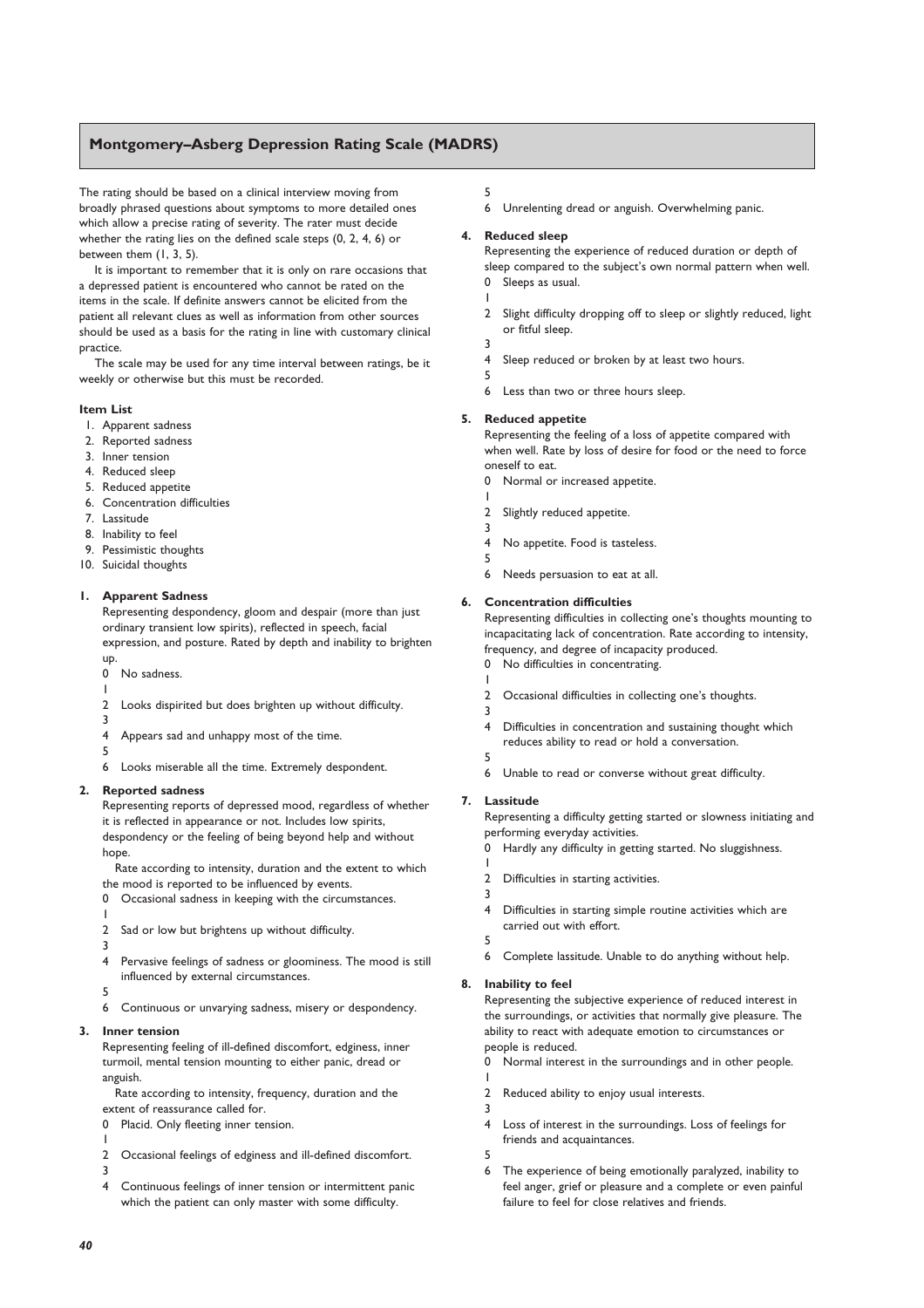# **Montgomery–Asberg Depression Rating Scale (MADRS) (continued)**

#### **9. Pessimistic thoughts** Representing thoughts of guilt, inferiority, self-reproach, sinfulness, remorse and ruin. 0 No pessimistic thoughts. 1 2 Fluctuating ideas of failure, self-reproach or self-depreciation.  $\frac{3}{4}$ Persistent self-accusations, or definite but still rational ideas of guilt or sin. Increasingly pessimistic about the future. 5 6 Delusions of ruin, remorse or unredeemable sin. Self-**10. Suicidal thoughts** themselves influence the rating. 0 Enjoy life or takes it as it comes.  $\frac{1}{2}$ 3

accusations, which are absurd and unshakable.

Representing the feeling that life is not worth living, that a natural death would be welcome, suicidal thoughts and preparations for suicide. Suicidal attempts should not in

- 
- Weary of life. Only fleeting suicidal thoughts.
- 4 Probably better off dead. Suicidal thoughts are common and suicide is considered as a possible solution but without specific plans or intention.
- 5
- 6 Explicit plans for suicide when there is an opportunity. Active preparations for suicide.

Reproduced from Montgomery SA, Asberg M. Br J Psychiatry 1979; 134:382–9 with permission from the Royal College of Psychiatrists.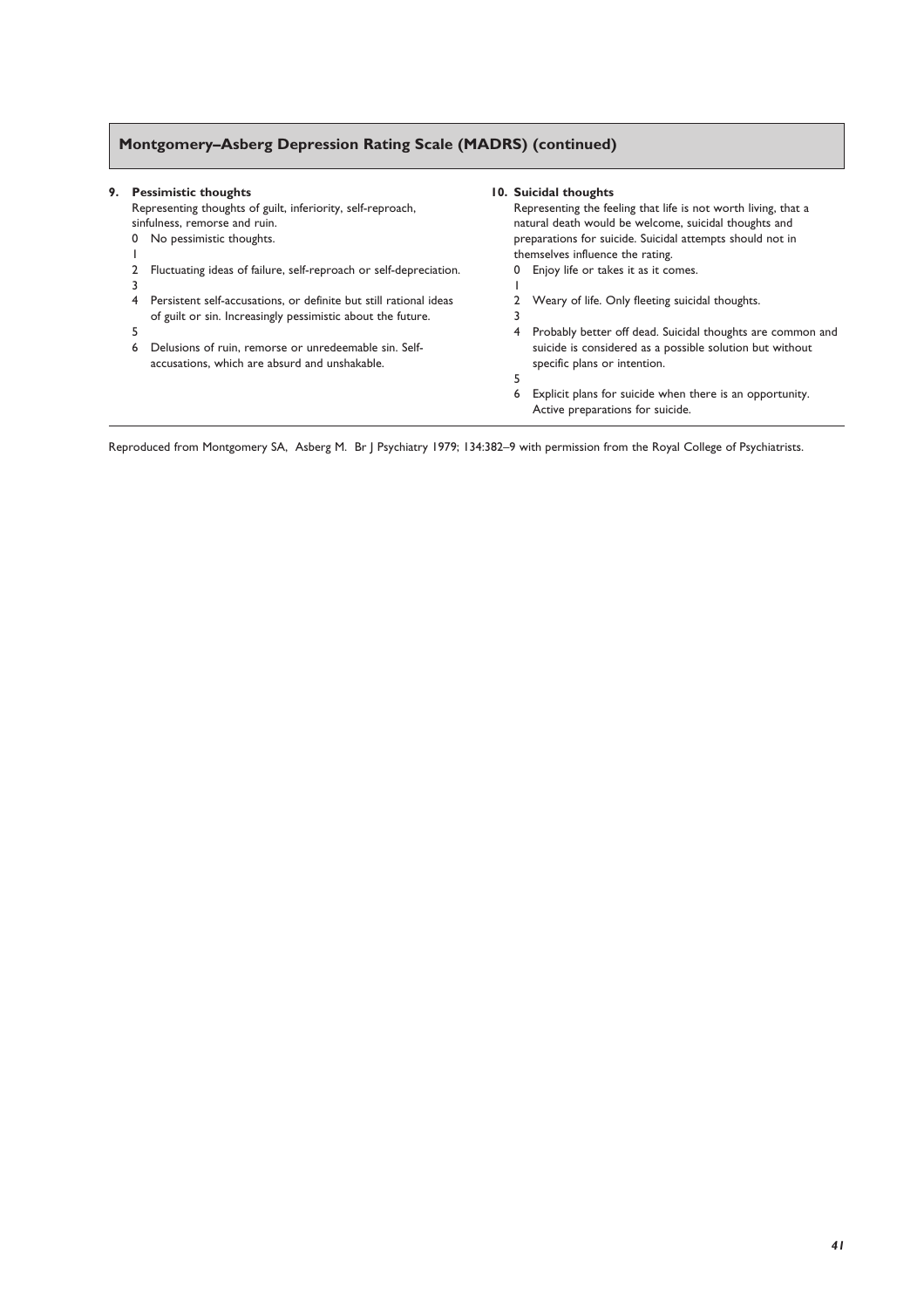# **Mood Disorders Questionnaire (MDQ)**

*Reference:* **Hirschfeld RM,Williams JB, Spitzer RL, Calabrese JR, Flynn L, Keck PE, Jr, Lewis L, McElroy SL, Post RM, Rapport DJ, Russell JM, Sachs GS, Zajecka J. Development and validation of a screening instrument for bipolar spectrum disorder: the Mood Disorder Questionnaire. Am J Psychiatry 2000; 157(11):1873–5**

*Rating* Self-report

*Administration time* 5–10 minutes

*Main purpose* To screen for bipolar spectrum disorders

*Population* Adults

# **Commentary**

Bipolar spectrum disorders, particularly bipolar disorder type II, are under-diagnosed in primary care and psychiatric patient populations. The MDQ is a brief 13-item self-report questionnaire designed to screen for bipolar spectrum disorders (BD type I, II, cyclothymia and BD not otherwise specified). In a yes/no format, the scale screens for lifetime history of DSM-IV mania/hypomania. The MDQ is an easy-to-administer screening tool with good psychometric properties and high clinical utility.

# **Scoring**

The screen is considered positive when 7 or more symptoms have occurred, several within the same time period, causing moderate to severe problems.

# **Versions**

The scale has been translated into Finnish.

# **Additional references**

Hirschfeld RM. The Mood Disorder Questionnaire: A simple, patient-rated screening instrument for bipolar disorder. Primary Care Companion. | Clin Psychiatry 2002; 4(1):9–11.

Hirschfeld RM, Calabrese JR, Weissman MM, Reed M, Davies MA, Frye MA, Keck PE Jr, Lewis L, McElroy SL, McNulty JP, Wagner KD. Screening for bipolar disorder in the community. J Clin Psychiatry 2003; 64(1):53–9.

Isometsa E, Suominen K, Mantere O, Valtonen H, Leppamaki S, Pippingskold M, Arvilommi P. The mood disorder questionnaire improves recognition of bipolar disorder in psychiatric care. BMC Psychiatry 2003; 3(1):8.

# **Address for correspondence**

Dr. Robert M.A. Hirschfeld Department of Psychiatry and Behavioural Sciences University of Texas Medical Branch 1.302 Rebecca Sealy, 301 University Boulevard Galveston, TX 77555-0188, USA Telephone: 1-409-747-9791 Email: rohirsch@utmb.edu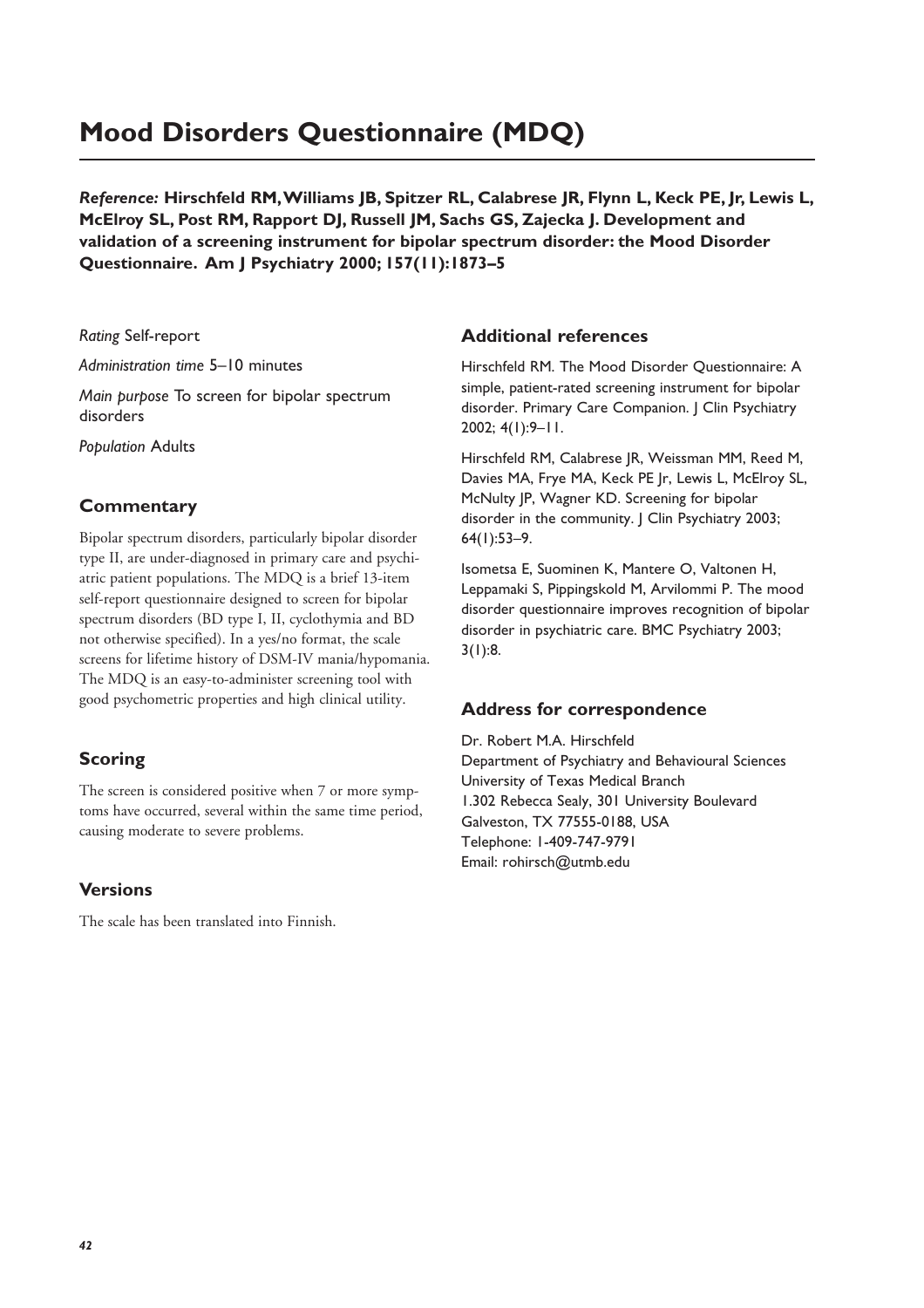#### **Mood Disorders Questionnaire**

| $\Box$ | Has there ever been a period of time when you were not your usual self and                                                | Yes | No. |
|--------|---------------------------------------------------------------------------------------------------------------------------|-----|-----|
|        | you felt so good or so hyper that other people thought that you were not your normal self or you were so                  |     |     |
|        | hyper you got into trouble?                                                                                               |     |     |
|        | you were so irritable that you shouted at people or started fights or arguments?                                          |     |     |
|        | you felt much more self-confident than usual?                                                                             |     |     |
|        | you got much less sleep than usual and found you didn't really miss it?                                                   |     |     |
|        | you were much more talkative or spoke faster than usual?                                                                  |     |     |
|        | thoughts raced through your head or you couldn't slow your mind down?                                                     |     |     |
|        | you were so easily distracted by things around you that you had trouble concentrating or staying on track?                |     |     |
|        | you had much more energy than usual?                                                                                      |     |     |
|        | you were much more active or did many more things than usual?                                                             |     |     |
|        | you were much more social or outgoing than usual, for example, you telephone friends in the middle of the night?          |     |     |
|        | you were much more interested in sex than usual?                                                                          |     |     |
|        | you did things that were unusual for you or that other people might have thought were excessive, foolish, or risky?       |     |     |
|        |                                                                                                                           |     |     |
|        | spending money got you or your family into trouble?                                                                       |     |     |
|        | 0) If the closed VFC as a searched and of the characteristic second of these conclusions of diamonds and concept of these |     |     |

- 2) If you checked YES to more than one of the above, have several of these ever happened during the same period of time? Please circle one response only. **YES NO**
- 3) How much of a problem did any of these cause you like being unable to work; having family, money, or legal troubles; getting into arguments or fights? *Please circle one response only*.

|--|

Diagnosis of hypomania is positive if: **7 or more** items endorsed in Q.I, plus **YES** for Q.2, plus **MODERATE or SERIOUS** problem for Q.3.

Reproduced from Hirschfeld RM, Williams JB, Spitzer RL, et al. Am J Psychiatry 2000; 157(11):1873–5. © 2000 Robert Hirschfeld.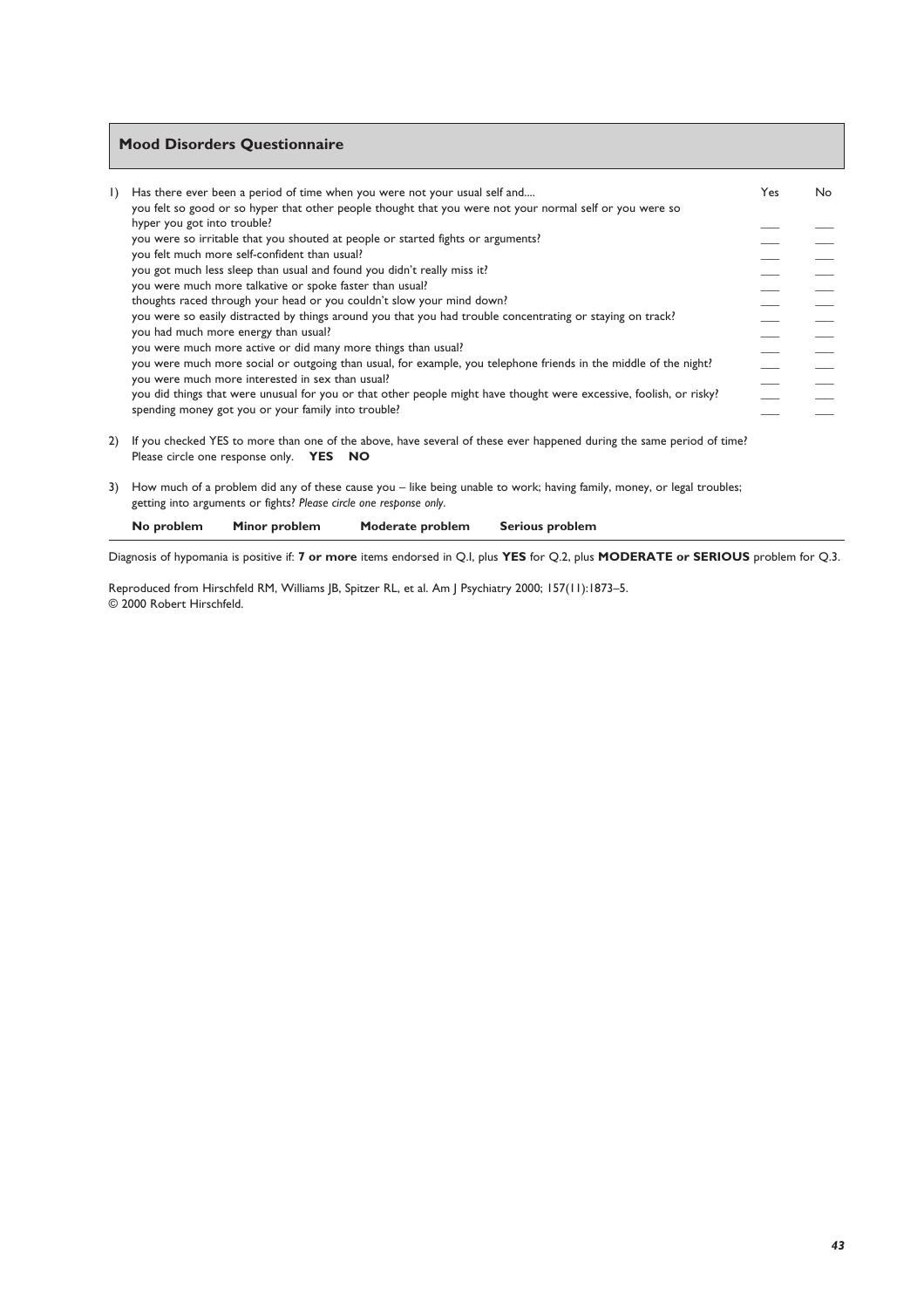# **Patient Health Questionnaire 9 (PHQ-9)**

# *Reference:* **Kroenke K, Spitzer RL,Williams JB.The PHQ-9: validity of a brief depression severity measure. J Gen Intern Med 2001; 16(9):606–13**

*Rating* Self-report

*Administration time* <5 minutes

*Main purpose* To screen for depression in primary care

*Population* Adults and adolescents

# **Commentary**

The PHQ-9 represents the depression sub-scale of the full version of the Patient Health Questionnaire (see page 145). A 9-item self-report scale designed to screen for depression in primary care, the instrument assesses depressive symptoms as defined by DSM-IV over the previous 2 weeks, and contains one question concerning functional impairment. The scale is appropriate for use both as a screening tool, and to monitor change over time. In a recent study, the PHQ-9 was shown to have superior psychometric properties than the Hospital Anxiety and Depression Scale (see page 81) and the Well Being Index (WBI-5, not reviewed here) in identifying major depressive disorder (Lowe et al., 2004).

# **Scoring**

Items 1–9 are scored on a 0–3 scale, item 10 (functional status) is scored on a 4-point scale, ranging from 'not difficult at all' through to 'extremely difficult'. Full scoring methods are described in the Quick Guide to PRIME-MD Patient Health Questionnaire (PHQ) document (available from authors). Scores ranging between 1–4 indicate minimal depression, 5–9 mild depression, 10–14, moderate depression, 15–19, moderately severe depression, 20–27, severe depression.

#### **Versions**

The scale has been translated into Chinese, French, German, Greek, Italian, Spanish and Vietnamese.

# **Additional references**

Kroenke K, Spitzer RL. The PHQ-9: A new depression and diagnostic severity measure. Psychiatr Ann 2002; 32:509–21.

Kroenke K, Spitzer RL, Williams JB. The Patient Health Questionnaire-2: validity of a two-item depression screener. Med Care 2003; 41(11):1284–92.

Lowe B, Spitzer RL, Grafe K, Kroenke K, Quenter A, Zipfel S, Buchholz C, Witte S, Herzog W. Comparative validity of three screening questionnaires for DSM-IV depressive disorders and physicians' diagnoses. J Affect Disord 2004; 78(2):131–40.

# **Address for correspondence**

Dr. Robert L. Spitzer Columbia University 1051 Riverside Drive, Unit 60 NYS Psychiatric Institute New York, NY 10032, USA Telephone: 1-212-543-5524 Email: RLS8@Columbia.edu

The PHQ is a trademark of Pfizer Inc.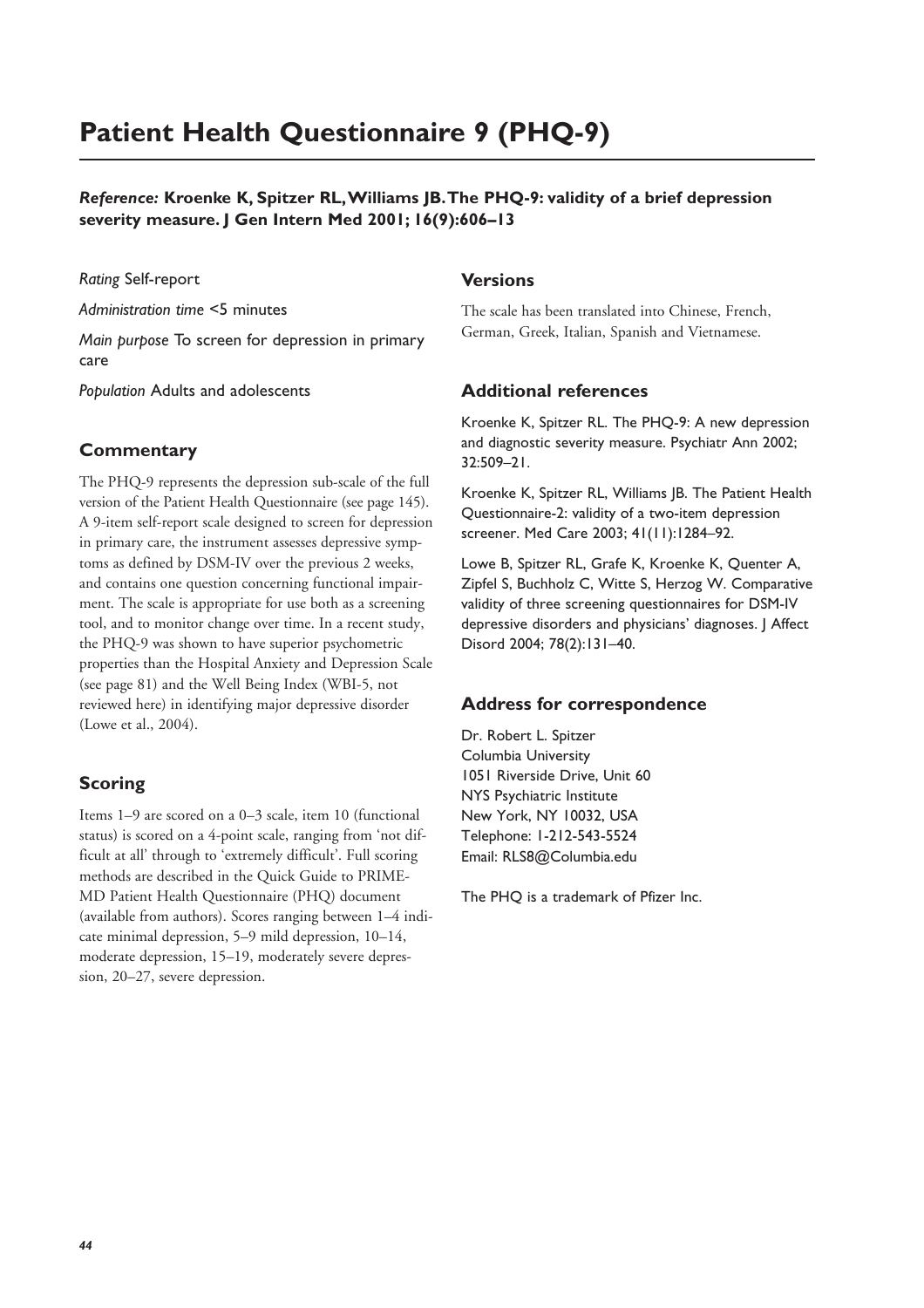# **Patient Health Questionnaire – PHQ-9 (www.primary-care.org)**

Patient name: \_\_\_\_\_\_\_\_\_\_\_\_\_\_\_\_\_\_\_\_\_\_\_\_\_\_\_\_\_\_\_\_\_\_\_\_\_\_\_\_\_\_\_ Date: \_\_\_\_\_\_\_\_\_\_\_\_\_\_\_\_\_\_

1. Over the last 2 weeks, how often have you been bothered by any of the following problems?

|                                                                                                                                                | Not at<br>all $(0)$ | Several<br>days(1) | More than half<br>the days $(2)$ | Nearly every<br>day $(3)$ |
|------------------------------------------------------------------------------------------------------------------------------------------------|---------------------|--------------------|----------------------------------|---------------------------|
| a. Little interest or pleasure in doing things.                                                                                                |                     |                    |                                  |                           |
| b. Feeling down, depressed, or hopeless.                                                                                                       |                     |                    |                                  | п                         |
| c. Trouble falling/staying asleep, sleeping too much.                                                                                          |                     |                    |                                  | П                         |
| d. Feeling tired or having little energy.                                                                                                      |                     |                    | П                                | П                         |
| e. Poor appetite or overeating.                                                                                                                |                     |                    | П                                | П                         |
| f. Feeling bad about yourself, or that you are a failure, or have                                                                              |                     |                    |                                  |                           |
| let yourself or your family down.                                                                                                              |                     |                    | П                                |                           |
| g. Trouble concentrating on things, such as reading the newspaper                                                                              |                     |                    |                                  |                           |
| or watching TV.                                                                                                                                |                     |                    | П                                |                           |
| h. Moving or speaking so slowly that other people could have noticed.                                                                          |                     |                    |                                  |                           |
| Or the opposite; being so fidgety or restless that you have been moving                                                                        |                     |                    |                                  |                           |
| around more than usual.                                                                                                                        |                     |                    |                                  |                           |
| i. Thoughts that you would be better off dead or of hurting yourself in some way.                                                              |                     |                    |                                  |                           |
| 2. If you checked off any problem on this questionnaire so far, how difficult have these problems made it for you to do your work, take care o |                     |                    |                                  |                           |

2. If you checked off any problem on this questionnaire so far, how difficult have these problems made it for you to do your work, take care of things at home, or get along with other people?

| $\Box$ Not difficult | $\Box$ Somewhat | $\Box$ Very | □ Extremely |
|----------------------|-----------------|-------------|-------------|
| at all               | difficult       | difficult   | difficult   |

# TOTAL SCORE \_\_\_\_\_\_\_\_\_\_\_\_\_\_\_\_\_\_\_\_\_

PHQ-9 Copyright © 1999 Pfizer Inc. All rights reserved. Reproduced with permission. PRIME MD TODAY® is a trademark of Pfizer Inc.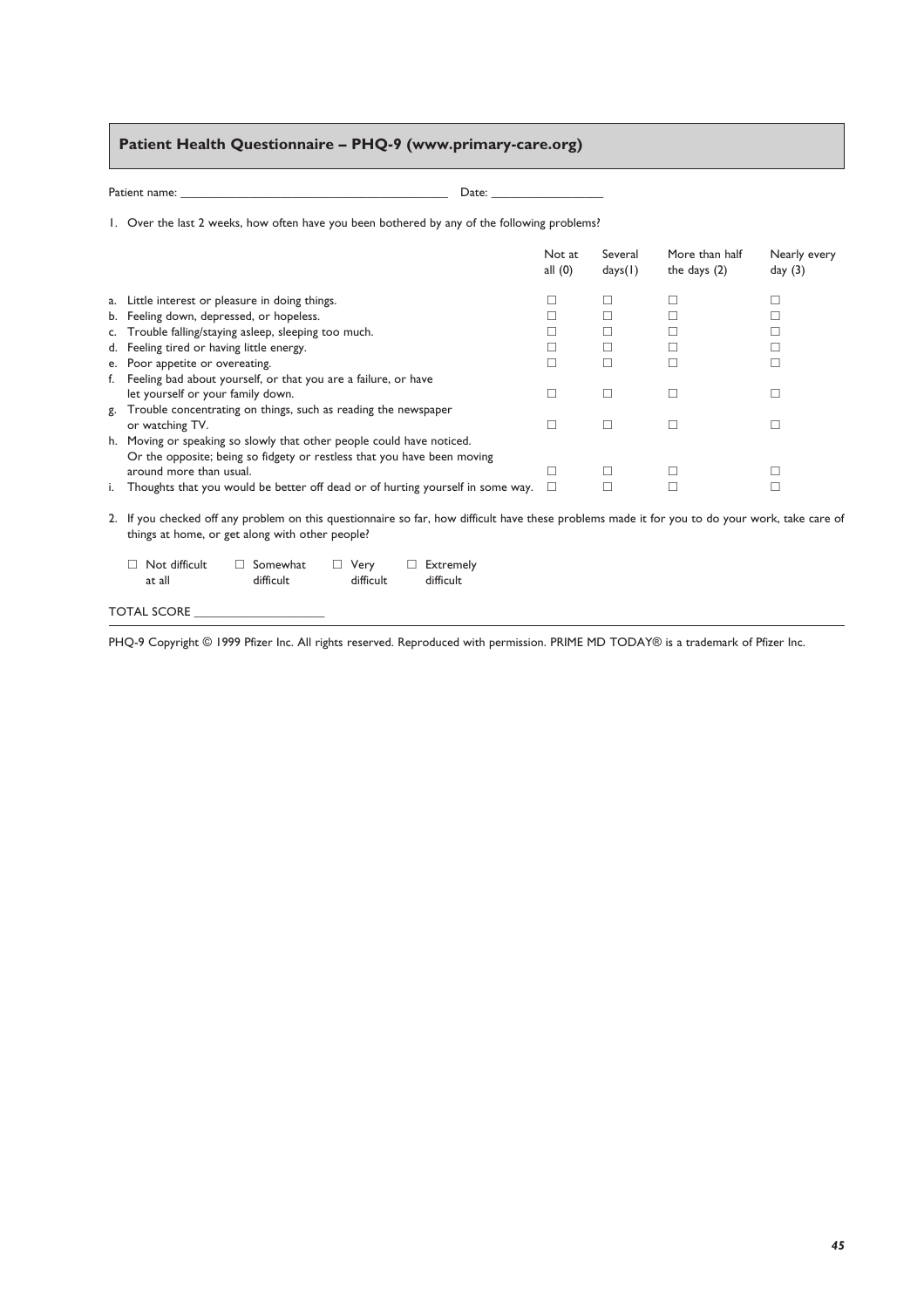# **Personal Inventory for Depression and SAD (PIDS)**

# *Reference:* **Terman M,Terman JS,Williams JBW. Seasonal affective disorder and its treatments. J Prac Psychiatry Behav Health 1998; 5:287–303**

*Rating* Self-report

*Administration time* 15 minutes

*Main purpose* To screen for depression, seasonality in depressive symptoms and atypical neurovegetative symptoms.

*Population* Adults and adolescents

# **Commentary**

Winter depression is a common sub-type of major depressive disorder that appears to be underdiagnosed in primary care settings. The PIDS is a 39-item self-report questionnaire developed to screen for depression and assess whether there is a seasonal component to any depressive symptoms experienced. Section 1 of the PIDS contains 11 items (adapted from the Primary Care Evaluations of Mental Disorders, page 145) that probe in a yes/no format for the presence of depressive symptoms during the previous year. Section 2 contains 7 items assessing severity of seasonal changes in mood and behaviour, and asks whether these changes represent a problem for the individual (AutoPIDS version only). Section 3 contains 12 items addressing the temporal pattern of the seasonal changes (Sections 2 and 3 adapted from the Seasonal Pattern Assessment Questionnaire, page 51). Section 4 contains 9 items probing for the presence of atypical depressive symptoms.

# **Scoring**

Section 1: Items are scored on a yes/no format, ≥5 positive responses may indicate MDD if item 4 or 5 is endorsed. Section 2: Items are scored on a 0–4 scale, score range 0–24, with higher scores indicating greater seasonality (0–6, low seasonality; 7–11, moderate seasonality; ≥12,

high seasonality). Section 3: Patients with winter depression should select the autumn/winter months in column A, summer months in Column B. Section 4: Probe for atypical symptoms (not diagnostic).

# **Versions**

A computer administered version with on-line scoring and individualized feedback is available at www.cet.org.

# **Additional references**

Terman M, Williams JBW. Assessment instruments. In: Seasonal Affective Disorder: Practice and Research. Partonen T, Magnússon A, Eds. Oxford, Oxford University Press 2001; 143–9.

Terman M, White T, Williams JBW. Automated Personal Inventory for Depression and SAD (AutoPIDS). Center for Environmental Therapeutics, www.cet.org.

#### **Address for correspondence**

Dr. Michael Terman Department of Psychiatry, Columbia University 1051 Riverside Drive, Unit 50 New York, NY 10032, USA email: mt12@columbia.edu Website: www.cet.org.

The PIDS is available with on-line scoring on the Center for Environmental Therapeutics Website (www.cet.org). It is also available as part of the clinicians' and self-assessment forms as part of the Clinical Assessment Instruments package published and distributed by CET.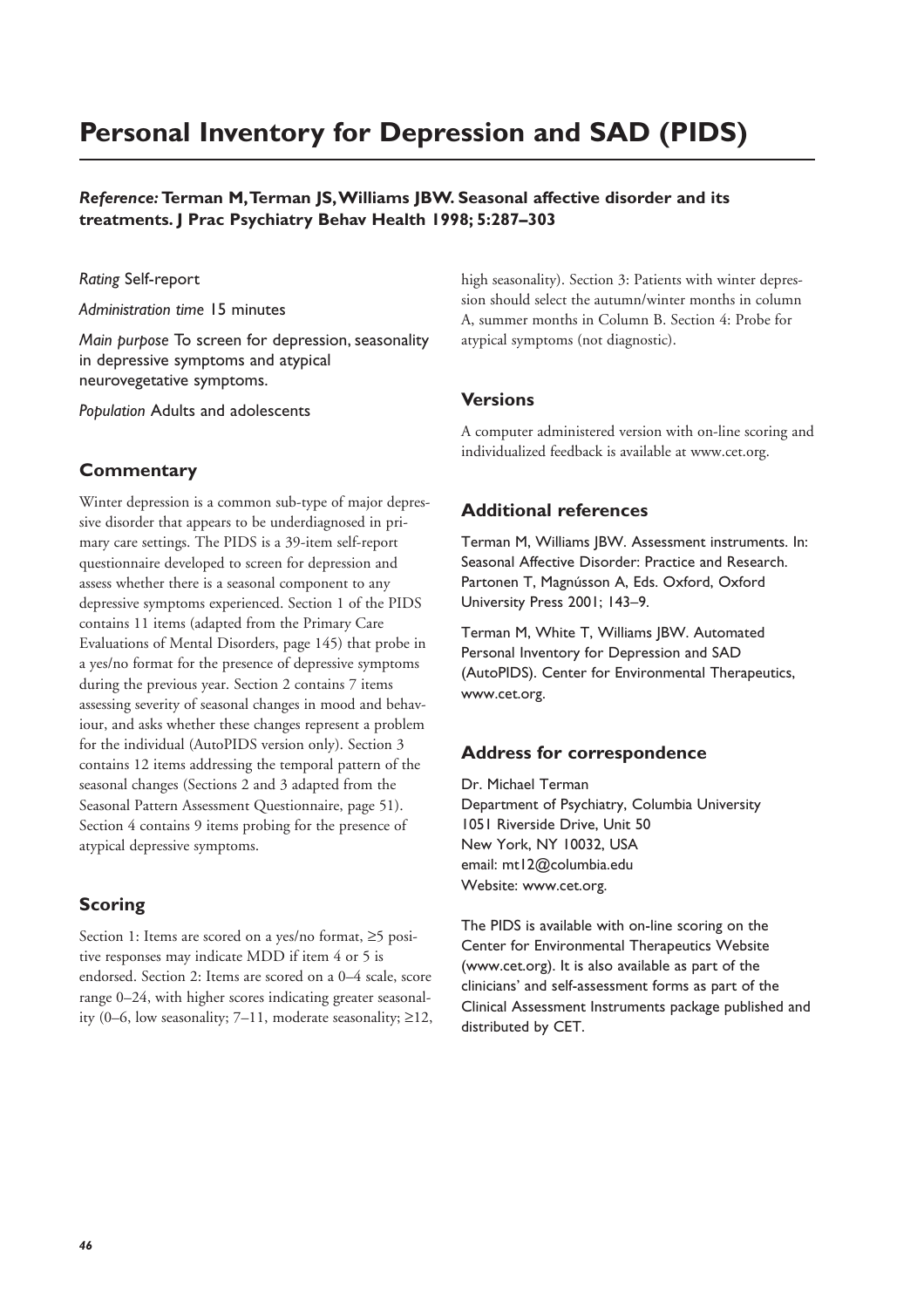### **Personal Inventory for Depression and SAD (PIDS)**

**Name\_\_\_\_\_\_\_\_\_\_\_\_\_\_\_\_\_\_\_\_\_\_\_\_\_\_\_\_\_\_\_\_\_\_\_\_\_\_\_\_\_\_\_\_\_\_\_\_\_\_\_\_\_\_\_ Date \_\_\_\_\_\_\_\_\_\_\_\_\_\_\_\_**

**This questionnaire is designed to help determine the scope and timing of certain problems that many people have, and to help your clinician advise you about possible treatments, depending on your responses. This is not a method for self-diagnosis, but it does provide a quick way to identify personal problem areas that may deserve special attention. Circle your responses to the right of each question. Circle a "yes" or "no" response only if you are quite sure about it; if you are unsure, circle a question mark if it is given as an alternative. All information you provide is confidential.**

#### **PART 1. SOME QUESTIONS ABOUT DEPRESSION.**

*In the last year, have you had any single period of time – lasting at least two weeks – in which any of the following problems was present nearly every day? (Of course, you may also have had several such periods.)*

#### **Were there two weeks or more . . .**

| • when you had trouble falling asleep or staying asleep, or sleeping too much?                                                                                                    | YES        | NO.       |  |
|-----------------------------------------------------------------------------------------------------------------------------------------------------------------------------------|------------|-----------|--|
| • when you were feeling tired or had little energy?                                                                                                                               | YES        | NO.       |  |
| • when you experienced poor appetite or overeating? Or significant weight gain or loss, although you were not dieting?                                                            | <b>YES</b> | <b>NO</b> |  |
| • when you found little interest or little pleasure in doing things?                                                                                                              | YES        | <b>NO</b> |  |
| • when you were feeling down, depressed, or hopeless?                                                                                                                             | YES        | <b>NO</b> |  |
| • when you were feeling bad about yourself – or that you were a failure – or that you were letting yourself or                                                                    | YES        | NO.       |  |
| your family down?                                                                                                                                                                 |            |           |  |
| • when you had trouble concentrating on things, like reading the newspaper or watching television?                                                                                | YES        | NO.       |  |
| • when you were so fidgety or restless that you were moving around a lot more than usual? Or the opposite –<br>moving or speaking so slowly that other people could have noticed? | YES        | NO.       |  |
| • when you found yourself thinking a lot about death or that you would be better off dead, or even of hurting yourself? YES                                                       |            | NO.       |  |

|  | Leave this box blank. I |
|--|-------------------------|
|  |                         |

#### **PART 2. HOW 'SEASONAL' A PERSON ARE YOU?**

## **Circle one number on each line to indicate how much each of the following behaviors or feelings changes with the seasons.**

(For instance, you may find you sleep different hours in the winter than in the summer. *(0 = no change, 1 = slight change, 2 = moderate change, 3 = marked change, 4 = extreme change.)*

| Change in your total sleep length (including nighttime sleep and naps)             |  |  |                       |  |
|------------------------------------------------------------------------------------|--|--|-----------------------|--|
| Change in your level of social activity (including friends, family and co-workers) |  |  |                       |  |
| Change in your general mood, or overall feeling of well-being                      |  |  |                       |  |
| Change in your weight                                                              |  |  |                       |  |
| Change in your appetite (both food cravings and the amount you eat)                |  |  |                       |  |
| Change in your energy level                                                        |  |  |                       |  |
|                                                                                    |  |  |                       |  |
|                                                                                    |  |  | Leave this box blank. |  |

tot\_\_\_

*continued overleaf*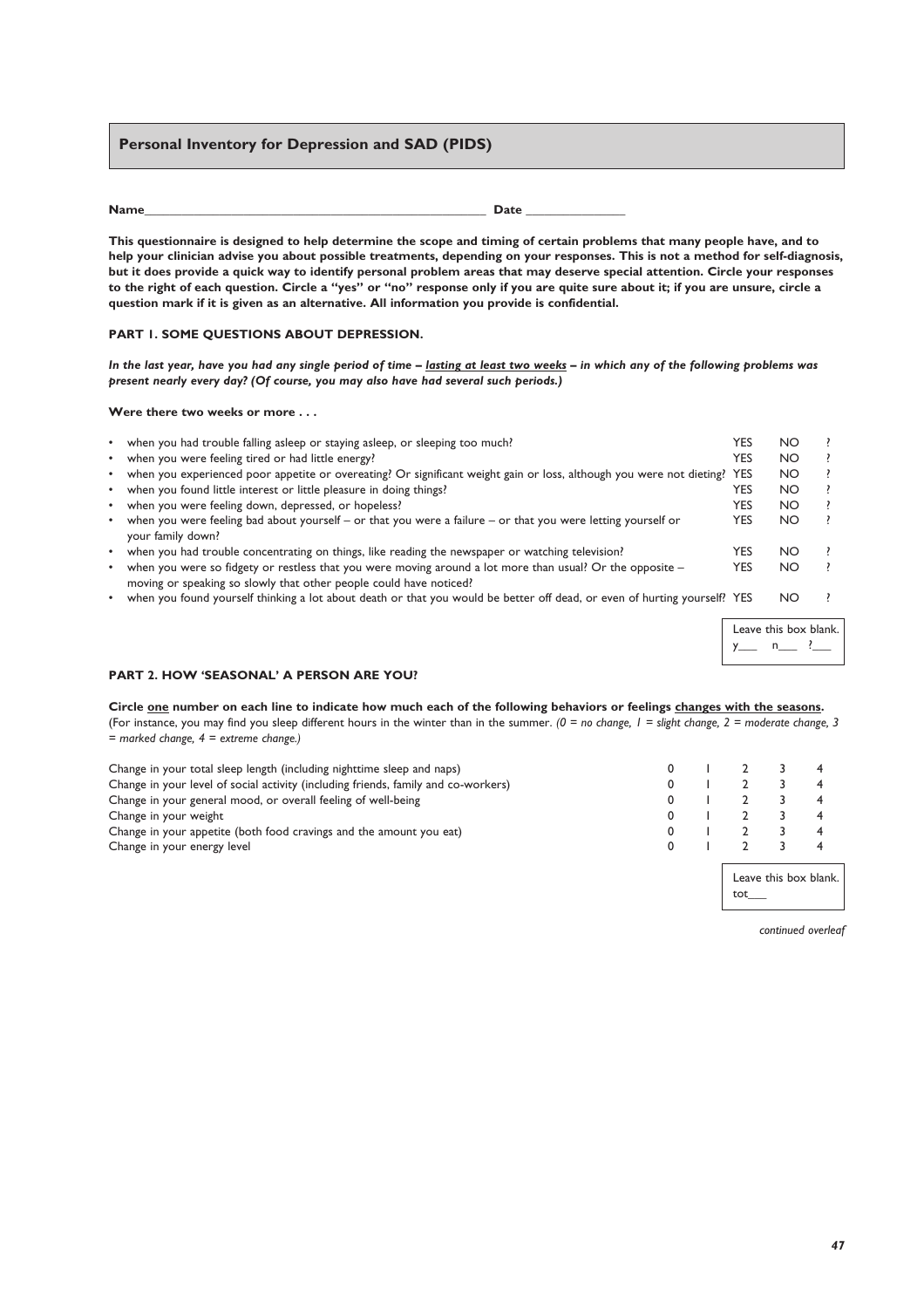## **Personal Inventory for Depression and SAD (PIDS) (continued)**

#### **PART 3. WHICH MONTHS STAND OUT AS 'EXTREME' FOR YOU?**

*For each of the following behaviors or feelings, draw a circle around all applicable months. If no particular month stands out for any item, circle "none". You should circle a month only if you recollect a distinct change in comparison to other months, occurring for several years. You may circle several months for each item.*

| <b>COLUMN A</b> | <b>COLUMN B</b> |
|-----------------|-----------------|
|                 |                 |

| COLUMN B |  |  |
|----------|--|--|
|          |  |  |

| I tend to feel worst<br>in 5 ± 5 = 5 = 5 = 5 = 5 = 5 = 6 = 6<br>in 5 ± 5 = 5 = 5 = 5 = 6 = 6 = 6                                                                                                                                                                                                              |                                         |  |  |  |  |  |  | I tend to feel best $\overline{5}$ $\overline{4}$ $\overline{5}$ $\overline{4}$ $\overline{5}$ $\overline{5}$ $\overline{5}$ $\overline{4}$ $\overline{3}$ $\overline{3}$ $\overline{6}$ $\overline{6}$ $\overline{2}$ $\overline{6}$ $\overline{6}$ $\overline{6}$ $\overline{6}$ $\overline{6}$ $\overline{6}$ $\overline{6}$ $\overline{6}$ $\overline{6}$ $\overline$ |                                |  |  |  |  |  |  |
|---------------------------------------------------------------------------------------------------------------------------------------------------------------------------------------------------------------------------------------------------------------------------------------------------------------|-----------------------------------------|--|--|--|--|--|--|---------------------------------------------------------------------------------------------------------------------------------------------------------------------------------------------------------------------------------------------------------------------------------------------------------------------------------------------------------------------------|--------------------------------|--|--|--|--|--|--|
| I tend to eat most<br>$\frac{1}{2}$ $\frac{1}{2}$ $\frac{1}{2}$ $\frac{1}{2}$ $\frac{1}{2}$ $\frac{1}{2}$ $\frac{1}{2}$ $\frac{1}{2}$ $\frac{1}{2}$ $\frac{1}{2}$ $\frac{1}{2}$ $\frac{1}{2}$ $\frac{1}{2}$ $\frac{1}{2}$ $\frac{1}{2}$ $\frac{1}{2}$ $\frac{1}{2}$ $\frac{1}{2}$ $\frac{1}{2}$ $\frac{1}{2}$ |                                         |  |  |  |  |  |  |                                                                                                                                                                                                                                                                                                                                                                           |                                |  |  |  |  |  |  |
| I tend to gain most<br>weight in                                                                                                                                                                                                                                                                              | いんしゅうかん しょうしょう しゅうしょう しょうかん しょうかい しょうかん |  |  |  |  |  |  | I tend to lose<br>most weight in                                                                                                                                                                                                                                                                                                                                          | <b>Address Products</b> Secret |  |  |  |  |  |  |
| I tend to sleep<br>most in うせきをきききみゅうとう                                                                                                                                                                                                                                                                       |                                         |  |  |  |  |  |  | I tend to sleep<br>least in                                                                                                                                                                                                                                                                                                                                               | Editory State of the Assembly  |  |  |  |  |  |  |
| I tend to have the<br>least energy in                                                                                                                                                                                                                                                                         |                                         |  |  |  |  |  |  | I tend to have the<br>most energy in                                                                                                                                                                                                                                                                                                                                      | Editor Applications            |  |  |  |  |  |  |
| I tend to have the<br>social activity in                                                                                                                                                                                                                                                                      |                                         |  |  |  |  |  |  | I tend to have the<br>highest level of うみをきえるえる。<br>social activity in                                                                                                                                                                                                                                                                                                    |                                |  |  |  |  |  |  |
|                                                                                                                                                                                                                                                                                                               |                                         |  |  |  |  |  |  |                                                                                                                                                                                                                                                                                                                                                                           |                                |  |  |  |  |  |  |

|   | Leave this box blank. |  |  |  |  |  |                     |  |  |  |  |     |      |  |  |
|---|-----------------------|--|--|--|--|--|---------------------|--|--|--|--|-----|------|--|--|
|   |                       |  |  |  |  |  | F M A M J J A S O N |  |  |  |  | - D | none |  |  |
| A |                       |  |  |  |  |  |                     |  |  |  |  |     |      |  |  |
| В |                       |  |  |  |  |  |                     |  |  |  |  |     |      |  |  |
|   |                       |  |  |  |  |  |                     |  |  |  |  |     |      |  |  |

#### **PART 4. MORE ABOUT POSSIBLE WINTER SYMPTOMS . . .**

*In comparison to other times of the year, during the winter months, which – if any – of the following symptoms tend to be present?*

| I tend to sleep longer hours (napping included).                              | YES        | ΝO                    |  |
|-------------------------------------------------------------------------------|------------|-----------------------|--|
| I tend to have trouble waking up in the morning.                              | <b>YES</b> | NO.                   |  |
| I tend to have low daytime energy, feeling tired most of the time.            | <b>YES</b> | NO.                   |  |
| I tend to feel worse, overall, in the late evening than in the morning.       | <b>YES</b> | NO.                   |  |
| I tend to have a distinct temporary slump in mood or energy in the afternoon. | <b>YES</b> | <b>NO</b>             |  |
| I tend to crave more sweets and starches.                                     | <b>YES</b> | <b>NO</b>             |  |
| I tend to eat more sweets and starches, whether or not I crave them.          | <b>YES</b> | NO.                   |  |
| I tend to crave sweets, but mostly in the afternoon and evening.              | <b>YES</b> | NO.                   |  |
| I tend to gain more weight than in the summer.                                | <b>YES</b> | NO.                   |  |
|                                                                               |            | Leave this box blank. |  |

Copyright © 1993, Research Foundation For Mental Hygiene, Inc., NYS Psychiatric Institute. All rights reserved. May 1993 version.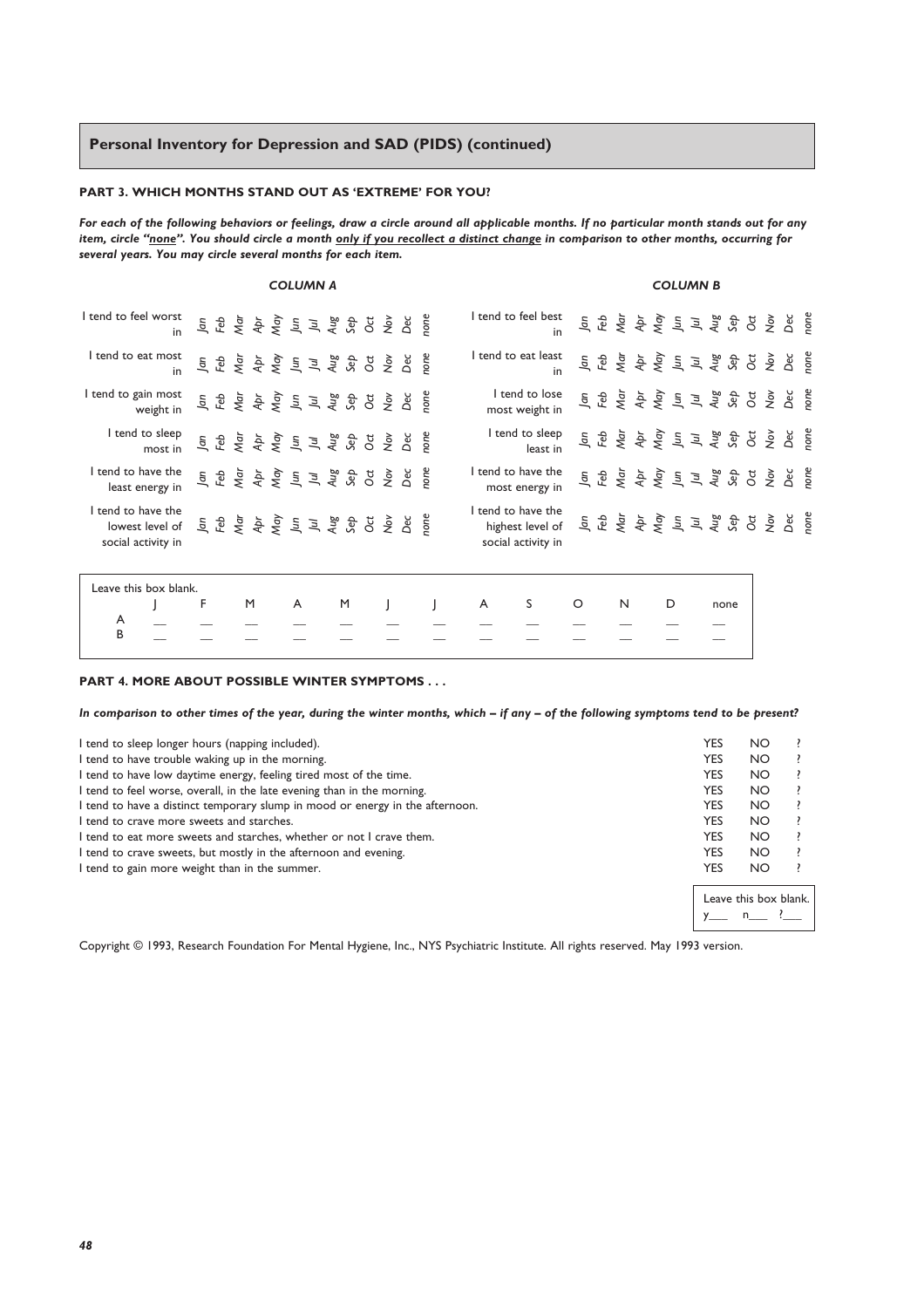#### **Personal Inventory for Depression and SAD (PIDS) (continued)**

**Michael Terman, Ph.D., and Janet B.W. Williams, D.S.W.** *New York State Psychiatric Institute and Department of Psychiatry Columbia University*

#### *SCORING INSTRUCTIONS*

Tabulate ratings in the boxed space below each set of questions.

Part I: Total the number, separately, of "yes", "no", and "?" responses.

Part 2: Total the circled ratings for the six questions. {SPAQ Global Seasonality Score; see Notes, below.)

Part 3: For Column A and B, separately, total the number of times each month (or "none") was circled.

Part 4: Total the number, separately, of "yes", "no", and "?" responses.

#### *INTERPRETATION GUIDE*

The following text is reprinted from the self-assessment version of this instrument (PIDS-SA), and is thus written in a way that directly advises the respondent. For additional information about diagnosis and treatment of SAD and related syndromes, see: Terman M, Terman JS, Williams JBW. Seasonal affective disorder and its treatments. *Journal of Practical Psychiatry and Behavioral Health 1998*;5:387–403. (Reprints available by request on letterhead to: Clinical Chronobiology Program, New York State Psychiatric Institute, 1051 Riverside Drive, Unit 50, New York, NY 10032.) The instrument is also available with online automated scoring with personalized feedback at www.cet.org.

**PART 1.** If you circled 5 or more problems, it is possible that you have had a major depressive disorder for which you should consider seeking help. Even if you circled only one or two problems you may want to consult with a psychiatrist, psychologist, social worker or other mental health professional if the problems worry you or interfere with your daily activities. You may have experienced some of these problems for less than two weeks – if so, your problem is probably not a classic 'major' depressive disorder, but still may be serious enough to merit consultation with a therapist and possibly treatment. To determine whether the problem might be seasonal, consider Parts 2 and 3 below.

PART 2. If your total score on Part 2 is less than 6, you fall within the 'nonseasonal' range. You probably do not have seasonal affective disorder (SAD). It is still possible, however, that you have experienced a chronic or intermittent depression that merits clinical attention. If your score falls between 7 and 11, you may have a mild version of SAD for which seasonal changes are noticeable – and possibly even quite bothersome – but are probably not overwhelmingly difficult. If your score is 12 or more, SAD that is clinically significant is increasingly likely. But you still need to consider which months pose most problems, as shown in Part 3.

**PART 3.** People with fall or winter depression tend to score 4 or more per month in a series of 3-5 months beginning anywhere from September to January, as would be noted in Column A. For months outside that grouping the score tends to be zero, or nearly zero. In Column B, the same people will usually score 4 or more points per month over a series of 3-5 months beginning anywhere from March to June.

Some people show a different pattern, with scores split between Columns A and B during both winter and summer months. For example, they may feel worst and socialize least during the summer, especially July and August; during the same time period, they may eat least, lose most weight, and sleep least. In winter, they may feel best and socialize most, yet still tend to eat most, gain most weight, and sleep most. Such people may experience seasonal depression of the summer type, and treatment recommendations may well differ from those for winter depression.

Some people show relatively high scores in the fall and winter months in Column A (winter depression), but there is still a remaining scatter of good and bad months throughout the year. Such a pattern may indicate a 'winter worsening' of symptoms, rather than clear-cut SAD. Recommendations for winter treatment might be similar to those for winter-SAD, although there may be a need for multiple treatment approaches.

Some people experience depression in the winter as well as in the summer, but they feel fine in the spring and the fall. Their summer depression is usually not accompanied by oversleeping and overeating, in contrast with the winter. This is a special case of SAD, for which different treatments might be appropriate in the opposite seasons. Even people who experience only winter depression sometimes feel summertime slumps in mood and energy when the weather is rainy or dark for several days. They often find relief by brief use of their winter treatment during these periods.

PART 4. If you reported any of these tendencies, you have experienced winter symptoms that may respond to light therapy and various medications, regardless of whether or not you have depressed mood. The higher your score in Part 4, the more likely you are to have 'classic' winter-SAD. It is possible, however, to be depressed in winter without these symptoms – or even with opposite symptoms such as reduced sleep and appetite – if so, a therapist might recommend a different treatment from that for 'classic' SAD.

**NOTES** – Part 1 was adapted from the *Prime-MD Clinician Evaluation Guide (CEG)*, developed by Robert L. Spitzer, M.D., and Janet B.W. Williams, D.S.W., New York State Psychiatric Institute and Department of Psychiatry, Columbia University. Parts 2 and 3 were adapted from the *Seasonal Pattern Assessment Questionnaire (SPAQ)* developed by Norman E. Rosenthal, M.D., Gary J. Bradt, and Thomas A. Wehr, M.D., National Institute of Mental Health. Preparation of the *PIDS* was sponsored in part by Grant MH42930 from the National Institute of Mental Health. This questionnaire may not be copied for large-scale distribution without written permission of the authors. © 1993. All rights reserved. May 1993 version.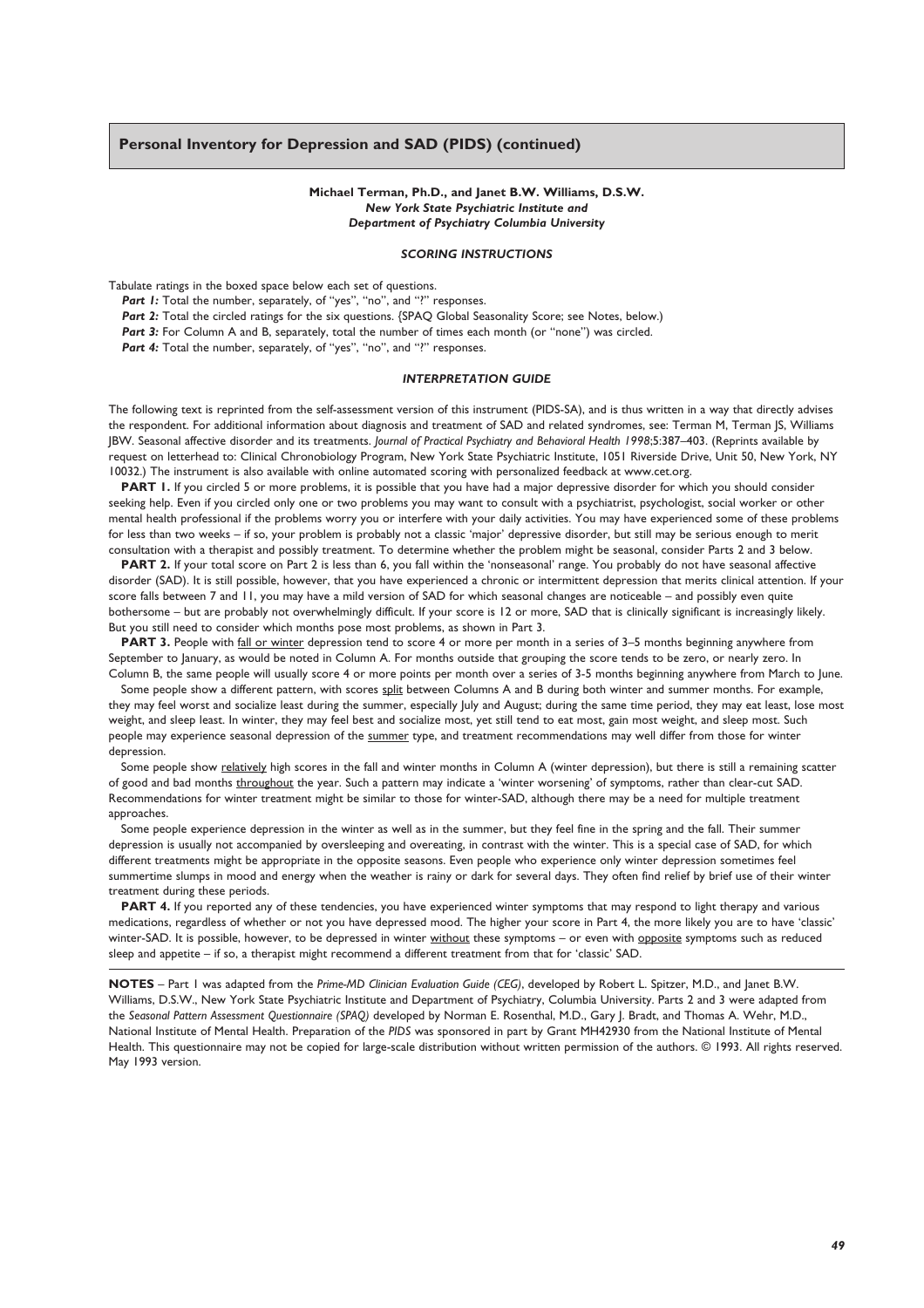# **Raskin Depression Rating Scale**

*Reference:* **Raskin A, Schulterbrandt J, Reatig N, McKeon JJ. Replication of factors of psychopathology in interview, ward behavior and self-report ratings of hospitalized depressives. J Nerv Ment Dis 1969; 148(1):87–98**

*Rating* Clinician-rated

*Administration time* 10–15 minutes

*Main purpose* To assess severity of depressive symptoms, with a specific focus upon verbal report, behaviour and secondary symptoms

*Population* Adult inpatients or outpatients

# **Commentary**

The Raskin Depression Rating Scale (or Three-Area Severity of Depression Scale) is a brief, clinician-rated scale suitable for assessing both baseline levels of depression and change in depression severity over time. Sources of information for the rating may include patient selfreport, information obtained during interview or collateral information from ward staff. The scale requires the clinician to rate the patient's verbal report of depressive symptoms, their depressed behaviour, and secondary symptoms of depression (primarily somatic). Although the Raskin scale is relatively quick and easy to administer, it lacks specificity, and is usually administered in conjunction with more specific rating scales such as the HDRS (see page 28).

## **Scoring**

Items are rated on a 1–5 scale (1= not at all through to 5 = very much). The authors suggest that a score  $\geq$ 9 represents moderate depression.

# **Versions**

No alternative versions are available.

# **Additional reference**

Bennie EH, Mullin JM, Martindale JJ. A double-blind multicenter trial comparing sertraline and fluoxetine in outpatients with major depression. | Clin Psychiatry 1995; 56(6):229–37.

# **Address for correspondence**

Not applicable – the scale is in the public domain.

#### **Raskin Depression Scale**

Rate each of the following according to the degree of severity below:

- 1 = Not at all
- $2 =$ Somewhat
- 3 = Moderately
- $4 =$  Considerably
- $5 =$  Very much

|      | Verbal report: Feels blue, talks of feeling helpless or worthless, complains of loss of interest, may wish to be dead, reports<br>of crying spells.   |
|------|-------------------------------------------------------------------------------------------------------------------------------------------------------|
| II.  | Behavior: Looks sad, cries easily, speaks in a sad voice, psychomotor retardation, lacking energy                                                     |
| III. | Secondary symptoms of depression: insomnia/hypersomnia, dry mouth, GI complaints, suicide attempt recently, change in<br>appetite, cognitive problems |

Reproduced from Raskin A, Schulterbrandt J, Reatig N, McKeon JJ. J Nerv Ment Dis 1969; 148(1):87–98.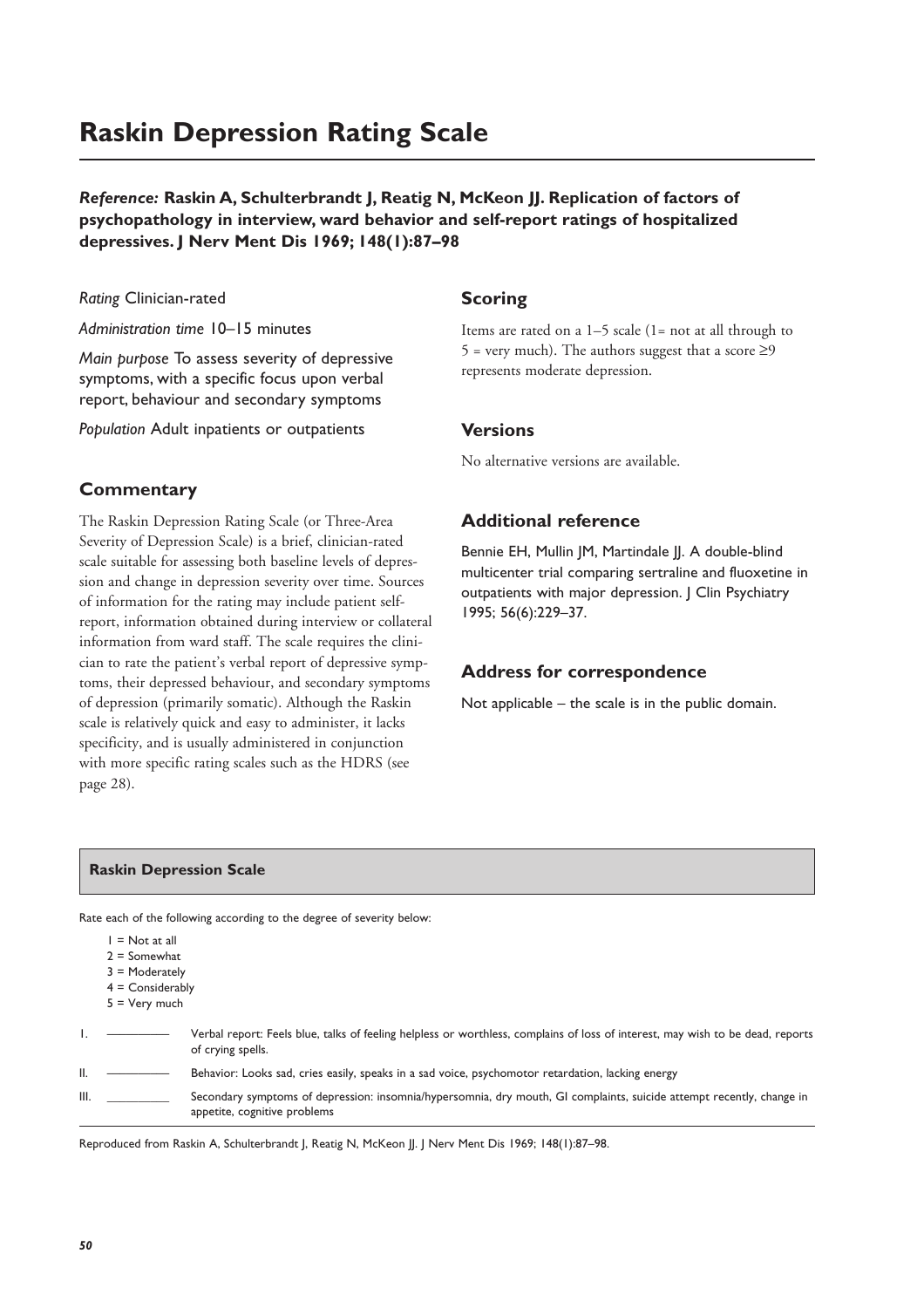# **Seasonal Pattern Assessment Questionnaire (SPAQ)**

*Reference:* **Rosenthal NE, Bradt GJ,Wehr TA. Seasonal Pattern Assessment Questionnaire (SPAQ). 1984. Bethesda, MD, National Institute of Mental Health**

*Rating* Self-report *Administration time* 5–10 minutes *Main purpose* To screen for winter depression *Population* Adults, adolescents and children

# **Commentary**

The SPAQ is a brief self-report questionnaire that retrospectively assesses the magnitude of seasonal change an individual experiences in their sleep, social activity, mood, weight, appetite and energy. The scale is simple, brief and easy to use as a screening instrument, but it is not appropriate for use in isolation as a diagnostic tool, and careful clinical evaluation is still required to confirm a diagnosis of winter depression (see the Hamilton Depression Rating Scale–Seasonal Affective Disorder Version or SIGH-SAD, page 55; Personal Inventory for Depression and SAD or PIDS, page 46).

# **Scoring**

The most commonly used section of the SPAQ provides a 'global seasonality score' (GSS), the sum of the 6 items on question 11. The GSS has a range of 0–24, with higher scores indicating more pronounced seasonality. SPAQ screening criteria for winter depression are a GSS ≥11 AND a score of 'moderate' or greater on question 17, which assesses degree of problems associated with seasonal changes. Other sections of the SPAQ record demographics, the temporal nature of patients' seasonal changes, weight and sleep fluctuation and changes in food preferences.

# **Versions**

The SPAQ has been translated into Chinese, German, Italian, Japanese, Spanish and several Northern European languages; a modified version for children and adolescents is also available.

# **Additional references**

Hardin TA, Wehr TA, Brewerton T, Kasper S, Berrettini W, Rabkin J, Rosenthal NE. Evaluation of seasonality in six clinical populations and two normal populations. Psychiatr Res 1991; 25(3):75–87.

Eagles JM, Wileman SM, Cameron IM, Howie FL, Lawton K, Gray DA, Andrew JE, Naji SA. Seasonal affective disorder among primary care attenders and a community sample in Aberdeen. Br J Psychiatry 1999; 175:472–5.

Michalak EE, Wilkinson C, Dowrick C, Wilkinson G. Seasonal affective disorder: prevalence, detection and current treatment in North Wales. Br J Psychiatry 2001; 179:31–4.

Young MA, Blodgett C, Reardon A. Measuring seasonality: psychometric properties of the Seasonal Pattern Assessment Questionnaire and the Inventory for Seasonal Variation. Psychiatry Res 2003; 117(1):75–83.

#### **Address for correspondence**

Dr. Norman E. Rosenthal Clinical Professor of Psychiatry Georgetown University Medical School 11110 Stephalee Lane Rockville, MD 20852-3656, USA Telephone: 1-301-770–5647 Fax: 1-301-770-6019 Email: Nermd@aol.com Website: www.normanrosenthal.com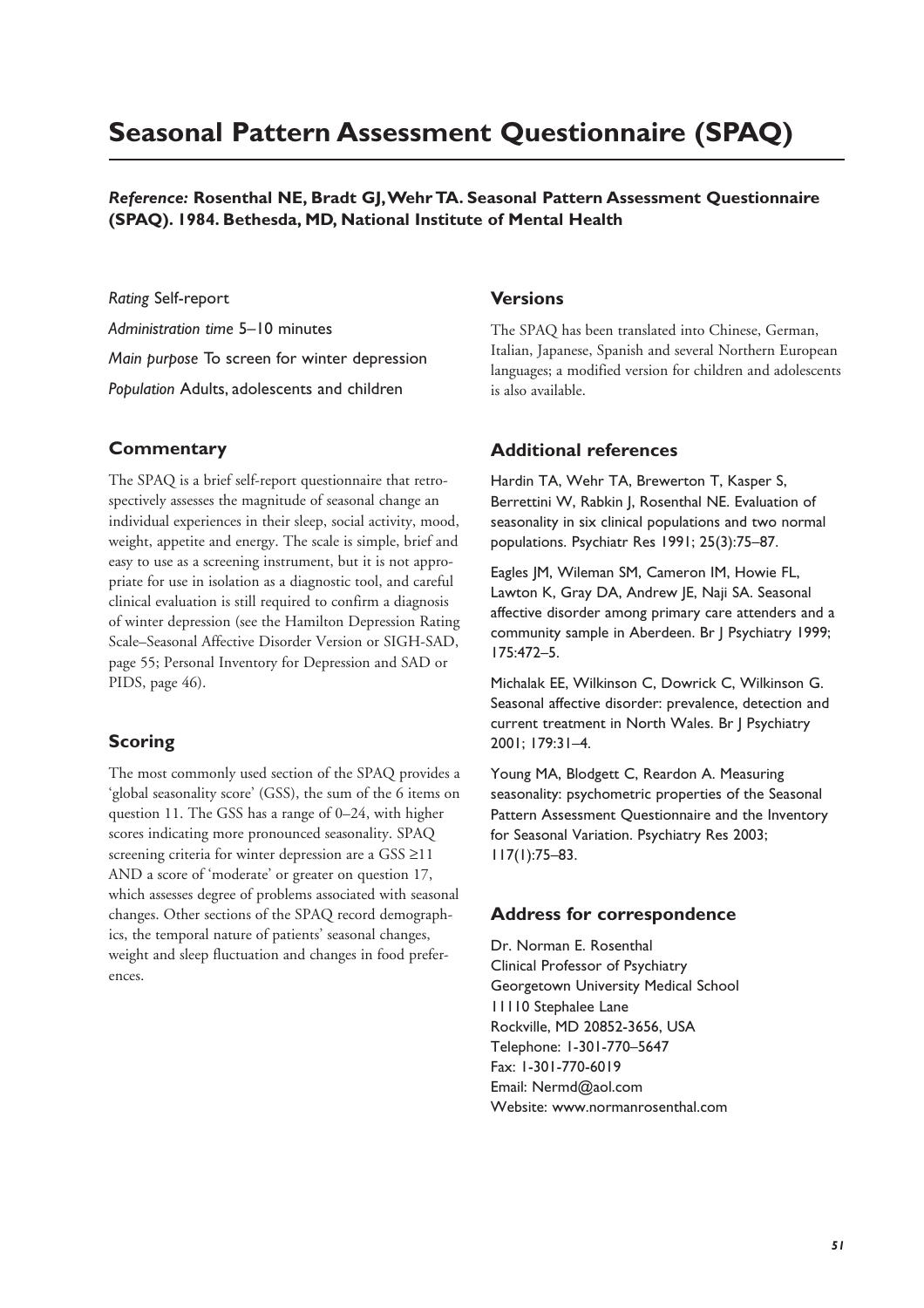| <b>Seasonal Pattern Assessment Questionnaire</b>                                 |                                                         |                                                                |                          |                                                               |
|----------------------------------------------------------------------------------|---------------------------------------------------------|----------------------------------------------------------------|--------------------------|---------------------------------------------------------------|
|                                                                                  |                                                         |                                                                |                          |                                                               |
| 3. Place of birth – City/Province (State)/Country ______________________________ |                                                         |                                                                |                          |                                                               |
| 4. Today's date ________ ________ ______                                         | Month Day Year                                          |                                                                |                          |                                                               |
| 5. Current weight (in lbs.) ____________                                         |                                                         |                                                                |                          | <b>INSTRUCTIONS</b>                                           |
| 6. Years of education                                                            | Less than four years of high school<br>High school only | 1–3 years post high school<br>4 or more years post high school | $\overline{2}$<br>3<br>4 | * Please circle the number<br>beside your choice.<br>Example: |
| 7. Sex - Male   Female 2                                                         |                                                         |                                                                |                          | Sex Male I Female 2                                           |
| 8. Marital Status -                                                              | Single<br>Married<br>Sep./Divorced<br>Widowed           | $\overline{2}$<br>4                                            |                          |                                                               |
|                                                                                  |                                                         |                                                                |                          |                                                               |

10. How many years have you lived in this climatic area?

**The purpose of this form is to find out how your mood and behaviour change over time. Please fill in all the relevant circles. Note: We are interested in your experience; not others you may have observed.**

**11. To what degree do the following change with the seasons?**

|    |                                         | No<br>Change | Slight<br>Change | Moderate<br>Change | Marked<br>Change | <b>Extremely</b><br>Marked<br>Change |
|----|-----------------------------------------|--------------|------------------|--------------------|------------------|--------------------------------------|
|    | A. Sleep length                         | 0            |                  |                    |                  | 4                                    |
|    | B. Social activity                      | 0            |                  |                    |                  | 4                                    |
|    | C. Mood (overall feeling of well being) | 0            |                  |                    |                  | 4                                    |
|    | D. Weight                               | 0            |                  |                    |                  | 4                                    |
|    | E. Appetite                             | 0            |                  |                    |                  | 4                                    |
| F. | Energy level                            | 0            |                  |                    |                  | 4                                    |

**12. In the following questions, fill in circles for all applicable months. This may be a single month , a cluster of months, e.g. , or any other grouping.**

**At what time of year do you....**

|                        |   | F | M | A | M |   |   | A | S | $\circ$ | N       | D |           | No particular month(s) |
|------------------------|---|---|---|---|---|---|---|---|---|---------|---------|---|-----------|------------------------|
|                        | a | e | a | P | a | u | u | u | e | c       | $\circ$ | e | <b>OR</b> | stand out as extreme   |
|                        | n | b | r | r | v | n |   | g | P | t       | ٧       | c |           | on a regular basis     |
| A. Feel best           |   |   |   |   |   |   |   |   |   |         |         |   |           |                        |
| B. Gain most weight    |   |   |   |   |   |   |   |   |   |         |         |   |           |                        |
| C. Socialize most      |   |   |   |   |   |   |   |   |   |         |         |   |           |                        |
| D. Sleep least         |   |   |   |   |   |   |   |   |   |         |         | C |           |                        |
| Eat most<br>Е.         |   |   |   |   |   |   |   |   |   |         |         |   | <b>OR</b> | (                      |
| Lose most weight<br>F. |   |   |   |   |   |   |   |   |   |         |         | ⊂ |           | ∩                      |
| G. Socialize least     |   |   |   |   |   |   |   |   |   |         |         | ⊂ |           |                        |
| H. Feel worst          |   |   |   |   |   |   |   |   |   |         |         | C |           |                        |
| Eat least              |   |   |   |   |   |   |   |   |   |         |         | ⊂ |           | ( )                    |
| Sleep most<br>J.       |   |   |   |   |   |   |   |   |   |         |         |   |           |                        |

#### **14. How much does your weight fluctuate during the course of the year?**

| $0 - 3$ lbs  | $12 - 15$ lbs |    |
|--------------|---------------|----|
| $4-7$ lbs    | $16-20$ lbs   | 5  |
| $8 - 11$ lbs | Over 20 lbs   | 6. |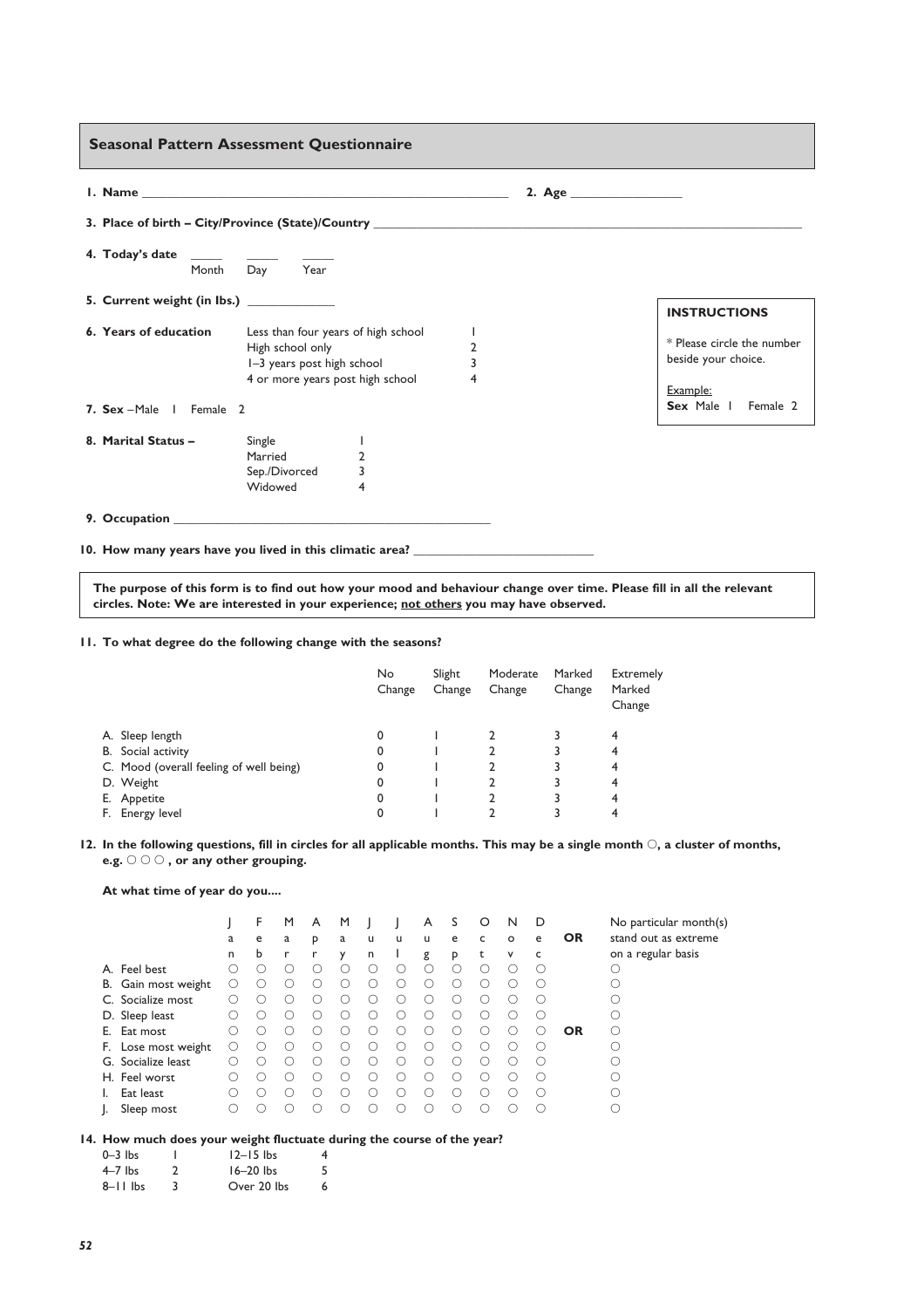## **Seasonal Pattern Assessment Questionnaire (continued)**

| 15. Approximately how many hours of each 24-hour day do you sleep during each season? (Include naps) |          |       |                |   |                |    |                                  |                     |   |                                              |         |                 |                 |                 |    |    |    |    |                    |
|------------------------------------------------------------------------------------------------------|----------|-------|----------------|---|----------------|----|----------------------------------|---------------------|---|----------------------------------------------|---------|-----------------|-----------------|-----------------|----|----|----|----|--------------------|
| Winter                                                                                               | 0        |       |                |   | 4              | 5. | 6<br>7                           | 8                   | 9 | $\overline{0}$                               | $\perp$ | 12              | 13              | 14              | 15 | 16 | 17 | 18 | Over <sub>18</sub> |
| Spring                                                                                               | 0        |       | $2^{\circ}$    | 3 | $\overline{4}$ | 5. | 6                                | $\overline{7}$<br>8 | 9 | $\overline{10}$                              | $\perp$ | $\overline{12}$ | $\overline{13}$ | $\overline{14}$ | 15 | 16 | 17 | 18 | Over <sub>18</sub> |
| Summer                                                                                               | $\Omega$ |       | $\overline{2}$ | 3 | $\overline{4}$ | 5. | 6                                | 7 8                 | 9 | $10^{\circ}$                                 | $\perp$ | 12              | $\overline{13}$ | 4               | 15 | 16 | 17 | 18 | Over18             |
| Fall                                                                                                 | 0        |       | $\mathcal{D}$  | 3 | $\overline{4}$ | 5  | $\overline{7}$<br>6              | 8                   | 9 | $\overline{10}$                              | $\perp$ | 12              | 13              | 4               | 15 | 16 | 17 | 18 | Over18             |
| 16. Do you notice a change in food preference during the different seasons?                          |          |       |                |   |                |    |                                  |                     |   |                                              |         |                 |                 |                 |    |    |    |    |                    |
| Yes <sub>2</sub><br>No I<br>If yes, please specify:                                                  |          |       |                |   |                |    |                                  |                     |   |                                              |         |                 |                 |                 |    |    |    |    |                    |
| 17. If you experience changes with the seasons, do you feel that these are a problems for you?       |          |       |                |   |                |    |                                  |                     |   |                                              |         |                 |                 |                 |    |    |    |    |                    |
| No I                                                                                                 |          | Yes 2 |                |   |                |    | If yes, is this problem $-$ mild |                     |   |                                              |         |                 |                 |                 |    |    |    |    |                    |
|                                                                                                      |          |       |                |   |                |    |                                  | moderate            |   | 2                                            |         |                 |                 |                 |    |    |    |    |                    |
|                                                                                                      |          |       |                |   |                |    |                                  | marked              |   | 3                                            |         |                 |                 |                 |    |    |    |    |                    |
|                                                                                                      |          |       |                |   |                |    |                                  | severe              |   | 4                                            |         |                 |                 |                 |    |    |    |    |                    |
|                                                                                                      |          |       |                |   |                |    |                                  | disabling           |   | 5                                            |         |                 |                 |                 |    |    |    |    |                    |
|                                                                                                      |          |       |                |   |                |    |                                  |                     |   | Thank you for completing this questionnaire. |         |                 |                 |                 |    |    |    |    |                    |

Modified by Raymond W. Lam 1998 from Rosenthal NE, Bradt GJ, Wehr TA. 1984. Bethesda, MD, National Institute of Mental Health.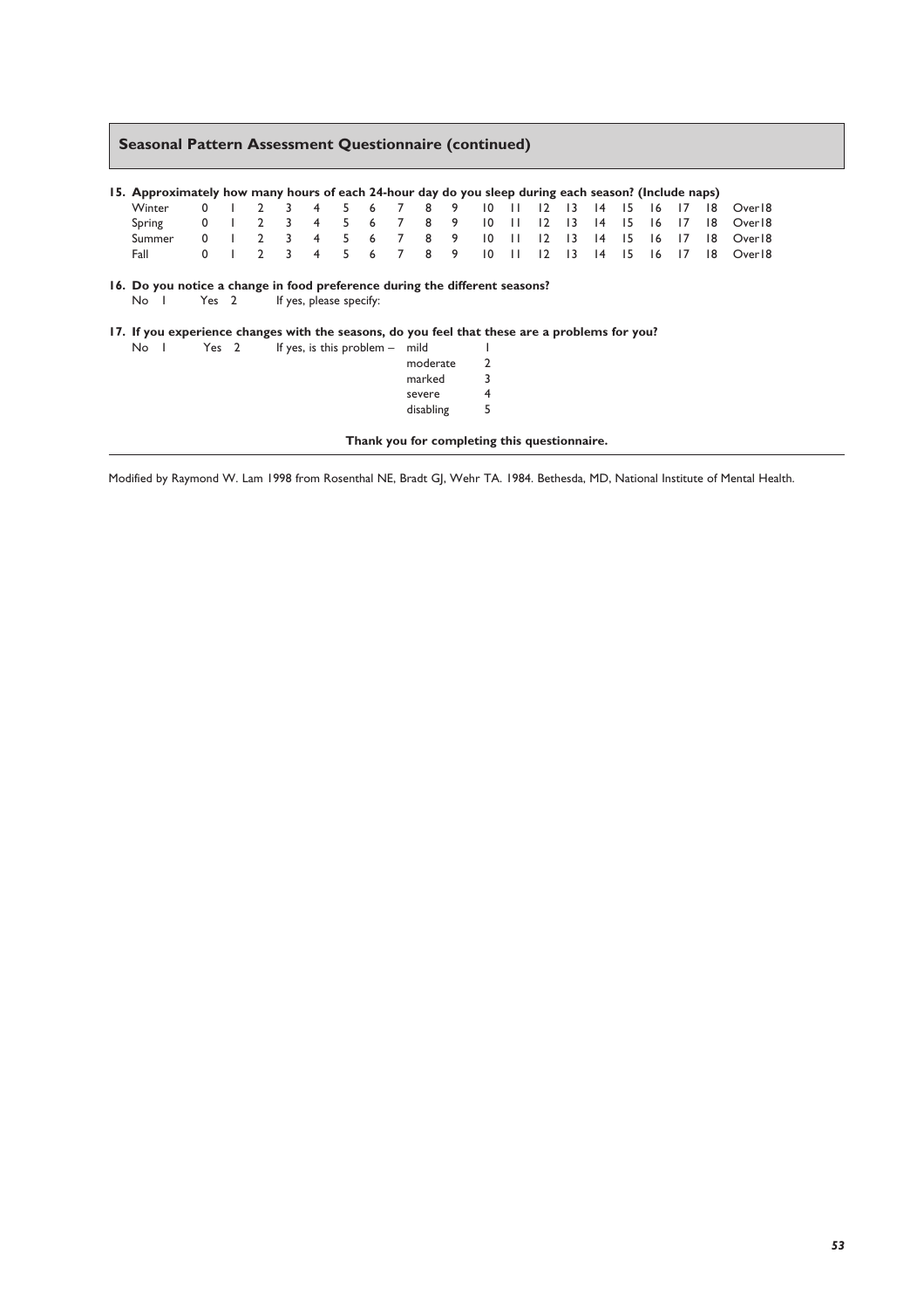# **Structured Interview Guide for the Hamilton Depression Rating Scale with Atypical Depression Supplement (SIGH-ADS)**

# *Reference:***Williams JBW,Terman M. Structured Interview Guide for the Hamilton Depression Rating Scale with Atypical Depression Supplement (SIGH-ADS). New York, New York State Psychiatric Institute, 2003**

*Rating* Clinician-rated

*Administration time* 10–20 minutes depending on symptom frequency and severity

*Main purpose* To assess severity of, and change in, depressive symptoms including atypical symptoms of depression.

*Population* Adults

# **Commentary**

The Structured Interview Guide for the Hamilton Depression Rating Scale with Atypical Depression Supplement (SIGH-ADS) supersedes the SIGH-SAD (see page 55). Designed for general use in depression research, regardless of seasonality, the SIGH-ADS questions have greater specificity, with improved question flow and presentation. Assessment of sleep symptoms is based on time estimates rather than subjective judgements (as previously), to minimize exaggeration. The scoring of the SIGH-ADS and SIGH-SAD scales is compatible, although there is also a new recommendation that 4 of the original 29 items not be included in the core depression scale total. Additional exploratory items include Difficulty Awakening and Temperature Discomfort. For each item, the boldfaced stem questions are to be read verbatim to the patient. Unbolded questions are used for further probing if needed, and the rater may elaborate on these as appropriate in individual cases.

# **Scoring**

Total scores are separately derived for 17-item Hamilton Scale items, 8-item Atypical Scale items and the 25-item SIGH-ADS total.

# **Versions**

Author-approved, back-translated versions are being prepared in several languages. A German translation is available (info@cet.org). The self-rating version of the SIGH-SAD, the SIGH-SAD-SR (also available in German), can be used as a reliability check on SIGH-ADS interviewer ratings; items with 2 or more points discrepancy are referred back to the rater for clarification and possible re-scoring. The interviewer's decision is final. The SIGH-SAD-SR, with demonstrated reliability gauged against the interview version, has also been used independently in outpatient studies.

# **Additional reference**

Williams JB. A structured interview guide for the Hamilton Depression Rating Scale. Arch Gen Psychiatry 1988; 45(8):742–7.

Terman M, Williams JBW, Terman JS. Light therapy for winter depression: a clinician's guide. In: Innovations in Clinical Practice, vol. 10, Keller PA, Heyman SR, Eds. Sarasota, FL: Professional Resource Exchange. 1991, pp 179–221.

Terman M, Terman JS, Ross DC. A controlled trial of timed bright light and negative air ionization for treatment of winter depression. Arch Gen Psychiatry 1998; 55:875–82.

Terman M, Williams JBW. Assessment instruments. In: Seasonal Affective Disorder: Practice and Research*.* Partonen T, Magnusson A, Eds. Oxford: Oxford University Press. 2001, pp 143–9.

# **Address for correspondence**

Dr. Michael Terman Department of Psychiatry, Columbia University 1051 Riverside Drive, Unit 50 New York, NY 10032, USA Telephone: 1-212-543-5712 email: mtl2@columbia.edu

The SIGH-SAD is part of the Clinical Assessment Instruments Package published and distributed by the Center for Environmental Therapeutics (www.cet.org).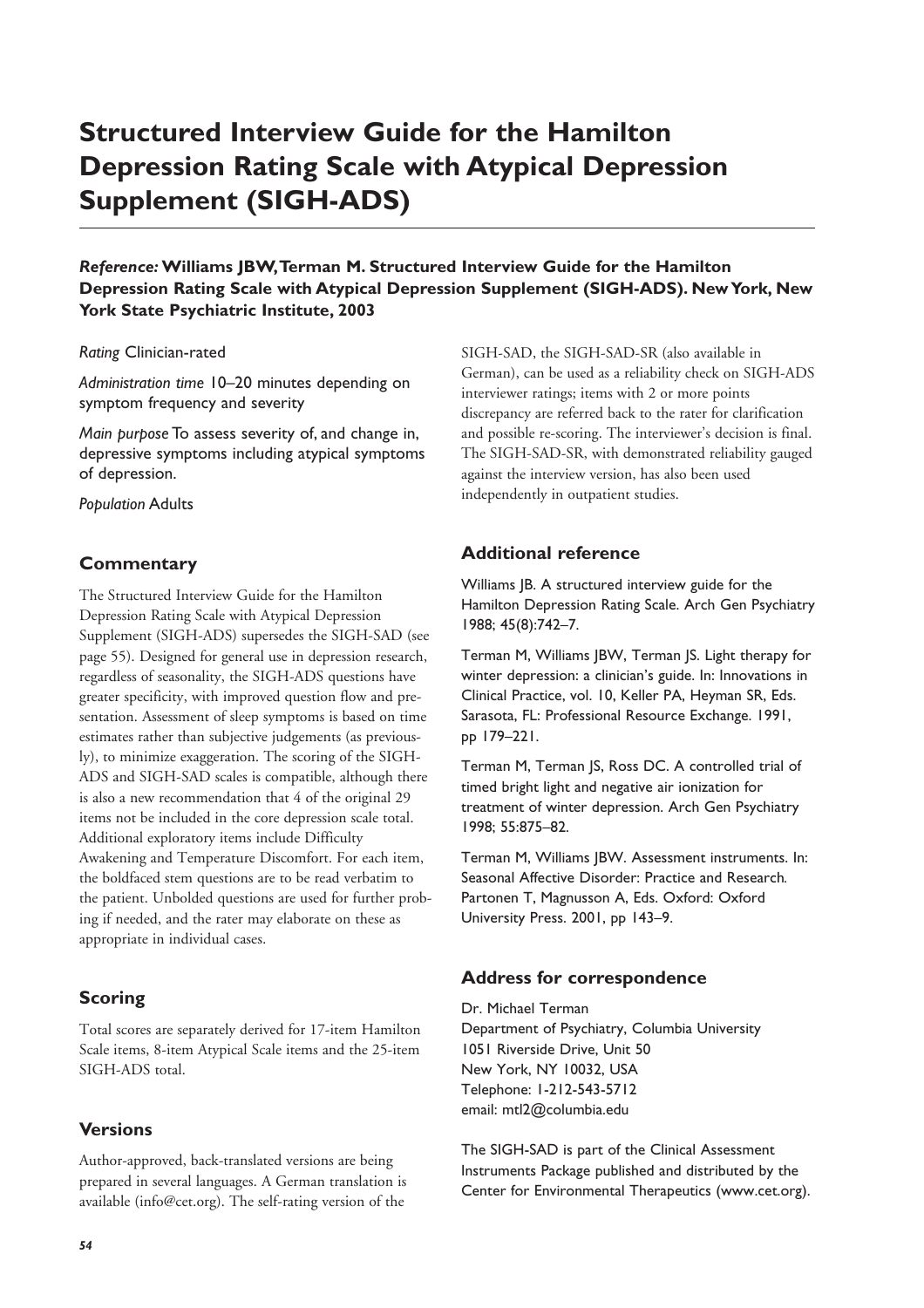# **Structured Interview Guide for the Hamilton Depression Rating Scale – Seasonal Affective Disorder version (SIGH-SAD)**

*Reference:***Williams JBW, Link MJ, Rosenthal NE,Terman M. Structured Interview Guide for the Hamilton Depression Rating Scale – Seasonal Affective Disorder version (SIGH-SAD). New York: New York State Psychiatric Institute, 2002**

*Rating* Clinician-rated

*Administration time* 10–20 minutes depending on symptom frequency and severity

*Main purpose* To assess severity of, and change in, depressive symptoms including atypical symptoms of depression

*Population* Adults

# **Commentary**

A limitation of the HDRS or Ham-D is that atypical symptoms of depression (e.g., hypersomnia, hyperphagia) are not assessed. Originally developed for research in seasonal affective disorder, this version adds 8 items to the 21-item HDRS version (HDRS21) for use when assessment of atypical symptoms is needed. All 29 items have been used to give a total score of severity although the 8 item atypical addendum is sometimes analysed separately from the HDRS21. Other studies generate a severity score using 24 items (the HDRS17 score plus the 7 corresponding items on the 8-item atypical addendum). The recently developed SIGH-ADS (Atypical Depression Supplement – see page 54) supersedes the SIGH-SAD.

# **Scoring**

Total scores are seperately derived for 17- or 21-item Hamilton Scale items, 7- or 8-item Atypical Scale items and the 24- or 29-item SIGH-SAD total.

# **Versions**

A self-rating version of the Structured Interview Guide for the Hamilton Depression Rating Scale – Seasonal Affective Disorder Version (SIGH-SAD-SR) has been developed. The SIGH-SAD-SR can be used as a reliability check on SIGH-SAD interviewer ratings; items with 2 or more points discrepancy are referred back to the rater for clarification and possible re-scoring. The interviewer's

decision is final. The SIGH-SAD-SR, with demonstrated reliability gauged against the interview version, has also been used independently in outpatient studies.

# **Additional references**

Williams JB. A structured interview guide for the Hamilton Depression Rating Scale. Arch Gen Psychiatry 1988; 45(8):742–7.

Terman M, Williams JBW, Terman JS. Light therapy for winter depression: a clinician's guide. In: Innovations in Clinical Practice, vol. 10, Keller PA, Heyman SR, Eds. Sarasota, FL: Professional Resource Exchange. 1991, pp 179–221.

Terman M, Terman JS, Ross DC. A controlled trial of timed bright light and negative air ionization for treatment of winter depression. Arch Gen Psychiatry 1998; 55:875–82.

Eastman CI, Young MA, Fogg LF, Liu L, Meaden PM. Bright light treatment of winter depression: a placebocontrolled trial. Arch Gen Psychiatry 1998; 55:883–9.

Terman M, Williams JBW. Assessment instruments. In: Seasonal Affective Disorder: Practice and Research. Partonen T, Magnusson A, Eds. Oxford: Oxford University Press. 2001, pp 143–9.

# **Address for correspondence**

Dr. Michael Terman Department of Psychiatry, Columbia University 1051 Riverside Drive, Unit 50 New York, NY 10032, USA Telephone: 1-212-543-5712 email: mtl2@columbia.edu

The SIGH-SAD is part of the Clinical Assessment Instruments Package published and distributed by the Center for Environmental Therapeutics (www.cet.org).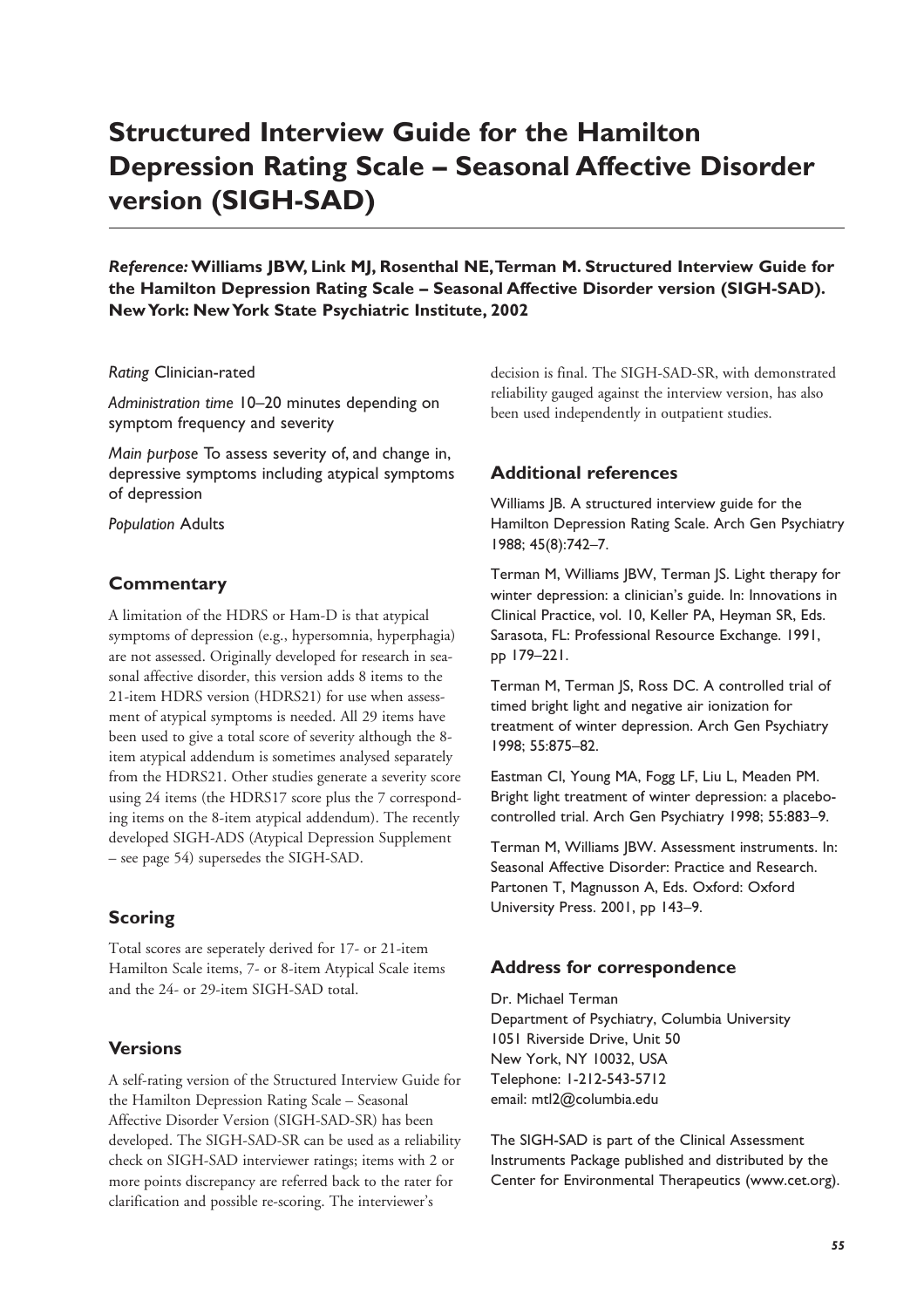# *Reference:* **Cull JG, Gill WS. Suicide Probability Scale (SPS) Manual. 1988. Los Angeles, CA, Western Psychological Services**

*Rating* Self-report *Administration time* 5–10 minutes *Main purpose* To assess suicide risk *Population* Adults and adolescents

# **Commentary**

The SPS is a 36-item self-report scale developed to assess suicide risk in adults and adolescents aged over 13 years. The instrument has shown moderate ability to predict future suicide attempts in adolescents in a group home setting, but its power to predict future suicide attempts in adults with mood disorders is unclear. The SPS should be used in the context of a comprehensive clinical evaluation of suicide risk.

# **Scoring**

Items are scored on a 4-point scale, and the instrument generates 3 summary scores - a total weighted score, a normalized score, a Suicide Probability Score, and four subscales (hopelessness, suicide ideation, negative self-evaluation, and hostility). The manual provides norms for the general population, psychiatric patients, and lethal suicide attempters.

# **Versions**

Authorized research translations of the SPS have been conducted in Malayan, Spanish, Swedish, and Turkish (though copies of the resulting translations have not been filed with WPS by the researchers). No commercial editions of the SPS are available in languages other than English.

# **Additional references**

Cappelli M, Clulow MK, Goodman JT, Davidson SI, Feder SH, Baron P, Manion IG, McGrath PJ. Identifying depressed and suicidal adolescents in a teen health clinic. J Adolesc Health 1995; 16(1):64–70.

Larzelere RE, Smith GL, Batenhorst LM, Kelly DB. Predictive validity of the suicide probability scale among adolescents in group home treatment. J Am Acad Child Adolesc Psychiatry 1996; 35(2):166–72.

# **Address for correspondence**

Western Psychological Services 12031 Wilshire Blvd. Los Angeles, CA 90025-1251, USA Telephone: 1-310-478-2061 Website: http://www.wpspublish.com Email: custsvc@wpspublish.com

**Suicide Probability Scale (SPS)**

• I feel the world is not worth continuing to live in

• I feel it would be less painful to die than to keep living the way things are

Sample items from the SPS copyright © 1982 by Western Psychological Services. Reproduced by permission of the publisher, Western Psychological Services, 12031 Wilshire Boulevard, Los Angeles, California, 90025, U.S.A. (www.wpspublish.com) All rights reserved.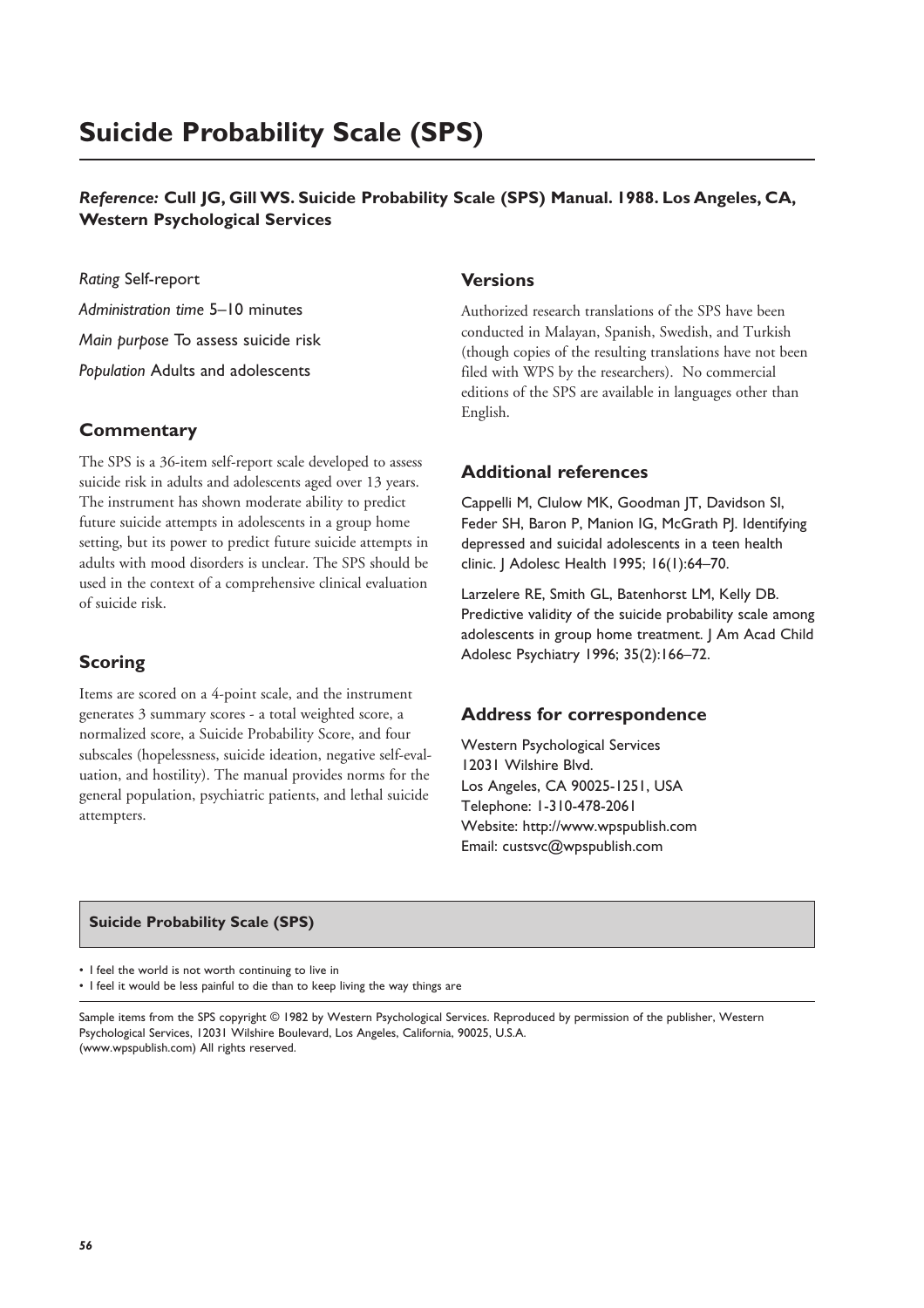# **Young Mania Rating Scale (YMRS)**

*Reference:***Young RC, Biggs JT, Ziegler VE, Meyer DA. A rating scale for mania: reliability, validity and sensitivity. Br J Psychiatry 1978; 133:429–35**

*Rating* Clinician-rated *Administration time* 10–20 minutes *Main purpose* To assess severity of manic symptoms *Population* Adults and adolescents with mania

# **Commentary**

The YMRS is an 11-item clinician-rated scale designed to assess severity of manic symptoms. The gold standard of mania rating scales, the instrument is widely used in both clinical and research settings. Information for assigning scores is gained from the patient's subjective reported symptoms over the previous 48 hours and from clinical observation during the interview. The scale is appropriate both for assessing baseline severity of manic symptoms, and response to treatment in patients with bipolar disorder type I and II. However, the YMRS does not assess concomitant depressive symptoms and should be administered in conjunction with a depression rating scale such as the HDRS (see page 28) or the MADRS (see page 39) in patients with concomitant symptoms of depression or those experiencing a mixed episode.

# **Scoring**

Four of the YMRS items are rated on a 0–8 scale, with the remaining 5 items being rated on a 0–4 scale. Clear anchor-points are provided to help the clinician determine severity. A score of ≤12 indicates remission of symptoms.

# **Versions**

A parent version of the YMRS has been produced; the scale has been translated into other languages including Spanish and Turkish, but the Royal College of Psychiatrists does not hold a record of currently available translations.

# **Additional references**

Gracious BL, Youngstrom EA, Findling RL, Calabrese JR. Discriminative validity of a parent version of the Young Mania Rating Scale. J Am Acad Child Adolesc Psychiatry 2002; 41(11):1350–9.

Colom F, Vieta E, Martinez-Aran A, Reinares M, Goikolea JM, Benabarre A, Torrent C, Comes M, Corbella B, Parramon G, Corominas |. A randomized trial on the efficacy of group psychoeducation in the prophylaxis of recurrences in bipolar patients whose disease is in remission. Arch Gen Psychiatry 2003; 60(4):402–7.

Tohen M, Goldberg JF, Gonzalez-Pinto Arrillaga AM, Azorin JM, Vieta E, Hardy-Bayle MC, Lawson WB, Emsley RA, Zhang F, Baker RW, Risser RC, Namjoshi MA, Evans AR, Breier A. A 12-week, double-blind comparison of olanzapine vs haloperidol in the treatment of acute mania. Arch Gen Psychiatry 2003; 60(12):1218–26.

# **Address for correspondence**

The Royal College of Psychiatrists The British Journal of Psychiatry 17 Belgrave Square, London SW1X 8PG, UK Telephone: +44 (20) 7235 2351 Email: publications@rcpsych.ac.uk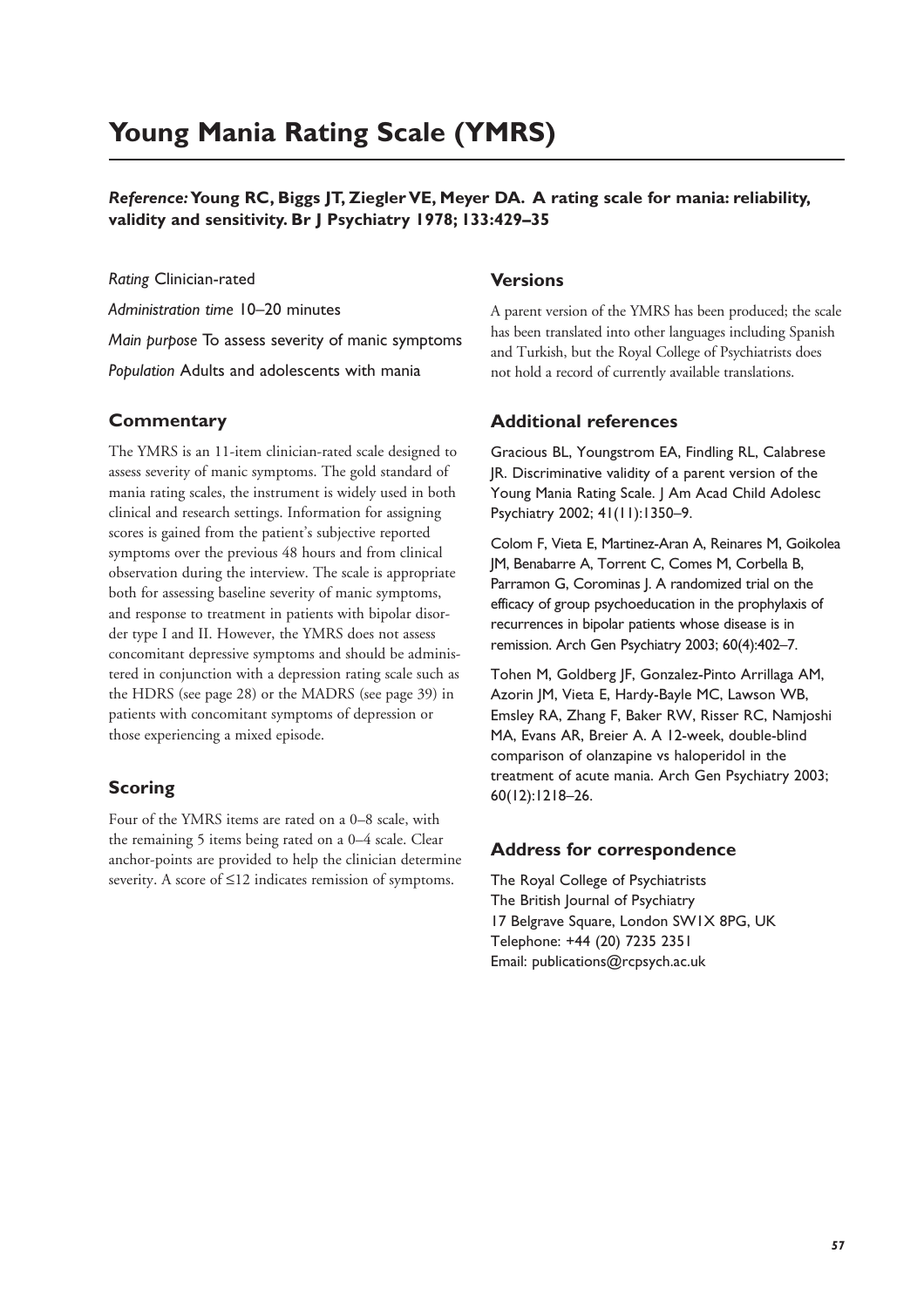# **Young Mania Rating Scale (YMRS)**

Enter the appropriate score which best characterizes the subject for each item.

| Item |                                    | Explanation                                                                                                                                                                                                                                                                                    |  |  |  |  |
|------|------------------------------------|------------------------------------------------------------------------------------------------------------------------------------------------------------------------------------------------------------------------------------------------------------------------------------------------|--|--|--|--|
|      | 1. Elevated mood                   | 0<br>absent<br>mildly or possibly increased on questioning<br>definite subjective elevation: optimistic, self-confident; cheerful; appropriate to content<br>2<br>elevated, inappropriate to content; humorous<br>3<br>euphoric, inappropriate laughter singing<br>4                           |  |  |  |  |
|      | 2. Increased motor activity-energy | 0<br>absent<br>subjectively increased<br>animated; gestures increased<br>2<br>3<br>excessive energy; hyperactive at times; restless (can be calmed)<br>4<br>motor excitement; continues hyperactivity (cannot be calmed)                                                                       |  |  |  |  |
|      | 3. Sexual interest                 | normal; not increased<br>0<br>mildly or possibly increased<br>L<br>definite subjective increase on questioning<br>$\mathbf{2}$<br>3<br>spontaneous sexual content; elaborates on sexual matters; hypersexual by self-report<br>overt sexual acts (toward subjects, staff, or interviewer)<br>4 |  |  |  |  |
|      | 4. Sleep                           | reports no decrease in sleep<br>0<br>sleeping less than normal amount by up to one hour<br>$\mathbf{2}$<br>sleeping less than normal by more than one hour<br>reports decreased need for sleep<br>3<br>4 denies need for sleep                                                                 |  |  |  |  |
|      | 5. Irritability                    | absent<br>0<br>subjectively increased<br>$\mathbf{2}$<br>irritable at times during interview; recent episodes of anger or annoyance on ward<br>4<br>frequently irritable during interview; short, curt throughout<br>6<br>hostile, uncooperative; interview impossible<br>8                    |  |  |  |  |
|      | 6. Speech (rate and amount)        | no increase<br>0<br>feels talkative<br>2<br>4<br>increased rate or amount at times, verbose at times<br>push; consistently increased rate and amount; difficult to interpret<br>6<br>pressured; uninterruptible; continuous speech<br>8                                                        |  |  |  |  |
|      | 7. Language-thought disorder       | 0<br>absent<br>circumstantial; mild distractibility; quick thoughts<br>2 distractible; loses goal of thought; changes topics frequently; racing thoughts<br>flight of ideas; tangentiality; difficult to follow; rhyming; echolalia<br>3<br>incoherent; communication impossible               |  |  |  |  |
|      | 8. Content                         | 0<br>normal<br>questionable plans, new interests<br>2<br>4 special project(s); hyperreligious<br>grandiose or paranoid ideas; ideas of reference<br>6<br>delusions: hallucinations<br>8                                                                                                        |  |  |  |  |
|      | 9. Disruptive-aggressive behaviour | absent, cooperative<br>0<br>sarcastic; loud at times, guarded<br>2<br>4<br>demanding; threats on ward<br>threatens interviewer shouting; interview difficult<br>6<br>8<br>assaultive; destructive; interview impossible                                                                        |  |  |  |  |
|      | 10. Appearance                     | 0<br>appropriate dress and grooming<br>minimally unkempt<br>poorly groomed; moderately disheveled; overdressed<br>$\mathbf{2}$<br>disheveled; partly clothed; garish make-up<br>3<br>completely unkempt; decorated; bizarre garb<br>4                                                          |  |  |  |  |
|      | 11. Insight                        | present; admits illness; agrees with need for treatment<br>0<br>possibly ill<br>$\mathbf{2}$<br>admits behaviour change, but denies illness<br>admits possible change in behaviour, but denies illness<br>3<br>4<br>denies any behaviour change                                                |  |  |  |  |

Reproduced from Young RC, Biggs JT, Ziegler VE, Meyer DA. Br J Psychiatry 1978; 133:429–35 with permission from the Royal College of Psychiatrists.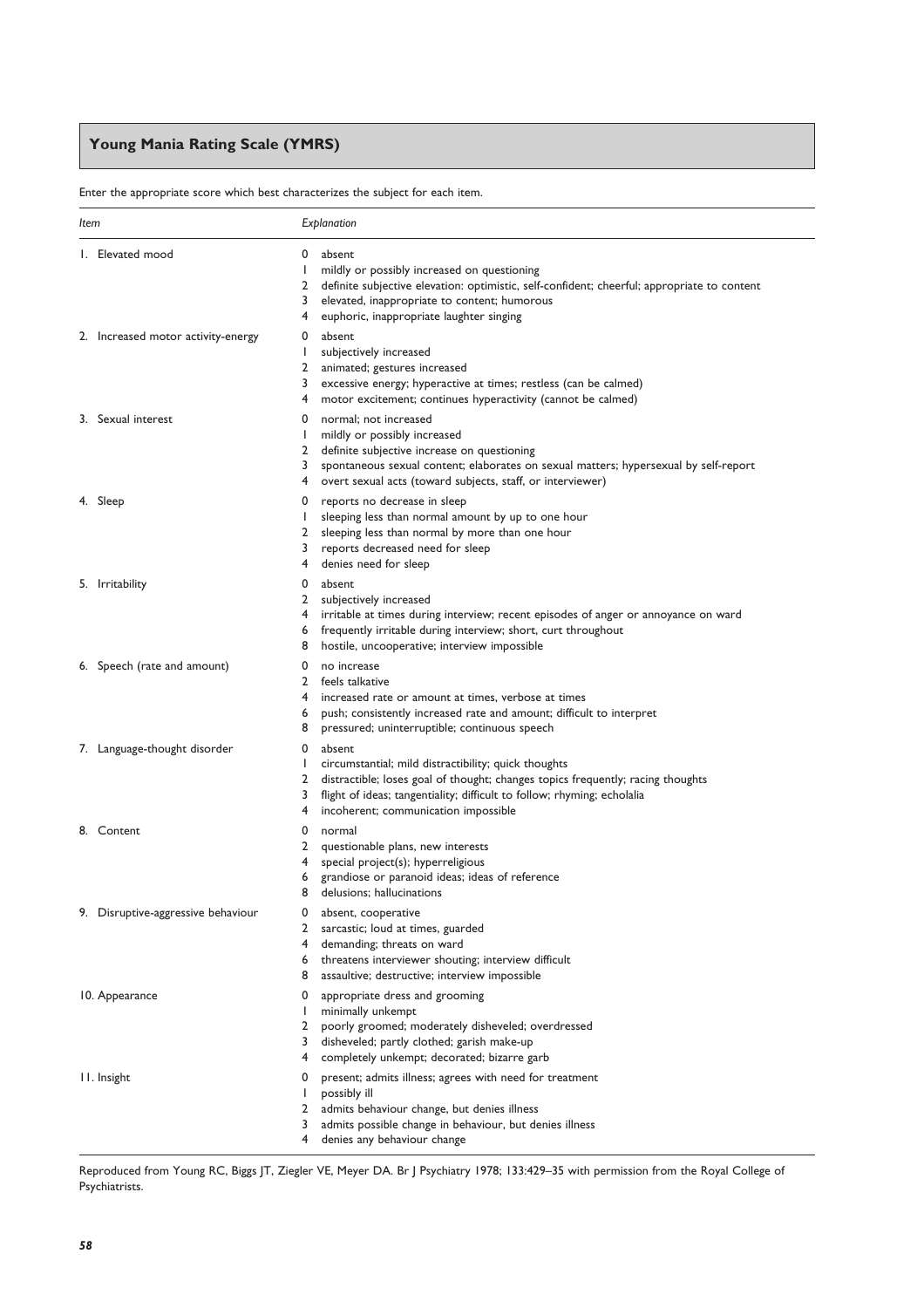# **Zung Self-Rating Depression Scale (Zung SDS)**

# *Reference:* **Zung WW. A self-rating depression scale. Arch Gen Psychiatry 1965; 12:63–70**

*Rating* Self-report (Zung SDS) or clinician-rated (Zung DSI)

*Administration time* 5 minutes

*Main purpose* To assess depressive symptomatology

*Population* Adults and adolescents

# **Commentary**

The Zung SDS is a 20-item self-report measure of depressive symptoms over the past week in adults. A clinician-rated version, the Depression Status Inventory (DSI) is also available, and contains the same 20 items. Advantages of the Zung SDS include its ease of administration and brevity. It shows good psychometric properties as a screening tool for depression, and has been used to assess outcome in response to treatment in a wide range of research studies. Disadvantages include its lack of assessment of atypical symptoms of depression.

# **Scoring**

Half of the items in the Zung SDS are worded positively, half negatively, with positive items being scored on a  $1-4$ scale, negative items on a 4–1 scale according to the amount of time symptoms have been experienced during the past week. The scale has a score range of 20–80, with higher scores indicating greater depression severity. An index score can be derived by dividing the raw score by the maximum possible score. Suggested severity ranges are: <50, normal range; 50–59, mild depression; 60–69, moderate to marked depression; >70, severe depression.

## **Versions**

The scale has been translated into Dutch, Finnish, German, Greek and Spanish, amongst other languages (see Naughton and Wiklund, 1993 for review). A modified version that assesses depressive symptoms over the past week and incorporates slight changes to the instrument's rating scale is available in the Early Clinical Drug Evaluation Manual (Guy, 1976).

# **Additional references**

Zung WW. The Depression Status Inventory: an adjunct to the Self-Rating Depression Scale. J Clin Psychol 1972; 28(4):539–43.

Guy W, editor. ECDEU Assessment Manual for Psychopharmacology. 1976. Rockville, MD, U.S. Department of Health, Education, and Welfare.

Zung WW. The role of rating scales in the identification and management of the depressed patient in the primary care setting. | Clin Psychiatry 1990; 51 Suppl:72–6.

Naughton MJ, Wiklund I. A critical review of dimension-specific measures of health-related quality of life in cross-cultural research. Qual Life Res 1993; 2(6):397–432.

# **Address for correspondence**

None available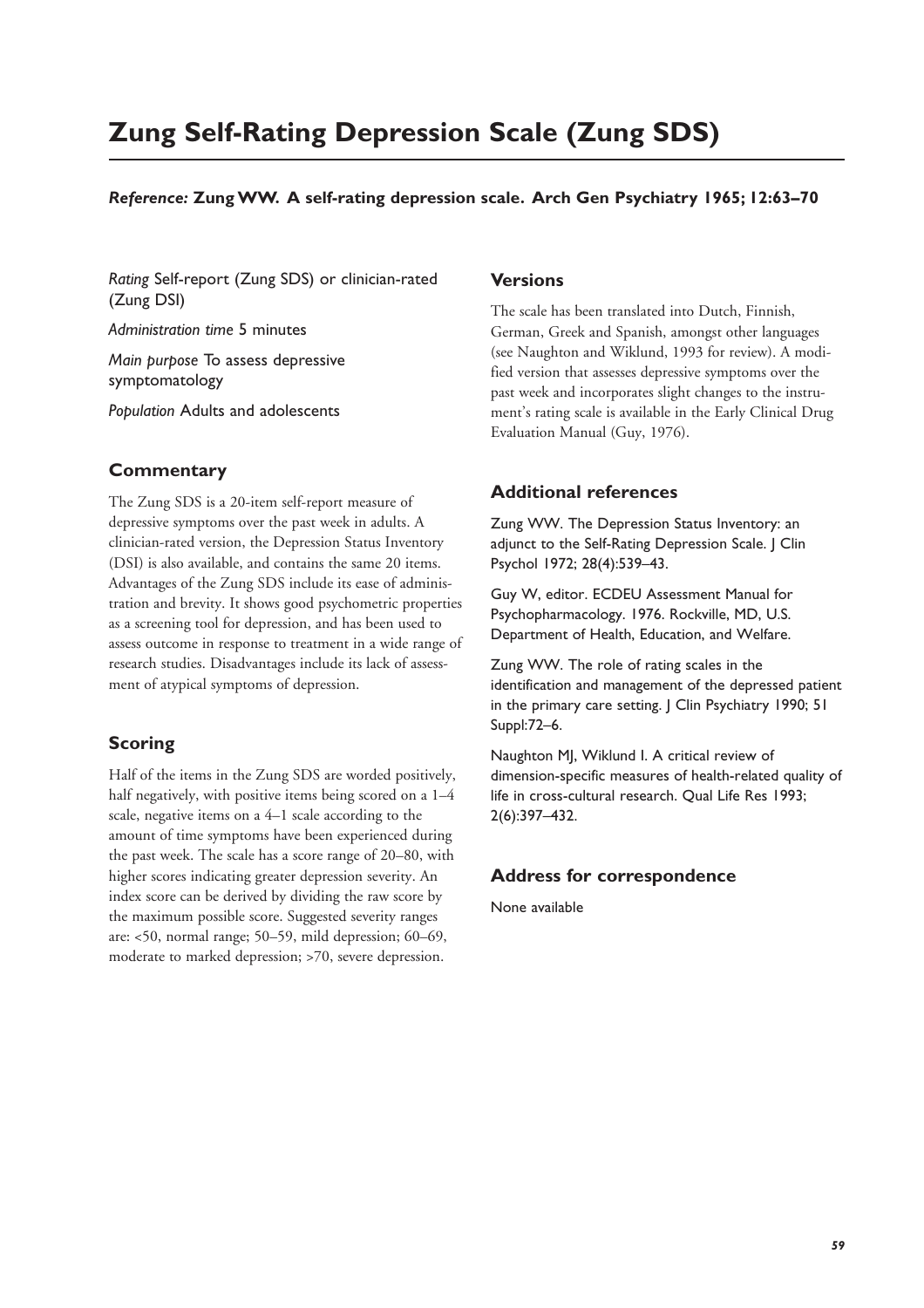## **ZUNG SDS (ECDEU version)**

#### **INSTRUCTIONS**

Listed below are 20 statements. Please read each one carefully and decide how much of the statement describes how you have been feeling during the past week. Decide whether the statement applies to you for NONE OR A LITTLE OF THE TIME, SOME OF THE TIME, A GOOD PART OF THE TIME, OR MOST OR ALL OF THE TIME. Mark the appropriate column for each statement.

|     | Statement                                             | None or a little<br>of the time | Some of<br>the time | A good part<br>of the time | Most or all<br>of the time |
|-----|-------------------------------------------------------|---------------------------------|---------------------|----------------------------|----------------------------|
|     | I feel downhearted and blue                           |                                 |                     |                            |                            |
|     | Morning is when I feel the best                       |                                 |                     |                            |                            |
| 3.  | I have crying spells or feel like it                  |                                 |                     |                            |                            |
| 4.  | I have trouble sleeping at night                      |                                 |                     |                            |                            |
| 5.  | eat as much as I used to                              |                                 |                     |                            |                            |
| 6.  | still enjoy sex                                       |                                 |                     |                            |                            |
| 7.  | I notice that I am losing weight                      |                                 |                     |                            |                            |
| 8.  | I have trouble with constipation                      |                                 |                     |                            |                            |
| 9.  | My heart beats faster than usual                      |                                 |                     |                            |                            |
| 10. | I get tired for no reason                             |                                 |                     |                            |                            |
| П.  | My mind is as clear as it used to be                  |                                 |                     |                            |                            |
| 12. | I find it easy to do the things I used to do          |                                 |                     |                            |                            |
| 13. | I am restless and can't keep still                    |                                 |                     |                            |                            |
| 14. | I feel hopeful about the future                       |                                 |                     |                            |                            |
| 15. | I am more irritable than usual                        |                                 |                     |                            |                            |
| 16. | I find it easy to make decisions                      |                                 |                     |                            |                            |
| 17. | I feel that I am useful and needed                    |                                 |                     |                            |                            |
| 18. | My life is pretty full                                |                                 |                     |                            |                            |
| 19. | I feel that others would be better off if I were dead |                                 |                     |                            |                            |
| 20. | I still enjoy the things I used to do                 |                                 |                     |                            |                            |

Reproduced from Zung WW. Arch Gen Psychiatry 1965; 12:63–70.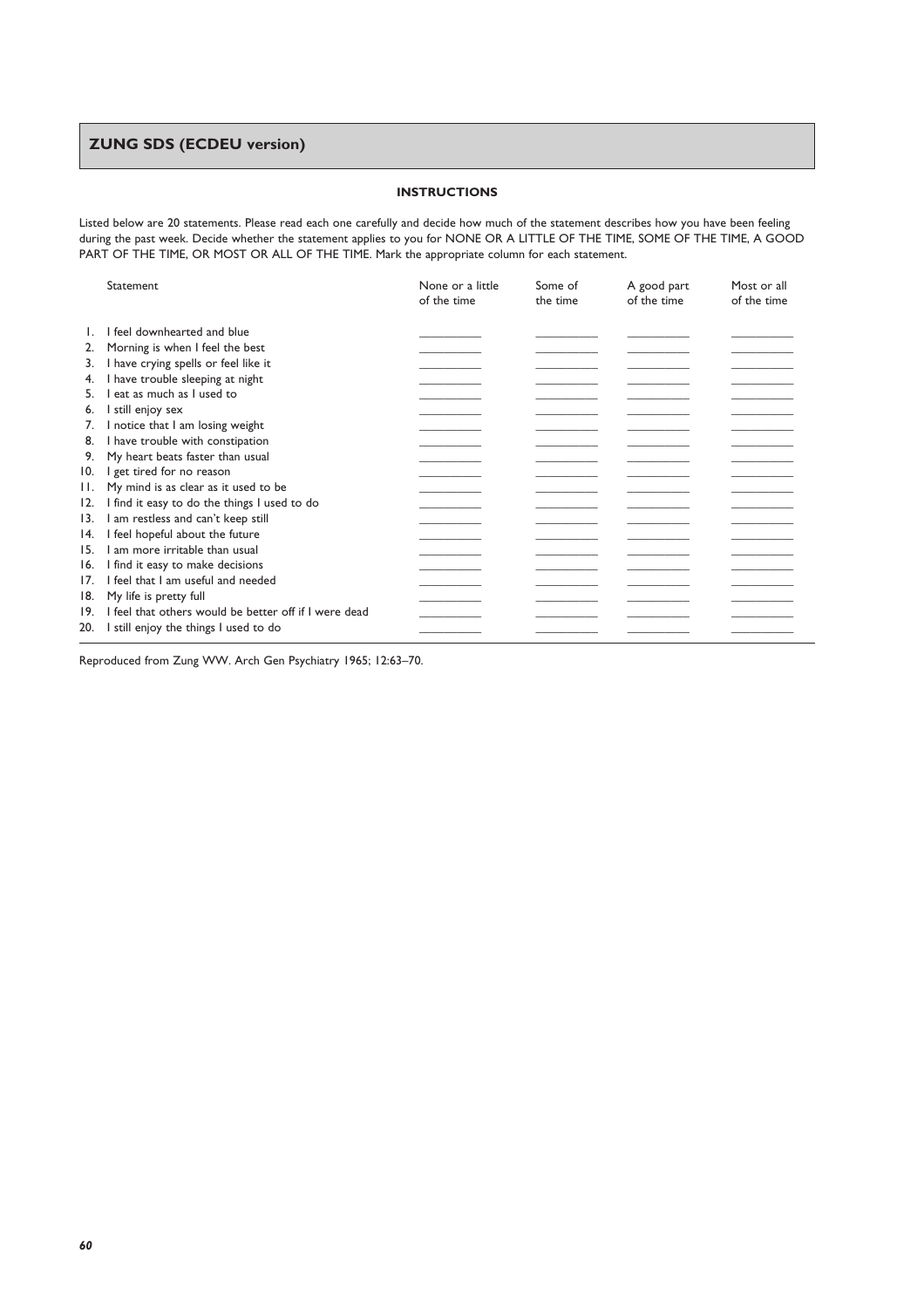# Chapter 3

# **Anxiety**

Fearful, scared, unnerved, nervous, restless, agitated, edgy, panicky, tense, shaky, abuzz, terrified, hypervigilant, worried, petrified, afraid, timid, shy, apprehensive, concerned, fretful, twitchy, impatient, disturbed, uptight, shocked, stressed, distraught, fidgety, distressed, disconcerted, confused, perturbed, jumpy, tremulous, overwrought, troubled, vexed, bothered, alarmed, upset, horrified, uneasy, mithered.

There are so many words to describe anxiety. Fear is obviously a universal human experience that, from an evolutionary perspective, must serve a highly adaptive purpose to be so conserved. Indeed, anxiety serves as a signal in response to stressful situations to activate stress hormones via the hypothalamic-pituitary-adrenal axis and prepare for the fight-versus-flight response. Anxiety can focus attention and concentration to improve performance, but excessive and/or prolonged anxiety can lead to changes in thinking and behaviour, overactive stress hormone release, and degradation in functioning.

Anxiety disorders are common in the general population, and they are also frequently comorbid with major depression. The central feature of these disorders is, by definition, anxiety – pervasive feelings of nervousness or tension. Individual anxiety disorders are categorized by the specific nature of the anxiety or the stimulus that produces anxiety (Table 3.1).

# *Anxiety disorder Key features* • Generalized anxiety disorder • Anxiety and worry without a significant identified source • Panic disorder • Acute panic attacks • Anticipatory anxiety • Obsessive-compulsive disorder • Repetitive thoughts and actions or rituals • Social anxiety disorder • Anxiety in social situations with a fear of negative appraisal • Post traumatic stress disorder • Anxiety related to a previous life-threatening event

**Table 3.1 Key features of anxiety disorders**

#### **Panic disorder and agoraphobia**

Panic disorder is characterized by panic attacks, in which there is sudden onset of extreme anxiety associated with symptoms of autonomic hyperactivity, including tachycardia or palpitations, tremulousness, shortness of breath, dizziness, vertigo, and sweating (Table 3.2). These symptoms are severe enough that patients often feel like they are having a heart attack, or that they are dying or that something terrible is about to happen, leading to frequent emergency room visits. The episodes peak quickly but also resolve quickly, with a typical duration of 20 minutes or less, although resolution of all symptoms may take longer.

With increasing frequency of panic attacks, patients begin to be fearful of future attacks, termed anticipatory anxiety. The anticipatory anxiety leads to avoidance behaviour in which situations that are believed to trigger panic attacks are avoided, or where people feel they cannot get help quickly. Hence, they increasingly avoid being alone and being in crowded places where they believe that others will think they are crazy. This can lead to agoraphobia and house-bound behaviour (Table 3.3). Agoraphobia without a history of panic attacks is much less frequently seen.

## **Table 3.2 Summary of DSM-IV-TR symptom criteria for panic attacks**

• A discrete period of intense fear or discomfort, in which four (or more) of the following symptoms developed abruptly and reached a peak within 10 minutes.

- 1 palpitations, pounding heart, or rapid heart rate
- 2 sweating
- 3 trembling or shaking
- 4 sensations of shortness of breath or smothering
- 5 feeling of choking
- 6 chest pain or discomfort
- 7 nausea or abdominal distress
- 8 feeling dizzy, unsteady, lightheaded, or faint
- 9 derealization (feelings of unreality) or depersonalization (being detached from oneself)
- 10 fear of losing control or going crazy
- 11 fear of dying
- 12 paresthesias (numbness or tingling sensations)
- 13 chills or hot flushes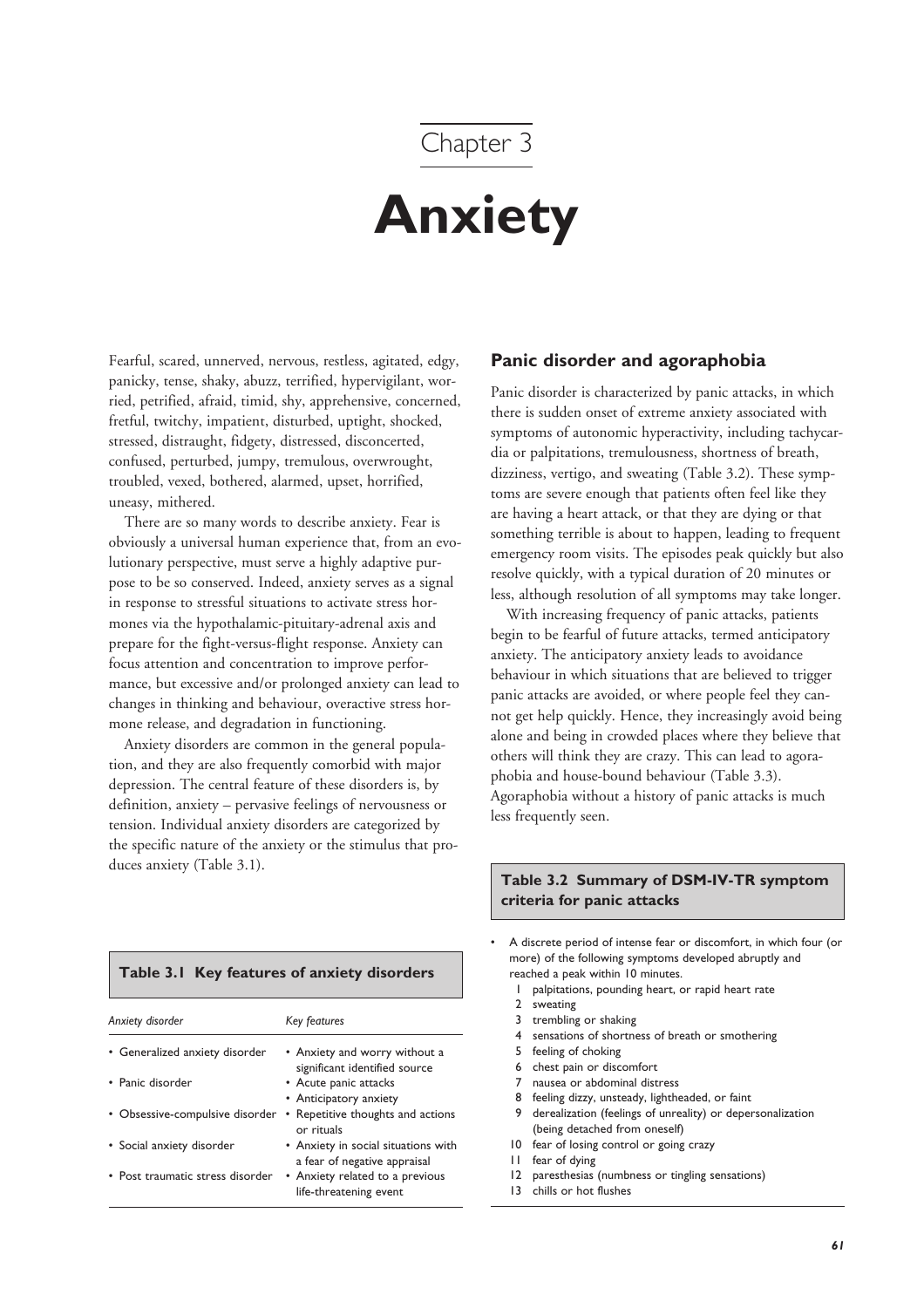#### **Table 3.3 Summary of DSM-IV-TR symptom criteria for agoraphobia**

- Anxiety about being in places or situations from which escape might be difficult (or embarrassing) or in which help may not be available in the event of having an unexpected or situationally predisposed Panic Attack or panic-like symptoms.
- Agoraphobic fears typically involve characteristic clusters of situations that include being outside the home alone; being in a crowd or standing in a line; being on a bridge; and traveling in a bus, train, or automobile.
- The situations are avoided (e.g., travel is restricted) or else are endured with marked distress or with anxiety about having a Panic Attack or panic-like symptoms, or require the presence of a companion

#### **Table 3.4 Summary of DSM-IV-TR symptom criteria for generalized anxiety**

- Excessive anxiety and worry, occurring more days than not for at least 6 months, about a number of events or activities (such as work or school performance).
- The person finds it difficult to control the worry.
- The anxiety and worry are associated with three (or more) of the following symptoms.
- 1 restlessness or feeling keyed up or on edge
	- 2 being easily fatigued
	- 3 difficulty concentrating or mind going blank
	- 4 irritability
	- 5 muscle tension
	- 6 sleep disturbance (difficulty falling or staying asleep, or restless unsatisfying sleep)

# **Generalized anxiety disorder**

Generalized anxiety disorder (GAD) is the most common anxiety disorder seen in primary care and it is frequently comorbid with depression. In this condition, there are non-specific symptoms of inner tension together with uncontrollable worrying. Compared to panic disorder, GAD has fewer somatic symptoms of autonomic hyperactivity (Table 3.4). These anxiety symptoms are usually present throughout the day. If the symptoms worsen, they do so in a 'slow wave' rather than a 'sudden spike' of symptoms.

# **Social phobia (social anxiety disorder)**

Other anxiety disorders include specific phobias (fear of flying, crossing bridges, blood, insects, are common), social anxiety disorder (also known as social phobia) and post traumatic stress disorder. Social anxiety disorder is characterized by excessive anxiety in social situations and can be very debilitating (Table 3.5). Fear in social phobia

#### **Table 3.5 Summary of DSM-IV-TR symptom criteria for social anxiety disorder**

- A marked and persistent fear of one or more social or performance situations in which the person is exposed to unfamiliar people or to possible scrutiny by others.
- The person fears that he or she will act in a way (or show anxiety symptoms) that will be humiliating or embarrassing.
- Exposure to the feared social situation almost invariably provokes anxiety, which may take the form of a situationally bound or situationally predisposed Panic Attack.
- The person recognizes that the fear is excessive or unreasonable.
- The feared social or performance situations are avoided or else are endured with intense anxiety or distress.

can be confined to a specific situation (e.g., public speaking, public washrooms, writing in front of others) or can be generalized (experienced in most social situations).

# **Obsessive–compulsive disorder**

Obsessive–compulsive disorder (OCD) includes the presence of obsessions, which are senseless repetitive and intrusive thoughts, and/or compulsions, which are repetitive acts that serve to reduce anxiety and ward off obsessions (Table 3.6). Common obsessions include fear of

#### **Table 3.6 Summary of DSM-IV-TR symptom criteria for obsessive compulsive disorder**

- Presence of obsessions:
	- 1 recurrent and persistent thoughts, impulses, or images that are experienced, at some time during the disturbance, as intrusive and inappropriate and that cause marked anxiety or distress
	- 2 the thoughts, impulses, or images are not simply excessive worries about real-life problems
	- 3 the person attempts to ignore or suppress such thoughts, impulses, or images, or to neutralize them with some other thought or action
- the person recognizes that the obsessional thoughts, impulses, or images are a product of his or her own mind (not imposed from without as in thought insertion)
- Presence of compulsions:
- repetitive behaviors (e.g., hand washing, ordering, checking) or mental acts (e.g., praying, counting, repeating words silently) that the person feels driven to perform in response to an obsession, or according to rules that must be applied rigidly
- 2 the behaviors or mental acts are aimed at preventing or reducing distress or preventing some dreaded event or situation; however, these behaviors or mental acts either are not connected in a realistic way with what they are designed to neutralize or prevent or are clearly excessive.
- At some point during the course of the disorder, the person has recognized that the obsessions or compulsions are excessive or unreasonable.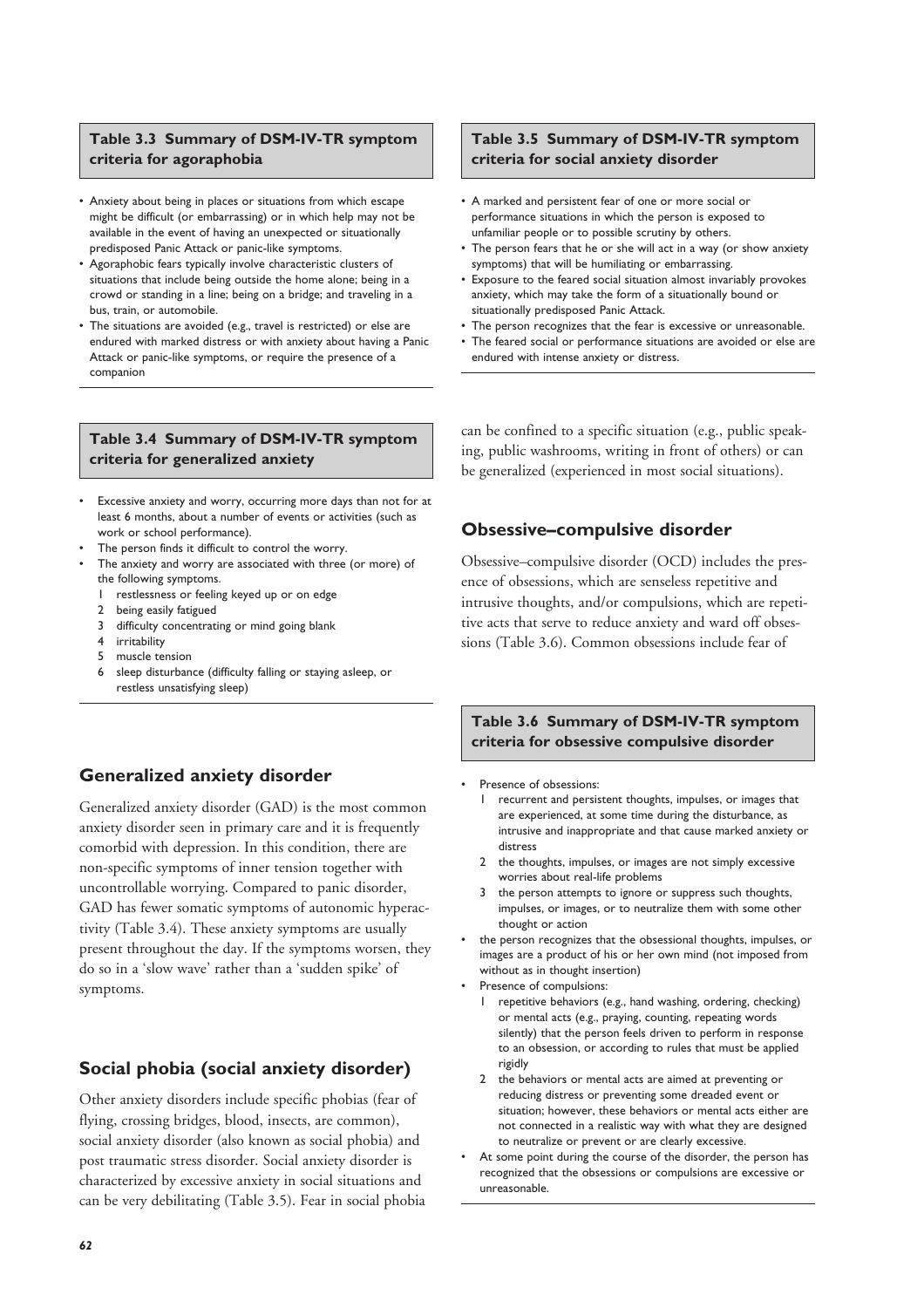#### **Table 3.7 Summary of DSM-IV-TR symptom criteria for post traumatic stress disorder**

- The person has been exposed to a traumatic event in which both of the following were present: 1 the person experienced or witnessed an event that involved actual or threatened death or serious injury (including physical and sexual
- abuse)
- 2 the person's response involved intense fear, helplessness, or horror.
- The traumatic event is persistently reexperienced in one (or more) of the following ways:
- 1 recurrent and intrusive distressing recollections of the event, including images, thoughts, or perceptions.
- 2 recurrent distressing dreams of the event.
- 3 acting or feeling as if the traumatic event were recurring (includes a sense of reliving the experience, illusions, hallucinations, and dissociative flashback episodes).
- 4 Intense psychological distress at exposure to internal or external cues that symbolize or resemble an aspect of the traumatic event
- 5 Physiological reactivity on exposure to internal or external cues that symbolize or resemble an aspect of the traumatic event
- Persistent avoidance of stimuli associated with the trauma and numbing of general responsiveness (not present before the trauma), as indicated by three (or more) of the following:
	- efforts to avoid thoughts, feelings, or conversations associated with the trauma
	- 2 efforts to avoid activities, places, or people that arouse recollections of the trauma
	- 3 inability to recall an important aspect of the trauma
	- 4 markedly diminished interest or participation in significant activities
	- 5 feeling of detachment or estrangement from others
	- 6 restricted range of affect (e.g., unable to have loving feelings)
- 7 sense of a foreshortened future (e.g., does not expect to have a career, marriage, children, or a normal life span)
- Persistent symptoms of increased arousal (not present before the trauma), as indicated by two (or more) of the following:
	- difficulty falling or staying asleep
	- 2 irritability or outbursts of anger
	- 3 difficulty concentrating
	- 4 hypervigilance
	- 5 exaggerated startle response

germs, harming others, violent images and sexual images. Common compulsions relate to handwashing, checking rituals, counting, and the need for order. These rituals can become extremely intricate. Patients initially resist the obsessions and compulsions, although later in the course of OCD there may be less resistance. They also usually have insight as to the senselessness of their obsessions, although again later in the illness course they may lose insight. Obsessions may then become delusion-like, with a shift into obsessive compulsive disorder with overvalued ideation (OCV). Patients with OCD are at times very reluctant to reveal or discuss their symptoms because of their seemingly bizarre nature.

#### **Post traumatic stress disorder**

Post traumatic stress disorder (PTSD) is comprised of anxiety related to a significant, life-threatening stressor such as a motor vehicle accident, violent assault, or war. Characteristic symptoms include reliving the trauma through flashbacks or nightmares, hypervigilance to the environment, and affective blunting (Table 3.7). Other associated symptoms of PTSD include avoidance of situations or cues that recall the trauma, feelings of detachment, floating, or dissociation, and hopelessness for the future.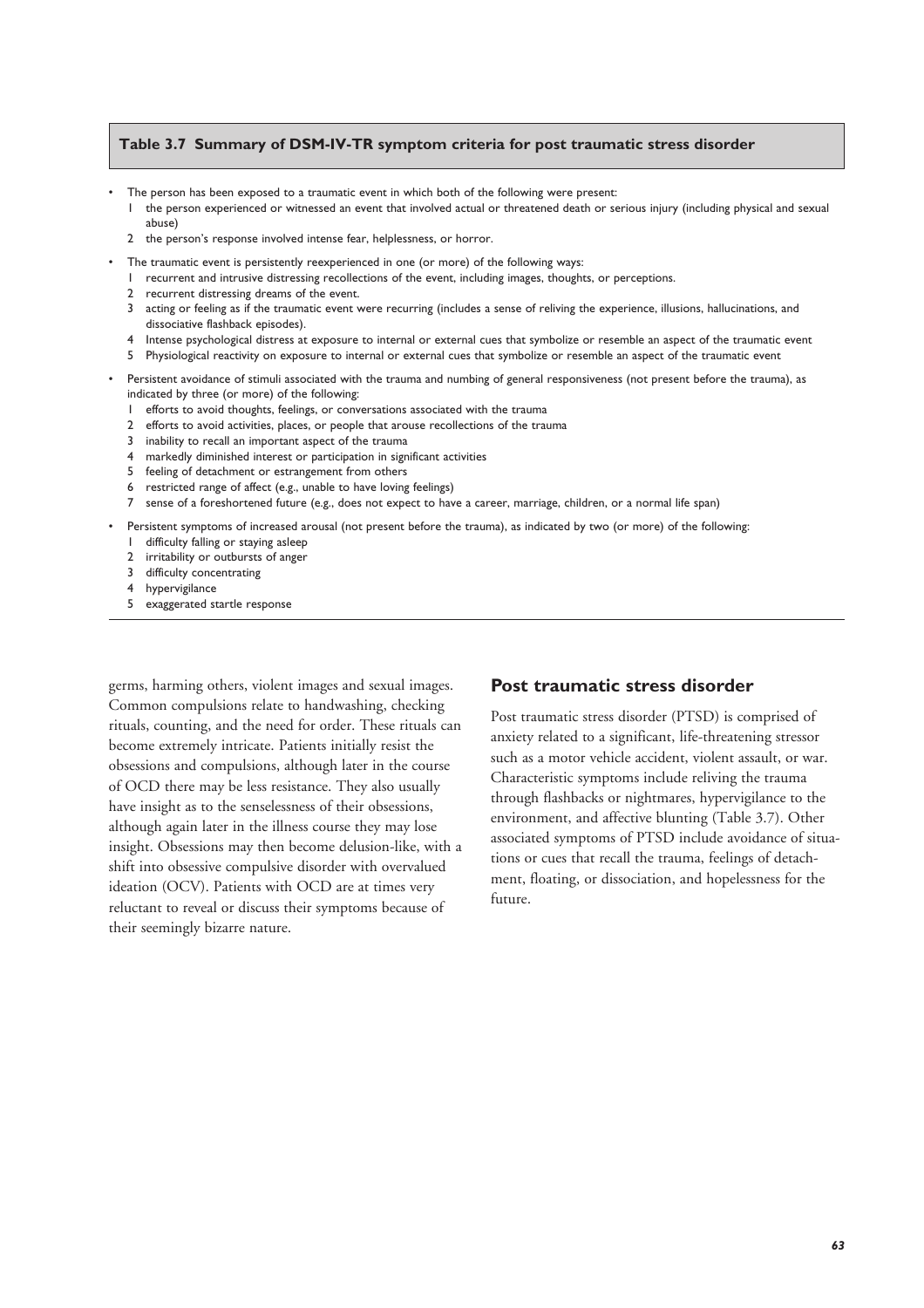# **Adult Manifest Anxiety Scale (AMAS)**

*Reference:* **Reynolds CR, Richmond BO, and Lowe PA.The Adult Manifest Anxiety Scale: Professional Manual. 2003. Los Angeles, CA,Western Psychological Services**

*Rating* Self-report

*Administration time* 10 minutes

*Main purpose* To assess the level and nature of anxiety in adults

*Population* Adults, college students and older adults

#### **Commentary**

The AMAS is a self-report instrument that is available in 3 versions: the AMAS-A for adults (19 to 59 years); the AMAS-E for elderly individuals (60 years and above); and the AMAS-C for college students. The 3 forms (containing between 36 and 49 items) were independently developed, and each includes some unique items and/or subscales. The AMAS-A, for example, contains several items addressing work pressures, while the AMAS-E includes items focusing on fear of aging. The AMAS-A and the AMAS-E yield 3 sub-scales: worry/oversensitivity, social concerns/stress and physiological anxiety, and worry/oversensitivity, social concerns/stress and fear of aging respectively. The AMAS-C yields 4 sub-scales: worry/oversensitivity, social concerns/stress and physiological anxiety and test anxiety. The AMAS was standardized on a nationally stratified random sample of individuals. The manual (Reynolds et al., 2003) reports several validity studies as well as factor analytic data supporting the structure of the 3 versions of the AMAS and its relationship to other measures of psychopathology. The scale offers a brief, simple method for assessing anxiety in adults across the age spectrum.

#### **Scoring**

Items are scored in a yes/no format; responses are summed to obtain total scores and sub-scale scores. All versions include a Lie Scale.

#### **Versions**

The instrument has not been translated into any other languages.

## **Additional references**

Lowe PA and Reynolds CR. Exploratory analyses of the latent structure of anxiety among older adults. Educ Psychol Meas 2000; 60:100–16.

Lowe PA and Reynolds CR. Psychometric analyses of the AMAS-A among young and middle-aged adults. Educ Psychol Meas 2004; 64:661–81.

#### **Address for correspondence**

Western Psychological Services 12031 Wilshire Blvd. Los Angeles, CA 90025-1251, USA Telephone: 1-310-478-2061 Email: custsvc@wpspubish.com Website: http://www.wpspublish.com

#### **Adult Manifest Anxiety Scale – sample items**

- I often worry about what could happen to my family.
- I feel keyed up or on edge a lot.
- Sometimes I worry about things that don't really matter.
- I am always good.

Sample items from the AMAS-A copyright © 2003 by Western Psychological Services. Reproduced by permission of the publisher, Western Psychological Services, 12031 Wilshire Boulevard, Los Angeles, California, 90025, U.S.A. (www.wpspublish.com) All rights reserved.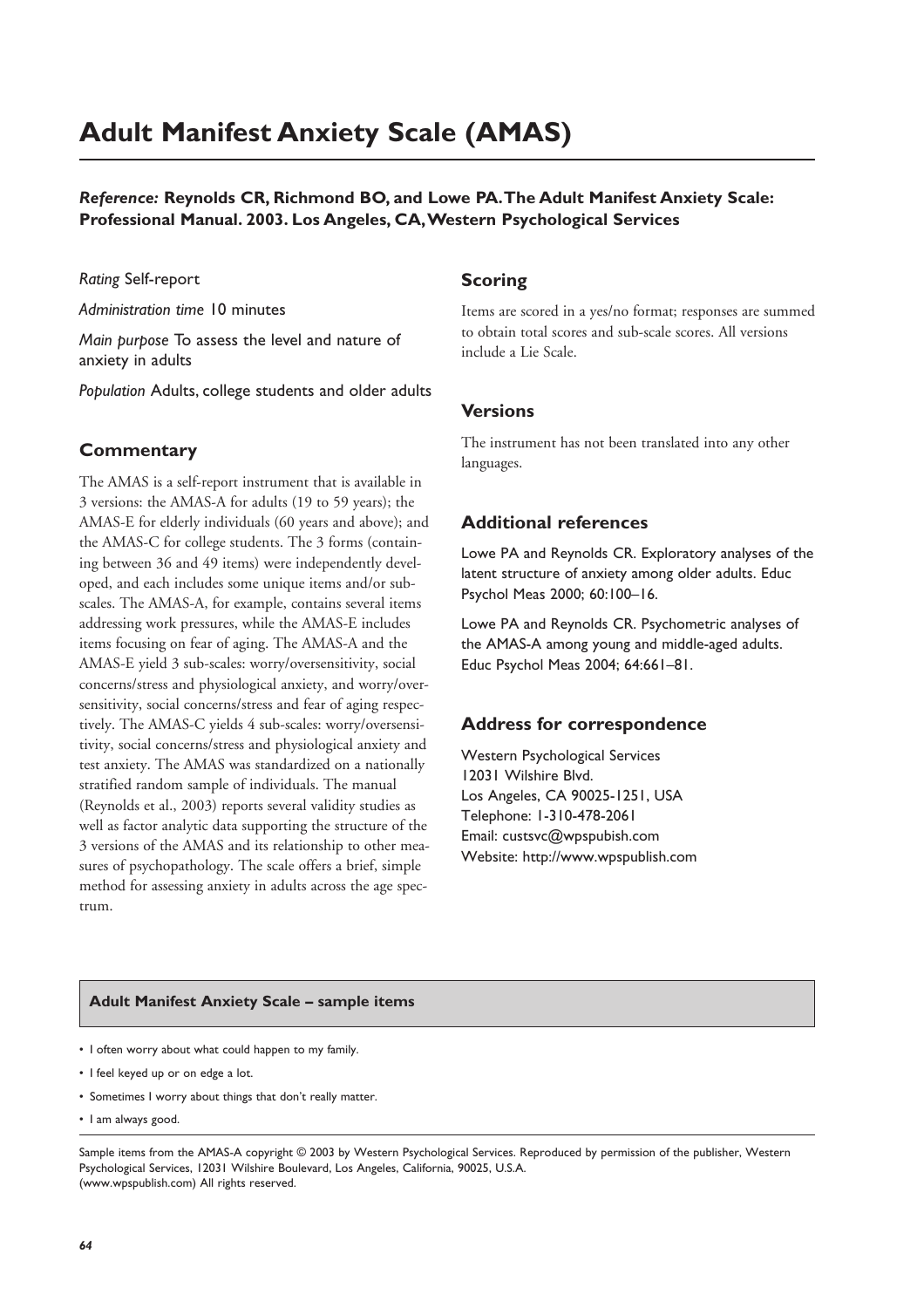*Reference:* **Peterson RA, Reiss S. Anxiety Sensitivity Index Revised Test Manual. 1993. Worthington, OH, IDS Publishing Corporation**

*Rating* Self-report *Administration time* <5 minutes *Main purpose* To measure anxiety sensitivity *Population* Adults, adolescents, and older adults

# **Commentary**

The ASI is a 16-item self report measure of anxiety sensitivity, or fear of anxiety-related symptoms based on beliefs about their potential harmful consequences. More than 100 peer-reviewed articles have demonstrated that high anxiety sensitivity is related to panic attacks, panic disorder, and posttraumatic stress disorder (PTSD). In evaluating anxiety conditions, it may be helpful to consider not just the amount of anxiety experienced by the patient, but also their sensitivity to anxiety; the ASI represents a rapid and psychometrically sound instrument for measuring anxiety sensitivity and response to treatment in patients with panic disorder. Although not a diagnostic measure, the ASI can be used to distinguish patients with panic disorder from patients with other anxiety disorders.

# **Scoring**

Items are rated on a 0 (very little) to 5 (very much) scale, a total score (range 0–64) for the scale is derived by summing all items.

# **Versions**

The ASI has been translated into over 20 languages, including Chinese, Dutch, German, Hebrew, Italian and Spanish. An 18-item child version (the Childhood Anxiety Sensitivity Index or CASI) is available, as well as several modified versions such as the 4-item Brief Panic Disorder Screen (BPDS), a 23-item version and a revised 36-item version (see page 66). A computer administered version is also available.

# **Additional references**

Reiss S, Peterson RA, Gursky DM, McNally RJ. Anxiety sensitivity, anxiety frequency and the prediction of fearfulness. Behav Res Ther 1986; 24(1):1–8.

Apfeldorf WJ, Shear MK, Leon AC, Portera L. A brief screen for panic disorder. J Anxiety Disord 1994; 8:71–8.

Peterson RA and Plehn K. Measuring Anxiety Sensitivity. In S. Taylor (Ed.) Anxiety Sensitivity: Theory, Research and Treatment of the Fear of Anxiety. 1999. Hillsdale, NY: Lawrence Erlbaum Associates Publishers, pages 61–81.

McNally RJ. Anxiety sensitivity and panic disorder. Biol Psychiatry 2002; 52(10):938–46.

# **Address for correspondence**

IDS Publishing Corporation P.O. Box 389 Worthington, OH 43085, USA. Telephone: 1-614-885-2323 Email: sales@idspublishing.com Website: www.idspublishing.com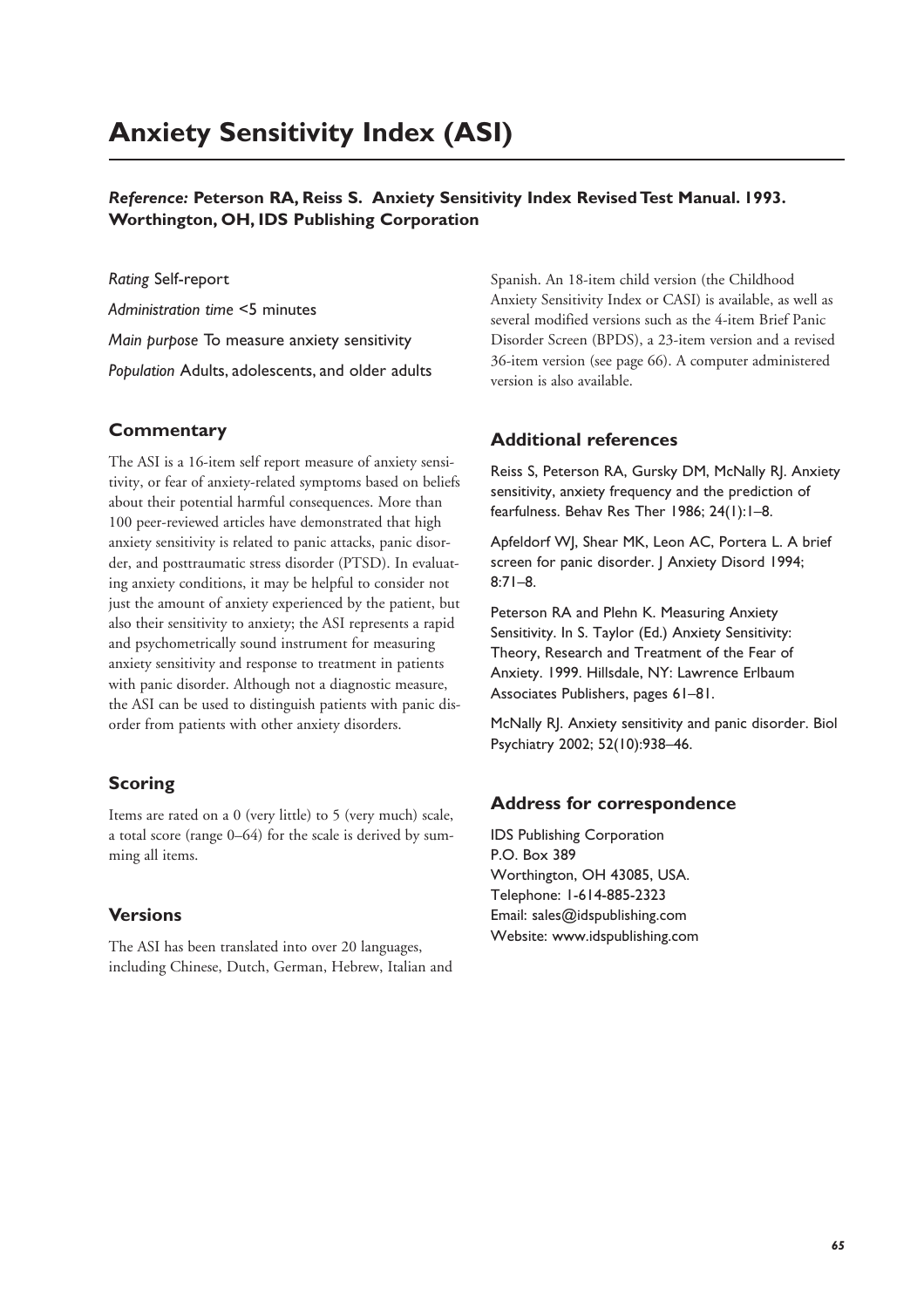# **Anxiety Sensitivity Index–Revised 36 (ASI-R-36)**

*Reference:* **Taylor S, Cox BJ. An expanded anxiety sensitivity index: evidence for a hierarchic structure in a clinical sample. J Anxiety Disord 1998; 12(5):463–83**

*Rating* Self-report *Administration time* 5 minutes *Main purpose* To assess anxiety sensitivity *Population* Adults and adolescents

## **Commentary**

The ASI-R-36 is a revised version of the original Anxiety Sensitivity Index (see page 65), of which 10 items were retained; the 26 new items on the ASI-R-36 were developed to more adequately assess the somatic, cognitive and social dimensions of anxiety sensitivity. The scale possesses 6 sub-scales assessing fear of: cardiovascular symptoms, respiratory symptoms, gastrointestinal symptoms, publicly observable anxiety reactions, dissociative and neurological symptoms, and fear of cognitive dyscontrol.

# **Scoring**

Items are rated on a 5-point scale ranging from 0 (very little) to 4 (very much); a total score (range 0–144) for the scale is derived by summing all items.

## **Versions**

The ASI-R-36 has been translated into Dutch, French, Icelandic, Spanish and Turkish.

#### **Additional references**

Stewart SH, Taylor S, Jang KL, Cox BJ, Watt MC, Fedoroff IC, Borger SC. Causal modeling of relations among learning history, anxiety sensitivity, and panic attacks. Behav Res Ther 2001; 39:443–56.

Zvolensky MJ, Arrindell WA, Taylor S, Bouvard M, Cox BJ, Stewart SH, Sandin B, Cardenas SJ, Eifert GH. Anxiety sensitivity in six countries. Behav Res Ther 2003; 41(7):841–59.

#### **Address for correspondence**

Dr. Steven Taylor Department of Psychiatry University of British Columbia 2255 Wesbrook Mall Vancouver, V6T 2A1, Canada Telephone: 1-604-822-7331 Email: taylor@interchange.ubc.ca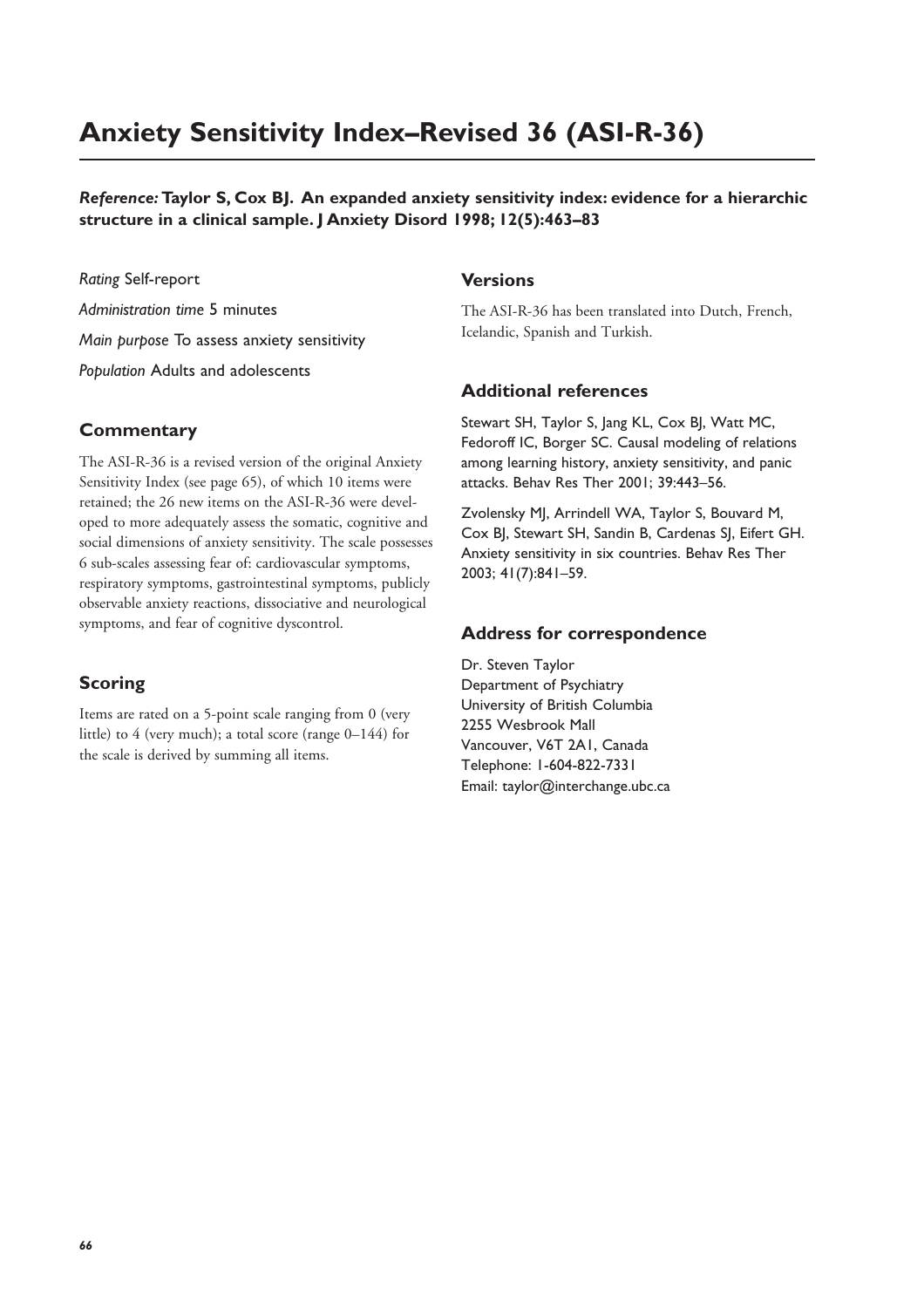#### **ASI-R-36**

Please circle the number that best corresponds to how much you agree with each item. If any of the items concern something that is not part of your experience (for example, "It scares me when I feel shaky" for someone who has never trembled or felt shaky) answer on the basis of who you expect you think you might feel if you had such an experience. Otherwise, answer all items on the basis of your own experience. Be careful to circle only one number for each item and please answer all items.

|                                                                                                     | Very   | A      | Some           | Much | Very |
|-----------------------------------------------------------------------------------------------------|--------|--------|----------------|------|------|
|                                                                                                     | little | little |                |      | much |
| 1. It is important for me not to appear nervous                                                     | 0      |        | 2              | 3    | 4    |
| 2. When I cannot keep my mind on a task, I worry that I might be going crazy                        | 0      |        | $\overline{2}$ | 3    | 4    |
| 3. It scares me when I feel "shaky" (trembling)                                                     | 0      |        | $\overline{2}$ | 3    | 4    |
| 4. It scares me when I feel faint                                                                   | 0      |        | $\overline{2}$ | 3    | 4    |
| 5. It scares me when my heart beats rapidly                                                         | 0      |        | $\overline{2}$ | 3    | 4    |
| 6. It scares me when I am nauseous                                                                  | 0      |        | $\overline{2}$ | 3    | 4    |
| 7. When I notice that my heart is beating rapidly, I worry that I might have a heart attack         | 0      |        | $\overline{2}$ | 3    | 4    |
| 8. It scares me when I become short of breath                                                       | 0      |        | $\overline{2}$ | 3    | 4    |
| 9. When my stomach is upset, I worry that I might be seriously ill                                  | 0      |        | 2              | 3    | 4    |
| 10. It scares me when I am unable to keep my mind on a task                                         | 0      |        | $\overline{2}$ | 3    | 4    |
| 11. When my head is pounding, I worry I could have a stroke                                         | 0      |        | 2              | 3    | 4    |
| 12. When I tremble in the presence of others, I fear what people might think of me                  | 0      |        | 2              | 3    | 4    |
| 13. When I feel like I'm not getting enough air, I get scared that I might suffocate                | 0      |        | $\overline{2}$ | 3    | 4    |
| 14. When I get diarrhea, I worry that I might have something wrong with me                          | 0      |        | $\overline{2}$ | 3    | 4    |
| 15. When my chest feels tight, I get scared that I won't be able to breathe properly                | 0      |        | $\overline{2}$ | 3    | 4    |
| 16. When my breathing becomes irregular, I fear that something bad will happen                      | 0      |        | $\overline{2}$ | 3    | 4    |
| 17. It frightens me when my surroundings seem strange or unreal                                     | 0      |        | $\overline{2}$ | 3    | 4    |
| 18. Smothering sensations scare me                                                                  | 0      |        | $\overline{2}$ | 3    | 4    |
| 19. When I feel pain in my chest, I worry that I'm going to have a heart attack                     | 0      |        | $\overline{2}$ | 3    | 4    |
| 20. I believe it would be awful to vomit in public                                                  | 0      |        | $\overline{2}$ | 3    | 4    |
| 21. It scares me when my body feels strange or different in some way                                | 0      |        | $\overline{2}$ | 3    | 4    |
| 22. I worry that other people will notice my anxiety                                                | 0      |        | $\overline{2}$ | 3    | 4    |
| 23. When I feel "spacey" or spaced out I worry that I may be mentally ill                           | 0      |        | $\overline{2}$ | 3    | 4    |
| 24. It scares me when I blush in front of people                                                    | 0      |        | $\overline{2}$ | 3    | 4    |
| 25. When I feel a strong pain in my stomach, I worry it could be cancer                             | 0      |        | $\overline{2}$ | 3    | 4    |
| 26. When I have trouble swallowing, I worry that I could choke                                      | 0      |        | $\overline{2}$ | 3    | 4    |
| 27. When I notice my heart skipping a beat, I worry that there is something seriously wrong with me | 0      |        | $\overline{2}$ | 3    | 4    |
| 28. It scares me when I feel tingling or prickling sensations in my hands                           | 0      |        | $\overline{2}$ | 3    | 4    |
| 29. When I feel dizzy, I worry there is something wrong with my brain                               | 0      |        | $\overline{2}$ | 3    | 4    |
| 30. When I begin to sweat in a social situation, I fear people will think negatively of me          | 0      |        | $\overline{2}$ | 3    | 4    |
| 31. When my thoughts seem to speed up, I worry that I might be going crazy                          | 0      |        | $\overline{2}$ | 3    | 4    |
| 32. When my throat feels tight, I worry that I could choke to death                                 | 0      |        | $\overline{2}$ | 3    | 4    |
| 33. When my face feels numb, I worry that I might be having a stroke                                | 0      |        | $\overline{2}$ | 3    | 4    |
| 34. When I have trouble thinking clearly, I worry that there is something wrong with me             | 0      |        | $\overline{2}$ | 3    | 4    |
| 35. I think it would be horrible for me to faint in public                                          | 0      |        | $\overline{2}$ | 3    | 4    |
| 36. When my mind goes blank, I worry there is something terribly wrong with me.                     | 0      |        | $\overline{2}$ | 3    | 4    |
|                                                                                                     |        |        |                |      |      |

Reproduced from Taylor S, Cox BJ. J Anxiety Disord 1988; 12:463–83 with permission from Elsevier.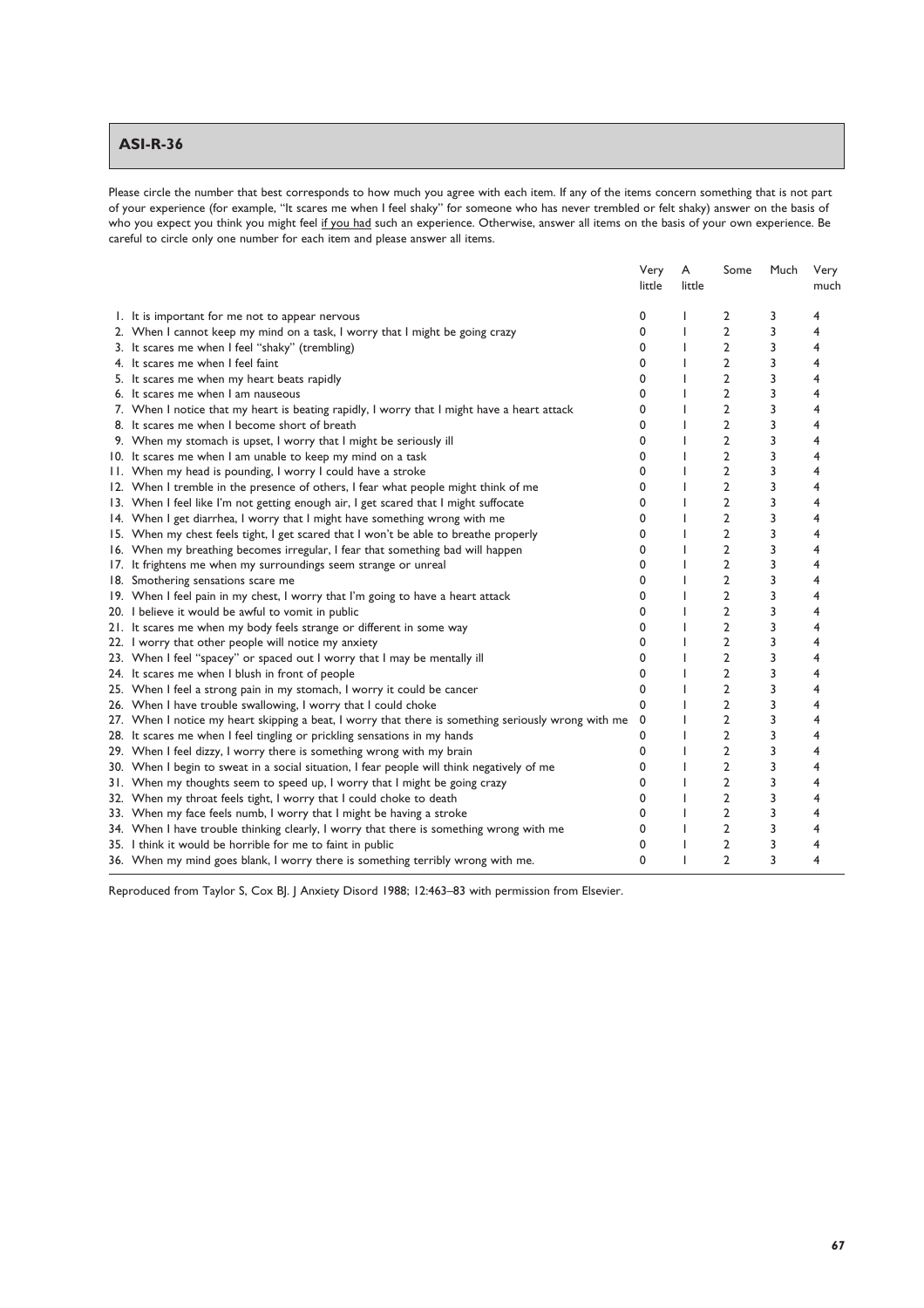*Reference:* **Beck AT, Epstein N, Brown G, Steer RA. An inventory for measuring clinical anxiety: psychometric properties. J Consult Clin Psychol 1988; 56(6):893–7**

*Rating* Self-report

*Administration time* 5–10 minutes

*Main purpose* To assess symptoms of anxiety (particularly somatic)

*Population* Adults and adolescents

# **Commentary**

The BAI is a widely used 21-item self-report measure designed to assess severity of anxious symptoms over the past week. Each item describes a common symptom of anxiety such as heart pounding or racing, inability to relax and dizziness. The scale was designed to discriminate depression from anxiety, and emphasizes the more somatic, panic-type symptoms of anxiety, rather than symptoms of generalized anxiety, such as worry, sleep disturbance or poor concentration. Although the BAI shows substantial correlations with measures of depression such as the Beck Depression Inventory (see page 10) and the depression sub-scale of the Symptom Checklist-90-R (see page 166), it appears to discriminate more accurately between anxiety and depression than some other anxiety measures, such as the State-Trait Anxiety Inventory (see page 109). The BAI is a reliable and widely-used screen for somatic anxiety symptoms that is sensitive to treatment response, although it is not appropriate for the assessment of generalized anxiety disorder (GAD).

### **Scoring**

Items are scored on a 0 (not at all) to 3 (severely: I could barely stand it) scale, with a score range of 0–63. Scores of 0–7 represent minimal anxiety, 8–15, mild anxiety, 16–25, moderate anxiety and 26–63, severe anxiety.

# **Versions**

The BAI has been translated into Chinese, Danish, Finnish, French, German and Portuguese. A computeradministered version is available.

# **Additional references**

Beck AT, Epstein N, Brown G, Steer RA. An inventory for measuring clinical anxiety: psychometric properties. J Consult Clin Psychol 1988; 56(6):893–7.

Cox BJ, Cohen E, Direnfeld DM, Swinson RP. Does the Beck Anxiety Inventory measure anything beyond panic attack symptoms? Behav Res Ther 1996; 34(11–12):949–54.

# **Address for correspondence**

Harcourt Assessment, Inc. 19500 Bulverde Road San Antonio, TX 78259, USA Telephone: 1-800–2111-8378 Website: www.HarcourtAssessment.com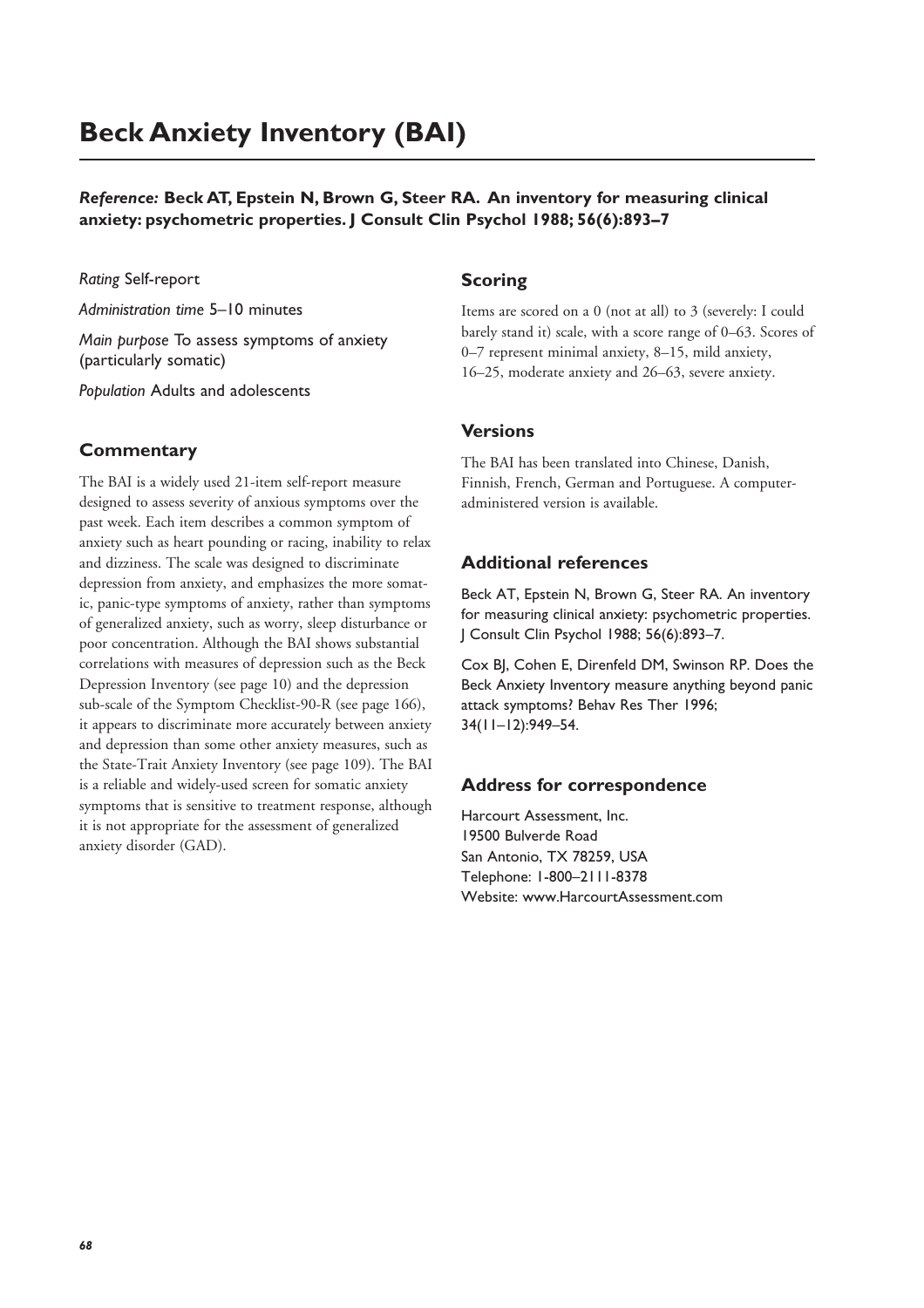*Reference:* **Davidson JR, Potts NL, Richichi EA, Ford SM, Krishnan KR, Smith RD,Wilson W. The Brief Social Phobia Scale. J Clin Psychiatry 1991; 52 Suppl:48–51**

*Rating* Clinician-rated

*Administration time* 5–15 minutes

*Main purpose* To assess fear, avoidance and physiological arousal related to social phobia

*Population* Adults

#### **Commentary**

The BPRS is an 11-item observer-rated scale measure of social phobia symptom severity over the previous week. The scale consists of 7 items measuring specific phobic situations from the perspective of both fear and avoidance and 4 further items evaluating physiological symptoms experienced while exposed to or thinking about the phobic situation. The scale developers recommend that the BPRS be administered after a clinical interview; if no exposure to a particular phobic situation has occurred in the previous week, the patient should be asked to imagine how he or she would feel if exposed to that situation now. The BPRS represents a brief and efficient scale for social phobia. It has been used as an outcome measure in a variety of pharmaceutical trials and provides a shorter alternative to the Liebowitz Social Anxiety Scale (see page 84) for evaluating social phobia. However, the instrument's physiological sub-scale shows poorer psychometric properties than the fear and avoidance sub-scales and should be used with caution.

# **Scoring**

Part I rates fear in 7 social situations on a 5-point scale ranging from 0 (none) to 4 (extreme – incapacitating and/or very painfully distressing) and avoidance on a 5 point scale ranging from 0 (never – 0%) to 4 (always – 100%). Part II asks the clinician to rate the severity of 4 physiological symptoms on a 5-point scale ranging from 0 (none) through to 4 (extreme, incapacitating and/or very painfully distressing). A total score (range 0–72) is derived by summing all items and the BPRS yields 3 sub-scales

(fear, avoidance and physiological arousal). A total score of >20 indicates phobic symptoms of a severity that warrants treatment.

#### **Versions**

A computerized version is available, as is a clinical interactive voice response (IVR) version from Healthcare Technology Systems, Inc.

### **Additional references**

Clark DB, Feske U, Masia CL, Spaulding SA, Brown C, Mammen O, Shear MK. Systematic assessment of social phobia in clinical practice. Depress Anxiety 1997; 6:47–61.

Davidson JR, Miner CM, De Veaugh-Geiss J, Tupler LA, Colket JT, Potts NL. The Brief Social Phobia Scale: a psychometric evaluation. Psychol Med 1997; 27(1):161–6.

Van Ameringen MA, Lane RM, Walker JR, Bowen RC, Chokka PR, Goldner EM, Johnston DG, Lavallee YJ, Nandy S, Pecknold JC, Hadrava V, Swinson RP. Sertraline treatment of generalized social phobia: a 20–week, double-blind, placebo-controlled study. Am J Psychiatry 2001; 158:275–81.

#### **Address for correspondence**

Dr. Jonathan R.T. Davidson Anxiety and Traumatic Stress Program Department of Psychiatry and Behavioral Sciences Duke University Medical Center Trent Drive, Fourth Floor, Yellow 4082B, Box 3812 Durham, NC 27710, USA Telephone: 1-919-684-2880 Email: jonathan.davidson@duke.edu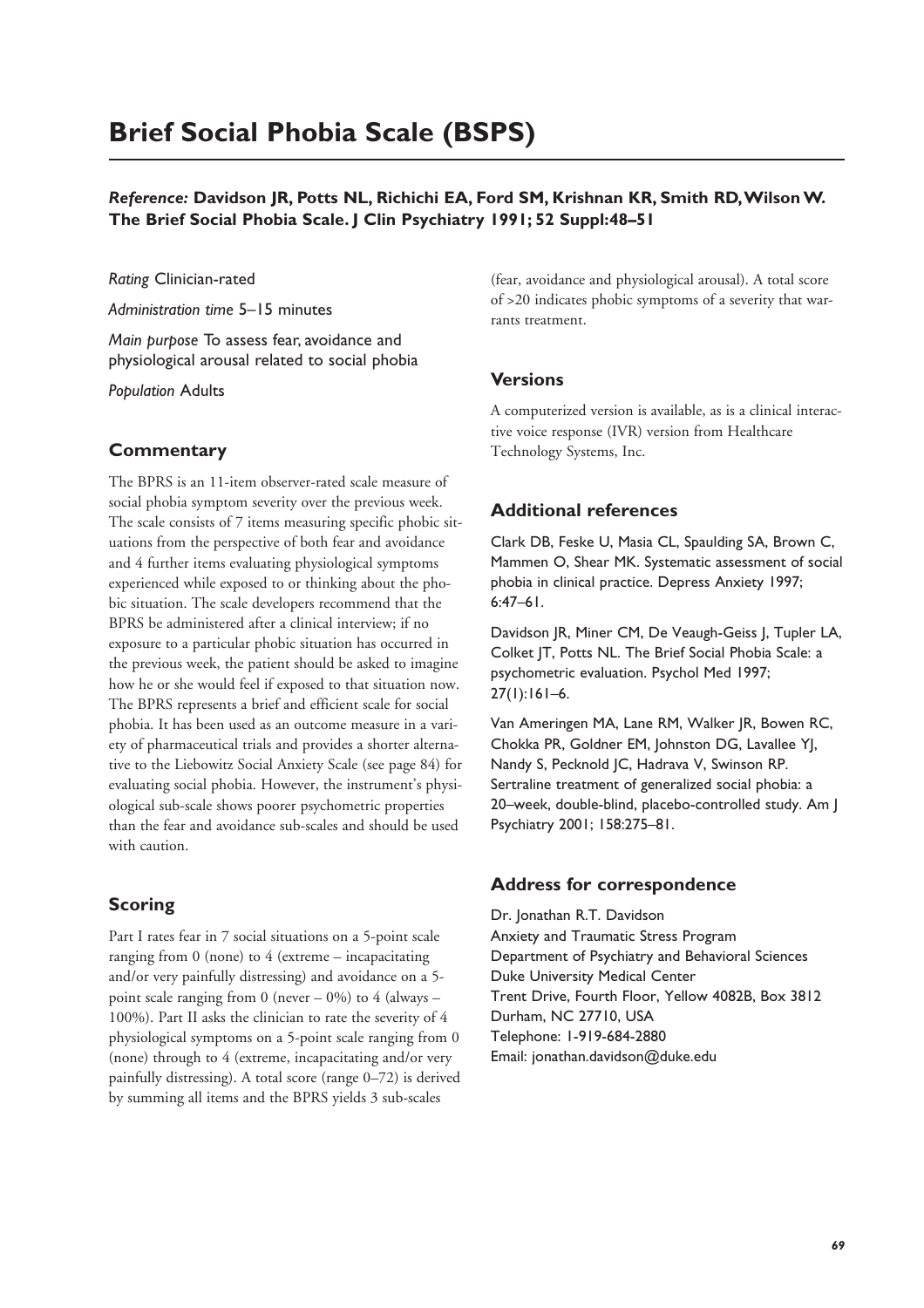#### **Brief Social Phobia Scale (BSPS)**

Instructions: The time period will cover the previous week, unless otherwise specified (e.g. at the initial evaluation interview, when it could be the previous month).

Part I. (Fear/Avoidance)

How much do you fear and avoid the following situations? Please give separate ratings for fear and avoidance.

|    |                                                                      | Fear Rating       | Avoidance Rating  |
|----|----------------------------------------------------------------------|-------------------|-------------------|
|    |                                                                      | $0 = \text{None}$ | $0 =$ Never       |
|    |                                                                      | $I =$ Mild        | $I = \text{Rare}$ |
|    |                                                                      | $2 =$ Moderate    | $2 =$ Sometimes   |
|    |                                                                      | $3 =$ Severe      | $3$ = Frequent    |
|    |                                                                      | $4 =$ Extreme     | $4 =$ Always      |
|    |                                                                      | Fear (F)          | Avoidance (A)     |
| Ι. | Speaking in public or in front of others                             |                   |                   |
| 2. | Talking to people in authority                                       |                   |                   |
| 3. | Talking to strangers                                                 |                   |                   |
| 4. | Being embarrassed or humiliated                                      |                   |                   |
| 5. | Being criticized                                                     |                   |                   |
| 6. | Social gathering                                                     |                   |                   |
|    | Doing something while being watched (this does not include speaking) |                   |                   |

## Part II. Physiologic (P)

When you are in a situation that involves contact with other people, or when you are thinking about such a situation, do you experience the following symptoms?

|    |                     |       |       |           | $0 = \text{None}$ |
|----|---------------------|-------|-------|-----------|-------------------|
|    |                     |       |       |           | $I =$ Mild        |
|    |                     |       |       |           | $2 =$ Moderate    |
|    |                     |       |       |           | $3 =$ Severe      |
|    |                     |       |       |           | $4 =$ Extreme     |
| 8. | Blushing            |       |       |           |                   |
|    | 9. Palpitations     |       |       |           |                   |
|    | 10. Trembling       |       |       |           |                   |
|    | 11. Sweating        |       |       |           |                   |
|    | Total scores: $F =$ | $A =$ | $P =$ | $Total =$ |                   |

Reproduced from Davidson JR, Potts NL, Richichi EA, et al. J Clin Psychiatry 1991; 52 Suppl:48–51. © 1991 Jonathan RT Davidson, MD.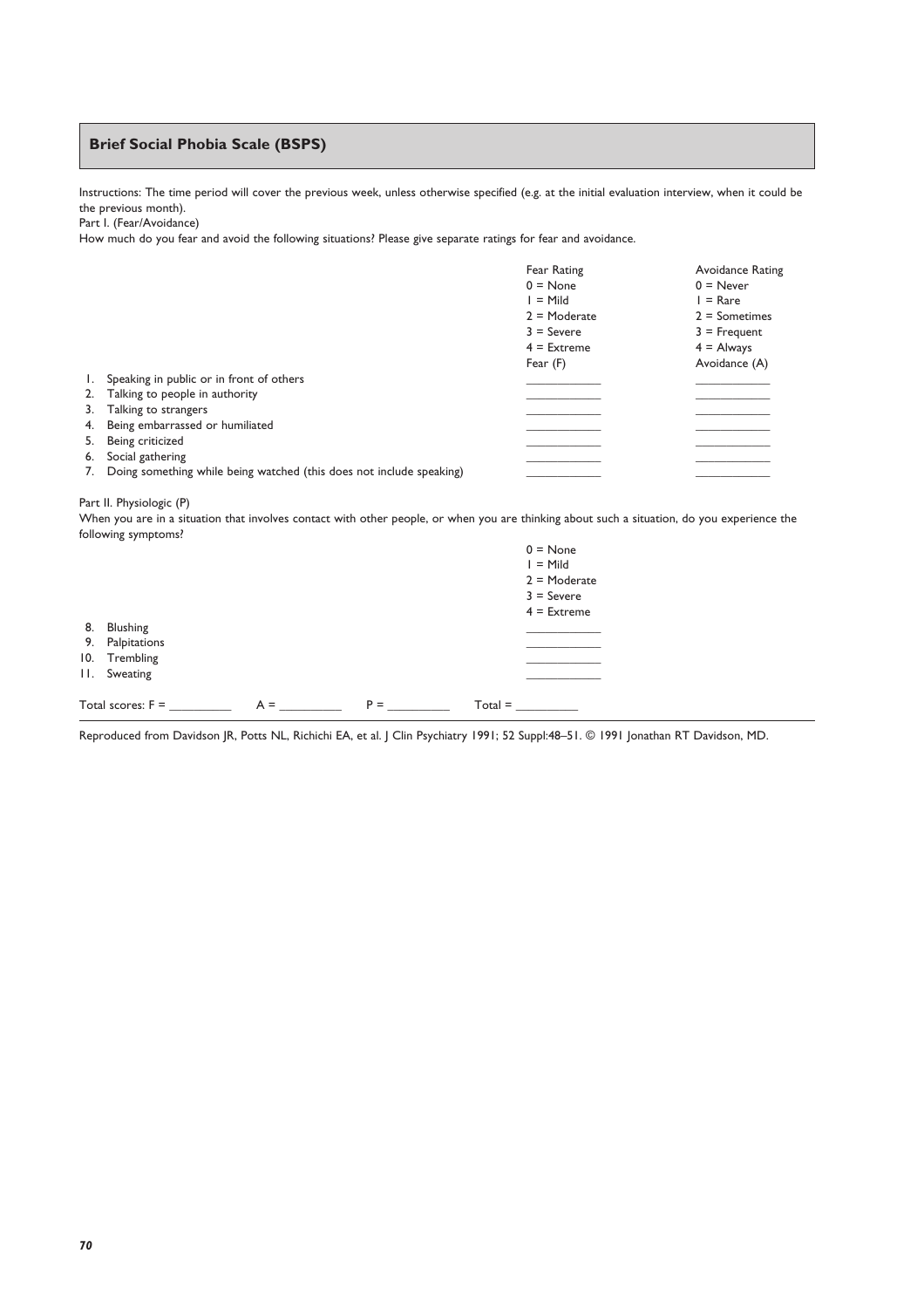# **Clinician-Administered PTSD Scale (CAPS)**

*Reference:* **Blake DD,Weathers FW, Nagy LM, Kaloupek DG, Klauminzer G, Charney DS, Keane TM. A clinician rating scale for assessing current and lifetime PTSD: The CAPS-I. Behav Ther 1990; 13:187–8**

*Rating* Clinician-rated

*Administration time* 45–60 minutes

*Main purpose* To diagnose and assess severity of PTSD symptoms

*Population* Adults and adolescents

#### **Commentary**

The CAPS is a comprehensive structured clinical interview designed to assess the 17 symptoms of PTSD (current, lifetime or during the past week) outlined in DSM-III-R (or modified for DSM-IV) along with 5 associated features (guilt, dissociation, derealization, depersonalization, and reduction in awareness of surroundings). The instrument contains a checklist of potentially traumatizing events, of which up to 3 may be selected based on their severity or recency. A description of the events is obtained by the clinician, as well as details of the patient's emotional response to the events in order to establish DSM-IV criterion A for PTSD. Following this, DSM-IV criterion B (e.g. flashbacks, dreams, recurrent and intrusive thoughts), criterion C (e.g. avoidance, restricted affect) and criterion D (symptoms of increased arousal such as sleep problems or poor concentration) are evaluated. Criterion E is assessed via 2 questions concerning onset and duration of symptoms and Criterion F by 3 items addressing distress and impairment in functioning. Although the CAPS was originally developed for use in military personnel, it is appropriate for use in civilian populations. Whilst generally too lengthy to be used as a screening tool, the CAPS is currently the standard criterion measure in the field of traumatic stress and represents a reliable and valid method for diagnosing PTSD, assessing baseline severity of symptoms and response to treatment.

#### **Scoring**

Items are rated for frequency on a 5-point scale from 0 (never) through to 4 (daily or almost every day) and intensity, on a scale from 0 (none) through to 4 (extreme). A total score (range 0–136) can be obtained by summing the frequency and intensity scores for each of the 17 items, and the CAPS can provide a dichotomous rating for the presence or absence of PTSD.

### **Versions**

A child and adolescent version of the CAPS is available via the National Centre for PTSD website (http://www.ncptsd.org). The scale has been translated into French, German, Japanese, Russian and Spanish.

#### **Additional references**

Blake DD, Weathers FW, Nagy LM, Kaloupek DG, Gusman FD, Charney DS, Keane TM. The development of a Clinician-Administered PTSD Scale. | Trauma Stress 1995; 8(1):75–90

Weathers FW, Keane TM, Davidson JR. Clinicianadministered PTSD scale: a review of the first ten years of research. Depress Anxiety 2001; 13(3):132–56.

#### **Address for correspondence**

National Center for PTSD (116D) VA Medical Center & Regional Office Center 215 North Main St. White River Junction, VT 05009, USA Telephone: 1-802-296-6300 Email: ncptsd@ncptsd.org

#### **Clinician-Administered PTSD Scale – sample items**

Have you ever suddenly acted or felt as if the event was happening again? How often in the past month?

At its worst, how much did it seem that the event was happening again? How long did it last? What did you do while this was happening?

Reproduced from Blake DD, Weathers FW, Nagy LM, et al. Behav Ther 1990; 13:187–8 with permission from the National Center for PTSD, www.ncptsd.org.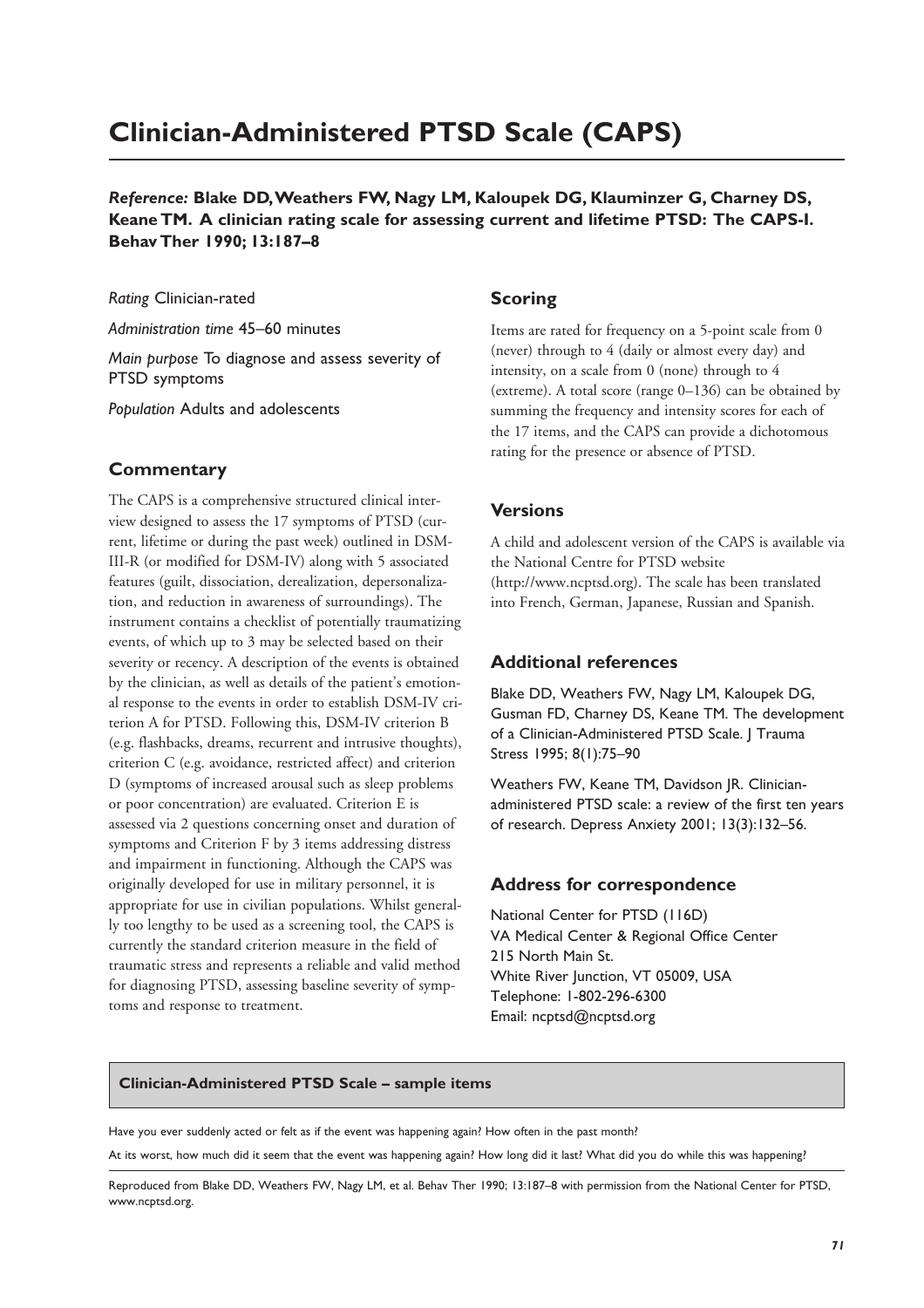# *Reference:* **Lipman RS. Differentiating anxiety and depression in anxiety disorders: use of rating scales. Psychopharmacol Bull 1982; 18(4):69–77**

*Rating* Clinician-rated

*Administration time* 5–10 minutes

*Main purpose* To assess severity of symptoms of anxiety

*Population* Adults

# **Commentary**

The COVI is a simple 3-item clinician-rated scale that assesses severity of anxiety in terms of the patient's verbal report, behaviour and somatic symptoms. Although there is relatively little extant data concerning the scale's psychometric properties, it has been widely used as an inclusion/exclusion criteria and outcome measure in pharmaceutical trials.

# **Scoring**

Items are rated on a 5-point scale ranging from 1 (not at all) through to 5 (very much).

#### **Versions**

No other versions available.

# **Additional references**

Lipman RS, Covi L, Downing RW. Pharmacotherapy of anxiety and depression. Psychopharmacol Bull 1981; 17(3):91–103.

Chouinard G, Saxena B, Belanger MC, Ravindran A, Bakish D, Beauclair L, Morris P, Vasavan Nair NP, Manchanda R, Reesal R, Remick R, O'Neill MC. A Canadian multicenter, double-blind study of paroxetine and fluoxetine in major depressive disorder. J Affect Disord 1999; 54(1–2):39–48.

Silverstone PH, Salinas E. Efficacy of venlafaxine extended release in patients with major depressive disorder and comorbid generalized anxiety disorder. J Clin Psychiatry 2001; 62(7):523–9.

# **Address for correspondence**

None available

#### **COVI Anxiety Scale**

Rate each of the following according to the degrees of severity below:

|      | $l =$ not at all; 2 = somewhat; 3 = moderately; 4 = considerably; 5 = very much |                                                                                                                                                                                                                 |  |  |  |  |  |  |  |
|------|---------------------------------------------------------------------------------|-----------------------------------------------------------------------------------------------------------------------------------------------------------------------------------------------------------------|--|--|--|--|--|--|--|
|      |                                                                                 | Verbal report: Feels nervous, shaky, jittery, suddenly fearful or scared for no reason, tense, has to avoid certain situations,<br>places, or things because of getting frightened, difficulty in concentrating |  |  |  |  |  |  |  |
| 11.  |                                                                                 | Behavior: Looks scared, shaking, apprehensive, restless, jittery                                                                                                                                                |  |  |  |  |  |  |  |
| III. |                                                                                 | Somatic symptoms of anxiety: Trembling, sweating, rapid heartbeat, breathlessness, hot or cold spells, restless sleep,<br>discomfort in stomach, lump in throat, having to go to the bathroom frequently        |  |  |  |  |  |  |  |

Reproduced from Lipman RS. Psychopharmacol Bull 1982; 18(4):69–77.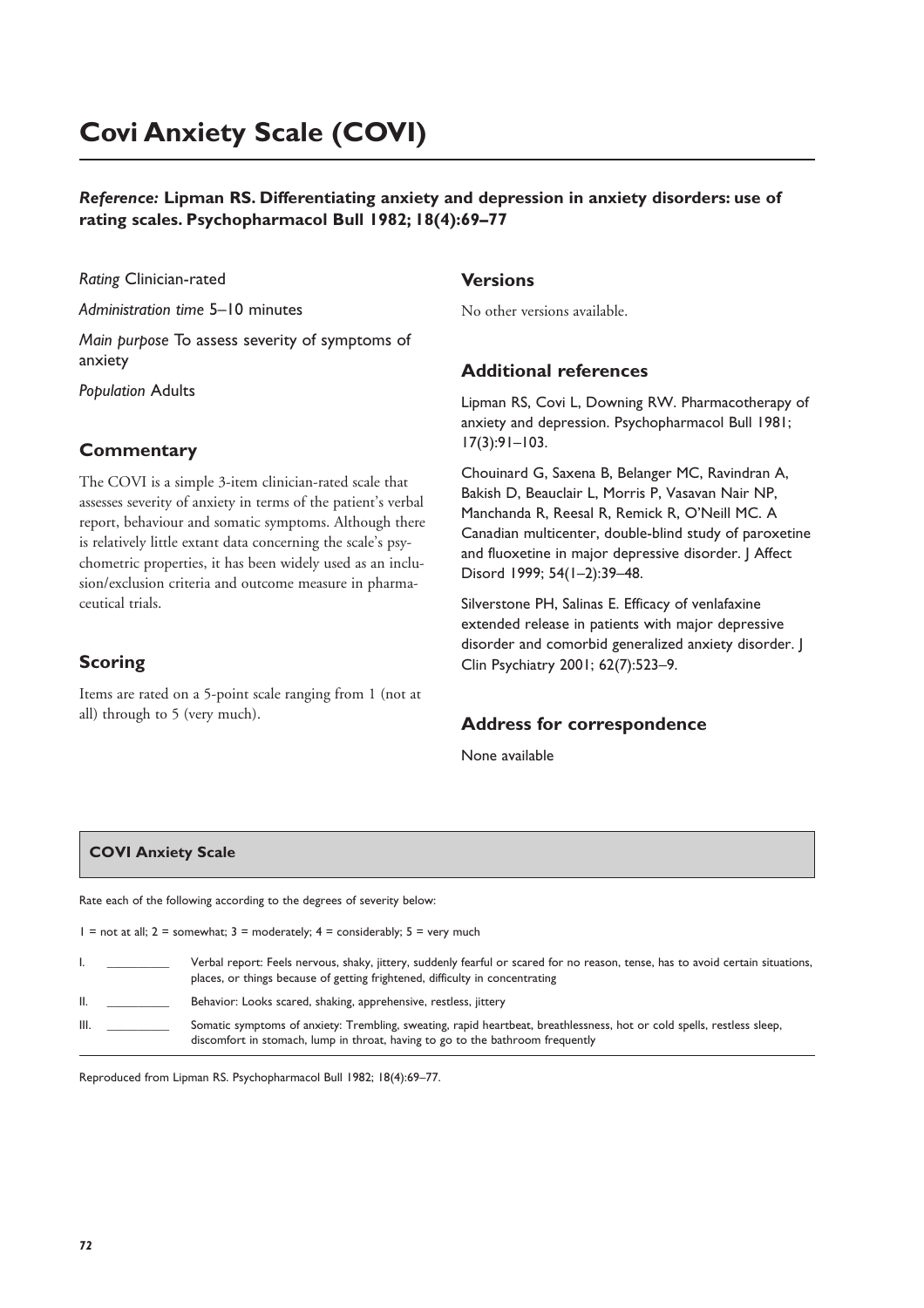# **Davidson Trauma Scale (DTS)**

*Reference:* **Davidson JR, Book SW, Colket JT,Tupler LA, Roth S, David D, Hertzberg M, Mellman T, Beckham JC, Smith RD, Davison RM, Katz R, Feldman ME. Assessment of a new self-rating scale for post-traumatic stress disorder. Psychol Med 1997; 27(1):153–60**

*Rating* Self-report *Administration time* 10 minutes *Main purpose* To assess symptoms of PTSD *Population* Adults

## **Commentary**

A 17-item self-report scale that reflects DSM-IV criteria, the DTS was designed to assess severity of PTSD symptoms from all types of trauma, such as sexual/criminal assault, combat, injury or bereavement. The scale yields 3 sub-scales: intrusion, avoidance/numbing and hyperarousal. Respondents are asked to rate each of the 17 items referring to a particular traumatic event, or series of events, for both frequency and severity over the past week. If the respondent has experienced several traumatic episodes, multiple copies of the DTS may be administered. The DTS is appropriate for both screening for PTSD and monitoring response to treatment. A 4-item scale called the SPAN (Startle, Physiological arousal, Anger and Numbness) has been developed from the DTS, providing an even briefer screening instrument.

#### **Scoring**

Items are scored on a 5-point scale for both frequency (from 0, not at all, through to 4, every day) and severity (from 0, not at all distressing, through to 4, extremely distressing). A total score is derived by summing all the

items; sub-scale scores can be calculated for frequency, severity and for each of the 3 symptom clusters.

#### **Versions**

The DTS has been translated into Chinese, French-Canadian and Spanish. A computer-administered version is available.

#### **Additional references**

Meltzer-Brody S, Churchill E, Davidson JR. Derivation of the SPAN, a brief diagnostic screening test for posttraumatic stress disorder. Psychiatry Res 1999; 88(1):63–70.

Davidson JR, Tharwani HM, Connor KM. Davidson Trauma Scale (DTS): normative scores in the general population and effect sizes in placebo-controlled SSRI trials. Depress Anxiety 2002; 15(2):75–8.

#### **Address for correspondence**

Multi-Health Systems Inc. P.O. Box 950 North Tonawanda, NY 14120–0950, USA Telephone: 1-800-456-3003 in the US or 1-416-492-2627 international Email: customerservice@mhs.com Website: www.mhs.com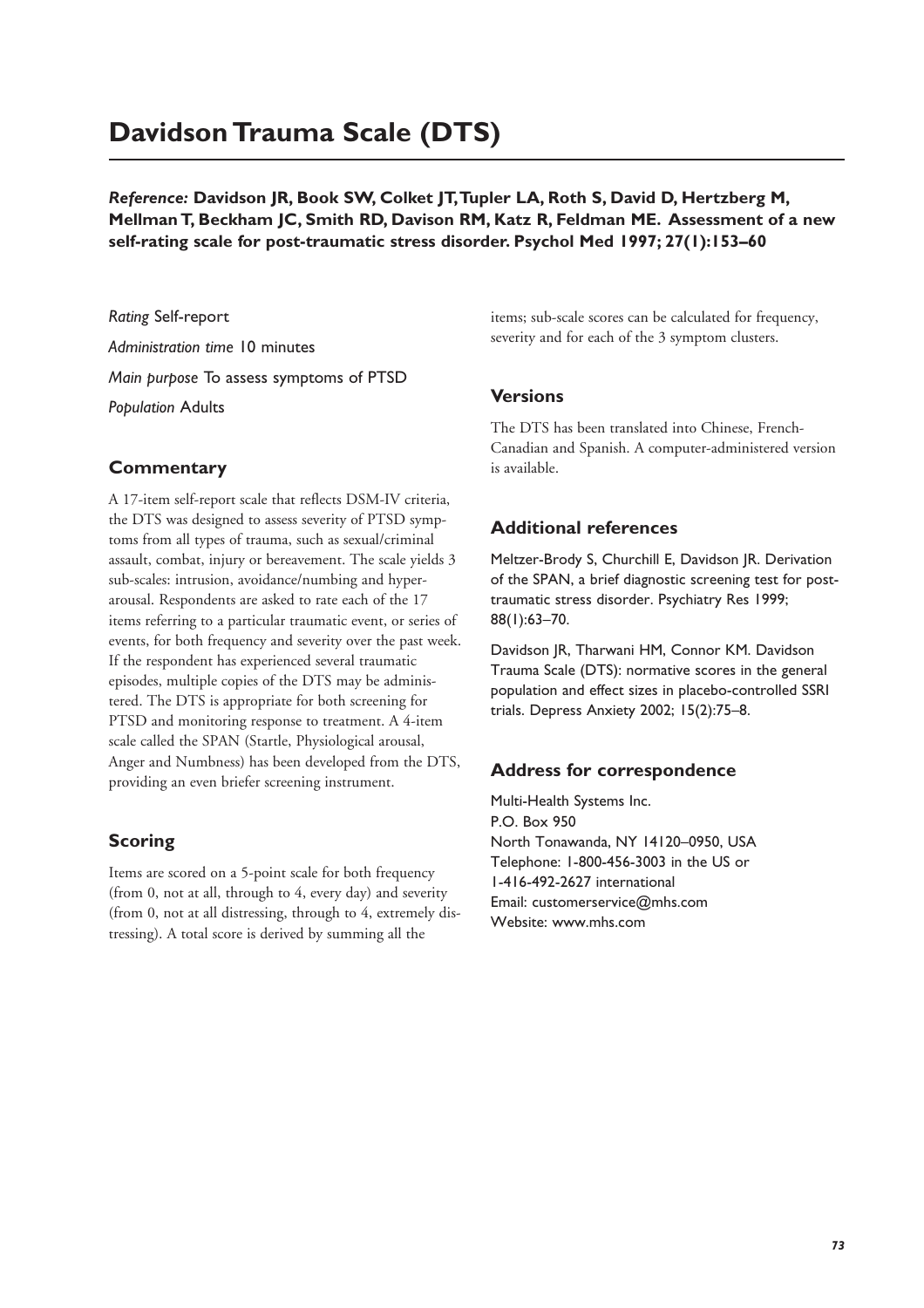# **Depression Anxiety Stress Scales (DASS)**

*Reference:* **Lovibond SH, Lovibond, PF. Manual for the Depression Anxiety Stress Scales. 1995. Sydney, NSW, The Psychology Foundation of Australia**

*Rating* Self-report

*Administration time* 10 minutes

*Main purpose* To detect core symptoms of depression, anxiety and stress using a dimensional approach

*Population* Adults and adolescents

# **Commentary**

The DASS is a 42-item self-report scale developed to assess symptoms of depression, anxiety and stress/tension over the previous week. The instrument possesses 3 scales: depression (D), anxiety (A) and stress (S), each of which has 14 items, further divided into subscales of 2–5 items with similar content. The instrument provides a useful method for concomitantly assessing symptoms of depression, anxiety and tension, whilst allowing the clinician to discriminate between these constructs. The scale developers state that the principal clinical value of the DASS is to clarify the locus of emotional disturbance, as part of the broader task of clinical assessment; it has not been used extensively to monitor treatment response. An abbreviated 21-item form with 7 items per scale (DASS21) is also available, and takes approximately 5 minutes to administer.

# **Scoring**

Items are scored on a 0–3 scale, scores for the D, A and S scales are derived by summing the items in each scale (range 0–42). For the D scale, scores of 0–9 are in the normal range; 10–13, mild; 14–20, moderate; 21–27, severe;  $\geq$ 28, very severe. For the A scale, scores of 0–7 are considered normal; 8–9, mild; 10–14, moderate; 15–19, severe;  $\geq$ 20, very severe. For the S scale, scores of 0–14 are normal; 15–18, mild; 19–25, moderate; 26–33, severe; ≥34, very severe.

#### **Versions**

The DASS has been translated into Arabic, Chinese, Dutch, Hungarian, Japanese, Persian, Spanish and Vietnamese.

## **Additional references**

Lovibond PF, Lovibond SH. The structure of negative emotional states: comparison of the Depression Anxiety Stress Scales (DASS) with the Beck Depression and Anxiety Inventories. Behav Res Ther 1995; 33(3):335–43.

Antony MM, Bieling PJ, Cox BJ, Enns MW, Swinson RP. Psychometric properties of the 42-item and 21-item versions of the Depression Anxiety Stress Scales (DASS) in clinical groups and a community sample. Psychol Assess 1998; 10:176–81.

Nieuwenhuijsen K, de Boer AG, Verbeek JH, Blonk RW, van Dijk FJ. The Depression Anxiety Stress Scales (DASS): detecting anxiety disorder and depression in employees absent from work because of mental health problems. Occup Environ Med 2003; 60 (Suppl 1): 177–82.

#### **Address for correspondence**

Professor Peter Lovibond School of Psychology University of New South Wales Sydney, NSW 2052, Australia Telephone: 61-2-9385 3034 Email: P.Lovibond@unsw.edu.au Website: http://www.psy.unsw.edu.au/Groups/Dass/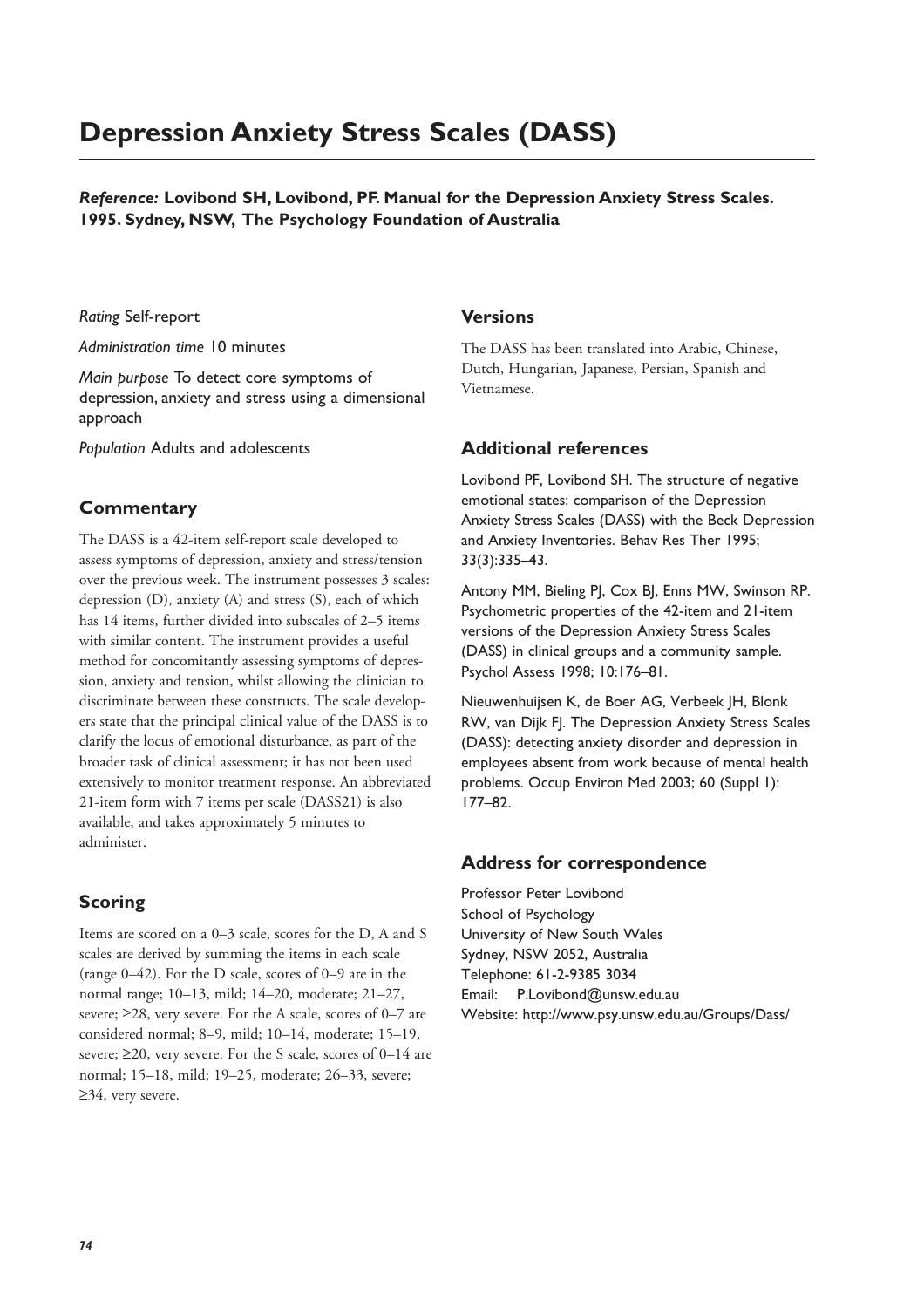#### **DASS**

#### *Name: Date:*

Please read each statement and circle a number 0, 1, 2 or 3 which indicates how much the statement applied to you *over the past week*. There are no right or wrong answers. Do not spend too much time on any statement.

*The rating scale is as follows:*

- Did not apply to me at all
- 1 Applied to me to some degree, or some of the time<br>2 Applied to me to a considerable degree, or a good p
- 2 Applied to me to a considerable degree, or a good part of the time<br>3 Applied to me very much, or most of the time
- Applied to me very much, or most of the time

| J. | I found myself getting upset by quite trivial things                                                                       | 0           |              | 2              | 3 |
|----|----------------------------------------------------------------------------------------------------------------------------|-------------|--------------|----------------|---|
| 2  | I was aware of dryness of my mouth                                                                                         | 0           |              | $\overline{2}$ | 3 |
| 3  | I couldn't seem to experience any positive feeling at all                                                                  | 0           |              | 2              | 3 |
| 4  | I experienced breathing difficulty (e.g., excessively rapid breathing, breathlessness in the absence of physical exertion) | 0           |              | 2              | 3 |
| 5  | I just couldn't seem to get going                                                                                          | 0           | 1            | 2              | 3 |
| 6  | I tended to over-react to situations                                                                                       | 0           | ı            | $\overline{2}$ | 3 |
| 7  | I had a feeling of shakiness (e.g., legs going to give way)                                                                | 0           |              | $\overline{2}$ | 3 |
| 8  | I found it difficult to relax                                                                                              | 0           |              | 2              | 3 |
| 9  | I found myself in situations that made me so anxious I was most relieved when they ended                                   | 0           |              | $\overline{2}$ | 3 |
| 10 | I felt that I had nothing to look forward to                                                                               | 0           |              | $\overline{2}$ | 3 |
| П  | I found myself getting upset rather easily                                                                                 | 0           |              | $\overline{2}$ | 3 |
| 12 | I felt that I was using a lot of nervous energy                                                                            | 0           |              | 2              | 3 |
| 13 | I felt sad and depressed                                                                                                   | 0           |              | 2              | 3 |
| 4  | I found myself getting impatient when I was delayed in any way (e.g., lifts, traffic lights, being kept waiting)           | 0           |              | 2              | 3 |
| 15 | I had a feeling of faintness                                                                                               | 0           |              | 2              | 3 |
| 16 | I felt that I had lost interest in just about everything                                                                   | 0           | <b>I</b>     | 2              | 3 |
| 17 | I felt I wasn't worth much as a person                                                                                     | 0           | ı            | 2              | 3 |
| 18 | I felt that I was rather touchy                                                                                            | 0           |              | 2              | 3 |
| 19 | I perspired noticeably (e.g., hands sweaty) in the absence of high temperatures or physical exertion                       | 0           |              | 2              | 3 |
| 20 | I felt scared without any good reason                                                                                      | 0           |              | 2              | 3 |
| 21 | I felt that life wasn't worthwhile                                                                                         | 0           |              | 2              | 3 |
| 22 | I found it hard to wind down                                                                                               | 0           |              | 2              | 3 |
| 23 | I had difficulty in swallowing                                                                                             | 0           |              | 2              | 3 |
| 24 | I couldn't seem to get any enjoyment out of the things I did                                                               | 0           | -1           | $\overline{2}$ | 3 |
| 25 | I was aware of the action of my heart in the absence of physical exertion (e.g., sense of heart rate increase,             |             |              |                |   |
|    | heart missing a beat)                                                                                                      | $\mathbf 0$ |              | 2              | 3 |
| 26 | I felt down-hearted and blue                                                                                               | 0           | ı            | 2              | 3 |
| 27 | I found that I was very irritable                                                                                          | 0           | ı            | 2              | 3 |
| 28 | I felt I was close to panic                                                                                                | 0           |              | 2              | 3 |
| 29 | I found it hard to calm down after something upset me                                                                      | 0           |              | 2              | 3 |
| 30 | I feared that I would be "thrown" by some trivial but unfamiliar task                                                      | 0           | $\mathbf{I}$ | 2              | 3 |
| 31 | I was unable to become enthusiastic about anything                                                                         | 0           | ı            | 2              | 3 |
| 32 | I found it difficult to tolerate interruptions to what I was doing                                                         | 0           |              | 2              | 3 |
| 33 | I was in a state of nervous tension                                                                                        | 0           |              | 2              | 3 |
| 34 | I felt I was pretty worthless                                                                                              | 0           | ı            | 2              | 3 |
| 35 | I was intolerant of anything that kept me from getting on with what I was doing                                            | 0           | ı            | 2              | 3 |
| 36 | I felt terrified                                                                                                           | 0           | ı            | 2              | 3 |
| 37 | I could see nothing in the future to be hopeful about                                                                      | 0           | $\mathbf{I}$ | $\overline{2}$ | 3 |
| 38 | I felt that life was meaningless                                                                                           | 0           | $\mathbf{I}$ | $\overline{2}$ | 3 |
| 39 | I found myself getting agitated                                                                                            | 0           |              | $\overline{2}$ | 3 |
| 40 | I was worried about situations in which I might panic and make a fool of myself                                            | 0           |              | $\overline{2}$ | 3 |
| 41 | I experienced trembling (e.g., in the hands)                                                                               | 0           |              | 2              | 3 |
| 42 | I found it difficult to work up the initiative to do things                                                                | 0           |              | 2              | 3 |
|    |                                                                                                                            |             |              |                |   |

DASS can be downloaded without charge as above or as a short (21 item) version from www.psy.unsw.edu.au/dass/.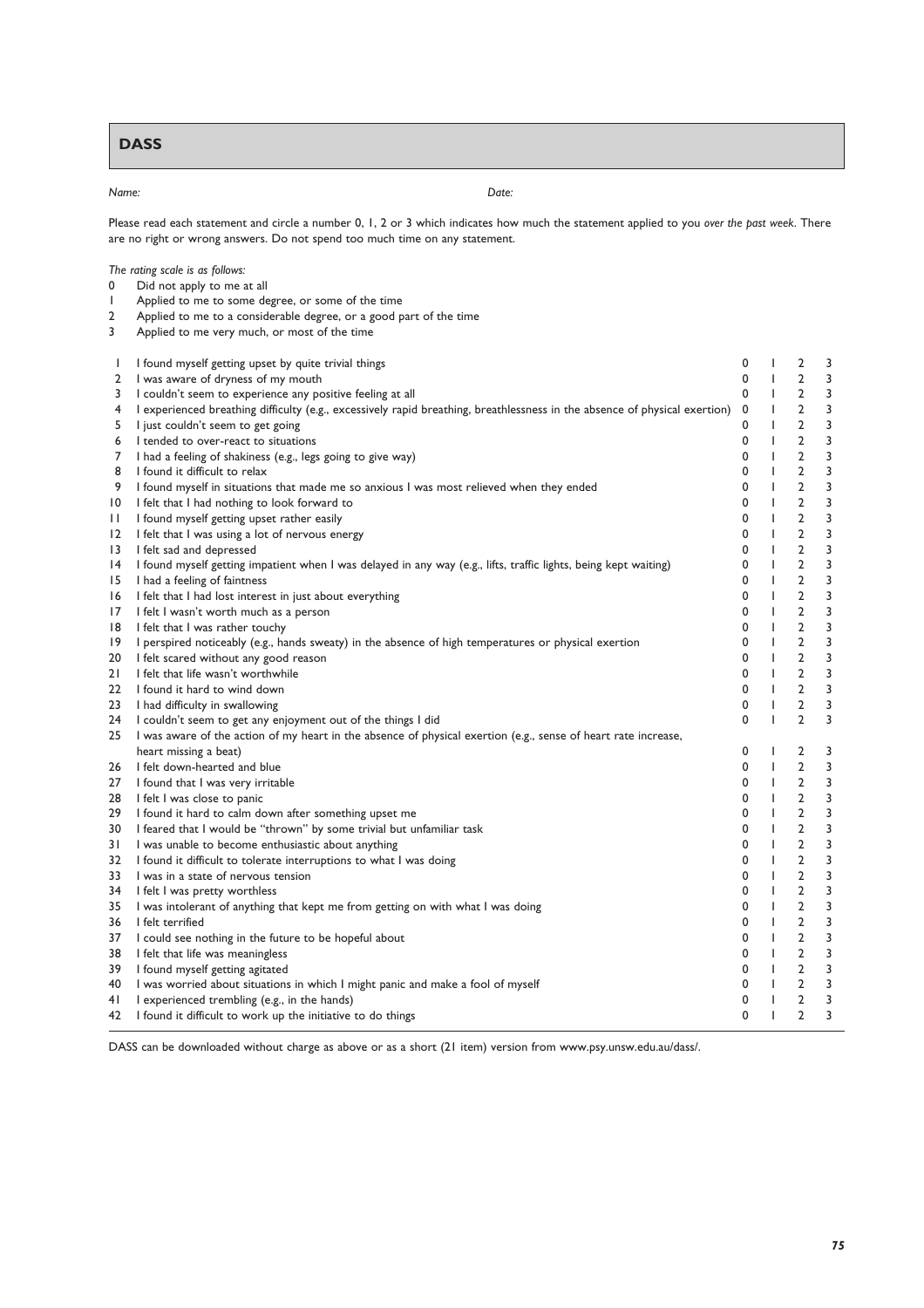# **Fear of Negative Evaluation Scale (FNE) and Social Avoidance and Distress Scale (SADS)**

*Reference:***Watson D, Friend R. Measurement of social-evaluative anxiety. J Consult Clin Psychol 1969; 33(4):448–57**

*Rating* Self-report

*Administration time* 10 minutes each

*Main purpose* To assess fear of social evaluation and distress and avoidance in social situations

*Population* Adults

# **Commentary**

The FNE and the SAD were designed as complementary self-report measures of social anxiety to be used together. The FNE is a 30-item instrument developed to assess expectations and distress associated with negative evaluation by others. The SAD is a 28-item scale that measures two aspects of anxiety; an individual's experience of distress in social situations, and avoidance of social situations. Both instruments have shown the ability to differentiate between patients with social phobia and those with simple (specific) phobia. There is some question, however, of whether they can differentiate social phobia from GAD or panic disorder (Oei et al., 1991).

# **Scoring**

Both scales are scored in a true/false format, with higher scores indicating greater social anxiety.

#### **Versions**

The SAD has been translated into Chinese, German, Hindi, Japanese and Swedish. The FNE has been translated into Japanese. A brief 12-item version of the FNE has been developed.

## **Additional references**

Turner SM, McCanna M, Beidel DC. Validity of the Social Avoidance and Distress and Fear of Negative Evaluation Scale. Behav Res Ther 1987; 25:113–15.

Heimberg RG, Hope DA, Rapee RM, Bruch MA. The validity of the Social Avoidance and Distress Scale and the Fear of Negative Evaluation Scale with social phobic patients. Behav Res Ther 1988; 26(5):407–13.

Oei TP, Kenna D, Evans L. The reliability, validity, and utility of the SAD and FNE scales for anxiety disorder patients. Pers Individ Dif 1991; 12:111–16.

# **Address for correspondence**

Dr. Ronald Friend 2347 NW Overton St. Portland, OR 97210, USA Telephone: 1-503-241-1881 Email: Ronald.Friend@sunysb.edu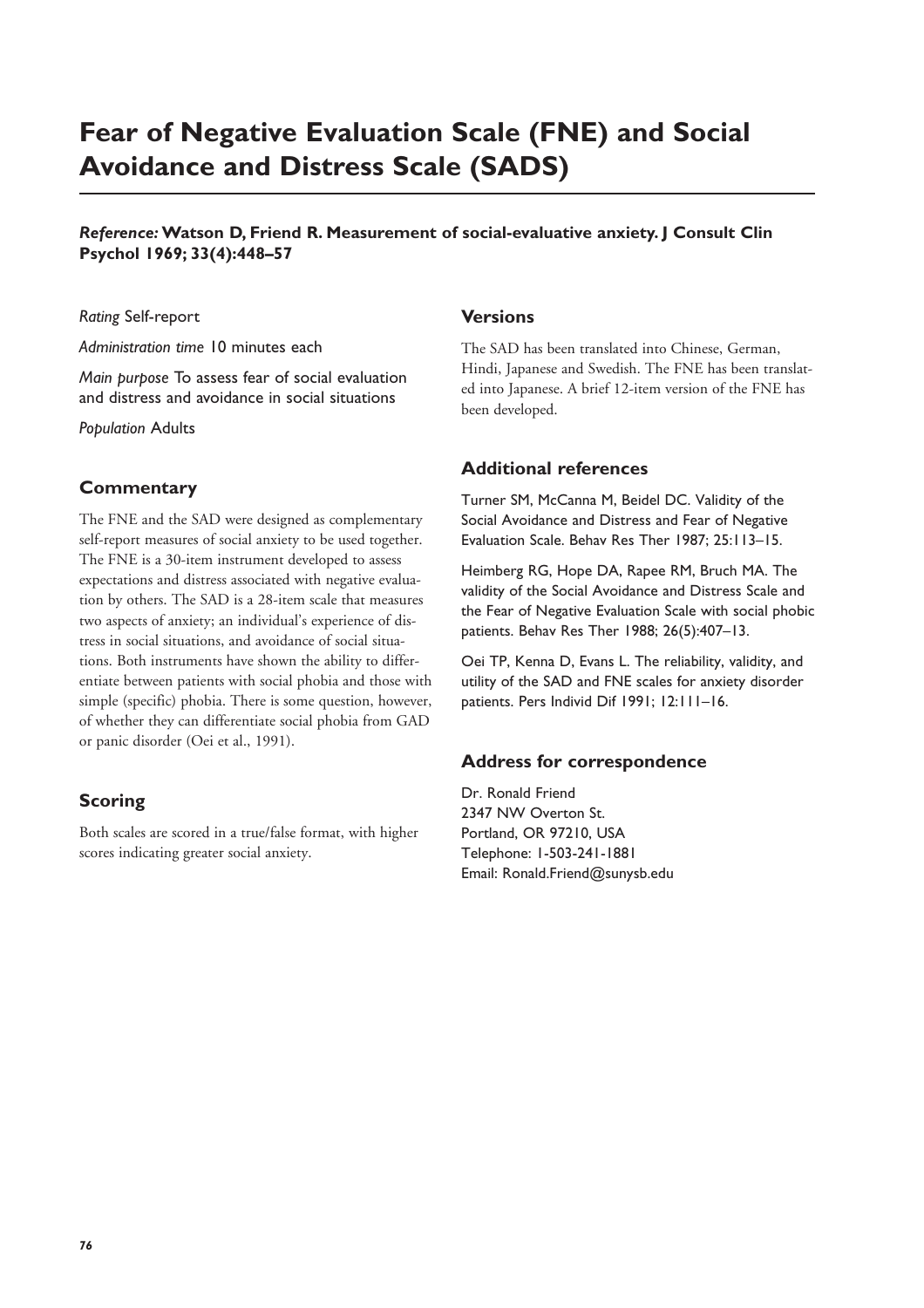#### **Social Avoidance and Distress Scale (SADS)**

For the following statements, please answer each in terms of whether it is true or false for you. Circle T for true or F for false.

| Т | F |     | I feel relaxed even in unfamiliar social situations.                                       |
|---|---|-----|--------------------------------------------------------------------------------------------|
| т | F | 2.  | I try to avoid situations which force me to be very sociable.                              |
| т | F | 3.  | It is easy for me to relax when I am with strangers.                                       |
| т | F | 4.  | I have no particular desire to avoid people.                                               |
| Τ | F | 5.  | I often find social occasions upsetting.                                                   |
| Τ | F | 6.  | I usually feel calm and comfortable at social occasions.                                   |
| Τ | F |     | 7. I am usually at ease when talking to someone of the opposite sex.                       |
| т | F | 8.  | I try to avoid talking to people unless I know them well.                                  |
| т | F | 9.  | If the chance comes to meet new people, I often take it.                                   |
| Т | F |     | 10. I often feel nervous or tense in casual get-togethers in which both sexes are present. |
| т | F | H.  | I am usually nervous with people unless I know them well.                                  |
| т | F | 12. | I usually feel relaxed when I am with a group of people.                                   |
| т | F | 13. | I often want to get away from people.                                                      |
| т | F | 14. | I usually feel uncomfortable when I am in a group of people I don't know.                  |
| Т | F | 15. | I usually feel relaxed when I meet someone for the first time.                             |
| Т | F | 16. | Being introduced to people makes me tense and nervous.                                     |
| Т | F | 17. | Even though a room is full of strangers, I may enter it anyway.                            |
| т | F | 18. | I would avoid walking up and joining a large group of people.                              |
| Т | F | 19. | When my superiors want to talk with me, I talk willingly.                                  |
| Т | F | 20. | I often feel on edge when I am with a group of people,                                     |
| Т | F | 21. | I tend to withdraw from people.                                                            |
| Т | F | 22. | I don't mind talking to people at parties or social gatherings.                            |
| т | F | 23. | I am seldom at ease in a large group of people.                                            |
| Т | F | 24. | I often think up excuses in order to avoid social engagements.                             |
| Т | F | 25. | I sometimes take the responsibility for introducing people to each other.                  |
| т | F | 26. | I try to avoid formal social occasions.                                                    |
| Т | F | 27. | I usually go to whatever social engagement I have.                                         |
| Т | F | 28. | I find it easy to relax with other people.                                                 |
|   |   |     |                                                                                            |

Reprinted from Watson, D and Friend, R. *J Consult Clin Psychol* 1969; 33:448–57. Copyright © 1969 by the American Psychological Association. Reprinted with permission.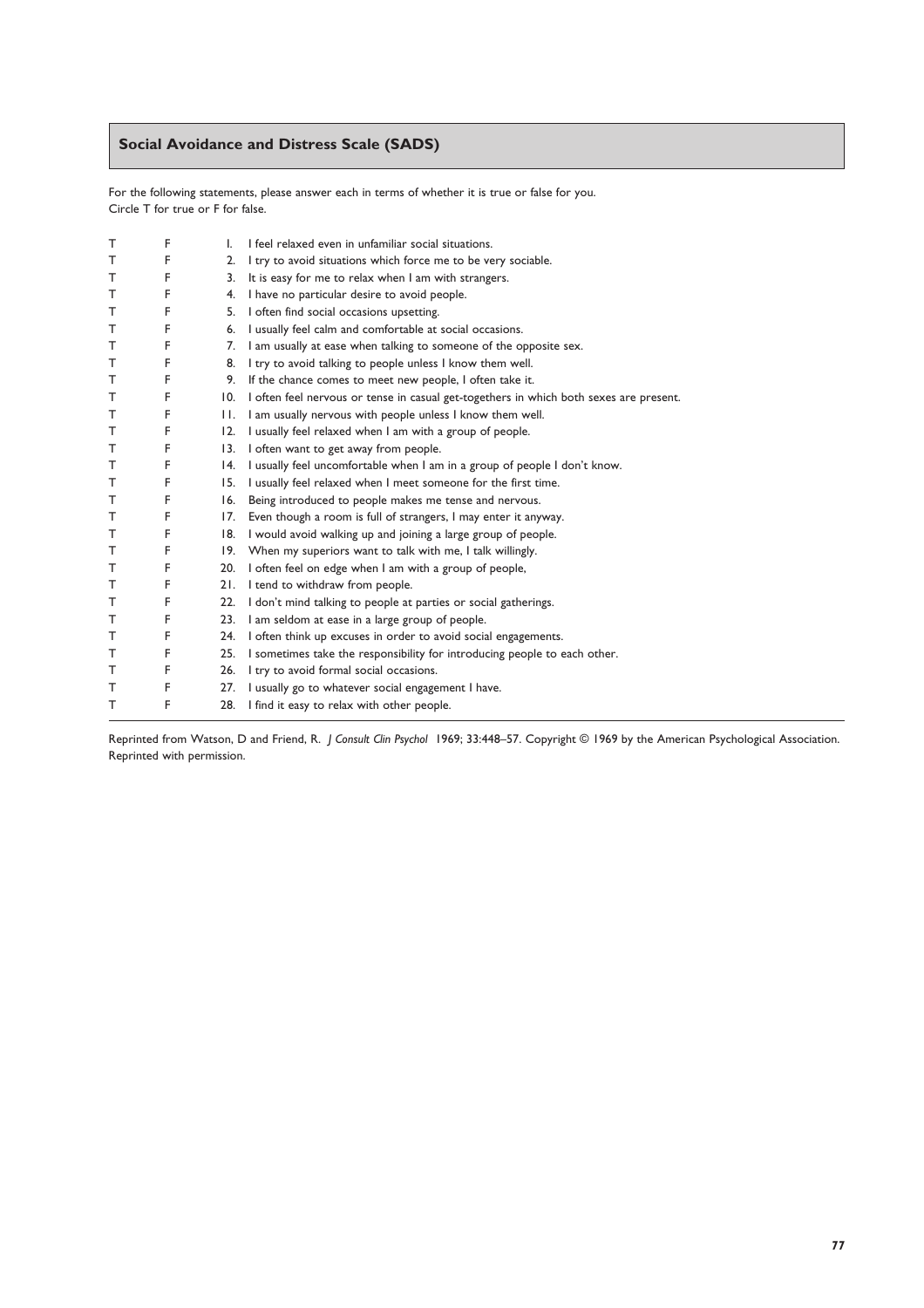#### **Fear of Negative Evaluation Scale (FNE)**

For the following statements, please answer each in terms of whether it is true or false for you. Circle T for true or F for false.

| т<br>I worry about what people will think of me even when I know it doesn't make any difference.<br>F<br>2.<br>Т<br>F<br>3. I become tense and jittery if I know someone is sizing me up.<br>Т<br>F<br>4. I am unconcerned even if I know people are forming an unfavorable impression of me.<br>Т<br>F<br>I feel very upset when I commit some social error.<br>5.<br>т<br>The opinions that important people have of me cause me little concern.<br>F<br>6.<br>Т<br>F<br>I am often afraid that I may look ridiculous or make a fool of myself.<br>7.<br>Т<br>F<br>I react very little when other people disapprove of me.<br>8.<br>F<br>Т<br>I am frequently afraid of other people noticing my shortcomings.<br>9.<br>т<br>F<br>The disapproval of others would have little effect on me.<br>10.<br>Т<br>If someone is evaluating me I tend to expect the worst.<br>F<br>П.<br>Т<br>F<br>I rarely worry about what kind of impression I am making on someone.<br>12.<br>Т<br>F<br>I am afraid that others will not approve of me.<br>13.<br>Т<br>F<br>I am afraid that people will find fault with me.<br>14.<br>Т<br>F<br>Other people's opinions of me do not bother me.<br>15.<br>Т<br>F<br>I am not necessarily upset if I do not please someone.<br>16.<br>т<br>F<br>When I am talking to someone, I worry about what they may be thinking about me.<br>17.<br>т<br>F<br>I feel that you can't help making social errors sometimes, so why worry about it.<br>18.<br>Т<br>F<br>I am usually worried about what kind of impression I make.<br>19.<br>Т<br>F<br>I worry a lot about what my superiors think of me.<br>20.<br>Т<br>F<br>If I know someone is judging me, it has little effect on me.<br>21.<br>Т<br>F<br>I worry that others will think I am not worthwhile.<br>22.<br>Т<br>I worry very little about what others may think of me.<br>F<br>23.<br>Т<br>F<br>24. Sometimes I think I am too concerned with what other people think of me.<br>Т<br>F<br>I often worry that I will say or do the wrong things.<br>25.<br>Т<br>F<br>I am often indifferent to the opinions others have of me.<br>26.<br>Т<br>F<br>I am usually confident that others will have a favorable impression of me.<br>27.<br>Т<br>F<br>I often worry that people who are important to me won't think very much of me.<br>28.<br>Т<br>F<br>29. I brood about the opinions my friends have about me.<br>Т<br>F<br>30. I become tense and jittery if I know I am being judged by my superiors. | Т | F | Ι. | I rarely worry about seeming foolish to others. |
|-----------------------------------------------------------------------------------------------------------------------------------------------------------------------------------------------------------------------------------------------------------------------------------------------------------------------------------------------------------------------------------------------------------------------------------------------------------------------------------------------------------------------------------------------------------------------------------------------------------------------------------------------------------------------------------------------------------------------------------------------------------------------------------------------------------------------------------------------------------------------------------------------------------------------------------------------------------------------------------------------------------------------------------------------------------------------------------------------------------------------------------------------------------------------------------------------------------------------------------------------------------------------------------------------------------------------------------------------------------------------------------------------------------------------------------------------------------------------------------------------------------------------------------------------------------------------------------------------------------------------------------------------------------------------------------------------------------------------------------------------------------------------------------------------------------------------------------------------------------------------------------------------------------------------------------------------------------------------------------------------------------------------------------------------------------------------------------------------------------------------------------------------------------------------------------------------------------------------------------------------------------------------------------------------------------------------------------------------------------------------------------------------------------------------------------------------------------------------------------------|---|---|----|-------------------------------------------------|
|                                                                                                                                                                                                                                                                                                                                                                                                                                                                                                                                                                                                                                                                                                                                                                                                                                                                                                                                                                                                                                                                                                                                                                                                                                                                                                                                                                                                                                                                                                                                                                                                                                                                                                                                                                                                                                                                                                                                                                                                                                                                                                                                                                                                                                                                                                                                                                                                                                                                                         |   |   |    |                                                 |
|                                                                                                                                                                                                                                                                                                                                                                                                                                                                                                                                                                                                                                                                                                                                                                                                                                                                                                                                                                                                                                                                                                                                                                                                                                                                                                                                                                                                                                                                                                                                                                                                                                                                                                                                                                                                                                                                                                                                                                                                                                                                                                                                                                                                                                                                                                                                                                                                                                                                                         |   |   |    |                                                 |
|                                                                                                                                                                                                                                                                                                                                                                                                                                                                                                                                                                                                                                                                                                                                                                                                                                                                                                                                                                                                                                                                                                                                                                                                                                                                                                                                                                                                                                                                                                                                                                                                                                                                                                                                                                                                                                                                                                                                                                                                                                                                                                                                                                                                                                                                                                                                                                                                                                                                                         |   |   |    |                                                 |
|                                                                                                                                                                                                                                                                                                                                                                                                                                                                                                                                                                                                                                                                                                                                                                                                                                                                                                                                                                                                                                                                                                                                                                                                                                                                                                                                                                                                                                                                                                                                                                                                                                                                                                                                                                                                                                                                                                                                                                                                                                                                                                                                                                                                                                                                                                                                                                                                                                                                                         |   |   |    |                                                 |
|                                                                                                                                                                                                                                                                                                                                                                                                                                                                                                                                                                                                                                                                                                                                                                                                                                                                                                                                                                                                                                                                                                                                                                                                                                                                                                                                                                                                                                                                                                                                                                                                                                                                                                                                                                                                                                                                                                                                                                                                                                                                                                                                                                                                                                                                                                                                                                                                                                                                                         |   |   |    |                                                 |
|                                                                                                                                                                                                                                                                                                                                                                                                                                                                                                                                                                                                                                                                                                                                                                                                                                                                                                                                                                                                                                                                                                                                                                                                                                                                                                                                                                                                                                                                                                                                                                                                                                                                                                                                                                                                                                                                                                                                                                                                                                                                                                                                                                                                                                                                                                                                                                                                                                                                                         |   |   |    |                                                 |
|                                                                                                                                                                                                                                                                                                                                                                                                                                                                                                                                                                                                                                                                                                                                                                                                                                                                                                                                                                                                                                                                                                                                                                                                                                                                                                                                                                                                                                                                                                                                                                                                                                                                                                                                                                                                                                                                                                                                                                                                                                                                                                                                                                                                                                                                                                                                                                                                                                                                                         |   |   |    |                                                 |
|                                                                                                                                                                                                                                                                                                                                                                                                                                                                                                                                                                                                                                                                                                                                                                                                                                                                                                                                                                                                                                                                                                                                                                                                                                                                                                                                                                                                                                                                                                                                                                                                                                                                                                                                                                                                                                                                                                                                                                                                                                                                                                                                                                                                                                                                                                                                                                                                                                                                                         |   |   |    |                                                 |
|                                                                                                                                                                                                                                                                                                                                                                                                                                                                                                                                                                                                                                                                                                                                                                                                                                                                                                                                                                                                                                                                                                                                                                                                                                                                                                                                                                                                                                                                                                                                                                                                                                                                                                                                                                                                                                                                                                                                                                                                                                                                                                                                                                                                                                                                                                                                                                                                                                                                                         |   |   |    |                                                 |
|                                                                                                                                                                                                                                                                                                                                                                                                                                                                                                                                                                                                                                                                                                                                                                                                                                                                                                                                                                                                                                                                                                                                                                                                                                                                                                                                                                                                                                                                                                                                                                                                                                                                                                                                                                                                                                                                                                                                                                                                                                                                                                                                                                                                                                                                                                                                                                                                                                                                                         |   |   |    |                                                 |
|                                                                                                                                                                                                                                                                                                                                                                                                                                                                                                                                                                                                                                                                                                                                                                                                                                                                                                                                                                                                                                                                                                                                                                                                                                                                                                                                                                                                                                                                                                                                                                                                                                                                                                                                                                                                                                                                                                                                                                                                                                                                                                                                                                                                                                                                                                                                                                                                                                                                                         |   |   |    |                                                 |
|                                                                                                                                                                                                                                                                                                                                                                                                                                                                                                                                                                                                                                                                                                                                                                                                                                                                                                                                                                                                                                                                                                                                                                                                                                                                                                                                                                                                                                                                                                                                                                                                                                                                                                                                                                                                                                                                                                                                                                                                                                                                                                                                                                                                                                                                                                                                                                                                                                                                                         |   |   |    |                                                 |
|                                                                                                                                                                                                                                                                                                                                                                                                                                                                                                                                                                                                                                                                                                                                                                                                                                                                                                                                                                                                                                                                                                                                                                                                                                                                                                                                                                                                                                                                                                                                                                                                                                                                                                                                                                                                                                                                                                                                                                                                                                                                                                                                                                                                                                                                                                                                                                                                                                                                                         |   |   |    |                                                 |
|                                                                                                                                                                                                                                                                                                                                                                                                                                                                                                                                                                                                                                                                                                                                                                                                                                                                                                                                                                                                                                                                                                                                                                                                                                                                                                                                                                                                                                                                                                                                                                                                                                                                                                                                                                                                                                                                                                                                                                                                                                                                                                                                                                                                                                                                                                                                                                                                                                                                                         |   |   |    |                                                 |
|                                                                                                                                                                                                                                                                                                                                                                                                                                                                                                                                                                                                                                                                                                                                                                                                                                                                                                                                                                                                                                                                                                                                                                                                                                                                                                                                                                                                                                                                                                                                                                                                                                                                                                                                                                                                                                                                                                                                                                                                                                                                                                                                                                                                                                                                                                                                                                                                                                                                                         |   |   |    |                                                 |
|                                                                                                                                                                                                                                                                                                                                                                                                                                                                                                                                                                                                                                                                                                                                                                                                                                                                                                                                                                                                                                                                                                                                                                                                                                                                                                                                                                                                                                                                                                                                                                                                                                                                                                                                                                                                                                                                                                                                                                                                                                                                                                                                                                                                                                                                                                                                                                                                                                                                                         |   |   |    |                                                 |
|                                                                                                                                                                                                                                                                                                                                                                                                                                                                                                                                                                                                                                                                                                                                                                                                                                                                                                                                                                                                                                                                                                                                                                                                                                                                                                                                                                                                                                                                                                                                                                                                                                                                                                                                                                                                                                                                                                                                                                                                                                                                                                                                                                                                                                                                                                                                                                                                                                                                                         |   |   |    |                                                 |
|                                                                                                                                                                                                                                                                                                                                                                                                                                                                                                                                                                                                                                                                                                                                                                                                                                                                                                                                                                                                                                                                                                                                                                                                                                                                                                                                                                                                                                                                                                                                                                                                                                                                                                                                                                                                                                                                                                                                                                                                                                                                                                                                                                                                                                                                                                                                                                                                                                                                                         |   |   |    |                                                 |
|                                                                                                                                                                                                                                                                                                                                                                                                                                                                                                                                                                                                                                                                                                                                                                                                                                                                                                                                                                                                                                                                                                                                                                                                                                                                                                                                                                                                                                                                                                                                                                                                                                                                                                                                                                                                                                                                                                                                                                                                                                                                                                                                                                                                                                                                                                                                                                                                                                                                                         |   |   |    |                                                 |
|                                                                                                                                                                                                                                                                                                                                                                                                                                                                                                                                                                                                                                                                                                                                                                                                                                                                                                                                                                                                                                                                                                                                                                                                                                                                                                                                                                                                                                                                                                                                                                                                                                                                                                                                                                                                                                                                                                                                                                                                                                                                                                                                                                                                                                                                                                                                                                                                                                                                                         |   |   |    |                                                 |
|                                                                                                                                                                                                                                                                                                                                                                                                                                                                                                                                                                                                                                                                                                                                                                                                                                                                                                                                                                                                                                                                                                                                                                                                                                                                                                                                                                                                                                                                                                                                                                                                                                                                                                                                                                                                                                                                                                                                                                                                                                                                                                                                                                                                                                                                                                                                                                                                                                                                                         |   |   |    |                                                 |
|                                                                                                                                                                                                                                                                                                                                                                                                                                                                                                                                                                                                                                                                                                                                                                                                                                                                                                                                                                                                                                                                                                                                                                                                                                                                                                                                                                                                                                                                                                                                                                                                                                                                                                                                                                                                                                                                                                                                                                                                                                                                                                                                                                                                                                                                                                                                                                                                                                                                                         |   |   |    |                                                 |
|                                                                                                                                                                                                                                                                                                                                                                                                                                                                                                                                                                                                                                                                                                                                                                                                                                                                                                                                                                                                                                                                                                                                                                                                                                                                                                                                                                                                                                                                                                                                                                                                                                                                                                                                                                                                                                                                                                                                                                                                                                                                                                                                                                                                                                                                                                                                                                                                                                                                                         |   |   |    |                                                 |
|                                                                                                                                                                                                                                                                                                                                                                                                                                                                                                                                                                                                                                                                                                                                                                                                                                                                                                                                                                                                                                                                                                                                                                                                                                                                                                                                                                                                                                                                                                                                                                                                                                                                                                                                                                                                                                                                                                                                                                                                                                                                                                                                                                                                                                                                                                                                                                                                                                                                                         |   |   |    |                                                 |
|                                                                                                                                                                                                                                                                                                                                                                                                                                                                                                                                                                                                                                                                                                                                                                                                                                                                                                                                                                                                                                                                                                                                                                                                                                                                                                                                                                                                                                                                                                                                                                                                                                                                                                                                                                                                                                                                                                                                                                                                                                                                                                                                                                                                                                                                                                                                                                                                                                                                                         |   |   |    |                                                 |
|                                                                                                                                                                                                                                                                                                                                                                                                                                                                                                                                                                                                                                                                                                                                                                                                                                                                                                                                                                                                                                                                                                                                                                                                                                                                                                                                                                                                                                                                                                                                                                                                                                                                                                                                                                                                                                                                                                                                                                                                                                                                                                                                                                                                                                                                                                                                                                                                                                                                                         |   |   |    |                                                 |
|                                                                                                                                                                                                                                                                                                                                                                                                                                                                                                                                                                                                                                                                                                                                                                                                                                                                                                                                                                                                                                                                                                                                                                                                                                                                                                                                                                                                                                                                                                                                                                                                                                                                                                                                                                                                                                                                                                                                                                                                                                                                                                                                                                                                                                                                                                                                                                                                                                                                                         |   |   |    |                                                 |
|                                                                                                                                                                                                                                                                                                                                                                                                                                                                                                                                                                                                                                                                                                                                                                                                                                                                                                                                                                                                                                                                                                                                                                                                                                                                                                                                                                                                                                                                                                                                                                                                                                                                                                                                                                                                                                                                                                                                                                                                                                                                                                                                                                                                                                                                                                                                                                                                                                                                                         |   |   |    |                                                 |
|                                                                                                                                                                                                                                                                                                                                                                                                                                                                                                                                                                                                                                                                                                                                                                                                                                                                                                                                                                                                                                                                                                                                                                                                                                                                                                                                                                                                                                                                                                                                                                                                                                                                                                                                                                                                                                                                                                                                                                                                                                                                                                                                                                                                                                                                                                                                                                                                                                                                                         |   |   |    |                                                 |

Reprinted from Watson, D and Friend, R. *J Consult Clin Psychol* 1969; 33:448–57. Copyright © 1969 by the American Psychological Association. Reprinted with permission.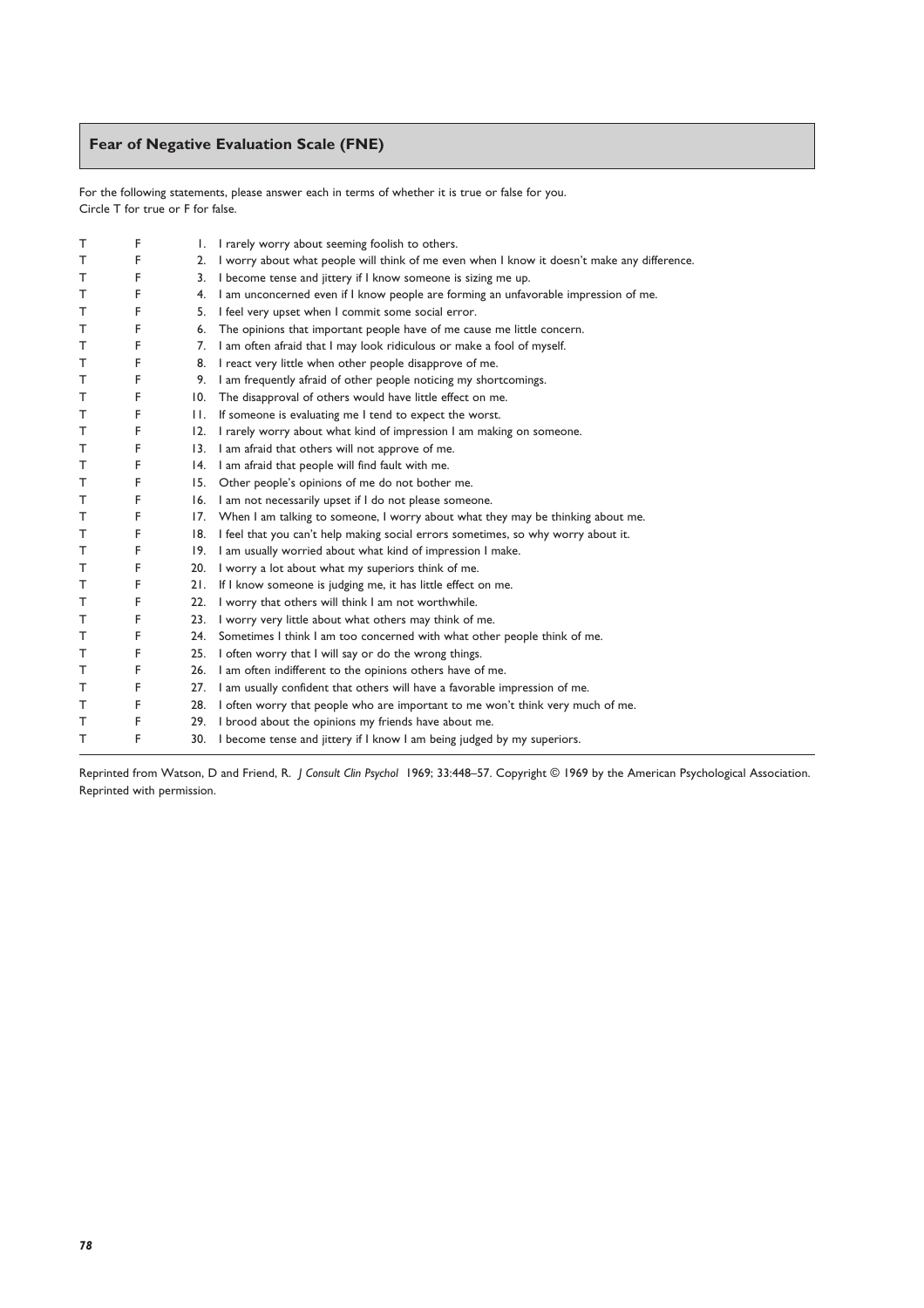# *Reference:* **Marks IM, Mathews AM. Brief standard self-rating for phobic patients. Behav Res Ther 1979; 17(3):263–7**

*Rating* Self-report

*Administration time* 10 minutes

*Main purpose* To measure severity of, and change in, common phobias and related anxiety and depression

*Population* Adults

## **Commentary**

The FQ is a frequently used 24-item self-report measure designed to assess severity of common phobias, change in phobic symptoms and associated depression and anxiety. The instrument's Total Phobia scale (the most frequently cited score) contains 15 items and yields 3 sub-scales (agoraphobia, blood-injury phobia and social phobia). The scale also provides a 1-item Global Phobic Distress index and a 5-item Anxiety/Depression sub-scale. The agoraphobia and social phobia sub-scales of the FQ are most commonly utilized, and are able to discriminate between patients with panic disorder with agoraphobia and those with social phobia (Cox et al., 1991). The FQ anxiety/depression sub-scale may provide some useful additional data, but is likely to tap general distress rather than serving as a sensitive measure of either disorder. The instrument has been shown to be sensitive to response to treatment in a variety of clinical settings, and was the initial gold standard in the assessment of social phobia.

# **Scoring**

Items are scored on a 9-point scale ranging from 0 (would not avoid it) through to 8 (always avoid it). The total

phobia score (FQ-TOT, range 0–120) is obtained by summing responses to items 2 through 16. Sub-scale scores (range 0–40) are derived by simply summing the appropriate items.

## **Versions**

The FQ has been translated into Catalan, Chinese, Dutch, French, German, Italian and Spanish.

## **Additional references**

Cox BJ, Swinson RP, Shaw BF. Value of the Fear Questionnaire in differentiating agoraphobia and social phobia. Br J Psychiatry 1991; 159:842–5.

Oei TPS, Moylan A, Evans L. Validity and clinical utility of the Fear Questionnaire for anxiety-disorder patients. Psychol Assess 1991; 3:391–7.

Cox BJ, Parker JD, Swinson RP. Confirmatory factor analysis of the Fear Questionnaire with social phobia patients. Br J Psychiatry 1996; 168(4):497–9.

#### **Address for correspondence**

Dr. Isaac Marks Department of Psychiatry Charing Cross Campus Imperial College London University 303 North End Rd, London W14 9NS, UK Telephone: +44 (0)20 7610 2594 Email: i.marks@imperial.ac.uk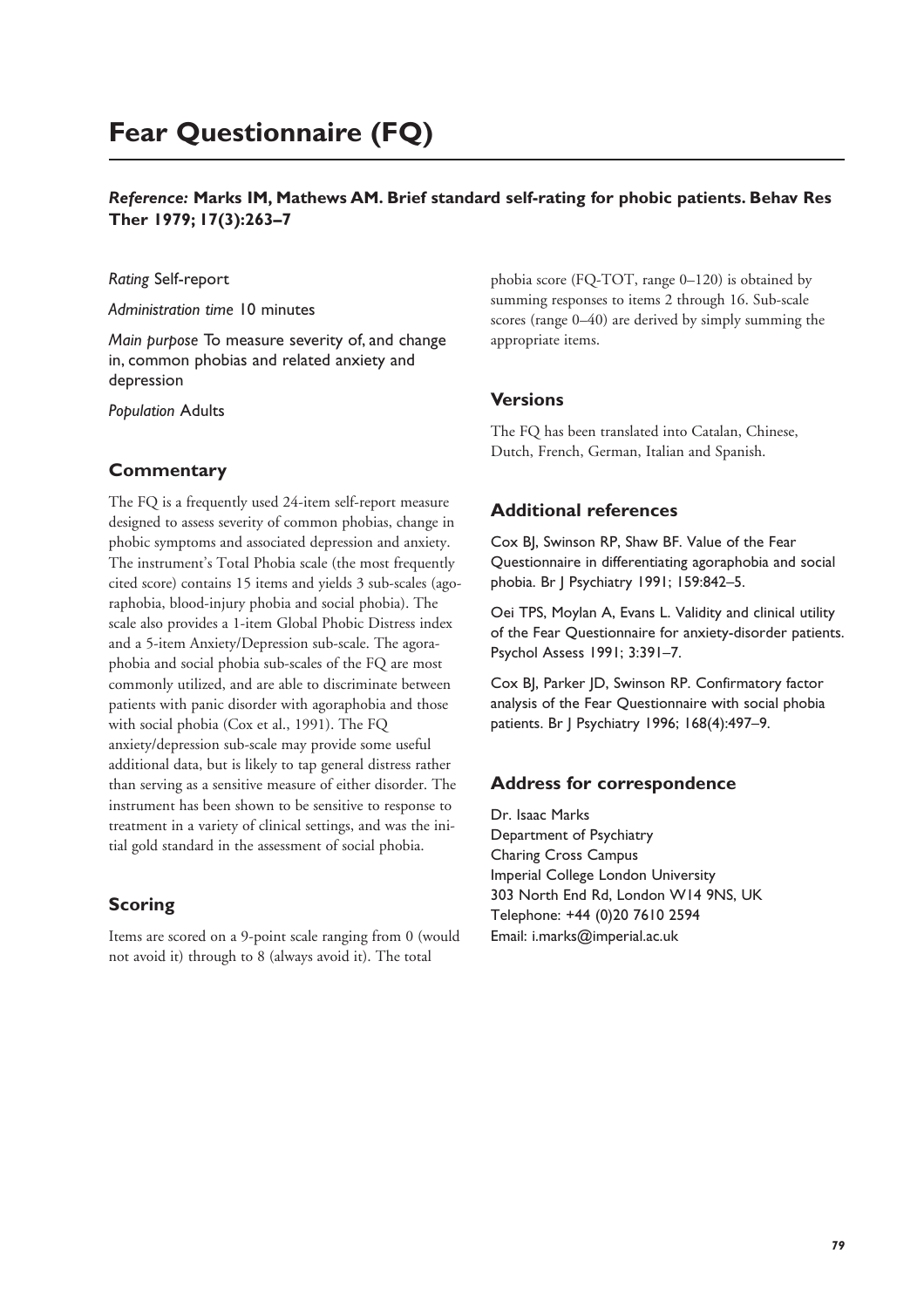## **Fear Questionnaire**

| . .<br>Name | יי | sex | <i>Jace</i> |
|-------------|----|-----|-------------|
|             |    |     |             |

Choose a number from the scale below to show how much you would avoid each of the situations listed below because of fear or other unpleasant feelings. Then write the number you chose in the box opposite each situation.



Now choose a number from the scale below to show how much you are troubled by each problem listed, and write the number in the box opposite

| Hardly                                                     |  | Slightly                                     |  | Definitely  |  | Markedly    |  | Very severely |
|------------------------------------------------------------|--|----------------------------------------------|--|-------------|--|-------------|--|---------------|
| at all                                                     |  | troublesome                                  |  | troublesome |  | troublesome |  | troublesome   |
| 18. Feeling miserable or depressed                         |  |                                              |  |             |  |             |  |               |
| 19. Feeling irritable or angry                             |  |                                              |  |             |  |             |  |               |
| 20. Feeling tense or panicky                               |  |                                              |  |             |  |             |  |               |
|                                                            |  | 21. Upsetting thoughts coming into your mind |  |             |  |             |  |               |
| 22. Feeling you or your surroundings are strange or unreal |  |                                              |  |             |  |             |  |               |
| 23. Other feelings (describe)                              |  |                                              |  |             |  |             |  |               |
|                                                            |  |                                              |  |             |  |             |  | Total         |

How would you rate the present state of your phobic symptoms on the scale below?

| 0                                        |                         |             |             |               |
|------------------------------------------|-------------------------|-------------|-------------|---------------|
| No phobias                               | Slightly                | Definitely  | Markedly    | Very severely |
| present                                  | disturbing/             | disturbing/ | disturbing/ | disturbing/   |
|                                          | not really<br>disabling | disabling   | disabling   | disabling     |
| Please circle one number between 0 and 8 |                         |             |             |               |

Reproduced from Marks IM, Mathews AM. Behav Res Ther 1979; 17(3):263–7 with permission from Dr. Isaac Marks. © 1979 Isaac Marks.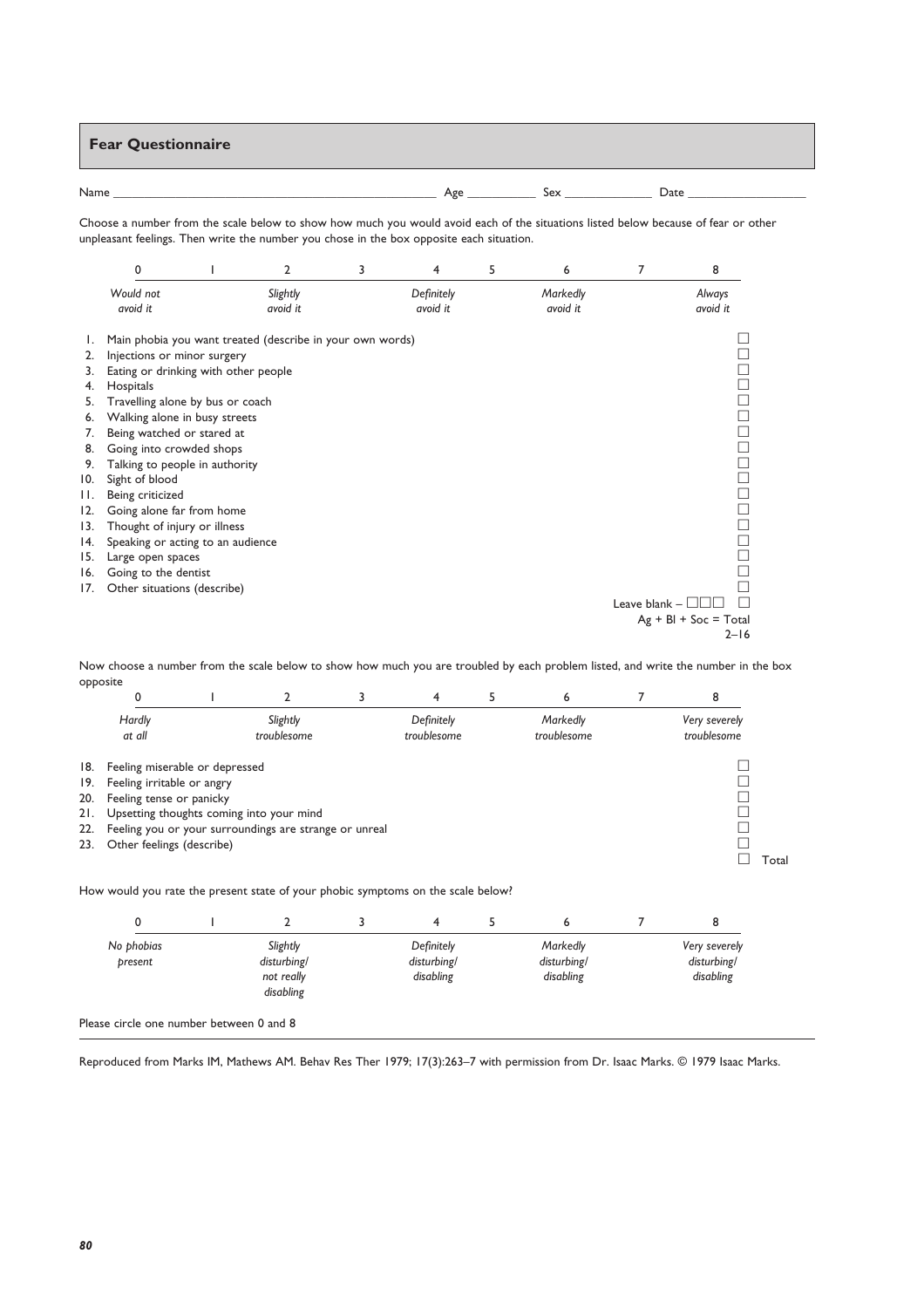# **Hospital Anxiety and Depression Scale (HADS)**

# *Reference:* **Zigmond AS, Snaith RP. The Hospital Anxiety and Depression Scale.Acta Psychiatr Scand 1983; 67(6):361–70**

*Rating* Self-report

*Administration time* <5 minutes

*Main purpose* To screen for depression and anxiety in medical patients

*Population* Adults, adolescents aged over 16 and older adults

#### **Commentary**

The HADS is a 14-item self-report instrument designed to screen for presence and severity of symptoms of depression and anxiety over the past week in medical patients. The instrument possesses a 7-item depression sub-scale (HADS-D) and a 7-item anxiety sub-scale (HADS-A), both of which omit somatic symptoms in an attempt to reduce the likelihood of false-positive diagnoses. The HADS-D concentrates on assessing loss of hedonic tone, which the scale developers' state is a type of depression that is often biological in origin and therefore likely to respond to antidepressant medication. The HADS represents a brief and useful screening tool for symptoms of depression and anxiety in patients with physical illness. Two review articles have further indicated that it is sensitive to change, and that it is appropriate for use in primary care and general population samples.

#### **Scoring**

Items are scored on a 0–3 scale: HADS-D and HADS-A sub-scale scores (range 0–21) are derived by summing the 7 items on each scale (the scale developers warn against deriving a total score for the HADS). For both sub-scales, scores in the range of 0–7 are considered normal; 8–10, mild, 11–14, moderate; 15–21, severe.

## **Versions**

The HADS has been translated into: Arabic, Cantonese, Danish, Dutch, French, German, Hebrew, Italian, Japanese, Norwegian, Spanish and Swedish, amongst other languages – contact nferNelson for further details.

#### **Additional references**

Herrmann C. International experience with the Hospital Anxiety and Depression Scale. A review of validation data and clinical results. J Psychosom Res 1997; 42:17–41.

Crawford JR, Henry JD, Crombie C, Taylor EP. Normative data for the HADS from a large non-clinical sample. Br J Clin Psychol 2001; 40(Pt 4):429–34.

Bjelland I, Dahl AA, Haug TT, Neckelmann D. The validity of the Hospital Anxiety and Depression Scale; an updated review. J Psychiat Res 2002; 52:69–77.

#### **Address for correspondence**

nferNelson The Chiswick Centre 414 Chiswick High Road London W4 5TF, UK Telephone: +44 (0) 20 8996 8444 Email: information@nfer-nelson.co.uk Website: http://www.nfer-nelson.co.uk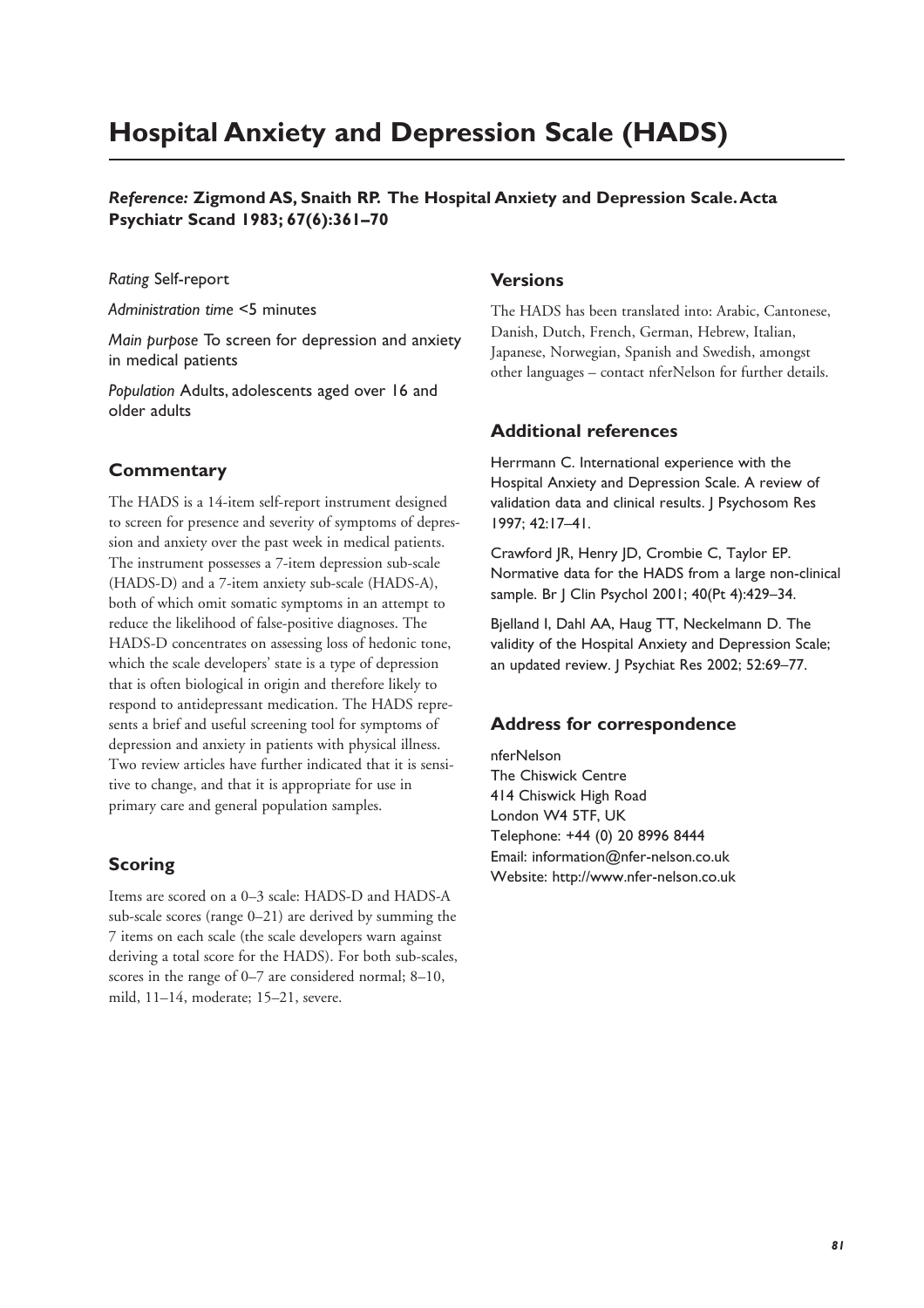# **Impact of Event Scale–Revised (IES-R)**

*Reference:***Weiss DS, Marmar CR. The Impact of Event Scale – Revised. In J Wilson,TM Keane (Eds.) Assessing Psychological Trauma and PTSD (pp. 399–411). 1996. New York: Guilford**

*Rating* Self-report

*Administration time* 5–10 minutes

*Main purpose* To assess distress (intrusion, avoidance and hyperarousal) associated with stressful life events

*Population* Adults and adolescents

# **Commentary**

The IES-R is a 22-item self-report measure designed to assess current subjective distress for any specific life event. It replaces the original 15-item Impact of Event Scale (Horowitz et al., 1979) in that it is constructed to parallel DSM-IV criteria for PTSD. The patient is asked to think of a specific stressful event and rate any difficulties the event has caused over the past week. Because the wording of the scale is not event-specific, it can be used to assess a variety of stressful or traumatic events, and is not restricted to use in PTSD populations. Although the instrument yields 3 sub-scales (intrusion, avoidance and hyperarousal), a recent publication reporting a factor analysis of the IES-R provides evidence for a single, or a two-factor solution (intrusion/hyperarousal and avoidance).

# **Scoring**

Items are scored on a 0 (not at all) to 4 (extremely) scale, yielding a total score with a range of 0–88. Sub-scale scores are derived by calculating the mean of the appropriate items.

#### **Versions**

The IES-R has been translated into Chinese, French and Japanese.

# **Additional references**

Horowitz M, Wilner N, Alvarez W. Impact of Event Scale: a measure of subjective stress. Psychosom Med 1979; 41(3):209–218.

Creamer M, Bell R, Failla S. Psychometric properties of the Impact of Event Scale – Revised. Behav Res Ther 2003; 41(12):1489–96.

# **Address for correspondence**

Dr. Daniel Weiss Department of Psychiatry University of California – San Francisco Box F-0984 San Francisco, CA 94143-0984, USA Telephone: 1-415-476-7557 Email: dweiss@itsa.ucsf.edu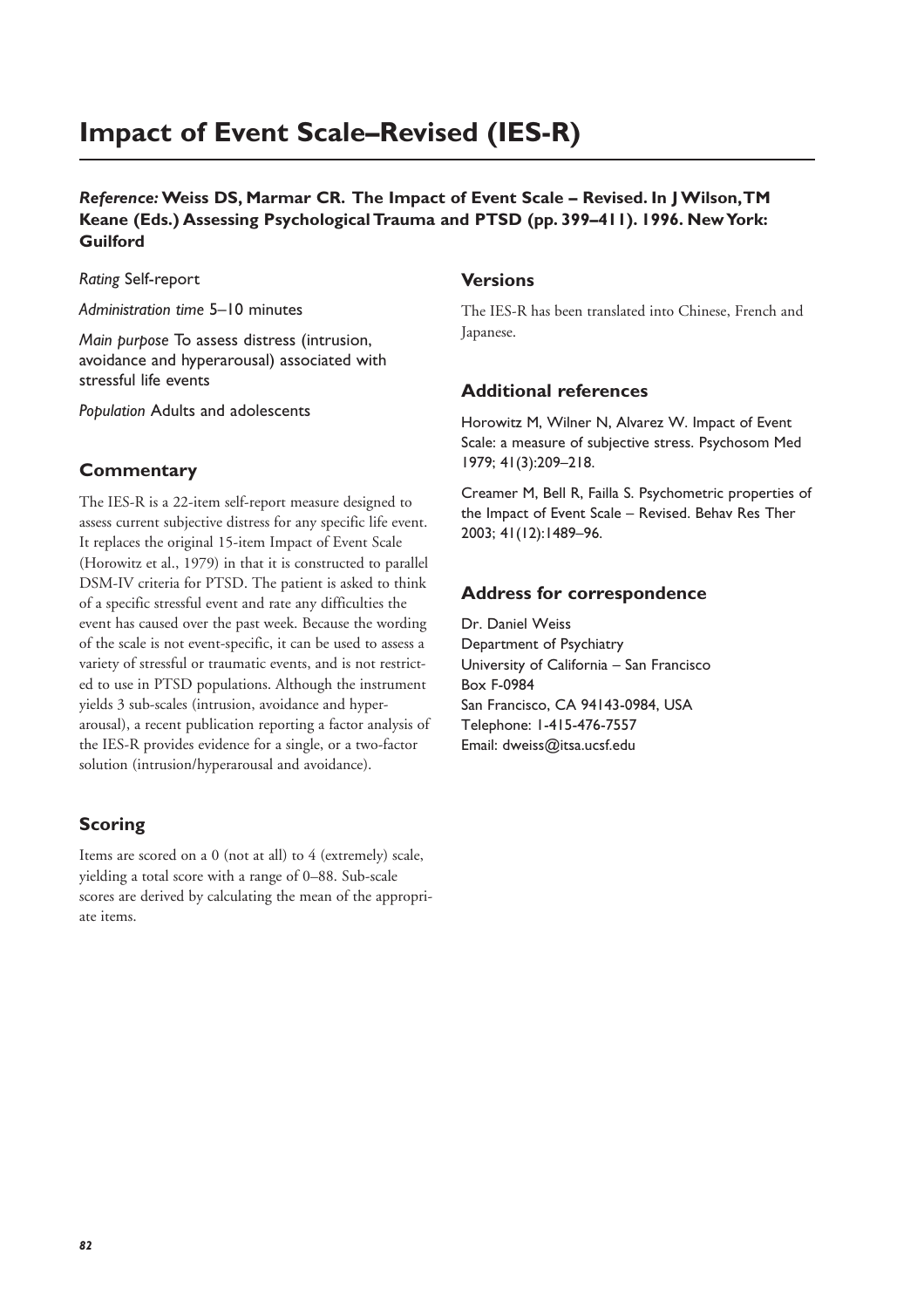#### **Impact of Event Scale–Revised (IES-R)**

**INSTRUCTIONS:** Below is a list of difficulties people sometimes have after stressful life events. Please read each item, and then indicate how distressing each difficulty has been for you **DURING THE PAST SEVEN DAYS** with respect to \_\_\_\_\_\_\_\_\_\_\_\_\_\_\_\_\_\_\_\_\_\_\_\_\_\_\_. How much were you distressed or bothered by these difficulties?

Item Response Anchors are  $0 = Not$  at all;  $1 = A$  little bit;  $2 = Moderately$ ;  $3 = Quite$  a bit;  $4 = Extremely$ .

The intrusion subscale is the **MEAN** item response of items 1, 2, 3, 6, 9, 14, 16, 20. Thus, scores can range from 0 through 4.

The Avoidance subscale is the **MEAN** item response of items 5, 7, 8, 11, 12, 13, 17, 22. Thus, scores can range from 0 through 4.

The Hyperarousal subscale is the **MEAN** item response of items 4, 10, 15, 18, 19, 21, Thus, scores can range from 0 through 4.

- 1. Any reminder brought back feelings about it.
- 2. I had trouble staying asleep.
- 3. Other things kept making me think about it.
- 4. I felt irritable and angry.
- 5. I avoided letting myself get upset when I thought about it or was reminded of it.
- 6. I thought about it when I didn't mean to.
- 7. I felt as if it hadn't happened or wasn't real.
- 8. I stayed away from reminders of it.
- 9. Pictures about it popped into my mind.
- 10. I was jumpy and easily startled.
- 11. I tried not to think about it.
- 12. I was aware that I still had a lot of feelings about it, but I didn't deal with them.
- 13. My feelings about it were kind of numb.
- 14. I found myself acting or feeling like I was back at that time.
- 15. I had trouble falling asleep.
- 16. I had waves of strong feelings about it.
- 17. I tried to remove it from my memory.
- 18. I had trouble concentrating.
- 19. Reminders of it caused me to have physical reactions, such as sweating, trouble breathing, nausea, or a pounding heart.
- 20. I had dreams about it.
- 21. I felt watchful and on guard.
- 22. I tried not to talk about it.

Reproduced from Weiss DS, Marmar CR. The Impact of Event Scale – Revised. In J Wilson, TM Keane (Eds.) Assessing Psychological Trauma and PTSD (pp. 399–411). 1996. New York: Guilford with permission from Dr. Daniel Weiss.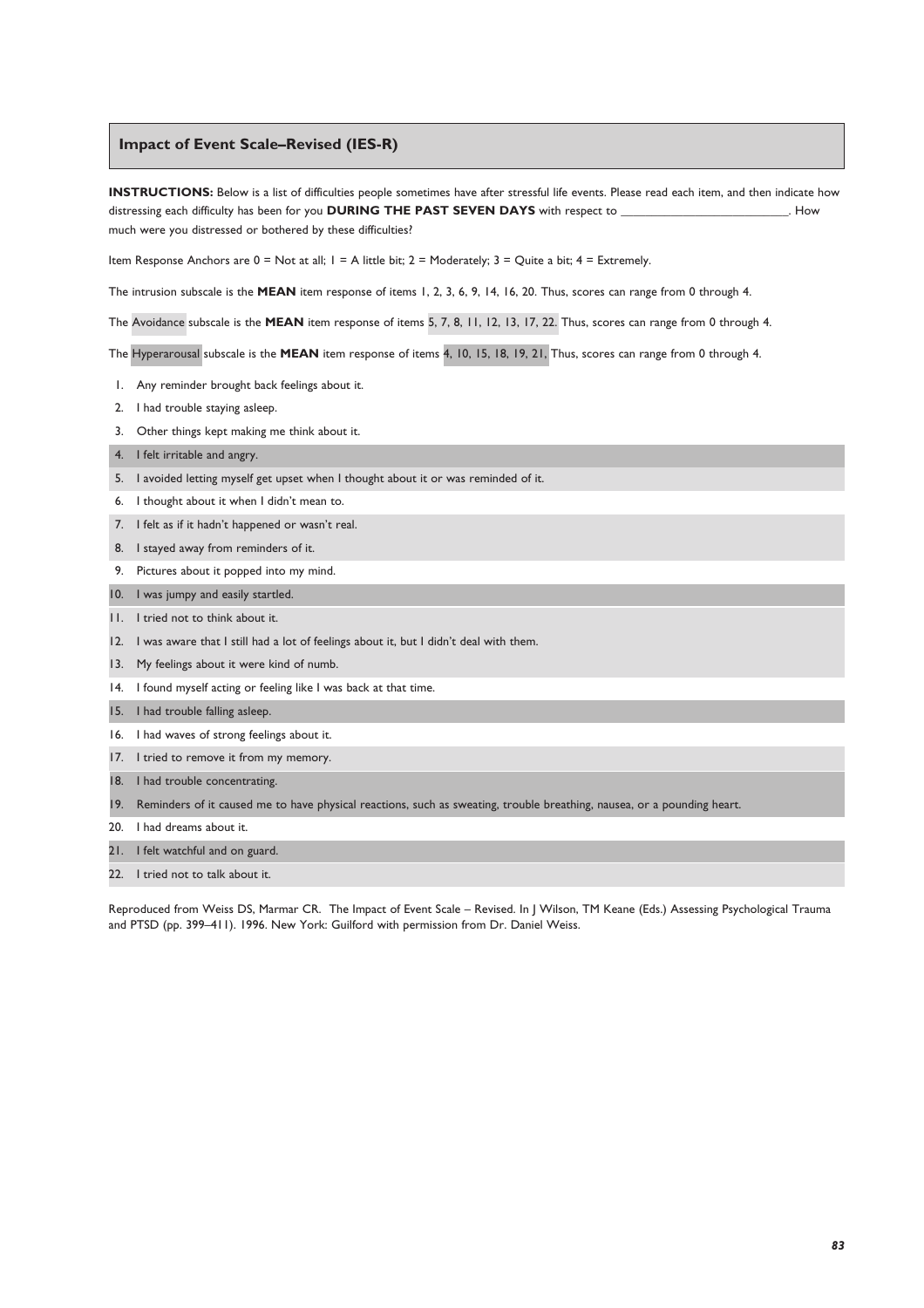## *Reference:* **Liebowitz MR. Social phobia. Mod Probl Pharmacopsychiatry 1987; 22:141–73**

*Rating* Clinician-administered (LSAS) and selfreport (LSAS-SR)

*Administration time* 20–30 minutes

*Main purpose* To measure fear and avoidance in patients with social phobia

*Population* Adults

# **Commentary**

The LSAS (sometimes referred to as the Liebowitz Social Phobia Scale or LSPS) is a popular 24-item clinician or self-administered scale designed to measure fear and avoidance in patients with social phobia. The instrument contains 2 sub-scales: social interaction (11 items) and performance (13 items). The LSAS is one of two clinician-administered instruments for assessing social phobia (the other being the more concise Brief Social Phobia Scale or BSPS, see page 69). The LSAS appears to be a relatively reliable, valid and treatment sensitive measure of social phobia (Heimberg et al., 1999), although some studies have found the fear and avoidance ratings for the scale to be highly intercorrelated. The scale has been used extensively in pharmacotherapy research for social phobia. Although the LSAS does not assess cognitive and physiological symptoms and the BSPS does not assess physiological symptoms in depth, either scale can be used clinically to assess severity and change during treatment.

# **Scoring**

Fear items are rated on a 4-point scale ranging from 0 (none) to 3 (severe); avoidance items are rated on a 4 point scale ranging from 0 (never) to 3 (usually). The LSAS provides an overall social anxiety severity rating, and the social interaction and performance sub-scales can be further divided into 4 sub-scales: performance fear, performance avoidance, social fear, and social avoidance. A cutoff score of 30 on the scale's total score has been suggested when using the instrument to screen for social anxiety disorder.

#### **Versions**

A child and adolescent version of the scale has been developed (the LSAS-CA), and the scale has been translated into French, Hebrew and Spanish. A clinical interactive voice response (IVR) version is available from Healthcare Technology Systems, Inc.

## **Additional references**

Heimberg RG, Horner KJ, Juster HR, Safren SA, Brown EJ, Schneier FR, Liebowitz MR. Psychometric properties of the Liebowitz Social Anxiety Scale. Psychol Med 1999; 29(1):199–212.

Fresco DM, Coles ME, Heimberg RG, Liebowitz MR, Hami S, Stein MB, Goetz D. The Liebowitz Social Anxiety Scale: a comparison of the psychometric properties of self-report and clinician-administered formats. Psychol Med 2001; 31(6):1025–35

Mennin DS, Fresco DM, Heimberg RG, Schneier FR, Davies SO, Liebowitz MR. Screening for social anxiety disorder in the clinical setting: using the Liebowitz Social Anxiety Scale. | Anxiety Disord 2002; 16(6):661–73.

#### **Address for correspondence**

Dr. Michael Liebowitz New York State Psychiatric Institute Columbia University 722 West 168th Street New York, NY 10032, USA Telephone: 1-212-543-5370 Email: Mrl1945@aol.com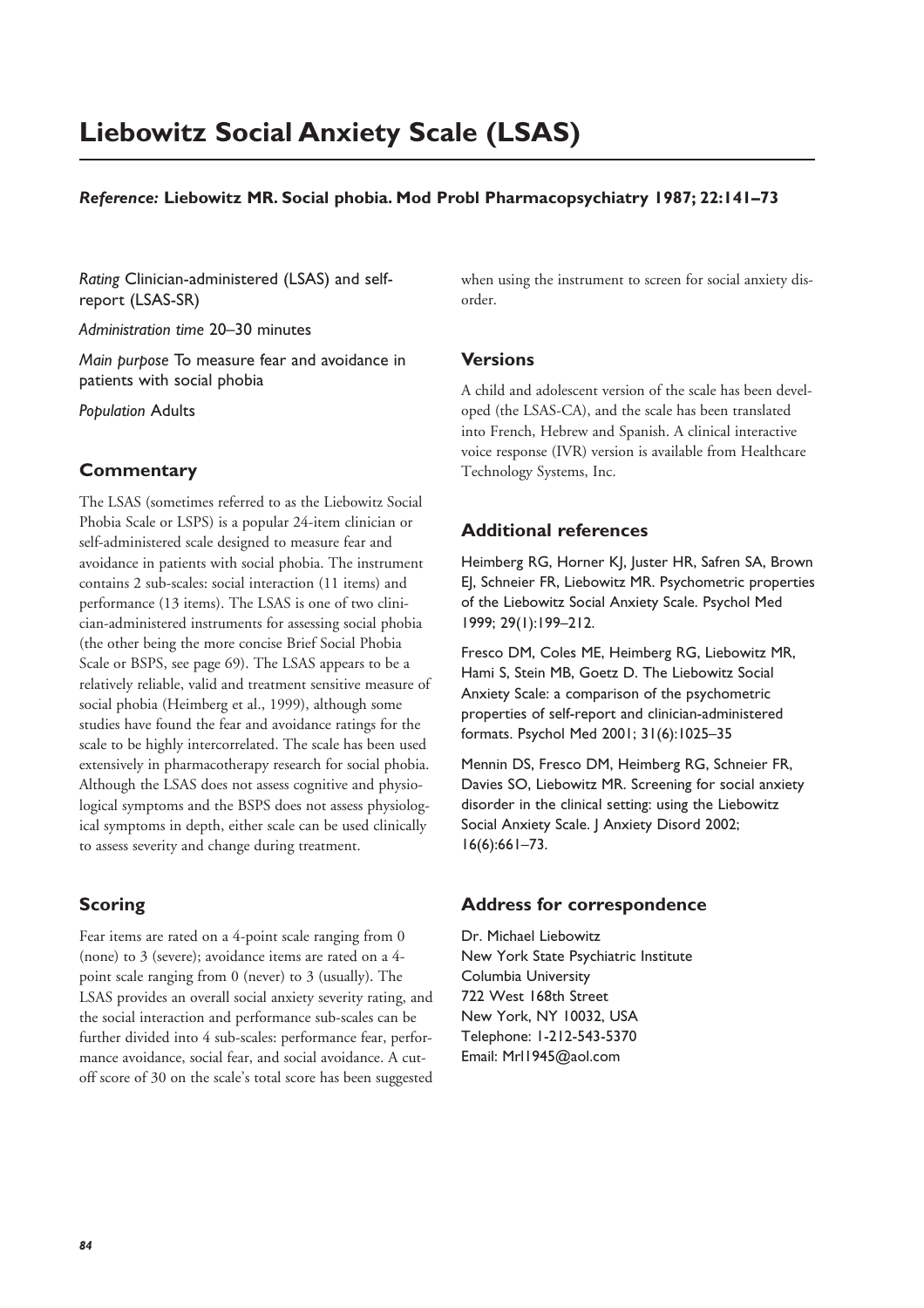#### **Liebowitz Social Anxiety Scale – sample items**

Fear or Anxiety: Avoidance:<br>
0 = None 0 = Never  $0 = \text{None}$ <br>  $I = \text{Mild}$   $I = \text{Occasionally}$  $1 = \text{Mid}$ <br>  $2 = \text{Modern}$   $3 - 67\%$ <br>  $1 = \text{Occasionally}$   $(1-33\%)$ 2 = Moderate 2 = Often  $(33-67%)$ <br>3 = Severe 3 = Usually  $(67-100)$ 

 $3 =$  Usually (67–100%)

Fear or Anxiety Avoidance

- Talking to people in authority. (S)
- Working while being observed. (P)
- Speaking up at a meeting. (P)

Reproduced from Liebowitz MR. Mod Probl Pharmacopsychiatry 1987; 22:141–73 with permission from Dr. Michael Liebowitz. © 1987 Michael Liebowitz.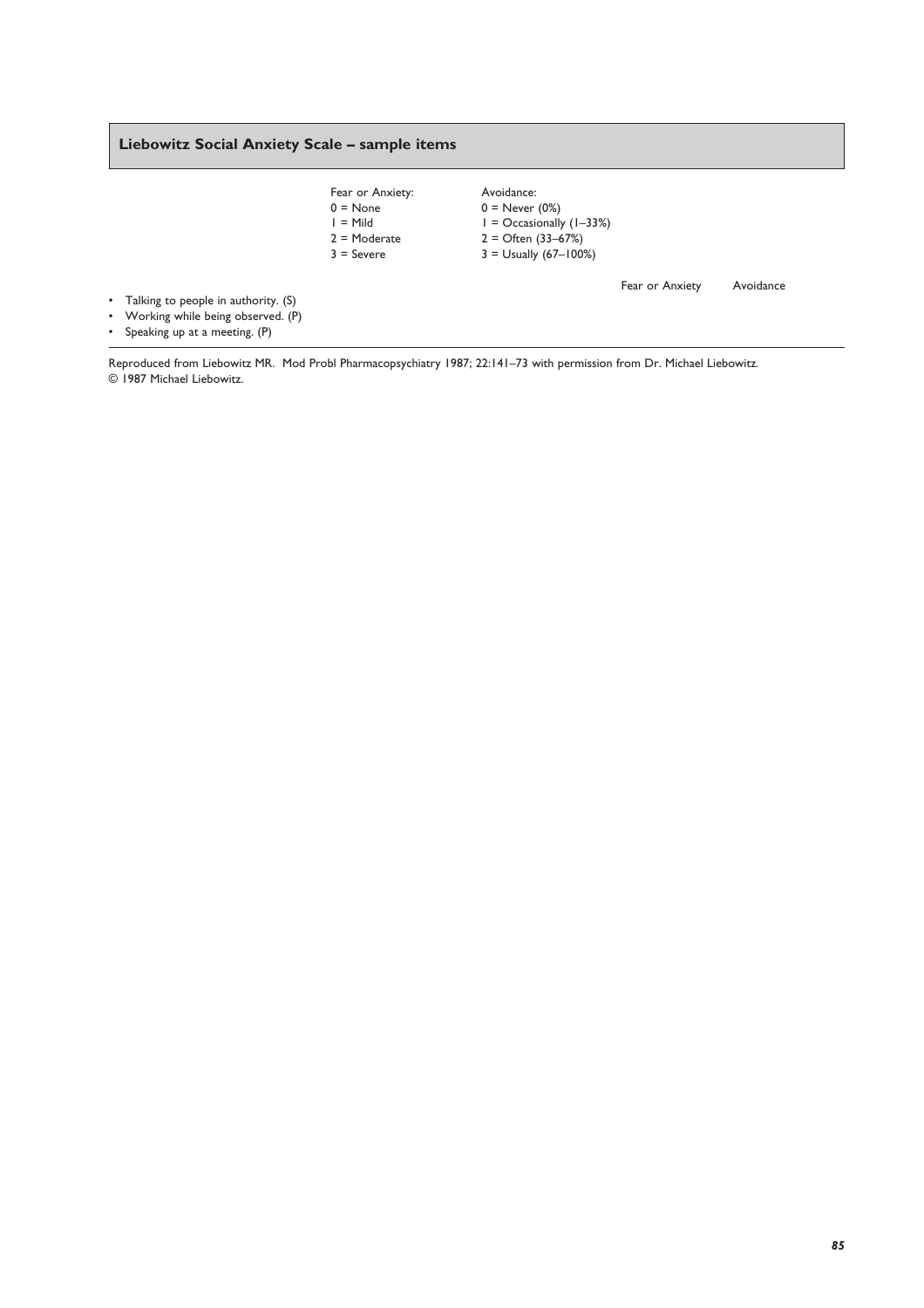# **Maudsley Obsessional Compulsive Inventory (MOCI)**

# *Reference:* **Hodgson RS, Rachman S. Obsessional compulsive complaints. Behav Res Ther 1977; 15(5):389–95**

*Rating* Self-report

*Administration time* 5 minutes

*Main purpose* To assess obsessive-compulsive symptoms

*Population* Adults and adolescents

#### **Commentary**

The MOC or MOCI is a 30-item self-report inventory of obsessive-compulsive behaviours and rituals. The MOC's total score shows good psychometric properties, although there have been mixed results in terms of the reliability of the instrument's sub-scales. The instrument was found to reliably discriminate between obsessional patients and normal controls, and between patients with anorexia nervosa versus those with anxiety disorders. It does not, however, appear to discriminate well between patients with OCD and depression (Emmelkamp et al., 1999). The instrument represents a brief, easy-to-administer assessment method for obsessional or compulsive symptoms. A revised version, the Vancouver Obsessional Compulsive Inventory (VOCI) has recently been developed. The VOCI assesses a range of obsessions, compulsions, avoidance behaviours and relevant personality characteristics, and shows promising psychometric properties (Thodarson et al., 2004).

#### **Scoring**

Items are scored in true–false manner (0=false, 1=true) with reverse scoring for some items. The scale provides a total score (range 0–30) and 4 sub-scales (checking, cleaning, slowness and doubting).

## **Versions**

The MOC has been translated into Japanese.

#### **Additional references**

Sanavio E, Vidotto G. The components of the Maudsley Obsessional-Compulsive Questionnaire. Behav Res Ther 1985; 23(6):659–62.

Emmelkamp PM, Kraaijkamp HJ, van den Hout MA. Assessment of obsessive-compulsive disorder. Behav Modif 1999; 23(2):269–79.

Thordarson DS, Radomsky AS, Rachman S, Shafran R, Sawchuk CN, Hakstian AR. The Vancouver Obsessional Compulsive Inventory (VOCI). Behav Res Ther 2004; 42:1289–314.

#### **Address for correspondence**

Dr. Jack Rachman Department of Psychology University of British Columbia 1605 – 2136 West Mall Vancouver, B.C. V6T 1Z4, Canada Telephone: 1-604-822-5861 Email: rachman@interchange.ubc.ca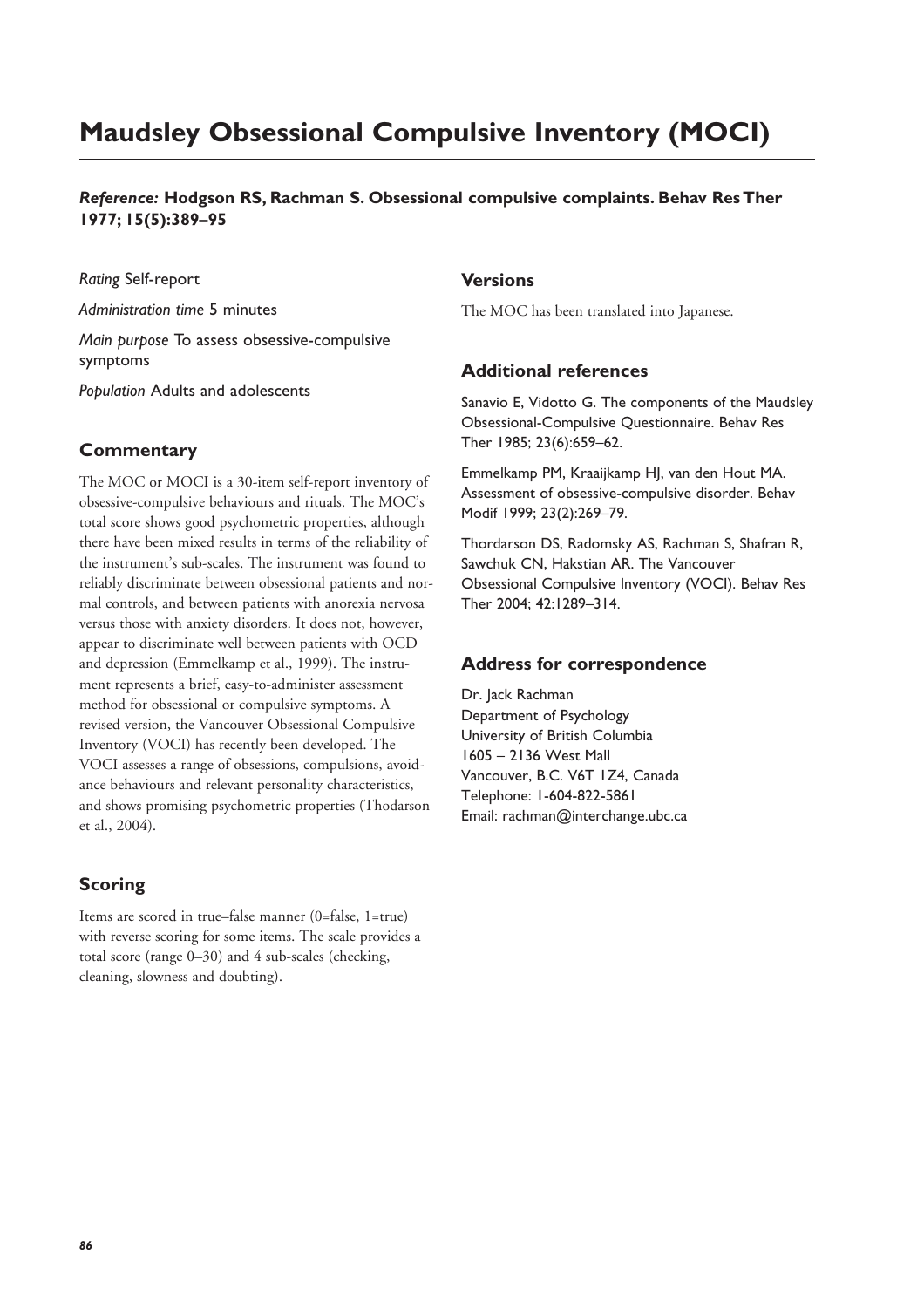#### **Maudsley Obsessional Compulsive Inventory (MOCI)**

Please answer each question by putting a circle around the 'T' for True and 'F' for False. There are no right or wrong answers. Work quickly, and do not think too long about the exact meaning of the question.

| Т | F |     | 1. I avoid using public telephones because of possible contamination.                                     |
|---|---|-----|-----------------------------------------------------------------------------------------------------------|
| т | F | 2.  | I frequently get nasty thoughts and have difficulty in getting rid of them.                               |
| Т | F |     | 3. I am more concerned than most people about honesty.                                                    |
| т | F |     | 4. I am often late because I can't seem to get through everything on time.                                |
| Τ | F |     | 5. I don't worry unduly about contamination if I touch an animal.                                         |
| Т | F |     | 6. I frequently have to check things (e.g., gas or water taps, doors, etc.) several times.                |
| Τ | F |     | 7. I have a very strict conscience.                                                                       |
| Т | F |     | 8. I find that almost every day I am upset by unpleasant thoughts that come into my mind against my will. |
| Т | F |     | 9. I do not worry unduly if I accidentally bump into someone.                                             |
| Т | F |     | 10. I usually have serious doubts about the simple everyday things I do.                                  |
| Т | F |     | 11. Neither of my parents was very strict during my childhood.                                            |
| Т | F | 12. | I tend to get behind in my work because I repeat things over and over again.                              |
| т | F |     | 13. I use only an average amount of soap.                                                                 |
| Т | F |     | 14. Some numbers are extremely unlucky.                                                                   |
| Т | F |     | 15. I do not check letters over and over again before mailing them.                                       |
| т | F |     | 16. I do not take a long time to dress in the morning.                                                    |
| т | F |     | 17. I am not excessively concerned about cleanliness.                                                     |
| Т | F | 18. | One of my major problems is that I pay too much attention to detail.                                      |
| Т | F |     | 19. I can use well-kept toilets without any hesitation.                                                   |
| Т | F | 20. | My major problem is repeated checking.                                                                    |
| Т | F |     | 21. I am not unduly concerned about germs and diseases.                                                   |
| Т | F |     | 22. I do not tend to check things more than once.                                                         |
| Τ | F |     | 23. I do not stick to a very strict routine when doing ordinary things.                                   |
| Т | F |     | 24. My hands do not feel dirty after touching money.                                                      |
| Т | F |     | 25. I do not usually count when doing a routine task.                                                     |
| Т | F |     | 26. I take rather a long time to complete my washing in the morning.                                      |
| Т | F |     | 27. I do not use a great deal of antiseptics.                                                             |
| Т | F |     | 28. I spend a lot of time every day checking things over and over again.                                  |
| Т | F | 29. | Hanging and folding my clothes at night does not take up a lot of time.                                   |
| Τ | F | 30. | Even when I do something very carefully I often feel that it is not quite right.                          |

Reproduced from Hodgson RS, Rachman S. Behav Res Ther 1977; 15(5):389–95 with permission from Elsevier.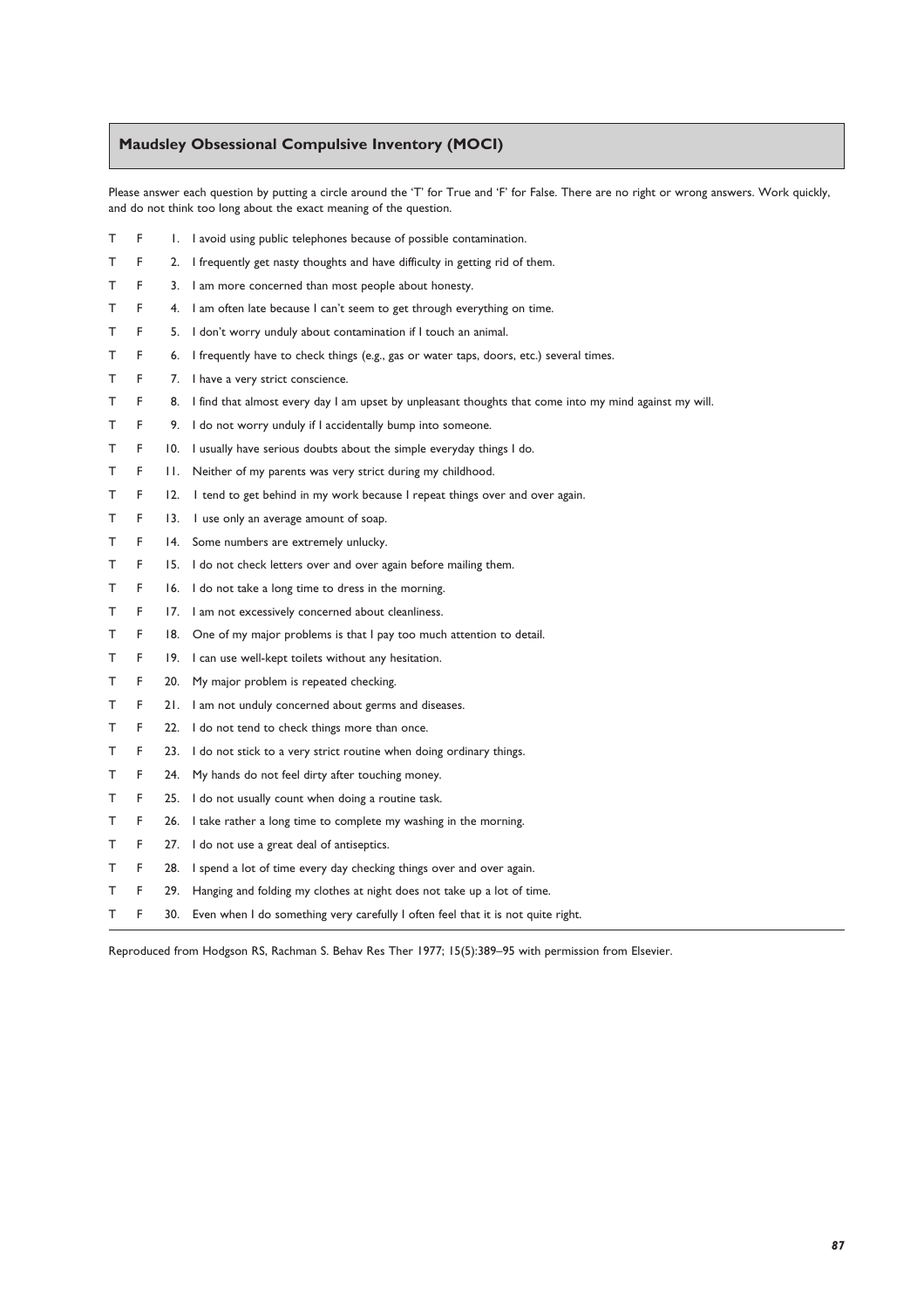# *Reference:* **Chambless DL, Caputo GC, Jasin SE, Gracely EJ,Williams C. The Mobility Inventory for Agoraphobia. Behav Res Ther 1985; 23(1):35–44**

*Rating* Self-report

*Administration time* 10–20 minutes

*Main purpose* To assess severity of agoraphobic avoidance and frequency of panic attacks

*Population* Adults

# **Commentary**

The MI is a self-report measure of frequency of panic attacks and agoraphobic avoidance in situations when the patient is either accompanied by another person, or is alone. The scale consists of 4 sections. In the first section, the patient is asked to rate the frequency with which they avoid 26 different situations when alone, and then their level of avoidance when they are accompanied by a trusted companion. The second section of the scale requires that the patient select 5 situations that caused the highest degree of concern or impairment. The third part of the questionnaire evaluates (i) panic frequency over the past week, (ii) panic frequency over the past 3 weeks, and (iii) severity of panic attacks during the past week. The fourth section of the MI assesses the patient's safety zone. Swinson and colleagues (1992) have produced a revised version of the instrument that contains a further sub-scale to rate avoidance 'without medication' to assess possible reliance on medication for coping with phobic situations. In clinical practice, the first section of the MI is often used in isolation. Although the length of the MI may limit its use in some clinical settings, it is probably the best extant assessment tool for agoraphobic avoidance.

# **Scoring**

Items are scored on a 1 (never avoid) to 5 (always avoid) scale. The MI provides 2 sub-scales: avoidance-accompa-

nied (MI-ACC) and avoidance-alone (MI-AAL), obtained by calculating the means for items 1–26 separately for avoidance-alone and items 1–25 for avoidance accompanied (range 1–5). Panic attack frequency is scored as a simple frequency count, and Panic Intensity is scored on a 1–5 Likert-type scale. Other sections (e.g., size of the safety zone) are included solely for treatment planning purposes and are not formally scored.

# **Versions**

The scale has been translated into Dutch, French, German, Greek, Portuguese, Spanish and Swedish.

# **Additional references**

Swinson RP, Cox BJ, Shulman ID, Kuch K, Woszczyna CB. Medication use and the assessment of agoraphobic avoidance. Behav Res Ther 1992; 30(6):563–8.

Cox BJ, Swinson RP, Kuch K, Reichman JT. Dimensions of agoraphobia assessed by the Mobility Inventory. Behav Res Ther 1993; 31(4):427–31.

de Beurs E, Chambless DL, Goldstein AJ. Measurement of panic disorder by a modified panic diary. Depress Anxiety 1997; 6(4):133–9.

# **Address for correspondence**

Dr. Dianne L. Chambless Department of Psychology University of Pennsylvania 3720 Walnut Street Philadelphia, PA 19104-6241, USA Telephone: 1-215-898-5030 Email: chambless@psych.upenn.edu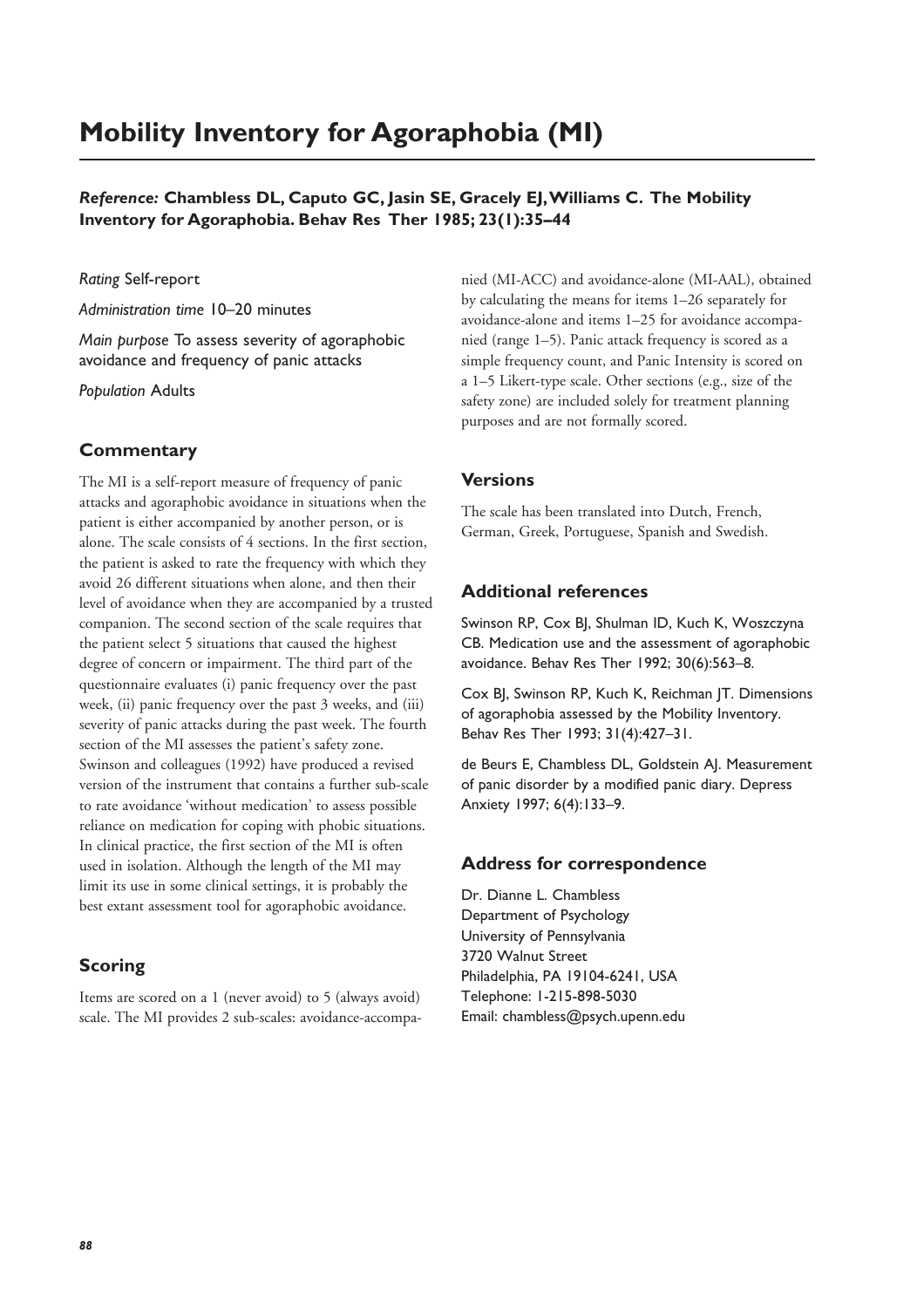#### **Mobility Inventory for Agoraphobia**

Client ID \_\_\_\_\_\_\_\_\_\_\_\_\_\_\_\_\_\_\_\_\_\_\_\_\_\_\_\_\_\_\_\_\_\_\_\_\_\_\_\_\_\_\_\_\_\_\_\_\_ Date \_\_\_\_\_\_\_\_\_\_\_\_\_\_\_\_\_\_\_\_\_\_\_\_\_\_\_\_\_\_

1. Please indicate the degree to which you avoid the following places or situations because of discomfort or anxiety. Rate your amount of avoidance when you are with a companion and when you are alone. Do this by using the following scale:

| never avoid | rarely avoid | avoid about      | avoid most  | always avoid |
|-------------|--------------|------------------|-------------|--------------|
|             |              | half of the time | of the time |              |

Circle the number for each situation or place under both conditions: when accompanied and when alone. Leave blank situations that do not apply to you.

| Places                                                     |  |                  | When accompanied |   |   | When alone |                |            |                |   |  |  |
|------------------------------------------------------------|--|------------------|------------------|---|---|------------|----------------|------------|----------------|---|--|--|
| <b>Theaters</b>                                            |  | 2                | 3                | 4 | 5 |            | 2              | 3          | 4              | 5 |  |  |
| Supermarkets                                               |  | 2                | 3                | 4 | 5 |            | $\overline{2}$ | 3          | 4              | 5 |  |  |
| Shopping malls                                             |  | $\overline{2}$   | 3                | 4 | 5 |            | $\overline{2}$ | 3          | 4              | 5 |  |  |
| Classrooms                                                 |  | $\overline{2}$   | 3                | 4 | 5 |            | $\overline{2}$ | 3          | 4              | 5 |  |  |
| Department stores                                          |  | 2                | 3                | 4 | 5 |            | 2              | 3          | $\overline{4}$ | 5 |  |  |
| Restaurants                                                |  | $\overline{2}$   | 3                | 4 | 5 |            | $\overline{2}$ | 3          | 4              | 5 |  |  |
| <b>Museums</b>                                             |  | $\overline{2}$   | 3                | 4 | 5 |            | $\overline{2}$ | 3          | 4              | 5 |  |  |
| <b>Elavators</b>                                           |  | $\overline{2}$   | 3                | 4 | 5 |            | $\overline{2}$ | 3          | $\overline{4}$ | 5 |  |  |
| Auditoriums or stadiums                                    |  | 2                | 3                | 4 | 5 |            | 2              | 3          | $\overline{4}$ | 5 |  |  |
| Garages                                                    |  | $\overline{2}$   | 3                | 4 | 5 |            | $\overline{2}$ | 3          | $\overline{4}$ | 5 |  |  |
| High places                                                |  | $\overline{2}$   | 3                | 4 | 5 |            | $\overline{2}$ | 3          | $\overline{4}$ | 5 |  |  |
| Please tell how high                                       |  |                  |                  |   |   |            |                |            |                |   |  |  |
| Enclosed places                                            |  | $\overline{2}$   | 3                | 4 | 5 |            | $\overline{2}$ | 3          | 4              | 5 |  |  |
| Open spaces                                                |  | When accompanied |                  |   |   |            | When alone     |            |                |   |  |  |
| Outside (for example: fields, wide<br>streets, courtyards) |  | $\overline{2}$   | 3                | 4 | 5 |            | 2              | 3          | 4              | 5 |  |  |
| Inside (for example: large rooms, lobbies) I               |  | $\overline{2}$   | 3                | 4 | 5 |            | 2              | 3          | 4              | 5 |  |  |
| Riding in                                                  |  |                  | When accompanied |   |   |            | When alone     |            |                |   |  |  |
| <b>Buses</b>                                               |  | 2                | 3                | 4 | 5 |            | 2              | 3          | 4              | 5 |  |  |
| Trains                                                     |  | $\overline{2}$   | 3                | 4 | 5 |            | $\overline{2}$ | 3          | 4              | 5 |  |  |
| Subways                                                    |  | $\overline{2}$   | 3                | 4 | 5 |            | $\overline{2}$ | 3          | $\overline{4}$ | 5 |  |  |
| Airplanes                                                  |  | 2                | 3                | 4 | 5 |            | 2              | 3          | $\overline{4}$ | 5 |  |  |
| <b>Boats</b>                                               |  | $\overline{2}$   | 3                | 4 | 5 |            | $\overline{2}$ | 3          | 4              | 5 |  |  |
| Driving or riding in car                                   |  | When accompanied |                  |   |   | When alone |                |            |                |   |  |  |
| A. at anytime                                              |  | 2                | 3                | 4 | 5 |            | 2              | 3          | 4              | 5 |  |  |
| B. on expressways                                          |  | $\overline{2}$   | 3                | 4 | 5 |            | $\overline{2}$ | 3          | $\overline{4}$ | 5 |  |  |
| <b>Situations</b>                                          |  | When accompanied |                  |   |   |            |                | When alone |                |   |  |  |
| Standing in lines                                          |  | 2                | 3                | 4 | 5 |            | 2              | 3          | 4              | 5 |  |  |
| Crossing bridges                                           |  | $\overline{2}$   | 3                | 4 | 5 |            | 2              | 3          | 4              | 5 |  |  |
| Parties or social gatherings                               |  | 2                | 3                | 4 | 5 |            | $\overline{2}$ | 3          | $\overline{4}$ | 5 |  |  |
| Walking on the street                                      |  | $\overline{2}$   | 3                | 4 | 5 |            | $\overline{2}$ | 3          | 4              | 5 |  |  |
|                                                            |  |                  |                  |   |   |            |                |            |                |   |  |  |
| Staying at home alone                                      |  |                  |                  |   |   |            | $\overline{2}$ | 3          | 4              | 5 |  |  |
| Being far away from home                                   |  | $\overline{2}$   | 3                | 4 | 5 |            | $\overline{2}$ | 3          | 4              | 5 |  |  |

2. After completing the first step, circle the five items with which you are most concerned. Of the items listed, these are the five situations or places where avoidance/anxiety most affects your life in a negative way.

#### **Panic attacks**

3. We define a panic attack as:

1. A high level of anxiety accompanied by ...

2. strong body reactions (heart palpitations, sweating, muscle tremors, dizziness, nausea) with ...

3. the temporary loss of the ability to plan, think, or reason and ...

4. the intense desire to escape or flee the situation. (Note: This is different from high anxiety or fear alone.)

Please indicate the total number of panic attacks you have had in the last 7 days:

In the last 3 weeks:

How severe or intense have the panic attacks been? (Place an X on the line below):

| very mild | mild | moderately severe | very severe | extremely severe |
|-----------|------|-------------------|-------------|------------------|
|           |      |                   |             |                  |

**Safety zone**

4. Many people are able to travel alone freely in an area (usually around their home) or in their safety zone. Do you have such a zone? If yes, please describe: a. its location

b. its size (e.g. radius from home)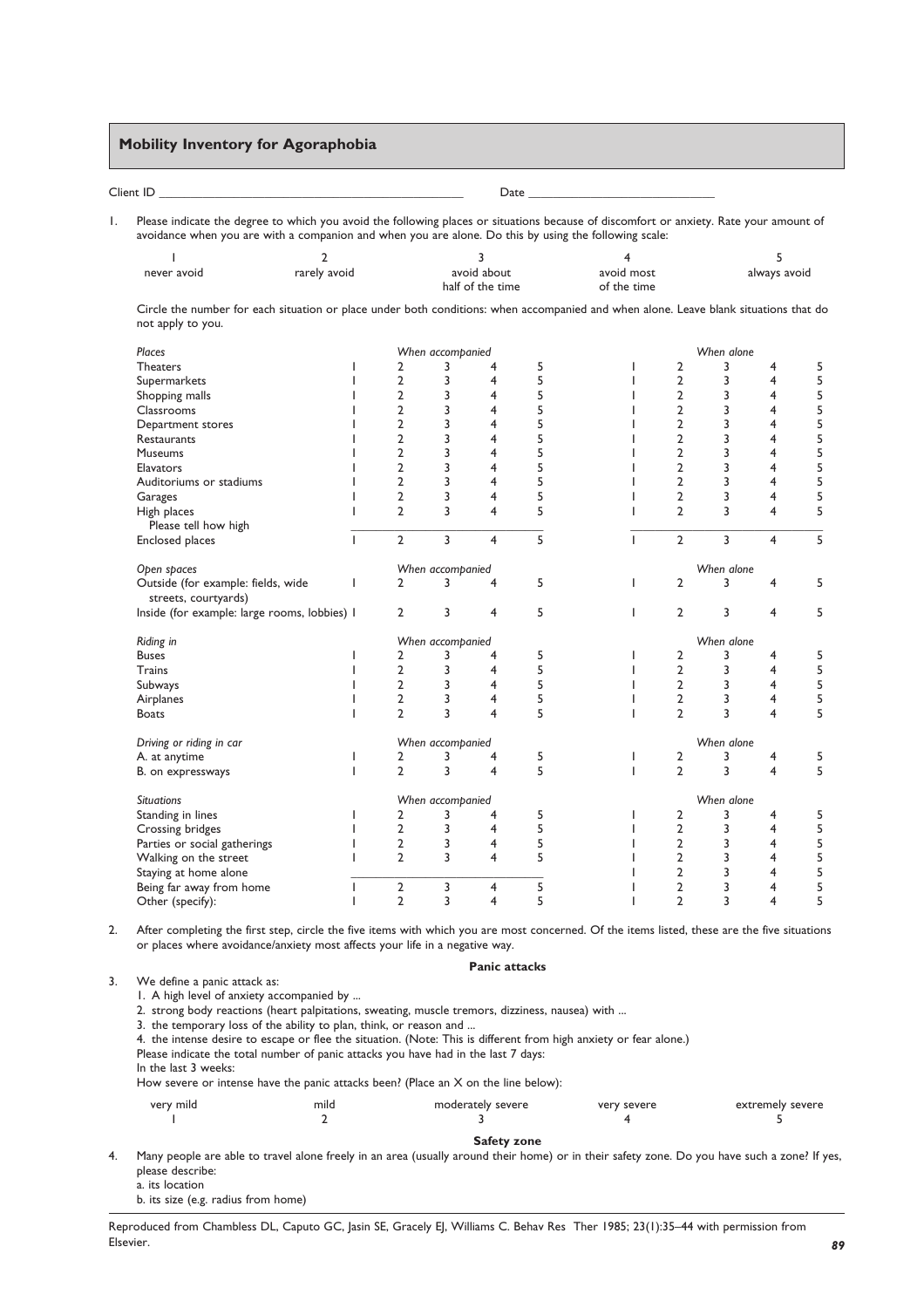# **Obsessive Compulsive Inventory (OCI)**

*Reference:* **Foa EB, Kozak MJ, Salkovskis PM, Coles ME,Amir N. The validation of a new obsessive-compulsive disorder scale: The obsessive-compulsive inventory. Psychol Assess 1998; 10(3):206–14**

*Rating* Self-report

*Administration time* 15 minutes

*Main purpose* To assess severity of obsessivecompulsive symptoms

*Population* Adults

# **Commentary**

The OCI is a relatively new 42-item self-report inventory for determining the diagnosis and severity of obsessivecompulsive disorder. The scale requires that the patient rate both the frequency with which particular obsessions and compulsions occur, and the distress caused by the symptoms. The instrument contains 7 sub-scales: washing, checking, doubting, ordering, obsessing, hoarding and mental neutralizing. A revised brief version of the scale (the OCI-R, reproduced here) that has 18 items and 6 sub-scales has also been developed.

# **Scoring**

For the OCI-R, distress is scored on a 5-point scale ranging from 0 (not at all) to 4 (extremely), yielding a total possible score range of 0–72. Sub-scale scores are derived by calculating the mean of the appropriate items.

### **Versions**

A child version (OCI-CV) of the obsessive-compulsive inventory is also available.

#### **Additional reference**

Foa EB, Huppert JD, Leiberg S, Langner R, Kichic R, Hajcak G, Salkovskis PM. The Obsessive-Compulsive Inventory: development and validation of a short version. Psychol Assess 2002; 14(4):485–96.

## **Address for correspondence**

Dr. Edna B. Foa Center for the Treatment and Study of Anxiety Department of Psychiatry University of Pennsylvania School of Medicine 3535 Market Street, 6th Floor Philadelphia, PA 19104, USA Telephone: 1-215-746-3327 E-mail: foa@mail.med.upenn.edu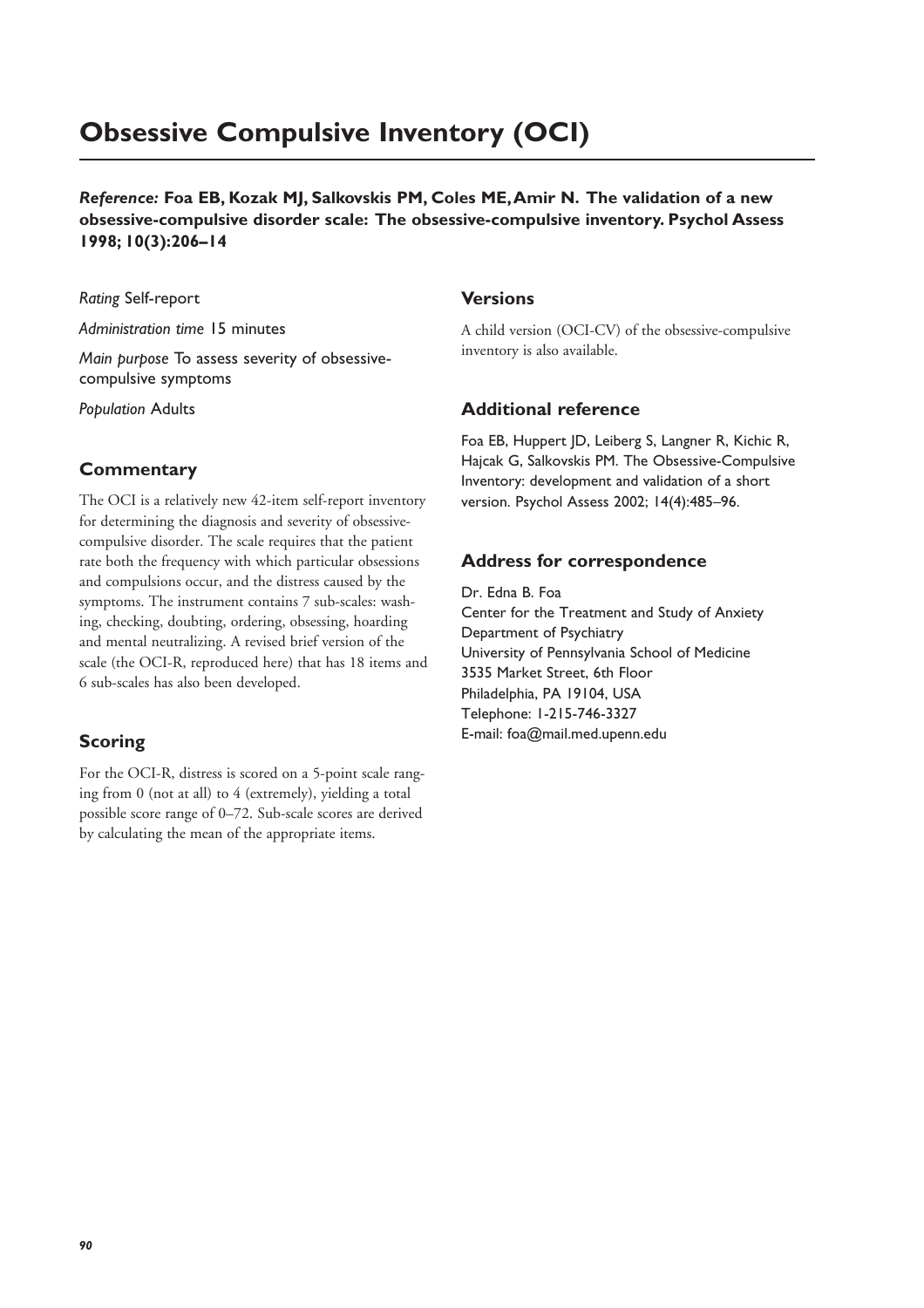#### **OCI-R**

The following statements refer to experiences that many people have in their everyday lives. Circle the number that best describes **HOW MUCH** that experience has **DISTRESSED or BOTHERED you during the PAST MONTH**. The numbers refer to the following verbal labels:

 $0 = Not at all$   $3 = A lot$ <br> $1 = A little$   $4 = Extract$  $4 =$  Extremely 2 = Moderately

1. I have saved up so many things that they get in the way. 100 1 2 3 4 2. I check things more often than necessary. 01234 3. I get upset if objects are not arranged properly. The contract of the contract of the contract of the contract of the contract of the contract of the contract of the contract of the contract of the contract of the contr 4. I feel compelled to count while I am doing things. The competition of the compelled to count while I am doing things. 5. I find it difficult to touch an object when I know it has been touched by strangers or certain people. 0 1 2 3 4 6. I find it difficult to control my own thoughts. Compared the control of the control my own thoughts. 7. I collect things I don't need. **0** 1 2 3 4 8. I repeatedly check doors, windows, drawers, etc. The contraction of the contraction of the contraction of the contraction of the contraction of the contraction of the contraction of the contraction of the contraction of 9. I get upset if others change the way I have arranged things. The mass of the control of the control of the control of the control of the control of the control of the control of the control of the control of the control 10. I feel I have to repeat certain numbers. The contract of the contract of the contract of the contract of the contract of the contract of the contract of the contract of the contract of the contract of the contract of t 11. I sometimes have to wash or clean myself simply because I feel contaminated. 00 1 2 3 4<br>12. I am upset by unpleasant thoughts that come into my mind against my will. 0 1 2 3 4 12. I am upset by unpleasant thoughts that come into my mind against my will. 0 1 2 3 4 13. I avoid throwing things away because I am afraid I might need them later. 00 1 2 3 4 14. I repeatedly check gas and water taps and light switches after turning them off. 00 1 2 3 4<br>15. I need things to be arranged in a particular order. 0 1 2 3 4 15. I need things to be arranged in a particular order. The contract of the contract of the contract of the contract of the contract of the contract of the contract of the contract of the contract of the contract of the co 16. I feel that there are good and bad numbers. 16. 1 of the state of the state of the state of the state of the state of the state of the state of the state of the state of the state of the state of the state of the state 17. I wash my hands more often and longer than necessary. The matrix of the control of the control of the control of the control of the control of the control of the control of the control of the control of the control of 18. I frequently get nasty thoughts and have difficulty in getting rid of them. 00 1 2 3 4

The total and sub-scale scores are obtained by adding the scores of the respective items.

Reproduced from Foa EB, Huppert JD, Leiberg S, et al. Psychol Assess 2002; 14(4):485–96. © 2002 Edna B Foa.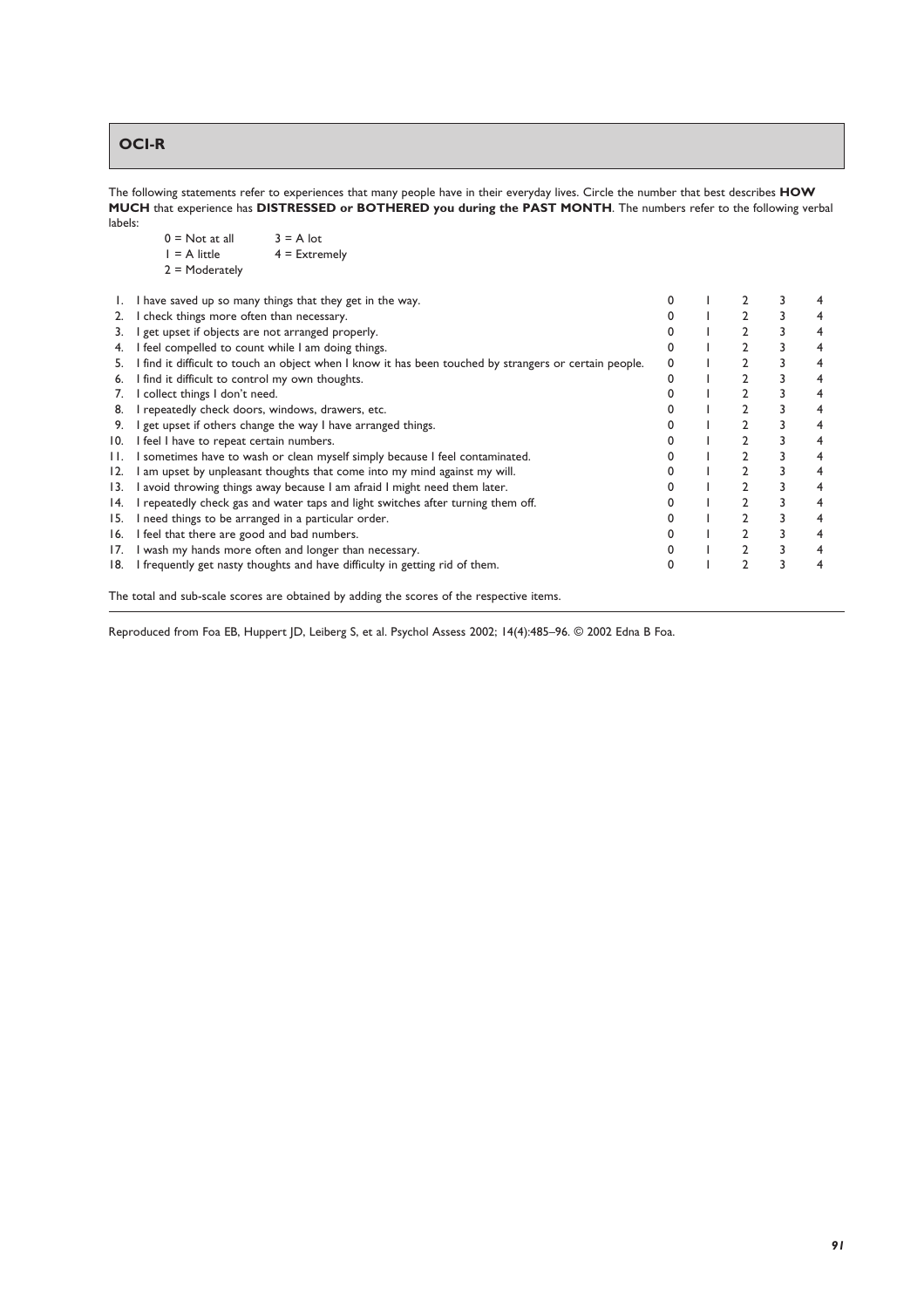# **Padua Inventory–Washington State University Revision (PI-WSUR)**

*Reference:* **Burns GL, Keortge SG, Formea GM, Sternberger LG. Revision of the Padua Inventory of obsessive compulsive disorder symptoms: distinctions between worry, obsessions, and compulsions. Behav Res Ther 1996; 34(2):163–73**

*Rating* Self-report

*Administration time* 10 minutes

*Main purpose* To assess severity of obsessions and compulsions

*Population* Adults and older adolescents

# **Commentary**

Three versions of the Padua Inventory (PI) have been developed: the original 60-item scale (Sanavio, 1988), the 41-item PI-R (van Oppen et al., 1995) and the version described here, the 39-item PI-WSUR (Burns et al., 1996). The PI-WSUR differs from some other assessment scales for obsessive–compulsive disorder in that it measures both obsessions and compulsions (scales such as the MOCI, see page 86, concentrate on measuring compulsions). The instrument provides 5 sub-scales: contamination obsessions and washing compulsions (COWC), dressing/grooming compulsions (DRGRC), checking compulsions (CHCK), obsessional thoughts of harm to self/others (OTAHSO) and obsessional impulses to harm self/others (OITHSO). Unlike the PI and PI-R, the PI-WSUR shows reasonable ability to discriminate between symptoms of OCD and worry, as measured by the Penn State Worry Questionnaire (see page 102) (Burns et al., 1996). The PI-WSUR currently represents the best available self-report measure for assessing severity of obsessive– compulsive symptoms and monitoring response to treatment.

## **Scoring**

All items are scored on a 0 (not at all) to 4 (very much) scale with a total score range (calculated by summing all items) of 0–156. Scores for the 5 sub-scales are calculated by summing the appropriate items (number of items varies by sub-scale).

#### **Versions**

The PI-WSUR has been translated into German, Spanish and Turkish; the original PI is available in a wide range of languages.

# **Additional references**

Sanavio E. Obsessions and compulsions: the Padua Inventory. Behav Res Ther 1988; 26(2):169–77.

Van Oppen P, Hoekstra RJ, Emmelkamp PM. The structure of obsessive-compulsive symptoms. Behav Res Ther 1995; 33(1):15–23.

#### **Address for correspondence**

Dr. G. Leonard Burns Department of Psychology Washington State University Pullman, WA 99164-4820, USA Telephone: 1-509-335-8229 E-mail: glburns@mail.wsu.edu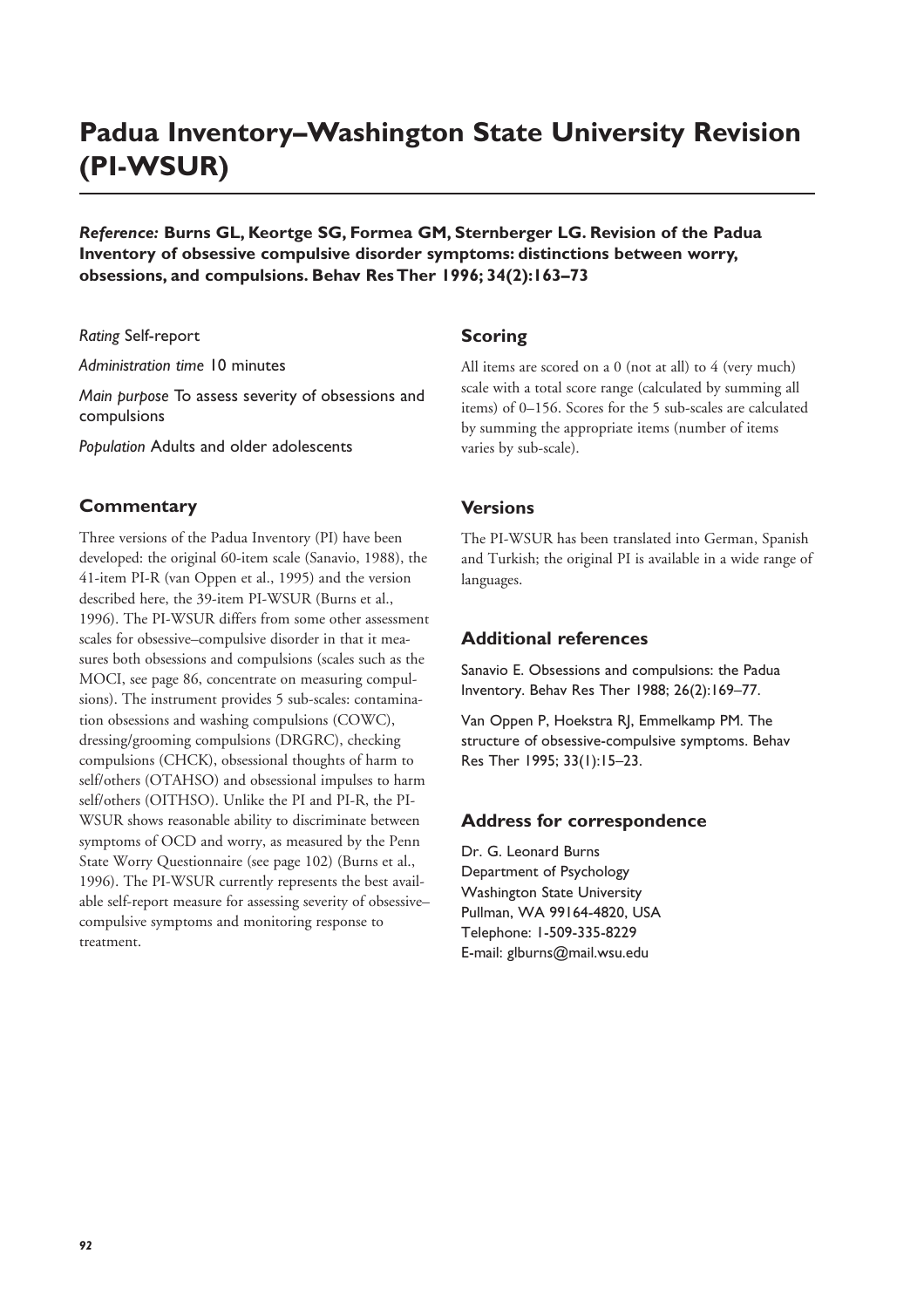#### **Padua Inventory–Washington State University Revision**

#### Reference for the revision:

Burns, G.L. (1995). Padua Inventory–Washington State University Revision. Pullman, WA: Author. (Available from G. Leonard Burns, Department of Psychology, Washington State University, Pullman, WA 99164-4820, USA)

Sub-scales:

- 1. Contamination obsessions and washing compulsions sub-scale: Items: 1, 2, 3, 4, 5, 6, 7, 8, 9, 10
- 2. Dressing/grooming compulsions sub-scale: Items: 11, 12, 13.
- 3. Checking compulsions sub-scale: Items: 14, 15, 16, 17, 18, 19, 20, 21, 22, 23
- 4. Obsessional thoughts of harm to self/others sub-scale: Items: 24, 25, 26, 27, 28, 29, 30
- 5. Obsessional impulses to harm self/others sub-scale: Items: 31, 32, 33, 34, 35, 36, 37, 38, 39

Reference for the psychometric properties of the revision:

Burns, G.L., Keortge, S., Formea, G., Stemberger, L.G. (1996). Revision of the Padua Inventory of obsessive compulsive disorder symptoms: Distinctions between worry, obsessions, and compulsions. Behavior Research and Therapy, 34, 163–73.

The following statements refer to thoughts and behaviors which may occur to everyone in everyday life. For each statement, choose the reply which best seems to fit you and the degree of disturbance which such thoughts or behaviors may create.

|             | I feel my hands are dirty when I touch money.                                                  | Not at All | A little Quite A Lot A Lot      |       | Very Much |
|-------------|------------------------------------------------------------------------------------------------|------------|---------------------------------|-------|-----------|
| 2           | I think even slight contact with bodily secretions (perspiration, saliva, urine, etc.)         | Not at All | A little Quite A Lot A Lot      |       | Very Much |
|             | may contaminate my clothes or somehow harm me.                                                 |            |                                 |       |           |
| 3           | I find it difficult to touch an object when I know it has been touched by                      | Not at All | A little  Quite a Lot           | A Lot | Very Much |
|             | strangers or by certain people.                                                                |            |                                 |       |           |
| 4           | I find it difficult to touch garbage or dirty things.                                          | Not at All | A little Quite a Lot            | A Lot | Very Much |
| 5           | I avoid using public toilets because I am afraid of disease and contamination.                 | Not at All | A little Quite a Lot            | A Lot | Very Much |
| 6           | I avoid using public telephones because I am afraid of contagion and disease.                  | Not at All | A little Quite a Lot            | A Lot | Very Much |
| 7           | I wash my hands more often and longer than necessary.                                          | Not at All | A little Quite a Lot            | A Lot | Very Much |
| 8           | I sometimes have to wash or clean myself simply because I think I may be                       | Not at All | A little Quite a Lot            | A Lot | Very Much |
|             | dirty or 'contaminated'.                                                                       |            |                                 |       |           |
| 9           | If I touch something I think is 'contaminated', I immediately have to wash or .                | Not at All | A little Quite a Lot            | A Lot | Very Much |
|             | clean myself                                                                                   |            |                                 |       |           |
| 10          | If an animal touches me, I feel dirty and immediately have to wash myself or                   | Not at All | A little Quite a Lot            | A Lot | Very Much |
|             | change my clothing.                                                                            |            |                                 |       |           |
| П           | I feel obliged to follow a particular order in dressing, undressing, and                       |            | Not at All A little Quite a Lot | A Lot | Very Much |
|             | washing myself.                                                                                |            |                                 |       |           |
| 12          | Before going to sleep, I have to do certain things in a certain order.                         | Not at All | A little Quite a Lot            | A Lot | Very Much |
| 3           | Before going to bed, I have to hang up or fold my clothes in a special way.                    | Not at All | A little Quite a Lot            | A Lot | Very Much |
| 14          | I have to do things several times before I think they are properly done.                       | Not at All | A little Quite a Lot            | A Lot | Very Much |
| 15          | I tend to keep on checking things more often than necessary.                                   | Not at All | A little Quite a Lot            | A Lot | Very Much |
| 16          | I check and recheck gas and water taps and light switches after turning them off.              | Not at All | A little Quite a Lot            | A Lot | Very Much |
| 17          | I return home to check doors, windows, drawers, etc., to make sure they are                    | Not at All | A little Quite a Lot            | A Lot | Very Much |
|             | properly shut.                                                                                 |            |                                 |       |           |
| 18          | I keep on checking forms, documents, checks, etc., in detail to make sure I                    | Not at All | A little Quite a Lot            | A Lot | Very Much |
|             | have filled them in correctly.                                                                 |            |                                 |       |           |
| $ 9\rangle$ | I keep on going back to see that matches, cigarettes, etc, are properly                        |            | Not at All A little Quite a Lot | A Lot | Very Much |
|             | extinguished.                                                                                  |            |                                 |       |           |
| 20          | When I handle money, I count and recount it several times.                                     | Not at All | A little Quite a Lot            | A Lot | Very Much |
| 21          | I check letters carefully many times before posting them.                                      | Not at All | A little Quite a Lot            | A Lot | Very Much |
| 22          | Sometimes I am not sure I have done things which in fact I knew I have done.                   | Not at All | A little Quite a Lot            | A Lot | Very Much |
| 23          | When I read, I have the impression I have missed something important and                       | Not at All | A little Quite a Lot            | A Lot | Very Much |
|             | must go back and reread the passage at least two or three times.                               |            |                                 |       |           |
| 24          | I imagine catastrophic consequences as a result of absent-mindedness or                        | Not at All | A little Quite a Lot            | A Lot | Very Much |
|             | minor errors which I make.                                                                     |            |                                 |       |           |
| 25          | I think or worry at length about having hurt someone without knowing it.                       | Not at All | A little Quite a Lot            | A Lot | Very Much |
| 26          | When I hear about a disaster, I think it is somehow my fault.                                  | Not at All | A little Quite a Lot            | A Lot | Very Much |
| 27          | I sometimes worry at length for no reason that I have hurt myself or have                      | Not at All | A little Quite a Lot            | A Lot | Very Much |
|             | some disease.                                                                                  |            |                                 |       |           |
| 28          | I get upset and worried at the sight of knives, daggers, and other pointed objects. Not at All |            | A little Quite a Lot            | A Lot | Very Much |
| 29          | When I hear about a suicide or a crime, I am upset for a long time and find it                 | Not at All | A little Quite a Lot            | A Lot | Very Much |
|             | difficult to stop thinking about it.                                                           |            |                                 |       |           |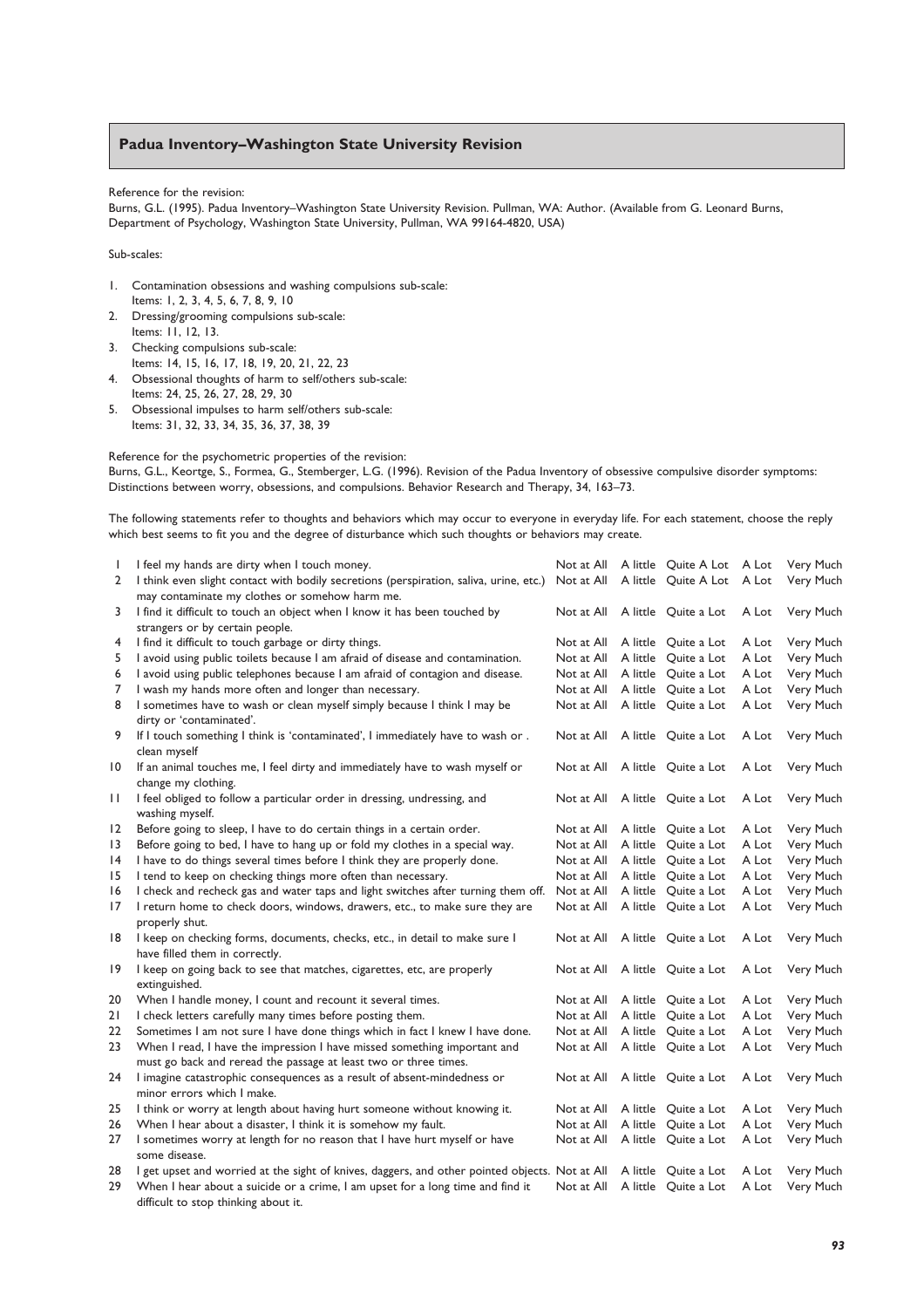# **Padua Inventory–Washington State University Revision (continued)**

| 30 | I invent useless worries about germs and disease.                                                      |  | Not at All A little Quite a Lot A Lot Very Much |  |
|----|--------------------------------------------------------------------------------------------------------|--|-------------------------------------------------|--|
| 31 | When I look down from a bridge or a very high window, I feel an impulse to<br>throw myself into space. |  | Not at All A little Quite a Lot A Lot Very Much |  |
|    | 32 When I see a train approaching, I sometimes think I could throw myself<br>under its wheels.         |  | Not at All A little Quite a Lot A Lot Very Much |  |
|    | 33 At certain moments, I am tempted to tear off my clothes in public.                                  |  | Not at All A little Quite a Lot A Lot Very Much |  |
| 34 | While driving, I sometimes feel an impulse to drive the car into someone or<br>something.              |  | Not at All A little Quite A Lot A Lot Very Much |  |
| 35 | Seeing weapons excites me and makes me think violent thoughts.                                         |  | Not at All A little Quite a Lot A Lot Very Much |  |
|    | 36 I sometimes feel the need to break or damage things for no reason.                                  |  | Not at All A little Quite a Lot A Lot Very Much |  |
| 37 | I sometimes have an impulse to steal other people's belongings, even if they<br>are of no use to me.   |  | Not at All A little Quite aLot A Lot Very Much  |  |
|    | 38 I am sometimes almost irresistibly tempted to steal something from the<br>supermarket.              |  | Not at All A little Quite a Lot A Lot Very Much |  |
|    | 39 I sometimes have an impulse to hurt defenseless children or animals.                                |  | Not at All A little Quite a Lot A Lot Very Much |  |

Reproduced from Burns GL, Keortge SG, Formea GM, Sternberger LG. Behav Res Ther 1996; 34(2):163–73. © 1996 Leonard Burns.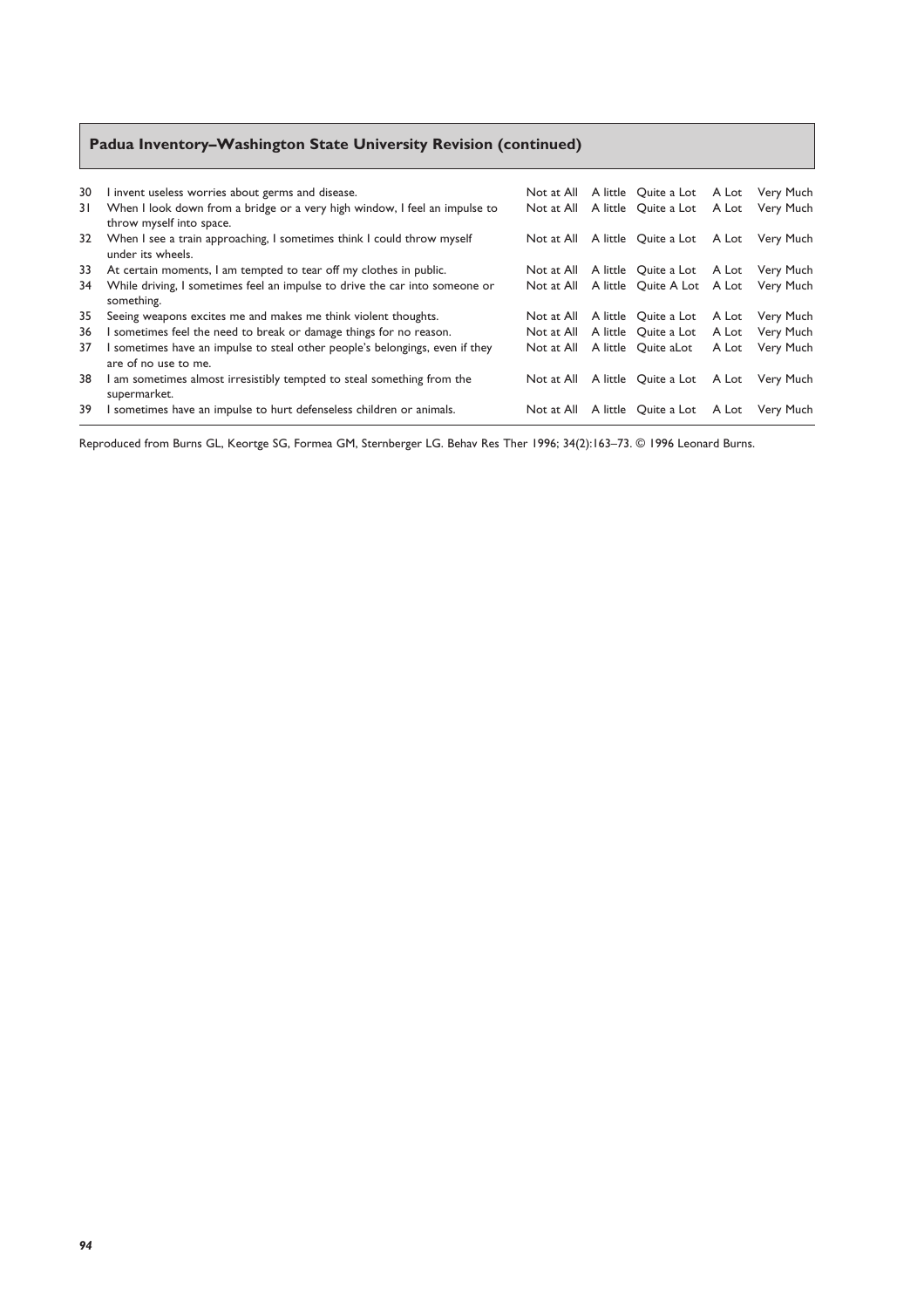# **Panic and Agoraphobia Scale (PAS)**

# *Reference:* **Bandelow B. Panic and Agoraphobia Scale (PAS). 1999. Seattle,WA, Hogrefe & Huber Publishers**

*Rating* Self-report or clinician-rated

*Administration time* 5–10 minutes

*Main purpose* To assess severity of panic disorder with or without agoraphobia

*Population* Adults and adolescents aged 15 and older

#### **Commentary**

The PAS is a 13-item measure of severity of illness in patients with panic disorder (with or without agoraphobia) over the past week. The instrument, available in both a self-report and clinician-rated format, contains 5 subscales: panic attacks, agoraphobic avoidance, anticipatory anxiety, disability and functional avoidance and health concerns. Although the PAS was originally developed to monitor the efficacy of pharmacological and psychotherapeutic interventions in clinical trials, it is appropriate for use in a variety of clinical or research environments.

## **Scoring**

Items are rated on a 5-point scale ranging from 0–4 (anchors vary from item to item). The total score is computed by adding all item scores. The instrument provides a total score (range 0–52) as well as sub-scale scores, which are derived by calculating the mean of the appropriate items. The manual provides the following guidelines for interpreting scores derived from the clinicianrated version: 0–6 (in remission or borderline), 7–17 (mild), 18–28 (moderate), 29–39 (severe), ≥40 (very

severe). Guidelines for the self-rated version are: 0–8 (in remission or borderline), 9–18 (mild), 19–28 (moderate), 29–39 (severe), ≥40 (very severe).

#### **Versions**

The PAS has been translated into: Afrikaans, Arabic, Danish, Dutch, French, German, Greek, Hebrew, Hungarian, Italian, Japanese, Polish, Portuguese, Russian, Serbocroat, Spanish, Swedish and Turkish. A computerized version is also available. See http://www.gwdg.de/~ukyp/pas.htm for further details.

#### **Additional references**

Bandelow B. Assessing the efficacy of treatments for panic disorder and agoraphobia. II. The Panic and Agoraphobia Scale. Int Clin Psychopharmacol 1995; 10(2):73–81.

Bandelow B, Broocks A, Pekrun G, George A, Meyer T, Pralle L, Bartmann U, Hillmer-Vogel U, Rüther E. The use of the Panic and Agoraphobia Scale (P & A) in a controlled clinical trial. Pharmacopsychiatry 2000; 33(5):174–81.

#### **Address for correspondence**

Hogrefe & Huber Publishers P.O. Box 2487 Kirkland, WA 98033-2487, USA Telephone: 1-425-820-1500 Email: hh@hhpub.com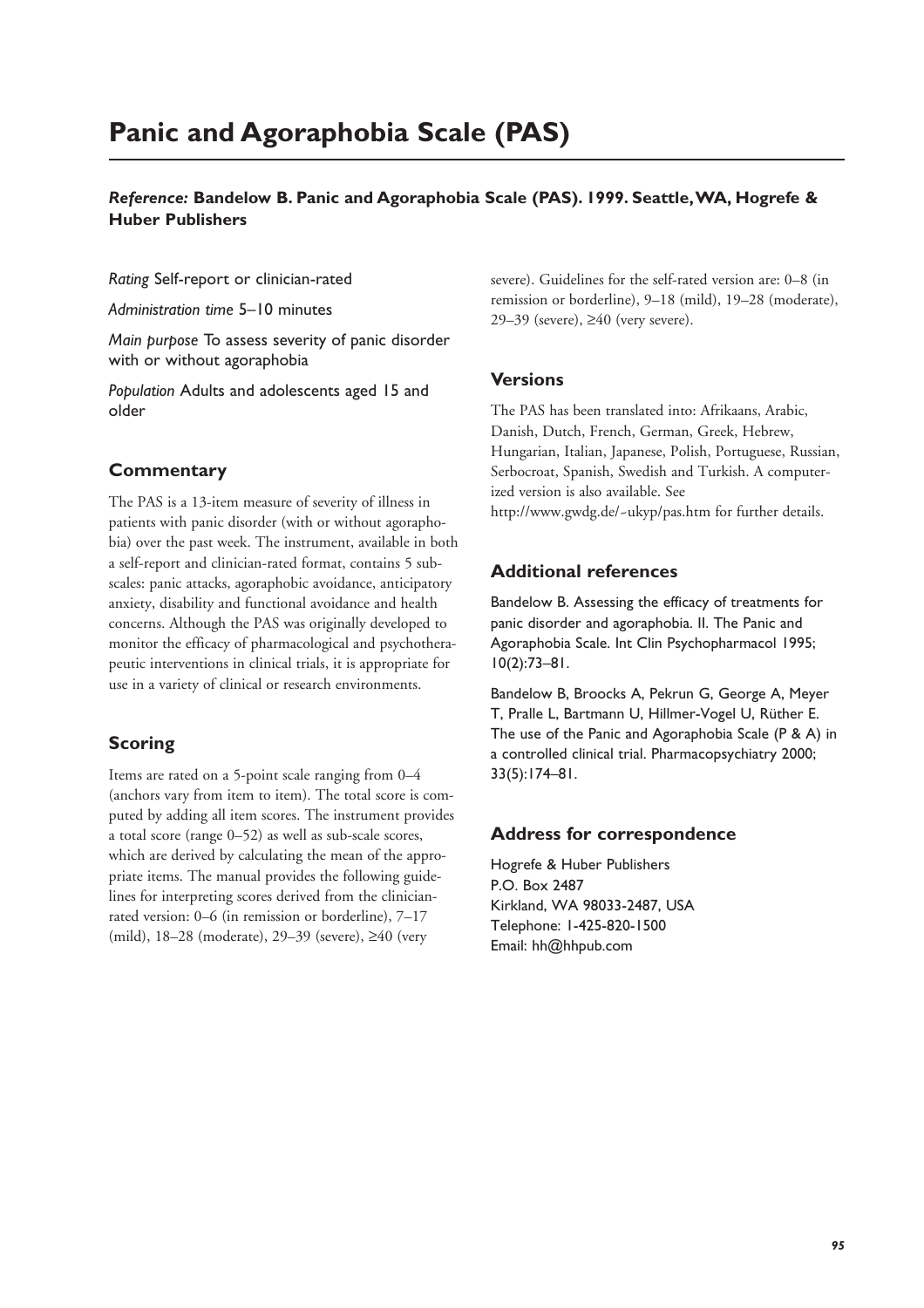#### **Panic and Agoraphobia Scale**

Patient:

Date:

Visit:

Rater:

#### **Rate the past week!**

#### **A) panic attacks**

- *A.1. Frequency*
- $\Box$  0 no panic attack in the past week
- | 1 | panic attack in the past week
- $\Box$  2 2 or 3 panic attacks in the past week
- $\Box$  3 4–6 panic attacks in the past week
- $\Box$  4 more than 6 panic attacks in the past week

#### *A.2. Severity*

- □ 0 no panic attacks
- $\Box$  I attacks were usually very mild
- □ 2 attacks were usually moderate
- 3 attacks were usually severe
- 4 attacks were usually extremely severe

#### *A.3. Average duration of panic attacks*

- □ 0 no panic attacks
- □ 1 1 to 10 minutes
- $\Box$  2 over 10 to 60 minutes
- □ 3 over I to 2 hours
- 4 over 2 hours and more
- Example attacks in the past week<br>
pairs attacks in the past week<br>
tinic attacks in the past week<br>
tinic attacks in the past week<br>
tinic attacks in the past week<br>
DD Disability<br>
in family redubinships (partner)<br>
includes<br> U. Were most of the attacks expected (occurring in feared situations) or unexpected (spontaneous)
- 9 no panic attacks
- □ 0 mostly unexpected
- 1 more unexpected than expected
- □ 2 some unexpected, some expected
- 3 more expected than unexpected
- 4 mostly expected

#### **B) Agoraphobia, avoidance behaviour**

- *B.1. Frequency of avoidance behaviour*
- 0 no avoidance (or no agoraphobia)
- 1 infrequent avoidance of feared situations
- 2 occasional avoidance of feared situations
- 3 frequent avoidance of feared situations
- 4 very frequent avoidance of feared situations

#### *B.2. Number of feared situations*

How many situations are avoided or induce panic attacks or discomfort?

- 0 none (or no agoraphobia)
- 1 1 situation
- $\Box$  2 2–3 situations
- $\Box$  3 4–8 situations
- 4 occurred in very many different situations

#### *B.3. Importance of avoided situations*

How important are the avoided situations?

- 0 unimportant (or no agoraphobia)
- 1 not very important
- 2 moderately important
- 3 very important

*96*

- 4 extremely important

#### **C) Anticipatory anxiety ('fear of fear')**

- *C.1. Frequency of anticipatory anxiety*
- □ 0 no fear of having a panic attack
- 1 infrequent fear of having a panic attack
- $\Box$  2 sometimes fear of having a panic attack
- 3 frequent fear of having a panic attack
- 4 fear of having a panic attack all the time

#### *C.2. How strong was this 'fear of fear'?*

- $\Box$  0 no
- 1 mild
- □ 2 moderate
- 3 marked
- $\Box$  4 extreme

#### **D) Disability**

- *D.1. Disability in family relationships (partnership, children, etc.)*
- $\Box$  0 no
- 1 mild
- □ 2 moderate - 3 marked
- $\Box$  4 extreme

*D.2. Disability in social relationships and leisure time (social events like cinema, etc.)*

- $\Box$  0 no
- $\Box$  1 mild
- 1 2 moderate
- 3 marked
- 4 extreme

*D.3. Disability in employment (or housework)*

- $\Box$  0 no
- $\Box$  1 mild
- □ 2 moderate
- 3 marked  $\Box$  4 extreme

#### **E) Worries about health**

*E.1. Worries about health damage*

Patient was worried about suffering bodily damage due to the disorder

- $\Box$  0 not true
- 1 hardly true
- $\Box$  2 partly true
- 3 mostly true
- $\Box$  4 definitely true

#### *E.2. Assumption of organic disease*

Patient thought that his anxiety symptoms are due to a somatic and not to a psychological disorder

- $\Box$  0 not true, psychological disorder
- 1 hardly true
- $\Box$  2 partly true
- 3 mostly true
- 4 definitely true, somatic disorder

#### $\Box$  Total score: Add all item scores except item **U**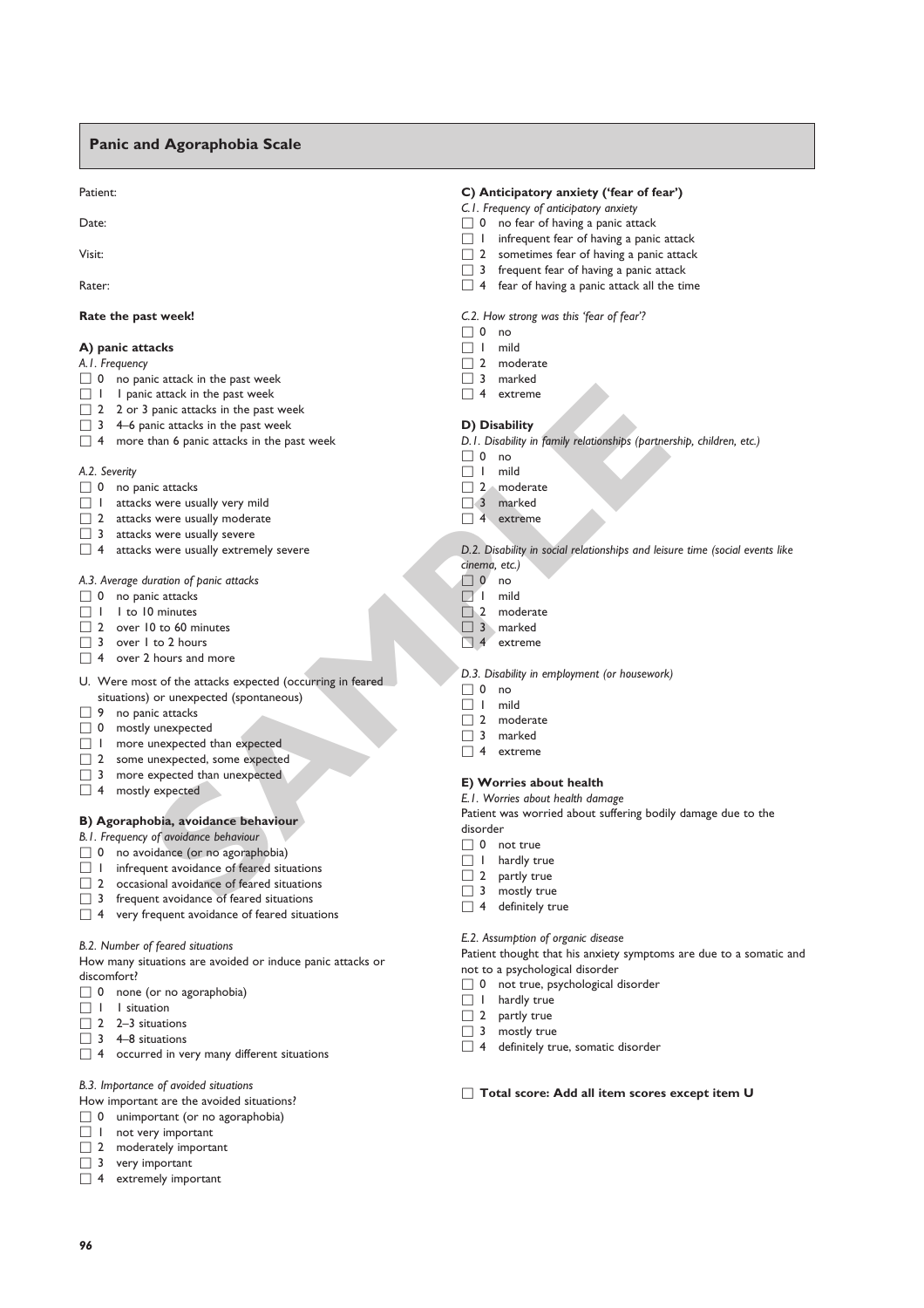#### **Panic and Agoraphobia Scale – patient questionnaire**

Patient:

Date:

Visit:

**This questionnaire is designed for people suffering from panic attacks and agoraphobia.** Rate the severity of your symptoms in the **past week.**

Panic attacks are defined as the sudden outburst of anxiety, accompanied by some of the following symptoms:

 $\Box$  palpitations or pounding heart, or accelerated heart rate

- $\Box$  sweating
- $\Box$  trembling or shaking
- $\Box$  dry mouth
- $\Box$  difficulty in breathing
- $\Box$  feeling of choking
- $\Box$  chest pain or discomfort
- nausea or abdominal distress (e.g. churning in stomach)
- feeling dizzy, unsteady, faint, or light headed
- $\Box$  feelings that objects are unreal (like in a dream), or that the self is distant or 'not really here'
- fear of losing control, 'going crazy', or passing out
- $\Box$  fear of dying
- $\Box$  hot flushes or cold chills
- numbness or tingling sensations

or pounding heart, or accelerated heart rate<br>
Sample in the past vector of the past vector<br>
Sample in the past vector<br>
SAMPLE CONDING THE PROPORTION OF THE CONDUCTION CONDUCT THE CONDUCT OF THE CONDUCT OF THE CONDUCT OF T Panic attacks develop suddenly and increase in intensity within about ten minutes

*A.1. How frequently did you have panic attacks?*

- $\Box$  0 no panic attack in the past week
- | | | | panic attack in the past week
- □ 2 2 or 3 panic attacks in the past week
- 3 4–6 panic attacks in the past week
- $\Box$  4 more than 6 panic attacks in the past week

*A.2. How severe were the panic attacks in the past week?*

- □ 0 no panic attacks
- | 1 attacks were usually mild
- 12 attacks were usually moderate
- 3 attacks were usually severe
- 4 attacks were usually extremely severe

*A.3. How long did the panic attacks usually last?*

- □ 0 no panic attacks
- □ 1 1 to 10 minutes
- $\Box$  2 over 10 to 60 minutes
- 3 over 1 to 2 hours
- □ 4 over 2 hours and more
- U. Were most of the attacks expected (occurring in feared situations) or unexpected (spontaneous)
- □ 9 no panic attacks
- □ 0 mostly unexpected
- 1 more unexpected than expected
- 2 some unexpected, some expected
- 3 more expected than unexpected
- 4 mostly expected

*B.1. In the past week, did you avoid certain situations because you feared*

- *having a panic attack or a feeling of discomfort?*
- □ 0 no avoidance (or my attacks don't occur in certain situations)
- 1 infrequent avoidance of feared situations
- 2 occasional avoidance of feared situations
- 3 frequent avoidance of feared situations
- 4 very frequent avoidance of feared situations

*B.2. Please tick the situations you avoided or in which you developed panic attacks or a feeling of discomfort when you are not accompanied:*

- Aeroplanes
- Subways (Underground)
- Buses, trains
- $\Box$ Ships
- $\Box$ Theatres, cinemas
- $\Box$ Supermarkets
- Standing in queues (lines)
- $\Box$  Auditoriums, stadiums
- Parties or social gatherings
- Crowds
- Restaurants
- Museums
- $\Box$  Lifts
- $\Box$ Enclosed spaces (e.g. tunnels)
- $\Box$ Classrooms, lecture theatres
- Driving or riding in a car (e.g. in a traffic jam)

\_\_\_\_\_\_\_\_\_\_\_\_\_\_\_\_\_\_\_\_\_\_\_\_\_\_\_\_\_\_\_\_\_\_\_\_\_\_\_\_

\_\_\_\_\_\_\_\_\_\_\_\_\_\_\_\_\_\_\_\_\_\_\_\_\_\_\_\_\_\_\_\_\_\_\_\_\_\_\_\_

\_\_\_\_\_\_\_\_\_\_\_\_\_\_\_\_\_\_\_\_\_\_\_\_\_\_\_\_\_\_\_\_\_\_\_\_\_\_\_\_

- Large rooms (lobbies)
- $\Box$  Walking on the street
- $\Box$ Fields, wide streets, courtyards
- High places
- $\Box$  Crossing bridges
- $\Box$  Travelling away from home
- Staying at home alone

*other situations:*  $\Box$ 

 $\Box$ 

 $\Box$ 

*B.3. How important were the avoided situations*

- How important are the avoided situations?
- 0 unimportant (or no agoraphobia)
- 1 not very important
- 2 moderately important
- 3 very important
- 4 extremely important

*C.1. In the past week, did you suffer from the fear of having a panic attack (anticipatory anxiety or 'fear of being afraid')?*

- □ 0 no anticipatory anxiety
- 
- 1 infrequent fear of having a panic attack
- □ 2 sometimes fear of having a panic attack
- 3 frequent fear of having a panic attack - 4 fear of having a panic attack all the time
- *C.2. How strong was this 'fear of fear'?*
- $\Box$  0 no
- 1 mild
- □ 2 moderate
- 3 marked
- $\Box$  4 extreme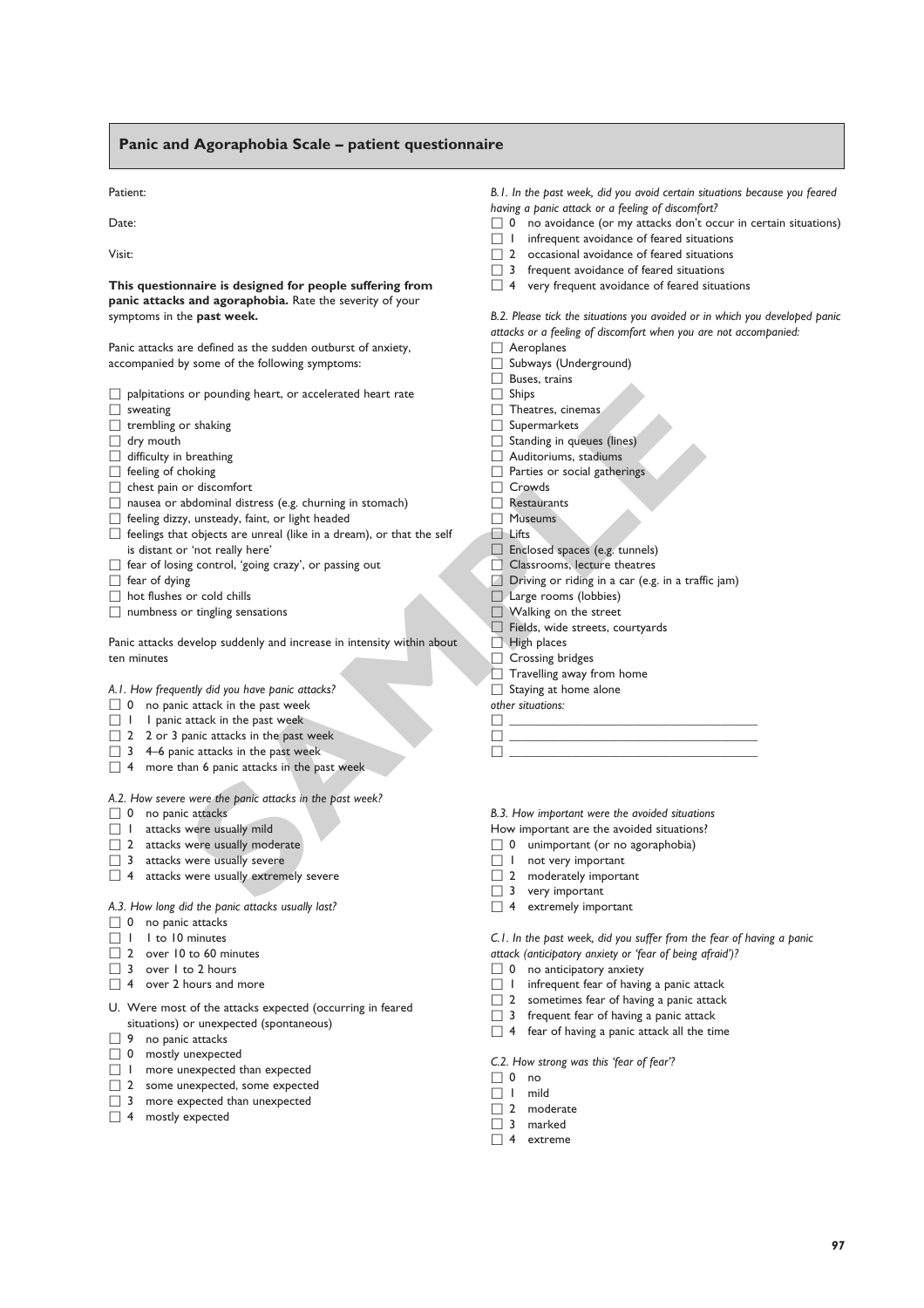#### **Panic and Agoraphobia Scale – patient questionnaire**

*D.1. In the past week, did your panic attacks or agoraphobia lead to restrictions (impairment) in your family relationships (partnership, children*

- *etc.)*
- □ 0 no impairment
- 1 mild impairment
- 2 moderate impairment
- 3 marked impairment
- 4 extreme impairment

*D.2. In the past week, did your panic attacks or agoraphobia lead to restrictions (impairment) in your social life and leisure activities (e.g. weren't you able to go to a cinema or to parties?)*

- □ 0 no impairment
- 1 mild impairment
- 2 moderate impairment
- 3 marked impairment
- 4 extreme impairment

*D.3. In the past week, did your panic attacks or agoraphobia lead to restrictions (impairment) in your work (or household) responsibilities?*

- □ 0 no impairment
- 1 mild impairment
- 2 moderate impairment
- 3 marked impairment
- 4 extreme impairment

*E.1. In the past week, did you worry about suffering harm from your anxiety symptoms (e.g. having a heart attack or collapsing and being injured?)*

- $\Box$  0 not true
- 1 hardly true
- $\Box$  2 partly true
- 3 mostly true
- $\Box$  4 definitely true

oriment) in your family relationships (partnership, children<br>
simment<br>
simment<br>
simment<br>
simment<br>
limpairment<br>
limpairment<br>
impairment<br>
impairment<br>
impairment<br>
impairment<br>
simpairment<br>
simpairment<br>
simpairment<br>
simpairmen *E.2. Did you sometimes think/believe that your doctor was wrong when he told you that your symptoms like pounding heart, dizziness, tingling sensations, shortness of breath, have a psychological cause? Did you believe that, in reality, a somatic (physical, bodily) cause lies behind these symptoms that hasn't been found yet?*

- $\Box$  0 not at all true (rather psychic disease)
- I hardly true
- $\Box$  2 partly true
- 3 mostly true
- 4 definitely true (rather organic disease)

Reproduced from Bandelow B. Panic and Agoraphobia Scale (PAS). 1999. Seattle, WA, Hogrefe & Huber Publishers. © 1999 Hogrefe & Huber Publishers.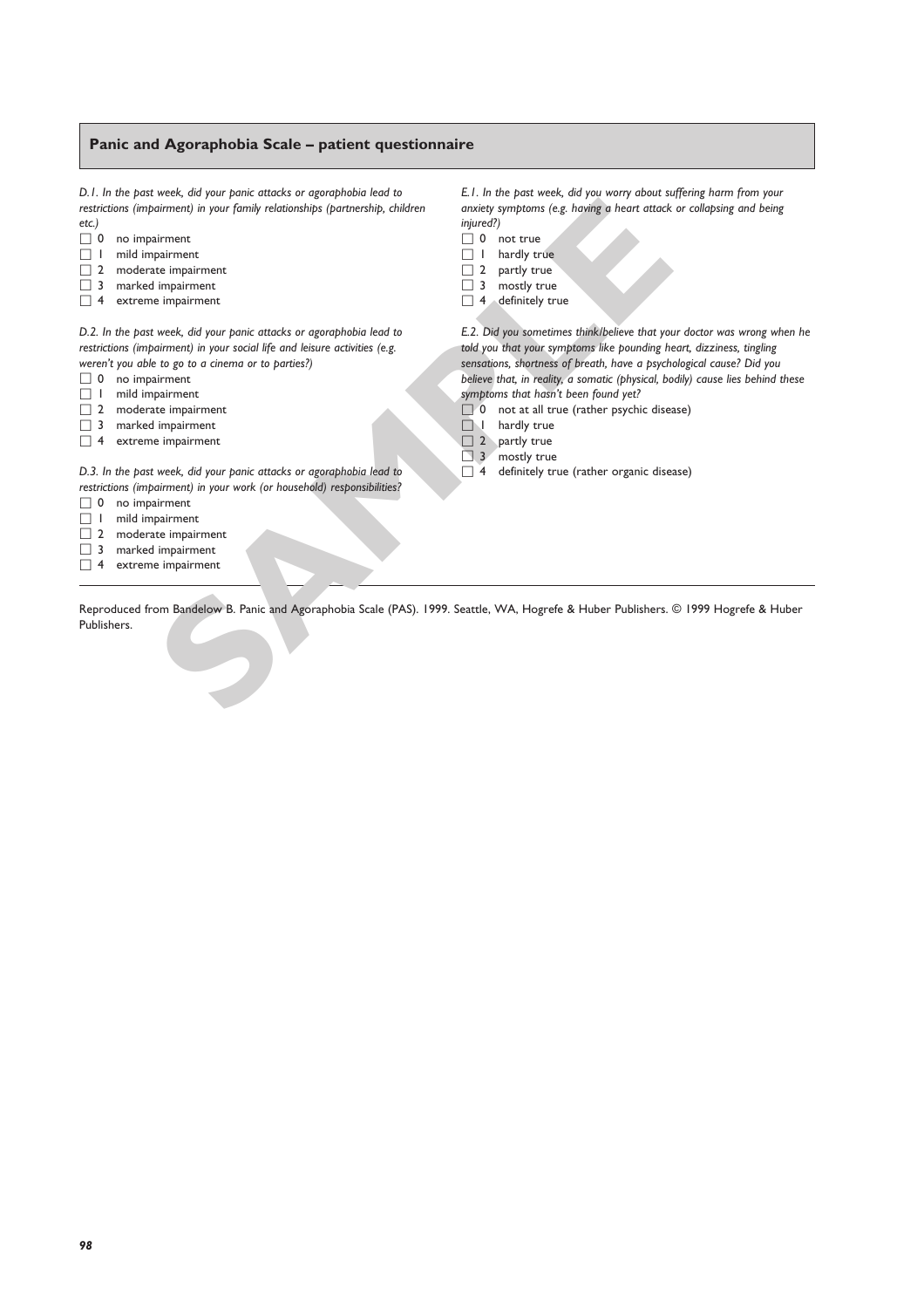# **Panic Disorder Severity Scale (PDSS)**

*Reference:* **Shear MK, Brown TA, Barlow DH, Money R, Sholomskas DE,Woods SW, Gorman JM, Papp LA. Multicenter collaborative panic disorder severity scale. Am J Psychiatry 1997; 154(11):1571–5**

*Rating* Clinician-rated *Administration time* 10 minutes *Main purpose* To assess severity of panic disorder *Population* Adults

# **Commentary**

The PDSS is a 7-item instrument to rate overall severity of DSM-IV panic disorder in patients who have already been diagnosed with the condition. Previous versions of the scale included the Cornell-Yale Panic Anxiety Scale (CY-PAS), and the Multicenter Panic-Anxiety Scale (MC-PAS). The instrument assesses symptoms over the past month, although alternative assessment periods may be used. The PDSS provides a number of indices, including frequency of panic attacks, distress during panic attacks, panic-focused anticipatory anxiety, avoidance of agoraphobic situations, avoidance of panic-related physical sensations, and impairment in social and occupational functioning. The scale represents a psychometrically sound method of assessing severity of panic disorder symptoms and treatment outcome.

# **Scoring**

Items are scored on a 0 (none or not present) to 4 (extreme, pervasive, near-constant symptoms, disabling/incapacitating) scale, with a total score range of 0–28. The scale developers suggest that a cut-off score of 8 should be used if screening for diagnosis-level symptoms of panic disorder.

# **Versions**

A self report version (the PDSS-SR) has recently been developed and the scale has been translated in Turkish.

# **Additional references**

Barlow DH, Gorman JM, Shear MK, Woods SW. Cognitive-behavioral therapy, imipramine, or their combination for panic disorder: A randomized controlled trial. JAMA 2000; 283(19):2529–36.

Shear MK, Rucci P, Williams J, Frank E, Grochocinski V, Vander Bilt J, Houck P, Wang T. Reliability and validity of the Panic Disorder Severity Scale: replication and extension. J Psychiatr Res 2001; 35(5):293–6.

Houck PR, Spiegel DA, Shear MK, Rucci P. Reliability of the self-report version of the panic disorder severity scale. Depress Anxiety 2002; 15(4):183–5.

# **Address for correspondence**

Dr. Katherine Shear Anxiety Disorders Prevention Program Western Psychiatric Institute and Clinic University of Pittsburgh 3811 O'Hara Street Pittsburgh, PA 15213-2593, USA Telephone: 1-412-624-5500 Email: Shearmk@msx.upmc.edu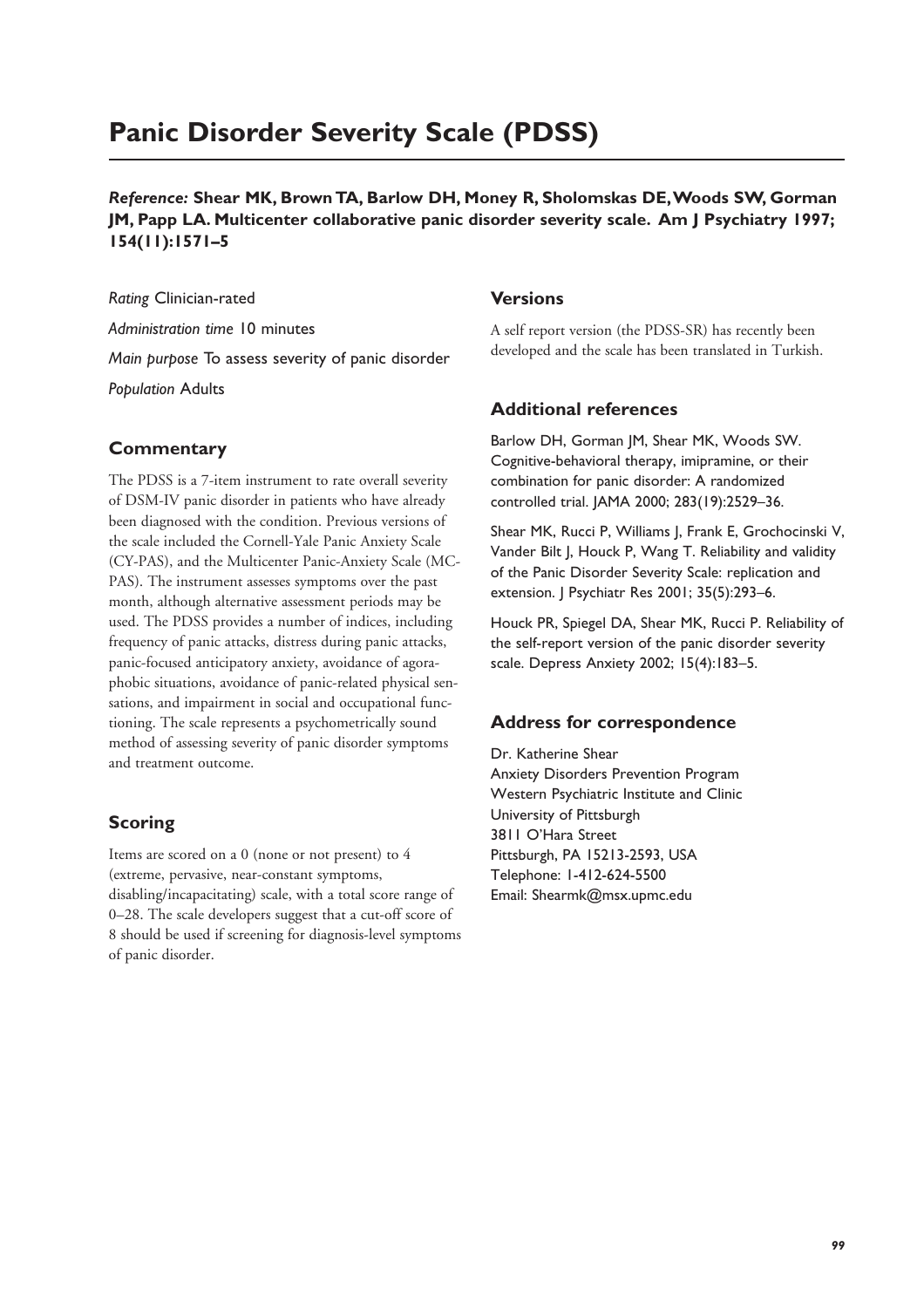#### **Panic Disorder Severity Scale**

TIME PERIOD OF RATING (Circle one): one month

other (specify) \_

#### **General Instructions for Raters**

The goal is to obtain a measure of overall severity of DSM IV symptoms of panic disorder, with or without agoraphobia. Ratings are generally made for the past month, to allow for a stable estimation of panic frequency and severity. Users may choose a different time frame, but time frame should be consistent for all items.

Each item is rated from 0–4, where  $0 =$  none or not present;  $1 =$ mild, occasional symptoms, slight interference;  $2 =$  moderate, frequent symptoms, some interference with functioning, but still manageable; 3 = severe, preoccupying symptoms, substantial interference in functioning, and  $4 =$  extreme, pervasive near constant symptoms, disabling/incapacitating.

A suggested script is provided as a guide to questioning, but is not essential. Probes should be used freely to clarify ratings. As an overall caution, please note that this is not an observer administered selfrating scale. The patient is not asked to rate a symptom as 'mild, moderate or severe'. Rather the symptom is explored and rated by the interviewer. However, to clarify a boundary between two severity levels, it is appropriate to utilize the descriptors above. For example, the interviewer might ask the patient whether it is more accurate to describe a given symptom as occurring 'frequently, with definite interference but still manageable', or if it is 'preoccupying, with substantial interference'. Similarly, it might be appropriate to ask whether a symptom is 'preoccupying, with substantial interference', or 'pervasive, near constant, and incapacitating'.

In rating items 6 and 7, the interviewer should be alert to incosistencies. For example, sometimes a subject will describe a symptom from items 1–5 as causing substantial impairment in functioning, but then will report that overall panic disorder symptoms cause only mild or moderate work and social impairment. This should be pointed out and clarified.

There are some types of anxiety, common in panic disorder patients, but not rated by this instrument. Anticipatory anxiety about situations feared for reasons other than panic (e.g. related to a specific phobia or social phobia) is not considered panic-related anticipatory anxiety and is not rated by this instrument. Similarly, generalized anxiety is not rated by this instrument. The concerns of someone experiencing generalized anxiety are focused on the probability of adverse events in the future. Such worries often include serious health problems in oneself or a loved one, financial ruin, job loss, or other possible calamitous outcomes of daily life problems.

#### **1. PANIC ATTACK FREQUENCY, INCLUDING LIMITED SYMPTOM EPISODES**

Begin by explaining to the patient that we define a *Panic Attack* as a feeling of fear or apprehension that begins suddenly and builds rapidly in intensity, usually reaching a peak in less than 10 minutes. This feeling is associated with uncomfortable physical sensations like racing or pounding heart, shortness of breath, choking, dizziness, sweating, trembling. Often there are distressing, catastrophic thoughts such as fear of losing control, having a heart attack or dying. A full panic episode has at least four such symptoms. A *Limited Symptom Episode (LSE)* is similar to a full panic attack, but has fewer than 4 symptoms. Given these definitions, please tell me

Q: In the past month, how many full panic attacks did you experience, the kind with 4 or more symptoms? How about limited symptom episodes, the kind with less than 4 symptoms? On average, did you have more than one limited symptom episodes/day? *(Calculate weekly frequencies by dividing the total number of full panic attacks over the rating interval by the number of weeks in the rating interval.)*

0 = No panic or limited symptom episodes

- 1 = Mild, less than an average of one full panic a week, and no more than 1 limited symptom episode/day
- 2 = Moderate, one or two full panic attacks a week, and/or multiple limited symptom episodes/day
- 3 = Severe, more than 2 full attacks/week, but not more than 1/day on average
- 4 = Extreme, full panic attacks occur more than once a day, more days than not

#### **2. DISTRESS DURING PANIC ATTACKS, INCLUDE LIMITED SYMPTOM EPISODES**

Q: Over the past month, when you had panic or limited symptom attacks, how much distress did they cause you? I am asking you now about the distress you felt during the attack itself.

*(This item rates the average degree of distress and discomfort the patient experienced during panic attacks experienced over the rating interval. Limited symptom episodes should be rated only if they caused more distress than full panic. be sure to distinguish between distress DURING panic and anticipatory fear that an attack will occur.)*

*Possible further probes:* How upset or fearful did you feel during the attacks? Were you able to continue doing what you were doing when panic occurred? Did you lose your concentration? If you had to stop what you were doing, were you able to stay in the situation where the attack occurred or did you have to leave?

- 0 = No panic attacks or limited symptom episodes, or no distress during episodes
- 1 = Mild distress but able to continue activity with little or no interference
- 2 = Moderate distress, but still manageable, able to continue activity and/or maintain concentration, but does so with difficulty
- 3 = Severe, marked distress and interference, loses concentration and/or must stop activity, but able to remain in the room or situation
- 4 = Extreme, severe and disabling distress, must stop activity, will leave the room or situation if possible, otherwise remains, unable to concentrate, with extreme distress

#### **3. SEVERITY OF ANTICIPATORY ANXIETY** (panic-related fear, apprehension or worry)

Q: Over the past month, on average, how much did you worry, feel fearful or apprehensive about when your next panic would occur or about what panic attacks might mean about your physical or mental health? I am asking about times when you were not actually having a panic attack.

*(Anticipatory anxiety can be related to the meaning of the attacks rather than to having an attack, so there can be considerable anxiety about having an attack even if the distress during the attacks was low. Remember that sometimes a patient does not worry about when the next attack will occur, but instead worries about the meaning of the attacks for his or her physical or mental health.)*

*Possible further probes:* How intense was your anxiety? How often did you have these worries or fears? Did the anxiety get to the point where it interfered with your life? IF SO, how much did it interfere?

- 0 = No concern about panic
- 1 = Mild, there is occasional fear, worry or apprehension about panic
- 2 = Moderate, often worried, fearful or apprehensive, but has periods without anxiety. there is a noticeable modification of lifestyle, but anxiety is still manageable and overall functioning is not impaired
- 3 = Severe, preoccupied with fear, worry or apprehension about panic, substantial interference with concentration and/or ability to function effectively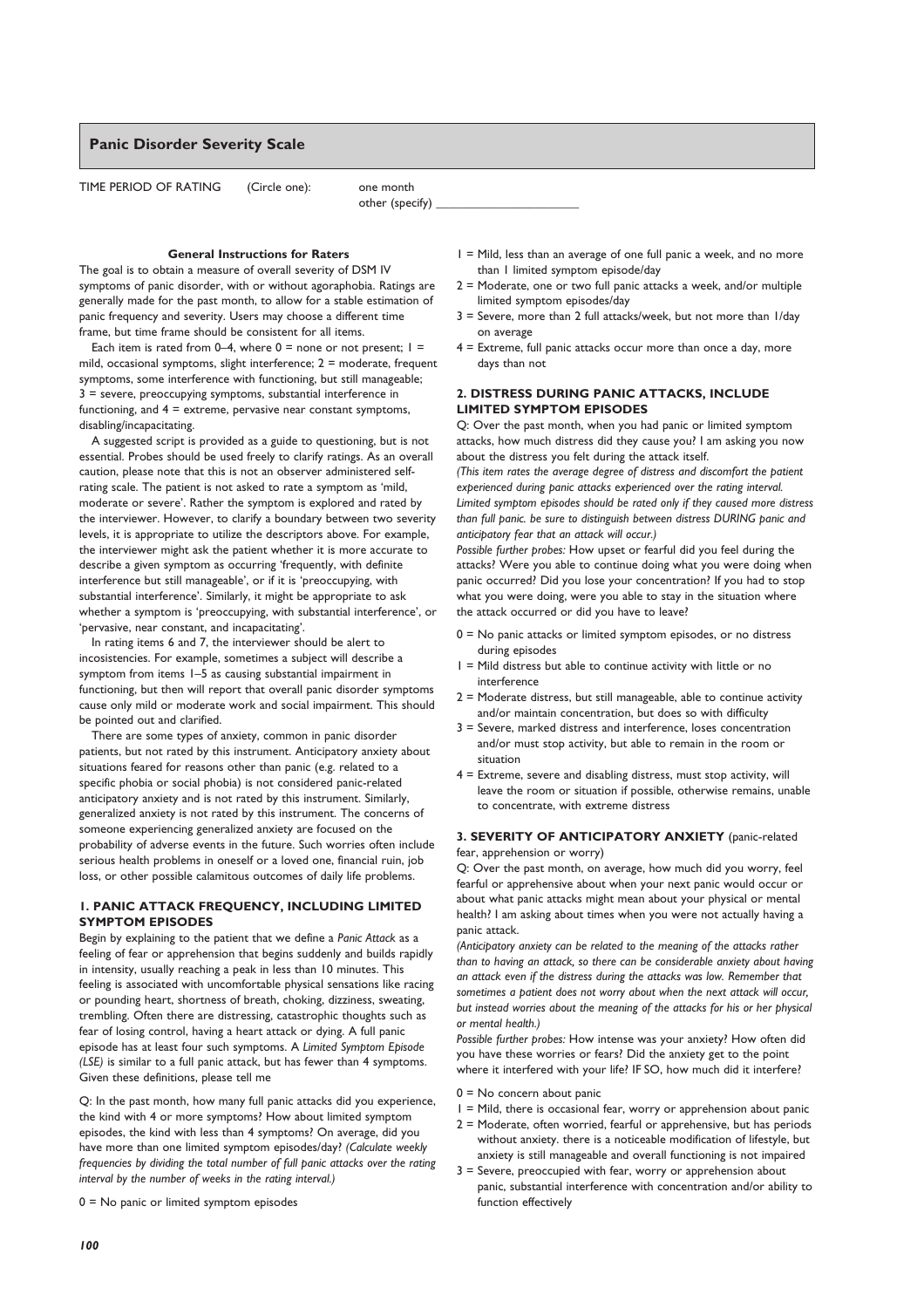#### **Panic Disorder Severity Scale (continued)**

4 = Extreme, near constant and disabling anxiety, unable to carry out important tasks because of fear, worry or apprehension about panic

#### **4. AGORAPHOBIC FEAR/AVOIDANCE**

Q: Over the past month, were there places where you felt afraid, or that you avoided, because you thought if you had a panic attack, it could be difficult to get help or to easily leave?

*Possible further probes:* Situations like using public transportation, driving in a car, being in a tunnel or on a bridge, going to the movies, to a mall or supermarket, or being in other crowded places? anywhere else? Were you afraid of being at home alone or completely alone in other places? How often did you experience fear of these situations? How intense was the fear? Did you avoid any of these situations? Did having a trusted companion with you make a difference? Were there things you would do with a companion that you would not do alone? How much did the fear and/or avoidance affect your life? Did you need to change your lifestyle to accommodate your fears?

0 = None, no fear or avoidance

- 1 = Mild, occasional fear and/or avoidance, but will usually confront or endure the situation. There is little or no modification of lifestyle
- 2 = Moderate, noticeable fear and/or avoidance, but still manageable, avoids feared situations but can confront with a companion. There is some modification of lifestyle, but overall functioning is not impaired
- 3 = Severe, extensive avoidance; substantial modification of lifestyle is required to accommodate phobia, making it difficult to manage usual activities
- 4 = Extreme pervasive disabling fear and/or avoidance. Extensive modification in lifestyle is required such that important tasks are not performed.

#### **5. PANIC-RELATED SENSATION FEAR/AVOIDANCE**

Q: Sometimes people with panic disorder experience physical sensations that may be reminiscent of panic and cause them to feel frightened or uncomfortable. Over the past month, did you avoid doing anything because you thought it might cause this kind of uncomfortable physical sensations?

*Possible further probes:* For example, things that made your heart beat rapidly, such as strenuous exercise or walking? playing sports? working in the garden? What about exciting sports events, frightening movies or having an argument? Sexual activity or orgasm? Did you fear or avoid sensations on your skin such as heat or tingling? Sensations of feeling dizzy or out of breath? Did you avoid any food, drink or other substance because it might bring on physical sensations, such as coffee or alcohol or medications like cold medication? How much did the avoidance of situations or activities like these affect your life? Did you need to change your lifestyle to accommodate your fears?

- $0 =$  no fear or avoidance of situations or activities that provoke distressing physical sensations
- 1 = Mild, occasional fear and/or avoidance, but usually will confront or endure with little distress activities and situations which provoke physical sensations. There is little modification of lifestyle.
- 2 = Moderate, noticeable avoidance, but still manageable; there is definite, but limited modification of lifestyle, such that overall functioning is not impaired
- 3 = Severe, extensive avoidance, causes substantial modification of lifestyle or interference in functioning

4 = Extreme pervasive and disabling avoidance. Extensive modification in lifestyle is required such that important tasks or activities are not performed

#### **6. IMPAIRMENT/INTERFERENCE IN WORK FUNCTIONING DUE TO PANIC DISORDER**

*(Note to raters: This item focuses on work. If the person is not working, ask about school, and if not in school full time, ask about household responsibilities.)*

Q: Over the past month, considering all the symptoms, the panic attacks, limited symptom episodes, anticipatory anxiety and phobic symptoms, how much did your panic disorder interfere with your ability to do your job (or your schoolwork, or carry out responsibilities at home?)

*Possible further probes:* Did the symptoms affect the quality of your work? Were you able to get things done as quickly and effectively as usual? Did you notice things you were not doing because of your anxiety, or things you couldn't do as well? Did you take short cuts or request assistance to get things done? Did anyone else notice a change in your performance? Was there a formal performance review or warning about work performance? Any comments from coworkers or from family members about your work?

0 = No impairment from panic disorder symptoms

- 1 = Mild, slight interference, feels job is harder to do but performance is still good
- 2 = Moderate, symptoms cause regular, definite interference but still manageable. Job performance has suffered but others would say work is still adequate
- 3 = Severe, causes substantial impairment in occupational performance, such that others have noticed, may be missing work or unable to perform at all on some days
- 4 = Extreme, incapacitating symptoms, unable to work (or go to school or carry out household responsibilities)

#### **7. IMPAIRMENT/INTERFERENCE IN SOCIAL FUNCTIONING DUE TO PANIC DISORDER**

Q: Over the past month, considering all the panic disorder symptoms together, how much did they interfere with your social life? *Possible further probes:* Did you spend less time with family or other relatives than you used to? Did you spend less time with friends? Did you turn down opportunities to socialize because of panic disorder? Did you have restrictions about where or how long you would socialize because of panic disorder? Did the panic disorder symptoms affect your relationships with family members or friends?

- $0 = No$  impairment
- 1 = Mild, slight interference, feels quality of social behaviour is somewhat impaired but social functioning is still adequate
- 2 = Moderate, definite, interference with social life but still manageable. There is some decrease in frequency of social activities and/or quality of interpersonal interactions but still able to engage in most usual social activities
- 3 = Severe, causes substantial impairment in social performance. There is marked decrease in social activities, and/or marked difficulty interacting with others; can still force self to interact with others, but does not enjoy or function well in most social or interpersonal situations
- 4 = Extreme, disabling symptoms, rarely goes out or interacts with others, may have ended a relationship because of panic disorder

**TOTAL SCORE** (sum of items 1–7):

\_\_\_\_\_\_\_\_\_\_\_\_\_\_\_\_\_\_\_\_\_\_\_\_\_\_

*American Journal of Psychiatry*, vol. 154, pp. 1571–5, 1997. Copyright 1997, the American Psychiatric Association; http://ajp.psychiatryonline.org. Reprinted by permission.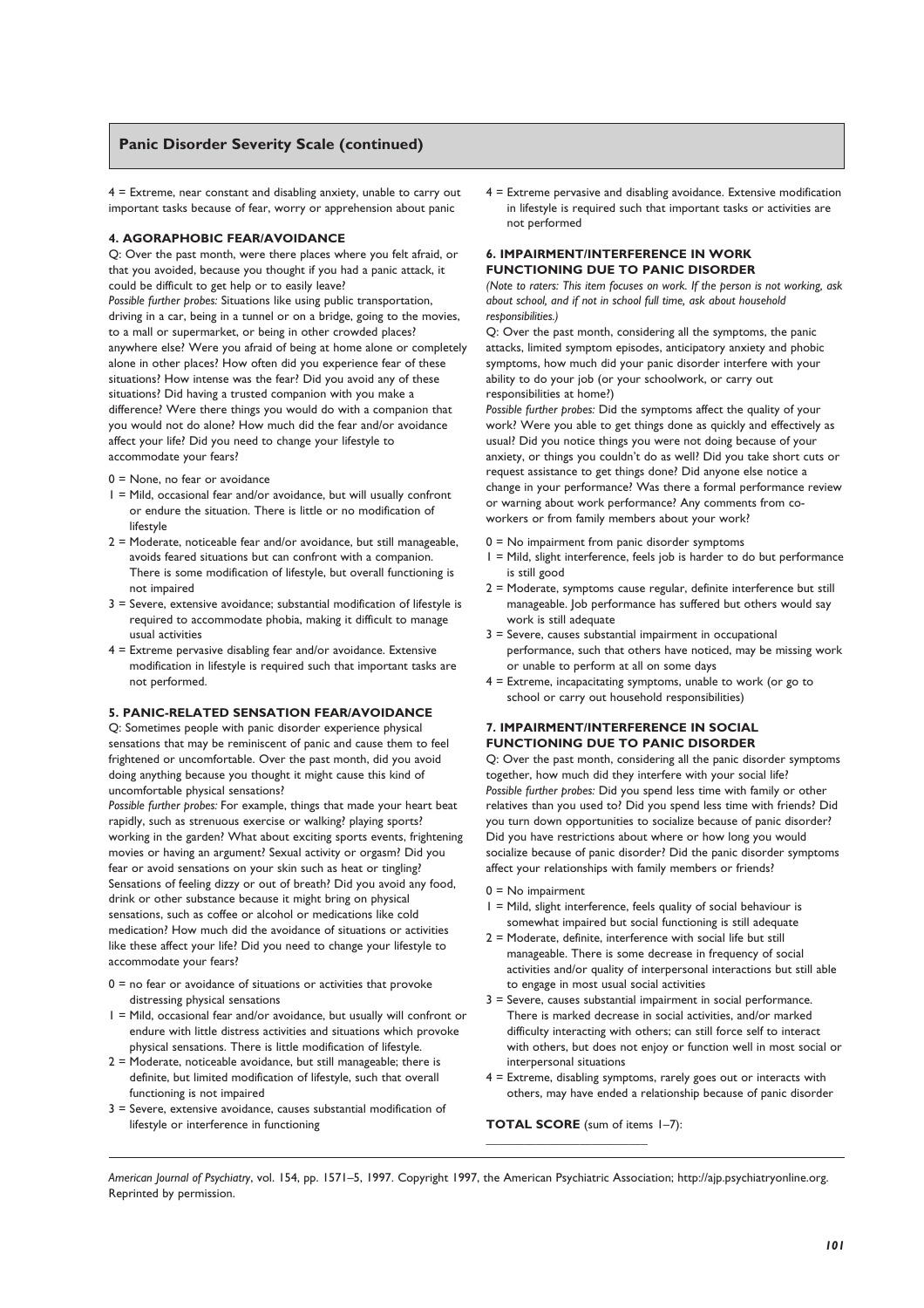# **Penn State Worry Questionnaire (PSWQ)**

# *Reference:* **Meyer TJ, Miller ML, Metzger RL, Borkovec TD. Development and validation of the Penn State Worry Questionnaire. Behav Res Ther 1990; 28(6):487–95**

*Rating* Self-report

*Administration time* 5 minutes

*Main purpose* To assess trait symptoms of pathological worry

*Population* Adults

## **Commentary**

The PSWQ is a 16-item self-report measure designed to assess the frequency and severity of symptoms of worry as typified by patients diagnosed with generalized anxiety disorder. Factor analyses have generally indicated that the PSWQ assesses a unidimensional construct. The scale is able to differentiate between patients with generalized anxiety disorder and those with other anxiety disorders such as panic disorder, social phobia and obsessive-compulsive disorder (Brown et al., 1992). Although the scale is not appropriate for use a diagnostic instrument for generalized anxiety disorder, it may prove useful as a screening tool for pathological worry and is sensitive to change in response to treatment. The instrument is reproduced in full here and is in the public domain.

# **Scoring**

Items are rated on a 1 (not at all typical) to 5 (very typical) scale, and the instrument has a total score range of 16–80 (note some items are reverse scored).

# **Versions**

The Penn State Worry Questionnaire - Past Week (PSWQ-PW) assesses worry over the previous week as opposed to trait worry, and represents a more useful tool for assessing treatment effects. A scale for children is available (PSWQ-C), and the instrument has been translated into Chinese, Dutch, French, German, Greek, Italian, Spanish and Thai.

# **Additional references**

Brown TA, Antony MM, Barlow DH. Psychometric properties of the Penn State Worry Questionnaire in a clinical anxiety disorders sample. Behav Res Ther 1992; 30(1):33–7.

Molina S, Borkovec TD. The Penn State Worry Questionnaire: Psychometric properties and associated characteristics. In G. Davey and F. Tallis (Eds.) Worrying: Perspectives on theory, assessment, and treatment, pp. 265–83. 1994. Sussex, England: Wiley & Sons.

Stober J, Bittencourt J. Weekly assessment of worry: an adaptation of the Penn State Worry Questionnaire for monitoring changes during treatment. Behav Res Ther 1998; 36(6):645–56.

Chelminski I, Zimmerman M. Pathological worry in depressed and anxious patients. J Anxiety Disord 2003; 17(5):533–46.

# **Address for correspondence**

Dr. Thomas D. Borkovec Department of Psychology 544 Moore Building Penn State University University Park, PA 16802, USA Telephone: 1-814-863-1725 Email: tdb@psu.edu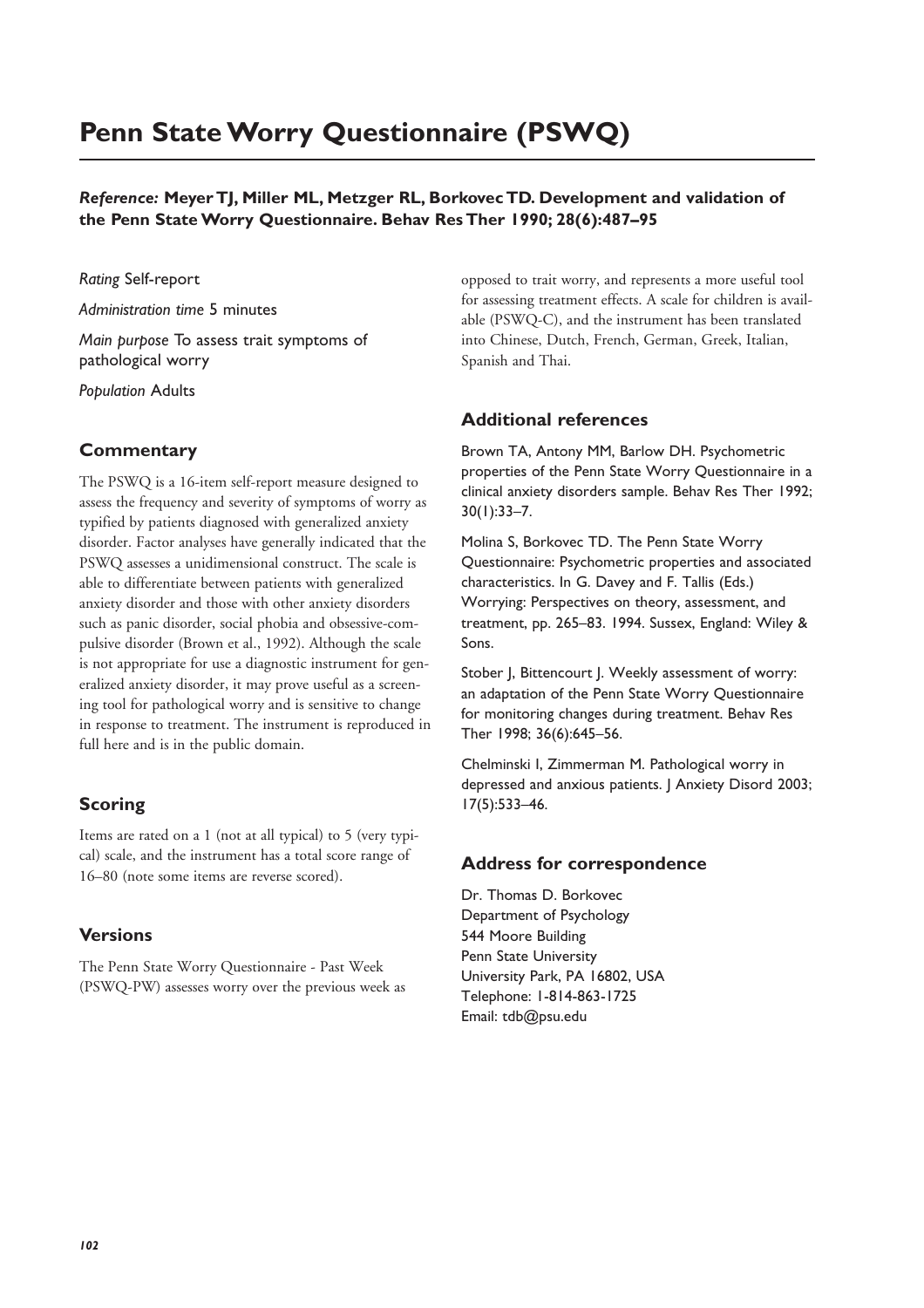# **Penn State Worry Questionnaire (PSWQ)**

| Not at all<br>typical                                                  |                   | $\overline{2}$                        | 3<br>Somewhat<br>typical                                                           | 4 | 5<br>Very<br>typical                                                                  |  |  |  |  |
|------------------------------------------------------------------------|-------------------|---------------------------------------|------------------------------------------------------------------------------------|---|---------------------------------------------------------------------------------------|--|--|--|--|
|                                                                        | Τ.                |                                       | If I don't have enough time to do everything I don't worry about it.               |   |                                                                                       |  |  |  |  |
|                                                                        | 2.                | My worries overwhelm me.              |                                                                                    |   |                                                                                       |  |  |  |  |
|                                                                        | 3.                |                                       | I don't tend to worry about things.                                                |   |                                                                                       |  |  |  |  |
|                                                                        | 4.                |                                       | Many situations make me worry.                                                     |   |                                                                                       |  |  |  |  |
|                                                                        | 5.                |                                       | I know I shouldn't worry about things, but I just can't help it.                   |   |                                                                                       |  |  |  |  |
|                                                                        | 6.                |                                       | When I am under pressure I worry a lot.                                            |   |                                                                                       |  |  |  |  |
|                                                                        | 7.                | I am always worrying about something. |                                                                                    |   |                                                                                       |  |  |  |  |
|                                                                        | 8.                |                                       | I find it easy to dismiss worrisome thoughts.                                      |   |                                                                                       |  |  |  |  |
|                                                                        | 9.                |                                       | As soon as I finish one task, I start to worry about everything else I have to do. |   |                                                                                       |  |  |  |  |
|                                                                        | 10.               | I never worry about anything.         |                                                                                    |   |                                                                                       |  |  |  |  |
|                                                                        | $\mathsf{H}.$     |                                       |                                                                                    |   | When there is nothing more I can do about a concern, I don't worry about it any more. |  |  |  |  |
|                                                                        | 12.               | I've been a worrier all my life.      |                                                                                    |   |                                                                                       |  |  |  |  |
|                                                                        | 13.               |                                       | I notice that I have been worrying about things.                                   |   |                                                                                       |  |  |  |  |
|                                                                        | $\overline{14}$ . |                                       | Once I start worrying, I can't stop.                                               |   |                                                                                       |  |  |  |  |
|                                                                        | 15.               | I worry all the time.                 |                                                                                    |   |                                                                                       |  |  |  |  |
|                                                                        | 16.               |                                       | I worry about projects until they are all done.                                    |   |                                                                                       |  |  |  |  |
| (Reverse-score items 1, 3, 8, 10, and 11, and then sum over 16 items.) |                   |                                       |                                                                                    |   |                                                                                       |  |  |  |  |

Enter the number that best describes how typical or characteristic each item is of you, putting the number next to the item.

Reproduced from Meyer TJ, Miller ML, Metzger RL, Borkovec TD. Behav Res Ther 1990; 28(6):487–95.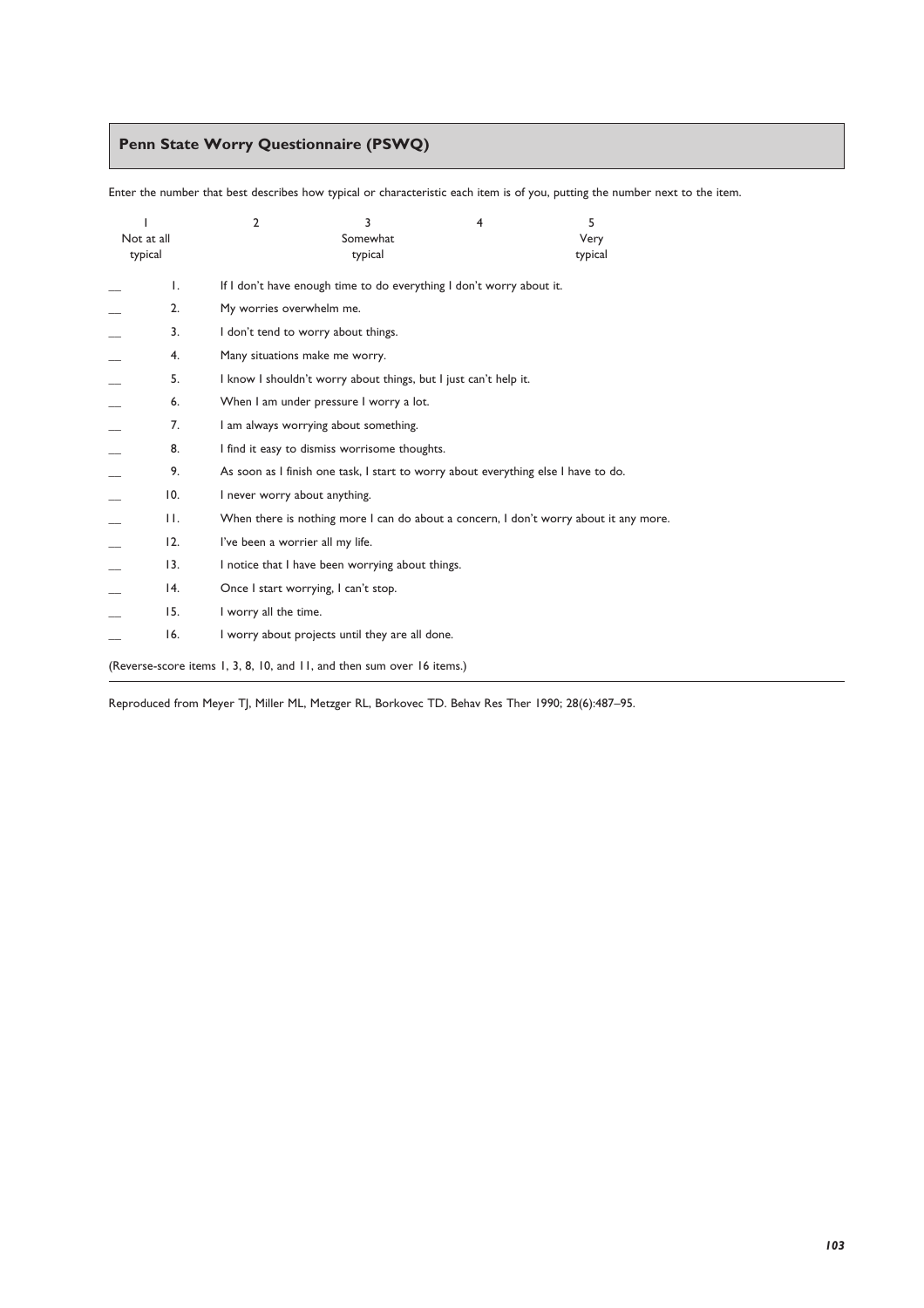# **Posttraumatic Stress Diagnostic Scale (PDS)**

*Reference:* **Foa EB, Cashman LA, Jaycox L, Perry K. The validation of a self-report measure of posttraumatic stress disorder: The Posttraumatic Diagnostic Scale. Psychol Assess 1997; 4:445–51**

*Rating* Self-report

*Administration time* 10–15 minutes

*Main purpose* To assess DSM-IV diagnostic criteria and symptom severity of PTSD

*Population* Adults

# **Commentary**

The PDS (a revised version of the PTSD Symptom Scale) is a 49-item self-report measure that yields both a diagnosis of PTSD and acts as a measure of symptom severity. The scale contains 4 sections. In the first section, the patient is required to indicate from a checklist of 12 items which traumatic events they have experienced or witnessed. In the second section, the patient selects the event that has bothered them the most in the past month and states whether they or someone else was injured in the event, whether they perceived a threat to their own or someone else's life, and if the event caused feeling of helplessness and terror. The third section of the questionnaire assesses the 17 symptoms of PTSD outlined in DSM-IV. Finally, the fourth part of the scale assesses the impact of PTSD symptoms upon important areas of functioning (e.g. occupational, family, leisure). The scale shows relatively sound psychometric properties in terms of reliability and validity, although it does demonstrate strong correlations with measures of depression and anxiety, such as the Beck Depression Inventory (see page 10) and the State-Trait Anxiety Scale (see page 109). The PDS may be used as a screening tool for PTSD and to monitor change in response to treatment, but should not be used in isolation to diagnose the disorder.

## **Scoring**

In section 3 of the scale, items are rated on a 0 (not at all, or only one time) through to 3 (5 or more times a week/almost always) scale. Scoring provides a PTSD diagnosis (a diagnosis is confirmed if all 6 DSM-IV criteria are met), a symptom severity score, details of number of symptoms endorsed, specifiers (acute, chronic or with delayed onset), and an impairment in functioning score.

# **Versions**

A computer-administered version is available.

## **Additional references**

Foa EB. Posttraumatic Stress Diagnostic Scale: Manual. 1995. Minneapolis, MN, National Computer Systems.

Sheeran T, Zimmerman M. Screening for posttraumatic stress disorder in a general psychiatric outpatient setting. | Consult Clin Psychol 2002; 70(4):961-6.

Rosner R, Powell S, Butollo W. Posttraumatic Stress Disorder three years after the siege of Sarajevo. J Clin Psychol 2003; 59(1):41–55.

# **Address for correspondence**

Pearson Assessments (formerly NCS Assessments) Telephone: 1-800-627-7271, ext. 3225 or 1-952-681-3225 Fax: 1-800-632-9011 or 1-952-681-3299 Email: pearsonassessments@pearson.com Website: www.pearsonassessments.com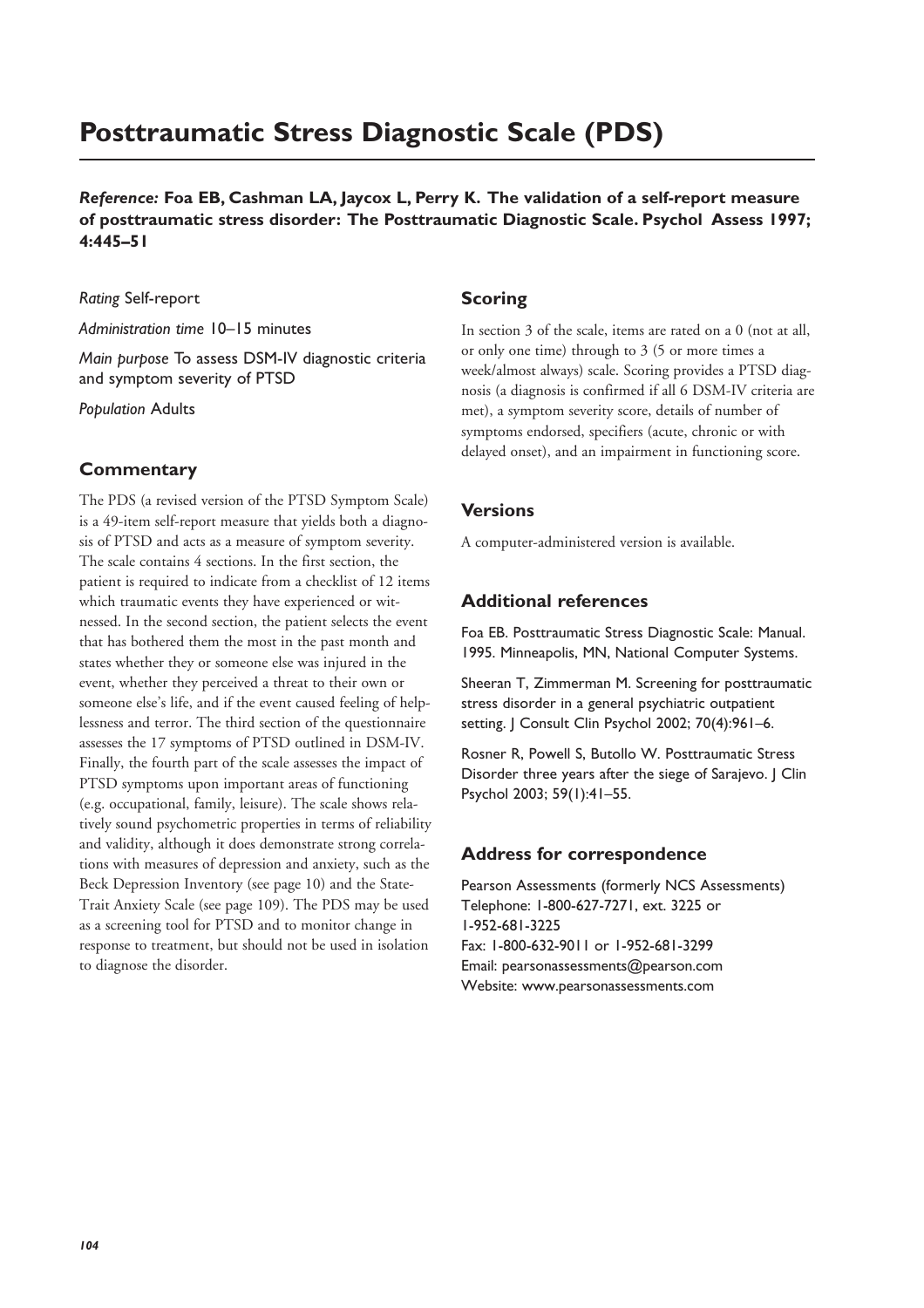# **Social Phobia and Anxiety Inventory (SPAI)**

*Reference:* **Turner SM, Beidel DC, Dancu CV, Stanley MA. An empirically derived inventory to measure social fears and anxiety: The Social Phobia and Anxiety Inventory. Psychol Assess 1989; 1:35–40**

*Rating* Self-report

*Administration time* 20–30 minutes

*Main purpose* To assess symptoms of social phobia as defined by DSM-IV

*Population* Adults and adolescents

# **Commentary**

The SPAI is a 45-item self-report measure of social phobia and social anxiety that contains 2 sub-scales, a 32-item social phobia scale, and a 13-item agoraphobia index. Within the social phobia sub-scale, 21 items measure degree of distress associated with a variety of social settings; the respondent is required to provide separate responses for 4 different audience groups (strangers, authority figures, the opposite sex, and people in general). The remaining social phobia items assess somatic and cognitive symptoms before or during social situations and avoidance or escape. The agoraphobia sub-scale assesses whether the patient's social problems are related to fear of having a panic attack, as opposed to fear of negative evaluation by others. The SPAI is able to distinguish between patients with social phobia and other anxiety disorders (e.g. panic disorder with or without agoraphobia) and between patients with anxiety and control subjects. Furthermore, it is sensitive to change in response to treatment (the SPAI has been used as an outcome measure in predominantly behavioural treatment studies for social phobia). The length of the instrument will, however, limit its usefulness in some clinical settings, as will its detailed and somewhat time-consuming scoring system.

# **Scoring**

Items are scored on a 7-point scale ranging from 1 (never) through to 7 (always). Score ranges are 0–192 for the social phobia scale and 0–78 for the agoraphobia scale. Sub-scale scores are derived by summing the items in each sub-scale. The SPAI difference score (previously called the total score) is calculated by subtracting the agoraphobia sub-scale score from the social phobia sub-scale score, and represents a purer measure of social phobia. A score ≥39 on the agoraphobia sub-scale may indicate the presence of panic disorder.

# **Versions**

A child version of the questionnaire (the SPAI-C) is available, and the scale has been translated into: French-Canadian, German, Icelandic, South American Portuguese, Spanish and Swedish. A computerized scoring version is also available.

# **Additional references**

Beidel DC, Turner SM, Cooley MR. Assessing reliable and clinically significant change in social phobia: validity of the social phobia and anxiety inventory. Behav Res Ther 1993; 31(3):331–7.

Turner SM, Beidel DC, Dancu, CV. Social Phobia and Anxiety Inventory: Manual. 1996. Toronto, Canada, Multi-Health Systems Inc.

Peters L. Discriminant validity of the Social Phobia and Anxiety Inventory (SPAI), the Social Phobia Scale (SPS) and the Social Interaction Anxiety Scale (SIAS). Behav Res Ther 2000; 38(9):943–50.

# **Address for correspondence**

Multi-Health Systems Inc. P.O. Box 950 North Tonawanda, NY 14120–0950, USA Telephone: 1-800-456-3003 in the US or 1-416-492-2627 international Website: www.mhs.com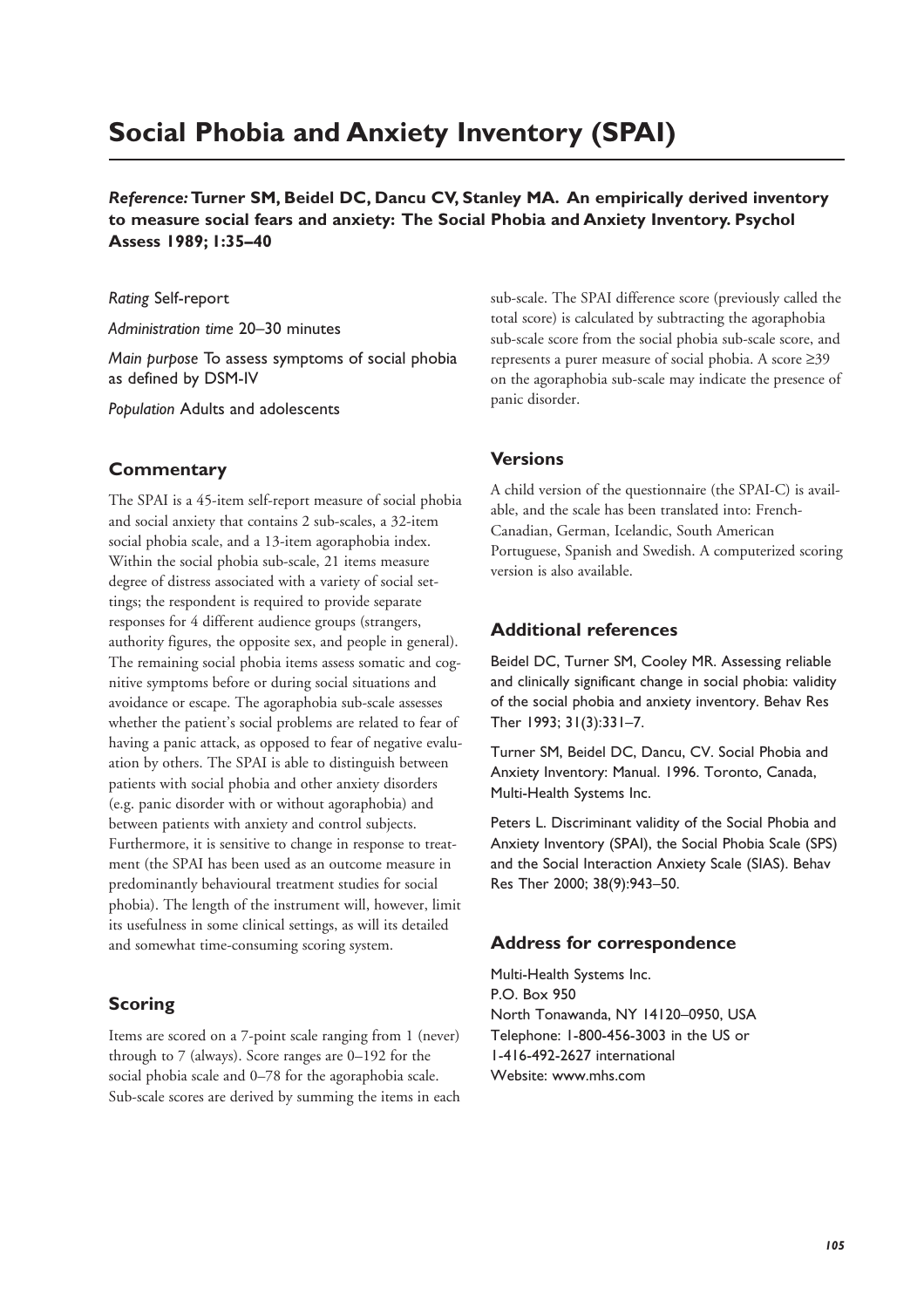# **Social Phobia Inventory (SPIN)**

*Reference:* **Connor KM, Davidson JR, Churchill LE, Sherwood A, Foa E, Weisler RH. Psychometric properties of the Social Phobia Inventory (SPIN). New self-rating scale. Br J Psychiatry 2000; 176:379–86**

*Rating* Self-report

*Administration time* 10 minutes

*Main purpose* To measure fear, avoidance and physiological symptoms associated with social phobia

*Population* Adults

# **Commentary**

The SPIN is a recently developed 17-item self-report measure of symptoms associated with social phobia over the past week that focuses in particular on the core symptoms of fear, avoidance, and physiological arousal. Preliminary psychometric evaluation of the instrument has indicated that is has good test–retest reliability, internal consistency and convergent and divergent validity, and is sensitive to treatment effects. A useful 3-item Mini-SPIN (Connor et al., 2001) has also been developed as a screening tool for generalized social anxiety disorder.

# **Scoring**

Items are coded on a 0 (not at all) to 4 (extremely) scale; a total score (range 0–68) can be calculated by summing the scale's fear, avoidance and physiological arousal sub-scales. A SPIN score of 19 has been shown to distinguish between patients with social phobia and control subjects.

# **Versions**

The SPIN has been translated into a number of languages, including: Chinese, Dutch, Finnish, French, German, Japanese, Portuguese and Spanish.

# **Additional references**

Connor KM, Kobak KA, Churchill LE, Katzelnick D, Davidson JR. Mini-SPIN: A brief screening assessment for generalized social anxiety disorder. Depress Anxiety 2001; 14(2):137–40.

Tharwani HM, Davidson JR. Symptomatic and functional assessment of social anxiety disorder in adults. Psychiatr Clin North Am 2001; 24(4):643–59.

# **Address for correspondence**

Dr. Kathryn M. Connor Box 3812 Duke University Medical Center Durham, NC 27710, USA Telephone: 1-919-684-5849 Email: kathryn.connor@duke.edu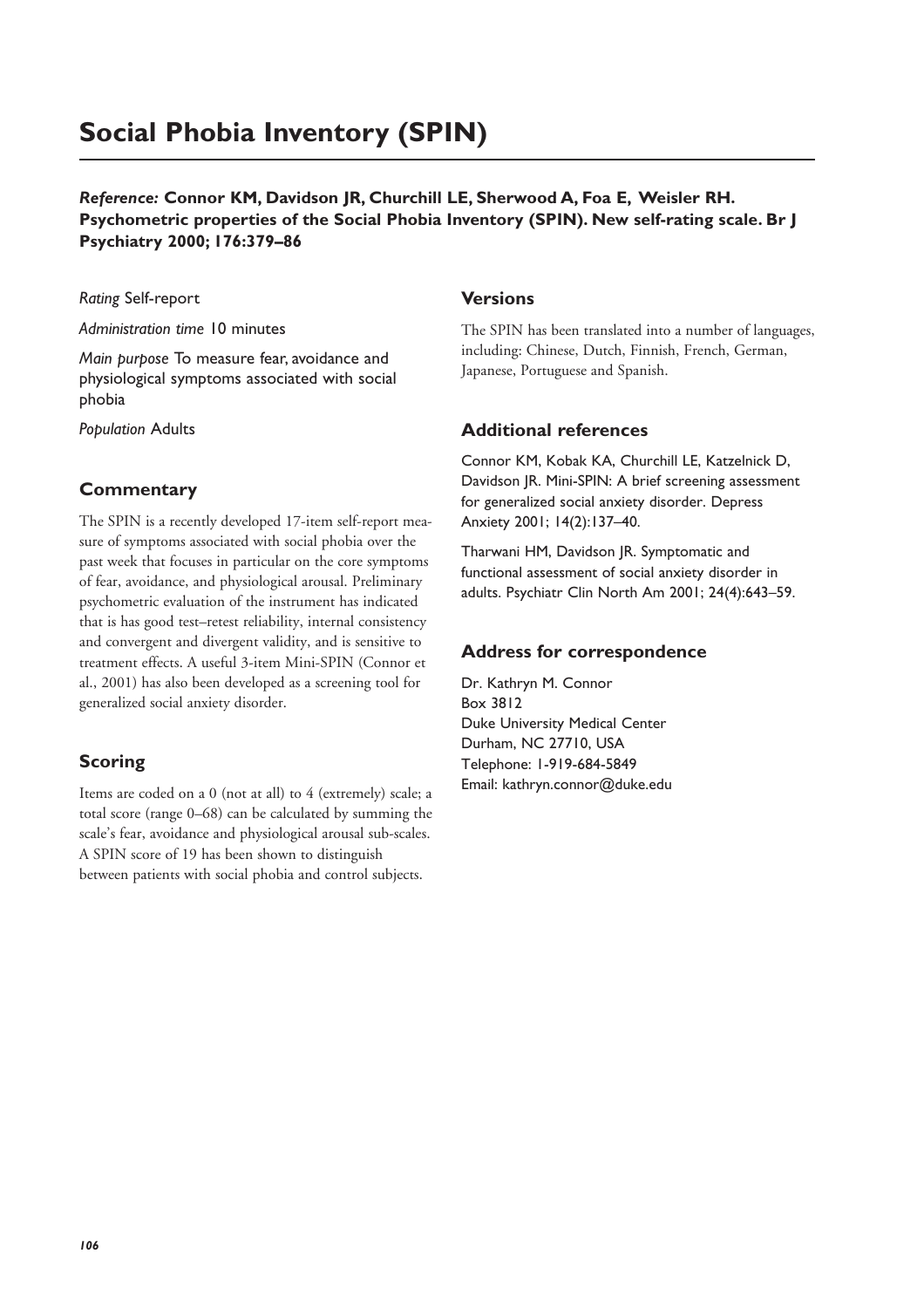# **Social Phobia Scale (SPS) and Social Interaction Anxiety Scale (SIAS)**

*Reference:* **Mattick RP, Clarke JC. Development and validation of measures of social phobia scrutiny fear and social interaction anxiety. Behav Res Ther 1998; 36(4):455–70**

#### *Rating* Self-report

*Administration time* 5 minutes each

*Main purpose* The SPS was developed to assess fear of being observed by others during routine activities, whereas the SIAS measures fear of social interaction.

*Population* Adults

# **Commentary**

The SPS and SIAS are companion 20-item self-report measures, designed to respectively assess fear of being scrutinized when undertaking routine activities, and fear of social interaction more broadly. In common use, these scales are typically administered together and treated as sub-scales of a larger measure. Both instruments demonstrated good internal consistency and test–retest reliability in the original Mattick et al. study (1998). They also discriminated between patients with social phobia, agoraphobia and simple phobia, and between social phobia and control subjects, and are sensitive to treatment effects. Exploratory factor analysis (Safren et al., 1998) yielded 3 factors (interaction anxiety, anxiety about being observed by others, and fear that others will notice anxiety symptoms), although these all loaded on a higher-order factor of social anxiety.

## **Scoring**

Items are rated on a 5-point scale from 0 (not at all characteristic or true of me) through to 4 (extremely characteristic or true of me). Both instruments are scored by summing all items (note some items in the SIAS are reversescored).

# **Versions**

Both scales have been translated into numerous languages.

# **Additional references**

Ries BJ, McNeil DW, Boone ML, Turk CL, Carter LE, Heimberg RG. Assessment of contemporary social phobia verbal report instruments. Behav Res Ther 1998; 36(10):983–94.

Safren SA, Turk CL, Heimberg RG. Factor structure of the Social Interaction Anxiety Scale and the Social Phobia Scale. Behav Res Ther 1998; 36(4):443–53.

# **Address for correspondence**

Professor Richard P. Mattick National Drug and Alcohol Research Centre University of New South Wales Randwick, NSW 2052, Australia Telephone: 61 2 9398 9333 Email: r.mattick@unsw.edu.au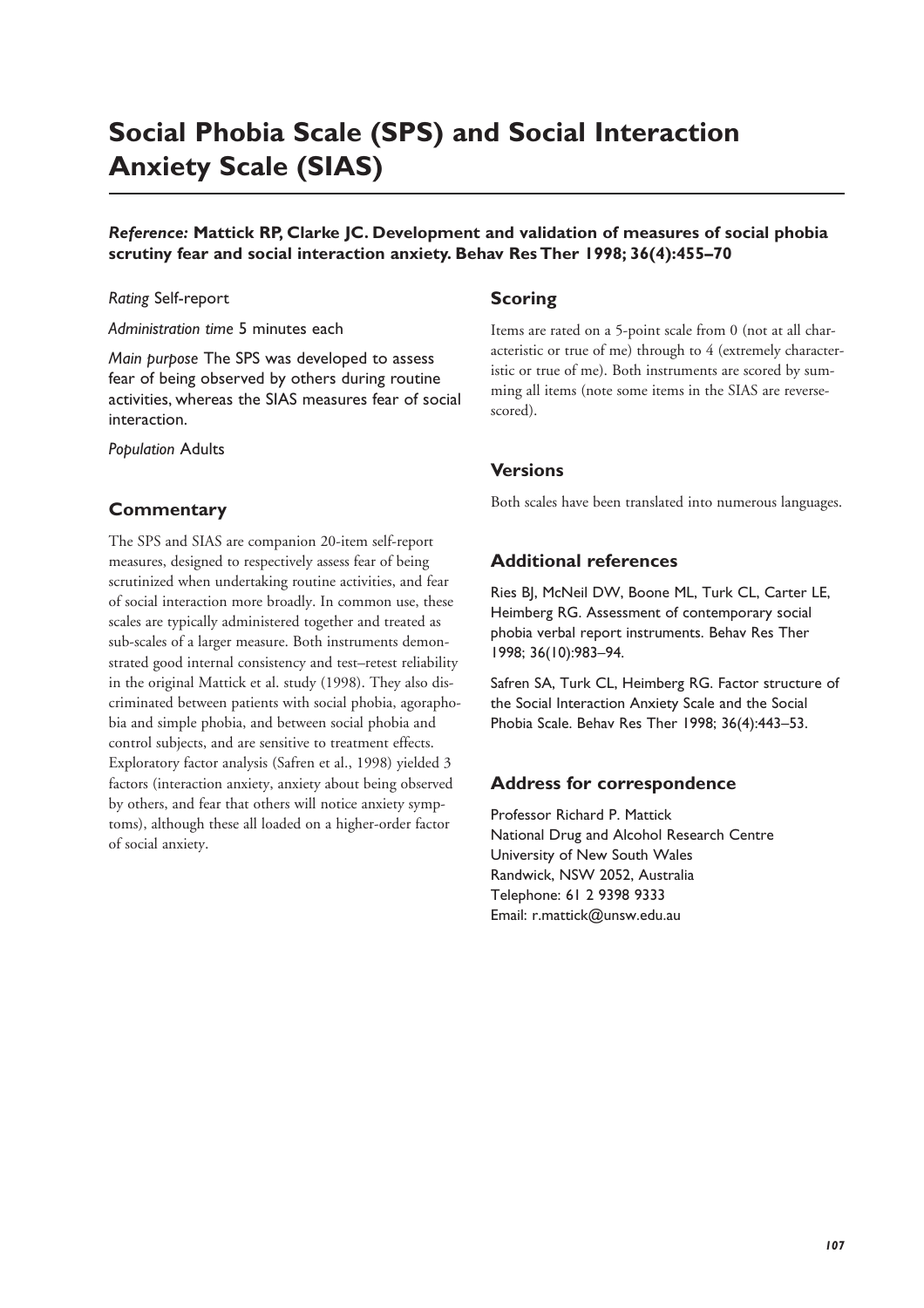#### **Social Interaction Anxiety Scale (SIAS)**

For each question, please circle a number to indicate the degree to which you feel the statement is characteristic or true of you. The rating scale is as follows:

- $0 =$  Not at all characteristic or true of me  $3 =$  Very characteristic or true of me
- 1 =Slightly characteristic or true of me 4 = Extremely characteristic or true of me 2 = Moderately characteristic or true of me

|                                                                                     | Not at all | Slightly | Moderately | Very | <b>Extremely</b> |
|-------------------------------------------------------------------------------------|------------|----------|------------|------|------------------|
| 1. I get nervous if I have to speak with someone in authority (teacher, boss, etc.) |            |          |            |      |                  |
| 2. I have difficulty making eye-contact with others                                 |            |          |            |      |                  |
| 3. I become tense if I have to talk about myself or my feelings                     |            |          |            |      |                  |
| 4. I find difficulty mixing comfortably with the people I work with                 |            |          |            |      |                  |
| 5. I find it easy to make friends my own age                                        |            |          |            |      |                  |
| 6. I tense-up if I meet an acquaintance in the street                               |            |          |            |      |                  |
| 7. When mixing socially, I am uncomfortable                                         |            |          |            |      |                  |
| 8. I feel tense if I am alone with just one person                                  |            |          |            |      |                  |
| 9. I am at ease meeting people at parties, etc.                                     |            |          |            |      |                  |
| 10. I have difficulty talking with other people                                     |            |          |            |      |                  |
| 11. I find it easy to think of things to talk about                                 |            |          |            |      |                  |
| 12. I worry about expressing myself in case I appear awkward                        |            |          |            |      |                  |
| 13. I find it difficult to disagree with another's point of view                    |            |          |            |      |                  |
| 14. I have difficulty talking to an attractive person of the opposite sex           |            |          |            |      |                  |
| 15. I find myself worrying that I won't know what to say in social situations       |            |          |            |      |                  |
| 16. I am nervous mixing with people I don't know very well                          |            |          |            |      |                  |
| 17. I feel I'll say something embarrassing when talking                             |            |          |            |      |                  |
| 18. When mixing in a group, I find myself worrying I will be ignored                |            |          |            |      |                  |
| 19. I am tense mixing in a group                                                    |            |          |            |      |                  |
| 20. I am unsure whether to greet someone I know only slightly                       |            |          |            |      |                  |

Reproduced from Mattick RP, Clarke JC. Behav Res Ther 1998; 36(4):455–70 with permission from Elsevier.

#### **Social Phobia Scale (SPS)**

For each question, please circle a number to indicate the degree to which you feel the statement is characteristic or true of you. The rating scale is as follows:

| $0$ = Not at all characteristic or true of me | $3 = \text{Very characteristic or true of me}$ |
|-----------------------------------------------|------------------------------------------------|
|-----------------------------------------------|------------------------------------------------|

- 
- 
- 
- 1 =Slightly characteristic or true of me 4 = Extremely characteristic or true of me 2 = Moderately characteristic or true of me Not at all Slightly Moderately Very Extremely 1. I become anxious if I have to write in front of other people 0 1 2 3 4 2. I become self-conscious when using public toilets **12 1 2 3 1 2 4** 3 4 4 2 3 4 4 2 3 4 4 2 3 4 4 2 3 4 4 2 3 4 4  $\frac{1}{2}$  1 2 3 4 4  $\frac{1}{2}$  1 2 3 4 4  $\frac{1}{2}$  1 2 3 4 4  $\frac{1}{2}$  1 2 3 4 4  $\frac{1}{2}$  1 2 3 4  $\frac{1}{2}$ 3. I can suddenly become aware of my own voice of others listening to me 0 1 2 3 4 4. I get nervous that people are staring at me as I walk down the street  $\begin{array}{cccc} 0 & 1 & 2 & 3 & 4 \end{array}$ 5. I fear I may blush when I am with others 0 1 2 3 4 6. I feel self-conscious if I have to enter a room where others are already seated 0 1 2 3 4 7. I worry about shaking or trembling when I'm watched by other people  $\begin{array}{ccc} 0 & 1 & 2 & 3 & 4 \end{array}$ 8. I would get tense if I had to sit facing other people on a bus or a train  $\begin{array}{cccc} 0 & 1 & 2 & 3 & 4 \end{array}$ 9. I get panicky that others might see me faint or be sick or ill  $\begin{array}{cccc} 0 & 1 & 2 & 3 & 4 \end{array}$ 10. I would find it difficult to drink something if in a group of people 1 1 2 3 4 1 1 2 3 4 1 1 2 3 4 1 1 2 3 4 1 1 2 3 4 4 1 1 k 1 would make me feel self-conscious to eat in front of a stranger at a restaurant 1 0 1 2 3 11. It would make me feel self-conscious to eat in front of a stranger at a restaurant 0 1 2 3 12. I am worried people will think my behaviour odd **12** 1 2 3 4 4 and 12 and 12 4 3 4 4 and 12 and 12 and 12 and 12 4 4 and 12 and 12 and 12 and 12 and 12 and 12 and 12 and 12 and 12 and 12 and 12 and 12 and 12 and 12 and 13. I would get tense if I had to carry a tray across a crowded cafeteria **12** 1 2 3 4 4 14. I worry I'll lose control of myself in front of other people **0** 1 2 3 4 15. I worry I might do something to attract the attention of other people  $\begin{array}{cccc} 0 & 1 & 2 & 3 & 4 \end{array}$ 16. When in an elevator, I am tense if people look at me 0 1 2 3 4 17. I can feel conspicuous standing in a line 0 1 2 3 4 18. I can get tense when I speak in front of other people 1992 1 2 3 4 3 4 4 3 4 4 3 4 4 3 4 4 3 4 4 3 4 4 3 4 4  $\frac{1}{2}$  3 4 4  $\frac{1}{2}$  3 4 4  $\frac{1}{2}$  3 4 4  $\frac{1}{2}$  3 4  $\frac{1}{2}$  3 4  $\frac{1}{2}$  3 4  $\frac{1}{2}$  3 4  $\frac{1$ 19. I worry my head will shake or nod in front of others **1888** 10 1 2 3 4 2 3 4 4 2 3 4 4 2 3 4 2 3 4 2 3 4 2 3 4 2 3 4 2 3 4 2 3 4 2 3 4 2 3 4 2 3 4 2 3 4 2 3 4 2 3 4 2 3 4 2 3 4 2 3 4 2 3 4 2 3 4 2 3 4 2 3 4 2 3 4 2 3 4 20. I feel awkward and tense if I know people are watching me 0 1 2 3 4

Reproduced from Mattick RP, Clarke JC. Behav Res Ther 1998; 36(4):455–70 with permission from Elsevier.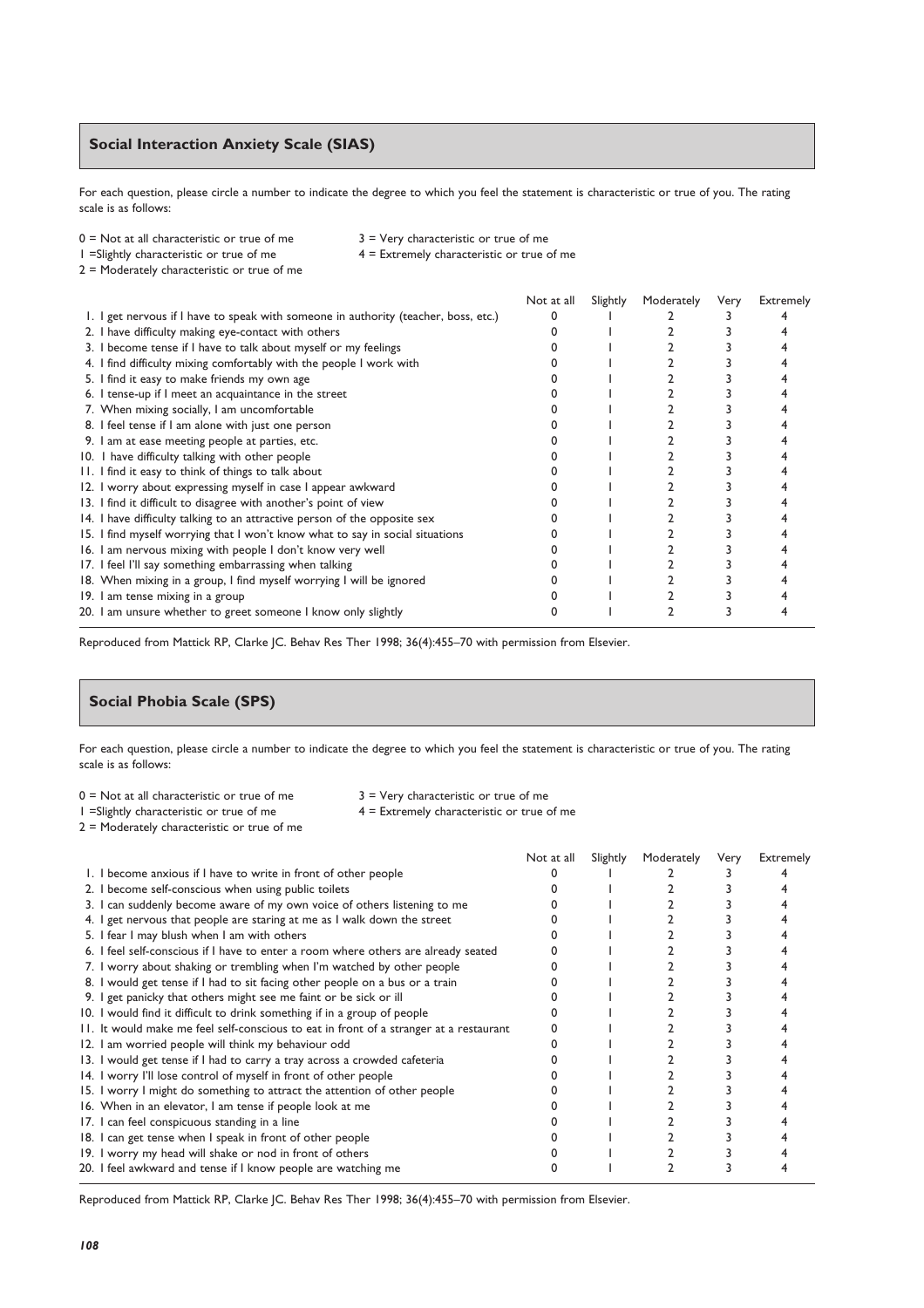# **State-Trait Anxiety Inventory (Form Y) (STAI)**

*Reference:* **Spielberger CD, Gorusch RL, Lushene RE. Manual for the State-Trait Anxiety Inventory. 1970. Palo Alto, CA, Consulting Psychologists Press**

*Rating* Self-report

*Administration time* 20 minutes

*Main purpose* To assess state and trait levels of anxiety

*Population* Adults, adolescents and children

# **Commentary**

The STAI Form Y is one of the more widely used selfreport scales for the evaluation of anxiety in medical and, to a lesser extent, psychiatric patients (Form Y is a revised version of the original Form X). The instrument includes separate measures of state and trait anxiety – respondents are asked to indicate on two 20-item scales how they are feeling 'right now, at this moment' (state version) and how they 'generally' feel (trait version). The STAI shows good correlations with other measures of anxiety such as the Beck Anxiety Inventory (see page 68) and the Fear Questionnaire (see page 79). Due to its longevity and ease of acquisition and use, the STAI has been widely used in a variety of research studies and clinical settings. A 6-item short-form is also available.

# **Scoring**

Items are scored on a 4-point scale; a total score (range 20–80) for each 20-item scale is calculated by summing the items (note some are reverse-scored). The scale developers suggest that scores in the range of 20–39 indicate low anxiety, 40–59, moderate anxiety, and 60–80, high anxiety.

## **Versions**

The STAI has been translated into more than 40 languages including: Arabic, Chinese, Dutch, French, German, Hindi, Italian, Japanese, Korean, Polish, Portuguese, Russian and Spanish. A child version (the STAIC) and a Children–Parent Report-Trait Version (STAIC-P-T) have been developed. A computerized version is available from Multi-Health Systems Inc. (www.mhs.com).

# **Additional references**

Spielberger CD. State-trait Anxiety Inventory: A Comprehensive Bibliography. 1989 Second Ed. Consultant Psychologists Press. Palo Alto, CA.

Marteau TM, Bekker H. The development of a six-item short-form of the state scale of the Spielberger State-Trait Anxiety Inventory (STAI). Br J Clin Psychol 1992; 31(3):301–6.

Kennedy BL, Schwab JJ, Morris RL, Beldia G. Assessment of state and trait anxiety in subjects with anxiety and depressive disorders. Psychiatr Q 2001; 72(3):263–76.

#### **Address for correspondence**

Mind Garden, Inc. 1690 Woodside Road, Suite 202 Redwood City, CA 94061, USA Telephone: 1-650-261-3500 Email: info@mindgarden.com Website: www.mindgarden.com

#### **State-Trait Anxiety Inventory (Form Y) – sample items**

#### **INSTRUCTIONS**

Statements that people use to describe themselves are given below. For each statement, please **circle** the appropriate number to indicate how you **generally** feel.

|                               | Almost never | Sometimes | Often | Almost always |
|-------------------------------|--------------|-----------|-------|---------------|
| • I feel nervous and restless |              |           |       |               |
| • I feel like a failure       |              |           |       |               |
| • I have disturbing thoughts  |              |           |       |               |
| • I feel inadequate           |              |           |       |               |
| • I am a steady person        |              |           |       |               |

Reproduced by kind permission of the publisher, MINDGARDEN, Inc. Redwood City, CA 94061. www.mindgarden.com from the State-Trait Anxiety Inventory by CD Speilberger, RL Gorusch & RE Lushene. © 1970 CD Spielberger. All rights reserved. Further reproduction is prohibited without the Publishers written consent.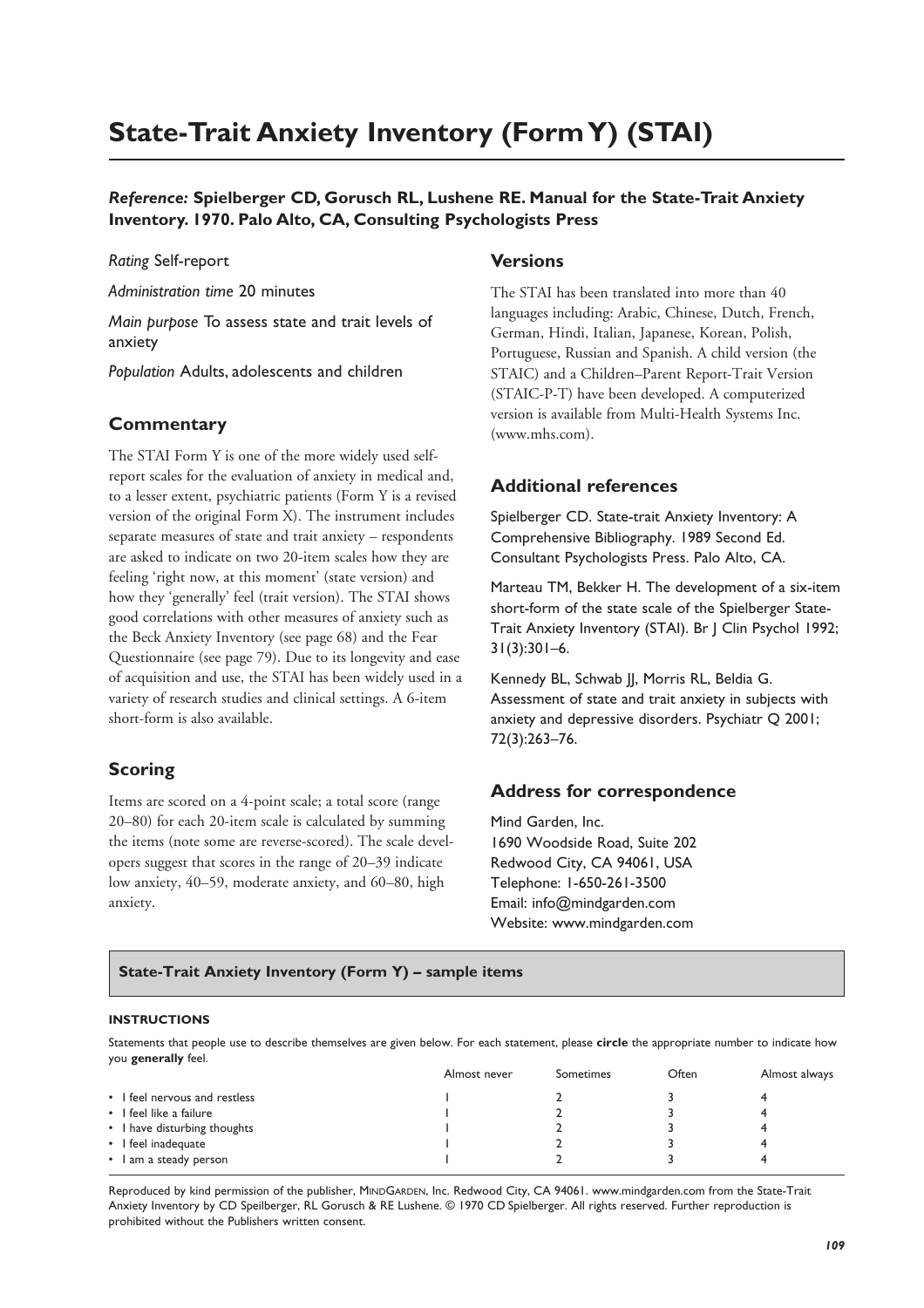*References:* **Goodman WK, Price LH, Rasmussen SA, Mazure C, Fleischmann RL, Hill CL, Heninger GR, Charney DS. The Yale-Brown Obsessive Compulsive Scale. I. Development, use, and reliability. Arch Gen Psychiatry 1989; 46(11):1006–11.**

**Goodman WK, Price LH, Rasmussen SA, Mazure C, Delgado P, Heninger GR, Charney DS. The Yale-Brown Obsessive Compulsive Scale. II. Validity. Arch Gen Psychiatry 1989; 46(11):1012–16**

## *Rating* Clinician-administered

*Administration time* 20–30 minutes (will decrease with repeat administrations)

*Main purpose* To measure severity of obsessivecompulsive symptoms

*Population* Adults

# **Commentary**

The Y-BOCS is the gold standard of clinician-administered scales for the assessment of obsessive-compulsive symptoms. A 64-item checklist to identify the content of obsessive-compulsive symptoms is administered prior to the administration of the actual Y-BOCS; the patient is then asked to focus on the 3 symptoms that cause the most distress during the semi-structured interview. The scale itself contains 2 sub-scales, one assessing obsessions, the other compulsions. The Y-BOCS is the best-available assessment tool for evaluating treatment outcome in patients with obsessive-compulsive disorder and symptom severity. It should not, however, be used in isolation as a diagnostic measure (it does not directly assess DSM-IV criteria). Although it is appropriate for use as a screening instrument, the scale's length may prohibit its use as such in some clinical settings.

# **Scoring**

Both the obsessions and compulsions sub-scales are rated on a 5-point scale ranging from 0 (no symptoms) through to 4 (extreme symptoms). Detailed anchor points and probes are provided. Scores are summed to provide a total score (range 0–40) and sub-scale scores for obsessions (range 0–20) and compulsions (range 0–20). In clinical trials, a total score of ≥16 is typically used as an inclusion criteria.

# **Versions**

A number of alternative versions of the scale have been developed, including a 10-item shopping version (YBOCS-SV), a 12-item scale for Body Dysmorphic Disorder (BDD-YBOCS), a 10-item version for heavy drinkers (Y-BOCS-hd), a 10-item trichotillomania scale (YBOCS-TM), and an interview for children (CY-BOCS). The instrument can also be administered in a self-report format (administration time approximately 10–15 minutes) either by paper-and-pencil, or via computer. The Y-BOCS has been translated into approximately 25 languages. A clinical interactive voice response (IVR) version is available from Healthcare Technology Systems, Inc.

# **Additional references**

Kim SW, Dysken MW, Kuskowski M. The Yale-Brown Obsessive-Compulsive Scale: a reliability and validity study. Psychiatry Res 1990; 34(1):99–106.

Steketee G, Frost R, Bogart K. The Yale-Brown Obsessive Compulsive Scale: interview versus selfreport. Behav Res Ther 1996; 34(8):675–84.

# **Address for correspondence**

Dr. Wayne K. Goodman Department of Psychiatry University of Florida College of Medicine PO Box 100256 Gainesville, FL 32610, USA Telephone: 1-352-392-3681 Email: wkgood@psychiatry.ufl.edu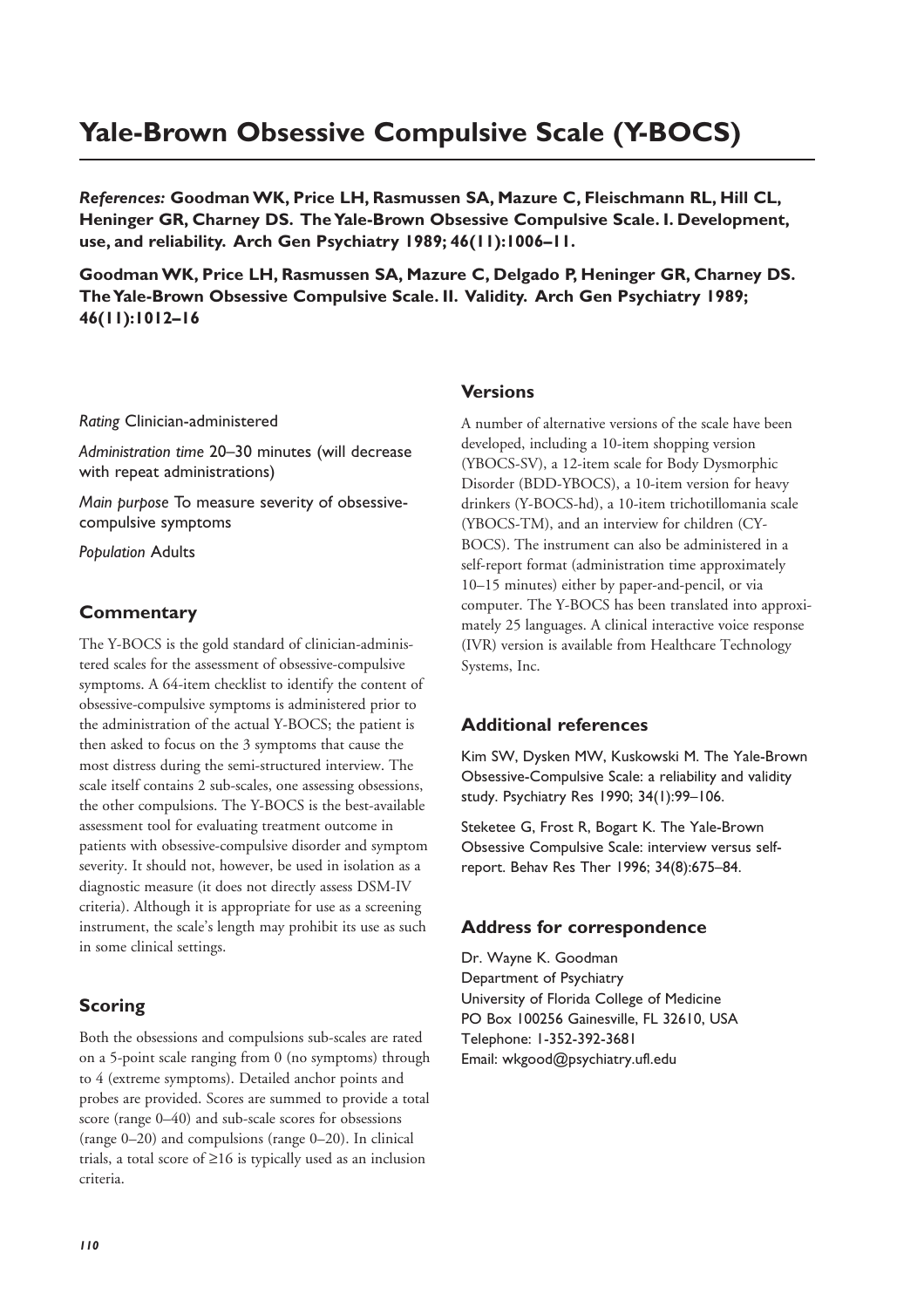#### **Yale-Brown Obsessive Compulsive Scale (Y-BOCS)**

In this document: DSM-IV definition of OCD and Y-BOCS Evaluation Form

#### **Diagnostic Criteria (DSM-IV 300.3 OCD)**

#### **A. The Person Exhibits Either Obsessions or Compulsions**

Obsessions are indicated by the following:

- The person has recurrent and persistent thoughts, impulses, or images that are experienced, at some time during the disturbance, as intrusive and inappropriate and that cause marked anxiety or distress
- The thoughts, impulses, or images are not simply excessive worries about real-life problems
- The person attempts to ignore or suppress such thoughts, impulses, or images or to neutralize them with some other thought or action
- The person recognizes that the obsessional thoughts, impulses, or images are a product of his or her own mind (not imposed from without as in thought insertion)

Compulsions are indicated by the following:

- The person has repetitive behaviors (e.g., hand washing, ordering, checking) or mental acts (e.g., praying, counting, repeating words silently) that the person feels driven to perform in response to an obsession or according to rules that must be applied rigidly
- The behaviors or mental acts are aimed at preventing some dreaded event or situation; however, these behaviors or mental acts either are not connected in a realistic way with what they are designed to neutralize or prevent or are clearly excessive.
- **B. At some point during the course of the disorder, the person has recognized that the obsessions or compulsions are excessive or unreasonable. (Note: this does not apply to children.)**
- **C. The obsessions or compulsions cause marked distress, are time consuming (take more than 1 hour a day), or significantly interfere with the person's normal routine, occupational/academic functioning, or usual social activities or relationships.**
- **D. If another axis I disorder is present, the content of the obsessions or compulsions is not restricted to it (e.g., preoccupation with drugs in the presence of a substance abuse disorder).**
- **E. The disturbance is not due to the direct physiologic effects of a substance (e.g., drug abuse, a medication) or a general medical condition.**

#### **Severity Ratings**

Instructions: Check appropriate score. Choose only one number per item. Scores should reflect the composite effect of all obsessive compulsive symptoms. Rate the average occurrence of each item during the prior week up to and including now.

#### **Obsession Rating Scale**

1. Time spent on obsession

- 0 0 hrs/day
- 1 0–1 hrs/day
- 2 1–3 hrs/day
- 3 3–8 hrs/day
- $4$  8+ hrs/day
- 2. Interference from obsessions
	- 0 None
	- 1 Mild
	- 2 Definite but manageable
	- 3 Substantial impairment
	- 4 Incapacitating
- 3 Distress from obsessions
	- 0 None
	- 1 Little
	- 2 Moderate but manageable
	- 3 Severe
- 4 Near constant, disabling
- Resistance to obsessions
	- 0 Always resists
	- 1 Much resistance
	- 2 Some resistance
	- 3 Often yields
- 4 Completely yields Control over obsessions
- 0 Complete control
- 1 Much control
- 2 Some control
- 3 Little control
- 4 No control

#### **Compulsion Rating Scale**

- Time spent on compulsions
	- 0 0 hrs/day
	- 1 0–1 hrs/day
	- 2 1–3 hrs/day
	- 3 3–8 hrs/day
	- $4$  8+ hrs/day
- 2. Interference from compulsions
	- 0 None
	- 1 Mild
	- 2 Definite but manageable
	- 3 Substantial impairment
	- 4 Incapacitating
- 3 Distress from compulsions
	- 0 None
	- 1 Little
	- 2 Moderate but manageable
	- 3 Severe
	- 4 Near constant, disabling
- 4 Resistance to compulsions
	- 0 Always resists
	- 1 Much resistance
	- 2 Some resistance
	- 3 Often yields
	- 4 Completely yields
- 5 Control over compulsions
	- 0 Complete control
	- 1 Much control
	- 2 Some control
	- 3 Little control
	- 4 No control

*continued overleaf*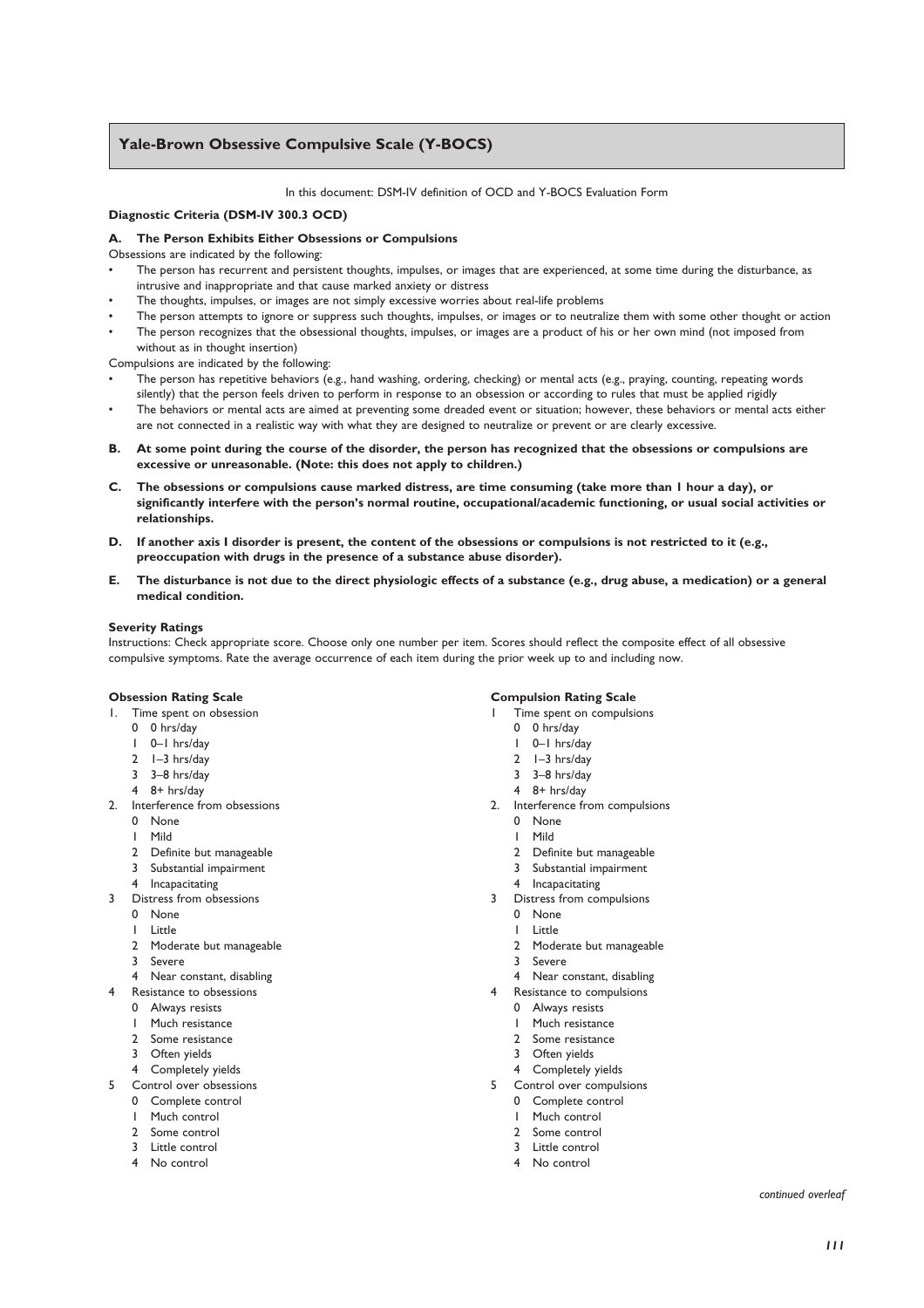# **Yale-Brown Obsessive Compulsive Scale (Y-BOCS) (continued)**

Name \_\_\_\_\_\_\_\_\_\_\_\_\_\_\_\_\_\_\_\_\_\_\_\_\_\_\_\_\_\_\_\_\_\_\_\_\_\_\_\_\_\_\_\_\_\_\_\_\_\_\_\_ Date \_\_\_\_\_\_\_\_\_\_\_\_\_\_\_\_\_\_\_\_\_\_\_\_\_\_\_\_\_\_\_\_\_\_\_\_\_\_\_\_\_\_\_\_\_\_\_\_\_

Check all that apply, but clearly mark the principal symptoms with a 'p'.

(Rater must ascertain whether reported behaviours are bona fide symptoms of OCD, and not symptoms of another disorder such as simple phobia or hypochondrias. Items marked \* may or may not be OCD phenomena.)

| Current | Past |                                                                                                          |
|---------|------|----------------------------------------------------------------------------------------------------------|
|         |      | <b>Aggressive obsessions</b>                                                                             |
|         |      | Fear might harm self                                                                                     |
|         |      | Fear might harm others                                                                                   |
|         |      | Violent or horrific images                                                                               |
|         |      | Fear of blurting out obscenities or insults                                                              |
|         |      | Fear of doing something else embarrassing*                                                               |
|         |      | Fear will act on unwanted impulses (e.g., to stab friend)                                                |
|         |      | Fear will steal things                                                                                   |
|         |      | Fear will harm others because not careful enough (e.g. hit/run MVA)                                      |
|         |      | Fear will be responsible for something else terrible happening (e.g., fire, burglary)                    |
|         |      | Other                                                                                                    |
|         |      |                                                                                                          |
|         |      | <b>Contamination obsessions</b>                                                                          |
|         |      | Concerns or disgust with bodily waste or secretions (e.g., urine, feces, saliva)                         |
|         |      | Concern with dirt or germs                                                                               |
|         |      | Excessive concern with environmental contaminants (e.g. asbestos, radiation, toxic waste)                |
|         |      | Excessive concern with household items (e.g., cleansers, solvents)                                       |
|         |      |                                                                                                          |
|         |      | Excessive concern with animals (e.g. insects)                                                            |
|         |      | Bothered by sticky substances or residues                                                                |
|         |      | Concerned will get ill because of contaminant                                                            |
|         |      | Concerned will get others ill by spreading contaminant (aggressive)                                      |
|         |      | No concern with consequences of contamination other than how it might feel                               |
|         |      | Other                                                                                                    |
|         |      |                                                                                                          |
|         |      | <b>Sexual obsessions</b>                                                                                 |
|         |      | Forbidden or perverse sexual thoughts, images, or impulses                                               |
|         |      | Content involves children or incest                                                                      |
|         |      | Content involves homosexuality*                                                                          |
|         |      | Sexual behavior toward others (aggressive)*                                                              |
|         |      | Other                                                                                                    |
|         |      |                                                                                                          |
|         |      | Hoarding/saving obsessions                                                                               |
|         |      | (distinguish from hobbies and concern with objects of monetary or sentimental value)                     |
|         |      |                                                                                                          |
|         |      | <b>Religious obsessions (scrupulosity)</b>                                                               |
|         |      | Concerned with sacrilege and blasphemy                                                                   |
|         |      | Excess concern with right/wrong, morality                                                                |
|         |      | Other                                                                                                    |
|         |      |                                                                                                          |
|         |      | Obsession with need for symmetry or exactness                                                            |
|         |      | Accompanied by magical thinking (e.g., concerned that mother will have accident unless things are in the |
|         |      | right place)                                                                                             |
|         |      | Not accompanied by magical thinking                                                                      |
|         |      |                                                                                                          |
|         |      | Miscellaneous obsessions                                                                                 |
|         |      | Need to know or remember                                                                                 |
|         |      | Fear of saying certain things                                                                            |
|         |      | Fear of not saying just the right thing                                                                  |
|         |      | Fear of losing things                                                                                    |
|         |      | Intrusive (nonviolent) images                                                                            |
|         |      | Intrusive nonsense sounds, words, or music                                                               |
|         |      | Bothered by certain sounds/noises*                                                                       |
|         |      | Lucky/unlucky numbers                                                                                    |
|         |      | Colors with special significance                                                                         |
|         |      | Superstitious fears                                                                                      |
|         |      | Other                                                                                                    |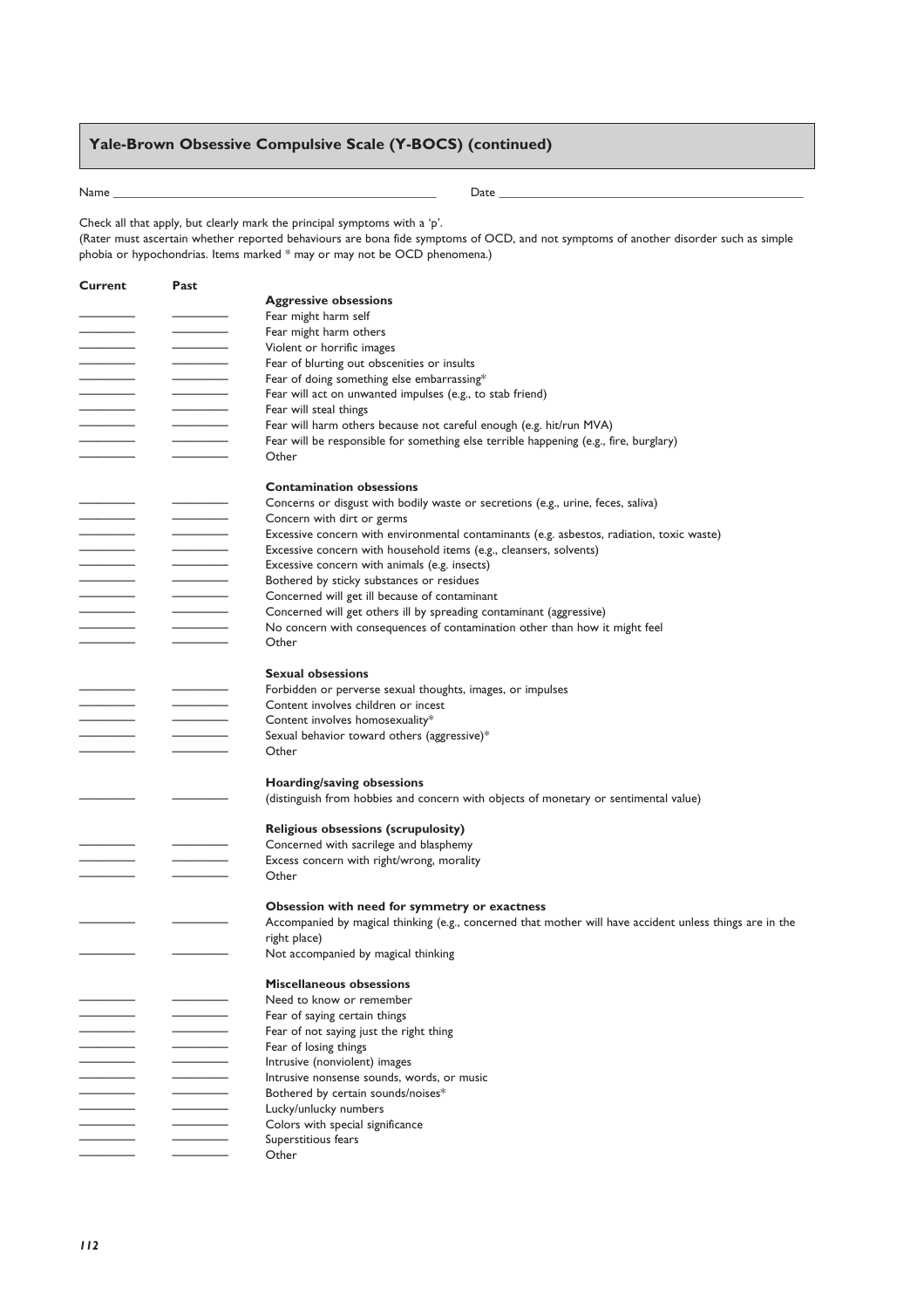# **Yale-Brown Obsessive Compulsive Scale (Y-BOCS) (continued)**

|                            |                                                                                                                                                                                                                                                                                                                                                                                                                                                                            | <b>Somatic obsessions</b>                                                                                  |
|----------------------------|----------------------------------------------------------------------------------------------------------------------------------------------------------------------------------------------------------------------------------------------------------------------------------------------------------------------------------------------------------------------------------------------------------------------------------------------------------------------------|------------------------------------------------------------------------------------------------------------|
|                            |                                                                                                                                                                                                                                                                                                                                                                                                                                                                            | Concern with illness or disease*                                                                           |
|                            |                                                                                                                                                                                                                                                                                                                                                                                                                                                                            | Excessive concern with body part or aspect of appearance (e.g., dysmorphophobia)*                          |
|                            |                                                                                                                                                                                                                                                                                                                                                                                                                                                                            | Other                                                                                                      |
|                            |                                                                                                                                                                                                                                                                                                                                                                                                                                                                            |                                                                                                            |
|                            |                                                                                                                                                                                                                                                                                                                                                                                                                                                                            | <b>Cleaning/washing compulsions</b>                                                                        |
|                            |                                                                                                                                                                                                                                                                                                                                                                                                                                                                            | Excessive or ritualized handwashing                                                                        |
|                            |                                                                                                                                                                                                                                                                                                                                                                                                                                                                            | Excessive or ritualized showering, bathing, toothbrushing, grooming or toilet routine                      |
|                            |                                                                                                                                                                                                                                                                                                                                                                                                                                                                            | Involves cleaning of household items or other inanimate objects                                            |
|                            |                                                                                                                                                                                                                                                                                                                                                                                                                                                                            | Other measures to prevent or remove contact with contaminants                                              |
|                            |                                                                                                                                                                                                                                                                                                                                                                                                                                                                            | Other                                                                                                      |
|                            |                                                                                                                                                                                                                                                                                                                                                                                                                                                                            |                                                                                                            |
|                            |                                                                                                                                                                                                                                                                                                                                                                                                                                                                            | <b>Checking compulsions</b>                                                                                |
|                            |                                                                                                                                                                                                                                                                                                                                                                                                                                                                            | Checking locks, stove, appliances, etc.                                                                    |
|                            |                                                                                                                                                                                                                                                                                                                                                                                                                                                                            | Checking that did not/will not harm others                                                                 |
|                            |                                                                                                                                                                                                                                                                                                                                                                                                                                                                            | Checking that did not/will not harm self                                                                   |
|                            |                                                                                                                                                                                                                                                                                                                                                                                                                                                                            | Checking that nothing terrible did/will happen                                                             |
| <u> Liberatura de la p</u> |                                                                                                                                                                                                                                                                                                                                                                                                                                                                            | Checking that did not make mistake                                                                         |
|                            |                                                                                                                                                                                                                                                                                                                                                                                                                                                                            | Checking tied to somatic obsessions                                                                        |
|                            |                                                                                                                                                                                                                                                                                                                                                                                                                                                                            | Other                                                                                                      |
|                            |                                                                                                                                                                                                                                                                                                                                                                                                                                                                            | <b>Repeating rituals</b>                                                                                   |
|                            |                                                                                                                                                                                                                                                                                                                                                                                                                                                                            | Rereading or rewriting                                                                                     |
|                            |                                                                                                                                                                                                                                                                                                                                                                                                                                                                            | Need to repeat routine activities (e.g., in/out door, up/down from chair)                                  |
|                            |                                                                                                                                                                                                                                                                                                                                                                                                                                                                            | Other                                                                                                      |
|                            |                                                                                                                                                                                                                                                                                                                                                                                                                                                                            |                                                                                                            |
|                            |                                                                                                                                                                                                                                                                                                                                                                                                                                                                            | <b>Counting compulsions</b>                                                                                |
|                            |                                                                                                                                                                                                                                                                                                                                                                                                                                                                            | <b>Ordering/arranging compulsions</b>                                                                      |
|                            |                                                                                                                                                                                                                                                                                                                                                                                                                                                                            | Hoarding/collecting compulsions                                                                            |
|                            |                                                                                                                                                                                                                                                                                                                                                                                                                                                                            | (distinguish from hobbies and concern with objects of monetary or sentimental value, e.g., carefully reads |
|                            |                                                                                                                                                                                                                                                                                                                                                                                                                                                                            | junk mail, piles up old newspapers, sorts through garbage, collects useless objects)                       |
|                            |                                                                                                                                                                                                                                                                                                                                                                                                                                                                            |                                                                                                            |
|                            |                                                                                                                                                                                                                                                                                                                                                                                                                                                                            | <b>Miscellaneous compulsions</b>                                                                           |
|                            |                                                                                                                                                                                                                                                                                                                                                                                                                                                                            | Mental rituals (other than checking/counting)                                                              |
|                            |                                                                                                                                                                                                                                                                                                                                                                                                                                                                            | <b>Excessive listmaking</b>                                                                                |
|                            |                                                                                                                                                                                                                                                                                                                                                                                                                                                                            | Need to tell, ask, or confess                                                                              |
|                            |                                                                                                                                                                                                                                                                                                                                                                                                                                                                            | Need to touch, tap, or rub*                                                                                |
|                            |                                                                                                                                                                                                                                                                                                                                                                                                                                                                            | Rituals involving blinking or staring*                                                                     |
|                            |                                                                                                                                                                                                                                                                                                                                                                                                                                                                            | Measures (not checking) to prevent                                                                         |
|                            |                                                                                                                                                                                                                                                                                                                                                                                                                                                                            | harm to self ______ harm to others ______ terrible consequences __________                                 |
|                            |                                                                                                                                                                                                                                                                                                                                                                                                                                                                            | Ritualized eating behaviors*                                                                               |
|                            | <u>and the state of the state of the state of the state of the state of the state of the state of the state of the state of the state of the state of the state of the state of the state of the state of the state of the state</u>                                                                                                                                                                                                                                       | Supersititious behaviors                                                                                   |
|                            | $\frac{1}{2} \left( \frac{1}{2} \right) \left( \frac{1}{2} \right) \left( \frac{1}{2} \right) \left( \frac{1}{2} \right) \left( \frac{1}{2} \right) \left( \frac{1}{2} \right) \left( \frac{1}{2} \right) \left( \frac{1}{2} \right) \left( \frac{1}{2} \right) \left( \frac{1}{2} \right) \left( \frac{1}{2} \right) \left( \frac{1}{2} \right) \left( \frac{1}{2} \right) \left( \frac{1}{2} \right) \left( \frac{1}{2} \right) \left( \frac{1}{2} \right) \left( \frac$ | Trichotillomania*                                                                                          |
|                            |                                                                                                                                                                                                                                                                                                                                                                                                                                                                            | Other self-damaging or self-mutilating behaviors*                                                          |
|                            |                                                                                                                                                                                                                                                                                                                                                                                                                                                                            | Other                                                                                                      |
|                            |                                                                                                                                                                                                                                                                                                                                                                                                                                                                            |                                                                                                            |

Reproduced from Goodman WK, Price LH, Rasmussen SA, et al. Arch Gen Psychiatry 1989; 46(11):1006–11 with permission from the American Medical Association.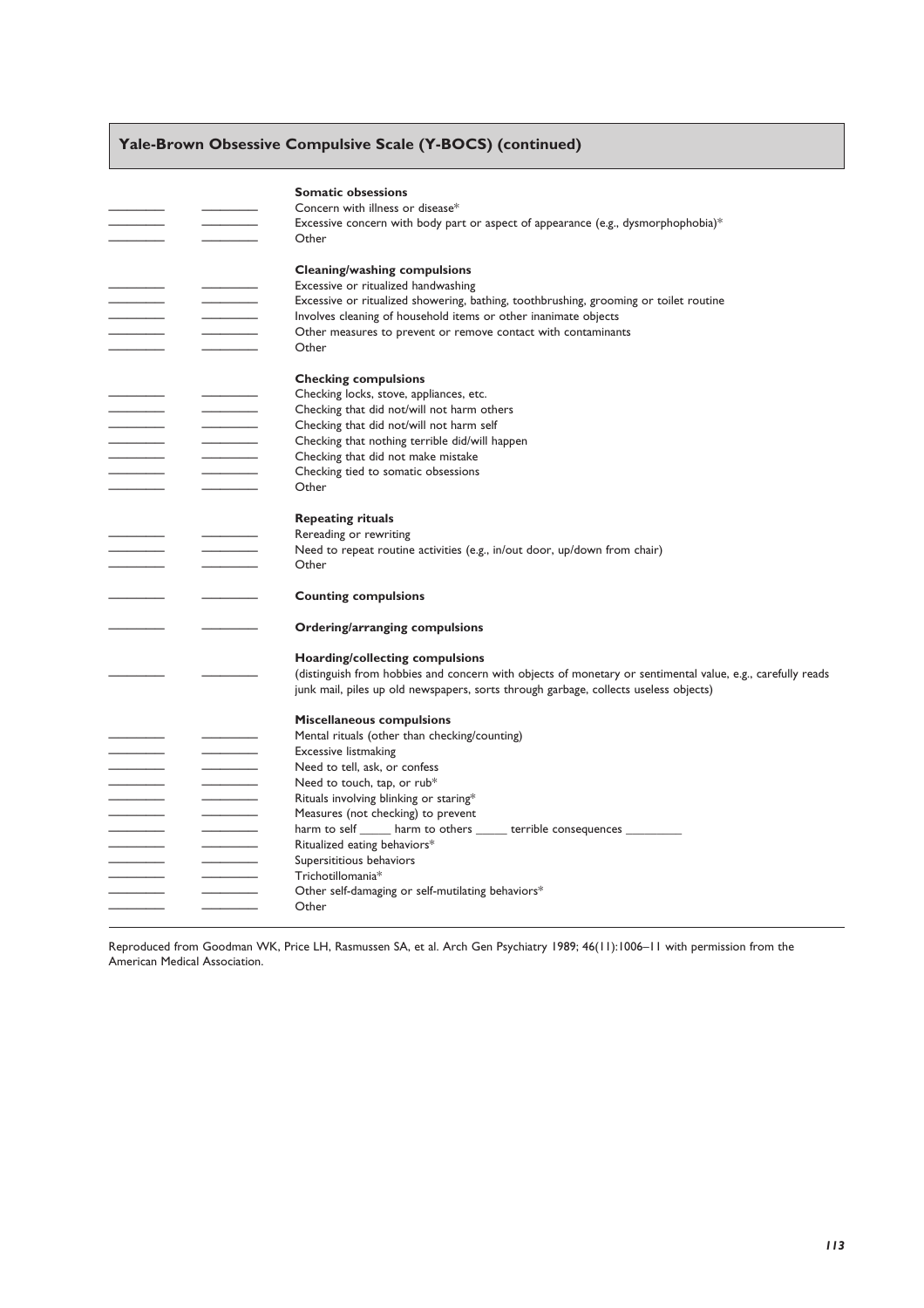# **Zung Self-Rating Anxiety Scale (SAS)**

# *Reference:* **Zung WW. A rating instrument for anxiety disorders. Psychosomatics 1971; 12(6):371–9**

*Rating* Self-report *Administration time* 5 minutes *Main purpose* To measure symptoms of anxiety *Population* Adults

# **Commentary**

The SAS (also know as the Zung SAS or the SRAS) is a 20-item self-report measure developed to assess symptoms of anxiety as described in DSM-II. The instrument primarily evaluates somatic symptoms of anxiety. The SAS has in the past been used in a variety of psychological and pharmacological treatment studies as an outcome measure, but has been used less of late.

# **Scoring**

Items are scored on a 4-point scale ranging from 1 (none or a little of the time) through to 4 (most or all of the

time), with some reverse scoring. A mean index score is derived by dividing the raw score by the maximum possible score of 80, and then multiplying by 100.

# **Versions**

The SAS has been translated into Chinese, Dutch, Finnish, French, German, Italian, Japanese, Norwegian, Russian, Portuguese and Spanish.

# **Additional reference**

Zung WW, Magruder-Habib K, Velez R, Alling W. The comorbidity of anxiety and depression in general medical patients: a longitudinal study. | Clin Psychiatry 1990; 51 Suppl:77–80.

# **Address for correspondence**

None available

#### **Zung Self-rating Anxiety Scale (SAS)**

Purpose: To use the Self-rating Anxiety Scale (SAS) to assess the level of anxiety being experienced by the patient

**Please read the following statements. Enter an 'x' in the appropriate column best describing your personal feelings (give only 1 answer per row)**

|                                                                  | None or a little | Some of  | A good part | Most or all |
|------------------------------------------------------------------|------------------|----------|-------------|-------------|
|                                                                  | of the time      | the time | of the time | of the time |
| I feel more nervous and anxious than usual.                      |                  |          |             |             |
| I feel afraid for no reason at all.                              |                  |          |             |             |
| I get upset easily or feel panicky.                              |                  |          |             |             |
| I feel like I'm falling apart and going to pieces.               |                  |          |             |             |
| I feel that everything is all right and nothing bad will happen. |                  |          |             |             |
| My arms and legs shake and tremble.                              |                  |          |             |             |
| I am bothered by headaches, neck and back pain.                  |                  |          |             |             |
| I feel weak and get tired easily.                                |                  |          |             |             |
| I feel calm and can sit still easily.                            |                  |          |             |             |
| I can feel my heart beating fast.                                |                  |          |             |             |
| I am bothered by dizzy spells.                                   |                  |          |             |             |
| I have fainting spells or feel like it.                          |                  |          |             |             |
| I can breathe in and out easily.                                 |                  |          |             |             |
| I get feelings of numbness and tingling in my fingers and toes.  |                  |          |             |             |
| I am bothered by stomach aches or indigestion.                   |                  |          |             |             |
| I have to empty my bladder often.                                |                  |          |             |             |
| My hands are usually dry and warm.                               |                  |          |             |             |
| My face gets hot and blushes.                                    |                  |          |             |             |
| I fall asleep easily and get a good night's rest.                |                  |          |             |             |
| I have nightmares.                                               |                  |          |             |             |

Reproduced from Zung WW. Psychosomatics 1971; 12(6):371–9.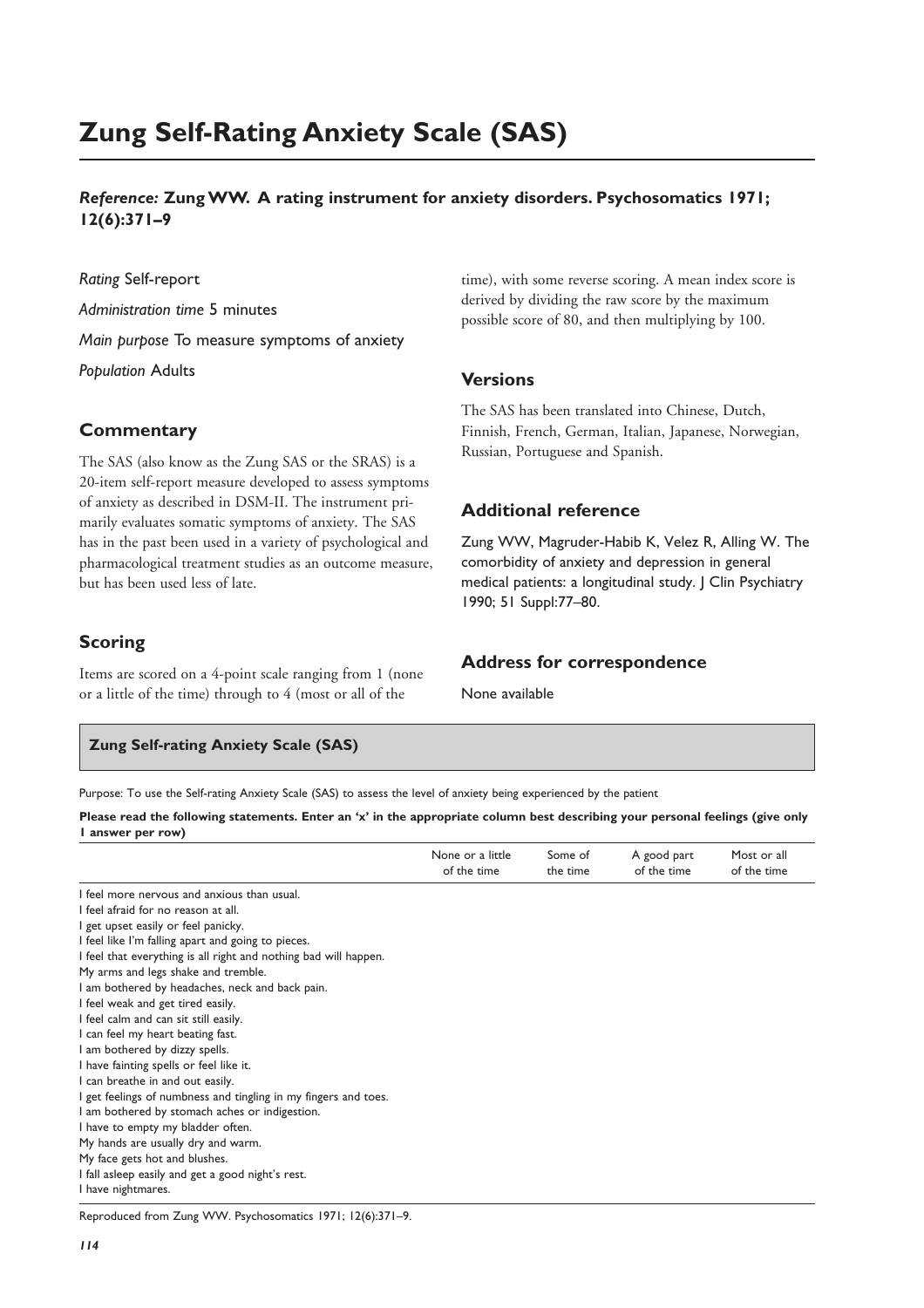# Chapter 4

# **Related symptoms, side-effects, functioning and quality of life**

There are various symptom criteria for depressive and anxiety disorders, but there are also many symptoms that are commonly associated with, but not specific to, these conditions. In particular, physical symptoms such as fatigue, dizziness, stomach and chest pain, muscle aches, and headaches are often experienced by people with depression or anxiety. One study by Simon and colleagues found that 69% of patients with major depression in primary care presented with *only* physical symptoms as the initial problem. Painful somatic conditions and symptoms are particularly prevalent in geriatric depression and anxiety.

Sexual dysfunction, including decreased libido, erectile and orgasm difficulties, is also very common in depression and anxiety. These symptoms are often masked because patients find it difficult to disclose such symptoms and many clinicians are uncomfortable discussing the topic. People experiencing depression also have negative cognitions, pessimism, hopelessness, low self-confidence and self-esteem. Cognitive distortions may include catastrophizing, magnifying negative events and discounting positive ones. Hopelessness remains one of the most reliable predictors of acute suicidal ideation and intent. Evidencebased psychotherapies can target either the cognitive distortions and dysfunctional behaviours or the disturbed interpersonal relationships in people with depression and/or anxiety.

Medication treatment is effective for mood and anxiety disorders, but all medications have the potential for side effects. Many of the side effects of newer medications mimic symptoms of depression, such as gastrointestinal disturbances, headaches, insomnia or somnolence, fatigue, and sexual dysfunction. Adjunctive treatments such as typical and atypical antipsychotic medications may have other adverse effects such as extrapyramidal side effects. One of the top reasons given for medication non-adherence is troublesome side effects.

The objective of treatment for mood and anxiety disorders is recovery, which is defined as full remission of symptoms *and* return to premorbid psychosocial functioning. Psychosocial functioning can be measured in a number of domains relating to work, play and relationships. There is increasing interest in quality of life (QoL) as an outcome measure for treatment. Quality of life is a broad concept, but basically refers to an individual's well-being in a variety of life domains, such as occupational, emotional, social and physical functioning. It is also a highly individual and personal concept; what may be essential in determining one person's QoL may be unimportant to another. Factors such as these make QoL challenging to measure properly, but it nevertheless remains an important aspect of patient well-being to capture. QoL assessment scales allow the patient to assess the impact of treatment interventions upon areas of their lives that may be of particular importance to them, such as their ability to enjoy their chosen leisure activities, or the quality of their intimate relationships. Some evidence has suggested that improvement in psychosocial functioning and QoL also occurs more slowly than improvement in symptoms. Traditional symptomatic assessment scales miss this valuable 'fine grain' information, which can greatly enrich the clinical picture and help the clinician better assess the effects of treatment upon broader areas of functioning.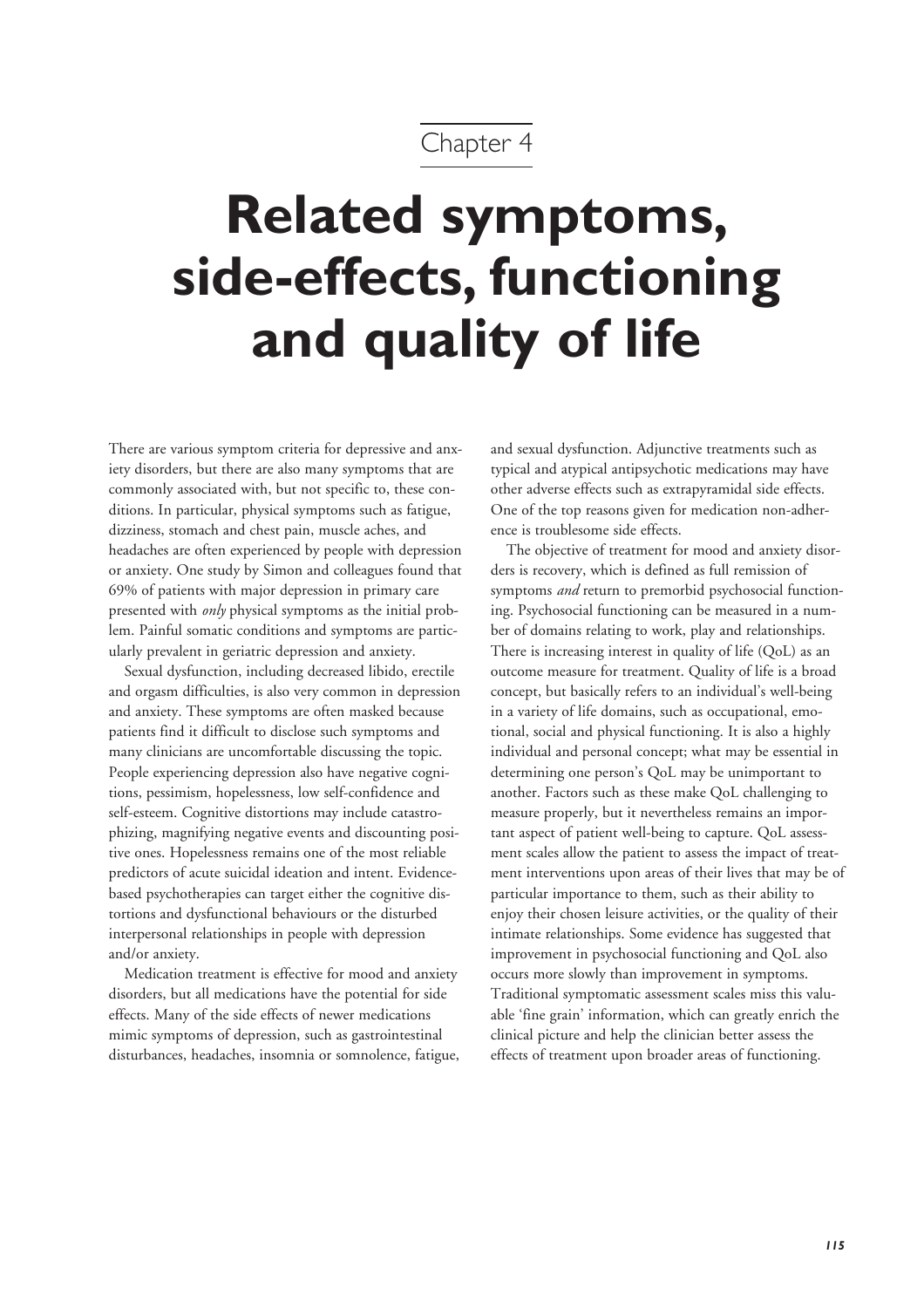# **Abnormal Involuntary Movement Scale (AIMS)**

*Reference:* **Guy W. ECDEU Assessment Manual for Psychopharmacology: Revised (DHEW publication number ADM 76-338). Rockville, MD, US Department of Health, Education and Welfare, Public Health Service, Alcohol, Drug Abuse and Mental Health Administration, NIMH Psychopharmacology Research Branch, Division of Extramural Research Programs, 1976: 534–7**

*Rating* Clinician-rated

*Administration time* 5 minutes

*Main purpose* To assess level of dyskinesias in patients taking neuroleptic medications

*Population* Adults

# **Commentary**

The AIMS is a 12-item clinician-rated scale to assess severity of dyskinesias (specifically, orofacial movements and extremity and truncal movements) in patients taking neuroleptic medications. Additional items assess the overall severity, incapacitation, and the patient's level of awareness of the movements, and distress associated with them. The AIMS has been used extensively to assess tardive dyskinesia in clinical trials of antipsychotic medications. Due to its simple design and short assessment time, the AIMS can easily be integrated into a routine clinical evaluation by the clinician or another trained rater.

# **Scoring**

Items are scored on a 0 (none) to 4 (severe) basis; the scale provides a total score (items 1 through 7) or item 8 can be used in isolation as an indication of overall severity of symptoms.

# **Versions**

Modified versions of the AIMS scale have been developed.

# **Additional references**

Lane RD, Glazer WM, Hansen TE, Berman WH, Kramer SI. Assessment of tardive dyskinesia using the Abnormal Involuntary Movement Scale. J Nerv Ment Dis 1985; 173(6):353–7.

Munetz MR, Benjamin S. How to examine patients using the Abnormal Involuntary Movement Scale. Hosp Community Psychiatry 1988; 39(11):1172–7.

# **Address for correspondence**

Not applicable – the scale is in the public domain.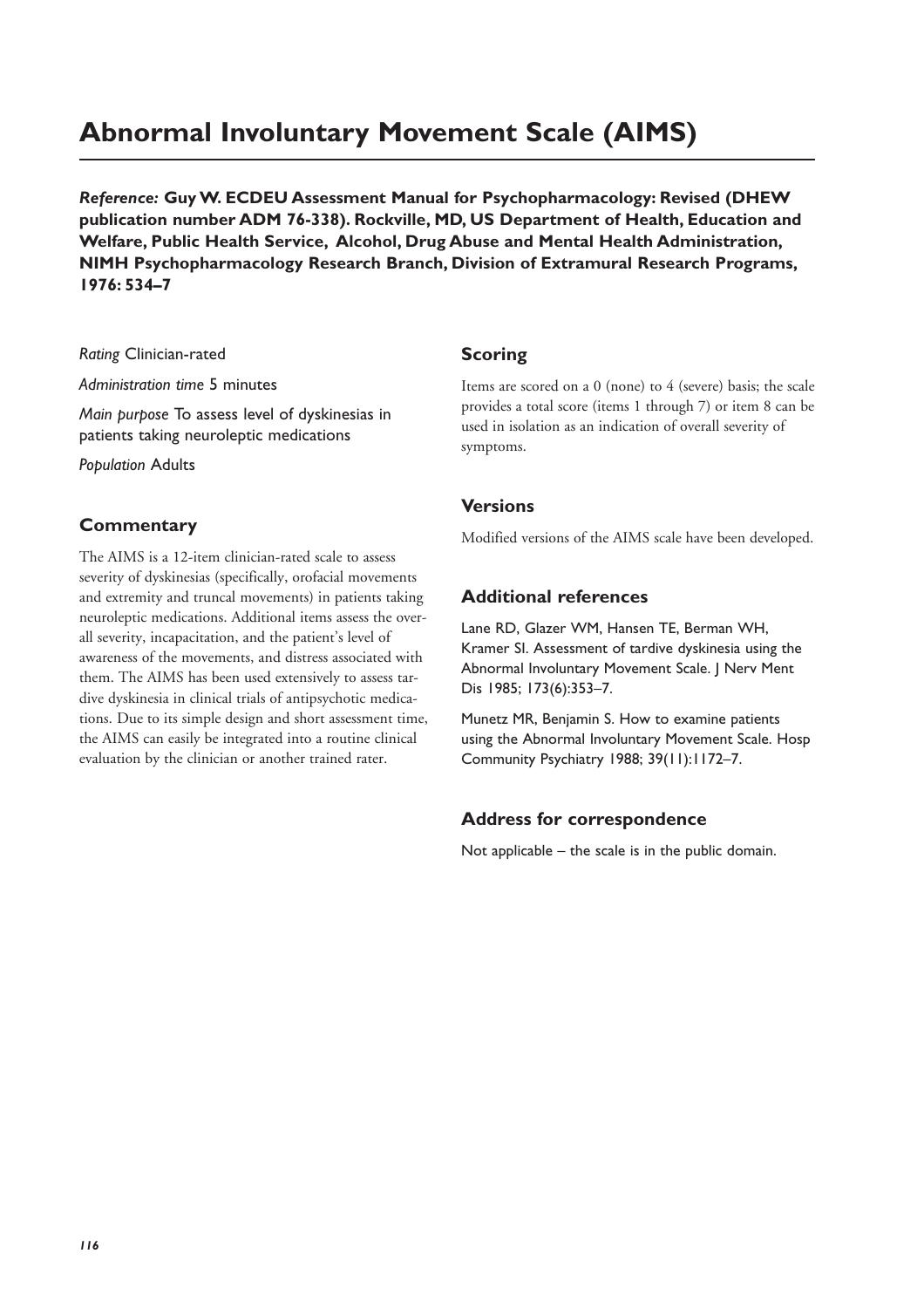#### **Abnormal Involuntary Movement Scale (AIMS)**

#### **Instructions**

There are two parallel procedures, the examination procedure, which tells the patient what to do, and the scoring procedure, which tells the clinician how to rate what he or she observes.

#### **Examination Procedure**

Either before or after completing the examination procedure, observe the patient unobtrusively at rest (e.g., in the waiting room).

The chair to be used in this examination should be a hard, firm one without arms.

- 1. Ask the patient whether there is anything in his or her mouth (such as gum or candy) and, if so, to remove it.
- 2. Ask about the 'current' condition of the patient's teeth. Ask if he or she wears dentures. Ask whether teeth or dentures bother the patient 'now'.
- 3. Ask whether the patient notices any movements in his or her mouth, face, hands, or feet. If yes, ask the patient to describe them and to indicate to what extent they 'currently' bother the patient or interfere with activities.
- 4. Have the patient sit in the chair with hands on knees, legs slightly apart, and feet flat on floor. (Look at the entire body for movements while the patient is in this position.)
- 5. Ask the patient to sit with hands hanging unsupported if male, between his legs, if female and wearing a dress, hanging over her knees. (Observe hands and other body areas).
- 6. Ask the patient to open his or her mouth. (Observe the tongue at rest within the mouth.) Do this twice.
- 7. Ask the patient to protrude his or her tongue. (Observe abnormalities of tongue movement.) Do this twice.
- 8. Ask the patient to tap his or her thumb with each finger as rapidly as possible for 10 to 15 seconds, first with right hand, then with left hand. (Observe facial and leg movements.) [±activated]
- 9. Flex and extend the patient's left and right arms, one at a time.
- 10. Ask the patient to stand up. (Observe the patient in profile. Observe all body areas again, hips included.)
- 11. Ask the patient to extend both arms out in front, palms down. (Observe trunk, legs, and mouth.) [activated]
- 12. Have the patient walk a few paces, turn, and walk back to the chair. (Observe hands and gait.) Do this twice. [activated]

#### **Scoring Procedure**

Complete the examination procedure before making ratings.

For the movement ratings (the first three categories below), rate the highest severity observed.  $0 =$  none,  $1 =$  minimal (may be extreme normal),  $2 =$  mild,  $3 =$  moderate, and  $4 =$  severe. According to the original AIMS instructions, one point is subtracted if movements are seen **only on activation**, but not all investigators follow that convention.

#### **Facial and Oral Movements**

1. Muscles of facial expression,

e.g., movements of forehead, eyebrows, periorbital area, cheeks. Include frowning, blinking, grimacing of upper face. 0 1 2 3 4

- 2. Lips and perioral area,
	- e.g., puckering, pouting, smacking. 0 1 2 3 4
- 3. Jaw,
	- e.g., biting, clenching, chewing, mouth opening, lateral movement. 0 1 2 3 4
- 4. Tongue.
- Rate only increase in movement both in and out of mouth, **not** inability to sustain movement. 0 1 2 3 4

#### **Extremity Movements**

5. Upper (arms, wrists, hands, fingers). Include movements that are choreic (rapid, objectively purposeless, irregular, spontaneous) or athetoid (slow, irregular, complex, serpentine). Do **not** include tremor (repetitive, regular, rhythmic movements). 0 1 2 3 4

6. Lower (legs, knees, ankles, toes), e.g., lateral knee movement, foot tapping, heel dropping, foot squirming, inversion and eversion of foot. 0 1 2 3 4

#### **Trunk Movements**

7. Neck, shoulders, hips, e.g., rocking, twisting, squirming, pelvic gyrations. Include diaphragmatic movements.  $01234$ 

#### **Global Judgments**

- 8. Severity of abnormal movements.
	- 0 1 2 3 4
	- based on the highest single score on the above items.
- 9. Incapacitation due to abnormal movements.
	- $0 =$  none, normal
	- $1 \equiv$  minimal
	- $2 =$  mild
	- 3 = moderate
	- $4 =$ severe
- 10. Patient's awareness of abnormal movements.
	- $0 =$  no awareness
	- 1 = aware, no distress
	- 2 = aware, mild distress
	- 3 = aware, moderate distress
	- 4 = aware, severe distress

#### **Dental Status**

- 11. Current problems with teeth and/or dentures.
	- $0 = no$
	- $1 = ves$
- 12. Does patient usually wear dentures?
	- $0 = no$
	- $1 = yes$

Reproduced from Guy W. ECDEU Assessment Manual for Psychopharmacology: Revised (DHEW publication number ADM 76-338). Rockville, MD, US Department of Health, Education and Welfare, Public Health Service, Alcohol, Drug Abuse and Mental Health Administration, NIMH Psychopharmacology Research Branch, Division of Extramural Research Programs, 1976: 534–7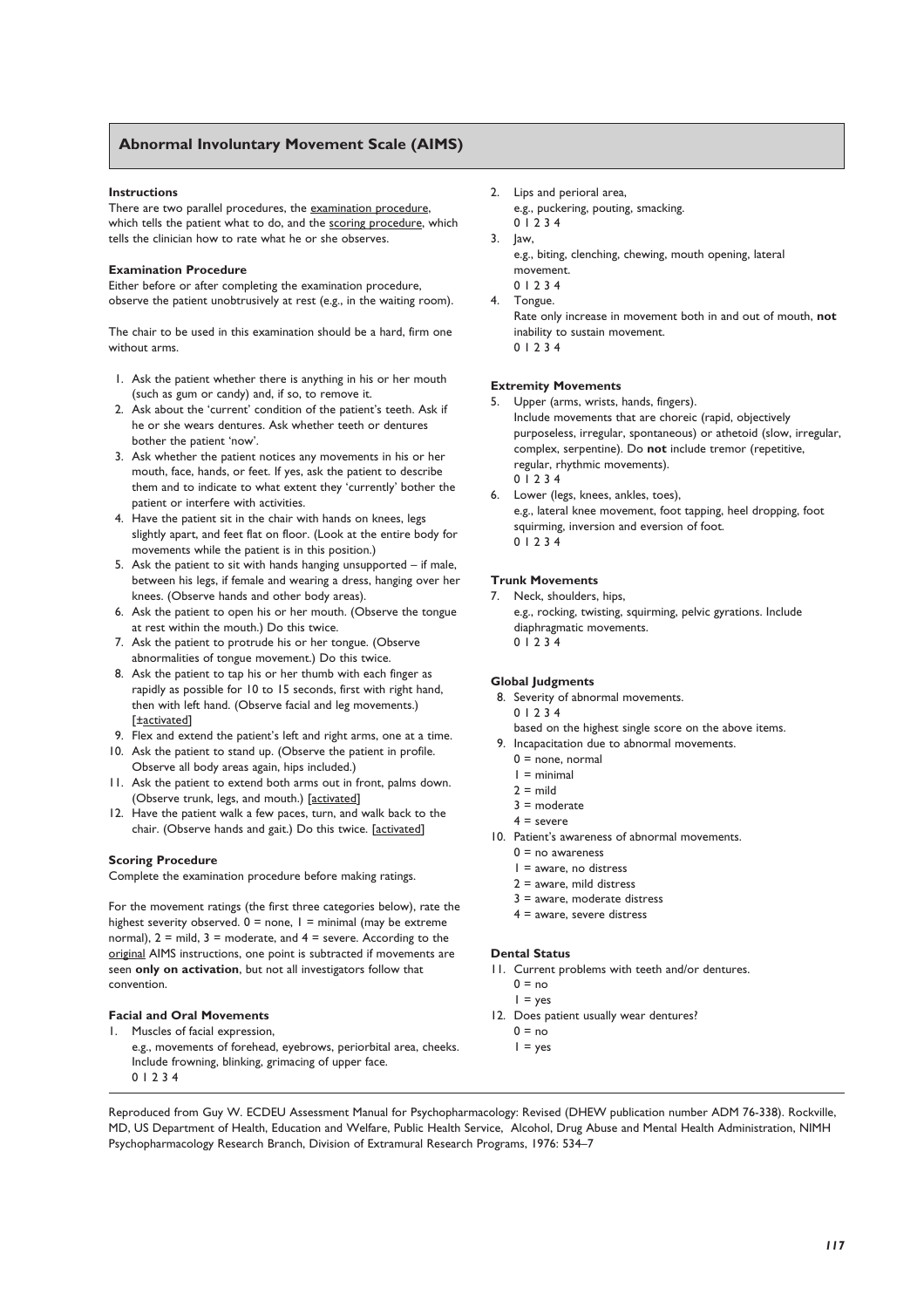# **Arizona Sexual Experiences Scale (ASEX)**

*Reference:* **McGahuey CA, Gelenberg AJ, Laukes CA, Moreno FA, Delgado PL, McKnight KM, Manber R. The Arizona Sexual Experience Scale (ASEX): reliability and validity. Sex Marital Ther 2000; 26(1):25–40**

*Rating* Self-report *Administration time* 5 minutes *Main purpose* To measure sexual functioning *Population* Adults

# **Commentary**

The ASEX is a brief 5-item measure of sexual functioning, specifically, sexual drive, arousal, penile erection/vaginal lubrication, ability to reach orgasm and satisfaction with orgasm over the past week. The ASEX represents an easyto-administer tool for assessing sexual dysfunction as a side-effect of pharmacological interventions in patients with depression or anxiety disorders. It is appropriate for use in either heterosexual or homosexual populations, regardless of availability of a sexual partner.

# **Scoring**

Items are rated on a 6-point scale ranging from 1 (hyperfunction) through to 6 (hypofunction), providing a total score range of 5–30.

# **Versions**

Gender-specific versions of the scale are available. A total score of >18 or a score of  $\geq$ 5 (very difficult) on any single item is indicative of clinically significant sexual dysfunction.

# **Additional references**

Atmaca M, Kuloglu M, Tezcan E, Buyukbayram A. Switching to tianeptine in patients with antidepressantinduced sexual dysfunction. Hum Psychopharmacol. 2003;18(4):277–80.

Westenberg HG, Stein DJ, Yang H, Li D, Barbato LM. A double-blind placebo-controlled study of controlled release fluvoxamine for the treatment of generalized social anxiety disorder. J Clin Psychopharmacol. 2004; 24(1):49–55.

# **Address for correspondence**

Department of Psychiatry, College of Medicine The University of Arizona Arizona Health Sciences Center 1501 N. Campbell Ave, Tucson, AZ 85721, USA Telephone: 1-520-626-7536 Email: meortiz@email.arizona.edu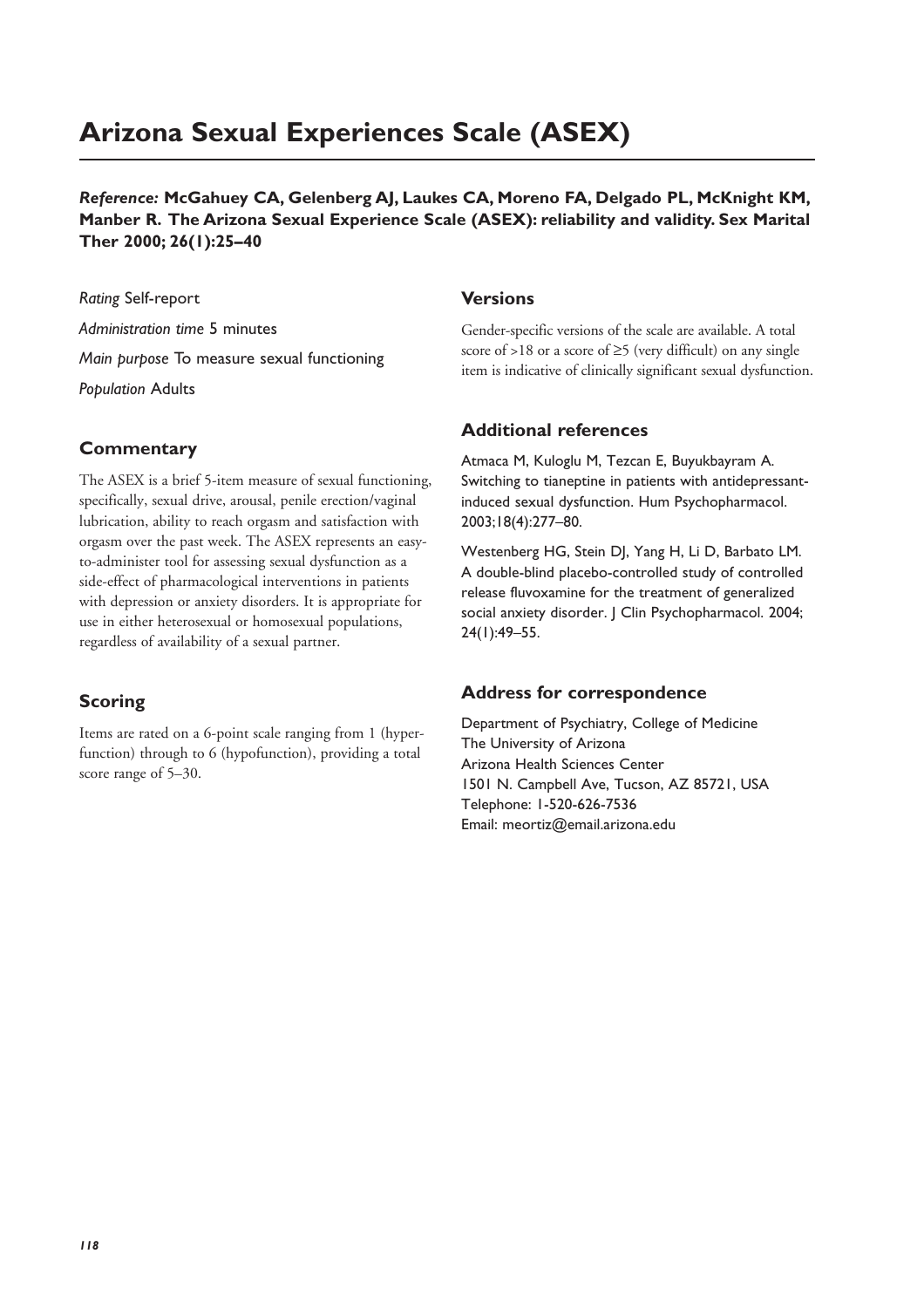## **Arizona Sexual Experiences Scale (ASEX) – Female**

For each item, please indicate your **OVERALL** level during the **PAST WEEK**, including TODAY.

| 1. How strong is your sex drive? |                                                               |            |              |              |                    |  |  |  |  |
|----------------------------------|---------------------------------------------------------------|------------|--------------|--------------|--------------------|--|--|--|--|
|                                  |                                                               | 3          | 4            | 5.           | 6                  |  |  |  |  |
| extremely                        | very strong                                                   | somewhat   | somewhat     | very weak    | no sex drive       |  |  |  |  |
| strong                           |                                                               | strong     | weak         |              |                    |  |  |  |  |
|                                  | 2. How easily are you sexually aroused (turned on)?           |            |              |              |                    |  |  |  |  |
|                                  |                                                               |            | 4            | 5            | 6                  |  |  |  |  |
| extremely                        | very easily                                                   | somewhat   | somewhat     | very         | nerer aroused      |  |  |  |  |
| easily                           |                                                               | easily     | difficult    | difficult    |                    |  |  |  |  |
|                                  | 3. How easily does your vagina beome moist or wet during sex? |            |              |              |                    |  |  |  |  |
|                                  |                                                               |            | 4            | 5            | 6                  |  |  |  |  |
| extremely                        | very easily                                                   | somewhat   | somewhat     | very         | nerer aroused      |  |  |  |  |
| easily                           |                                                               | easily     | difficult    | difficult    |                    |  |  |  |  |
|                                  | 4. How easily can you reach an orgasm?                        |            |              |              |                    |  |  |  |  |
|                                  |                                                               |            | 4            | 5.           | 6                  |  |  |  |  |
| extremely                        | very easily                                                   | somewhat   | somewhat     | very         | nerer reach        |  |  |  |  |
| easily                           |                                                               | easily     | difficult    | difficult    | orgasm             |  |  |  |  |
| 5. Are your orgasms satisfying?  |                                                               |            |              |              |                    |  |  |  |  |
|                                  |                                                               |            | 4            | 5            | 6                  |  |  |  |  |
| extremely                        | very                                                          | somewhat   | somewhat     | very         | can't reach orgasm |  |  |  |  |
| satisfying                       | satisfying                                                    | satisfying | unsatisfying | unsatisfying |                    |  |  |  |  |
| <b>COMMENTS:</b>                 |                                                               |            |              |              |                    |  |  |  |  |

Copyright 1997, Arizona Board of Regents, University of Arizona. All rights reserved. A male version of the scale is also available.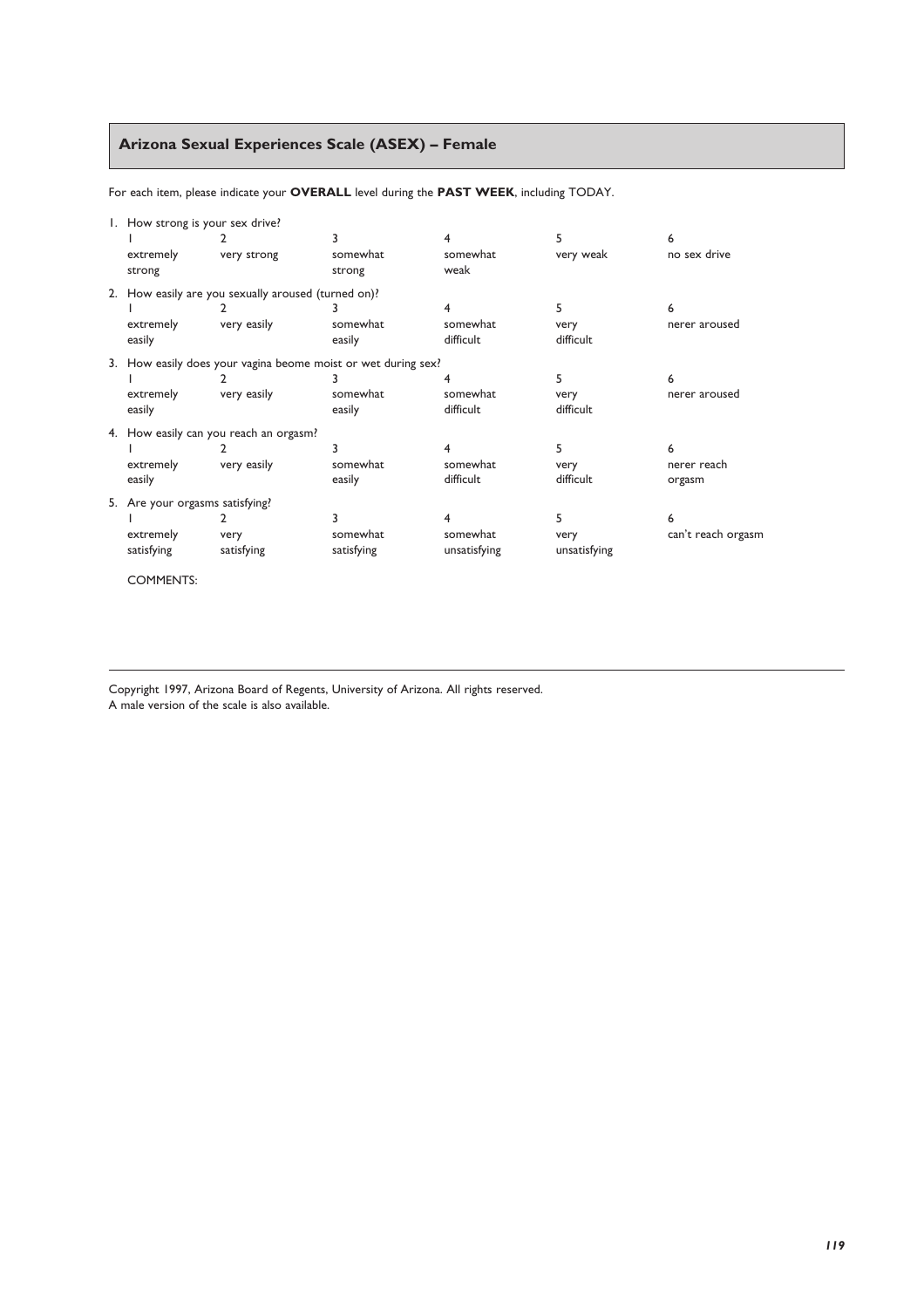*Reference:* **Cleeland CS. Pain assessment in cancer. In: Osaba D (ed). Effect of Cancer on Quality of Life, Chapter 21. Boca Raton, FL, CRC Press, 1991**

*Rating* Self-report

*Administration time* 5 minutes (short form), 10 minutes (long form)

*Main purpose* To assess the severity of pain and the impact of pain on daily functions

*Population* Adults

# **Commentary**

The BPI (formerly the Wisconsin Brief Pain

Questionnaire) is a comprehensive scale than assesses current pain, and pain at its worst, least and average over the previous week. Severity of pain, impact of pain on daily functioning, location of pain, pain medications, and amount of pain relief are assessed. Although initially developed to assess pain due to cancer, the BPI can be used to assess pain related to any medical condition, and provides a comprehensive assessment tool for evaluating pain in patients with depression or anxiety.

# **Scoring**

Items are scored on a 0 (no pain) to 10 (pain as bad as you can imagine) scale. No scoring algorithm is used, but 'worst pain' or the mean of the 4 severity items can be used as a measure of pain severity and the mean of the 7 interference items can be used as a measure of pain interference.

# **Versions**

The BPI has been translated into: Arabic, Cebuano, Chinese, Dutch, Filipino, French, German, Greek, Hindi, Italian, Japanese, Korean, Norwegian, Russian, Spanish, Swedish, Taiwanese and Vietnamese, and work is underway to translate the scale into Croatian, Czech, Hebrew, Portuguese, Slovene and Slovak. An Interactive Voice Response System (IVR) version is also available.

# **Additional references**

Cleeland CS. Measurement of pain by subjective report. In: Chapman CR, Loeser JD (eds) Issues in Pain Measurement. New York: Raven Press 1989, pp 391–403. (Volume 12 of the series Advances in Pain Research and Therapy).

Cleeland CS, Gonin R, Hatfield AK, Edmonson JH, Blum RH, Stewart JA, Pandya KJ. Pain and its treatment in outpatients with metastatic cancer. N Engl | Med 1994; 330(9):592–6.

Tan G, Jensen MP, Thornby JI, Shanti BF. Validation of the brief pain inventory for chronic nonmalignant pain. J Pain 2004; 5(2):133–7.

# **Address for correspondence**

Dr. Charles S. Cleeland Department of Symptom Research Box 221, 1515 Holcombe Blvd Houston, TX 77030, USA Telephone: 1-713-745-3470 Email: ccleeland@mdanderson.org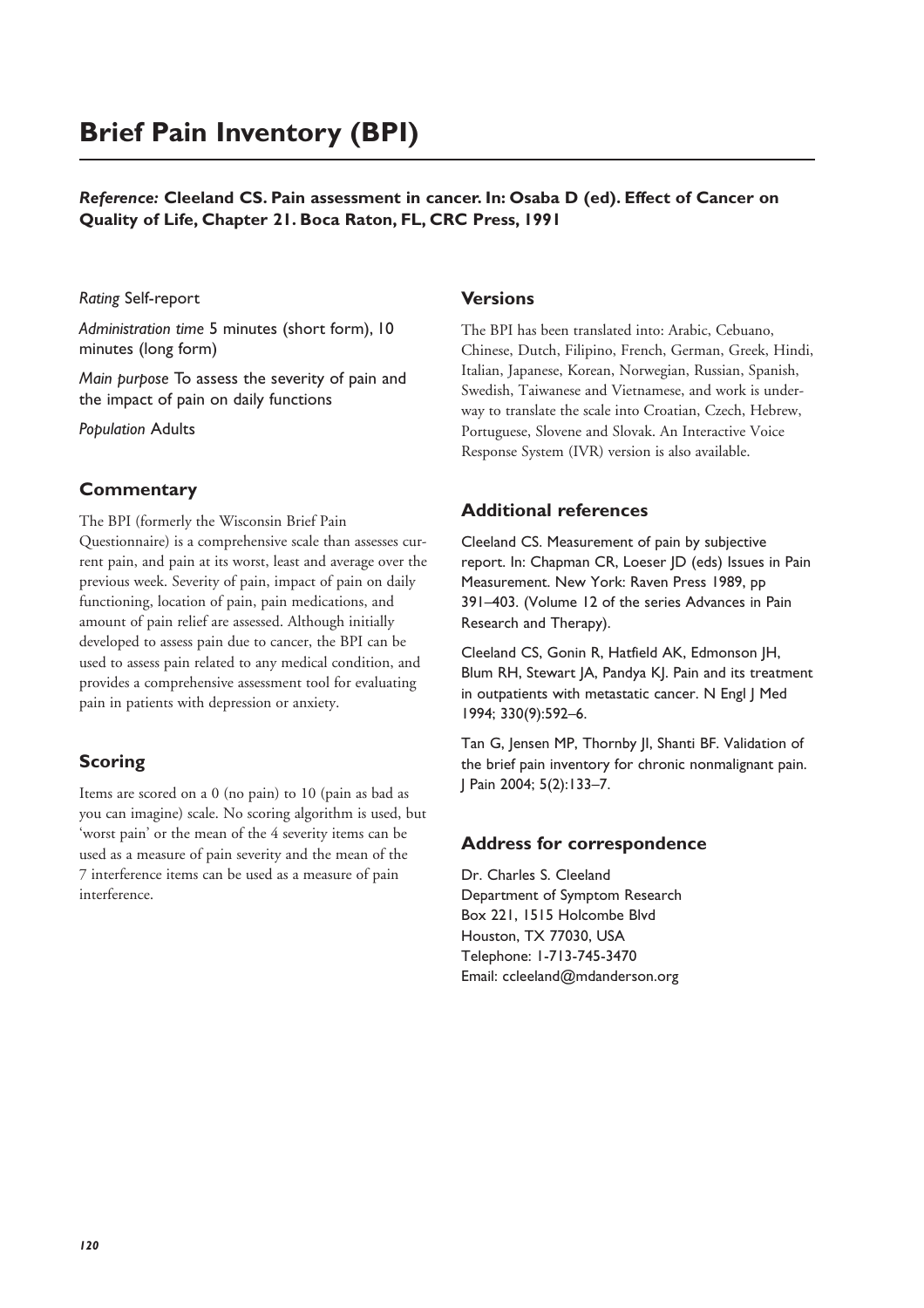## **Brief Pain Inventory (Short Form)**

Date:  $/$  / Time:

Name:\_\_\_\_\_\_\_\_\_\_\_\_\_\_\_\_\_\_\_\_\_\_\_\_\_\_\_\_\_\_\_\_\_\_\_\_\_\_\_\_\_\_\_\_\_\_\_\_\_\_\_\_\_\_\_\_\_\_\_\_\_\_\_\_\_\_\_\_\_\_\_\_\_\_\_\_\_\_\_\_\_\_\_\_\_\_\_\_\_\_\_\_\_\_\_\_\_\_\_\_\_\_\_\_\_\_\_\_\_\_\_\_

Last First Middle Initial

- 1. Throughout our lives, most of us have had pain from time to time (such as minor headaches, sprains, and toothaches). Have you had pain other than these everyday kinds of pain today? 1. yes 2. no
	-
- 2. On the diagram, shade in the areas where you feel pain. Put an  $X$  on the area that hurts the most.



3. Please rate your pain by circling the one number that best describes your pain at its WORST in the past 24 hours.  $0$   $1$   $2$   $3$   $4$   $5$   $6$   $7$   $8$   $9$   $10$ <br>No<br>Pain as bad as Pain as bad as pain you can imagine 4. Please rate your pain by circling the one number that best describes your pain at its LEAST in the past 24 hours.<br>0 1 2 3 4 5 6 7 8 9 10 1<br>
0 1 2 3 4 5 6 7 8 9 10<br>
No Pain as bad as Pain as bad as pain you can imagine 5. Please rate your pain by circling the one number that best describes your pain on the AVERAGE.<br>0 1 2 3 4 5 6 7 8 0 1 2 3 4 5 6 7 8 9 10 No Pain as bad as pain you can imagine 6. Please rate your pain by circling the one number that tells how much pain you have RIGHT NOW. 0 1 2 3 4 5 6 7 8 9 10 No Pain as bad as pain **pain and the contract of the contract of the contract of the contract of the contract of the contract of the contract of the contract of the contract of the contract of the contract of the contract of the contract of** 7. What treatments or medications are you receiving for your pain?

Reproduced from Cleeland CS. Pain assessment in cancer. In: Osaba D (ed). Effect of Cancer on Quality of Life, Chapter 21. Boca Raton, FL, CRC Press, 1991 with permission from the author. © 1991 Charles S. Cleeland.

\_\_\_\_\_\_\_\_\_\_\_\_\_\_\_\_\_\_\_\_\_\_\_\_\_\_\_\_\_\_\_\_\_\_\_\_\_\_\_\_\_\_\_\_\_\_\_\_\_\_\_\_\_\_\_\_\_\_\_\_\_\_\_\_\_\_\_\_\_\_\_\_\_\_\_\_\_\_\_\_\_\_\_\_\_\_\_\_\_\_\_\_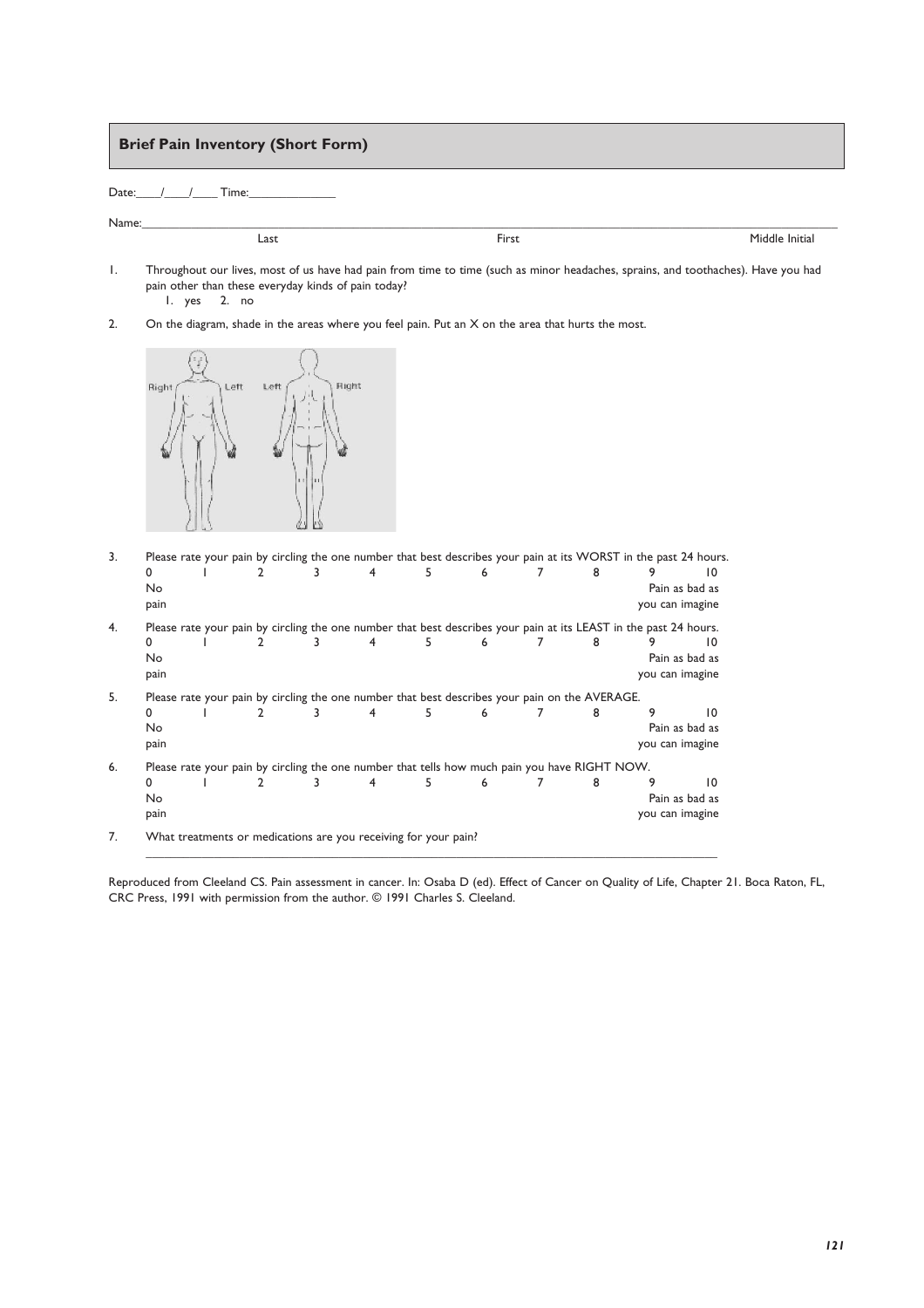# **Brief Pain Inventory (Short Form)**

| 8. |                                                              |                | shows how much relief you have received                            |                |                |     |     |                                                                                                    |     |     | In the past 24 hours, how much RELIEF have pain treatments or medications provided? Please circle the one percentage that most |
|----|--------------------------------------------------------------|----------------|--------------------------------------------------------------------|----------------|----------------|-----|-----|----------------------------------------------------------------------------------------------------|-----|-----|--------------------------------------------------------------------------------------------------------------------------------|
|    | 0%<br><b>No</b><br>relief                                    | 10%            | 20%                                                                | 30%            | 40%            | 50% | 60% | 70%                                                                                                | 80% | 90% | 100%<br>Complete<br>relief                                                                                                     |
| 9. | A. General Activity:                                         |                |                                                                    |                |                |     |     | Circle the one number that describes how, during the past 24 hours, PAIN HAS INTERFERED with your: |     |     |                                                                                                                                |
|    | 0<br>Does not<br>interfere                                   | $\mathbf{I}$   | $\overline{2}$                                                     | $\overline{3}$ | $\overline{4}$ | 5   | 6   | $\overline{7}$                                                                                     | 8   | 9   | 10<br>Completely<br>interferes                                                                                                 |
|    | B. Mood<br>$\Omega$<br>Does not<br>interfere                 | $\mathbf{I}$   | $\overline{2}$                                                     | 3              | $\overline{4}$ | 5   | 6   | $\overline{7}$                                                                                     | 8   | 9   | 10<br>Completely<br>interferes                                                                                                 |
|    | C. Walking ability<br>0<br>Does not<br>interfere             |                | $\overline{2}$                                                     | 3              | 4              | 5   | 6   | $\overline{7}$                                                                                     | 8   | 9   | 10<br>Completely<br>interferes                                                                                                 |
|    |                                                              |                | D. Normal work (includes both work outside the home and housework) |                |                |     |     |                                                                                                    |     |     |                                                                                                                                |
|    | $\Omega$<br>Does not<br>interfere                            | $\mathbf{I}$   | $\overline{2}$                                                     | 3              | $\overline{4}$ | 5   | 6   | $\overline{7}$                                                                                     | 8   | 9   | 10<br>Completely<br>interferes                                                                                                 |
|    |                                                              |                | E. Relations with other people                                     |                |                |     |     |                                                                                                    |     |     |                                                                                                                                |
|    | 0<br>Does not<br>interfere                                   | $\blacksquare$ | $\overline{2}$                                                     | 3              | $\overline{4}$ | 5   | 6   | $\overline{7}$                                                                                     | 8   | 9   | 10<br>Completely<br>interferes                                                                                                 |
|    | F. Sleep<br>$\Omega$<br>Does not<br>interfere                | $\mathbf{I}$   | $\overline{2}$                                                     | 3              | $\overline{4}$ | 5   | 6   | $\overline{7}$                                                                                     | 8   | 9   | 10<br>Completely<br>interferes                                                                                                 |
|    | G. Enjoyment of life<br>$\mathbf 0$<br>Does not<br>interfere | $\mathbf{I}$   | $\overline{2}$                                                     | 3              | $\overline{4}$ | 5   | 6   | $\overline{7}$                                                                                     | 8   | 9   | 10<br>Completely<br>interferes                                                                                                 |

Source: Pain Research Group, Department of Neurology, University of Wisconsin-Madison. Used with permission. May be duplicated and used in clinical practice.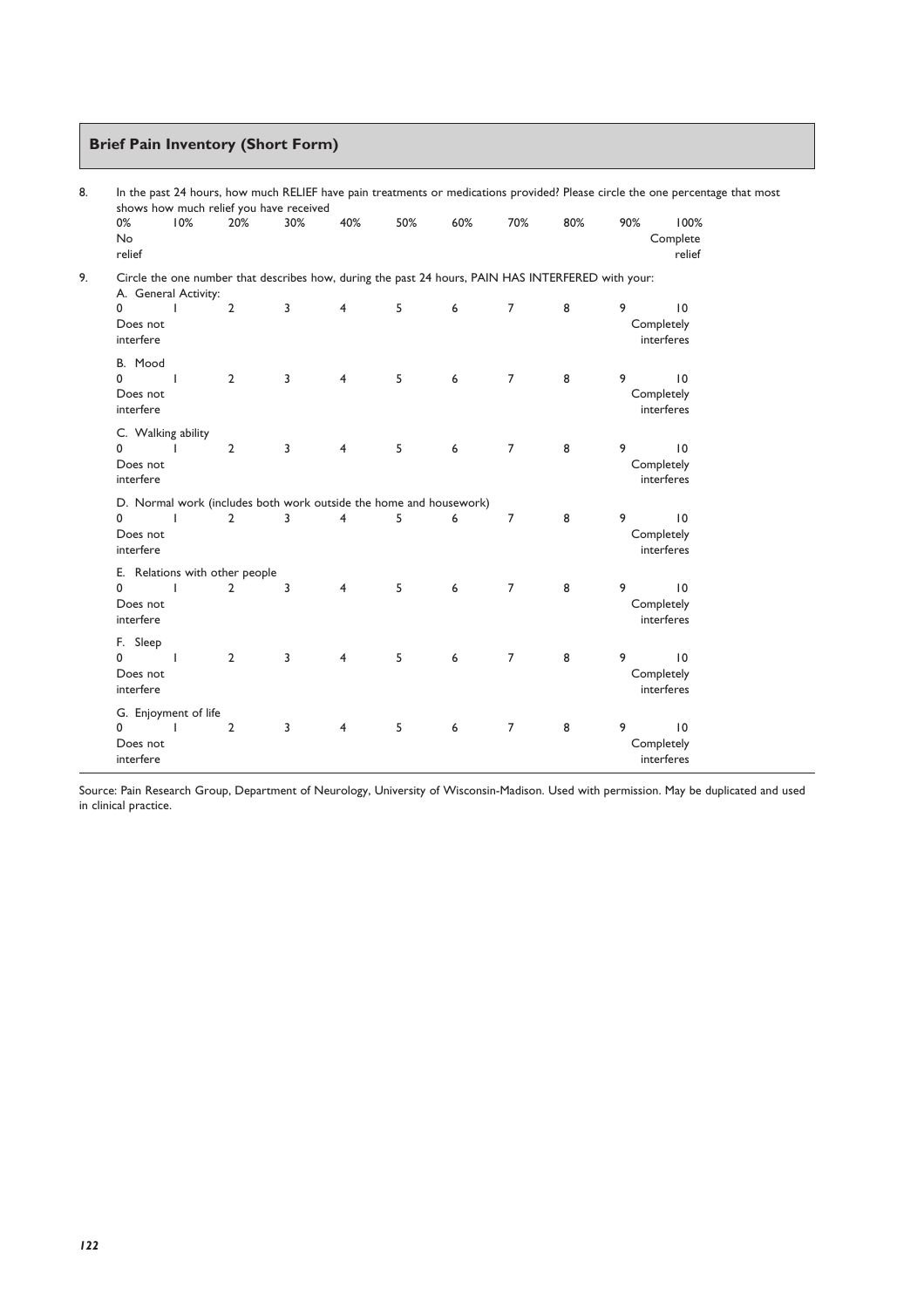# *Reference:* **Overall JE, Gorham DR. The Brief Psychiatric Rating Scale. Psychol Rep 1962; 10:799–812**

*Rating* Clinician-rated

*Administration time* 10–30 minutes

*Main purpose* To assess psychiatric symptoms and severe psychopathology

*Population* Adults with psychiatric disorders

# **Commentary**

The BPRS was designed to assess change in overall psychopathology in patients with a major psychiatric disorder, particularly psychosis. The instrument possesses 8 items that are rated on a 7-point scale by a trained interviewer and assesses a broad range of symptoms including thought disorder, withdrawal, anxiety-depression, hostility-suspicion, and activity. Ratings are categorized into those based on direct observation of the patient during the interview, or those based upon patient report for the previous 2 weeks. Completion times for the scale will vary widely according to the clinician's familiarity with the patient and the number of symptoms being rated. The BPRS remains one of the most widely used clinicianadministered tools for evaluating baseline psychopathology and measuring change in psychotic and non-psychotic symptoms. It is less useful for patients with low levels of psychopathology, and training is required in its use (administration instructions are provided in Overall and Gorham, 1988).

# **Scoring**

Symptom severity is rated on a 1 (absent) to 7 (extremely severe) scale; items are summed to produce a total pathology score.

# **Versions**

A 21-item instrument for children called the BPRS-C is available, but is not related to the original BRPS. There is a modified version of the BPRS for nurses (BPRSNM), and the scale has been translated into: Czech, Danish, Dutch, French, German, Italian, Spanish and Turkish.

# **Additional references**

Hedlund JL, Vieweg BW. The Brief Psychiatric Rating Scale (BPRS): A comprehensive review. Journal Operat Psychiatry 1980; 11:48–65.

Lukoff D, Liberman RP, Nuechterlein KH. Symptom monitoring in the rehabilitation of schizophrenic patients. Schizophr Bull 1986; 12(4):578–602.

Overall JE, Gorham DR. The Brief Psychiatric Rating Scale (BPRS): recent developments in ascertainment and scaling. Psychopharmacol Bull 1988; 24:97–9.

Silverstein ML, Mavrolefteros G, Close D. BPRS syndrome scales during the course of an episode of psychiatric illness. J Clin Psychol 1997; 53(5):455–8.

# **Address for correspondence**

Dr. John E. Overall Department of Psychiatry and Behavioural Sciences University of Texas Medical School at Houston PO Box 20708 Houston, TX 77225, USA Telephone: 1-713-500-2500 Email: John.E.Overall@uth.tmc.edu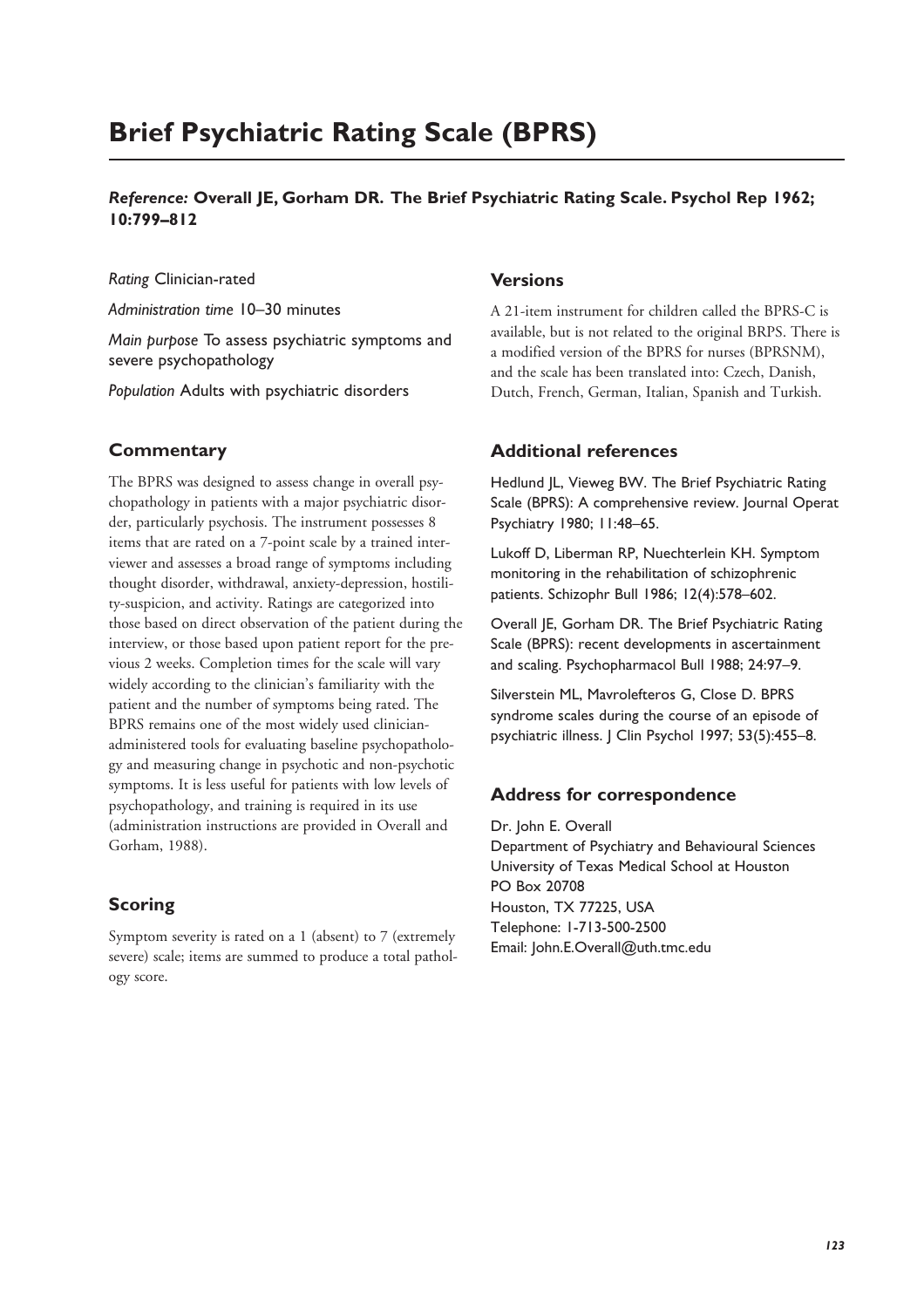#### **The Brief Psychiatric Rating Scale (BPRS)**

This form consists of 18-symptom constructs, each to be rated on a 7-point scale of severity, ranging from 'not present' to 'extremely severe'. If a specific symptom is not rated, mark '0' = Not Assessed. Enter the score for the description which best describes the patient's condition.

- $0 = not assessed$   $3 = mild$   $6 = severe$
- $1 = not present$   $4 = moderate$   $7 = extremely severe$  $2 =$  very mild  $5 =$  moderately severe
- 1. \_\_\_\_\_\_ **Somatic Concern:** Degree of concern over present bodily health. Rate the degree to which physical health is perceived as a problem by the patient, whether complaints have a realistic basis or not.
- 2. \_\_\_\_\_\_ **Anxiety:** Worry, fear, or overconcern for present or future. Rate solely on the basis of verbal report of patient's own subjective experiences. Do not infer anxiety from physical signs or from neurotic defense mechanisms.
- **Emotional Withdrawal:** Deficiency in relating to the interviewer and to the interviewer situation. Rate only the degree to which the patient gives the impression of failing to be in emotional contact with other people in the interview situation.
- Conceptual Disorganization: Degree to which the thought processes are confused, disconnected, or disorganized. Rate on the basis of integration of the verbal products of the patient; do not rate on the basis of patient's subjective impression of his own level of functioning.
- 5. \_\_\_\_\_\_ **Guilt Feelings:** Overconcern or remorse for past behavior. Rate on the basis of the patient's subjective experiences of guilt as evidenced by verbal report with appropriate affect; do not infer guilt feelings from depression, anxiety, or neurotic defenses.
- Tension: Physical and motor manifestations of tension, nervousness, and heightened activation level. Tension should be rated solely on the basis of physical signs and motor behavior and not on the basis of subjective experiences of tension reported by the patient.
- 7. \_\_\_\_\_\_ **Mannerisms and Posturing:** Unusual and unnatural motor behavior, the type of motor behavior which causes certain mental patients to stand out in a crowd of normal people. Rate only abnormality of movements; do not rate simple heightened motor activity here.
- 8. \_\_\_\_\_\_ **Grandiosity:** Exaggerated self-opinion, conviction of unusual ability or powers. Rate only on the basis of patient's statements about himself or self in relation to others, not on the basis of his demeanor in the interview situation.
- 9. \_\_\_\_\_\_ **Depressive Mood:** Despondency in mood, sadness. Rate only degree of despondency; do not rate on the

basis of interferences concerning depression based upon general retardation and somatic complaints. 10. \_\_\_\_\_\_ **Hostility:** Animosity, contempt, belligerence, disdain for other people outside the interview situation. Rate solely on the basis of the verbal report of feelings and actions of the patient toward others; do not infer hostility from neurotic defenses, anxiety, nor somatic complaints. Rate attitude toward interviewer under 'uncooperativeness'.

- 11. \_\_\_\_\_\_ **Suspiciousness:** Belief, delusional or otherwise, that others have now or have had in the past, malicious or discriminatory intent toward the patient. On the basis of verbal report, rate only those suspicions which are currently held whether they concern past or present circumstances.
- 12. \_\_\_\_\_\_ **Hallucinatory Behavior:** Perceptions without normal external stimulus correspondence. Rate only those experiences which are reported to have occurred within the last week and which are described as distinctly different from the thought and imagery processes of normal people.
- 13. \_\_\_\_\_\_ **Motor Retardation:** Reduction in energy level evidenced by slow movements. Rate on the basis of observed behavior of the patient only; do not rate on the basis of patient's subjective impression of own energy level.
- 14. \_\_\_\_\_\_ **Uncooperativeness:** Evidence of resistance, unfriendliness, resentment, and lack of readiness to cooperate with interviewer. Rate only on the basis of the patient's attitude and responses to the interviewer, and interview situation; do not rate on the basis of reported resentment or
- uncooperativeness outside the interview situation. 15. \_\_\_\_\_\_ **Unusual Thought Content:** Unusual, odd, strange, or bizarre thought content. Rate here the degree of unusualness, not the degree of disorganization of thought processes.
- 16. \_\_\_\_\_\_ **Blunted Affect:** Reduced emotional tone, apparent lack of normal feeling or involvement.
- 17. \_\_\_\_\_\_ **Excitement:** Heightened emotional tone, agitation, increased reactivity.
- 18. \_\_\_\_\_\_ **Disorientation:** Confusion or lack of proper association for person, place, or time.

Reproduced with permission of authors and publisher from Overall JE, Gorham DR. Psychol Rep 1962; 10:799–812. © Southern Universities Press 1962.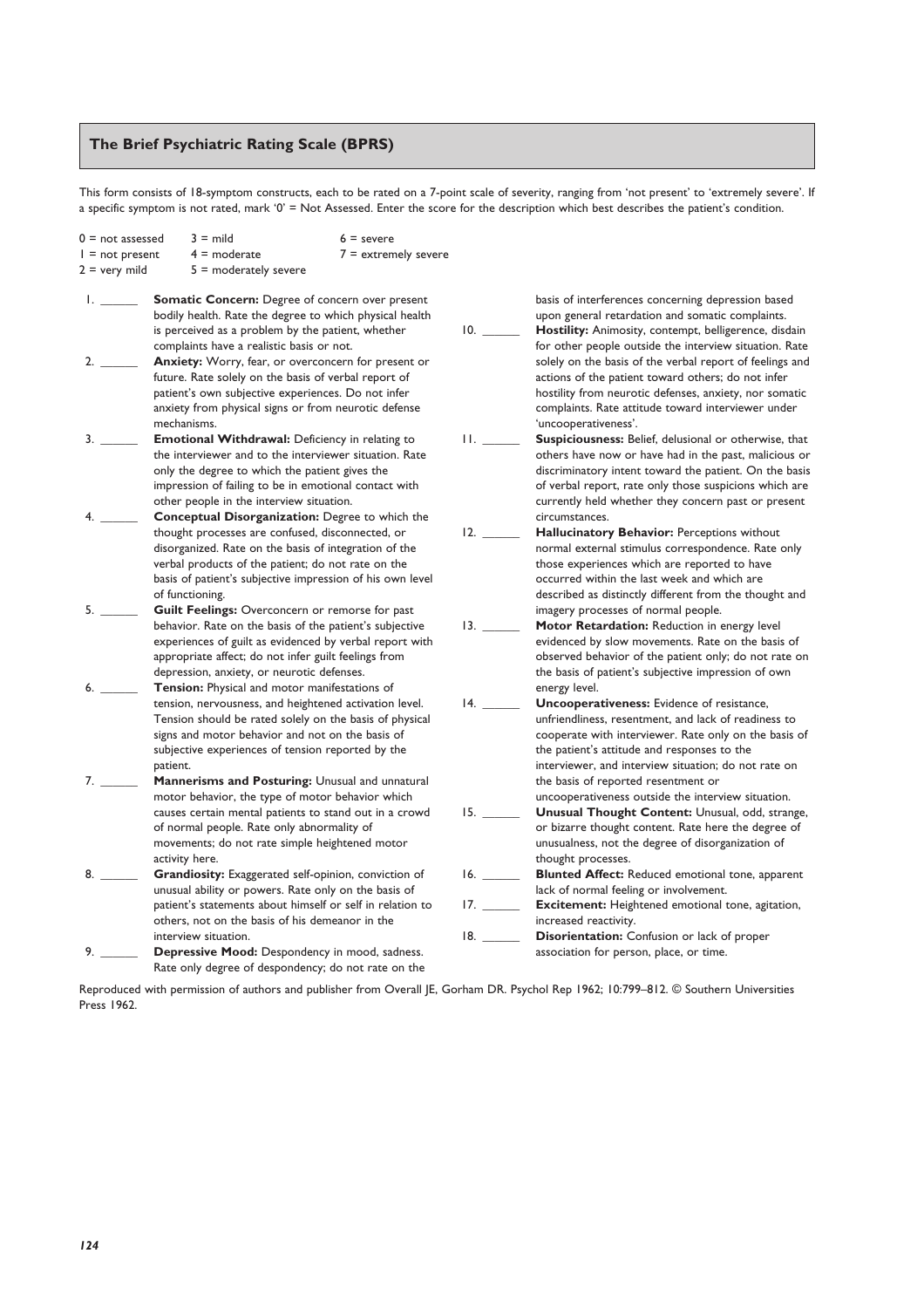*Reference:* **Derogatis LR. Brief Symptom Inventory (BSI) Administration, Scoring, and Procedures Manual (3rd ed.). 1993. Minneapolis, MN, National Computer Systems**

*Rating* Self-report

*Administration time* 10 minutes

*Main purpose* To assess severity of psychological symptoms

*Population* Adults and adolescents

# **Commentary**

The BSI (the self-report form of the Symptom Checklist-90-R, see page 166) is a 53-item measure designed to assess severity of psychological symptoms over the past week in psychiatric, medical or community samples. It yields 3 global domains (a global severity index, a positive symptom distress index and a positive symptom total) in addition to 9 symptom scales (somatization, obsessive-compulsive, interpersonal sensitivity, depression, anxiety, hostility, phobic anxiety, paranoid ideation and psychoticism). Norms are available for both psychiatric outpatient and inpatient populations. The BSI can be used to screen for psychological distress and has been used to assess response to treatment in a wide variety of clinical settings. An abbreviated 18-item version (the BSI 18) is also available.

# **Scoring**

Items are scored on a 0–4 scale, with higher scores indicating greater symptom severity. Scoring can be performed manually or by computer. Scoring by hand involves the use of scoring templates and the conversion of raw scores, described in detail in the users' manual. The license holders provide a computerized scoring service, profile reports and narrative reports.

# **Versions**

The scale has been translated into: Arabic, Canadian French, Chinese, Danish, Dutch, French, German, Hebrew, Italian, Japanese, Korean, Norwegian, Portuguese, Spanish, Swedish and Vietnamese.

# **Additional references**

Derogatis LR, Melisaratos N. The Brief Symptom Inventory: an introductory report. Psychol Med 1983; 13(3):595–605.

Piersma HL, Boes JL. Agreement between patient selfreport and clinician Rating concurrence between the BSI and the GAF among psychiatric inpatients. J Clin Psychol 1995; 51(2):153–7.

Allen JG, Coyne L, Huntoon J. Trauma pervasively elevates Brief Symptom Inventory profiles in inpatient women. Psychol Rep 1998; 83(2):499–513.

# **Address for correspondence**

Pearson Assessments (formerly NCS Assessments) Telephone: 1-800-627-7271, ext. 3225 or 1-952-681-3225 Fax: 1-800-632-9011 or 1-952-681-3299 Email: pearsonassessments@pearson.com Website: www.pearsonassessments.com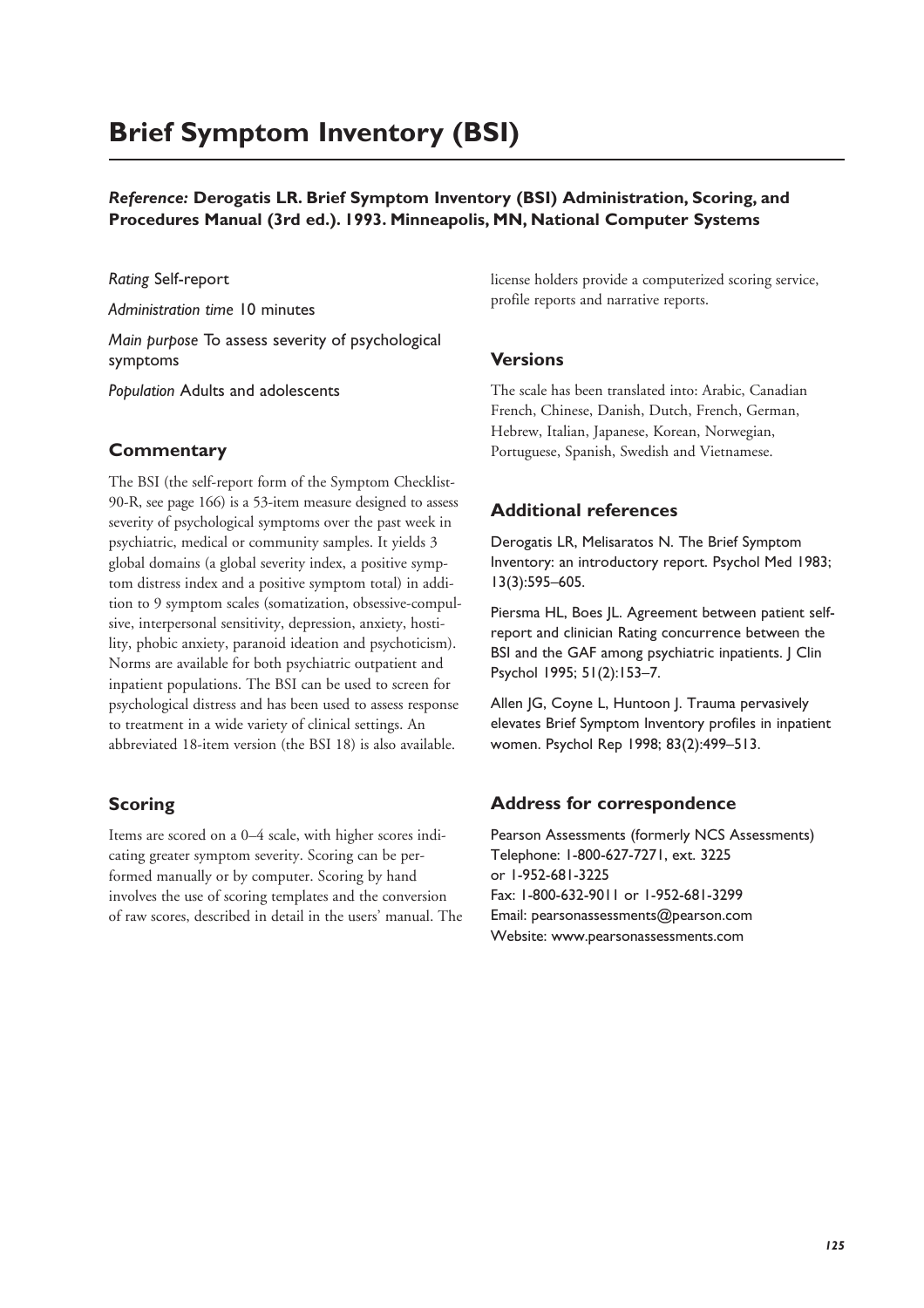*Reference:* **Guy W, editor. ECDEU Assessment Manual for Psychopharmacology. 1976. Rockville, MD, U.S. Department of Health, Education, and Welfare**

#### *Rating* Clinician-rated

*Administration time* Varies with familiarity with patient

*Main purpose* To provide a global rating of illness severity, improvement and response to treatment

*Population* Adults

# **Commentary**

Amongst the most widely used of extant brief assessment tools in psychiatry, the CGI is a 3-item observer-rated scale that measures illness severity (CGIS), global improvement or change (CGIC) and therapeutic response. The illness severity and improvement sections of the instrument are used more frequently than the therapeutic response section in both clinical and research settings. The Early Clinical Drug Evaluation Program (ECDEU) version of the CGI (reproduced here) is the most widely used format, and asks that the clinician rate the patient relative to their past experience with other patients with the same diagnosis, with or without collateral information. Several alternative versions of the CGI have been developed, however, such as the FDA Clinicians' Interview-Based Impression of Change (CIBIC), which uses only information collected during the interview, not collateral. The CGI has proved to be a robust measure of efficacy in many clinical drug trials, and is easy and quick to administer, provided that the clinician knows the patient well.

# **Scoring**

The CGI is rated on a 7-point scale, with the severity of illness scale using a range of responses from 1 (normal) through to 7 (amongst the most severely ill patients). CGI-C scores range from 1 (very much improved) through to 7 (very much worse). Treatment response

ratings should take account of both therapeutic efficacy and treatment-related adverse events and range from 0 (marked improvement and no side-effects) and 4 (unchanged or worse and side-effects outweigh the therapeutic effects). Each component of the CGI is rated separately; the instrument does not yield a global score.

# **Versions**

CGI for bipolar disorder (CGI-BD), FDA Clinicians' Interview-Based Impression of Change (CIBIC), Clinicians' Interview-Based Impression of Change-Plus (CIBIC+), NYU CIBIC+, Parke-Davis Pharmaceuticals Clinical Interview-Based Impression (CIBI); the CGI has been translated into most languages.

# **Additional references**

Leon AC, Shear MK, Klerman GL, Portera L, Rosenbaum JF, Goldenberg I. A comparison of symptom determinants of patient and clinician global ratings in patients with panic disorder and depression. J Clin Psychopharmacol 1993; 13(5):327–31.

Spearing MK, Post RM, Leverich GS, Brandt D, Nolen W. Modification of the Clinical Global Impressions (CGI) Scale for use in bipolar illness (BP): the CGI-BP. Psychiatry Res 1997; 73(3):159–71.

Zaider TI, Heimberg RG, Fresco DM, Schneier FR, Liebowitz MR. Evaluation of the clinical global impression scale among individuals with social anxiety disorder. Psychol Med 2003; 33(4):611–22.

# **Address for correspondence**

Not applicable – the CGI is in the public domain.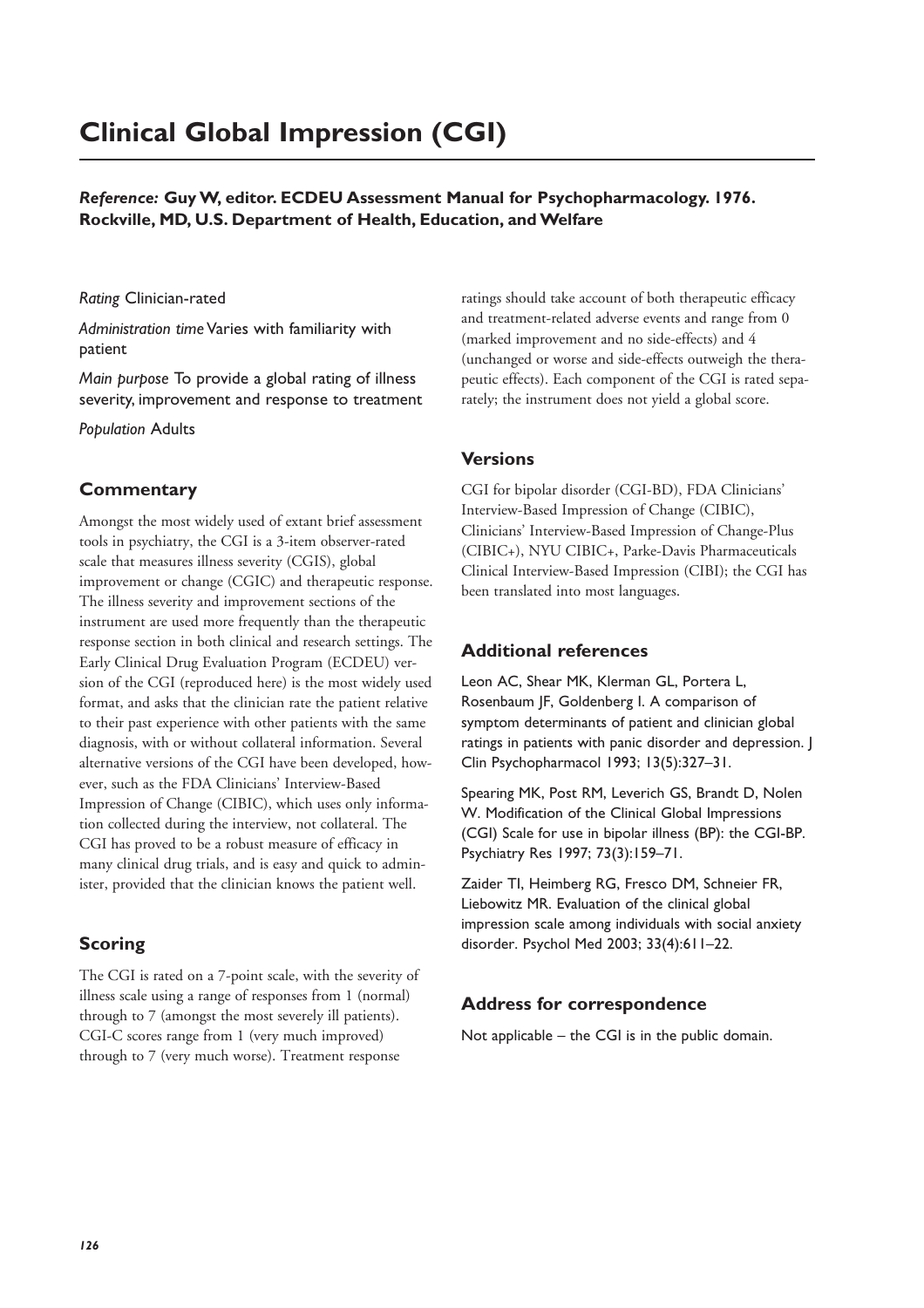## **Clinical Global Impression (CGI)**

#### **1. Severity of illness**

Considering your total clinical experience with this particular population, how mentally ill is the patient at this time?

 $0 = Not assessed$   $4 = Moderned$  ill

 $1 =$  Normal, not at all ill  $5 =$  Markedly ill

- $2 =$  Borderline mentally ill  $6 =$  Severely ill
- $3 =$  Mildly ill  $7 =$  Among the most extremely ill patients

# **2. Global improvement:** Rate total improvement whether or not, in your judgement, it is due entirely to drug treatment. Compared to his condition at admission to the project, how much has he changed?<br> $0 = Not$  assessed  $4 = No$  change

 $0 = Not assessed$ 

 $1 = \text{Very much improved}$   $5 = \text{Minimally worse}$ <br>  $2 = \text{Much improved}$   $6 = \text{Much worse}$  $2 =$  Much improved

 $3$  = Minimally improved  $7$  = Very much worse

#### **3. Efficacy index:** Rate this item on the basis of **drug effect only**.

Select the terms which best describe the degrees of therapeutic effect and side effects and record the number in the box where the two items intersect.

EXAMPLE: Therapeutic effect is rated as 'Moderate' and side effects are judged 'Do not significantly interfere with patient's functioning'.

| <b>Therapeutic effect</b> |                                                                            | <b>Side effects</b> |                                                                 |                                                           |                                    |  |  |
|---------------------------|----------------------------------------------------------------------------|---------------------|-----------------------------------------------------------------|-----------------------------------------------------------|------------------------------------|--|--|
|                           |                                                                            | None                | Do not significantly<br>interfere with<br>patient's functioning | Significantly interferes<br>with patient's<br>functioning | Outweighs<br>therapeutic<br>effect |  |  |
| <b>Marked</b>             | Vast improvement. Complete or nearly complete<br>remission of all symptoms | $\overline{0}$      | 02                                                              | 03                                                        | 04                                 |  |  |
| Moderate                  | Decided improvement. Partial remission of<br>symptoms                      | 05                  | 06                                                              | 07                                                        | 08                                 |  |  |
| <b>Minimal</b>            | Slight improvement which doesn't alter status<br>of care of patient        | 09                  | $\overline{10}$                                                 | $\mathsf{H}$                                              | $\overline{2}$                     |  |  |
| Unchanged or worse        |                                                                            | 13                  | 4                                                               | 15                                                        | 16                                 |  |  |
| Not assessed $= 00$       |                                                                            |                     |                                                                 |                                                           |                                    |  |  |

Reproduced from Guy W, editor. ECDEU Assessment Manual for Psychopharmacology. 1976. Rockville, MD, U.S. Department of Health, Education, and Welfare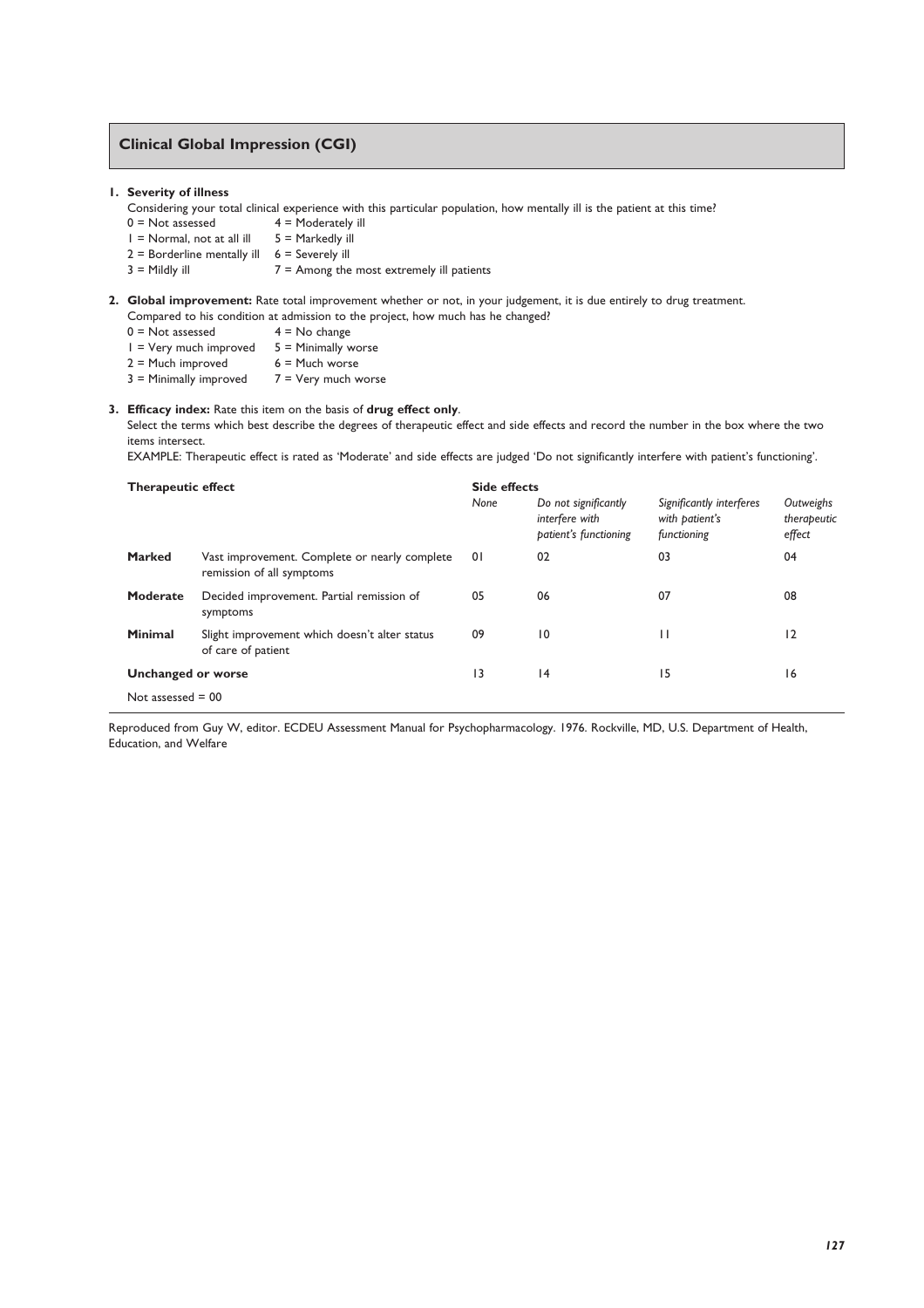# **Dartmouth COOP Functional Assessment Charts (COOP)**

*Reference:* **Nelson E,Wasson J, Kirk J, Keller A, Clark D, Dietrich A, Stewart A, Zubkoff M. Assessment of function in routine clinical practice: description of the COOP Chart method and preliminary findings. J Chronic Dis 1987; 40 Suppl 1:55S–69S**

*Rating* Self-report

*Administration time* 5 minutes

*Main purpose* To assess general health status and functioning

*Population* Adults and adolescents

# **Commentary**

The COOP consists of 9 highly visual charts designed to assess general health and functioning in primary care patients. The charts measure the domains of physical functioning, emotional functioning, overall health, change in health, pain, daily activities, social activities, social support and quality of life over the past 2–4 weeks. Advantages of the COOP include its brevity (each chart takes less than a minute to complete), practicality and ease of interpretation by patients, making it a useful screening tool for overall health status in busy clinical settings.

# **Scoring**

Each chart is scored on a 5-point scale; as the charts assess separate dimensions of functioning, an overall score is not derived. A chart score of 4/5 indicates highly impaired functioning.

# **Versions**

Adolescent charts are available, and the COOP has been translated into Chinese, Danish, Dutch, Finnish, French, German, Hebrew, Italian, Japanese, Norwegian, Portuguese, Slovak, Spanish, Swedish and Urdu.

# **Additional reference**

Froom J, Schlager DS, Steneker S, Jaffe A. Detection of Major Depressive Disorder in Primary Care Patients. J Am Board Fam Pract 1993; 6(1):5–11.

# **Addresses for correspondence**

Dartmouth COOP Project Dartmouth Medical School Butler Building, HB 7265 Hanover, NH 03755, USA Telephone: 1-603-650-1220

FNX Corporation 1 Dorset Lane Lebanon, NH 03766, USA Telephone: 1-800-369-6669 Website: http://www.dartmouth.edu/~coopproj/ or www.howsyourhealth.org

Copyright: Not to be used commercially or reproduced without permission of Dartmouth COOP or FNX Corporation.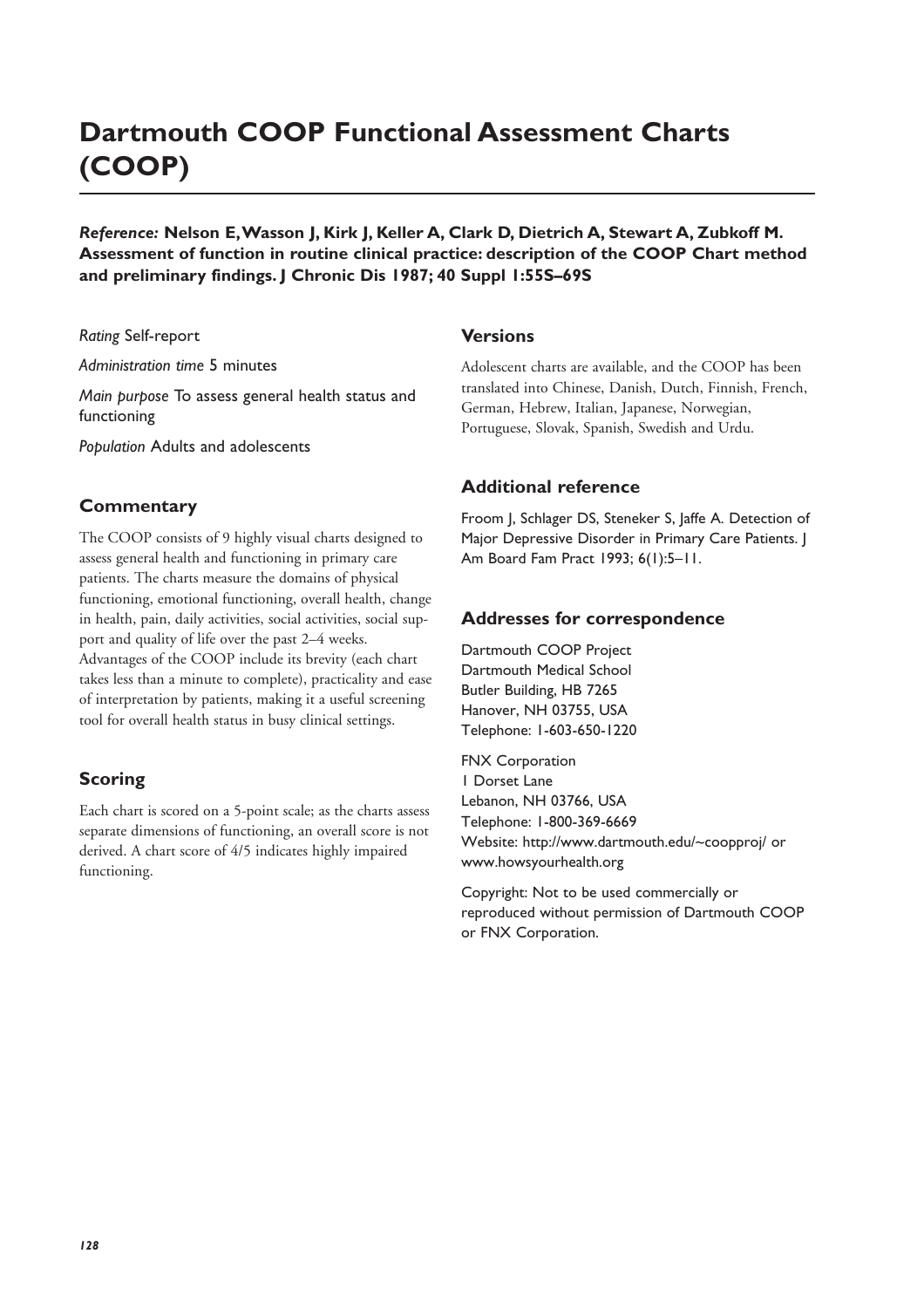*Reference:* **Parkerson GR Jr, Broadhead WE,Tse CK. The Duke Health Profile. A 17-item measure of health and dysfunction. Med Care 1990; 28(11):1056–72**

*Rating* Self-report

*Administration time* 5 minutes

*Main purpose* To assess general health status and health-related quality of life

*Population* Adults

# **Commentary**

The DUKE is a 17-item self-report measure of functional health status and health-related quality of life (HRQOL) designed for use in adult ambulatory primary care patients. The instrument contains 5 main sub-scales: physical health, mental health, social functioning, perceived health and disability. Several other sub-scales (i.e. general health, anxiety-depression, self-esteem) can also be derived from the scale's primary items. Parkerson et al. (1996) have reported that the DUKE's 7-item anxiety-depression sub-scale shows good ability to detect symptoms of anxiety and depression compared with the State Anxiety Inventory (see page 109) and the Center for Epidemiologic Studies Depression Scale (see page 14). The main strengths of the DUKE lie in its ability to provide a rapid self-report method for assessing general health status and HRQOL. However, it may also be suitable for use as a screening tool for anxiety and depression. In one study, the DUKE anxiety-depression sub-scale correctly identified 71% of cases of DSM-III-R diagnosed anxiety, and 82% of cases of major depression (Parkerson and Broadhead 1997).

# **Scoring**

Items are scored on a 3-point scale (0–2) and transformed sub-scale scores range from 0–100 (where higher scores

indicate good health, except for the dysfunction dimension, where high scores indicate poor health). Detailed scoring information is available at the website below or in the users' guide.

# **Versions**

The Duke has been translated into: Afrikaans, Chinese (Taiwan), Dutch, Dutch (Belgium), English (United Kingdom), French, French (Canada), German, Italian, Korean, Norwegian, Polish, Portuguese, Spanish (Castillian), Spanish (Argentina, Chile, and Peru), Spanish (United States), and Swedish.

# **Additional references**

Parkerson GR, Broadhead WE, Tse CK. Anxiety and depressive symptom identification using the Duke Health Profile. J Clin Epidemiol 1996; 49(1):85–93.

Parkerson GR Jr, Broadhead WE. Screening for anxiety and depression in primary care using the Duke Anxiety-Depression Scale (DUKE-AD). Fam Med 1997; 29(3):177–81.

# **Address for correspondence**

Dr. George R. Parkerson Jr. Department of Community and Family Medicine Duke University Medical Centre PO Box 2914 Durham, NC 27710, USA Telephone: 1-919-681-3043 Fax: 1-919-668-5125 Email: parke001@mc.duke.edu Website: http://healthmeasures.mc.duke.edu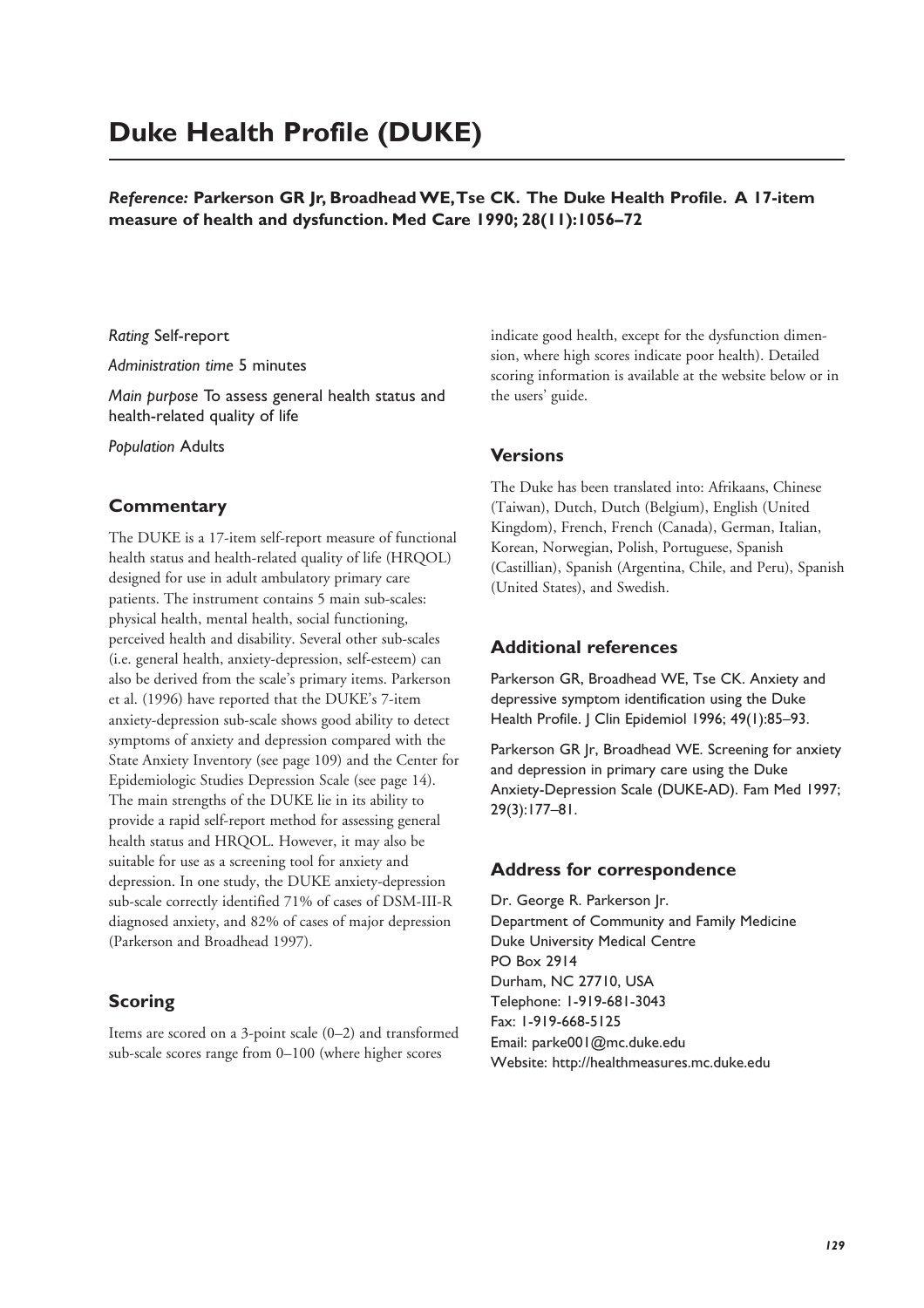| <b>Duke Health Profile</b> |       |                |            |  |  |  |
|----------------------------|-------|----------------|------------|--|--|--|
| Date Today:                | Name: |                | ID Number: |  |  |  |
| Date of Birth:             |       | Female<br>Male |            |  |  |  |

INSTRUCTIONS: Here are some questions about your health and feelings. Please read each question carefully and tick your best answer. You should answer the questions in your own way. There are no right or wrong answers.

|                                              |                                                                                                                                                                                                                                             | Yes, describes<br>me exactly | Somewhat<br>describes me | No, doesn't<br>describe me<br>at all |
|----------------------------------------------|---------------------------------------------------------------------------------------------------------------------------------------------------------------------------------------------------------------------------------------------|------------------------------|--------------------------|--------------------------------------|
| Τ.<br>2.<br>3.<br>4.<br>5.<br>6.<br>7.       | Llike who Lam<br>I am not an easy person to get along with<br>I am basically a healthy person<br>I give up too easily<br>I have difficulty concentrating<br>I am happy with my family relationships<br>I am comfortable being around people |                              |                          |                                      |
| 8.<br>9.                                     | <b>TODAY</b> would you have any physical trouble or difficulty:<br>Walking up a flight of stairs<br>Running the length of a football field                                                                                                  | None                         | Some                     | A lot                                |
| 10.<br>H.<br>12.<br>13.<br>$\overline{14}$ . | DURING THE PAST WEEK: How much trouble have you had with:<br>Sleeping<br>Hurting or aching in any part of your body<br>Getting tired easily<br>Feeling depressed or sad<br>Nervousness                                                      | None                         | Some                     | A lot                                |
| 15.<br>16.                                   | DURING THE PAST WEEK: How often did you:<br>Socialize with other people (talk or visit with friends or relatives)<br>Take part in social, religious, or recreation activities (meetings, church, movies,<br>sports, parties)                | None                         | Some                     | A lot                                |
| 17.                                          | DURING THE PAST WEEK: How often did you:<br>Stay in your home, a nursing home, or hospital because of sickness, injury, or<br>other health problem                                                                                          | None                         | $I-4$ days               | $5-7$ days                           |

Reproduced from Parkerson GR Jr, Broadhead WE, Tse CK. Med Care 1990; 28(11):1056–72.

© 1989–2004 by the Department of Community and Family Medicine, Duke University Medical Center, Durham NC, USA.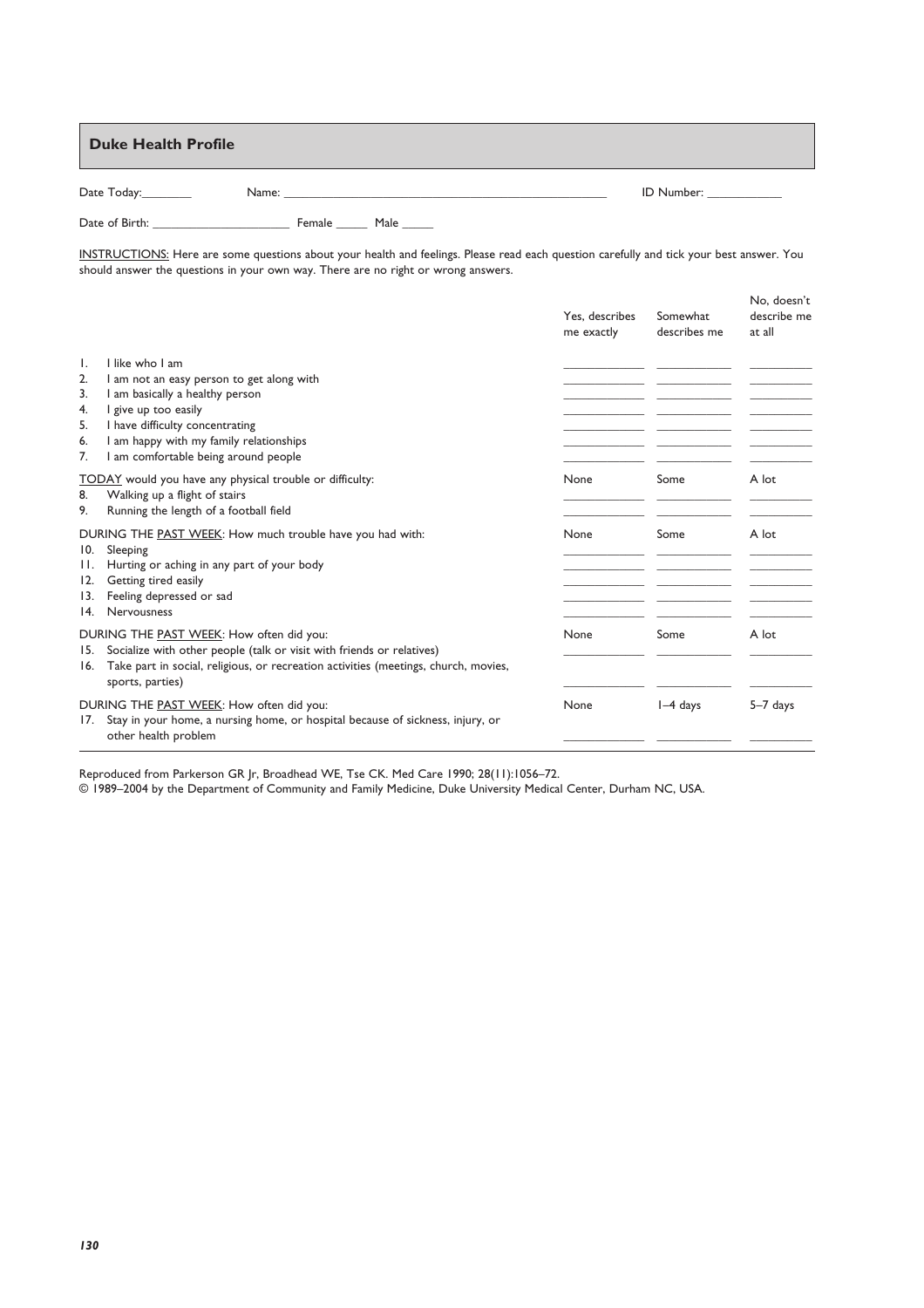# *Reference:* **Johns MW. A new method for measuring daytime sleepiness: the Epworth sleepiness scale. Sleep 1991; 14(6):540–5**

*Rating* Self-report *Administration time* 5 minutes *Main purpose* To assess levels of daytime sleepiness *Population* Adults and older adults

# **Commentary**

The ESS is an 8-item self-report questionnaire designed to assess levels of daytime sleepiness. The scale asks respondents to assess the likelihood of falling asleep in a number of common situations such as reading or watching television. ESS scores give a useful brief measure of average sleep propensity, and can be used as a screening tool to identify patients who require more detailed testing by techniques such as the multiple sleep latency test (MSLT).

# **Scoring**

Items are rated on a 0 (would never doze) to 3 (high chance of dozing) scale, yielding a total score range of 0–24. Scores of >10 are suggestive of considerable daytime sleepiness; scores of >15 are associated with pathological sleepiness.

# **Versions**

The scale has been translated into Chinese, Flemish, French, German, Italian, Portuguese, Spanish and Swedish. A computer-administered version is also available.

# **Additional references**

Johns MW. Reliability and factor analysis of the Epworth Sleepiness Scale. Sleep 1992; 15(4):376–81.

Miletin MS, Hanly PJ. Measurement properties of the Epworth sleepiness scale. Sleep Med 2003; 4(3):195–9.

# **Address for correspondence**

Dr. Murray W. Johns Epworth Sleep Centre Epworth Hospital 187 Hoddle Street Richmond, Victoria 3121, Australia Telephone: 61 3 9427 1849 Email: mwjohns@alphalink.com.au

| <b>Epworth Sleepiness Scale</b>                                                                                  |                                                                                                                                                        |                                                                |              |  |  |
|------------------------------------------------------------------------------------------------------------------|--------------------------------------------------------------------------------------------------------------------------------------------------------|----------------------------------------------------------------|--------------|--|--|
|                                                                                                                  | $0 =$ would never doze                                                                                                                                 |                                                                |              |  |  |
|                                                                                                                  | $=$ slight chance of dozing                                                                                                                            |                                                                |              |  |  |
|                                                                                                                  | $2$ = moderate chance of dozing                                                                                                                        |                                                                |              |  |  |
|                                                                                                                  | $3$ = high chance of dozing                                                                                                                            |                                                                |              |  |  |
|                                                                                                                  |                                                                                                                                                        | It is important that you answer each question as best you can. |              |  |  |
| Your sex (Male = M, Female = F): $\frac{1}{2}$                                                                   |                                                                                                                                                        |                                                                |              |  |  |
|                                                                                                                  | Situation                                                                                                                                              | Chance of dozing $(0-3)$                                       |              |  |  |
| How likely are you to doze off or fall asleep in the following<br>situations, in contrast to feeling just tired? | Sitting and reading<br><b>Watching TV</b>                                                                                                              |                                                                |              |  |  |
| This refers to your usual way of life in recent times.                                                           | Sitting inactive in a public place (e.g a theatre or a meeting)                                                                                        |                                                                |              |  |  |
| Even if you have not done some of these things recently try to work<br>out how they would have affected you.     | As a passenger in a car for an hour without a break<br>Lying down to rest in the afternoon when circumstances permit<br>Sitting and talking to someone |                                                                |              |  |  |
| Use the following scale to choose the most appropriate number                                                    | Sitting quietly after a lunch without alcohol                                                                                                          |                                                                |              |  |  |
| for each situation:                                                                                              | In a car, while stopped for a few minutes in traffic                                                                                                   |                                                                | $\mathsf{L}$ |  |  |

Reproduced from Johns MW. Sleep 1991; 14(6):540–5. © 1990–97 MW Johns.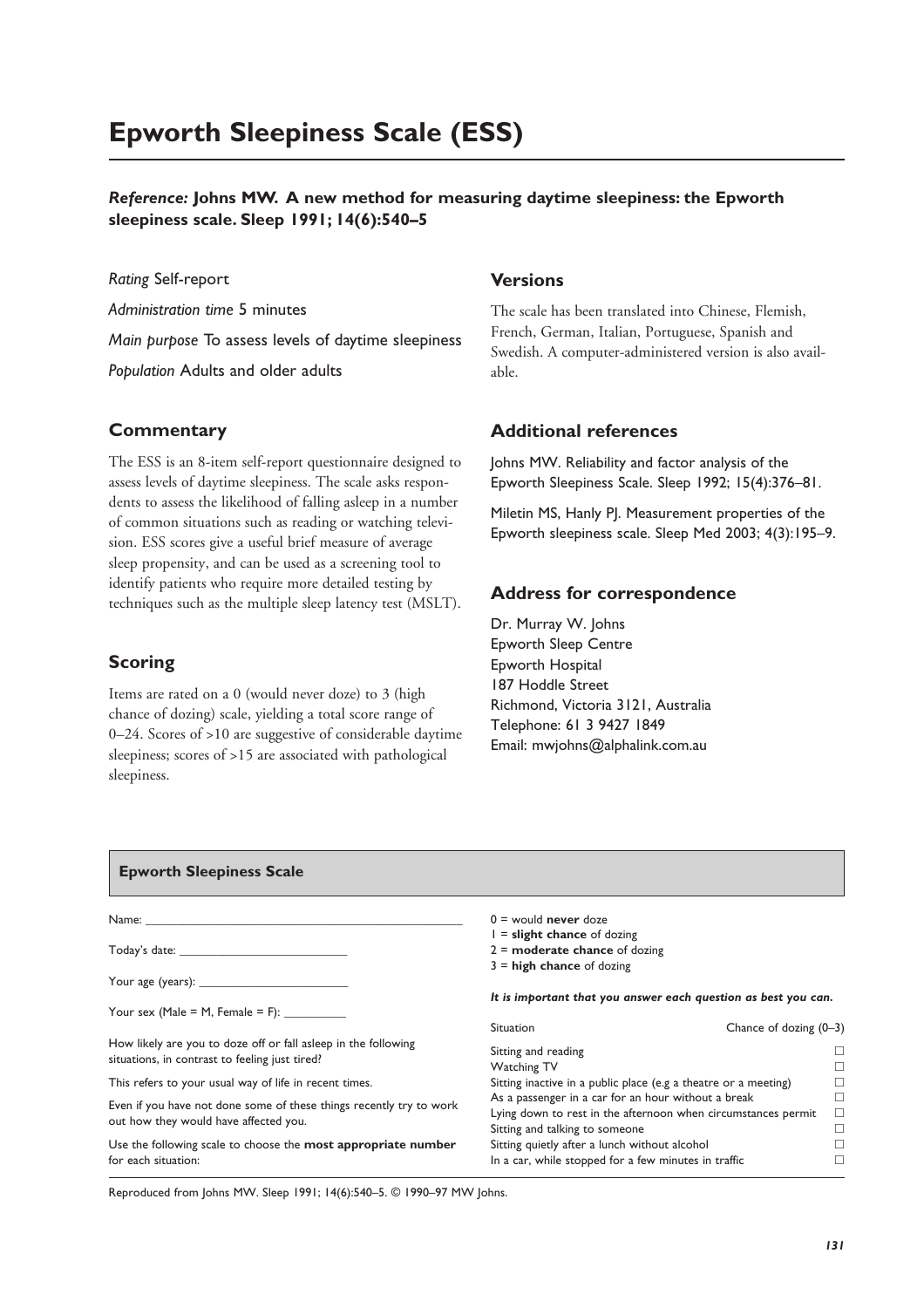# **Extrapyramidal Symptom Rating Scale (ESRS)**

# *Reference:* **Chouinard G, Ross-Chouinard A, Annable L, Jones BD. Extrapyramidal Symptom Rating Scale. Can J Neurol Sci 1980; 7:233**

*Rating* Clinician-rated and motor examination

*Administration time* 15 minutes

*Main purpose* To assess severity of extrapyramidal symptoms (Parkinsonism, akathisia, dystonia, dyskinesia)

*Population* Adults, adolescents and children

# **Commentary**

The ESRS is a 12-item clinician-rated scale designed to assess the severity of extrapyramidal symptoms, including akathisia. Dyskinetic movements are rated according to both frequency and amplitude. The ESRS is widely used in clinical trials to assess extrapyramidal side-effects of antipsychotic medications, and its advantages are that it measures the four types of drug-induced movement disorders (parkinsonism, akathisia, dystonia and dyskinesia).

# **Scoring**

Items are rated on a 7-point scale ranging from 0 (normal) through to 6 (extremely severe).

# **Versions**

The ESRS has been translated into Croatian, Czech, English, French, German, Italian, Hungarian, Malayan, Mandarin, Portuguese, Spanish, Tugalog and Thai.

## **Additional references**

Madhusoodanan S, Brenner R, Suresh P, Concepcion NM, Florita CD, Menon G, Kaur A, Nunez G, Reddy H. Efficacy and tolerability of olanzapine in elderly patients with psychotic disorders: a prospective study. Ann Clin Psychiatry 2000; 12(1):11–18.

Corya SA, Andersen SW, Detke HC, Kelly LS, Van Campen LE, Sanger TM, Williamson DJ, Dube S. Longterm antidepressant efficacy and safety of olanzapine/fluoxetine combination: a 76-week openlabel study. | Clin Psychiatry 2003; 64(11):1349-56.

Tohen M, Goldberg JF, Gonzalez-Pinto Arrillaga AM, Azorin JM, Vieta E, Hardy-Bayle MC, Lawson WB, Emsley RA, Zhang F, Baker RW, Risser RC, Namjoshi MA, Evans AR, Breier A. A 12-week, double-blind comparison of olanzapine vs haloperidol in the treatment of acute mania. Arch Gen Psychiatry 2003; 60(12):1218–26.

# **Address for correspondence**

Dr. Guy Chouinard Allan Memorial Institute, McGill University and Centre de Recherche Fernand Séguin Psychopharmacologie Département de Psychiatrie Université de Montréal Hôpital Louis-Lafontaine 7401, rue Hochelaga Montréal, Quebec H1N 3M5, Canada Telephone: 1-514-251-4000 ext 3535 Email: guy.chouinard@umontreal.ca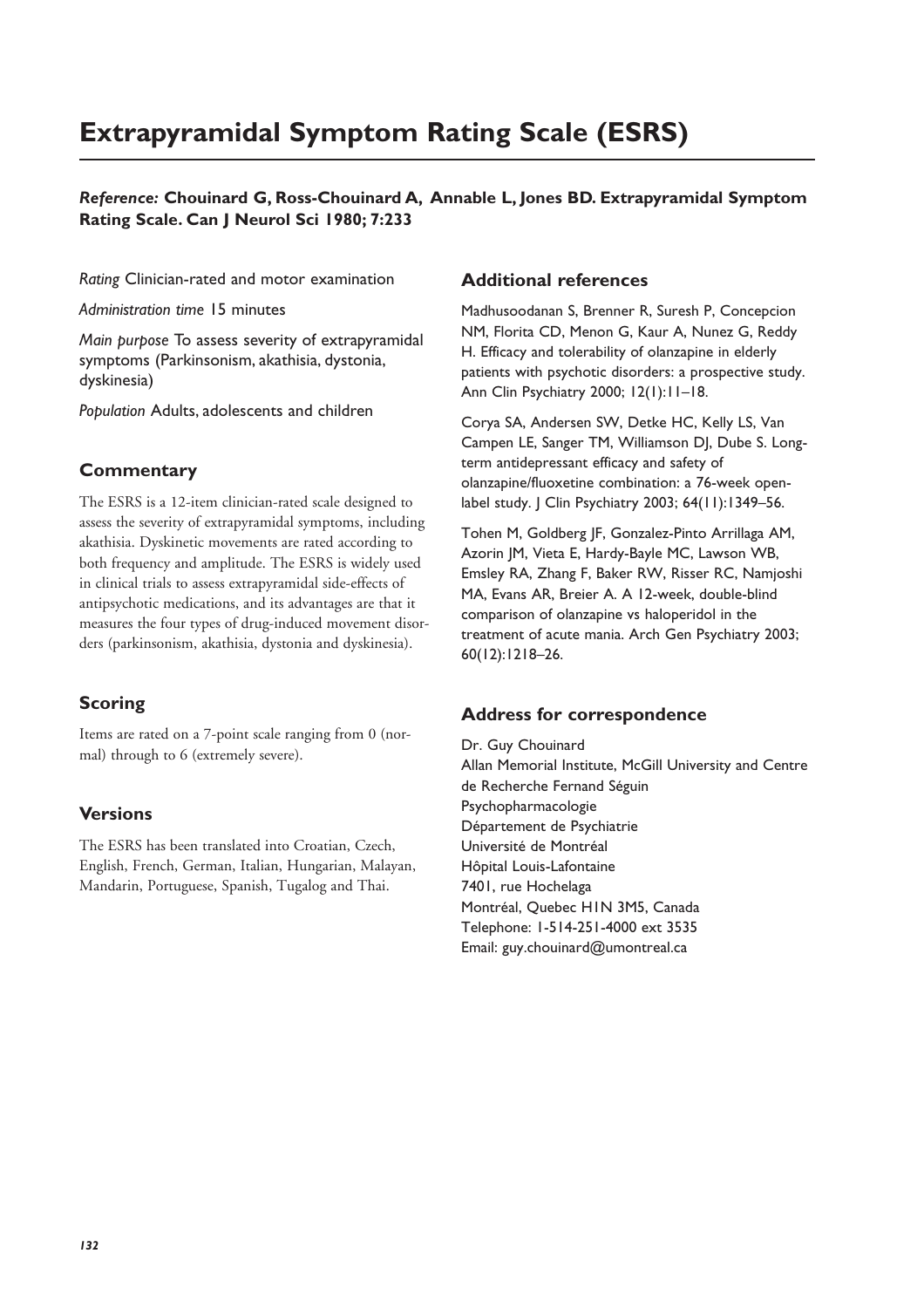## **Extrapyramidal Symptom Rating Scale (ESRS)**

#### **EXTRAPYRAMIDAL SYMPTOM RATING SCALE (ESRS) (CHOUINARD) © 1979**

*The ESRS must be completed by the same rater throughout the whole study.*

Date of assessment:  $(Day/Month/Year)$  | | | | | | | | | | | | | | | | | Raters Initials : | | | |

**In case of doubt please score the less severity.**

#### **I. PARKINSONISM, AKATHISIA, DYSTONIA AND DYSKINESIA : QUESTIONNAIRE**

*In this questionnaire, take into account the verbal report of the patient on the following: 1) the duration of the symptom during the day; 2) the number of days where the symptom was present during the last week; and, 3) the evaluation of the intensity of the symptom by the patient.*

| Enquire into the status of each symptom and rate accordingly. |                                                                                 |  | Mild | Moderate | <b>Severe</b> |  |
|---------------------------------------------------------------|---------------------------------------------------------------------------------|--|------|----------|---------------|--|
|                                                               | 1. Impression of slowness or weakness, difficulty in carrying out routine tasks |  |      |          |               |  |
|                                                               | 2. Difficulty walking or with balance.                                          |  |      |          |               |  |
|                                                               | 3. Difficulty swallowing or talking                                             |  |      |          |               |  |
|                                                               | 4. Stiffness, stiff posture                                                     |  |      |          |               |  |
|                                                               | 5. Cramps or pains in limbs, back or neck                                       |  |      |          |               |  |
|                                                               | 6. Restless, nervous, unable to keep still                                      |  |      |          |               |  |
|                                                               | 7. Tremors, shaking                                                             |  |      |          |               |  |
|                                                               | 8. Oculogyric crisis, abnormal sustained posture                                |  |      |          |               |  |
|                                                               | 9. Increased salivation                                                         |  |      |          |               |  |
|                                                               | 10. Abnormal involuntary movements (dyskinesia) of extremities or trunk         |  |      |          |               |  |
|                                                               | 11. Abnormal involuntary movements (dyskinesia) of tongue, jaw, lips or face    |  |      |          |               |  |
|                                                               | 12. Dizziness when standing up (especially in the morning)                      |  |      |          |               |  |

#### **II. PARKINSONISM and AKATHISIA : EXAMINATION**

#### *Items based on physical examinations for Parkinsonism.*

| ۱.                                                                                                       | <b>Tremor</b>                                                       |                                                                                             |                 | <b>Constant or</b> |                  |                  |  |  |
|----------------------------------------------------------------------------------------------------------|---------------------------------------------------------------------|---------------------------------------------------------------------------------------------|-----------------|--------------------|------------------|------------------|--|--|
|                                                                                                          |                                                                     | <b>Occasional</b>                                                                           | <b>Frequent</b> | almost so          | Right upper limb |                  |  |  |
|                                                                                                          | None:<br>0                                                          |                                                                                             |                 |                    | Left upper limb  |                  |  |  |
|                                                                                                          | Borderline:                                                         |                                                                                             |                 |                    | Right lower limb |                  |  |  |
|                                                                                                          | Small amplitude :                                                   | 2                                                                                           | 3               | 4                  | Left lower limb  |                  |  |  |
|                                                                                                          | Moderate amplitude :                                                | 3                                                                                           | 4               | 5                  | Head             | law/Chin         |  |  |
|                                                                                                          | Large amplitude :                                                   | 4                                                                                           | 5               | 6                  | Tongue           | Lips             |  |  |
| 2.                                                                                                       | <b>Bradykinesia</b>                                                 | 0: normal                                                                                   |                 |                    |                  |                  |  |  |
|                                                                                                          |                                                                     | I: global impression of slowness in movements                                               |                 |                    |                  |                  |  |  |
|                                                                                                          |                                                                     | 2: definite slowness in movements                                                           |                 |                    |                  |                  |  |  |
|                                                                                                          |                                                                     | 3: very mild difficulty in initiating movements                                             |                 |                    |                  |                  |  |  |
|                                                                                                          |                                                                     | 4: mild to moderate difficulty in initiating movements                                      |                 |                    |                  |                  |  |  |
|                                                                                                          |                                                                     | 5: difficulty in starting or stopping any movement, or freezing on initiating voluntary act |                 |                    |                  |                  |  |  |
|                                                                                                          |                                                                     | 6: rare voluntary movement, almost completely immobile                                      |                 |                    |                  |                  |  |  |
| Gait & posture<br>0: normal<br>3.                                                                        |                                                                     |                                                                                             |                 |                    |                  |                  |  |  |
| I: mild decrease of pendular arm movement<br>2: moderate decrease of pendular arm movement, normal steps |                                                                     |                                                                                             |                 |                    |                  |                  |  |  |
|                                                                                                          |                                                                     |                                                                                             |                 |                    |                  |                  |  |  |
|                                                                                                          | 3: no pendular arm movement, head flexed, steps more or less normal |                                                                                             |                 |                    |                  |                  |  |  |
|                                                                                                          |                                                                     | 4: stiff posture (neck, back) small step (shuffling gait)                                   |                 |                    |                  |                  |  |  |
|                                                                                                          |                                                                     | 5: more marked, festination or freezing on turning                                          |                 |                    |                  |                  |  |  |
|                                                                                                          |                                                                     | 6: triple flexion, barely able to walk                                                      |                 |                    |                  |                  |  |  |
| 4.                                                                                                       | <b>Postural stability</b><br>$0:$ normal                            |                                                                                             |                 |                    |                  |                  |  |  |
| I: hesitation when pushed but no retropulsion                                                            |                                                                     |                                                                                             |                 |                    |                  |                  |  |  |
| 2: retropulsion but recovers unaided                                                                     |                                                                     |                                                                                             |                 |                    |                  |                  |  |  |
|                                                                                                          |                                                                     | 3: exaggerated retropulsion without falling                                                 |                 |                    |                  |                  |  |  |
|                                                                                                          |                                                                     | 4: absence of postural response, would fall if not caught by examiner                       |                 |                    |                  |                  |  |  |
|                                                                                                          |                                                                     | 5: unstable while standing, even without pushing                                            |                 |                    |                  |                  |  |  |
|                                                                                                          |                                                                     | 6: unable to stand without assistance                                                       |                 |                    |                  |                  |  |  |
| 5.                                                                                                       | <b>Rigidity</b>                                                     | 0: normal muscle tone                                                                       |                 |                    |                  | Right upper limb |  |  |
|                                                                                                          |                                                                     | I: very mild, barely perceptible                                                            |                 |                    |                  | Left upper limb  |  |  |
|                                                                                                          |                                                                     | 2: mild (some resistance to passive movements)                                              |                 |                    |                  | Right lower limb |  |  |
|                                                                                                          |                                                                     | 3: moderate (definite resistance to passive movements)                                      |                 |                    |                  | Left lower limb  |  |  |
|                                                                                                          |                                                                     | 4: moderately severe (moderate resistance but still easy to move limb)                      |                 |                    |                  |                  |  |  |
|                                                                                                          |                                                                     | 5: severe (marked resistance with definite difficulty to move the limb)                     |                 |                    |                  |                  |  |  |
|                                                                                                          |                                                                     | 6: extremely severe (limb nearly frozen)                                                    |                 |                    |                  |                  |  |  |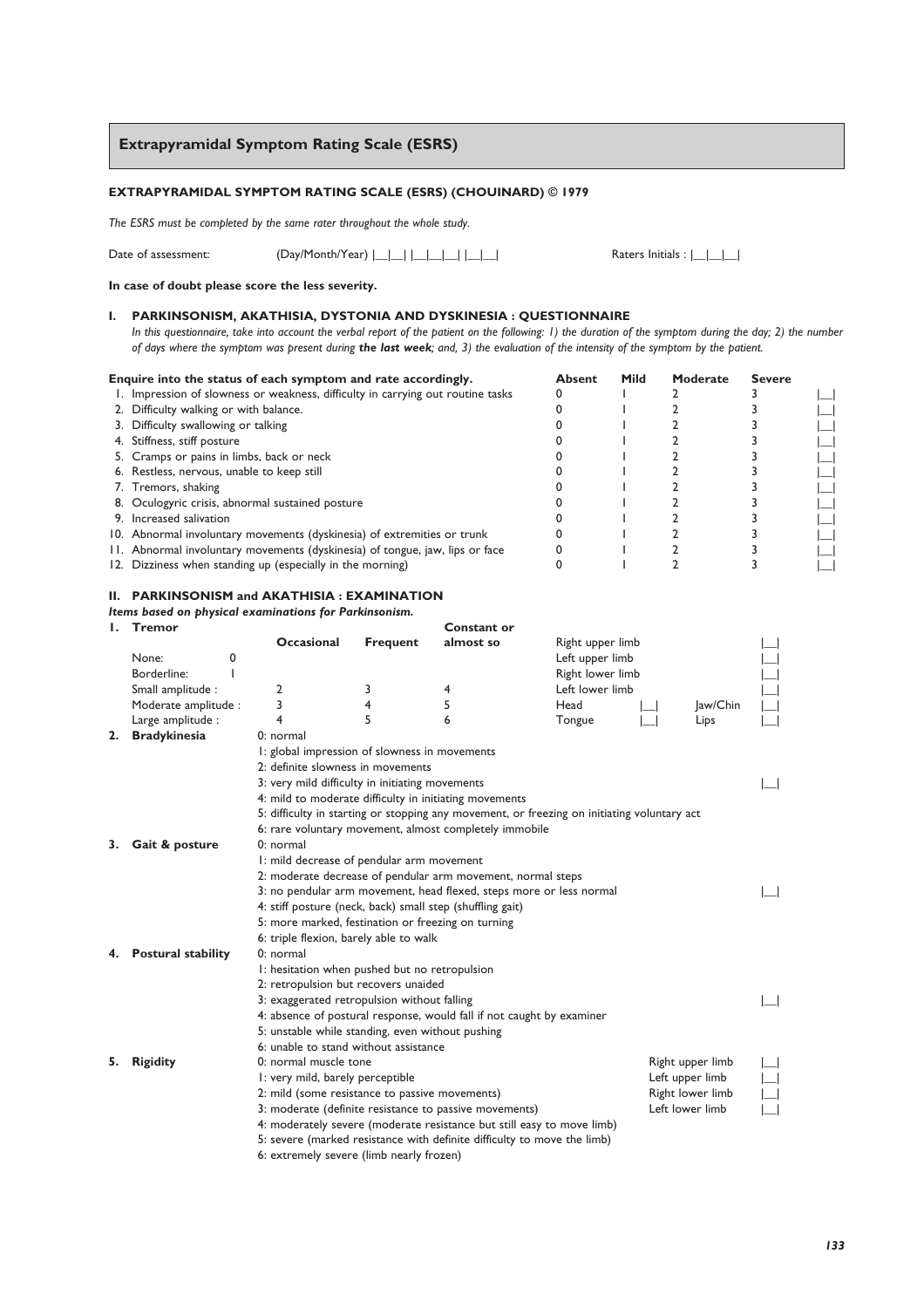#### **Extrapyramidal Symptom Rating Scale (ESRS) (continued)**

#### *Items based on overall observation during examination for Parkinsonism.*

**6. Expressive automatic movements** 0: normal (Facial mask/speech) **1:** very mi I: very mild decrease in facial expressiveness 2: mild decrease in facial expressiveness 3: rare spontaneous smile, decrease blinking, voice slightly monotonous  $\Box$ 4: no spontaneous smile, staring gaze, low monotonous speech, mumbling 5: marked facial mask, unable to frown, slurred speech 6: extremely severe facial mask with unintelligible speech **7.** Akathisia 1: looks restless, nervous, impatient, uncomfortable 2: needs to move at least one extremity 3: often needs to move one extremity or to change position  $\Box$ 4: moves one extremity almost constantly if sitting, or stamps feet while standing 5: unable to sit down for more than a short period of time 6: moves or walks constantly **8. Sialorrhea** 0: absent 1: very mild 2: mild 3: moderate: impairs speech  $\Box$ 4: moderately severe 5: severe

6: extremely severe: drooling

#### **III. DYSTONIA : EXAMINATION AND OBSERVATION**

|    | Acute torsion dystonia | $0:$ absent          | Right upper limb: |            |  |
|----|------------------------|----------------------|-------------------|------------|--|
|    |                        | I: very mild         | Left upper limb:  |            |  |
|    |                        | $2:$ mild            | Right lower limb: |            |  |
|    |                        | 3: moderate          | Left lower limb:  |            |  |
|    |                        | 4: moderately severe | Head              | <b>Jaw</b> |  |
|    |                        | 5: severe            | Tongue            | Lips       |  |
|    |                        | 6: extremely severe  | Eyes              | Trunk      |  |
| 2. | Non acute or chronic   | $0:$ absent          | Right upper limb: |            |  |
|    | or tardive dystonia    | I: very mild         | Left upper limb:  |            |  |
|    |                        | $2:$ mild            | Right lower limb: |            |  |
|    |                        | 3: moderate          | Left lower limb:  |            |  |
|    |                        | 4: moderately severe | Head              | Jaw        |  |
|    |                        | 5: severe            | Tongue            | Lips       |  |
|    |                        | 6: extremely severe  | Eyes              | Trunk      |  |

#### **IV. DYSKINETIC MOVEMENTS : EXAMINATION/OBSERVATION**

|    |                                                                     |     | Occasional* | Frequent** | <b>Constant or</b><br>almost so |  |
|----|---------------------------------------------------------------------|-----|-------------|------------|---------------------------------|--|
| Ι. | Lingual movements (slow lateral or torsion movement of tongue)      |     |             |            |                                 |  |
|    | none                                                                | : 0 |             |            |                                 |  |
|    | borderline                                                          |     |             |            |                                 |  |
|    | clearly present, within oral cavity                                 |     |             |            |                                 |  |
|    | with occasional partial protrusion                                  |     |             |            |                                 |  |
|    | with complete protrusion                                            |     |             |            | 6                               |  |
| 2. | Jaw movements (lateral movement, chewing, biting, clenching)        |     |             |            |                                 |  |
|    | none                                                                | : 0 |             |            |                                 |  |
|    | borderline                                                          |     |             |            |                                 |  |
|    | clearly present, small amplitude                                    |     |             |            |                                 |  |
|    | moderate amplitude, but without mouth opening                       |     |             |            |                                 |  |
|    | large amplitude, with mouth opening                                 |     |             |            | 6                               |  |
| 3. | Bucco-labial movements (puckering, pouting, smacking, etc.)         |     |             |            |                                 |  |
|    | none                                                                | : 0 |             |            |                                 |  |
|    | borderline                                                          |     |             |            |                                 |  |
|    | clearly present, small amplitude                                    |     |             |            |                                 |  |
|    | moderate amplitude, forward movement of lips                        |     |             |            |                                 |  |
|    | large amplitude; marked, noisy smacking of lips                     |     |             |            |                                 |  |
| 4. | Truncal movements (involuntary rocking, twisting, pelvic gyrations) |     |             |            |                                 |  |
|    | none                                                                | : 0 |             |            |                                 |  |
|    | borderline                                                          |     |             |            |                                 |  |
|    | clearly present, small amplitude                                    |     |             |            |                                 |  |
|    | moderate amplitude                                                  |     |             |            |                                 |  |
|    | greater amplitude                                                   |     |             |            |                                 |  |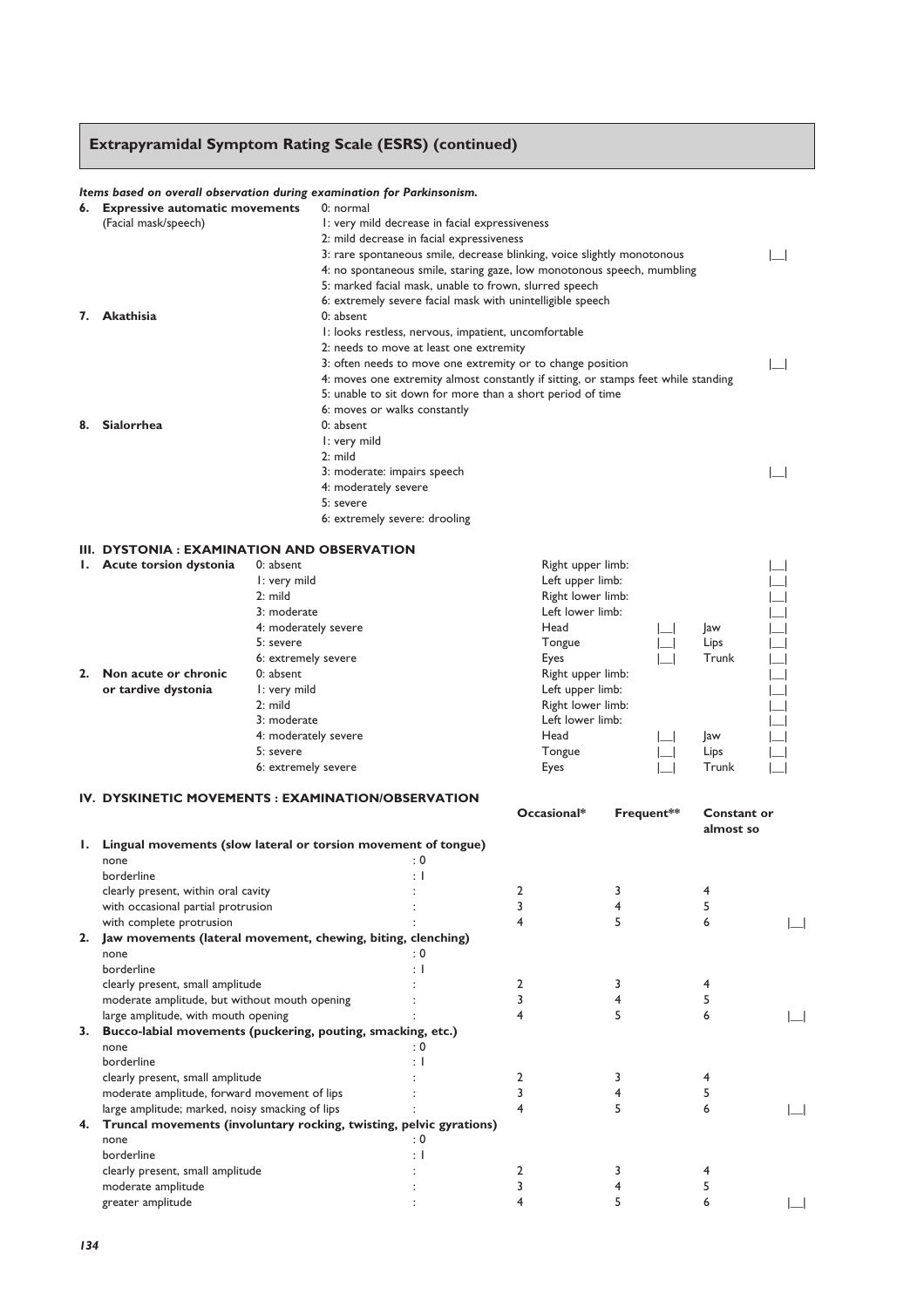#### **Extrapyramidal Symptom Rating Scale (ESRS) (continued)**

|                                                                                                                                                                   |                      | Occasional*    | Frequent** | Constant or<br>almost so |  |
|-------------------------------------------------------------------------------------------------------------------------------------------------------------------|----------------------|----------------|------------|--------------------------|--|
| 5. Upper extremities (choreoathetoid movements only: arms, wrists,                                                                                                |                      |                |            |                          |  |
| hands, fingers)<br>none                                                                                                                                           | : 0                  |                |            |                          |  |
| borderline                                                                                                                                                        | : I                  |                |            |                          |  |
| clearly present, small amplitude, movement of one limb                                                                                                            |                      | $\overline{2}$ | 3          | 4                        |  |
| moderate amplitude, movement of one limb or movement                                                                                                              |                      |                |            |                          |  |
| of small amplitude involving two limbs                                                                                                                            |                      | 3              | 4          | 5                        |  |
| greater amplitude, movement involving two limbs                                                                                                                   |                      | 4              | 5          | 6                        |  |
| 6. Lower extremities (choreoathetoid movements only:                                                                                                              |                      |                |            |                          |  |
| legs, knees, ankles, toes)                                                                                                                                        |                      |                |            |                          |  |
| none<br>borderline                                                                                                                                                | : 0<br>$\pm$ 1       |                |            |                          |  |
| clearly present, small amplitude, movement of one limb                                                                                                            |                      | $\overline{2}$ | 3          | 4                        |  |
| moderate amplitude, movement of one limb or movement                                                                                                              |                      |                |            |                          |  |
| of small amplitude involving two limbs                                                                                                                            |                      | 3              | 4          | 5                        |  |
| greater amplitude, movement involving two limbs                                                                                                                   |                      | 4              | 5          | 6                        |  |
| 7. Other involuntary movements (swallowing, irregular respiration,                                                                                                |                      |                |            |                          |  |
| frowning, blinking, grimacing, sighing, etc.)                                                                                                                     |                      |                |            |                          |  |
| none                                                                                                                                                              | : 0                  |                |            |                          |  |
| borderline                                                                                                                                                        | $\pm$ 1              |                |            |                          |  |
| clearly present, small amplitude                                                                                                                                  |                      | 2              | 3          | 4                        |  |
| moderate amplitude                                                                                                                                                |                      | 3<br>4         | 4<br>5     | 5<br>6                   |  |
| greater amplitude                                                                                                                                                 |                      |                |            |                          |  |
| SPECIFY:<br>* when activated or rarely spontaneous; ** frequently spontaneous and present when activated                                                          |                      |                |            |                          |  |
| <b>V. CLINICAL GLOBAL IMPRESSION OF SEVERITY OF DYSKINESIA</b>                                                                                                    |                      |                |            |                          |  |
| Considering your clinical experience, how severe is the dyskinesia at this time?                                                                                  |                      |                |            |                          |  |
| $0:$ absent<br>$3:$ mild                                                                                                                                          | 6 : marked           |                |            |                          |  |
| I : borderline<br>4 : moderate                                                                                                                                    | $7:$ severe          |                |            |                          |  |
| 5 : moderately severe<br>2 : very mild                                                                                                                            | 8 : extremely severe |                |            |                          |  |
| <b>VI. CLINICAL GLOBAL IMPRESSION OF SEVERITY OF PARKINSONISM</b>                                                                                                 |                      |                |            |                          |  |
| Considering your clinical experience, how severe is the parkinsonism at this time?<br>$3:$ mild<br>$0:$ absent                                                    | 6 : marked           |                |            |                          |  |
| I : borderline<br>4 : moderate                                                                                                                                    | $7:$ severe          |                |            |                          |  |
| $2:$ very mild<br>5 : moderately severe                                                                                                                           | 8 : extremely severe |                |            |                          |  |
|                                                                                                                                                                   |                      |                |            |                          |  |
| <b>VII. CLINICAL GLOBAL IMPRESSION OF SEVERITY OF DYSTONIA</b>                                                                                                    |                      |                |            |                          |  |
| Considering your clinical experience, how severe is the dystonia at this time?                                                                                    |                      |                |            |                          |  |
| $0:$ absent<br>3 : mild                                                                                                                                           | 6 : marked           |                |            |                          |  |
| I: borderline<br>4 : moderate                                                                                                                                     | $7:$ severe          |                |            |                          |  |
| $2:$ very mild<br>5 : moderately severe                                                                                                                           | 8 : extremely severe |                |            |                          |  |
| VIII. CLINICAL GLOBAL IMPRESSION OF SEVERITY OF AKATHISIA<br>Considering your clinical experience, how severe is the akathisia at this time?                      |                      |                |            |                          |  |
| $3:$ mild<br>$0:$ absent                                                                                                                                          | 6 : marked           |                |            |                          |  |
| I : borderline<br>4 : moderate                                                                                                                                    | $7:$ severe          |                |            |                          |  |
| $2:$ very mild<br>5 : moderately severe                                                                                                                           | 8 : extremely severe |                |            |                          |  |
|                                                                                                                                                                   |                      |                |            |                          |  |
| IX. STAGE OF PARKINSONISM (Hoehn & Yahr)<br>0:<br>absent                                                                                                          |                      |                |            |                          |  |
| unilateral involvement only, minimal or no functional impairment (stage I)<br>$\vdash$ :                                                                          |                      |                |            |                          |  |
| 2:<br>bilateral or midline involvement, without impairment of balance (stage II)                                                                                  |                      |                |            |                          |  |
| 3 :<br>mildly to moderately disabling: first signs of impaired righting or postural reflex (unsteadiness as the patient turns                                     |                      |                |            |                          |  |
| or when he is pushed from standing equilibrium with the feet together and eyes closed), patient is physically capable                                             |                      |                |            |                          |  |
| of leading independent life (stage III)<br>severely disabling : patient is still able to walk and stand unassisted but is markedly incapacitated (stage IV)<br>4: |                      |                |            |                          |  |
| confinement to bed or wheelchair (stage V)<br>5 :                                                                                                                 |                      |                |            |                          |  |

Examiner: \_\_\_\_\_\_\_\_\_\_\_\_\_\_\_\_\_\_\_\_\_\_\_\_\_\_\_\_\_\_\_\_\_\_\_\_\_\_\_ Date:\_\_\_\_\_\_\_\_\_\_\_\_\_\_\_\_\_\_\_\_\_\_\_\_\_\_\_\_\_\_\_\_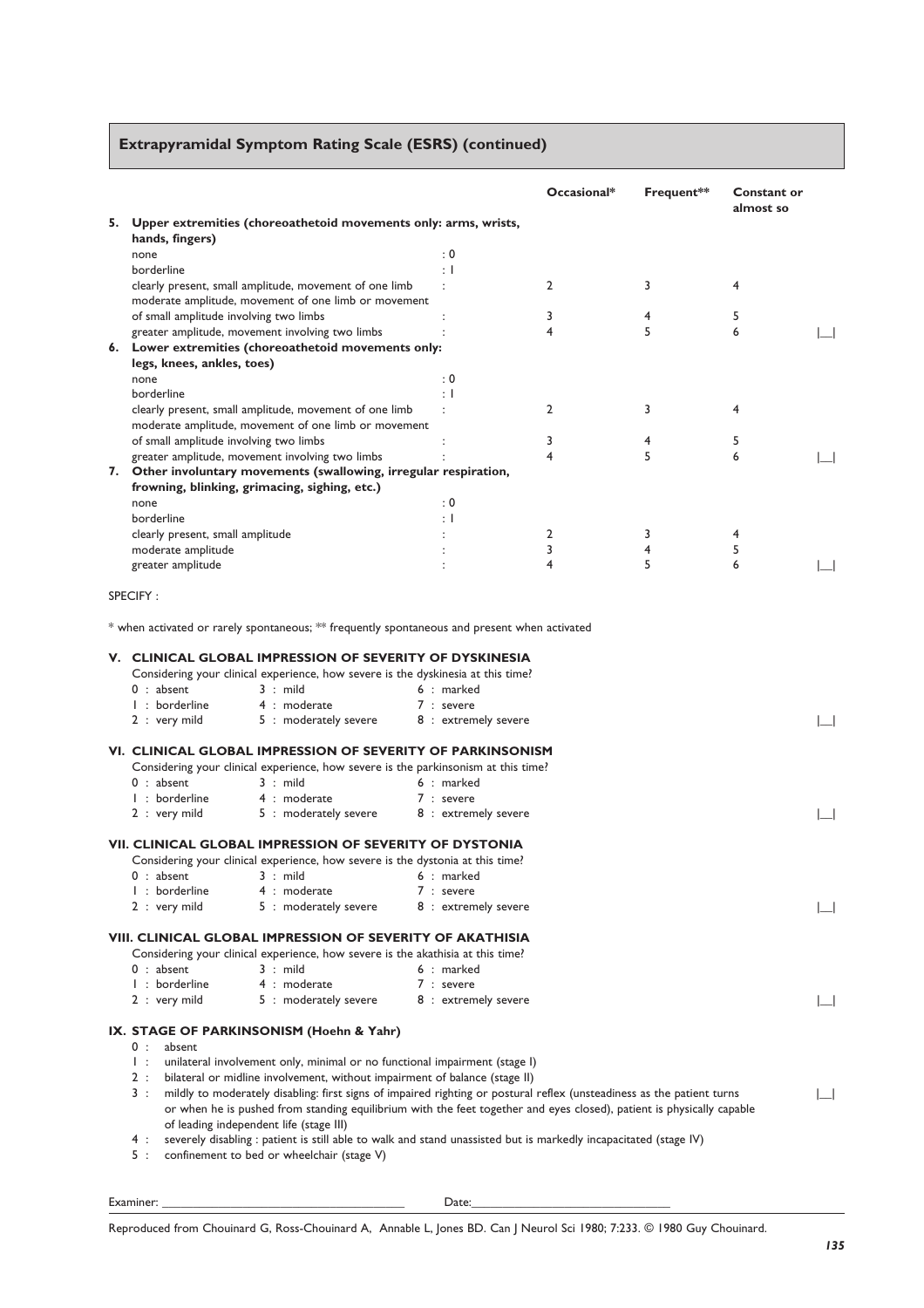#### *Reference:* **Krupp LB, LaRocca NG, Muir-Nash J, Steinberg AD. The Fatigue Severity Scale. Arch Neurol 1989; 46(10):1121–3**

*Rating* Self-report *Administration time* 5 minutes *Main purpose* To assess severity of fatigue *Population* Adults

## **Commentary**

The FSS, originally developed to assess fatigue in multiple sclerosis and other related conditions, includes 9 items to measure disabling fatigue. The scale was specifically designed to differentiate fatigue from clinical depression.

# **Scoring**

Items are scored on a 1–7 scale, with higher scores (range 7–63) indicating greater severity of fatigue.

# **Versions**

The scale has been translated into: Dutch, German, Greek, Norwegian, Spanish and Turkish.

#### **Additional references**

Bakshi R, Shaikh ZA, Miletich RS, Czarnecki D, Dmochowski J, Henschel K, Janardhan V, Dubey N, Kinkel PR. Fatigue in multiple sclerosis and its relationship to depression and neurologic disability. Mult Scler 2000; 6(3):181–5.

DeBattista C, Doghramji K, Menza MA, Rosenthal MH, Fieve RR; Modafinil in Depression Study Group. Adjunct modafinil for the short-term treatment of fatigue and sleepiness in patients with major depressive disorder: a preliminary double-blind, placebo-controlled study. J Clin Psychiatry 2003;64(9):1057–64.

# **Address for correspondence**

Dr. Lauren B. Krupp Department of Neurology State University of New York at Stony Brook HSC T-12-20 Stony Brook, NY 11794-8121, USA Telephone: 631-444-2599 Email: Lauren.Krupp@stonybrook.edu

#### **Fatigue Severity Scale (FSS)**

#### **INSTRUCTIONS:**

Below are a series of statements regarding your Fatigue. By Fatigue we mean a sense of tiredness, lack of energy or total body give-out. Please read each statement and choose a number from 1 to 7, where #1 indicates you completely disagree with the statement and #7 indicates you completely agree. Please answer these questions as they apply to the past **TWO WEEKS**.

|    |                                                                          | Completely<br><b>Disagree</b> |  |  | Completely<br>Agree |
|----|--------------------------------------------------------------------------|-------------------------------|--|--|---------------------|
|    | My motivation is lower when I am fatigued                                |                               |  |  |                     |
| 2. | Exercise brings on my fatigue                                            |                               |  |  |                     |
| 3. | am easily fatigued                                                       |                               |  |  |                     |
| 4. | Fatigue interferes with my physical functioning                          |                               |  |  |                     |
| 5. | Fatigue causes frequent problems for me                                  |                               |  |  |                     |
| 6. | My fatigue prevents sustained physical functioning                       |                               |  |  |                     |
|    | Fatigue interferes with carrying out certain duties and responsibilities |                               |  |  |                     |
| 8. | Fatigue is among my 3 most disabling symptoms                            |                               |  |  |                     |
| 9. | Fatigue interferes with my work, family, or social life                  |                               |  |  |                     |

Reproduced from Krupp LB, LaRocca NG, Muir-Nash J, Steinberg AD. Arch Neurol 1989; 46(10):1121–3. © 1989 Lauren B Krupp.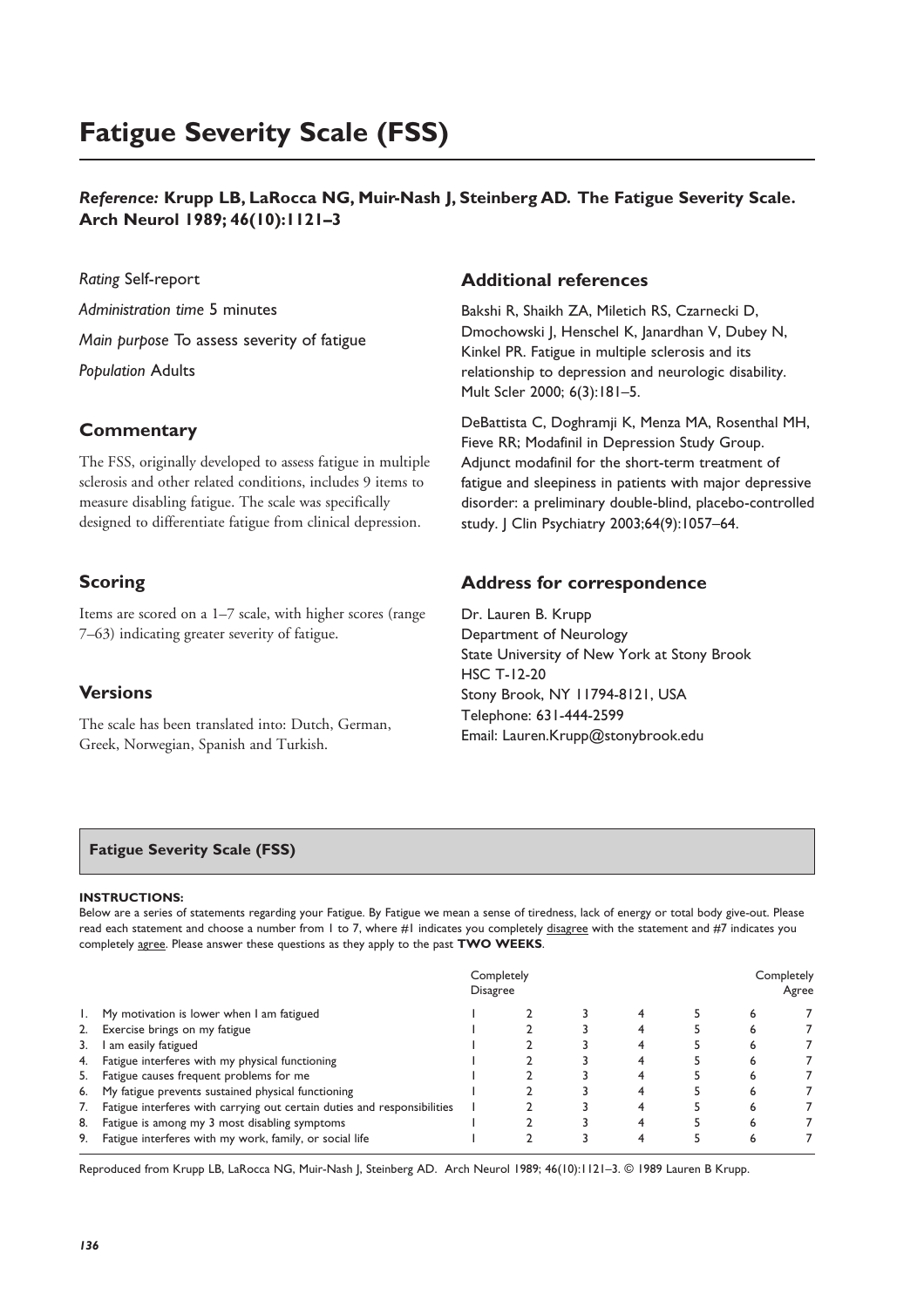# **General Health Questionnaire (GHQ)**

*Reference:* **Goldberg DP, Hillier VF. A scaled version of the General Health Questionnaire. Psychol Med 1979; 9(1):139–45**

*Rating* Self-report

*Administration time* Dependant on version

*Main purpose* To screen for psychiatric distress related to physical illness

*Population* Adults, adolescents and older adults

#### **Commentary**

The GHQ is a self-report screening instrument for psychiatric morbidity that is available in four main versions: a 60-item, 30-item (that does not contain questions relating to physical illness), 28-item (a scaled version that assesses somatic symptoms, anxiety and insomnia, social dysfunction and depression) and a 12-item version. Developed to assess the psychological components of ill health, the GHQ evaluates change in a patient's ability to perform daily functions over 'the past few weeks'. Where scaled sub-scores are required, the GHQ-28 should be used. The 60-item version provides a comprehensive assessment, but takes approximately 15 minutes to complete and may be too lengthy in highly impaired patients, where the GHQ-12 may be more appropriate. The instrument generally shows good ability to detect psychiatric disorders, although the developers note that it may have limited ability to detect certain symptoms of anxiety, particularly phobias. The GHQ remains a widely used and versatile tool to screen for psychological distress, although it should not be used in isolation for diagnostic purposes.

#### **Scoring**

Scoring method is dependent upon the version being used and is described in detail in the manual. The instrument developers suggest screening cut-off points of 11/12 for the GHQ-60, 4/5 for the GHQ-30, 4/5 for the GHQ-28 and 1/2/3 for the GHQ-12.

#### **Versions**

The GHQ has been translated into Chinese, Dutch, French, Italian, Japanese, Norwegian and Spanish, amongst other languages, contact nferNelson for further details.

#### **Additional references**

Clarke DM, Smith GC, Herrman HE. A comparative study of screening instruments for mental disorders in general hospital patients. Int J Psychiatry Med 1993; 23(4):323–37.

Goldberg DP, Gater R, Sartorius N, Ustun TB, Piccinelli M, Gureje O, Rutter C. The validity of two versions of the GHQ in the WHO study of mental illness in general health care. Psychol Med 1997; 27(1):191–7.

Schmitz N, Kruse J, Heckrath C, Alberti L, Tress W. Diagnosing mental disorders in primary care: the General Health Questionnaire (GHQ) and the Symptom Check List (SCL-90-R) as screening instruments. Soc Psychiatry Psychiatr Epidemiol 1999; 34(7):360–6.

#### **Address for correspondence**

nferNelson The Chiswick Centre 414 Chiswick High Road London W4 5TF, UK Telephone: +44 (0) 20 8996 8444 Email: information@nfer-nelson.co.uk Website: http://www.nfer-nelson.co.uk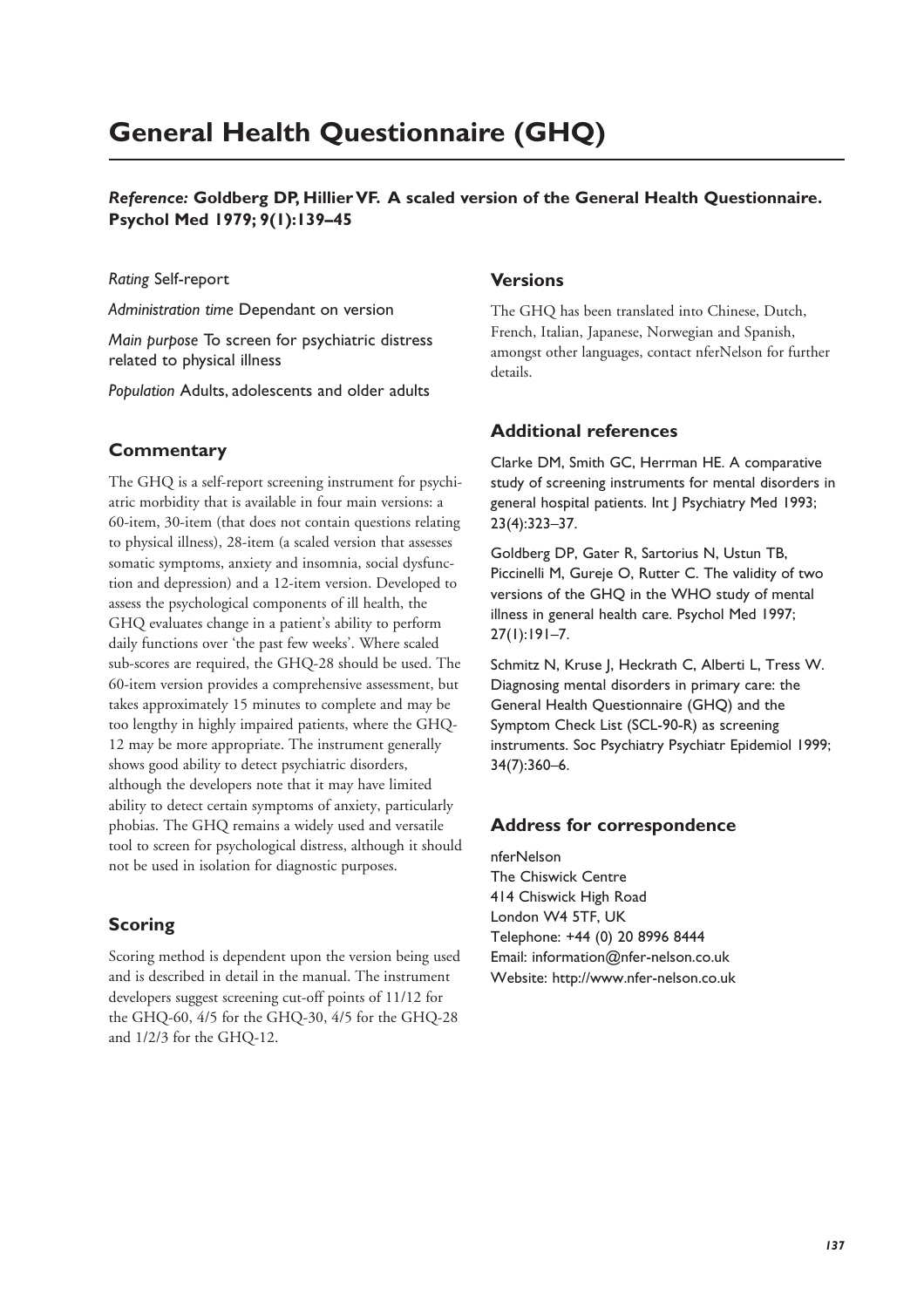# **Global Assessment of Functioning (GAF)**

*Reference:* **Endicott J, Spitzer RL, Fleiss JL, Cohen J. The global assessment scale. A procedure for measuring overall severity of psychiatric disturbance. Arch Gen Psychiatry 1976; 33(6):766–71**

*Rating* Clinician-rated

*Administration time* Very brief after patient evaluation

*Main purpose* To measure global psychosocial functioning in patients with psychiatric disorders

*Population* Adults

# **Commentary**

The GAF (previously the Global Assessment Scale or GAS), which constitutes Axis V of the DSM-IV classification system, assigns a numeric value (on a 1–100 scale) to psychosocial functioning. The rater is required to assess the functioning of the patient disregarding impairment arising from physical or environmental limitations using information from any clinical source (e.g. clinical assessment, collateral, medical records). The GAF has been used extensively to assess baseline levels of psychosocial functioning and to predict and evaluate outcome in a wide variety of patient populations. The main strengths of the GAF are its brevity, ease of administration, high reliability and sensitivity to change. Limitations include its subjective nature and the manner in which it confounds symptoms and functioning.

## **Scoring**

The GAF is scored on a 1–100 scale, where 1 represents the hypothetically most impaired patient and 100 the

hypothetically healthiest patient. The scale is divided into 10 equal 10-point intervals (e.g.  $1-10$ ,  $11-20$ ) that have clear anchor points; the use of intermediate scores is encouraged.

#### **Versions**

Children's GAS and GAF self-report; the GAF scale is available in every language into which the DSM-IV has been translated.

## **Additional references**

Hall RC. Global assessment of functioning. A modified scale. Psychosomatics 1995; 36(3):267–75.

Jones SH, Thornicroft G, Coffey M, Dunn G. A brief mental health outcome scale-reliability and validity of the Global Assessment of Functioning (GAF). Br J Psychiatry 1995; 166(5):654–9.

## **Address for correspondence**

The GAF is available as part of DSM-IV from: The American Psychiatric Association Diagnostic and Statistical Manual of Mental Disorders 1400 K. Street NW Suite 1101 Washington, DC 20005, USA Telephone: 1-703-907-7300 Email: apa@psych.org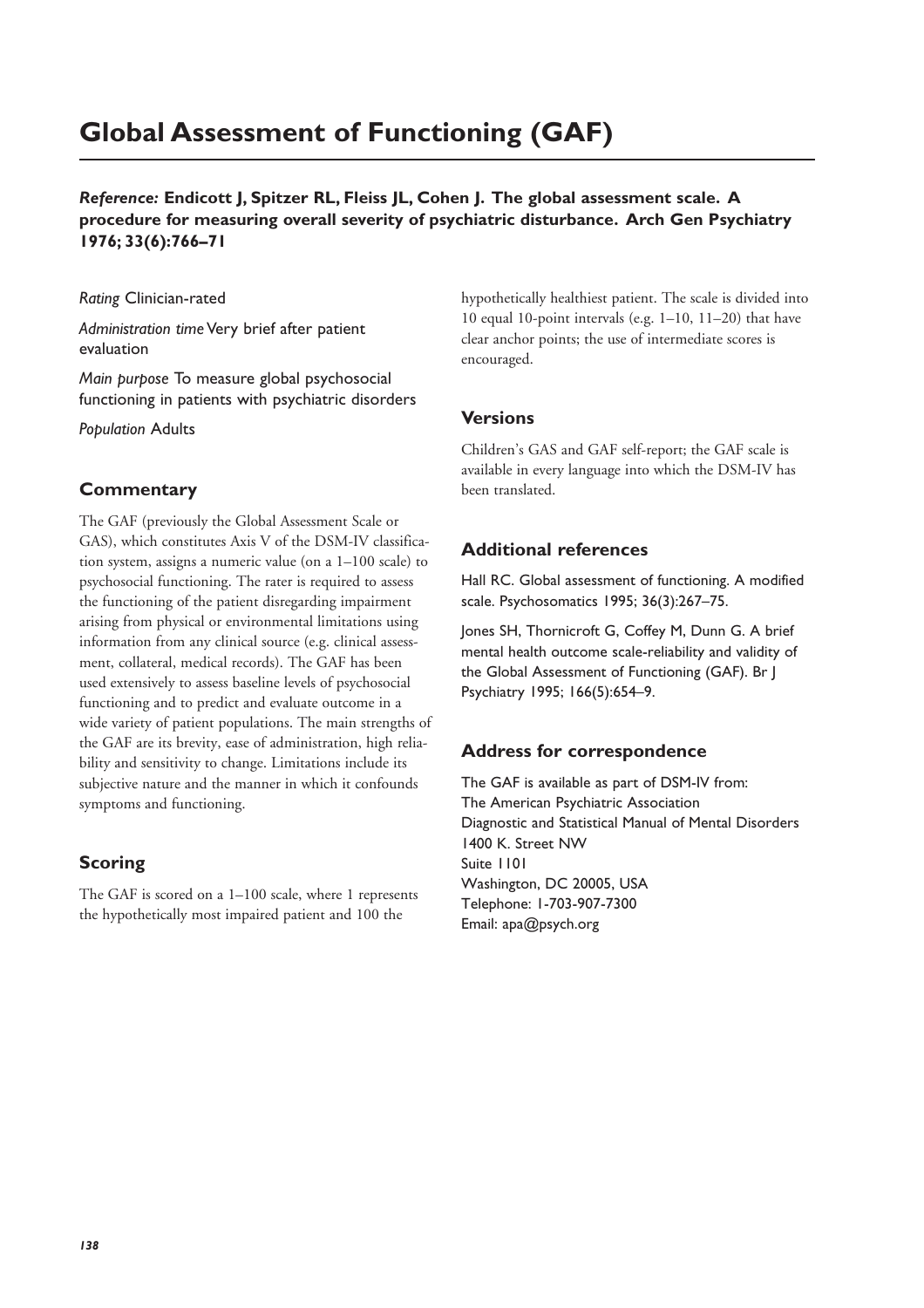#### **DSM-IV-AXIS V: Global Assessment of Functioning Scale**

Consider psychological, social, and occupational functioning on a hypothetical continuum of mental health illness. Do not include impairment in functioning due to physical (or environmental) limitations. Indicate appropriate code for the **LOWEST** level of functioning during the week of **POOREST** functioning in the past month. (Use intermediate levels when appropriate, e.g., 15, 68).

- 91  $\Leftrightarrow$  100 Superior functioning in a wide range of activities, life's problems never seem to get out of hand, is sought out by others because of his or her many positive qualities. No symptoms.
- 90 ⇔ 81 Absent or minimal symptoms (e.g., mild anxiety before an exam), good functioning in all areas, interested and involved in a wide range of activities, socially effective, generally satisfied members).
- 80  $\Leftrightarrow$  71 If symptoms are present, they are transient and expectable reactions to psychosocial stressors (e.g. difficulty concentrating after family argument); no more than slight impairment in social, occupational, school functioning (e.g., temporarily falling behind in school work).
- 70 ⇔ 61 Some mild symptoms (e.g., depressed mood and mild insomnia) **OR** some difficulty in social, occupational, or school functioning (e.g., occasional truancy, or theft within the household), but generally functioning pretty well, has some meaningful interpersonal relationships.
- 60 ⇔ 51 Moderate symptoms (e.g., flat affect and circumstantial speech, occasional panic attacks) **OR** moderate difficulty in social, occupational, or school functioning (e.g. few friends, conflicts with peers or co-workers).
- 50 ⇔ 41 Serious symptoms (e.g., suicidal ideation, severe obsessional rituals, frequent shoplifting) **OR** any serious impairment in social, occupational, or school functioning (e.g., no friends, unable to keep a job).
- 40 ⇔ 31 Some impairment in reality testing or communication (e.g., speech is at times illogical, obscure, or irrelevant) **OR** major impairment in several areas, such as work or school, family relations, judgment, thinking, or mood (e.g., depressed man avoids friends, neglects family, and is unable to work; child frequently beats up younger children, is defiant at home, and is failing at school).
- 30 ⇔ 21 Behavior is considerably influenced by delusions or hallucinations **OR** serious impairment in communication or judgment (e.g., sometimes incoherent, acts grossly inappropriately, suicidal preoccupation) **OR** inability to function in almost all areas (e.g., stays in bed all day, no job, home, or friends).
- 20 ⇔ 11 Some danger of hurting self or others (e.g., suicide attempts without clear expectation of death; violent; manic excitement) **OR** occasionally fails to maintain minimal personal hygiene (e.g., smears feces) **OR** gross impairment in communication (e.g., largely incoherent or mute).
- 10 ⇔ 1 Persistent danger of severely hurting self or others (e.g., recurrent violence) **OR** persistent inability to maintain minimal personal hygiene **OR** serious suicidal act with clear expectation of death.
- 0 **Inadequate information**

Reprinted with permission from the Diagnostic and Statistical Manual of Mental Disorders, Text revision, © 2000. American Psychiatric Association.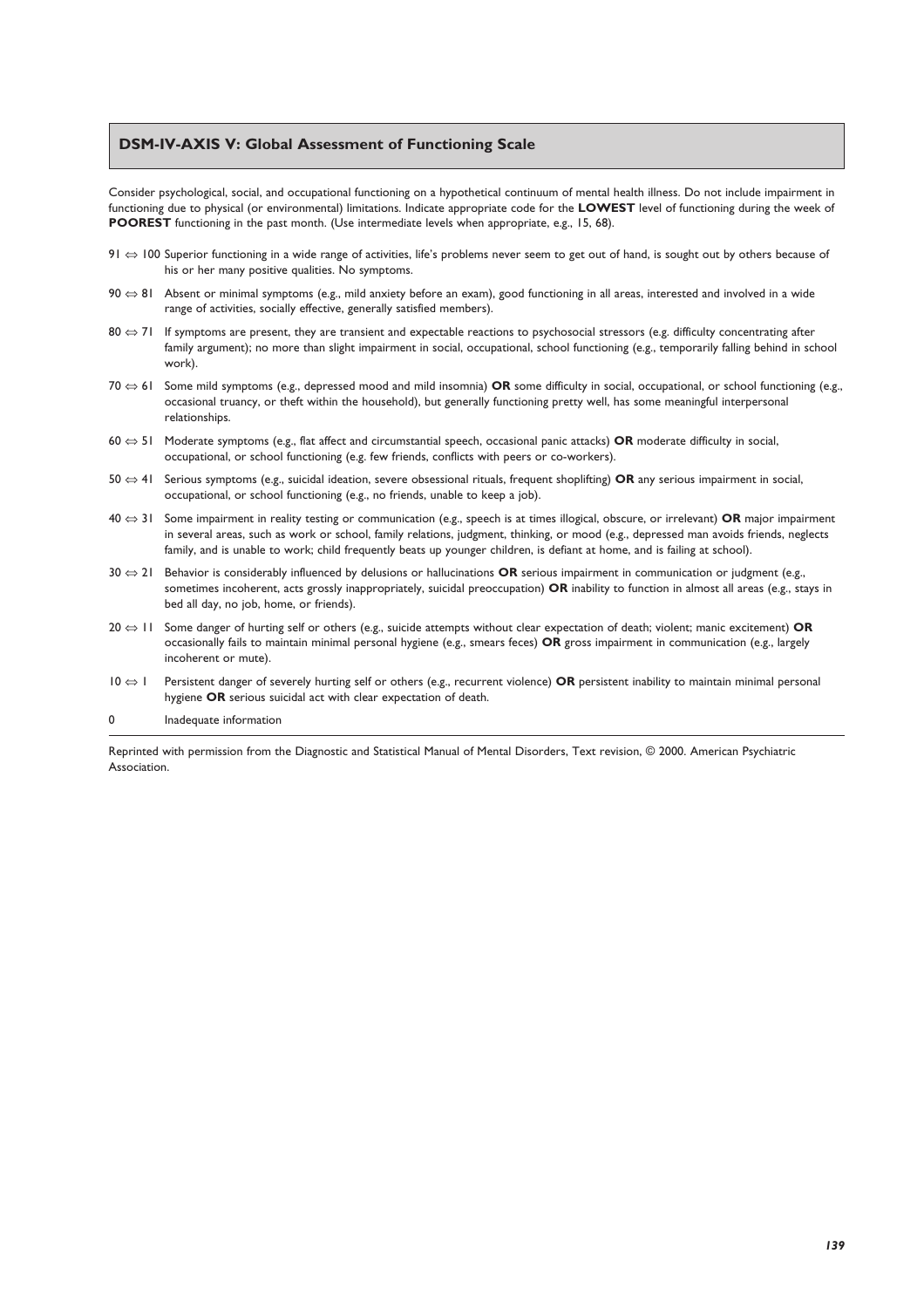# **Medical Outcomes Study Short-Form 36 (SF-36)**

*Reference:***Ware JE, Snow KK, Kosinski M, Gandek B. SF-36 Health Survey: Manual and Interpretation Guide. 1993. Boston, MA,The Health Institute**

*Rating* Self-report *Administration time* 10 minutes *Main purpose* To assess perceived health status *Population* Adults and adolescents

#### **Commentary**

The SF-36 is a widely used self-report measure of generic (as opposed to disease-specific) health status. The instrument was designed to assess both physical and emotional well-being in a range of community and patient populations, clinical diagnoses and settings. The instrument evaluates how the individual has functioned over the previous 4 weeks in 8 primary domains: physical functioning, physical role limitation, bodily pain, social functioning, mental health, emotional role limitation, vitality (energy versus fatigue) and general health perceptions. A number of other versions of the scale are also available including the original SF-20, a 12-item scale and the newly developed SF-8, although the 36-item version remains the most commonly used version in both research and clinical settings. The SF-36 has been used extensively to assess health status and health-related quality of life in patients with mood and anxiety disorders. It represents the gold standard of generic health status measures, although instruments such as the Quality of Life Enjoyment and Satisfaction Questionnaire or Q-LES-Q (see page 150) may provide more clinically useful information in psychiatric populations.

## **Scoring**

Items on the SF-36 are scored in a yes/no fashion, and on 3, 5 and 6-point scales. The 8 sub-scales have score ranges of 0–100, where higher scores indicate better health status. The instrument also yields physical and mental health summary scores.

#### **Versions**

The scale developers recommend using the SF-36 version 2.0 developed in 1996. An acute version that assesses functioning over the previous week (as opposed to 4 weeks) is also available. The International Quality of Life Assessment (IQOLA) Project is translating the SF-36 into a multitude of languages (see the Medical Outcomes Trust website for up-to-date information).

#### **Additional references**

Ware JE, Sherbourne CD. The Mos 36-Item Short-Form Health Survey (SF-36). 1. Conceptual-Framework and Item Selection. Med Care 1992; 30(6):473–83.

Wells KB, Burnam MA, Rogers W, Hays R, Camp P. The course of depression in adult outpatients: results from the Medical Outcomes Study. Arch Gen Psychiatry 1992; 49:788–94.

Hays RD, Wells KB, Sherbourne CD, Rogers W, Spritzer K. Functioning and well-being outcomes of patients with depression compared with chronic general medical illnesses. Arch Gen Psychiatry 1995; 52(1):11–19.

#### **Address for correspondence**

Permission to use the SF-36 must be obtained from the Medical Outcomes Trust: Medical Outcomes Trust 235 Wyman St., Suite 130 Waltham, MA 02451, USA Telephone: 1-781-890-4884 Email: info@outcomes-trust.org Website: www.outcomes-trust.org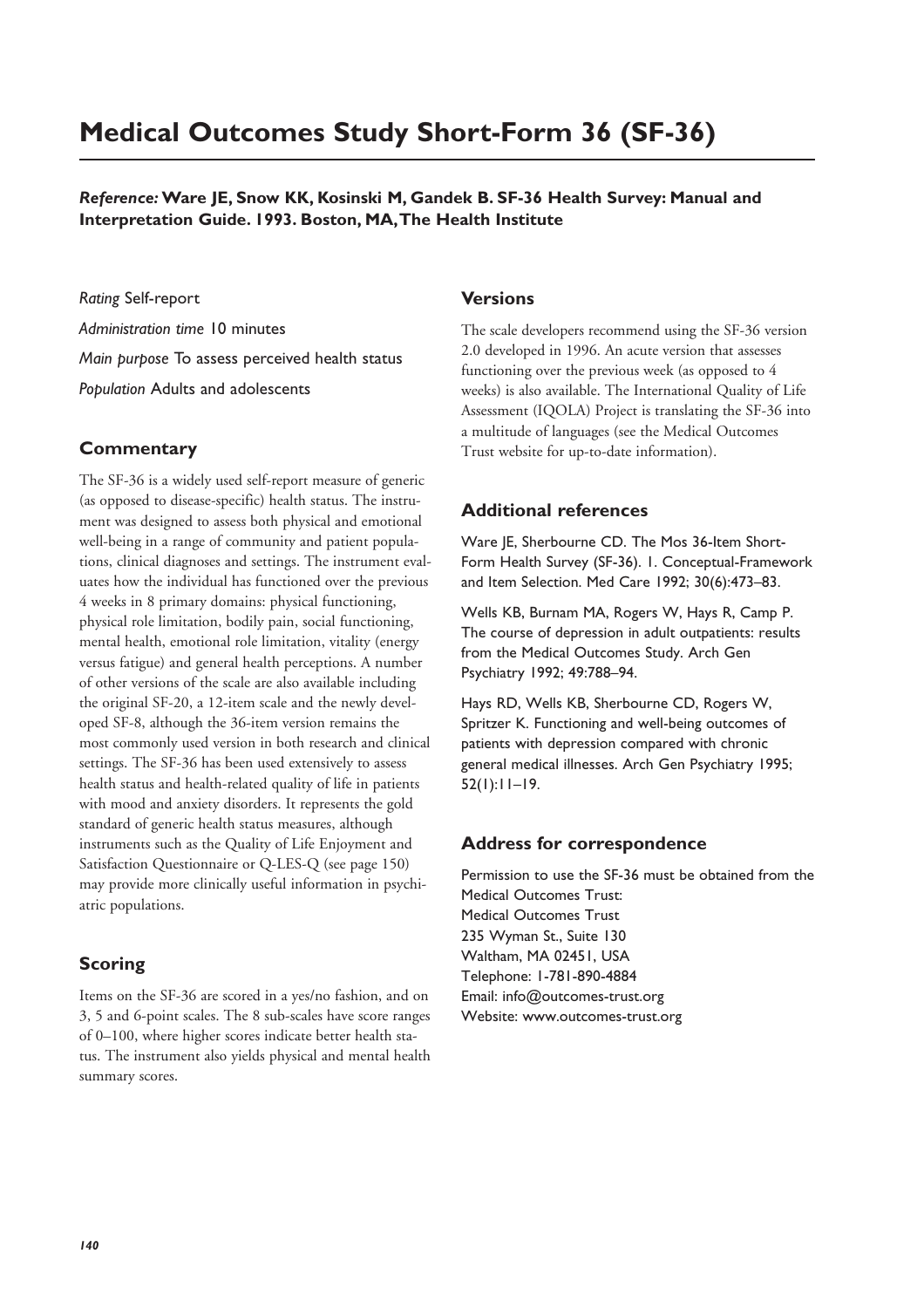# **Pittsburgh Sleep Quality Index (PSQI)**

*Reference:* **Buysse DJ, Reynolds CF 3rd, Monk TH, Berman SR, Kupfer DJ. The Pittsburgh Sleep Quality Index: a new instrument for psychiatric practice and research. Psychiatry Res 1989; 28(2):193–213**

*Rating* Self-report

*Administration time* 5–10 minutes

*Main purpose* To assess levels of daytime sleepiness and sleep disturbance

*Population* Adults, adolescents and older adults

#### **Commentary**

The PSQI is a 19-item self report instrument developed to assess sleep quality over the previous month (the scale also contains 5 items that can be rated in combination with the patient's partner, but these are not used when scoring the scale). The scale assesses several domains of sleep quality, including: subjective sleep quality, sleep latency, sleep duration, habitual sleep efficiency, sleep disturbances, use of sleep medications and daytime dysfunction. Patients with depression and anxiety disorders (e.g. panic disorder, social phobia as well as sleep disorders) have been shown to score higher on the scale than healthy control subjects. The PSQI represents a brief, clinically useful assessment of a variety of sleep disturbances that might affect sleep quality and can be used as a screening tool to identify good and poor sleepers. Several studies have documented the treatment responsiveness of PSQI.

#### **Scoring**

The majority of the scale's items are scored on a 0 (no difficulty) to 3 (severe difficulty) scale with 4 text questions that ask about usual bed and wake times, sleep latency and duration. The scale yields 7 component scores, and a global score with a range of 0–21; a global score of  $\geq$ 5 suggests significant sleep disturbance.

#### **Versions**

The PSQI has been, or is in the process of being, translated into: Chinese, Dutch, Estonian, French for Canada, German, Hungarian, Japanese, Korean, Latvian, Lithuanian, Norwegian, Polish, Romanian, Russian, Spanish, Swedish, Taiwanese and Turkish.

#### **Additional references**

Stein MB, Chartier M, Walker JR. Sleep in nondepressed patients with panic disorder: I. Systematic assessment of subjective sleep quality and sleep disturbance. Sleep 1993; 16(8):724–6.

Stein MB, Kroft CD, Walker JR. Sleep impairment in patients with social phobia. Psychiatry Res 1993; 49(3):251–6.

Agargun MY, Kara H, Solmaz M. Subjective sleep quality and suicidality in patients with major depression. J Psychiatr Res 1997; 31(3):377–81.

Buysse DJ, Tu XM, Cherry CR, Begley AE, Kowalski J, Kupfer DJ, Frank E. Pretreatment REM sleep and subjective sleep quality distinguish depressed psychotherapy remitters and nonremitters. Biol Psychiatry 1999; 15;45(2):205–13.

#### **Address for correspondence**

Dr. Daniel J. Buysse Western Psychiatric Institute & Clinic University of Pittsburgh 3811 O'Hara Street Pittsburgh, PA 15213, USA Telephone: 1-412-246-6413 Email: buyssedj@upmc.edu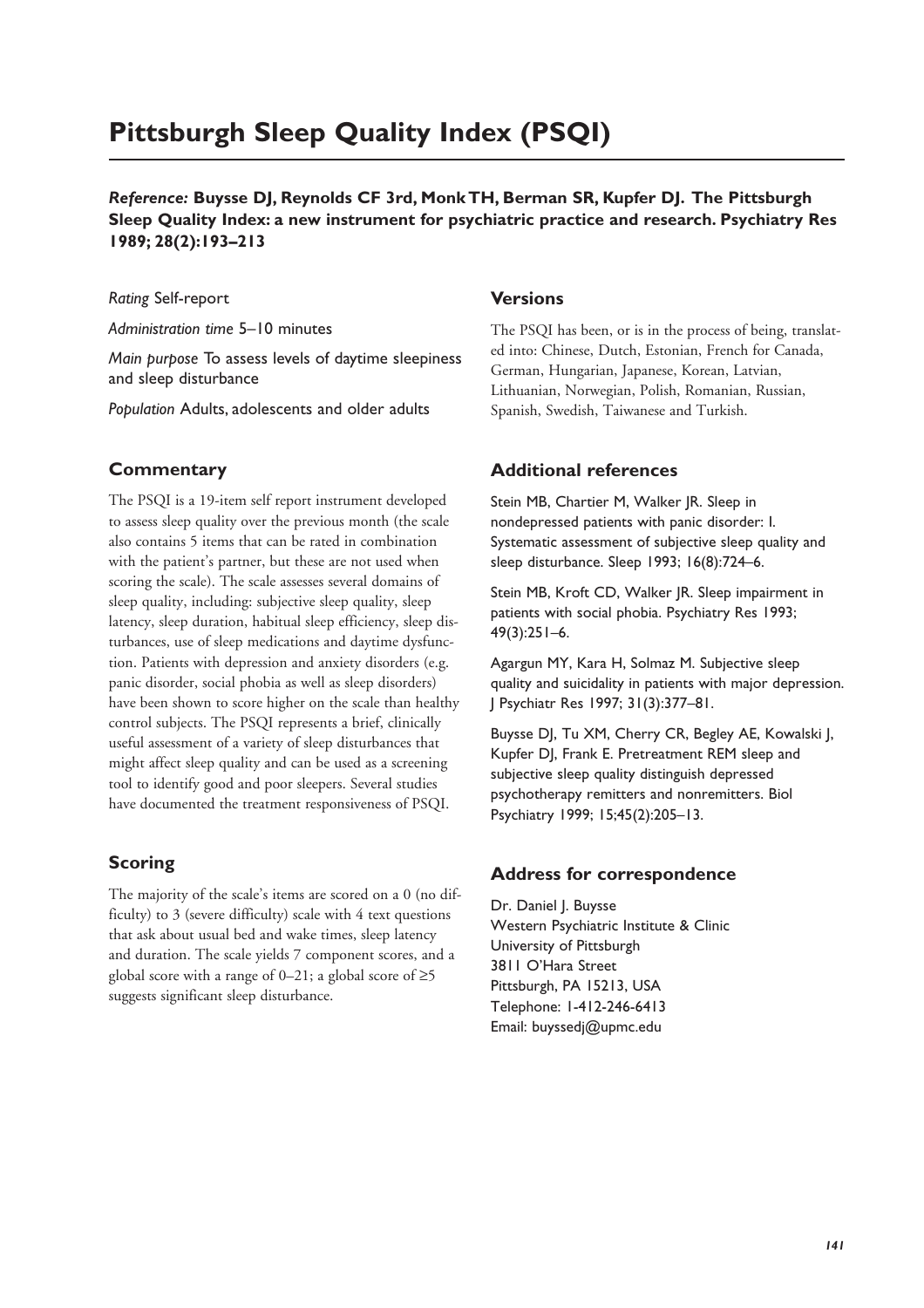#### **Pittsburgh Sleep Quality Index**

#### **INSTRUCTIONS:**

The following questions relate to your usual sleep habits during the past month only. Your answers should indicate the most accurate reply for the majority of days and nights in the past month.

Please answer all questions.

- 1. During the past month, what time have you usually gone to bed at night? BED TIME
- 2. During the past month, how long (in minutes) has it usually taken you to fall asleep each night? NUMBER OF MINUTES
- 3. During the past month, what time have you usually gotten up in the morning? GETTING UP TIME \_\_\_\_\_\_\_\_\_\_
- 4. During the past month, how many hours of actual sleep did you get at night? (This may be different than the number of hours you spent in bed.)

HOURS OF SLEEP PER NIGHT

#### *For each of the remaining questions, check the one best response. Please answer all questions.*

5. During the past month, how often have you had trouble sleeping because you ...

| a) | Cannot get to sleep within 30 minutes |                                                                                                                                                                                                                                |               |                 |
|----|---------------------------------------|--------------------------------------------------------------------------------------------------------------------------------------------------------------------------------------------------------------------------------|---------------|-----------------|
|    | Not during the                        | Less than                                                                                                                                                                                                                      | Once or twice | Three or more   |
|    | past month____                        | once a week                                                                                                                                                                                                                    | a week        | times a week    |
|    |                                       | b) Wake up in the middle of the night or early morning                                                                                                                                                                         |               |                 |
|    | Not during the                        | Less than                                                                                                                                                                                                                      | Once or twice | Three or more   |
|    | past month                            | once a week                                                                                                                                                                                                                    | a week        | times a week    |
|    | c) Have to get up to use the bathroom |                                                                                                                                                                                                                                |               |                 |
|    | Not during the                        | Less than                                                                                                                                                                                                                      | Once or twice | Three or more   |
|    | past month                            | once a week                                                                                                                                                                                                                    | a week        | times a week    |
|    | d) Cannot breathe comfortably         |                                                                                                                                                                                                                                |               |                 |
|    | Not during the                        | Less than                                                                                                                                                                                                                      | Once or twice | Three or more   |
|    | past month____                        | once a week                                                                                                                                                                                                                    | a week        | times a week    |
|    | e) Cough or snore loudly              |                                                                                                                                                                                                                                |               |                 |
|    | Not during the                        | Less than                                                                                                                                                                                                                      | Once or twice | Three or more   |
|    | past month___                         | once a week                                                                                                                                                                                                                    | a week        | times a week    |
| f) | Feel too cold                         |                                                                                                                                                                                                                                |               |                 |
|    | Not during the                        | Less than                                                                                                                                                                                                                      | Once or twice | Three or more   |
|    | past month                            | once a week                                                                                                                                                                                                                    | a week        | times a week    |
|    | g) Feel too hot                       |                                                                                                                                                                                                                                |               |                 |
|    | Not during the                        | Less than                                                                                                                                                                                                                      | Once or twice | Three or more   |
|    | past month___                         | once a week                                                                                                                                                                                                                    | a week        | times a week    |
| h) | Had bad dreams                        |                                                                                                                                                                                                                                |               |                 |
|    | Not during the                        | Less than                                                                                                                                                                                                                      | Once or twice | Three or more   |
|    | past month___                         | once a week                                                                                                                                                                                                                    | a week        | times a week    |
| i) | Have pain                             |                                                                                                                                                                                                                                |               |                 |
|    | Not during the                        | Less than                                                                                                                                                                                                                      | Once or twice | Three or more   |
|    | past month                            | once a week___                                                                                                                                                                                                                 | a week        | times a week___ |
| i) |                                       | Other reason(s), please describe example and the state of the state of the state of the state of the state of the state of the state of the state of the state of the state of the state of the state of the state of the stat |               |                 |

Not during the Less than Once or twice Three or more past month \_\_\_\_ once a week \_\_\_\_ a week \_\_\_\_ a week \_\_\_\_ times a week \_

6. During the past month, how would you rate your sleep quality overall?

| Very good   |  |
|-------------|--|
| Fairly good |  |
| Fairly bad  |  |
| Very bad    |  |

7. During the past month, how often have you taken medicine to help you sleep (prescribed or 'over the counter')? Not during the **Less than** Christian Conce or twice Three or more past month and the conce a week a week a week a week behavior once a week a week a week a week a week a week a week 8. During the past month, how often have you had trouble staying awake while driving, eating meals, or engaging in social activity?

Not during the **Less than** Conce or twice Three or more past month \_\_\_\_ once a week \_\_\_\_ a week \_\_\_\_ a week \_\_\_\_ times a week \_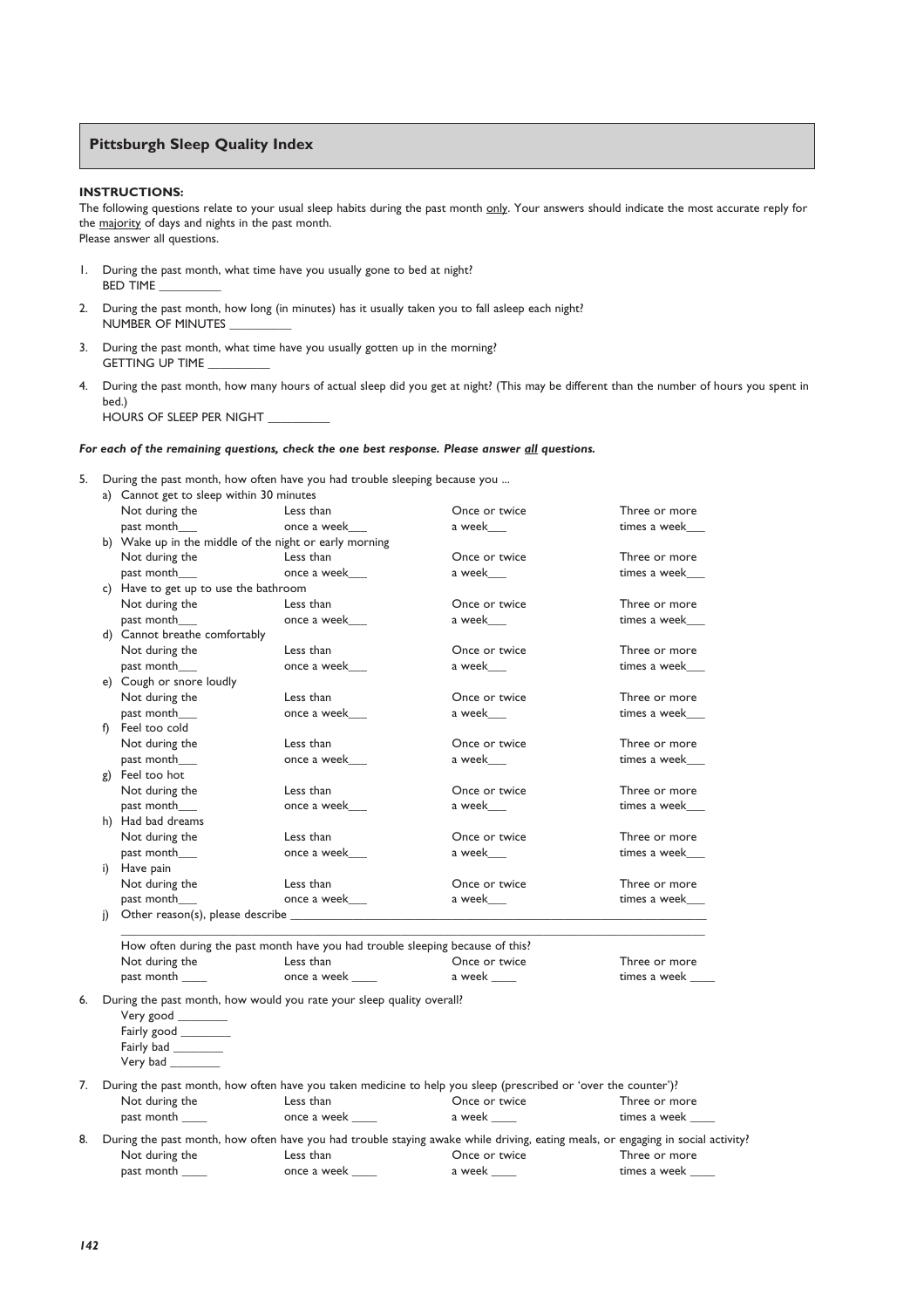#### **Pittsburgh Sleep Quality Index**

|  | No problem at all<br>Only a very slight problem<br>Somewhat of a problem<br>A very big problem                                                                                 | 9. During the past month, how much of a problem has it been for you to keep up enough enthusiasm to get things done? |               |                  |
|--|--------------------------------------------------------------------------------------------------------------------------------------------------------------------------------|----------------------------------------------------------------------------------------------------------------------|---------------|------------------|
|  | 10. Do you have a bed partner or room mate?<br>No bed partner or room mate<br>Partner/room mate in other room<br>Partner in same room, but not same bed<br>Partner in same bed |                                                                                                                      |               |                  |
|  |                                                                                                                                                                                | If you have a room mate or bed partner, ask him/her how often in the past month you have had                         |               |                  |
|  | a) Loud snoring                                                                                                                                                                |                                                                                                                      |               |                  |
|  | Not during the                                                                                                                                                                 | Less than                                                                                                            | Once or twice | Three or more    |
|  | past month <u>said</u>                                                                                                                                                         | once a week ___                                                                                                      | a week ___    | times a week ___ |
|  | b) Long pauses between breaths while asleep                                                                                                                                    |                                                                                                                      |               |                  |
|  | Not during the                                                                                                                                                                 | Less than                                                                                                            | Once or twice | Three or more    |
|  |                                                                                                                                                                                |                                                                                                                      | a week ___    | times a week ___ |
|  | c) Legs twitching or jerking while you sleep                                                                                                                                   |                                                                                                                      |               |                  |
|  | Not during the                                                                                                                                                                 | Less than                                                                                                            | Once or twice | Three or more    |
|  |                                                                                                                                                                                |                                                                                                                      | a week __     | times a week ___ |
|  | d) Episodes of disorientation or confusion during sleep                                                                                                                        |                                                                                                                      |               |                  |
|  | Not during the                                                                                                                                                                 | Less than                                                                                                            | Once or twice | Three or more    |
|  |                                                                                                                                                                                |                                                                                                                      | a week        | times a week ___ |
|  |                                                                                                                                                                                | e) Other restlessness while you sleep; please describe __________                                                    |               |                  |
|  | Not during the                                                                                                                                                                 | Less than                                                                                                            | Once or twice | Three or more    |
|  |                                                                                                                                                                                |                                                                                                                      | a week        | times a week     |
|  |                                                                                                                                                                                |                                                                                                                      |               |                  |

Reproduced from Buysse DJ, Reynolds CF 3rd, Monk TH, Berman SR, Kupfer DJ. Psychiatry Res 1989; 28(2):193–213 with permission from Dr Daniel J Buysse.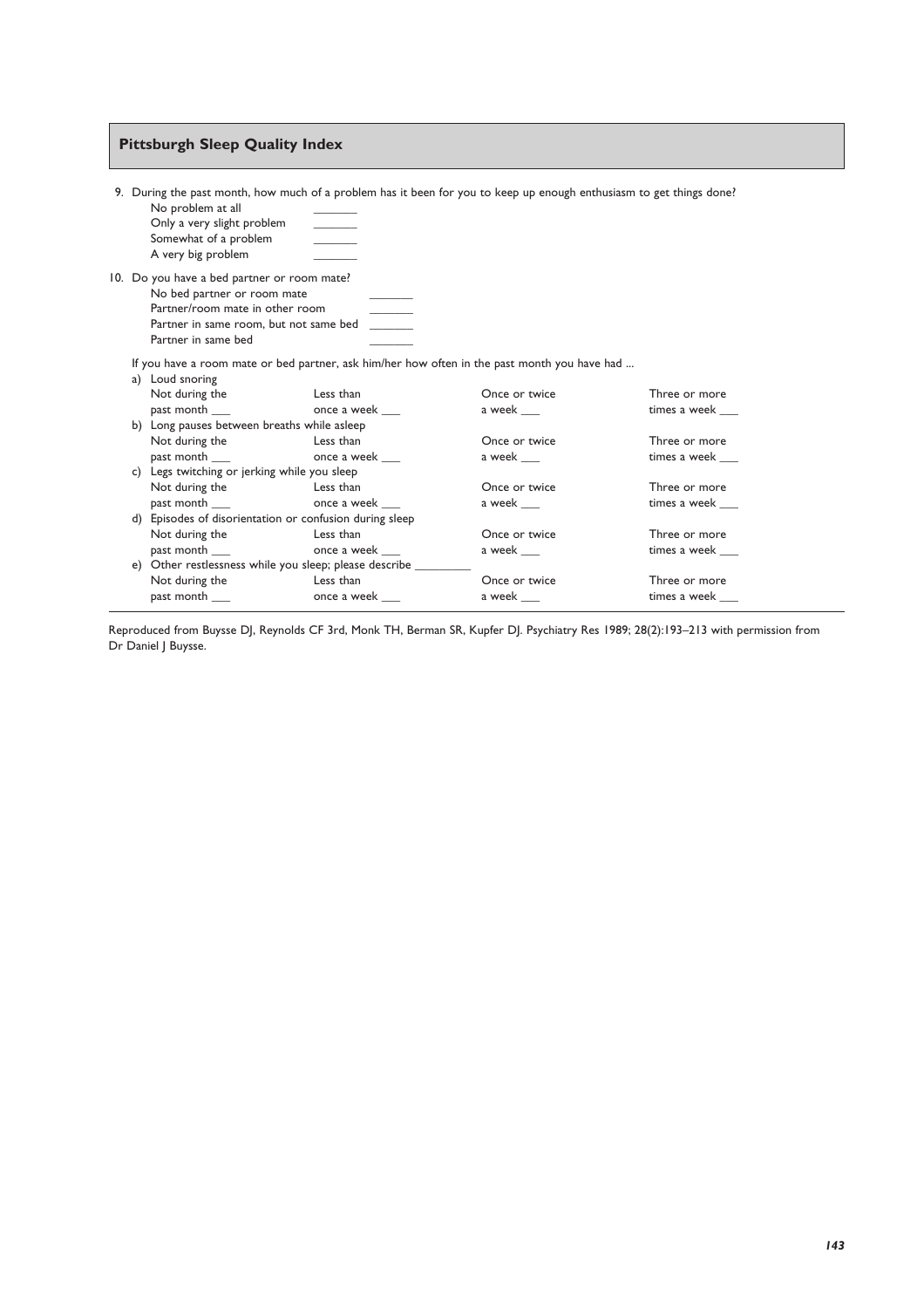# **Positive and Negative Syndrome Scale (PANSS)**

*Reference:* **Kay SR, Opler LA, Fiszbein A. Positive and Negative Syndrome Scale Manual. 1994. North Tonawanda, NY, Multi-Health Systems Inc.**

*Rating* Clinician-administered *Administration time* 30–40 minutes *Main purpose* To assess severity of positive and negative symptoms in psychotic disorders

*Population* Adults and adolescents

#### **Commentary**

The PANSS is a 30-item clinician-administered scale designed to measure severity of symptoms in patients with schizophrenia, schizoaffective disorder, and other psychotic disorders over the past week. The instrument contains 3 sub-scales: a 7-item positive scale (assessing symptoms such as hallucinations and delusions), a 7-item negative scale (assessing symptoms such as blunted affect and social withdrawal) and a 16-item general psychopathology scale. Advantages of the PANSS include its broad evaluation (it assesses symptoms such as anxiety, guilt and depression in addition to positive and negative symptoms), provision of detailed anchor points to improve inter-rater reliability, and strong psychometric properties, particularly in terms of monitoring treatment response. Disadvantages of the instrument include its lengthy administration time, which may make it unsuitable for use in patients with cognitive dysfunction.

#### **Scoring**

Items are scored on a 7-point scale. Total scores for the positive and negative sub-scale range between 7 and 49, whereas the general psychopathology sub-scales has a score range of 16–112. A composite scale score can also be derived by subtracting the negative score from the positive score to indicate whether the patient's symptoms are predominantly positive or negative (range -42, only negative symptoms, to  $+42$ , only positive symptoms).

#### **Versions**

A child version of the scale, the Kiddie-PANSS, has been developed for children aged between 6–16 years, as well as a semi-structured interview version (the Structured Clinical Interview for the Positive and Negative Syndrome Scale or SCI-PANSS). The instrument has been translated into a wide variety of languages, including: Chinese, Danish, Dutch, Finnish, French, German, Italian, Polish, Spanish, Swedish and Thai.

#### **Additional references**

Kay SR, Fiszbein A, Opler LA. The positive and negative syndrome scale (PANSS) for schizophrenia. Schizophr Bull 1987; 13(2):261–76.

Bell M, Milstein R, Beam-Goulet J, Lysaker P, Cicchetti D. The Positive and Negative Syndrome Scale and the Brief Psychiatric Rating Scale. Reliability, comparability, and predictive validity. J Nerv Ment Dis 1992; 180(11):723–8.

Opler LA, Kay SR, Lindenmayer JP, Fiszbein A. Structured Clinical Interview for the Positive and Negative Syndrome Scale (SCI-PANSS). 1992. Toronto, Canada, Multi-Health Systems Inc.

#### **Address for correspondence**

Multi-Health Systems Inc. P.O. Box 950 North Tonawanda, NY 14120-0950, USA Telephone: 1-800-456-3003 in the US or 1-416-492-2627 international Email: customerservice@mhs.com Website: www.mhs.com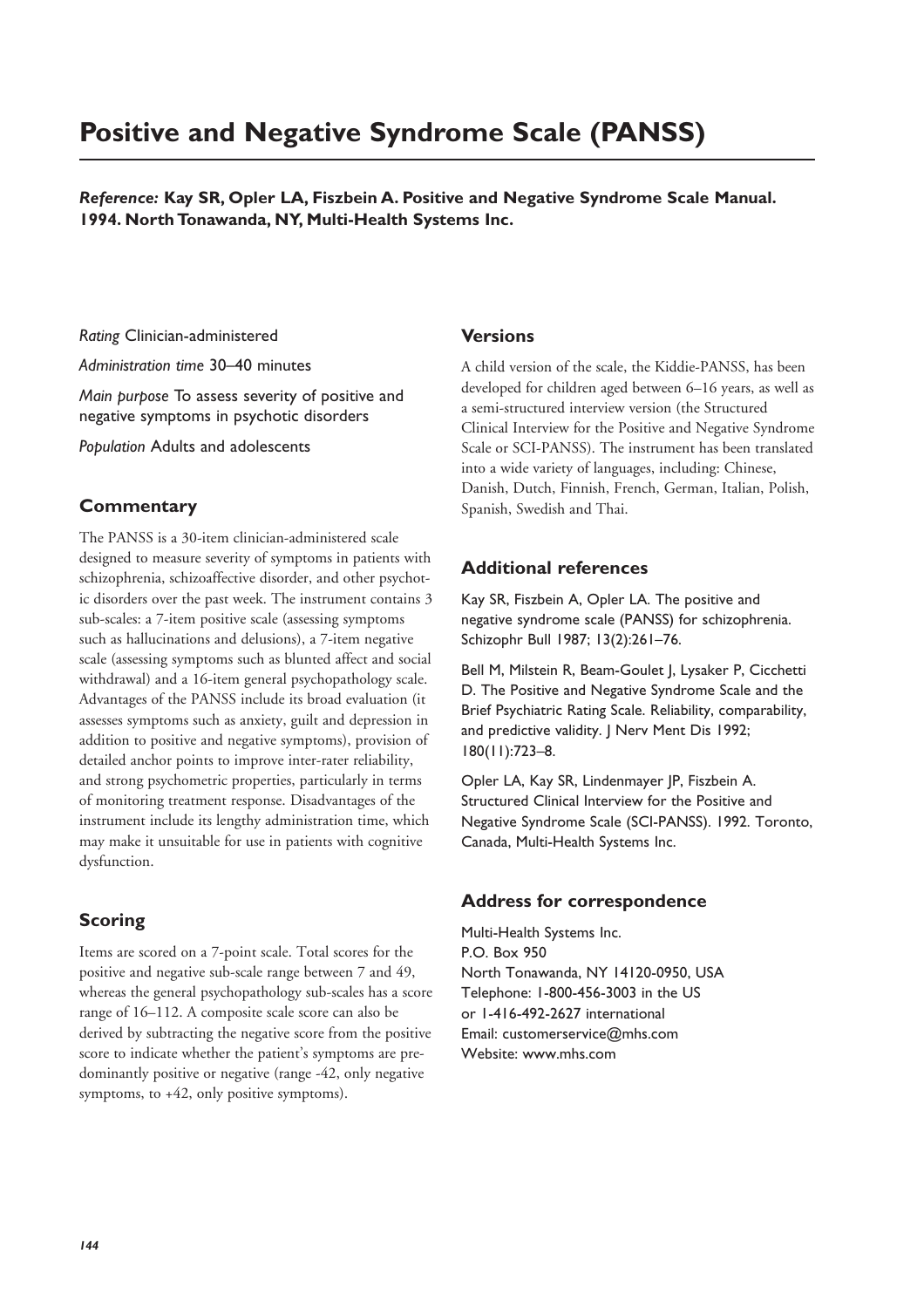# **Primary Care Evaluation of Mental Disorders Patient Health Questionnaire (PHQ)**

*Reference:* **Spitzer RL, Kroenke K,Williams JB. Validation and utility of a self-report version of PRIME-MD: the PHQ primary care study. Primary Care Evaluation of Mental Disorders. Patient Health Questionnaire. JAMA 1999; 282(18):1737–44**

*Rating* Self-report

*Administration time* Depends on version

*Main purpose* To assess mental disorders, functional impairment, and recent psychosocial stressors

*Population* Adults

#### **Commentary**

The PHQ, a self-report version of the PRIME-MD interview, is a 4-page questionnaire. The first 3 pages assess common mental disorders (somatoform, mood, anxiety, eating, alcohol) and functional impairment. Many clinicians use only these first 3 pages, or components such as the popular 9-item depression module (the PHQ-9, see page 44). The fourth page includes questions about recent stressors and for women, questions regarding menstruation, pregnancy and childbirth. A 2-page version of the PHQ (the Brief PHQ) is available that assesses depression, anxiety, psychosocial stressors and some women's reproductive health issues, as is a PHQ-15 that assesses severity of somatic symptoms.

#### **Scoring**

Scoring methods are described in the Quick Guide to PRIME-MD Patient Health Questionnaire (PHQ) document (available from authors).

#### **Versions**

An adolescent version is available (PHQ-A) and the PHQ has been translated into: Chinese, French, German, Greek, Italian, Spanish and Vietnamese. A telephone scoring version is available from the authors, as is a slightly modified version that has additional questions about drug and alcohol use.

#### **Additional references**

Spitzer RL, Williams JBW, Kroenke K, Hornyak R, McMurray I. Validity and utility of the Patient Health Questionnaire in assessment of 3000 obstetricsgynecologic patients. Am J Obstet Gynecol 2000; 183(3):759–69.

Johnson JG, Harris ES, Spitzer RL, Williams JB. The patient health questionnaire for adolescents: validation of an instrument for the assessment of mental disorders among adolescent primary care patients. | Adolesc Health 2002; 30(3):196–204.

Lowe B, Grafe K, Zipfel S, Spitzer RL, Herrmann-Lingen C, Witte S, Herzog W. Detecting panic disorder in medical and psychosomatic outpatients. Comparative validation of the Hospital Anxiety and Depression Scale, the Patient Health Questionnaire, a screening question, and physicians' diagnosis. Psychosom Res 2003; 55(6):515–19.

#### **Address for correspondence**

Dr. Robert L. Spitzer Columbia University 1051 Riverside Drive, Unit 60 NYS Psychiatric Institute New York, NY 10032, USA Telephone: 1-212-543-5524 Email: RLS8@Columbia.edu

The PHQ is a trademark of Pfizer Inc.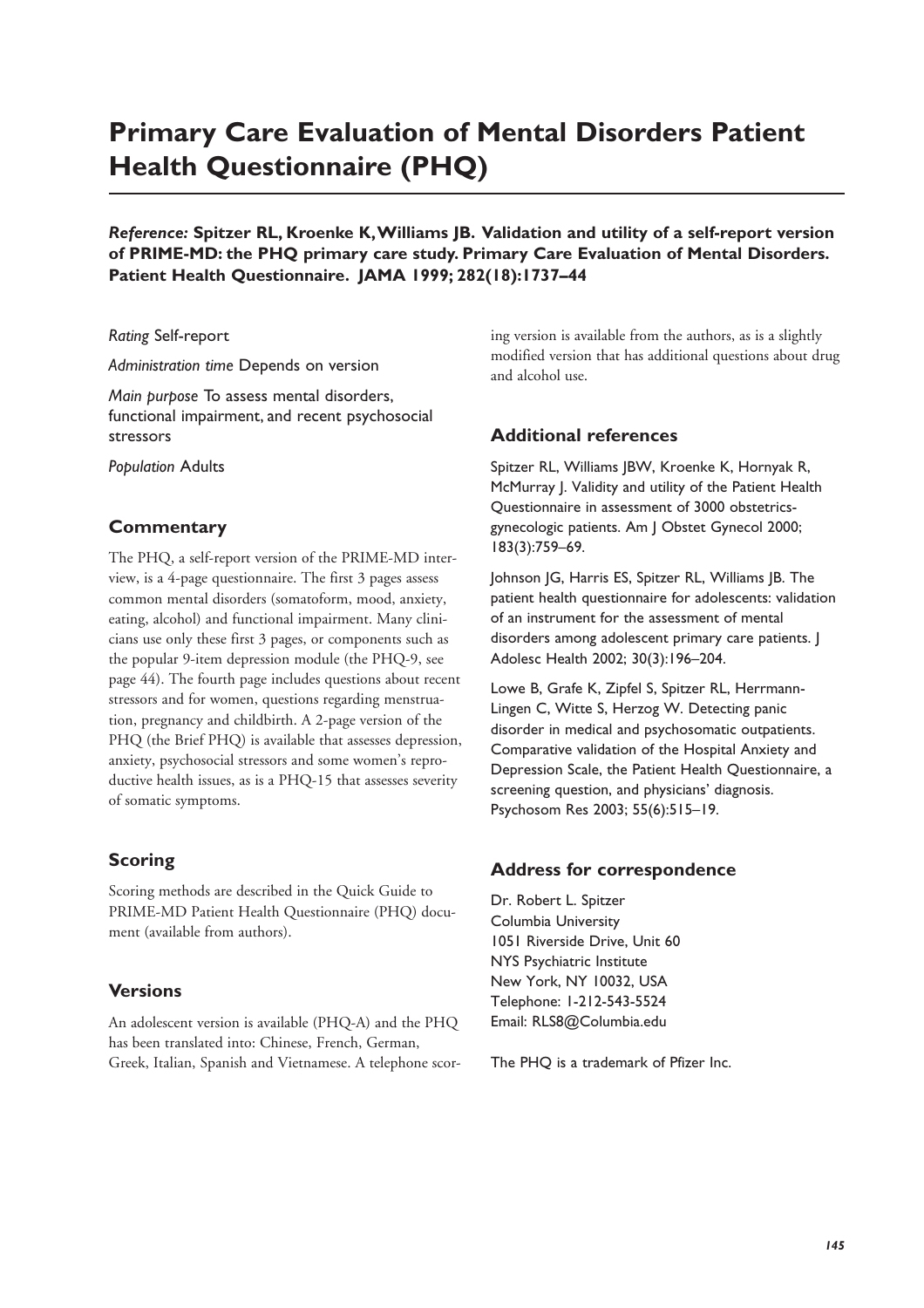#### **Patient Health Questionnaire (PHQ)**

This questionnaire is an important part of providing you with the best health care possible. Your answers will help in understanding problems that you may have. Please answer every question to the best of your ability unless you are requested to skip over a question.

| Name |                                                                                                     | Age    | Sex: □ Female □ Male | Today's Date _  |                 |
|------|-----------------------------------------------------------------------------------------------------|--------|----------------------|-----------------|-----------------|
|      | 1. During the last 4 weeks, how much have you been bothered by any of the following problems?       |        |                      |                 |                 |
|      |                                                                                                     |        | Not                  | <b>Bothered</b> | <b>Bothered</b> |
|      |                                                                                                     |        |                      |                 |                 |
|      |                                                                                                     |        | bothered             | a little        | a lot           |
|      | Stomach pain<br>a.                                                                                  |        | □                    | □               | □               |
|      | Back pain<br>b.                                                                                     |        | □                    | □               | □               |
|      | Pain in your arms, legs, or joints (knees, hips, etc.)<br>c.                                        |        | □                    | □               | □               |
|      | d. Menstrual cramps or other problems with your periods                                             |        | □                    | □               | □               |
|      | Pain or problems during sexual intercourse<br>e.                                                    |        | □                    | □               | □               |
|      | <b>Headaches</b><br>f.                                                                              |        | □                    | □               | П               |
|      | Chest pain<br>g.                                                                                    |        | □                    | П               | П               |
|      | h. Dizziness                                                                                        |        | □                    | □               | □               |
|      | Fainting spells<br>i.                                                                               |        | □                    | □               | □               |
|      | Feeling your heart pound or race<br>j.                                                              |        | □                    | □               | □               |
|      | Shortness of breath<br>k.                                                                           |        | □                    | □               | □               |
|      |                                                                                                     |        |                      |                 |                 |
|      | Constipation, loose bowels, or diarrhea<br>ı.                                                       |        | □                    | □               | □               |
|      | m. Nausea, gas, or indigestion                                                                      |        | □                    | □               | □               |
| 2.   | Over the last 2 weeks, how often have you been bothered by any of the following problems?           |        |                      |                 |                 |
|      |                                                                                                     | Not at | Several              | More than       | Nearly          |
|      |                                                                                                     | all    | days                 | half the days   | every day       |
|      | Little interest or pleasure in doing things<br>a.                                                   | □      | □                    | □               | □               |
|      | Feeling down, depressed, or hopeless<br>b.                                                          | □      | □                    | $\Box$          | $\Box$          |
|      | Trouble falling or staying asleep, or sleeping too much                                             | □      | □                    | □               | □               |
|      | c.                                                                                                  |        |                      |                 | □               |
|      | Feeling tired or having little energy<br>d.                                                         | □      | □                    | □               |                 |
|      | e. Poor appetite or overeating                                                                      | □      | □                    | □               | □               |
|      | Feeling bad about yourself, or that you are a failure, or have<br>f.                                | □      | □                    | □               | □               |
|      | let yourself or your family down                                                                    |        |                      |                 |                 |
|      | Trouble concentrating on things, such as reading the<br>g.                                          | □      | □                    | □               | □               |
|      | newspaper or watching television                                                                    |        |                      |                 |                 |
|      | h. Moving or speaking so slowly that other people could have                                        | □      | □                    | □               | □               |
|      | noticed? Or the opposite - being so fidgety or restless that you                                    |        |                      |                 |                 |
|      | have been moving around a lot more than usual                                                       |        |                      |                 |                 |
|      | Thoughts that you would be better off dead, or of hurting<br>i.                                     | □      | □                    | □               | □               |
|      |                                                                                                     |        |                      |                 |                 |
|      | yourself in some way                                                                                |        |                      |                 |                 |
| 3.   | Questions about anxiety.                                                                            |        |                      |                 |                 |
|      |                                                                                                     |        |                      | No              | Yes             |
|      | a. In the last 4 weeks, have you had an anxiety attack - suddenly feeling fear or panic?            |        |                      | □               | □               |
|      | If you checked 'NO', go to question 5.                                                              |        |                      |                 |                 |
|      |                                                                                                     |        |                      |                 |                 |
|      | b. Has this ever happened before?                                                                   |        |                      | □               | □               |
|      | c. Do some of these attacks come suddenly out of the blue that is, in situations where you          |        |                      | □               | $\Box$          |
|      | don't expect to be nervous or uncomfortable?                                                        |        |                      |                 |                 |
|      | d. Do these attacks bother you a lot or are you worried about having another attack?                |        |                      | □               | $\Box$          |
| 4.   | Think about your last bad anxiety attack.                                                           |        |                      |                 |                 |
|      |                                                                                                     |        |                      | No              | Yes             |
|      | Were you short of breath?<br>a.                                                                     |        |                      | □               | □               |
|      | Did your heart race, pound, or skip?<br>b.                                                          |        |                      | □               | □               |
|      | Did you have chest pain or pressure?<br>c.                                                          |        |                      | □               | □               |
|      | Did you sweat?<br>d.                                                                                |        |                      | □               | □               |
|      | Did you feel as if you were choking?<br>е.                                                          |        |                      | □               | □               |
|      | Did you have hot flashes or chills?<br>f.                                                           |        |                      | □               | □               |
|      |                                                                                                     |        |                      | □               | □               |
|      | Did you have nausea or an upset stomach, or the feeling that you were going to have diarrhea?<br>g. |        |                      |                 |                 |
|      | Did you feel dizzy, unsteady, or faint?<br>h.                                                       |        |                      | □               | П               |
|      | Did you have tingling or numbness in parts of your body?<br>i.                                      |        |                      | □               | □               |
|      | Did you tremble or shake?<br>j.                                                                     |        |                      | $\Box$          | □               |
|      | k. Were you afraid you were dying?                                                                  |        |                      | □               | □               |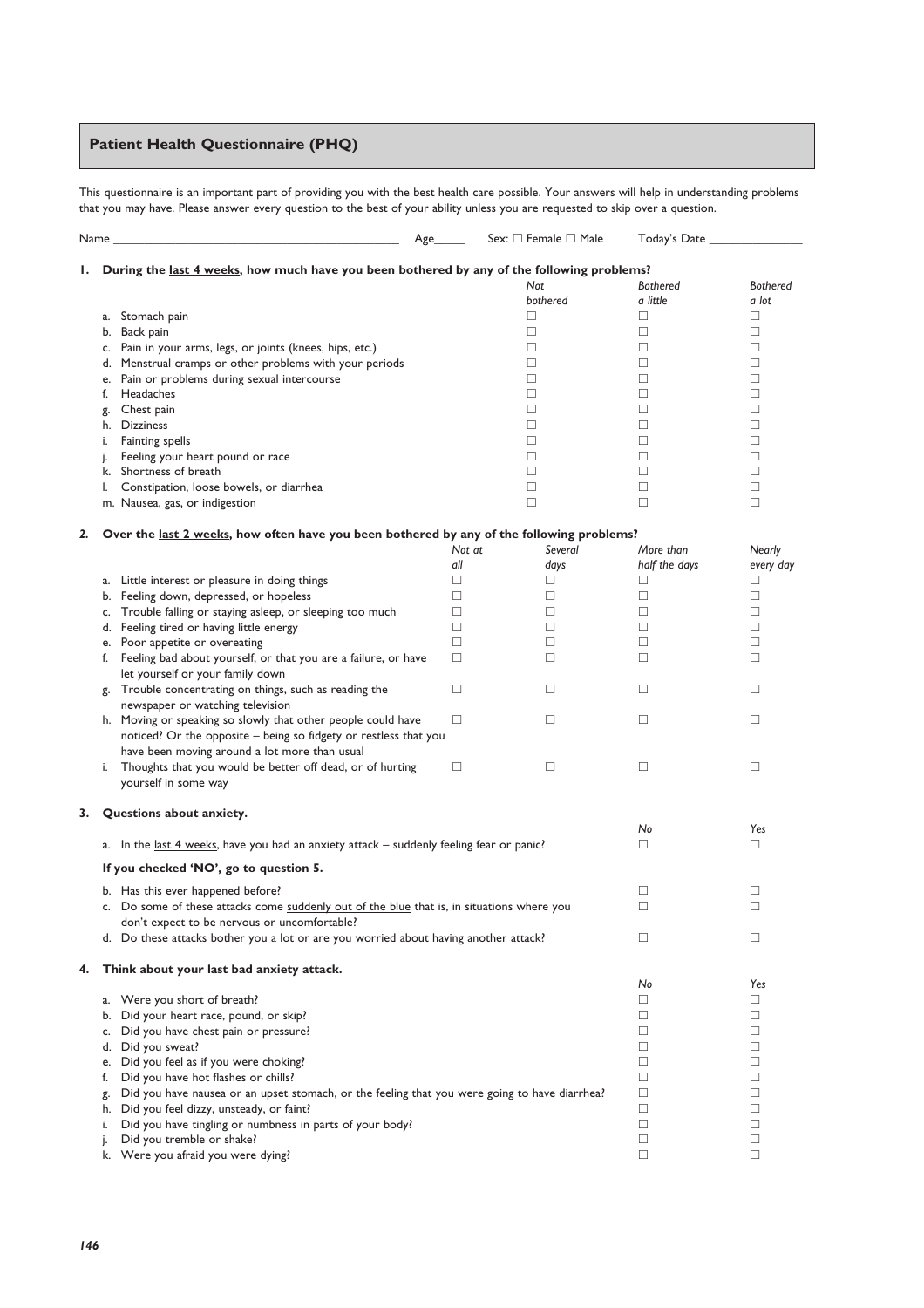# **Patient Health Questionnaire (PHQ)**

|    | 5. Over the last 4 weeks, how often have you been bothered by any of the following problems?                                                |                       |          |                            |                 |
|----|---------------------------------------------------------------------------------------------------------------------------------------------|-----------------------|----------|----------------------------|-----------------|
|    |                                                                                                                                             |                       | Not      | Several                    | More than       |
|    |                                                                                                                                             |                       | at all   | days                       | half the days   |
|    | a. Feeling nervous, anxious, on edge, or worrying a lot about different things                                                              |                       | □        | $\Box$                     | $\Box$          |
|    | If you checked 'Not at all', go to question 6                                                                                               |                       |          |                            |                 |
|    |                                                                                                                                             |                       |          |                            |                 |
|    | b. Feeling restless so that it is hard to sit still                                                                                         |                       | □        | □                          | □               |
|    | c. Getting tired very easily                                                                                                                |                       | □        | П                          | □               |
|    | d. Muscle tension, aches, or soreness                                                                                                       |                       | $\Box$   | П                          | $\Box$          |
|    | e. Trouble falling asleep or staying asleep                                                                                                 |                       | $\Box$   | $\Box$                     | $\Box$          |
| f. | Trouble concentrating on things, such as reading a book or watching TV                                                                      |                       | □        | □                          | □               |
| g. | Becoming easily annoyed or irritable                                                                                                        |                       | $\Box$   | П                          | $\Box$          |
|    | 6. Questions about eating.                                                                                                                  |                       |          |                            |                 |
|    |                                                                                                                                             |                       |          | No                         | Yes             |
|    | a. Do you often feel that you can't control what or how much you eat?                                                                       |                       |          | $\Box$                     | □               |
|    | b. Do you often eat, within any 2-hour period, what most people would                                                                       |                       |          | П                          | □               |
|    | regard as an unusually large amount of food?                                                                                                |                       |          |                            |                 |
|    | If you checked 'NO' to either a or b, go to question 9                                                                                      |                       |          |                            |                 |
|    | c. Has this been as often, on average, as twice a week for the last 3 months?                                                               |                       |          | $\Box$                     | $\Box$          |
|    |                                                                                                                                             |                       |          |                            |                 |
|    | 7. In the last 3 months have you often done any of the following in order to avoid gaining weight?                                          |                       |          | No                         | Yes             |
|    | a. Made yourself vomit?                                                                                                                     |                       |          | $\Box$                     | □               |
|    |                                                                                                                                             |                       |          | □                          | □               |
|    | b. Took more than twice the recommended dose of laxatives?                                                                                  |                       |          |                            |                 |
|    | c. Fasted (not eaten anything at all for at least 24 hours)?                                                                                |                       |          | $\Box$                     | □               |
|    | d. Exercised for more than an hour, specifically to avoid gaining weight after binge eating?                                                |                       |          | П                          | П               |
|    | 8. If you checked 'YES' to any of these ways of avoiding gaining weight,                                                                    |                       |          | No                         | Yes             |
|    | were any as often, on average, as twice a week?                                                                                             |                       |          | П                          | $\Box$          |
|    |                                                                                                                                             |                       |          |                            |                 |
|    | 9. Do you ever drink alcohol (including beer or wine)?                                                                                      |                       |          | No                         | Yes             |
|    |                                                                                                                                             |                       |          | П                          | □               |
|    | If you checked 'NO' go to question 11                                                                                                       |                       |          |                            |                 |
|    | 10. Have any of the following happened to you more than once in the last 6 months?                                                          |                       |          |                            |                 |
|    |                                                                                                                                             |                       |          | No                         | Yes             |
|    | a. You drank alcohol even though a doctor suggested that you stop drinking because of a                                                     |                       |          | П                          | □               |
|    | problem with your health                                                                                                                    |                       |          |                            |                 |
|    | b. You drank alcohol, were high from alcohol, or hung over while you were working, going to                                                 |                       |          | □                          | □               |
|    | school, or taking care of children or other responsibilities                                                                                |                       |          |                            |                 |
|    | c. You missed or were late for work, school, or other activities because you were drinking or                                               |                       |          | $\Box$                     | $\Box$          |
|    | hung over                                                                                                                                   |                       |          |                            |                 |
|    | d. You had a problem getting along with other people while you were drinking                                                                |                       |          | $\Box$                     | □               |
|    | e. You drove a car after having several drinks or after drinking too much                                                                   |                       |          | $\Box$                     | $\Box$          |
|    |                                                                                                                                             |                       |          |                            |                 |
|    | II. If you checked off <u>any</u> problems on this questionnaire, how <u>difficult</u> have these problems made it for you to do your work, |                       |          |                            |                 |
|    | take care of things at home, or get along with other people?                                                                                |                       |          |                            |                 |
|    | $\Box$ Not difficult at all<br>$\Box$ Somewhat difficult                                                                                    | $\Box$ Very difficult |          | $\Box$ Extremely difficult |                 |
|    | 12. In the <u>last 4 weeks</u> , how much have you been bothered by any of the following problems?                                          |                       |          |                            |                 |
|    |                                                                                                                                             |                       | Not      | <b>Bothered</b>            | <b>Bothered</b> |
|    |                                                                                                                                             |                       | bothered | a little                   | a lot           |
| a. | Worrying about your health                                                                                                                  |                       | $\Box$   | L                          | $\Box$          |
| b. | Your weight or how you look                                                                                                                 |                       | $\Box$   | П                          | □               |
| c. | Little or no sexual desire or pleasure during sex                                                                                           |                       | □        | П                          | □               |
| d. | Difficulties with husband/wife, partner/lover or boyfriend/girlfriend                                                                       |                       | П        | $\Box$                     | $\Box$          |
|    |                                                                                                                                             |                       |          | $\Box$                     |                 |
| е. | The stress of taking care of children, parents, or other family members                                                                     |                       | $\Box$   |                            | $\Box$          |
| f. | Stress at work outside of the home or at school                                                                                             |                       | □        | П                          | □               |
| g. | Financial problems or worries                                                                                                               |                       | П        | $\Box$                     | $\Box$          |
| h. | Having no one to turn to when you have a problem                                                                                            |                       | □        | $\Box$                     | $\Box$          |
| i. | Something bad that happened recently                                                                                                        |                       | □        | □                          | $\Box$          |
|    | Thinking or dreaming about something terrible that happened to you                                                                          |                       | □        | П                          | $\Box$          |

<u>in the past</u> – like your house being destroyed, a severe accident, being hit or assaulted, or being forced to commit a sexual act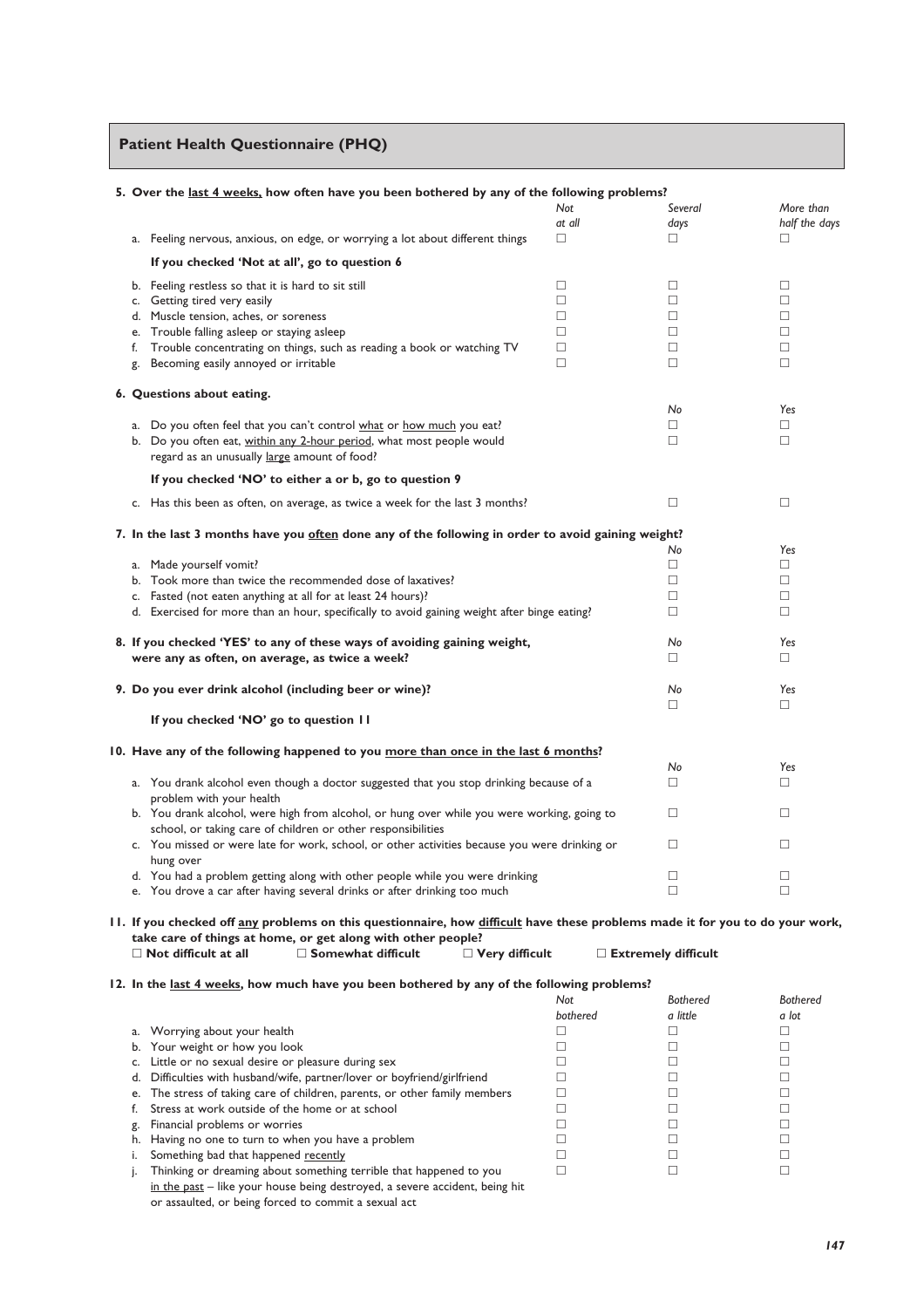|    |                                 | <b>Patient Health Questionnaire (PHQ) (continued)</b>                 |                                                                                                                               |                                          |                     |                                                                                                              |
|----|---------------------------------|-----------------------------------------------------------------------|-------------------------------------------------------------------------------------------------------------------------------|------------------------------------------|---------------------|--------------------------------------------------------------------------------------------------------------|
|    | have an unwanted sexual act?    |                                                                       | 13. In the last year, have you been hit, slapped, kicked or otherwise physically hurt by someone, or has anyone forced you to |                                          | No<br>п             | Yes<br>п                                                                                                     |
|    |                                 |                                                                       |                                                                                                                               |                                          |                     |                                                                                                              |
|    |                                 |                                                                       | 15. Are you taking any medicine for anxiety, depression or stress?                                                            |                                          | No<br>П             | Yes<br>П                                                                                                     |
|    |                                 |                                                                       | 16. FOR WOMEN ONLY: Questions about menstruation, pregnancy and childbirth.                                                   |                                          |                     |                                                                                                              |
|    |                                 | a. Which best describes your menstrual periods?                       |                                                                                                                               |                                          |                     |                                                                                                              |
|    | $\Box$ Periods are<br>unchanged | $\Box$ No periods<br>because<br>pregnant or<br>recently<br>gave birth | $\Box$ Periods have become<br>irregular or changed<br>in frequency,<br>duration or amount                                     | $\Box$ No periods for<br>at least a year |                     | $\Box$ Having periods because<br>taking hormone replace-<br>ment (estrogen) therapy<br>or oral contraceptive |
|    |                                 |                                                                       | b. During the week before your period starts, do you have a serious problem with your mood $-$                                |                                          |                     |                                                                                                              |
|    |                                 | like depression, anxiety, irritability, anger or mood swings?         |                                                                                                                               |                                          | No                  | Yes                                                                                                          |
|    |                                 |                                                                       |                                                                                                                               |                                          | (or does not apply) |                                                                                                              |
|    |                                 |                                                                       |                                                                                                                               |                                          | П                   | ⊔                                                                                                            |
|    |                                 | c. If YES: Do these problems go away by the end of your period?       |                                                                                                                               |                                          | П                   | □                                                                                                            |
| d. |                                 | Have you given birth within the last 6 months?                        |                                                                                                                               |                                          | П                   | □                                                                                                            |
| e. |                                 | Have you had a miscarriage within the last 6 months?                  |                                                                                                                               |                                          | п                   | П                                                                                                            |
|    |                                 | Are you having difficulty getting pregnant?                           |                                                                                                                               |                                          | П                   | П                                                                                                            |

Developed by Drs. Robert L. Spitzer, Janet B.W. Williams, Kurt Kroenke and colleagues, with an educational grant from Pfizer Inc. For research information, contact Dr. Spitzer at rls8@columbia.edu. The names PRIME-MD® and PRIME-MD TODAY® are trademarks of Pfizer Inc. © 1999, Pfizer Inc.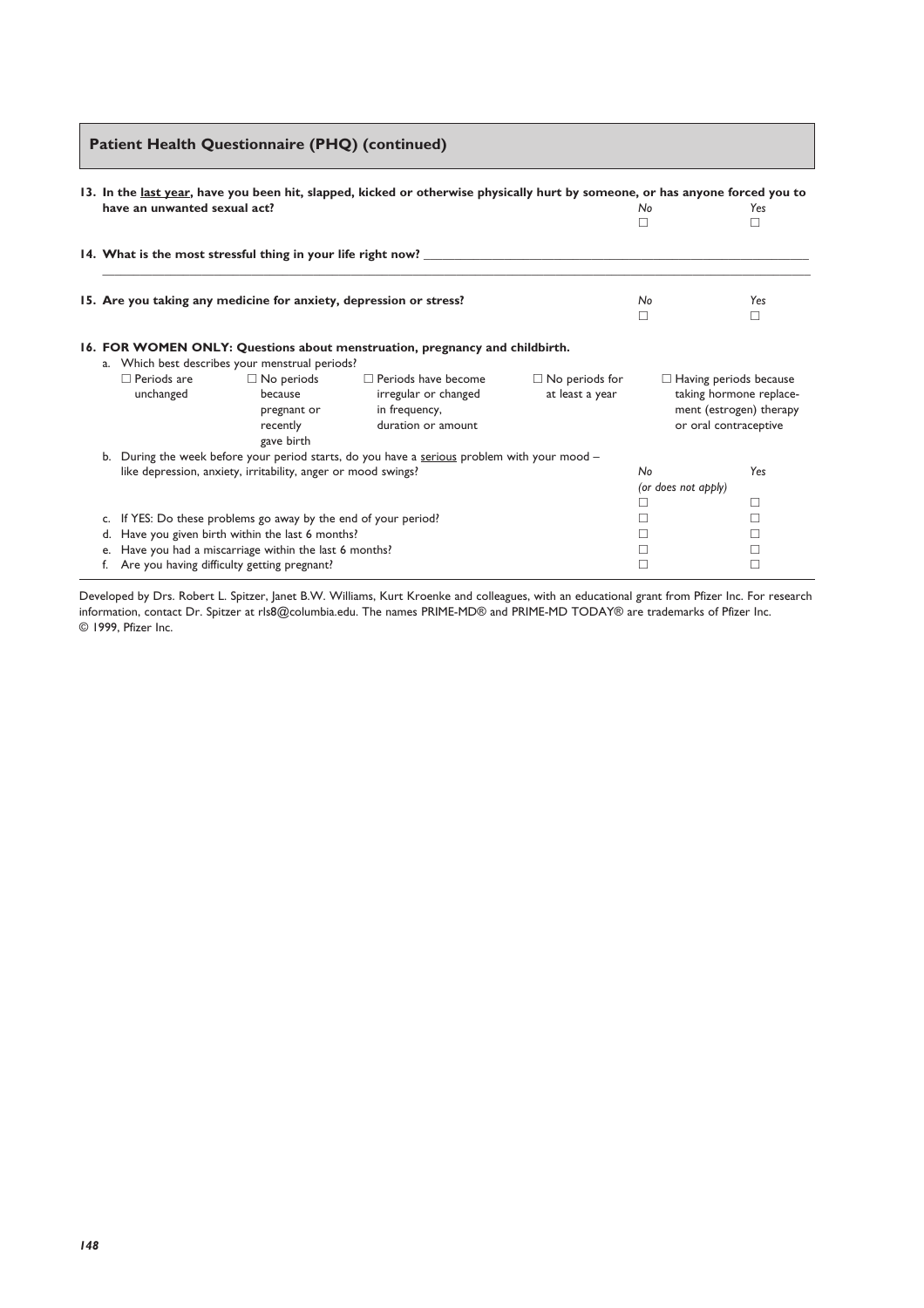#### *Reference:* **McNair DM, Lorr M, Droppleman LF. EdITS Manual for the Profile of Mood States. 1992. San Diego, CA, EdITS**

*Rating* Self-report

*Administration time* <5 minutes

*Main purpose* To assess mood state and changes in mood

*Population* Adults

## **Commentary**

The POMS is a 65-item self-report questionnaire designed to assess mood state over the previous week or for shorter periods such as 'right now'. Each item consists of an adjective, some of which reflect positive mood states (for example, lively, cheerful, clear-headed), whereas others reflect negative mood states (for example, sad, unhappy, hopeless). The scale assesses 6 main domains: Tension-Anxiety, Depression-Dejection, Anger-Hostility, Vigour-Activity, Fatigue-Inertia and Confusion-Bewilderment. The POMS is quick and easy to administer and has a long history of use as an outcome instrument, particularly in studies requiring a measure that is sensitive to transient, fluctuating affective mood states.

#### **Scoring**

Items are scored on a 0 (not at all) to 4 (extremely) basis; the total mood score (range 0–260) is obtained by summing the scores of the 5 negative mood scales, but discounting the Vigour scale. The 6 sub-scales are derived by summing the scores for the relevant adjectives.

#### **Versions**

A 30-item short form is available, as well as a bipolar supplement. The instrument has been translated into: Chinese, Czech, Danish, Dutch, Finnish, French, German, Greek, Italian, Japanese, Norwegian, Polish, Russian, Spanish and Swedish.

#### **Additional references**

Szuba MP, Baxter LR Jr, Fairbanks LA, Guze BH, Schwartz JM. Effects of partial sleep deprivation on the diurnal variation of mood and motor activity in major depression. Biol Psychiatry 1991; 30(8):817–29.

Nyenhuis DL, Yamamoto C, Luchetta T, Terrien A, Parmentier A. Adult and geriatric normative data and validation of the profile of mood states. J Clin Psychol 1999; 55(1):79–86.

## **Address for correspondence**

Multi-Health Systems Inc. P.O. Box 950 North Tonawanda, NY 14120-0950, USA Telephone: 1-800-456-3003 in the US or 1-416-492-2627 international Email: customerservice@mhs.com Website: www.mhs.com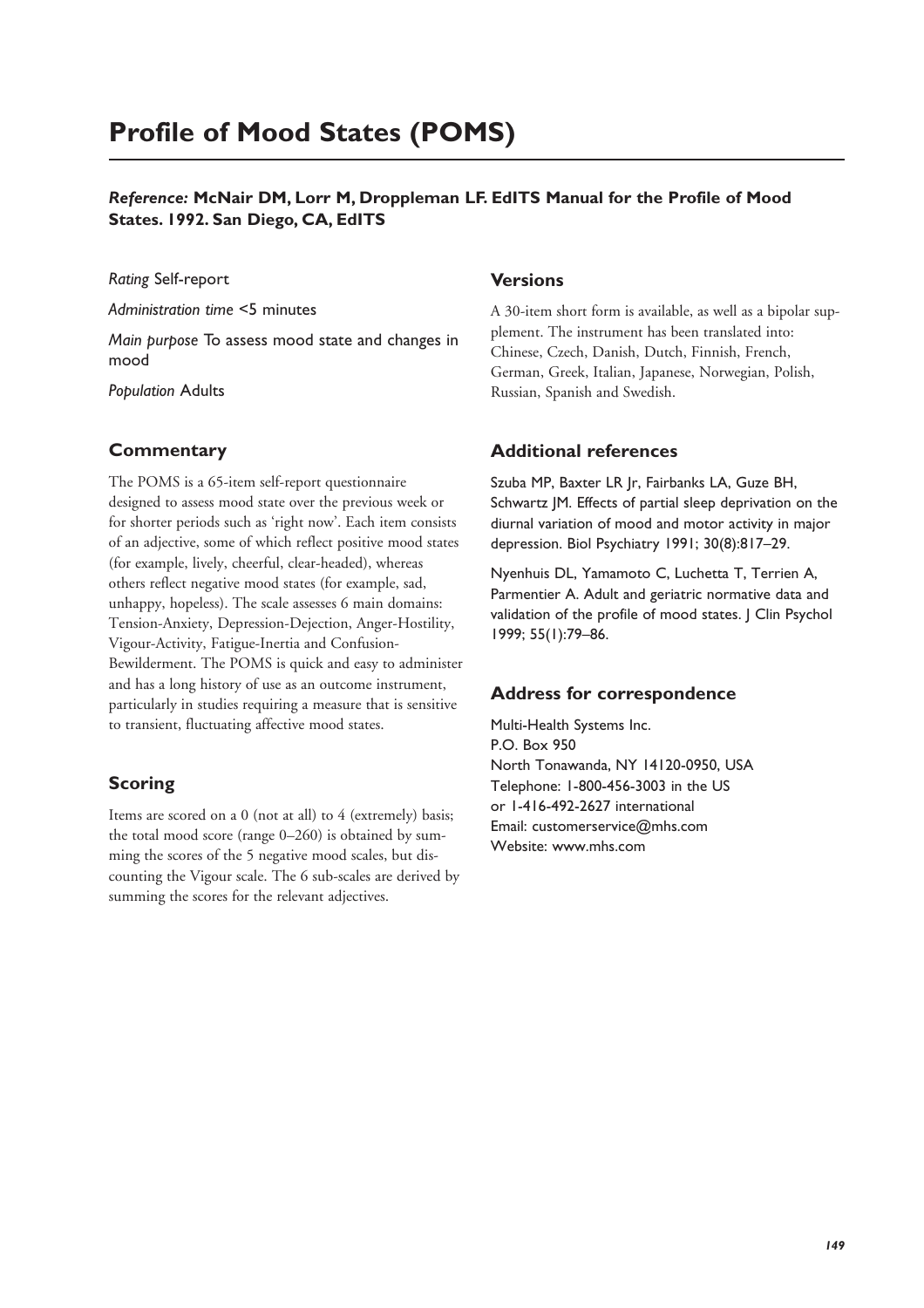# **Quality of Life Enjoyment and Satisfaction Questionnaire (Q-LES-Q)**

*Reference:* **Endicott J, Nee J, Harrison W, Blumenthal R. Quality of Life Enjoyment and Satisfaction Questionnaire: a new measure. Psychopharmacol Bull 1993; 29(2):321–6**

*Rating* Self-report *Administration time* 10 minutes *Main purpose* To assess generic quality of life *Population* Adults

## **Commentary**

The Q-LES-Q is a 93-item self-report measure of generic quality of life that was developed in a population of outpatients with depression. The scale possesses 8 sub-scales (physical health, work, school, household duties, subjective feelings, leisure activities, social relationships and general activities), although completion of the work, school and household duties sections is optional. The Q-LES-Q is fast becoming a widely used measure of quality of life in patients with mood and anxiety disorders. A 16-item short form which corresponds to the general activities section is also available.

#### **Scoring**

Items are scored on a 1–5 scale; raw scores for the subscales and the total score are converted to percentages of maximum possible scores where higher scores indicate better quality of life.

## **Versions**

The Q-LES-Q has been translated into over 40 languages.

#### **Additional references**

Miller IW, Keitner GI, Schatzberg AF, Klein DN, Thase ME, Rush AJ, Markowitz JC, Schlager DS, Kornstein SG, Davis SM, Harrison WM, Keller MB. The Treatment of Chronic Depression, Part 3: Psychosocial Functioning Before and After Treatment with Sertraline or Imipramine. J Clin Psychiatry 1998; 59(11):608–19.

Russell JM, Koran LM, Rush J, Hirschfeld RM, Harrison W, Friedman ES, Davis S, Keller M. Effect of concurrent anxiety on response to sertraline and imipramine in patients with chronic depression. Depress Anxiety 2001; 13(1):18–27.

Rapaport MH, Endicott J, Clary CM. Posttraumatic stress disorder and quality of life: results across 64 weeks of sertraline treatment. J Clin Psychiatry 2002; 63(1):59–65.

#### **Address for correspondence**

Dr. Jean Endicott Department of Research Assessment and Training New York State Psychiatric Institute, Unit 123 1051 Riverside Drive New York, NY 10032, USA Telephone: 1-212-543-5536 Email: je10@columbia.edu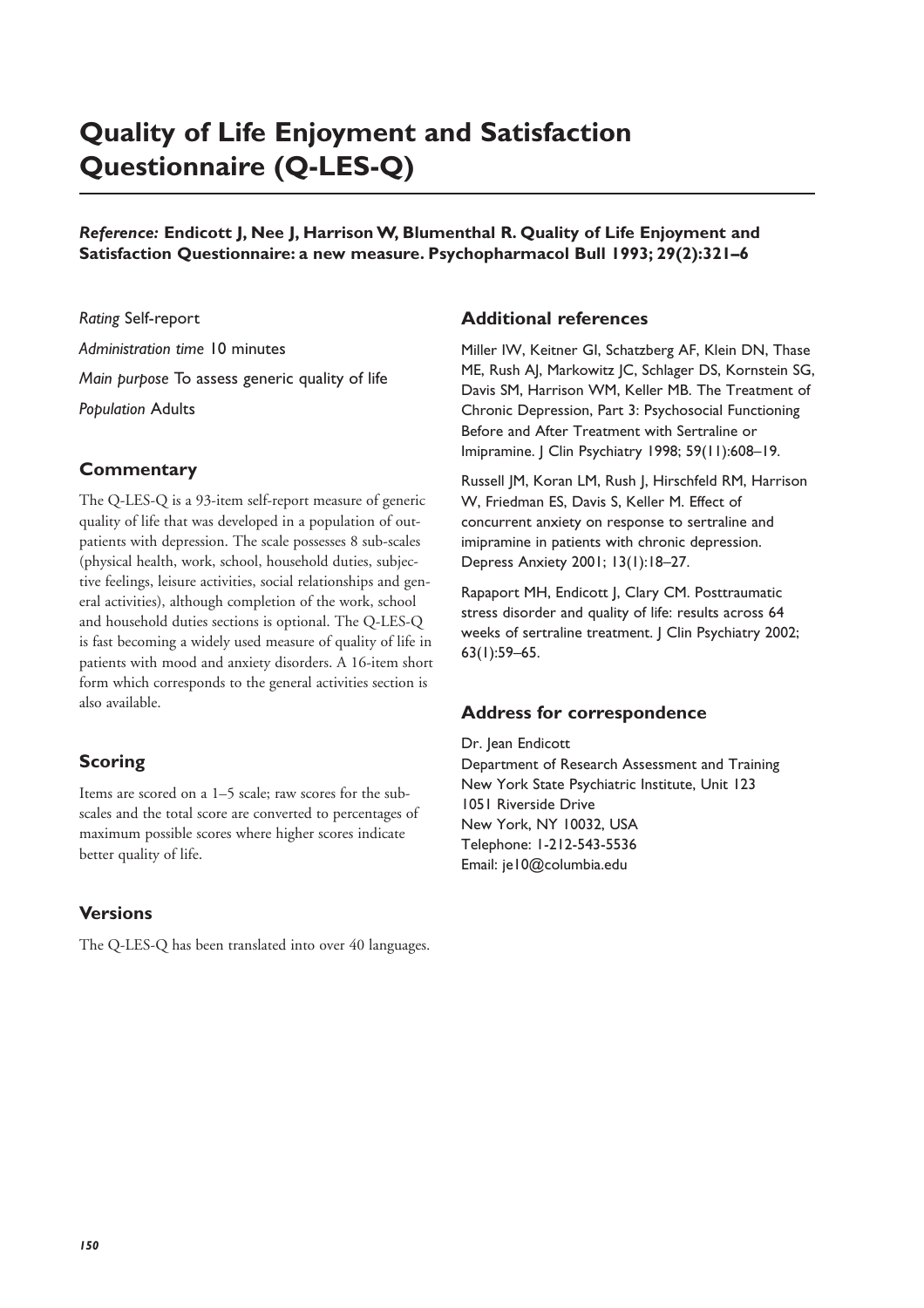#### **Quality of Life Enjoyment an Satisfactiond Questionnaire (Q-LES-Q) Social Relations Sub-scale**

|                                                                                                     | Not at all<br>or never | Rarely | Sometimes | Often or most<br>of the time | Frequently or<br>all the time |
|-----------------------------------------------------------------------------------------------------|------------------------|--------|-----------|------------------------------|-------------------------------|
| During the past week how often have you                                                             |                        |        |           |                              |                               |
| enjoyed talking with or being with friends or relatives?                                            |                        |        | 3         | 4                            | 5                             |
| looked forward to getting together with friends or relatives?                                       |                        |        | 3         | 4                            |                               |
| made social plans with friends or relatives for future activities?                                  |                        |        | 3         | 4                            | 5                             |
| enjoyed talking with co-workers or neighbors?                                                       |                        |        | 3         | 4                            |                               |
| been patient with others when others were irritating in their actions or words? I                   |                        |        | 3         | 4                            |                               |
| been interested in the problems of other people?                                                    |                        |        | 3         | 4                            | 5                             |
| felt affection toward one or more people?                                                           |                        |        | 3         | 4                            |                               |
| gotten along well with other people?                                                                |                        |        | 3         | 4                            | 5                             |
| joked or laughed with other people?                                                                 |                        |        | 3         | 4                            | 5                             |
| felt you met the needs of friends or relatives?                                                     |                        |        | 3         | 4                            |                               |
| felt your relationships with your friends or relatives were without major<br>problems or conflicts? |                        | 2      | 3         | 4                            | 5                             |

Reproduced from Endicott J, Nee J, Harrison W, Blumenthal R. Psychopharmacol Bull 1993; 29(2):321–6 with permission from Dr Jean Endicott.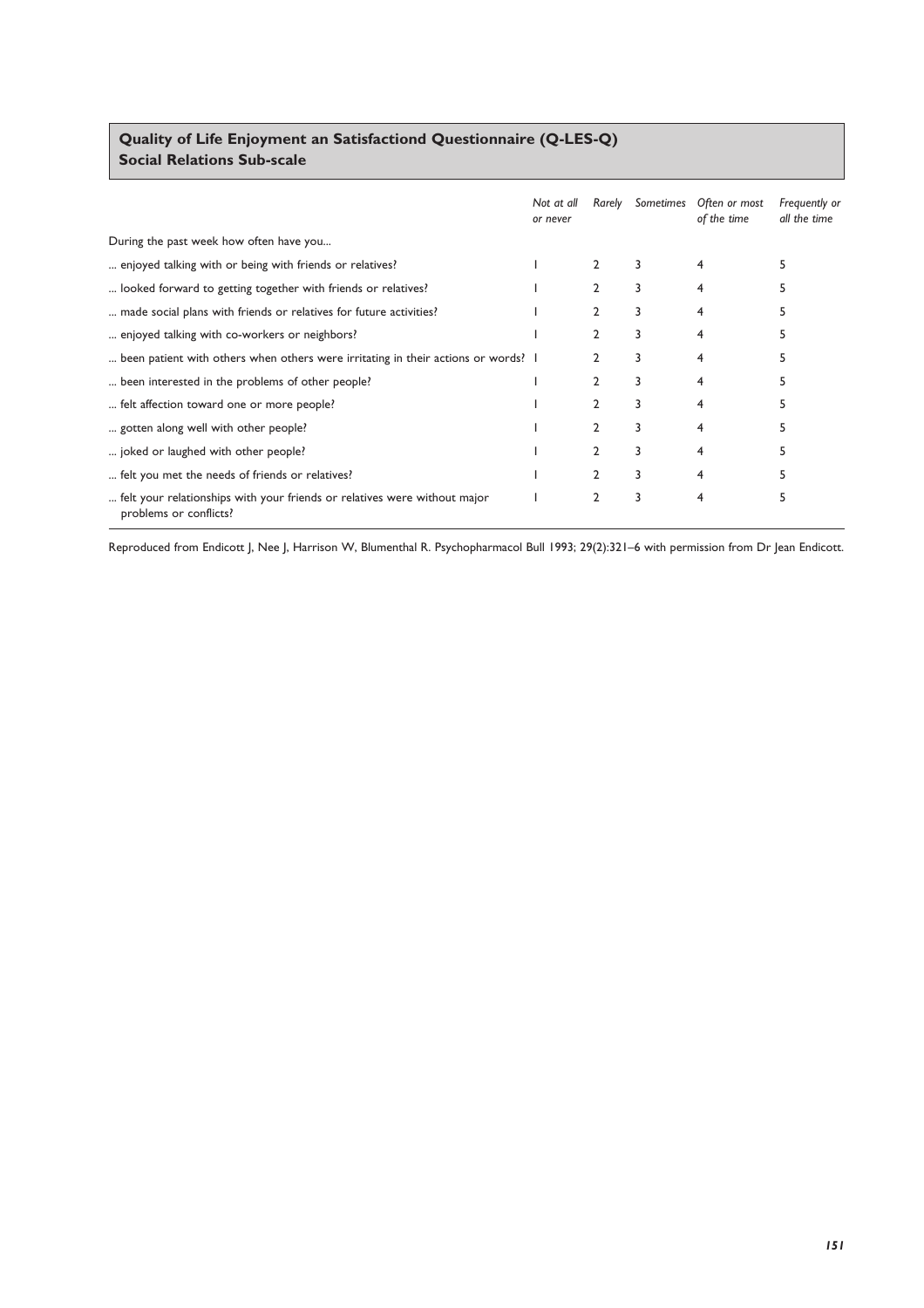#### *Reference:* **Sheehan DV. The Anxiety Disease. New York, NY: Charles Scribner's Sons, 1983**

*Rating* Self-report *Administration time* <5 minutes *Main purpose* To assess degree of disability *Population* Adults

## **Commentary**

The Sheehan Disability Scale is a brief 3-item self-report inventory designed to assess the degree to which symptoms of panic, anxiety, depression or phobia have disrupted the patient's work, social life, and family life. Two additional optional items assess the degree to which symptoms affected productivity in terms of lost or unproductive days. The scale has been used widely in pharmaceutical trials, particularly for panic disorder. For routine clinical practice, it represents a brief, easy to administer measure of disability that is sensitive to change, although it may be of less use in non-working populations.

## **Scoring**

All items are scored on a 0-10 scale, where 0 represents no impairment, 1–3 mild impairment, 4–6 moderate impairment, 7–9 marked impairment, and 10 extreme impairment. The 3 primary items can be summed into a single measure of global impairment (range 0–30). Scores ≥5 on any of the sub-scales are indicative of functional impairment and increased risk of mental disorder.

#### **Versions**

The Sheehan Disability Scale has been translated into Danish, Dutch, French, German, Italian, Portuguese, Spanish and Swedish.

#### **Additional references**

Sheehan DV, Harnett-Sheehan K, Raj BA. The measurement of disability. Int Clin Psychopharmacol 1996; 11 Suppl 3:89–95.

Leon AC, Olfson M, Portera L, Farber L, Sheehan DV. Assessing psychiatric impairment in primary care with the Sheehan Disability Scale. Int | Psychiatry Med 1997; 27:93–105.

Von Korff M, Katon W, Rutter C, Ludman E, Simon G, Lin E, Bush T. Effect on disability outcomes of a depression relapse prevention program. Psychosom Med 2003; 65(6):938–43.

## **Address for correspondence**

Dr. David V. Sheehan Institute for Research in Psychiatry University of South Florida 3515 East Fletcher Avenue Tampa, FL 33613-4788, USA Telephone: 1-813-974-4544 Email: dsheehan@hsc.usf.edu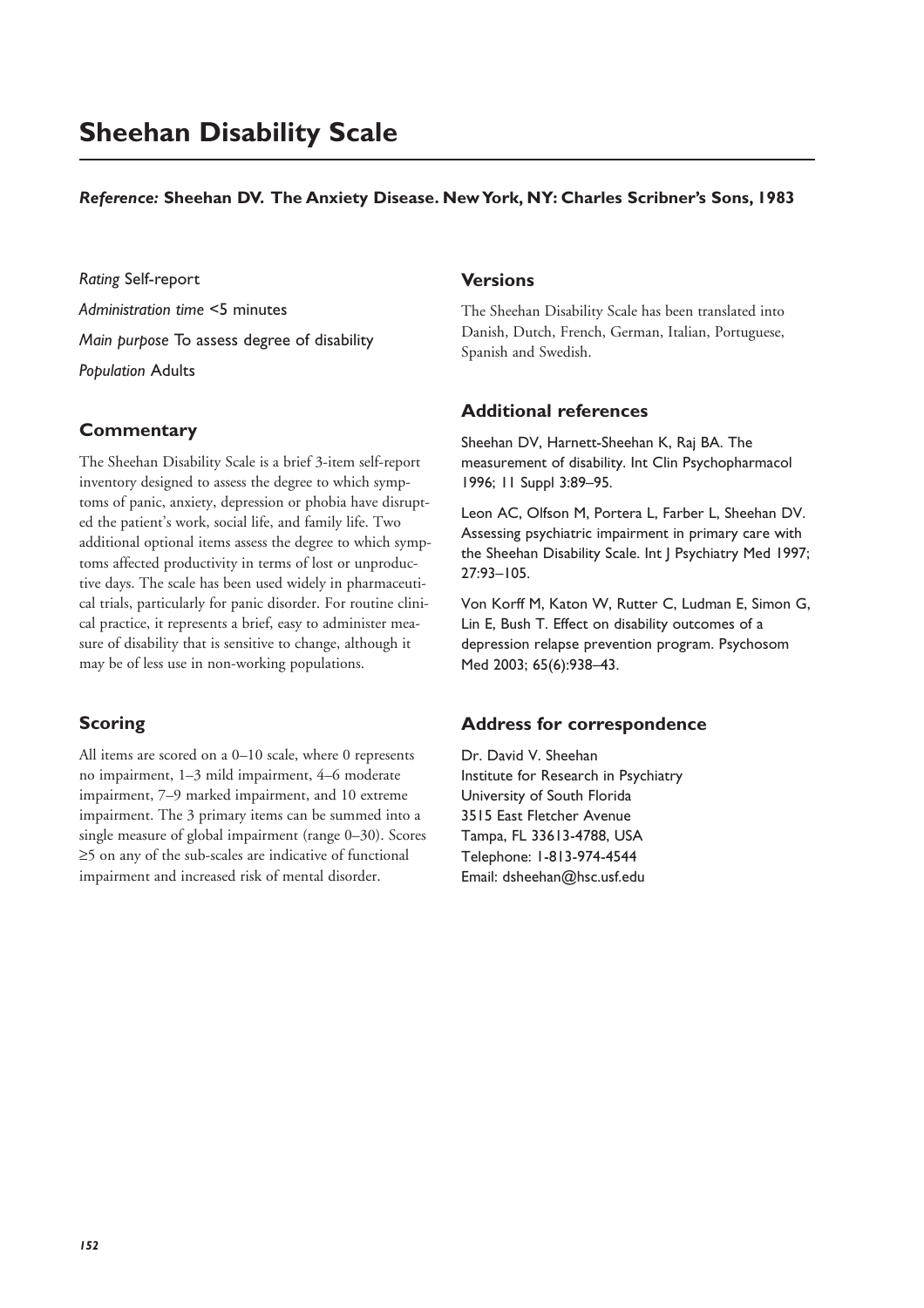#### **Sheehan Disability Scale**

**A brief, patient rated, measure of disability and impairment**

#### **Please mark ONE circle for each scale**





#### **Days lost**

On how many days in the last week did your symptoms cause you to miss school or work or leave you unable to carry out your normal daily responsibilities?

#### **Days underproductive**

On how many days in the last week did you feel so impaired by your symptoms, that even though you went to school or work, your productivity was reduced?

©Copyright 1983 David V Sheehan. All rights reserved. Reproduced with kind permission of the author.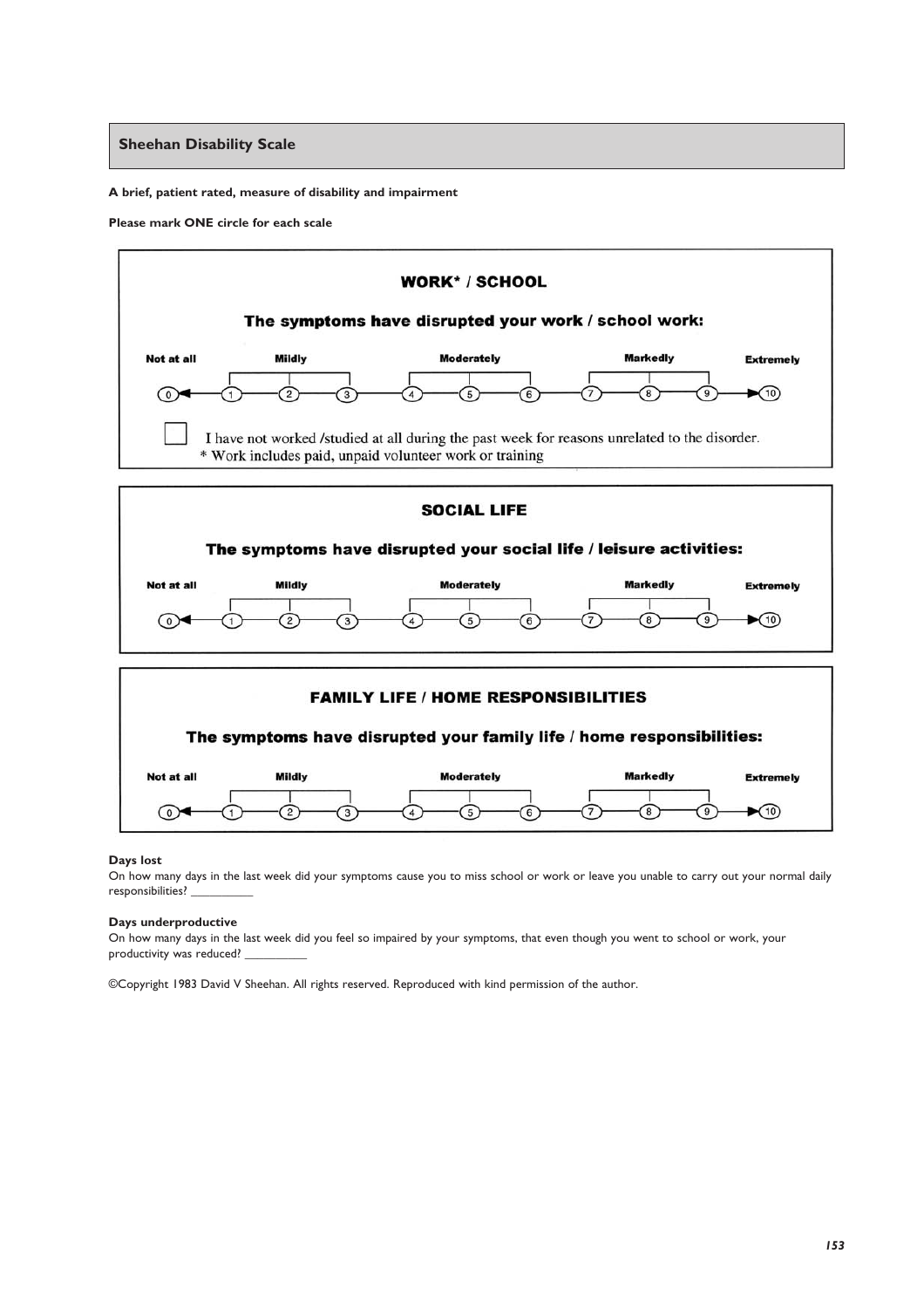# **Short Form McGill Pain Questionnaire (SF-MPQ)**

#### *Reference:* **Melzack R. The short-form McGill Pain Questionnaire. Pain 1987; 30(2):191–7**

*Rating* Self-report

*Administration time* 5 minutes

*Main purpose* To assess the sensory, affective and other qualitative components of pain

*Population* Adults, adolescents and older adults

#### **Commentary**

The SF-MPQ is a widely used 15-item self-report scale that assesses 11 sensory and 4 affective types of pain. Three pain scores are derived from the sum of the values of the words chosen for sensory, affective and total descriptors. The instrument also includes the Present Pain Intensity (PPI) index of the standard McGill Pain Questionnaire and a visual analogue scale.

#### **Scoring**

Items are rated on an intensity scale from 0 (none) through to 3 (severe). Sensory Pain Rating, Affective Pain Rating and Total Pain Rating Indices can be derived, as can a score for the instrument's visual analog scale and indication of overall pain intensity.

#### **Versions**

The scale has been translated into: Croatian, Czech, Dutch, French, German, Hebrew, Hungarian, Italian, Polish, Portuguese, Russian, Slovakian, Spanish and Swedish.

#### **Additional reference**

Wright KD, Asmundson GJ, McCreary DR. Factorial validity of the short-form McGill pain questionnaire (SF-MPQ). Eur J Pain 2001; 5(3):279–84.

#### **Address for correspondence**

Dr. Ronald Melzack Department of Psychology McGill University Montreal, Quebec, Canada Telephone: 1-514-398-6084 Email: rmelzack@ego.psych.mcgill.ca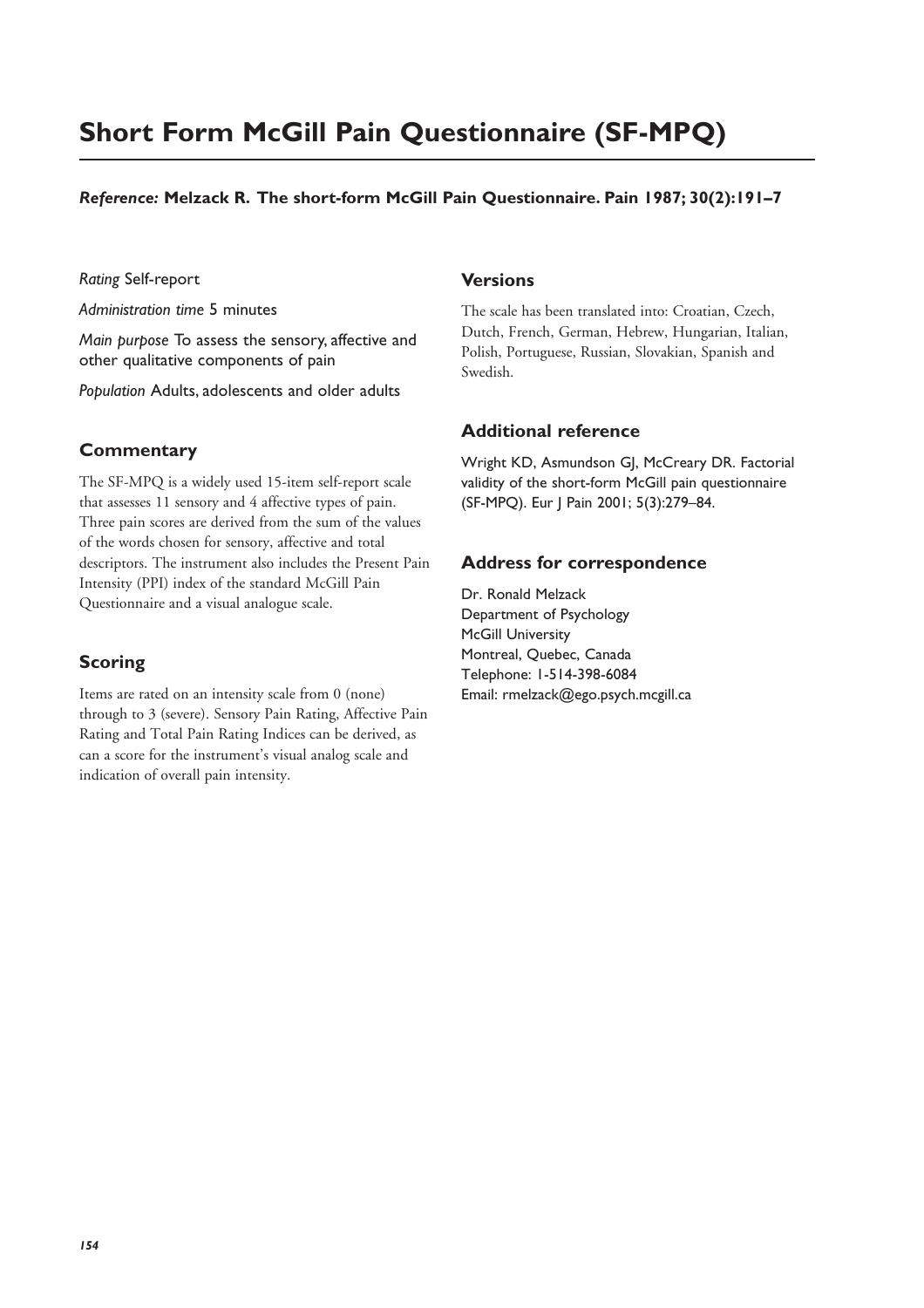#### **Short-Form McGill Pain Questionnaire (SF-MPQ) Form X**

#### **A. PLEASE DESCRIBE YOUR PAIN DURING THE LAST WEEK.** (√ one box on each line.)

|                     |                       | None           | Mild                     | Moderate   | Severe         |
|---------------------|-----------------------|----------------|--------------------------|------------|----------------|
| I. Throbbing        |                       | 0 <sub>0</sub> | $\overline{1}$           | $2\square$ | $3$ $\Box$     |
| 2. Shooting         |                       | 0 <sub>0</sub> | ∣□                       | $2\square$ | $3$ $\Box$     |
| 3. Stabbing         |                       | 0 <sub>0</sub> | ∣□                       | $2\square$ | $3$ $\Box$     |
| 4. Sharp            |                       | $0$ $\Box$     | $\overline{\phantom{0}}$ | $2\square$ | $3$ $\Box$     |
| 5. Cramping         |                       | 0 <sub>0</sub> | ∣□                       | $2\square$ | $3$ $\Box$     |
| 6. Gnawing          |                       | 0 <sub>0</sub> | $\overline{\phantom{0}}$ | $2\square$ | 3 <sup>1</sup> |
| 7. Hot-burning      |                       | 0 <sub>0</sub> | ∣□                       | $2\square$ | $3$ $\Box$     |
| 8. Aching           |                       | 0 <sub>0</sub> | ∣□                       | $2\square$ | 3 <sup>1</sup> |
| 9. Heavy            |                       | 0 <sub>0</sub> | $\overline{\phantom{0}}$ | $2\square$ | $3$ $\Box$     |
| 10. Tender          |                       | 0 <sub>0</sub> | ∣□                       | $2\square$ | $3$ $\Box$     |
| 11. Splitting       |                       | 0 <sub>0</sub> | ∣□                       | $2\square$ | 3 <sup>1</sup> |
|                     | 12. Tiring-exhausting | 0 <sub>0</sub> | $\overline{\phantom{0}}$ | $2\square$ | $3$ $\Box$     |
| 13. Sickening       |                       | 0 <sub>0</sub> | ∣□                       | $2\square$ | $3$ $\Box$     |
| 14. Fearful         |                       | $0$ $\Box$     | $\overline{\phantom{0}}$ | $2\square$ | $3\Box$        |
| 15. Punishing-cruel |                       | $0\Box$        | ∣□                       | $2\square$ | 3 <sup>1</sup> |

#### **B. RATE YOUR PAIN DURING THE PAST WEEK**

The following line represents pain of increasing intensity from 'no pain' to 'worst possible pain'. Place a slash (|) across the line in the position that best describes your pain **during the past week**.

| No                            | Worst    |                           |
|-------------------------------|----------|---------------------------|
| Pain                          | possible | Score in mm               |
|                               | pain     | (Investigator's use only) |
| <b>PRESENT PAIN INTENSITY</b> |          |                           |

#### **C. P**

 $0 \square$  No pain

- | □ Mild
- $2 \Box$  Discomforting
- $3 \Box$  Distressing
- $4 \Box$  Horrible
- $5 \Box$  Excruciating

Reproduced from Melzack R. Pain 1987; 30(2):191–7. © R Melzack 1970, 1984, 1987. Reprinted with permission from the author.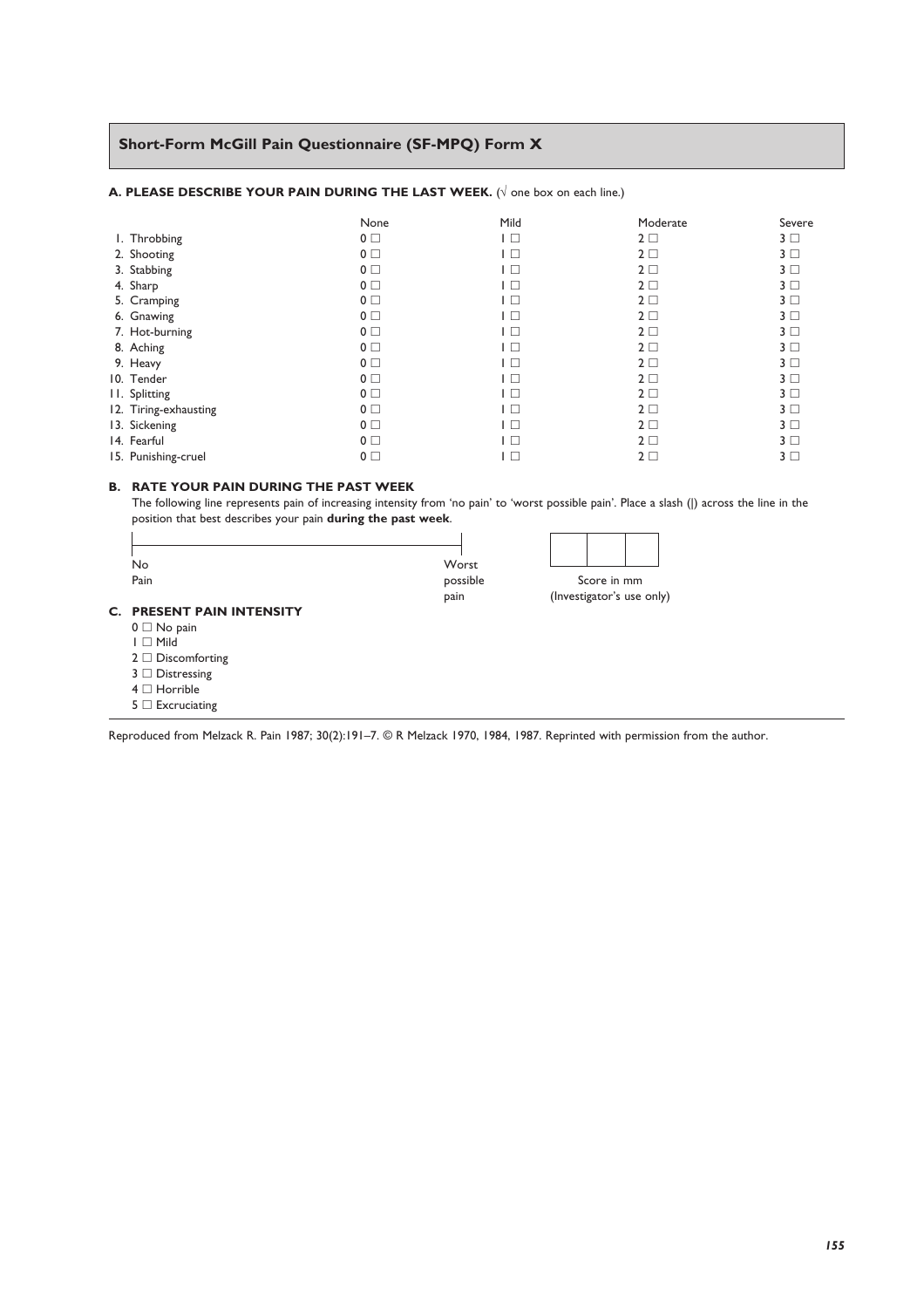# **Systematic Assessment for Treatment Emergent Events (SAFTEE)**

*Reference:* **Levine J, Schooler NR. SAFTEE: a technique for the systematic assessment of side effects in clinical trials. Psychopharmacol Bull 1986; 22(2):343–81**

*Rating* Clinician-rated

*Administration time* 10–15 minutes

*Main purpose* To detect and monitor treatmentemergent adverse events

*Population* Adults and adolescents

## **Commentary**

Developed primarily as a method for eliciting treatmentrelated adverse events in pharmaceutical trials, the SAF-TEE is available in two versions: the SAFTEE-General Inquiry (GI) and SAFTEE-Specific Inquiry (SI). The former uses a general, open-ended interview method to elicit adverse events, and then asks for further information regarding the onset, severity, duration, functional impairment, pattern, etc. of the adverse events identified, regardless of whether they are thought to be drug-related. Results of laboratory and other tests can also be recorded on the form. The SAFTEE-SI involves a full review of systems and makes specific inquiries about symptoms in each area, but may be too time consuming for routine clinical practice. There is debate as to whether the SAFTEE-SI provides additional information over the SAFTEE-GI (see Rabkin et al. 1992 and comment by Levine and Schooler 1992). The SAFTEE-GI can be administered by a wide variety of health professionals, and appears to be a reliable and valid tool for systematically identifying and monitoring treatment-emergent events. The SAFTEE-GI is in the public domain and is reproduced in full here.

#### **Scoring**

Summary scores (i.e. number of adverse events experienced) can be calculated, but are rarely used in clinical practice.

#### **Versions**

No other versions available.

#### **Additional references**

Levine, I. Ascertainment of side effects in psychopharmacologic clinical trials. In: O. Benkert, W. Mair, K. Rickels (eds), Methodology of the Evaluation of Psychotropic Drugs. Psychopharmacology Series 8. New York: Springer-Verlag, pp. 130–135, 1990.

Levine J, Schooler NR. General versus specific inquiry with SAFTEE. J Clin Psychopharmacol 1992; 12(6):448.

Rabkin JG, Markowitz JS, Ocepek-Welikson K, Wager SS. General versus systematic inquiry about emergent clinical events with SAFTEE: implications for clinical research. J Clin Psychopharmacol 1992; 12(1):3–10.

#### **Address for correspondence**

Dr. Jerome Levine Nathan S. Kline Institute for Psychiatric Research 140 Old Orangeburg Road Orangeburg, NY 10962, USA Telephone: 1-845-398-5503 Email: levine@nki.rfmh.org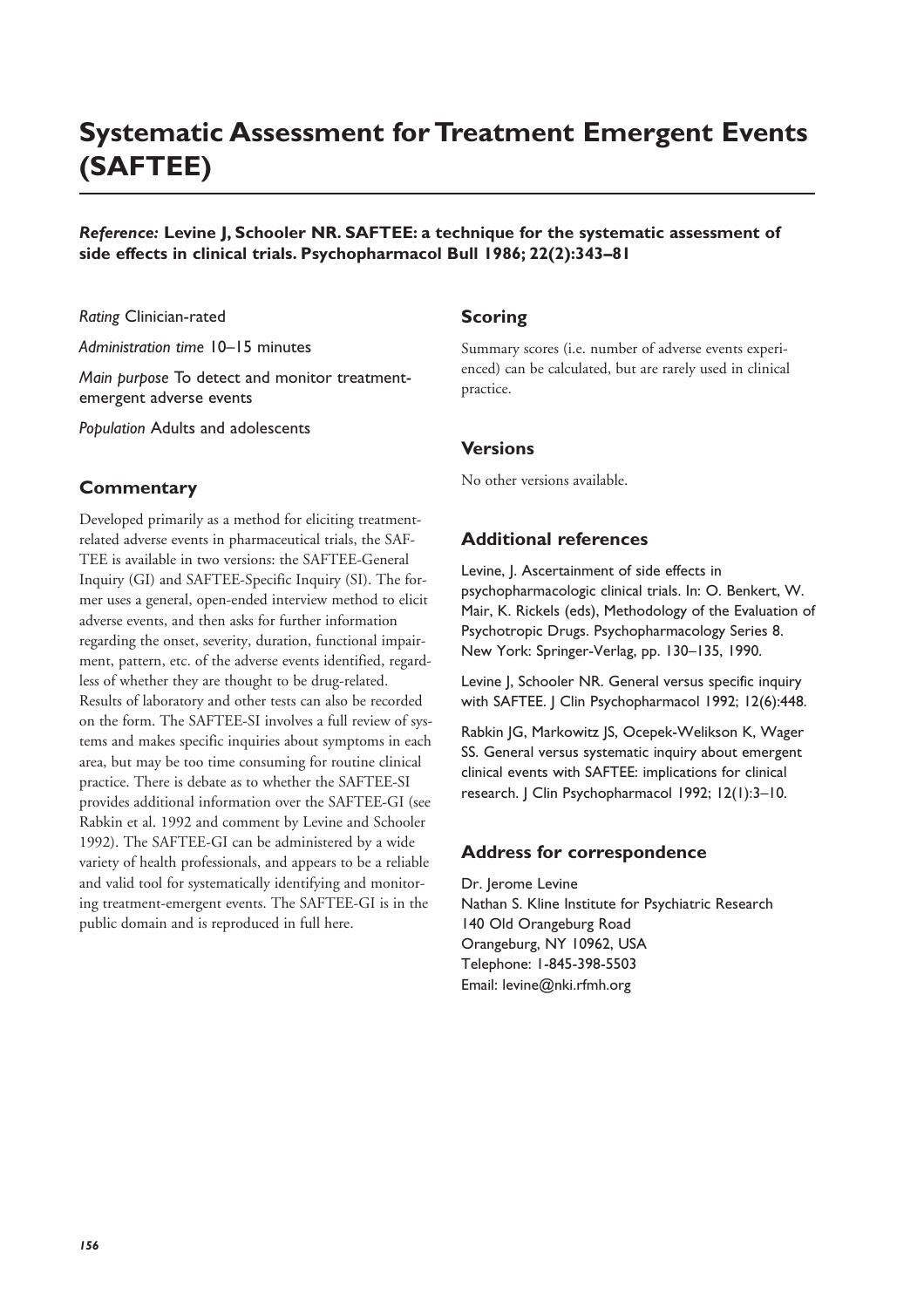#### **Systematic Assessment for Treatment Emergent Events (SAFTEE)**

SAFTEE is designed to collect information on adverse health events occurring during a specified time period of a clinical trial. The SAFTEE-GI form consists of seven components:

- the identifying information on this page;
- Event Terms on pages 2 and 3;
- the examination procedures, printed on the extreme left hand side of pages 4 through 7 and consisting of Opening Remarks, Genenral Inquiry, Closing Inquiry, and Study Specific Events;
- spaces for recording information obtained in the examination, printed next to the examination procedures on pages 4 through 7;
- concluding information printed following the examination procedures on page 4;
- the Laboratory/Physical Findings Record on page 8; and
- the Dosage Record on page 9.

A fuller set of instructions called SAFTEE TIPS is available describing use of this rating system. Briefly, to use the SAFTEE-GI rating system first fill out the identifying information on this page of the booklet. Then go to page 4 and administer the examination beginning with the Opening Remarks (printed on the top left hand side of the page) and continuing with General Inquiry and Closing Inquiry. If an adverse event is detected in the examination, information on that event should be recorded on the form. Suggested queries for eliciting the relevant data are given above each category used to rate the event.

After completing the examination, enter concluding information based upon the examination. This includes the examiner's judgment of patient reliability, any formal diagnoses that can be made, whether an FDA form 1639 is to be filled out, and – if the patient is to be terminated from the trial – the reasons for termination. Dosage information and additional information regarding laboratory and physical findings may be entered at this time or subsequently. The rater should refer to SAFTEE TIPS for complete instructions concerning use of the rating system.

#### **Identifying Information**

| Patient initials | Age | Sex | Date of assessment |
|------------------|-----|-----|--------------------|
|                  |     |     |                    |

Assessment is (select one):

Rater ID -

 $\Box$  Initial  $\Box$  $\Box$  Other baseline  $\Box$  Follow-up  $\Box$  $\Box$  Final

Assessment is (select one):  $\Box$  Scheduled  $\Box$ Unscheduled

Assessment interval (i.e. period of time for which events are inquired about):

□ One week or \_\_\_\_\_\_\_\_\_\_\_\_\_\_\_\_\_ days

Is the SAFTEE Laboratory/Physical Findings Record to be used with this examination?

 $\Box$  Yes  $\Box$  $\Box$  No

Is the SAFTEE Dosage record to be used with this examination?  $\Box$  Yes  $\Box$  $\Box$  No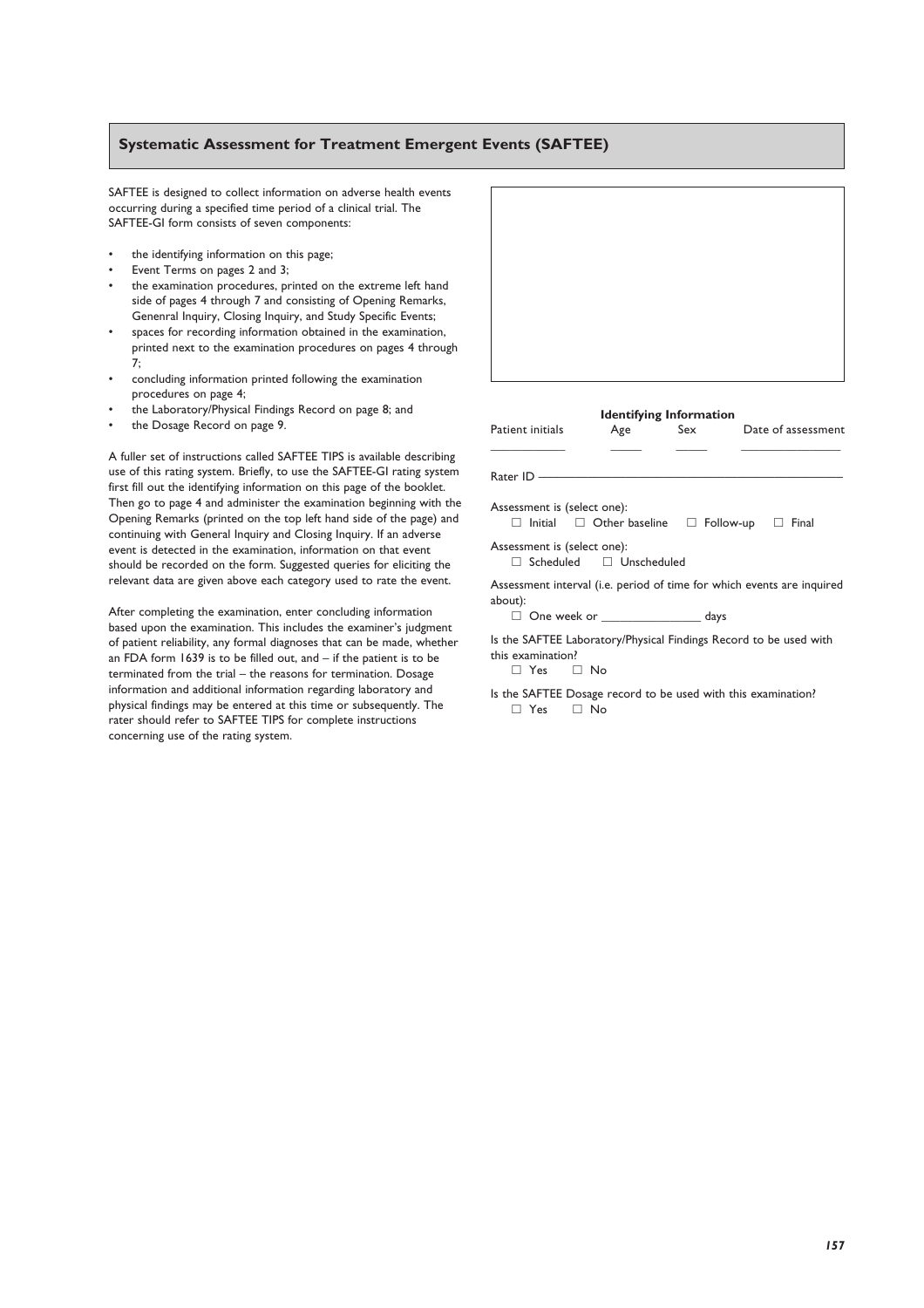# **Systematic Assessment for Treatment Emergent Events (SAFTEE)**

| <b>BEGIN SAFTEE EXAMINATION</b><br>Patient ID<br>DD<br>YY.<br><b>MM</b>                                                                                                                                                                                                                                                                                                                                                                                                                                                                                                                                                                                                                                                                                                                                                                                                                                                                                                                                            | To help determine appropriate event<br>category:<br>WHAT KIND OF TROUBLE?<br>CAN YOU TELL ME MORE ABOUT IT?<br>WHERE IS IT? CAN YOU POINT TO IT?<br>IS IT MORE LIKE _______ OR _____?<br>DO YOU HAVE TROUBLE _____?                                                                                                                                                                                                                                                                                                                                                                                                                                                        | WHEN DID THIS<br><b>BEGIN? HAS IT</b><br>HAPPENED IN THE<br>PAST WEEK?<br>(or specified interval)                                                                                                                                                                                                                                                                                                                                                                                                                                                                                                                                                                                                                                                                                                                                                                                                                                                                                                                                                                                                                                                                                                                                                                                                                                                                                                                         | HOW LONG DID IT<br>LAST? (only during<br>past week or<br>specified interval)      | <b>DID IT HAPPEN</b><br><b>MORE THAN</b><br>ONCE? DID YOU<br>HAVE IT ALL OF<br>THE TIME? PART<br>OF THE TIME?            | <b>IS IT A PROBLEM</b><br>NOW?                                                                                                                                                                                     |  |
|--------------------------------------------------------------------------------------------------------------------------------------------------------------------------------------------------------------------------------------------------------------------------------------------------------------------------------------------------------------------------------------------------------------------------------------------------------------------------------------------------------------------------------------------------------------------------------------------------------------------------------------------------------------------------------------------------------------------------------------------------------------------------------------------------------------------------------------------------------------------------------------------------------------------------------------------------------------------------------------------------------------------|----------------------------------------------------------------------------------------------------------------------------------------------------------------------------------------------------------------------------------------------------------------------------------------------------------------------------------------------------------------------------------------------------------------------------------------------------------------------------------------------------------------------------------------------------------------------------------------------------------------------------------------------------------------------------|---------------------------------------------------------------------------------------------------------------------------------------------------------------------------------------------------------------------------------------------------------------------------------------------------------------------------------------------------------------------------------------------------------------------------------------------------------------------------------------------------------------------------------------------------------------------------------------------------------------------------------------------------------------------------------------------------------------------------------------------------------------------------------------------------------------------------------------------------------------------------------------------------------------------------------------------------------------------------------------------------------------------------------------------------------------------------------------------------------------------------------------------------------------------------------------------------------------------------------------------------------------------------------------------------------------------------------------------------------------------------------------------------------------------------|-----------------------------------------------------------------------------------|--------------------------------------------------------------------------------------------------------------------------|--------------------------------------------------------------------------------------------------------------------------------------------------------------------------------------------------------------------|--|
| <b>OPENING REMARKS</b><br>WE'VE BEEN TALKING ABOUT (name<br>condition being treated). NOW I'D LIKE<br>TO ASK YOU SOME MORE GENERAL<br><b>OUESTIONS ABOUT YOUR HEALTH.</b><br>I WANT TO FIND OUT HOW<br>YOU'VE BEEN FEELING IN THE LAST<br>WEEK (or other assessment interval as<br>specified on the first page of the form).                                                                                                                                                                                                                                                                                                                                                                                                                                                                                                                                                                                                                                                                                       | <b>EVENT</b><br>If event elicited, complete information as<br>requested. (If event previously elicited in<br>General Inquiry, check Prev. Rec. below)<br>$*$ = For event marked with $*$ , record<br>further description in<br>Comments/Description area                                                                                                                                                                                                                                                                                                                                                                                                                   | <b>DATE OF ONSET</b><br>$00.00 =$ started prior<br>to beginning of this<br>assessment interval                                                                                                                                                                                                                                                                                                                                                                                                                                                                                                                                                                                                                                                                                                                                                                                                                                                                                                                                                                                                                                                                                                                                                                                                                                                                                                                            | <b>DURATION IN</b><br><b>DAYS</b><br>(only within current<br>assessment interval) | <b>PATTERN</b><br>IS<br>$=$ isolated<br>IN<br>$=$ intermittent<br>$CO =$ continuous                                      | <b>CURRENT STATUS</b><br>$CO =$ continuing<br>R<br>$=$ Recovered w/o<br>sequelae<br><b>RS</b><br>= Recovered<br>with sequelae<br>= Indeterminate                                                                   |  |
|                                                                                                                                                                                                                                                                                                                                                                                                                                                                                                                                                                                                                                                                                                                                                                                                                                                                                                                                                                                                                    | Lines to record additional events on page 6.                                                                                                                                                                                                                                                                                                                                                                                                                                                                                                                                                                                                                               | DD<br>MM                                                                                                                                                                                                                                                                                                                                                                                                                                                                                                                                                                                                                                                                                                                                                                                                                                                                                                                                                                                                                                                                                                                                                                                                                                                                                                                                                                                                                  | $000 =$ less than one<br>day                                                      |                                                                                                                          |                                                                                                                                                                                                                    |  |
| <b>GENERAL INQUIRY</b><br>A. HAVE YOU HAD ANY PHYSICAL OR<br><b>HEALTH PROBLEMS DURING THE</b><br>PAST WEEK (or specified interval)?<br>HAVE YOU NOTICED ANY<br><b>CHANGES IN YOUR PHYSICAL</b><br>APPEARANCE DURING THE PAST<br>WEEK (or specified assessment<br>interval)?<br>HAVE YOU CUT DOWN ON THE<br>THINGS YOU USUALLY DO<br>BECAUSE OF NOT FEELING WELL<br>PHYSICALLY DURING THE PAST<br>WEEK (or specified assessment<br>interval)?<br>Check if no<br>events elicited                                                                                                                                                                                                                                                                                                                                                                                                                                                                                                                                    | Write in events elicited: If appropriate, use<br>preferred terms listed on pages 2 and 3.<br>2. $\qquad \qquad$<br>4. $\qquad \qquad$<br>5. $\qquad \qquad$<br>6. $\qquad \qquad$<br>9. $\qquad \qquad$                                                                                                                                                                                                                                                                                                                                                                                                                                                                    | <u> 1999 - Paris Albert III, politik</u><br>$\frac{1}{2}$ and $\frac{1}{2}$ and $\frac{1}{2}$ and $\frac{1}{2}$ and $\frac{1}{2}$<br>$\begin{picture}(20,20) \put(0,0){\dashbox{0.5}(5,0){ }} \put(15,0){\circle{10}} \put(25,0){\circle{10}} \put(25,0){\circle{10}} \put(25,0){\circle{10}} \put(25,0){\circle{10}} \put(25,0){\circle{10}} \put(25,0){\circle{10}} \put(25,0){\circle{10}} \put(25,0){\circle{10}} \put(25,0){\circle{10}} \put(25,0){\circle{10}} \put(25,0){\circle{10}} \put(25,0){\circle{10}} \put(25,0$<br>$----$<br>$\frac{1}{1-\alpha}=\frac{1}{1-\alpha}=\frac{1}{1-\alpha}=\frac{1}{1-\alpha}=\frac{1}{1-\alpha}=\frac{1}{1-\alpha}=\frac{1}{1-\alpha}=\frac{1}{1-\alpha}=\frac{1}{1-\alpha}=\frac{1}{1-\alpha}=\frac{1}{1-\alpha}=\frac{1}{1-\alpha}=\frac{1}{1-\alpha}=\frac{1}{1-\alpha}=\frac{1}{1-\alpha}=\frac{1}{1-\alpha}=\frac{1}{1-\alpha}=\frac{1}{1-\alpha}=\frac{1}{1-\alpha}=\frac{1}{1-\alpha}=\frac{1}{1-\alpha}=\frac{1}{1-\alpha}=\frac{1}{1-\alpha}=\frac{1}{1-\alpha}=\frac{1$<br>$\begin{picture}(20,20) \put(0,0){\dashbox{0.5}(5,0){ }} \put(15,0){\dashbox{0.5}(5,0){ }} \put(15,0){\dashbox{0.5}(5,0){ }} \put(15,0){\dashbox{0.5}(5,0){ }} \put(15,0){\dashbox{0.5}(5,0){ }} \put(15,0){\dashbox{0.5}(5,0){ }} \put(15,0){\dashbox{0.5}(5,0){ }} \put(15,0){\dashbox{0.5}(5,0){ }} \put(15,0){\dashbox{0.5}(5,0){ }} \put(15,0){\dashbox{0.5}(5,0){ }}$<br>$--:--$ |                                                                                   | IN<br>CO<br>IS<br>□<br>□<br>П<br>□<br>П<br>П<br>П<br>П<br>П<br>П<br>П<br>П<br>П<br>П<br>П<br>П                           | CO<br>R<br>RS<br>$\mathbf{I}$<br>$\Box$<br>П<br>$\Box$<br>□<br>$\Box$<br>П<br>$\Box$<br>П<br>П<br>П<br>П<br>$\Box$<br>$\Box$<br>П<br>П<br>□<br>$\Box$<br>П<br>П<br>□<br>П<br>П<br>П                                |  |
| IF REQUIRED BY PROTOCOL, GO<br>TO STUDY SPECIFIC EVENTS<br>(NEXT PAGE) OR CONTINUE WITH<br>THE EXAMINATION BELOW.<br><b>CLOSING INQUIRY</b><br>B. Observe the patient's appearance and<br>behavior for such problems as skin<br>irritation, weight gain or loss,<br>drowsiness, restlessness, trouble<br>breathing, tremor, rigidity, and other<br>abnormal movements. If the patient fails<br>to mention a problem which has been<br>observed during the examination or<br>which has been reported by staff or<br>family, say: I NOTICE<br>HAS<br>THAT BEEN BOTHERING YOU?<br>Follow up on any problems reported in<br>a previous session that have not been<br>covered in the examination: LAST TIME<br>WAS BOTHERING YOU. ARE YOU<br>STILL HAVING TROUBLE WITH<br>THAT?<br>If no, check assessed & absent<br>Close with (except omit at initial<br>exam.): LASTLY, HAS YOUR<br>MEDICINE CAUSED YOU ANY<br>PROBLEMS DURING THE LAST WEEK<br>(or specified assessment interval)<br>Check if no<br>events elicited | Write in events elicited: If appropriate, use<br>preferred terms listed on pages 2 and 3.<br>assessed &<br>absent<br>$\Box$<br>$\Box$<br>2. $\qquad \qquad$<br>$\Box$<br><u> The Communication of the Communication</u><br>3.<br>$\Box$<br>П<br>5.<br>П<br>П<br>7.<br>П<br>8.<br><u>production and the contract of the contract</u><br>$\Box$<br>9. $\overline{\phantom{a}}$<br>$\Box$<br>10.<br><u> The Common State of the Common State of the Common State of the Common State of the Common State of the Common State of the Common State of the Common State of the Common State of the Common State of the Common State of </u><br>$\Box$<br>$\Box$<br>$\Box$<br>13. | $--\cdots-$                                                                                                                                                                                                                                                                                                                                                                                                                                                                                                                                                                                                                                                                                                                                                                                                                                                                                                                                                                                                                                                                                                                                                                                                                                                                                                                                                                                                               |                                                                                   | IN<br>CO<br>IS<br>□<br>□<br>П<br>П<br>П<br>П<br>□<br>Ш<br>$\Box$<br>$\perp$<br>Ш<br>$\Box$<br>П<br>$\Box$<br>□<br>П<br>П | CO R<br><b>RS</b><br>$\perp$<br>П<br>$\Box$<br>$\mathsf{L}$<br>$\Box$<br>$\Box$<br>П<br>П<br>$\Box$<br>П<br>П<br>П<br>$\Box$<br>$\Box$<br>П<br>$\Box$<br>П<br>П<br>П<br>П<br>□<br>П<br>$\vert \ \ \vert$<br>П<br>П |  |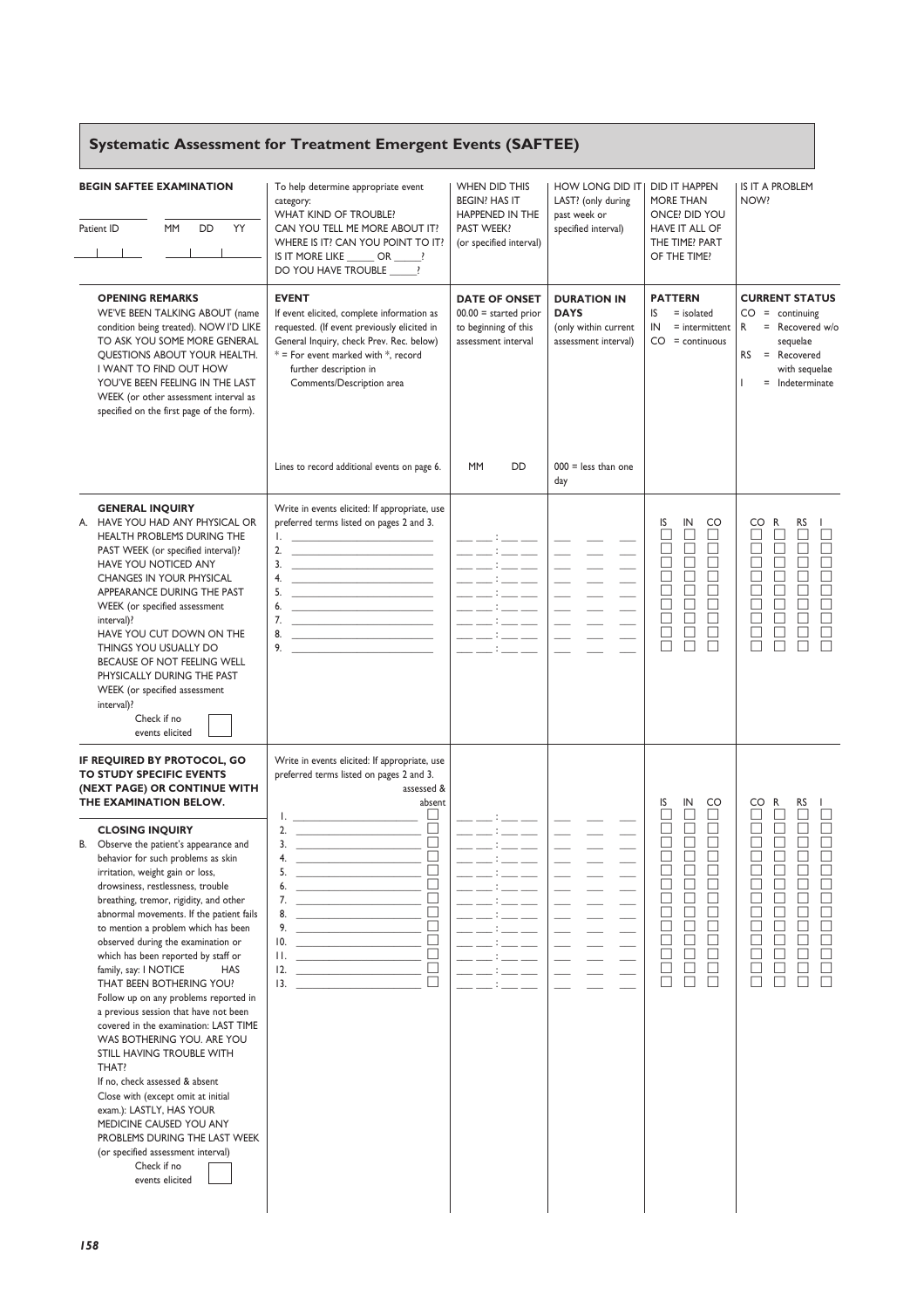| <b>Systematic Assessment for Treatment Emergent Events (SAFTEE)</b>                                                                                                                                                                                                                                                                                                                                                                                                                                                                                                                                                                                                                        |                                                                                                                                                                                                                                                                                                                                                                                                                                                                                                                                                                                                                                                              |                                                                                                                                                                                                                                                                                                                                                                                                                                                                            |                                                                                                                                                                                                                                                                                                                                                                                                                 |                                                                                                                                                                                                                                                                                                                                            |  |  |  |
|--------------------------------------------------------------------------------------------------------------------------------------------------------------------------------------------------------------------------------------------------------------------------------------------------------------------------------------------------------------------------------------------------------------------------------------------------------------------------------------------------------------------------------------------------------------------------------------------------------------------------------------------------------------------------------------------|--------------------------------------------------------------------------------------------------------------------------------------------------------------------------------------------------------------------------------------------------------------------------------------------------------------------------------------------------------------------------------------------------------------------------------------------------------------------------------------------------------------------------------------------------------------------------------------------------------------------------------------------------------------|----------------------------------------------------------------------------------------------------------------------------------------------------------------------------------------------------------------------------------------------------------------------------------------------------------------------------------------------------------------------------------------------------------------------------------------------------------------------------|-----------------------------------------------------------------------------------------------------------------------------------------------------------------------------------------------------------------------------------------------------------------------------------------------------------------------------------------------------------------------------------------------------------------|--------------------------------------------------------------------------------------------------------------------------------------------------------------------------------------------------------------------------------------------------------------------------------------------------------------------------------------------|--|--|--|
| HOW BAD IS IT?<br>DOES IT KEEP YOU FROM<br>DOES IT BOTHER YOU A<br>DOING THINGS (e.g. eating,<br>LOT?<br>sleeping)? HOW HARD IS IT<br>TO (move, stand, stay awake,<br>etc)? If possible observe<br>impairment                                                                                                                                                                                                                                                                                                                                                                                                                                                                              |                                                                                                                                                                                                                                                                                                                                                                                                                                                                                                                                                                                                                                                              | IS IT A PROBLEM NOW? IS THIS<br>UNUSUAL FOR YOU? IS THIS<br>SOMETHING YOU'VE ALWAYS HAD?<br>HAS IT CHANGED/GOTTEN WORSE<br>RECENTLY? CAN YOU THINK OF<br>ANYTHING ELSE THAT MIGHT HAVE<br><b>CAUSED IT?</b>                                                                                                                                                                                                                                                                | For Relationship of Drug to Event<br>HAS THERE BEEN ANY CHANGE SINCE WE INCREASED/DECREASED YOUR DOSAGE?<br>(Dose response)<br>HAS THERE BEEN A CHANGE SINCE YOU STOPPED THE DRUG/STARTED IT AGAIN?<br>(De/Rechallenge, not for drug initiation)<br>DOES IT USUALLY HAPPEN RIGHT AFTER YOU TAKE YOUR MEDICINE? (Timing of onset)<br>Relationship may be inferred by examiner if not reported by patient         |                                                                                                                                                                                                                                                                                                                                            |  |  |  |
| <b>SEVERITY</b><br><b>FUNCTIONAL</b><br><b>IMPAIRMENT</b><br>$MN = Minimal$<br>Mild<br>$MN =$ Minimal<br>$\equiv$<br>MI<br>MI<br>$MO = Modelrate$<br>$=$ Mild<br>= Severe<br>$MO = Modelrate$<br>S<br>S<br>= Very severe<br>$=$ Severe<br>VS.<br>VS<br>= Very severe                                                                                                                                                                                                                                                                                                                                                                                                                       |                                                                                                                                                                                                                                                                                                                                                                                                                                                                                                                                                                                                                                                              | <b>POSSIBLE CONTRIBUTORY</b><br><b>FACTORS</b><br>Check as many as apply<br>$CD = Current disorder (being treated)$<br>= Intercurrent illness<br>$\mathbb{I}$<br>$OD = Other disorder (prior)$<br>= Prior history of event<br>PH<br>= Protocol drug<br>PD<br>= Other drug/drug interaction<br>DI<br>= Other (specify)<br>O<br>OR<br>$=$ None apparent                                                                                                                      | <b>RELATIONSHIP OF DRUG TO</b><br><b>EVENT</b><br>Check as many as apply<br>D<br>= Dose response<br>DR<br>= Dechallenge/rechallenge<br>TO<br>= Timing of onset<br>S<br>= Seen in other patients in this trial<br>К<br>= Known drug effect<br>Г<br>= Laboratory data<br>$\circ$<br>= Other (specify)<br>OR<br>$NA = Not applicable (PD or DI not)$<br>checked in Contributory Factors<br>column)                 | <b>ACTION TAKEN</b> (by clinician)<br>$=$ None<br>N<br>IS<br>= Increased surveillance<br>C<br>= Contra-active RX<br>CH<br>Change dose<br>$\equiv$<br>Contra-active RX plus change dose<br>CC<br>$\equiv$<br>SU<br>Suspend RX<br>$\equiv$<br>DC<br>Discontinue RX<br>$\equiv$<br>Other (specify)<br>O<br>$\equiv$<br>X<br>Don't know<br>$=$ |  |  |  |
| S<br>MI<br>MO<br>VS<br>MN.<br>□<br>$\Box$<br>$\Box$<br>$\Box$<br>$\Box$<br>□<br>$\Box$<br>□<br>$\Box$<br>$\Box$<br>$\Box$<br>□<br>$\Box$<br>П<br>□<br>□<br>$\Box$<br>□<br>П                                                                                                                                                                                                                                                                                                                                                                                                                                                                                                                | MO <sub>S</sub><br>ΜN<br>MI<br>VS<br>$\Box$<br>⊔<br>$\Box$<br>Ш<br>$\Box$<br>$\Box$<br>$\Box$<br>$\Box$<br>$\Box$<br>$\Box$<br>$\Box$<br>□<br>$\Box$<br>$\Box$<br>$\Box$<br>$\Box$<br>$\Box$<br>$\Box$<br>$\Box$<br>$\Box$<br>□<br>$\Box$<br>$\Box$<br>$\Box$<br>$\Box$<br>□<br>$\Box$<br>$\Box$<br>□<br>□<br>$\Box$<br>$\Box$<br>□<br>□<br>П                                                                                                                                                                                                                                                                                                                | OD PH PD DI O or N<br>CD II<br>⊔<br>⊔<br>□<br>$\Box$<br>$\Box$<br>$\Box$<br>$\Box$<br>$\Box$<br>$\Box$<br>П                                                                                                                                                                                                                                                                                                                                                                | DR TO S<br>K L<br>O or NA<br>D<br>⊔<br>ш<br>$\Box$<br>$\Box$<br>$\Box$<br>$\Box$<br>$\Box$<br>$\Box$<br>ш<br>$\Box$<br>П                                                                                                                                                                                                                                                                                        | C CH CC SU DC O X<br>N<br>IS<br>$\Box$<br>⊔<br>Ш<br>$\Box$<br>$\Box$<br>$\vert \ \ \vert$<br>$\Box$                                                                                                                                                                                                                                        |  |  |  |
| MO <sub>S</sub><br>VS<br>MN MI<br>□<br>Ш<br>⊔<br>$\Box$ $\Box$ $\Box$<br>$\Box$<br>$\Box$<br>$\Box$<br>$\Box$<br>$\Box$ $\Box$ $\Box$<br>$\Box$<br>$\Box$<br>$\Box$<br>$\Box$<br>$\Box$<br>$\Box$<br>$\Box$<br>$\Box$<br>$\Box$<br>$\Box$<br>$\Box$<br>$\Box$<br>$\Box$<br>$\Box$<br>$\Box$<br>$\Box$<br>$\Box$<br>$\Box$<br>$\Box$<br>$\Box$<br>$\Box$<br>$\Box$<br>$\Box$<br>$\Box$<br>$\Box$<br>$\Box$<br>$\Box$<br>$\Box$<br>$\Box$<br>$\Box$<br>$\Box$<br>$\Box$<br>$\Box$<br>$\Box$<br>$\Box$<br>$\Box$<br>$\Box$<br>$\Box$<br>$\Box$<br>$\Box$<br>$\begin{array}{c} \square \\ \square \end{array}$<br>$\Box$<br>$\Box$<br>$\Box$<br>$\Box$<br>$\Box$<br>$\Box$<br>$\Box$<br>$\Box$ | MN MI<br>MO <sub>S</sub><br>VS<br>□<br>□<br>⊔<br>$\Box$<br>$\Box$<br>$\Box$ $\Box$ $\Box$<br>$\Box$<br>$\Box$<br>$\Box$<br>$\Box$<br>$\Box$<br>$\Box$ $\Box$<br>$\Box$<br>$\Box$<br>$\Box$<br>$\Box$<br>$\Box$<br>$\Box$<br>$\Box$<br>$\Box$<br>$\Box$<br>$\Box$<br>$\Box$<br>$\Box$<br>$\Box$<br>$\Box$<br>$\Box$<br>$\Box$<br>$\Box$<br>$\Box$<br>$\Box$<br>$\Box$<br>$\Box$<br>$\Box$<br>$\Box$<br>$\Box$<br>$\Box$<br>$\Box$<br>$\Box$<br>$\Box$<br>$\Box$<br>$\Box$<br>$\Box$<br>$\Box$<br>$\Box$<br>$\Box$<br>$\Box$<br>$\Box$<br>$\Box$<br>$\Box$<br>$\Box$<br>$\Box$<br>$\Box$<br>$\Box$<br>$\Box$<br>$\Box$<br>$\Box$<br>$\Box$<br>$\Box$<br>$\Box$ | OD PH PD DI O or N<br>CD II<br>Ш<br>ш<br>⊔<br>⊔<br>$\Box$<br>Ш<br>0000000<br>$\Box$<br>$\Box$<br>0000000<br>$\begin{array}{c c c c c} \square & \square & \square & \square & \square \end{array}$<br>$\Box$<br>$\square$<br>0000000<br>$\Box$<br>$\Box$<br>$\Box$<br>00000<br>$\Box$<br>$\Box$<br>$\Box$<br>00000<br>$\Box$<br>$\Box$<br>00000<br>$\Box$<br>$\Box$<br>$\Box$<br>88888<br>0000000<br>$\Box$<br>0000000<br>$\Box$<br>0000000<br>$\Box$<br>0000000<br>$\Box$ | DR TO S<br>D<br>K L<br>O or NA<br>□<br>Ш<br>⊔<br>$\Box$<br>$\Box$<br>$\Box$<br>0000000<br>0000000<br>$\Box$<br>0000000<br>$\Box$<br>$\Box$<br>8888888<br>000000<br>$\Box$<br>$\Box$<br>$\Box$<br>00000<br>$\Box$<br>00000<br>$\Box$<br>$\Box$<br>$\Box$<br>$\Box$<br>00000<br>$\Box$<br>$\Box$<br>000000<br>$\hfill \square$<br>$\Box$<br>0000000<br>$\hfill \square$<br>0000000<br>$\Box$<br>0000000<br>$\Box$ | CH CC SU DC O X<br>C<br>N.<br>IS<br>□<br>Ш<br>⊔<br>$\Box$<br>⊔<br>000000000<br>000000000<br>$\Box$<br>0000000<br>8888888<br>$\Box$ $\Box$<br>0000000<br>$\square$<br>0000000<br>$\Box$ $\Box$<br>$\Box$<br>0000<br>$\Box$ $\Box$<br>$\Box$<br>0000<br>$\Box$ $\Box$<br>0000000<br>$\square$<br>000000000<br>0000000<br>$\Box$<br>000000000 |  |  |  |

# *159*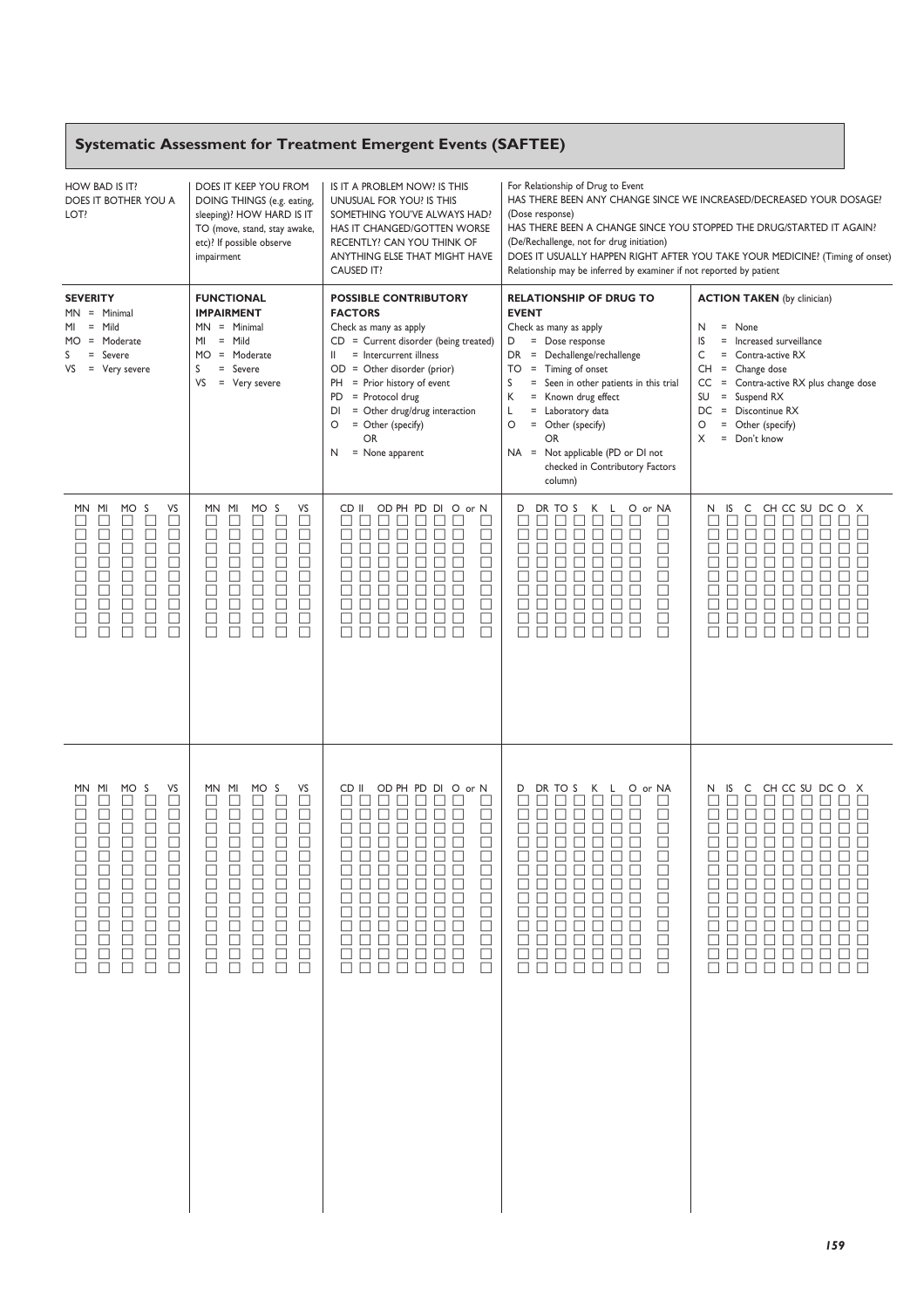# **Systematic Assessment for Treatment Emergent Events (SAFTEE) (continued)**

| <b>STUDY SPECIFIC EVENTS</b>                                                                                | To help determine appropriate event<br>category:<br><b>WHAT KIND OF TROUBLE?</b><br>CAN YOU TELL ME MORE ABOUT IT?<br>WHERE IS IT? CAN YOU POINT TO IT?<br>IS IT MORE LIKE _______ OR _____?<br>DO YOU HAVE TROUBLE _____?                                                                                                                                                                                                                                                                                                                                                                                                                                                                                                                                                                                                                                                                                                                                                                                                                                                                                                                                                                                                                                                                                                                                          | WHEN DID THIS<br><b>BEGIN? HAS IT</b><br>HAPPENED IN THE<br>PAST WEEK?<br>(or specified interval)                                                                                                                                                                                                                                                                                                                                                                                                                                                                                                                                                                                                                                                                                                                                                                                                                                                                                                                                                                                                                                                                                                                                                                                                                                                                                                                                                                                                                                                                                                                                                                                                                                                                                                                                                                                                                                                                                                                                                                                                                                                                                                                                          | HOW LONG DID IT<br>LAST? (only during<br>past week or<br>specified interval)      | <b>DID IT HAPPEN</b><br><b>MORE THAN</b><br>ONCE? DID YOU<br>HAVE IT ALL OF<br>THE TIME? PART<br>OF THE TIME?                                                                                                                                                            | <b>IS IT A PROBLEM</b><br>NOW?                                                                                                                                                                                                                                                                                                                          |  |
|-------------------------------------------------------------------------------------------------------------|---------------------------------------------------------------------------------------------------------------------------------------------------------------------------------------------------------------------------------------------------------------------------------------------------------------------------------------------------------------------------------------------------------------------------------------------------------------------------------------------------------------------------------------------------------------------------------------------------------------------------------------------------------------------------------------------------------------------------------------------------------------------------------------------------------------------------------------------------------------------------------------------------------------------------------------------------------------------------------------------------------------------------------------------------------------------------------------------------------------------------------------------------------------------------------------------------------------------------------------------------------------------------------------------------------------------------------------------------------------------|--------------------------------------------------------------------------------------------------------------------------------------------------------------------------------------------------------------------------------------------------------------------------------------------------------------------------------------------------------------------------------------------------------------------------------------------------------------------------------------------------------------------------------------------------------------------------------------------------------------------------------------------------------------------------------------------------------------------------------------------------------------------------------------------------------------------------------------------------------------------------------------------------------------------------------------------------------------------------------------------------------------------------------------------------------------------------------------------------------------------------------------------------------------------------------------------------------------------------------------------------------------------------------------------------------------------------------------------------------------------------------------------------------------------------------------------------------------------------------------------------------------------------------------------------------------------------------------------------------------------------------------------------------------------------------------------------------------------------------------------------------------------------------------------------------------------------------------------------------------------------------------------------------------------------------------------------------------------------------------------------------------------------------------------------------------------------------------------------------------------------------------------------------------------------------------------------------------------------------------------|-----------------------------------------------------------------------------------|--------------------------------------------------------------------------------------------------------------------------------------------------------------------------------------------------------------------------------------------------------------------------|---------------------------------------------------------------------------------------------------------------------------------------------------------------------------------------------------------------------------------------------------------------------------------------------------------------------------------------------------------|--|
|                                                                                                             | <b>EVENT</b><br>If event elicited, complete information as<br>requested.                                                                                                                                                                                                                                                                                                                                                                                                                                                                                                                                                                                                                                                                                                                                                                                                                                                                                                                                                                                                                                                                                                                                                                                                                                                                                            | <b>DATE OF ONSET</b><br>$00.00 =$ started prior<br>to beginning of this<br>assessment interval                                                                                                                                                                                                                                                                                                                                                                                                                                                                                                                                                                                                                                                                                                                                                                                                                                                                                                                                                                                                                                                                                                                                                                                                                                                                                                                                                                                                                                                                                                                                                                                                                                                                                                                                                                                                                                                                                                                                                                                                                                                                                                                                             | <b>DURATION IN</b><br><b>DAYS</b><br>(only within current<br>assessment interval) | <b>PATTERN</b><br>IS<br>$=$ isolated<br>$=$ intermittent<br>IN<br>$CO =$ continuous                                                                                                                                                                                      | <b>CURRENT STATUS</b><br>$CO =$ continuing<br>$\mathsf{R}$<br>$=$ Recovered w/o<br>sequelae<br><b>RS</b><br>= Recovered<br>with sequelae<br>$\mathbf{I}$<br>= Indeterminate                                                                                                                                                                             |  |
|                                                                                                             |                                                                                                                                                                                                                                                                                                                                                                                                                                                                                                                                                                                                                                                                                                                                                                                                                                                                                                                                                                                                                                                                                                                                                                                                                                                                                                                                                                     | MM<br>DD                                                                                                                                                                                                                                                                                                                                                                                                                                                                                                                                                                                                                                                                                                                                                                                                                                                                                                                                                                                                                                                                                                                                                                                                                                                                                                                                                                                                                                                                                                                                                                                                                                                                                                                                                                                                                                                                                                                                                                                                                                                                                                                                                                                                                                   | $000 =$ less than one<br>day                                                      |                                                                                                                                                                                                                                                                          |                                                                                                                                                                                                                                                                                                                                                         |  |
| 2. (Enter script for Study Specific Events)<br><b>RETURN TO PREVIOUS PAGE</b><br><b>FOR CLOSING INQUIRY</b> | <u>Light and the community of the community of the community of the community of the community of the community of the community of the community of the community of the community of the community of the community of the com</u><br>2. $\qquad \qquad$<br>$\mathbf{4.}$ $\blacksquare$<br>$6.$ $\overline{\phantom{a}}$<br>8.<br>9. $\frac{1}{2}$ $\frac{1}{2}$ $\frac{1}{2}$ $\frac{1}{2}$ $\frac{1}{2}$ $\frac{1}{2}$ $\frac{1}{2}$ $\frac{1}{2}$ $\frac{1}{2}$ $\frac{1}{2}$ $\frac{1}{2}$ $\frac{1}{2}$ $\frac{1}{2}$ $\frac{1}{2}$ $\frac{1}{2}$ $\frac{1}{2}$ $\frac{1}{2}$ $\frac{1}{2}$ $\frac{1}{2}$ $\frac{1}{2}$ $\frac{1}{2}$ $\frac{1}{2}$<br>$10.$ $\qquad \qquad$<br><u>H. _____________________</u> _<br>$13.$ $\frac{1}{2}$ $\frac{1}{2}$ $\frac{1}{2}$ $\frac{1}{2}$ $\frac{1}{2}$ $\frac{1}{2}$ $\frac{1}{2}$ $\frac{1}{2}$ $\frac{1}{2}$ $\frac{1}{2}$ $\frac{1}{2}$ $\frac{1}{2}$ $\frac{1}{2}$ $\frac{1}{2}$ $\frac{1}{2}$ $\frac{1}{2}$ $\frac{1}{2}$ $\frac{1}{2}$ $\frac{1}{2}$ $\frac{1}{2}$ $\frac{1}{2}$ $\frac{1$<br>$17.$ $\frac{17}{2}$ $\frac{17}{2}$ $\frac{17}{2}$ $\frac{17}{2}$ $\frac{17}{2}$ $\frac{17}{2}$ $\frac{17}{2}$ $\frac{17}{2}$ $\frac{17}{2}$ $\frac{17}{2}$ $\frac{17}{2}$ $\frac{17}{2}$ $\frac{17}{2}$ $\frac{17}{2}$ $\frac{17}{2}$ $\frac{17}{2}$ $\frac{17}{2}$ $\frac{17}{2}$ $\frac{17}{2}$ $\frac{17$ | $----$<br>$\begin{picture}(20,20) \put(0,0){\dashbox{0.5}(5,0){ }} \put(15,0){\circle{10}} \put(25,0){\circle{10}} \put(25,0){\circle{10}} \put(25,0){\circle{10}} \put(25,0){\circle{10}} \put(25,0){\circle{10}} \put(25,0){\circle{10}} \put(25,0){\circle{10}} \put(25,0){\circle{10}} \put(25,0){\circle{10}} \put(25,0){\circle{10}} \put(25,0){\circle{10}} \put(25,0){\circle{10}} \put(25,0$<br>$\frac{1}{1-\frac{1}{1-\frac{1}{1-\frac{1}{1-\frac{1}{1-\frac{1}{1-\frac{1}{1-\frac{1}{1-\frac{1}{1-\frac{1}{1-\frac{1}{1-\frac{1}{1-\frac{1}{1-\frac{1}{1-\frac{1}{1-\frac{1}{1-\frac{1}{1-\frac{1}{1-\frac{1}{1-\frac{1}{1-\frac{1}{1-\frac{1}{1-\frac{1}{1-\frac{1}{1-\frac{1}{1-\frac{1}{1-\frac{1}{1-\frac{1}{1-\frac{1}{1-\frac{1}{1-\frac{1}{1-\frac{1}{1-\frac{1}{1-\frac{1}{1-\frac{1}{1-\frac{1}{1-\frac{1$<br>$----$<br>$\frac{1}{2}$ and $\frac{1}{2}$ and $\frac{1}{2}$ and $\frac{1}{2}$ and $\frac{1}{2}$<br>$----$<br>$\frac{1}{2}$ and $\frac{1}{2}$ and $\frac{1}{2}$ and $\frac{1}{2}$ and $\frac{1}{2}$ and $\frac{1}{2}$<br>$----$<br>$----$<br>$----$<br>$\frac{1}{2}$ and $\frac{1}{2}$ and $\frac{1}{2}$ and $\frac{1}{2}$ and $\frac{1}{2}$ and $\frac{1}{2}$<br>$\frac{1}{2}$ and $\frac{1}{2}$ and $\frac{1}{2}$ and $\frac{1}{2}$ and $\frac{1}{2}$<br>$----$<br>$----$<br>$\frac{1}{1-\frac{1}{1-\frac{1}{1-\frac{1}{1-\frac{1}{1-\frac{1}{1-\frac{1}{1-\frac{1}{1-\frac{1}{1-\frac{1}{1-\frac{1}{1-\frac{1}{1-\frac{1}{1-\frac{1}{1-\frac{1}{1-\frac{1}{1-\frac{1}{1-\frac{1}{1-\frac{1}{1-\frac{1}{1-\frac{1}{1-\frac{1}{1-\frac{1}{1-\frac{1}{1-\frac{1}{1-\frac{1}{1-\frac{1}{1-\frac{1}{1-\frac{1}{1-\frac{1}{1-\frac{1}{1-\frac{1}{1-\frac{1}{1-\frac{1}{1-\frac{1}{1-\frac{1}{1-\frac{1$<br>$\begin{picture}(20,20) \put(0,0){\dashbox{0.5}(5,0){ }} \put(15,0){\circle{10}} \put(25,0){\circle{10}} \put(25,0){\circle{10}} \put(25,0){\circle{10}} \put(25,0){\circle{10}} \put(25,0){\circle{10}} \put(25,0){\circle{10}} \put(25,0){\circle{10}} \put(25,0){\circle{10}} \put(25,0){\circle{10}} \put(25,0){\circle{10}} \put(25,0){\circle{10}} \put(25,0){\circle{10}} \put(25,0$<br>$\frac{1}{2}$ and $\frac{1}{2}$ and $\frac{1}{2}$ and $\frac{1}{2}$ and $\frac{1}{2}$<br>$---:---$ |                                                                                   | IS<br>CO<br>IN<br>г<br>П<br>□<br>П<br>□<br>Г<br>П<br>П<br>П<br>П<br>П<br>П<br>П<br>П<br>П<br>□<br>Ш<br>Ш<br>П<br>П<br>$\Box$<br>□<br>П<br>П<br>П<br>П<br>П<br>П<br>П<br>П<br>П<br>П<br>П<br>П<br>П<br>П<br>$\Box$<br>□<br>П<br>П<br>Г<br>П<br>П<br>П<br>П<br>П<br>П<br>П | CO R<br><b>RS</b><br>H.<br>$\Box$<br>П<br>□<br>□<br>$\Box$<br>□<br>$\Box$<br>П<br>□<br>□<br>П<br>П<br>$\Box$<br>□<br>П<br>П<br>П<br>$\Box$<br>П<br>П<br>$\Box$<br>П<br>П<br>□<br>П<br>□<br>□<br>П<br>П<br>□<br>П<br>П<br>$\Box$<br>П<br>П<br>П<br>П<br>П<br>П<br>П<br>П<br>П<br>П<br>П<br>П<br>П<br>□<br>П<br>П<br>П<br>П<br>П<br>□<br>П<br>П<br>$\Box$ |  |
| <b>WRITE-IN SPACE FOR</b><br><b>ADDITIONAL EVENTS</b>                                                       | For each write-in: Record query<br>letter, use next number in sequence,<br>and specify.<br>$\overline{\phantom{a}}$<br>$\overline{a}$ and $\overline{a}$ and $\overline{a}$ and $\overline{a}$                                                                                                                                                                                                                                                                                                                                                                                                                                                                                                                                                                                                                                                                                                                                                                                                                                                                                                                                                                                                                                                                                                                                                                      | $\begin{tabular}{ll} \multicolumn{2}{c} {\textbf{1}} & \multicolumn{2}{c} {\textbf{2}} & \multicolumn{2}{c} {\textbf{3}} & \multicolumn{2}{c} {\textbf{4}} \\ \multicolumn{2}{c} {\textbf{1}} & \multicolumn{2}{c} {\textbf{2}} & \multicolumn{2}{c} {\textbf{3}} & \multicolumn{2}{c} {\textbf{4}} \\ \multicolumn{2}{c} {\textbf{1}} & \multicolumn{2}{c} {\textbf{2}} & \multicolumn{2}{c} {\textbf{4}} & \multicolumn{2}{c} {\textbf{5}} & \multicolumn{2}{c} {\textbf{6}} \\ \multicolumn$<br>$--\cdots-$<br>$--:--$<br>$\frac{1}{2}$ and $\frac{1}{2}$ and $\frac{1}{2}$ and $\frac{1}{2}$                                                                                                                                                                                                                                                                                                                                                                                                                                                                                                                                                                                                                                                                                                                                                                                                                                                                                                                                                                                                                                                                                                                                                                                                                                                                                                                                                                                                                                                                                                                                                                                                                                           |                                                                                   | IN<br>CO<br>IS<br>$\Box$<br>□<br>□<br>$\Box$<br>$\Box$<br>$\Box$<br>П<br>П<br>□<br>$\Box$<br>□<br>□                                                                                                                                                                      | R<br>RS<br>CO<br>$\perp$<br>П<br>$\Box$<br>□<br>□<br>$\Box$<br>$\Box$<br>$\Box$<br>П<br>$\Box$<br>$\Box$<br>П<br>П<br>П<br>$\Box$<br>□<br>П                                                                                                                                                                                                             |  |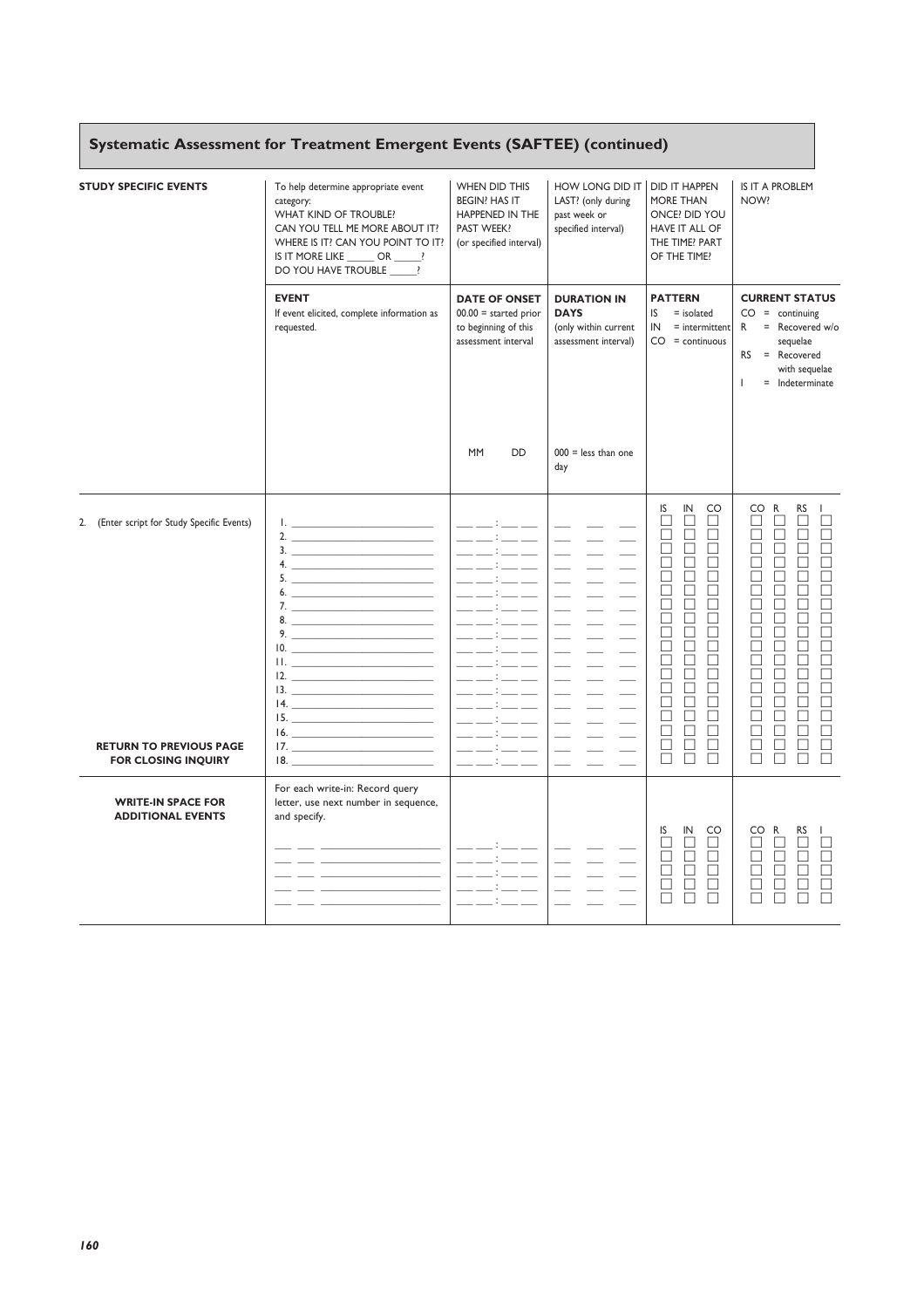| <b>Systematic Assessment for Treatment Emergent Events (SAFTEE)</b>                                                                                                                                                                                                                                                                                                                                                                                                                                                                                                                                                                                                                                                      |                                                                                                                                                                                                                                                                                                                                                                                                                                                                                                                                                                                                                                                                                                                                                                                                                                                              |                                                                                                                                                                                                                                                                                                                                                                                                                                                                                                                                                                                                                                                                                                                |                                                                                                                                                                                                                                                                                                                                                                                                                                                                                                                                                                                                                                                                                                                                                                                                                                                                                                                                                                  |                                                                                                                                                                                                                                                                                                                                                                                                                                                                                                                                                                                                                                                                               |  |  |  |  |
|--------------------------------------------------------------------------------------------------------------------------------------------------------------------------------------------------------------------------------------------------------------------------------------------------------------------------------------------------------------------------------------------------------------------------------------------------------------------------------------------------------------------------------------------------------------------------------------------------------------------------------------------------------------------------------------------------------------------------|--------------------------------------------------------------------------------------------------------------------------------------------------------------------------------------------------------------------------------------------------------------------------------------------------------------------------------------------------------------------------------------------------------------------------------------------------------------------------------------------------------------------------------------------------------------------------------------------------------------------------------------------------------------------------------------------------------------------------------------------------------------------------------------------------------------------------------------------------------------|----------------------------------------------------------------------------------------------------------------------------------------------------------------------------------------------------------------------------------------------------------------------------------------------------------------------------------------------------------------------------------------------------------------------------------------------------------------------------------------------------------------------------------------------------------------------------------------------------------------------------------------------------------------------------------------------------------------|------------------------------------------------------------------------------------------------------------------------------------------------------------------------------------------------------------------------------------------------------------------------------------------------------------------------------------------------------------------------------------------------------------------------------------------------------------------------------------------------------------------------------------------------------------------------------------------------------------------------------------------------------------------------------------------------------------------------------------------------------------------------------------------------------------------------------------------------------------------------------------------------------------------------------------------------------------------|-------------------------------------------------------------------------------------------------------------------------------------------------------------------------------------------------------------------------------------------------------------------------------------------------------------------------------------------------------------------------------------------------------------------------------------------------------------------------------------------------------------------------------------------------------------------------------------------------------------------------------------------------------------------------------|--|--|--|--|
| DOES IT KEEP YOU FROM<br>HOW BAD IS IT?<br>DOES IT BOTHER YOU A<br>DOING THINGS (e.g. eating,<br>LOT?<br>sleeping)? HOW HARD IS IT<br>TO (move, stand, stay awake,<br>etc)? If possible observe<br>impairment                                                                                                                                                                                                                                                                                                                                                                                                                                                                                                            |                                                                                                                                                                                                                                                                                                                                                                                                                                                                                                                                                                                                                                                                                                                                                                                                                                                              | IS IT A PROBLEM NOW? IS THIS<br>UNUSUAL FOR YOU? IS THIS<br>SOMETHING YOU'VE ALWAYS HAD?<br>HAS IT CHANGED/GOTTEN WORSE<br>RECENTLY? CAN YOU THINK OF<br>ANYTHING ELSE THAT MIGHT HAVE<br><b>CAUSED IT?</b>                                                                                                                                                                                                                                                                                                                                                                                                                                                                                                    | For Relationship of Drug to Event<br>HAS THERE BEEN ANY CHANGE SINCE WE INCREASED/DECREASED YOUR DOSAGE?<br>(Dose response)<br>HAS THERE BEEN A CHANGE SINCE YOU STOPPED THE DRUG/STARTED IT AGAIN?<br>(De/Rechallenge, not for drug initiation)<br>DOES IT USUALLY HAPPEN RIGHT AFTER YOU TAKE YOUR MEDICINE? (Timing of onset)<br>Relationship may be inferred by examiner if not reported by patient                                                                                                                                                                                                                                                                                                                                                                                                                                                                                                                                                          |                                                                                                                                                                                                                                                                                                                                                                                                                                                                                                                                                                                                                                                                               |  |  |  |  |
| <b>SEVERITY</b><br><b>FUNCTIONAL</b><br>$MN =$ Minimal<br><b>IMPAIRMENT</b><br>$=$ Mild<br>$MN = Minimal$<br>MI<br>$MO = Modelrate$<br>M <sub>l</sub><br>$=$ Mild<br>S<br>$=$ Severe<br><b>MO</b><br>$\equiv$<br>Moderate<br>VS<br>= Very severe<br>S<br>Severe<br>$\equiv$<br>VS<br>= Very severe                                                                                                                                                                                                                                                                                                                                                                                                                       |                                                                                                                                                                                                                                                                                                                                                                                                                                                                                                                                                                                                                                                                                                                                                                                                                                                              | <b>POSSIBLE CONTRIBUTORY</b><br><b>FACTORS</b><br>Check as many as apply<br>$CD = Current disorder (being treated)$<br>Ш<br>= Intercurrent illness<br>$OD = Other disorder (prior)$<br>PH<br>= Prior history of event<br>PD<br>= Protocol drug<br>DI<br>= Other drug/drug interaction<br>O<br>= Other (specify)<br>OR<br>$=$ None apparent<br>N                                                                                                                                                                                                                                                                                                                                                                | <b>RELATIONSHIP OF DRUG TO</b><br><b>EVENT</b><br>Check as many as apply<br>Dose response<br>D<br>$=$<br>DR<br>$\equiv$<br>Dechallenge/rechallenge<br><b>TO</b><br>$\equiv$<br>Timing of onset<br>S<br>$\equiv$<br>Seen in other patients in this trial<br>К<br>$\equiv$<br>Know drug effect<br>L<br>$\equiv$<br>Laboratory data<br>$\circ$<br>= Other (specify)<br>OR<br>$NA = Not applicable (PD or DI not)$<br>checked in Contributory Factors<br>column)                                                                                                                                                                                                                                                                                                                                                                                                                                                                                                     | <b>ACTION TAKEN</b> (by clinician)<br>$=$ None<br>N<br>IS<br>$\equiv$<br>Increased surveillance<br>C<br>$\equiv$<br>Contra-active RX<br><b>CH</b><br>$=$<br>Change dose<br>CC<br>$\equiv$<br>Contra-active RX plus change dose<br>SU<br>$\equiv$<br>Suspend RX<br>DC<br>$\equiv$<br>Discontinue RX<br>O<br>$=$<br>Other (specify)<br>X<br>$\equiv$<br>Don't know                                                                                                                                                                                                                                                                                                              |  |  |  |  |
| <b>MN</b><br>M <sub>l</sub><br><b>MO</b><br>S<br>VS<br>П<br>□<br>□<br>П<br>$\Box$<br>П<br>$\Box$<br>$\Box$<br>□<br>□<br>$\Box$<br>$\Box$<br>$\Box$<br>$\Box$<br>П<br>$\Box$<br>$\Box$<br>П<br>□<br>$\Box$<br>$\Box$<br>$\Box$<br>$\Box$<br>□<br>$\Box$<br>$\Box$<br>$\Box$<br>□<br>□<br>П<br>$\Box$<br>П<br>П<br>П<br>□<br>$\Box$<br>Г<br>П<br>$\Box$<br>$\Box$<br>$\Box$<br>$\Box$<br>Г<br>$\Box$<br>$\Box$<br>П<br>П<br>П<br>□<br>□<br>$\Box$<br>П<br>□<br>□<br>$\Box$<br>Г<br>П<br>П<br>П<br>$\Box$<br>$\Box$<br>$\Box$<br>Г<br>П<br>$\Box$<br>П<br>$\Box$<br>$\Box$<br>□<br>$\Box$<br>П<br>П<br>$\Box$<br>□<br>$\Box$<br>$\Box$<br>□<br>□<br>П<br>$\Box$<br>□<br>$\Box$<br>П<br>$\Box$<br>П<br>П<br>$\Box$<br>П<br>П | MN<br>MI<br>MO <sub>S</sub><br>VS<br>$\Box$<br>$\Box$<br>П<br>□<br>П<br>$\Box$<br>□<br>$\Box$<br>□<br>□<br>$\Box$<br>$\Box$<br>$\Box$<br>$\Box$<br>$\Box$<br>$\Box$<br>$\Box$<br>$\Box$<br>$\Box$<br>□<br>$\Box$<br>$\Box$<br>□<br>$\Box$<br>$\Box$<br>$\Box$<br>$\Box$<br>$\Box$<br>$\Box$<br>$\Box$<br>$\Box$<br>$\Box$<br>$\Box$<br>□<br>$\Box$<br>$\Box$<br>$\Box$<br>$\Box$<br>$\Box$<br>$\Box$<br>$\Box$<br>$\Box$<br>$\Box$<br>$\Box$<br>$\Box$<br>$\Box$<br>$\Box$<br>$\Box$<br>□<br>$\Box$<br>$\Box$<br>□<br>□<br>$\Box$<br>□<br>$\Box$<br>$\Box$<br>$\Box$<br>П<br>□<br>$\Box$<br>$\Box$<br>$\Box$<br>□<br>$\Box$<br>$\Box$<br>$\Box$<br>$\Box$<br>$\Box$<br>$\Box$<br>$\Box$<br>$\Box$<br>$\Box$<br>$\Box$<br>$\Box$<br>$\Box$<br>□<br>□<br>П<br>$\Box$<br>$\Box$<br>$\Box$<br>$\Box$<br>$\Box$<br>$\Box$<br>П<br>$\Box$<br>$\Box$<br>П<br>$\Box$ | OD PH PD DI<br>O or N<br>CD II<br>П<br>П<br>IJ<br>П<br>П<br>□<br>$\Box$<br>П<br>□<br>□<br>□<br>□<br>$\Box$<br>$\Box$<br>$\Box$<br>П<br>П<br>П<br>П<br>□<br>□<br>П<br>П<br>□<br>П<br>⊔<br>□<br>$\Box$<br>П<br>□<br>Ш<br>J.<br>П<br>П<br>$\overline{\phantom{a}}$<br>П<br>П<br>$\Box$<br>$\Box$<br>$\Box$<br>П<br>П<br>П<br>$\Box$<br>$\Box$<br>П<br>П<br>$\Box$<br>□<br>$\Box$<br>П<br>□<br>$\Box$<br>П<br>Ш<br>J.<br>П<br>П<br>П<br>□<br>П<br>П<br>П<br>П<br>П<br>П<br>□<br>П<br>П<br>П<br>П<br>П<br>П<br>□<br>□<br>П<br>□<br>□<br>⊔<br>Ш<br>П<br>□<br>□<br>□<br>$\Box$<br>П<br>П<br>П<br>□<br>П<br>□<br>□<br>П<br>П<br>$\Box$<br>$\Box$<br>□<br>$\Box$<br>$\Box$<br>$\Box$<br>□<br>П<br>П<br>П<br>П<br>□<br>П | D<br>DR TO S<br>К<br>L<br>O or NA<br>П<br>□<br>□<br>П<br>□<br>$\vert \ \ \vert$<br>$\perp$<br>□<br>□<br>$\Box$<br>□<br>П<br>П<br>$\perp$<br>Ш<br>□<br>$\Box$<br>$\Box$<br>□<br>□<br>П<br>□<br>П<br>□<br>П<br>П<br>П<br>□<br>П<br>$\overline{\phantom{0}}$<br>П<br>□<br>□<br>$\Box$<br>□<br>$\Box$<br>$\overline{\phantom{0}}$<br>$\Box$<br>П<br>П<br>□<br>П<br>П<br>П<br>□<br>П<br>□<br>П<br>П<br>$\Box$<br>$\Box$<br>П<br>$\Box$<br>П<br>П<br>П<br>П<br>$\Box$<br>$\Box$<br>П<br>$\Box$<br>$\Box$<br>□<br>$\Box$<br>$\overline{\phantom{0}}$<br>Ш<br>□<br>П<br>П<br>П<br>П<br>П<br>П<br>П<br>П<br>П<br>П<br>П<br>Г<br>□<br>$\Box$<br>□<br>□<br>$\Box$<br>□<br>□<br>$\Box$<br>□<br>□<br>□<br>$\Box$<br>Ш<br>$\Box$<br>$\overline{\phantom{0}}$<br>П<br>П<br>□<br>□<br>□<br>□<br>□<br>$\Box$<br>□<br>П<br>□<br>П<br>□<br>□<br>□<br>П<br>П<br>$\Box$<br>$\Box$<br>$\Box$<br>П<br>$\Box$<br>$\Box$<br>$\Box$<br>$\Box$<br>П<br>$\Box$<br>$\Box$<br>$\Box$<br>П<br>□ | IS<br>C<br>CH CC SU DC O X<br>N<br>П<br>П<br>□<br>П<br>□<br>$\perp$<br>□<br>□<br>$\Box$<br>$\Box$<br>$\Box$<br>П<br>□<br>□<br>П<br>□<br>$\Box$<br>$\Box$<br>⊔<br>$\mathbf{I}$<br>$\mathsf{L}$<br>□<br>$\Box$<br>$\Box$<br>Ш<br>$\Box$<br>□<br>□<br>$\Box$<br>$\mathsf{L}$<br>П<br>П<br>$\Box$<br>$\Box$<br>$\Box$<br>□<br>П<br>П<br>П<br>$\Box$<br>П<br>$\Box$<br>П<br>$\Box$<br>$\Box$<br>П<br>П<br>□<br>П<br>П<br>П<br>П<br>┓<br>П<br>П<br>$\Box$<br>□<br>$\Box$<br>П<br>□<br>П<br>$\Box$<br>$\Box$<br>Ш<br>$\overline{\phantom{a}}$<br>П<br>□<br>□<br>□<br>□<br>$\Box$<br>□<br>П<br>П<br>□<br>П<br>П<br>$\Box$<br>$\Box$<br>□<br>□<br>□<br>□<br>П<br>П<br>□<br>$\Box$<br>П |  |  |  |  |
| MO<br>VS<br>MI<br>S<br>ΜN<br>$\Box$<br>□<br>$\Box$<br>$\Box$<br>□<br>□<br>□<br>$\Box$<br>$\Box$<br>□<br>□<br>П<br>П<br>П<br>П<br>$\Box$<br>П<br>П<br>П<br>П                                                                                                                                                                                                                                                                                                                                                                                                                                                                                                                                                              | MO <sub>S</sub><br>VS<br>ΜN<br>MI<br>$\Box$<br>□<br>$\Box$<br>⊔<br>L<br>$\Box$<br>$\Box$<br>$\Box$<br>□<br>$\Box$<br>$\Box$<br>$\Box$<br>$\Box$<br>$\Box$<br>$\Box$<br>$\Box$<br>$\Box$<br>$\Box$<br>П<br>$\Box$<br>$\Box$<br>$\Box$<br>П<br>П<br>П                                                                                                                                                                                                                                                                                                                                                                                                                                                                                                                                                                                                          | OD PH PD DI O or N<br>CD<br>Ш<br>$\Box$<br>⊔<br>$\Box$<br>⊔<br>□<br>□<br>□<br>□<br>□<br>□<br>□<br>$\Box$<br>□<br>□<br>□<br>□<br>□<br>□<br>П<br>$\Box$<br>□<br>$\Box$<br>$\Box$<br>П<br>□<br>П<br>П<br>П<br>□<br>П                                                                                                                                                                                                                                                                                                                                                                                                                                                                                              | D<br>DR<br>TO S<br>$\circ$<br>or NA<br>Κ<br>L<br>□<br>□<br>$\Box$<br>П<br>$\mathsf{L}$<br>$\Box$<br>ш<br>□<br>□<br>$\Box$<br>□<br>□<br>□<br>□<br>$\Box$<br>□<br>$\Box$<br>□<br>□<br>□<br>$\Box$<br>$\Box$<br>П<br>П<br>$\Box$<br>□<br>П<br>□<br>$\Box$<br>□<br>П<br>П<br>П<br>$\Box$<br>П<br>$\Box$                                                                                                                                                                                                                                                                                                                                                                                                                                                                                                                                                                                                                                                              | CH CC SU DC O<br>IS<br>C<br>N<br>□<br>⊔<br>Ш<br>Ш<br>$\Box$<br>□<br>□<br>П<br>□<br>□<br>$\Box$<br>□<br>□<br>□<br>□<br>ш<br>П<br>□<br>$\Box$<br>□<br>□<br>□<br>□<br>П<br>□<br>$\Box$<br>П<br>П                                                                                                                                                                                                                                                                                                                                                                                                                                                                                 |  |  |  |  |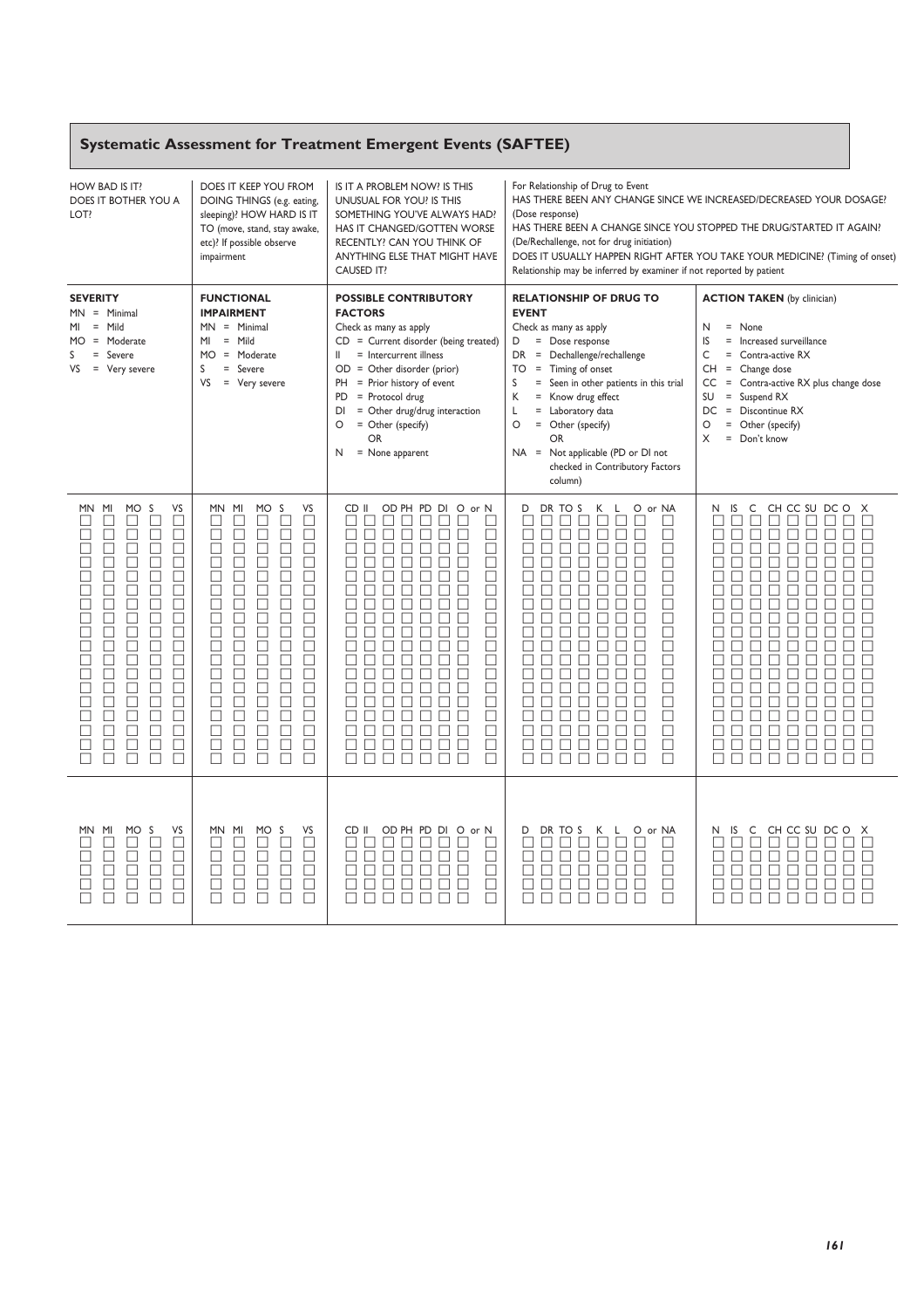| <b>LABORATORY/PHYSICAL</b><br><b>FINDINGS RECORD</b><br>To be used (I) to record<br>Lab/Physical findings (normal or<br>abnormal) associated with elicited<br>events or (2) to record abnormal<br>Lab/Physical findings not<br>associated with an event.<br>Use page 19 for comments or to<br>specify where requested.<br><b>SPECIFY</b><br>Check if no<br>lab/physical findings<br><b>TEST</b><br>are reported $\Box$<br><b>BELOW</b> | <b>ASSOCIATION</b><br><b>TO EVENT</b><br>$N = No$ associated<br>event<br><b>OR</b><br>If associated, enter<br>event letter and<br>number<br>N or event | <b>DATE OF</b><br><b>TEST</b><br>MM<br>DD | <b>RESULTS</b><br>Record value or<br>score using both<br>number and units | <b>CLINICAL</b><br><b>ABNORMALITY</b><br>$Y = Yes$<br>$N = No$<br>$X =$ Uncertain                                    | <b>POSSIBLE CONTRIBUTORY</b><br><b>FACTORS</b><br>Enter as many as apply<br>$CD =$ Current disorder (being treated)<br>= Intercurrent illness<br>Ш<br>$OD = Other disorder (prior)$<br>PH<br>= Prior history of abnormal test<br><b>PD</b><br>= Protocol drug<br>= Other drug/drug interaction<br>DI<br>= Other (specify)<br>O<br><b>OR</b><br>$=$ None apparent<br>N | <b>ACTION TAKEN BY CLINICIAN</b><br>Enter as many as apply<br>N<br>$=$ None<br>R<br>$=$ repeat test<br>IS<br>= Increased surveillance<br>$\mathsf C$<br>$=$ Contra-active $Rx$<br>CH<br>= Change dose<br>SU<br>$=$ Suspend Rx<br>$=$ Discontinue $Rx$<br>DC<br>= Other (specify)<br>$\circ$<br><b>OR</b><br>X<br>= Don't know |
|----------------------------------------------------------------------------------------------------------------------------------------------------------------------------------------------------------------------------------------------------------------------------------------------------------------------------------------------------------------------------------------------------------------------------------------|--------------------------------------------------------------------------------------------------------------------------------------------------------|-------------------------------------------|---------------------------------------------------------------------------|----------------------------------------------------------------------------------------------------------------------|-----------------------------------------------------------------------------------------------------------------------------------------------------------------------------------------------------------------------------------------------------------------------------------------------------------------------------------------------------------------------|-------------------------------------------------------------------------------------------------------------------------------------------------------------------------------------------------------------------------------------------------------------------------------------------------------------------------------|
| <b>LAB-HEMATOLOGIC</b>                                                                                                                                                                                                                                                                                                                                                                                                                 | $\mathsf{N}\xspace$<br>$\square$ or<br>$=$ $-$<br>$\Box$ or<br>$\overline{\phantom{a}}$ and $\overline{\phantom{a}}$<br>$\Box$ or<br>$\Box$ or         | $- -$ :<br>$-1$                           |                                                                           | Y<br>N<br>X<br>$\Box$<br>$\Box$<br>$\Box$<br>$\Box$<br>$\Box$<br>$\Box$<br>$\Box$<br>⊔<br>$\Box$<br>$\Box$           | OD PH PD<br>DI<br>$\circ$<br>CD<br>or<br>N<br>- II<br>$\Box$<br>$\Box$<br>ш<br>⊔<br>⊔<br>⊔<br>⊔<br>$\Box$<br>$\Box$<br>□<br>$\Box$                                                                                                                                                                                                                                    | CH SU DC O<br>or X<br>N<br>C<br>R<br>IS<br>⊏<br>⊏<br>┘<br>⊔<br>⊔<br>Г<br>Г                                                                                                                                                                                                                                                    |
| <b>LAB-LIVER FUNCTION</b>                                                                                                                                                                                                                                                                                                                                                                                                              | $\mathsf N$<br>$\square$ or<br>$\Box$ or<br>$\overline{\phantom{a}}$<br>$\Box$ or<br>⊔<br>or                                                           |                                           |                                                                           | Y<br>X<br>$\sf N$<br>$\Box$<br>Ū<br>$\Box$<br>⊔<br>$\Box$<br>$\Box$<br>⊔<br>$\Box$<br>$\Box$                         | OD<br>PH<br>PD<br>DI<br>$\circ$<br>$\sf N$<br>CD<br>or<br>Ш<br>$\Box$<br>$\Box$<br>$\mathcal{L}$<br>$\Box$<br>□                                                                                                                                                                                                                                                       | X<br>C<br>CH<br>SU<br>$\circ$<br>Ν<br>IS<br>DC<br>R<br>or<br>Е<br>⊏<br>⊏<br>Г                                                                                                                                                                                                                                                 |
| <b>LAB-KIDNEY</b>                                                                                                                                                                                                                                                                                                                                                                                                                      | $\mathsf{N}\xspace$<br>$\Box$ or<br>$\Box$ or<br>$\Box$ or<br>$\overline{\phantom{a}}$<br>$\sqcup$<br>or                                               | $\equiv$ $\equiv$<br>$- -$ :              |                                                                           | Y<br>$\sf N$<br>X<br>$\Box$<br>$\Box$<br>$\Box$<br>$\Box$<br>$\Box$<br>$\Box$<br>⊔<br>$\Box$<br>$\Box$               | CD<br>OD<br>PH<br>DI<br>$\circ$<br>$\sf N$<br>PD<br>$\mathbb{I}$<br>or<br>⊔<br>$\Box$<br>$\Box$<br>$\Box$<br>ப                                                                                                                                                                                                                                                        | X<br>C<br>$\circ$<br>N<br>IS<br>CH<br>SU<br>DC<br>or<br>L<br>⊏<br>⊏<br>⊏                                                                                                                                                                                                                                                      |
| <b>LAB-OTHER</b>                                                                                                                                                                                                                                                                                                                                                                                                                       | $\mathsf{N}$<br>$\Box$ or<br>$\Box$<br>or<br><u>and a station</u><br>$\Box$ or<br>or                                                                   |                                           |                                                                           | Y<br>X<br>N<br>$\Box$<br>$\Box$<br>$\Box$<br>$\Box$<br>⊔<br>$\Box$<br>$\Box$<br>$\Box$<br>$\Box$                     | $\circ$<br>$\sf N$<br>CD<br>OD<br>PH<br>PD<br>DI<br>or<br>Ш<br>$\mathcal{A}$<br>$\Box$<br>$\Box$<br>$\Box$                                                                                                                                                                                                                                                            | $\times$<br>C<br>N<br>IS<br>CH<br>SU<br>O<br>DC<br>or<br>⊏<br>⊏<br>⊏<br>Г                                                                                                                                                                                                                                                     |
| <b>RADIOLOGIC</b><br><b>ELECTRO-PHYSIOLOGIC</b>                                                                                                                                                                                                                                                                                                                                                                                        | $\mathsf{N}$<br>$\square$ or<br>$\Box$ or<br>$\Box$<br>or<br>$\Box$ or                                                                                 |                                           |                                                                           | Y<br>$\sf N$<br>X<br>$\Box$<br>$\Box$<br>$\Box$<br>$\Box$<br>$\Box$<br>$\Box$<br>$\Box$<br>⊔<br>П<br>$\Box$          | $\circ$<br>$\sf N$<br>CD<br>OD<br>PH<br>PD<br>DI<br>or<br>⊔<br>$\Box$<br>ш<br>⊔<br>⊔<br>ш<br>$\Box$<br>П                                                                                                                                                                                                                                                              | X<br>C<br>Ν<br>IS<br>CH<br>SU<br>DC<br>$\circ$<br>or<br>⊏<br>Г<br>□<br>□<br>П<br>⊏<br>П<br>г                                                                                                                                                                                                                                  |
| (e.g. EKG, EEG)                                                                                                                                                                                                                                                                                                                                                                                                                        | N<br>$\square$ or<br><u>and the state</u><br>$\Box$ or<br>$\Box$ or                                                                                    | $\frac{1}{2}$<br>$= -$                    |                                                                           | Υ<br>N<br>X<br>$\Box$<br>⊔<br>$\Box$<br>□<br>$\Box$<br>$\Box$                                                        | $\circ$<br>N<br>CD<br>OD PH PD<br>DI<br>or<br>Ш<br>$\Box$<br>ш<br>$\Box$<br>□                                                                                                                                                                                                                                                                                         | $\times$<br>C<br>CH<br>SU<br>DC<br>$\circ$<br>or<br>L<br>⊏<br>$\Box$<br>$\Box$                                                                                                                                                                                                                                                |
| <b>PHYSICAL FINDINGS</b><br>(e.g. weight, B.P.)                                                                                                                                                                                                                                                                                                                                                                                        | N<br>$\Box$ or<br>$\Box$ or<br>$\Box$ or                                                                                                               |                                           |                                                                           | Y<br>X<br>N<br>$\Box$<br>$\Box$<br>$\Box$<br>$\Box$<br>⊔<br>⊔<br>$\Box$<br>$\Box$<br>□                               | OD PH PD DI O<br>$\mathsf{N}$<br>CD II<br>or<br>□<br>$\Box$<br>$\Box$<br>$\Box$<br>ш                                                                                                                                                                                                                                                                                  | CH SU DC O or X<br>IS<br>C<br>N<br>R<br>$\Box$<br>$\Box$<br>$\boxed{\phantom{1}}$<br>П<br>$\boxed{\phantom{1}}$                                                                                                                                                                                                               |
| <b>OTHER</b> (specify)                                                                                                                                                                                                                                                                                                                                                                                                                 | $\mathsf N$<br>$\square$ or<br>$\Box$ or<br>$\Box$ or<br>$\square$ or $\square$                                                                        |                                           |                                                                           | Y<br>N<br>X<br>$\Box$<br>□<br>U<br>$\Box$<br>□<br>$\Box$<br>$\Box$<br>$\Box$<br>$\Box$<br>$\Box$<br>$\Box$<br>$\Box$ | CD<br>OD<br>PH<br>PD<br>DI<br>O or<br>N<br>$\Box$<br>$\overline{\phantom{a}}$<br>$\Box$<br>⊔<br>$\Box$<br>П                                                                                                                                                                                                                                                           | or $X$<br>C<br>CH<br>SU<br>DC<br>$\circ$<br>IS<br>$\Box$<br>□<br>$\Box$<br>П<br>$\Box$<br>$\Box$<br>$\Box$<br>П                                                                                                                                                                                                               |

#### **Systematic Assessment for Treatment Emergent Events (SAFTEE) (continued)**

Reproduced from Levine J, Schooler NR. Psychopharmacol Bull 1986; 22(2):343–81.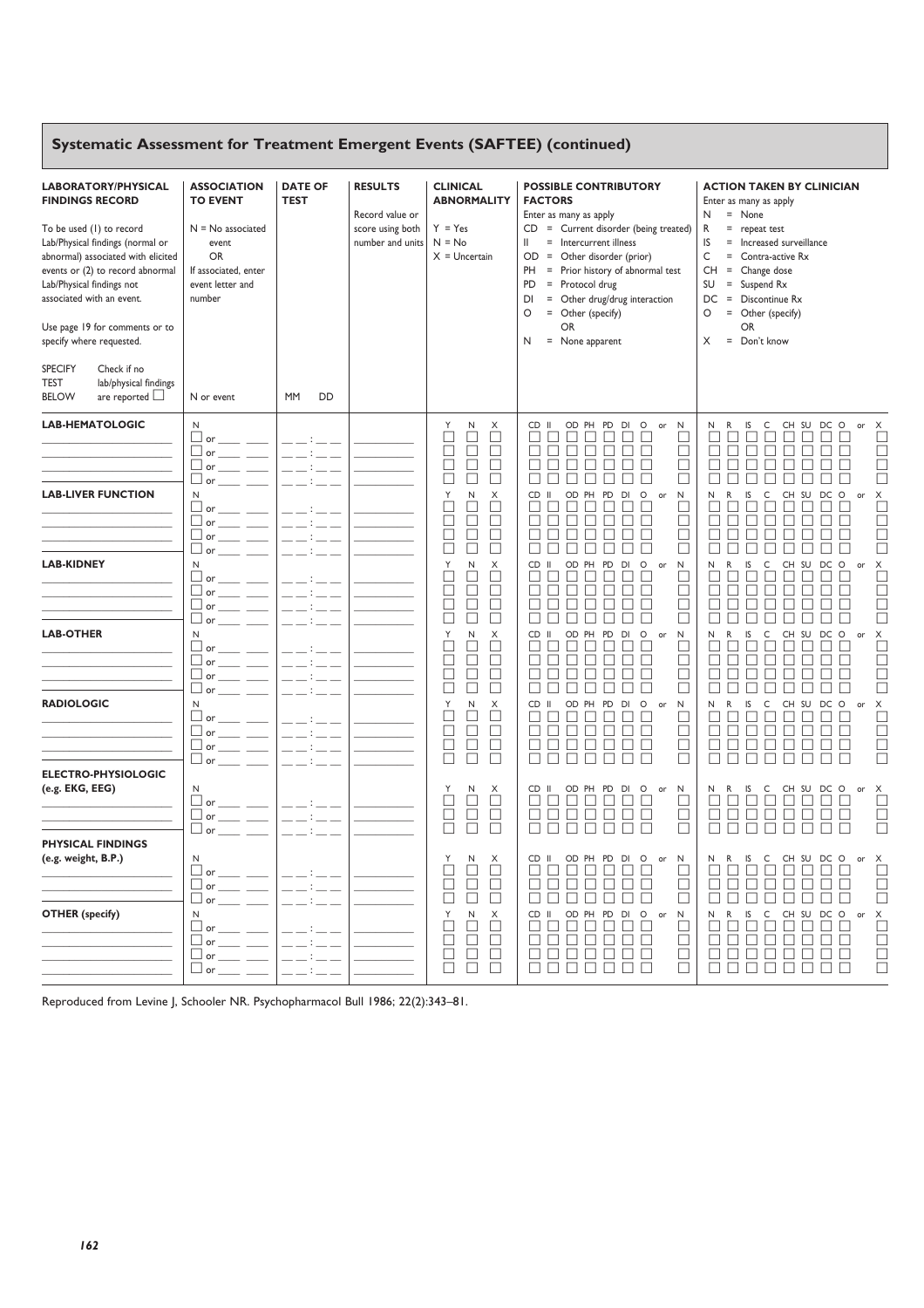# **Sickness Impact Profile (SIP)**

*Reference:* **Gilson BS, Gilson JS, Bergner M, Bobbit RA, Kressel S, Pollard WE,Vesselago M. The sickness impact profile. Development of an outcome measure of health care. Am J Public Health 1975; 65(12):1304–10**

*Rating* Self-report

*Administration time* >20 minutes

*Main purpose* To behaviourally assess the impact of sickness

*Population* Adults

#### **Commentary**

The SIP is a 136-item self-report measure of sicknessrelated dysfunction that assesses 12 primary behavioural domains: sleep and rest, eating, work, home management, recreation and pastimes, ambulation, mobility, body care and movement, social interactions, alertness behaviour, emotional behaviour and communication. The instrument has been used extensively in a wide variety of clinical contexts and patient populations, and research has indicated that the tool has sound psychometric properties and is relatively responsive to change (albeit not over very short time periods). Importantly, the instrument appears to be acceptable to patients, although it may be too time-consuming to administer in some settings.

## **Scoring**

Items are scored in a yes/no fashion, the overall SIP score and sub-scale scores range from 0–100 (percentage of items endorsed yes multiplied by 100). The ambulation, mobility and body care and movement sub-scales can be combined to form a physical domain, and the social interactions, alertness, emotional and communication subscales can be combined to form a psychosocial domain; all other sub-scales are independent. The general adult population has a SIP score of approximately 5, an SIP score of >20 indicates the need for substantial daily care, and >30 indicates the need for almost complete care.

#### **Versions**

An interviewer-administered form is available, as is a Sickness Impact Profile for Nursing Homes (SIP-NH), a stroke-adapted 30-item version and a short-form (SIP68); the SIP has been translated into Arabic, Chinese, Danish, Dutch, Finnish, French, German, Italian, Norwegian, Portuguese, Russian, Spanish, Swedish, Tamil and Thai.

#### **Additional references**

Bergner M, Bobbitt RA, Carter WB, Gilson BS. The Sickness Impact Profile: development and final revision of a health status measure. Med Care 1981; 19(8):787–805.

de Bruin AF, de Witte LP, Stevens F, Diederiks JP. Sickness Impact Profile: the state of the art of a generic functional status measure. Soc Sci Med 1992; 35(8):1003–14.

de Bruin AF, Diederiks JP, de Witte LP, Stevens FC, Philipsen H. The development of a short generic version of the Sickness Impact Profile. J Clin Epidemiol 1994; 47(4):407–18.

#### **Address for correspondence**

Medical Outcomes Trust 235 Wyman St., Suite 130 Waltham, MA 02451, USA Telephone: 781-890–4884 Email: info@outcomes-trust.org www.outcomes-trust.org

Copyright is held by Johns Hopkins University.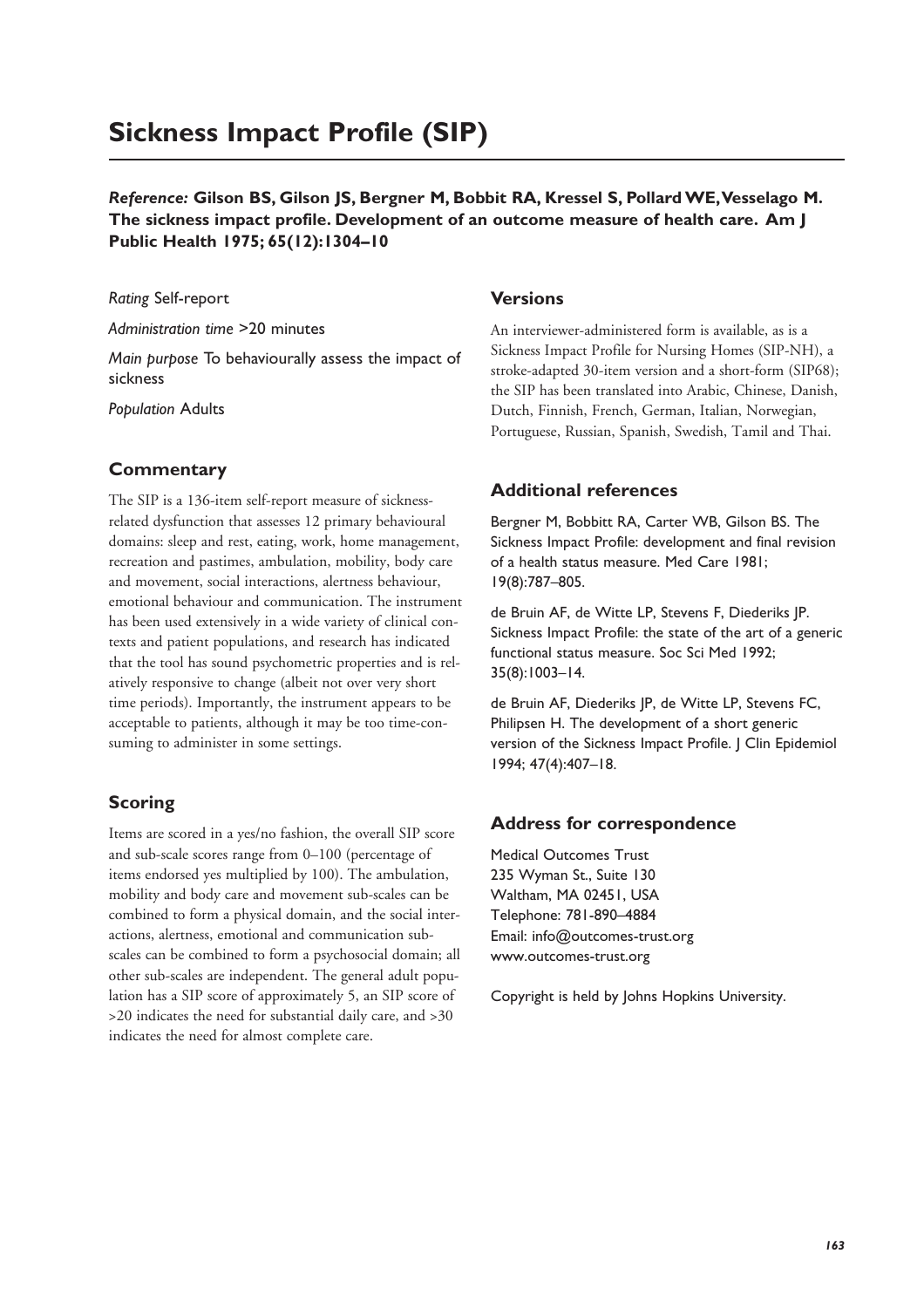# **Somatic Symptom Inventory (SSI)**

*Reference:* **Barsky AJ,Wyshak G, Klerman GL. Hypochondriasis. An evaluation of the DSM-III criteria in medical outpatients. Arch Gen Psychiatry 1986; 43(5):493–500**

*Rating* Self-report

*Administration time* 7 minutes

*Main purpose* To assess severity of somatic symptomatology

*Population* Adults and older adults

#### **Commentary**

The original version of the SSI contained 26 items assessing somatic symptoms, body sensations and overall health; a revised 28-item version that also assesses joint and neck pain is now also widely used. The SSI consists of items from both the Symptom Checklist 90's (see page 166) somatization sub-scale and the Minnesota Multiphasic Personality Inventory's hypochondriasis scale. The scale is primarily used as a meaure of hypochondriasis and severity of somatic symptoms.

#### **Scoring**

Items are scored on a 1 (not at all) to 5 (a great deal) scale, with a total score range of 26–130.

#### **Versions**

The scale has been translated into Spanish and French.

#### **Additional references**

Barsky AJ, Wyshak G, Klerman GL. Transient hypochondriasis. Arch Gen Psychiat 1990; 47:746–52.

Wyshak G, Barsky AJ, Klerman GL. Comparison of psychiatric screening tests in a general hospital setting using ROC analysis. Med Care 1991; 29:775–85.

Barsky AJ, Wyshak G, Klerman GL. Psychiatric comorbidity in DSM-III-R hypochondriasis. Arch Gen Psychiat 1992; 49:101–8.

Goldstein DJ, Lu Y, Detke MJ, Hudson J, Iyengar S, Demitrack MA. Effects of duloxetine on painful physical symptoms associated with depression. Psychosomatics 2004; 45(1):17–28.

#### **Address for correspondence**

Dr. Arthur J. Barsky Department of Psychiatry Brigham and Women's Hospital 75 Francis St, Boston, MA 02115, USA Telephone: 1-617-732-5236 Email: abarsky@partners.org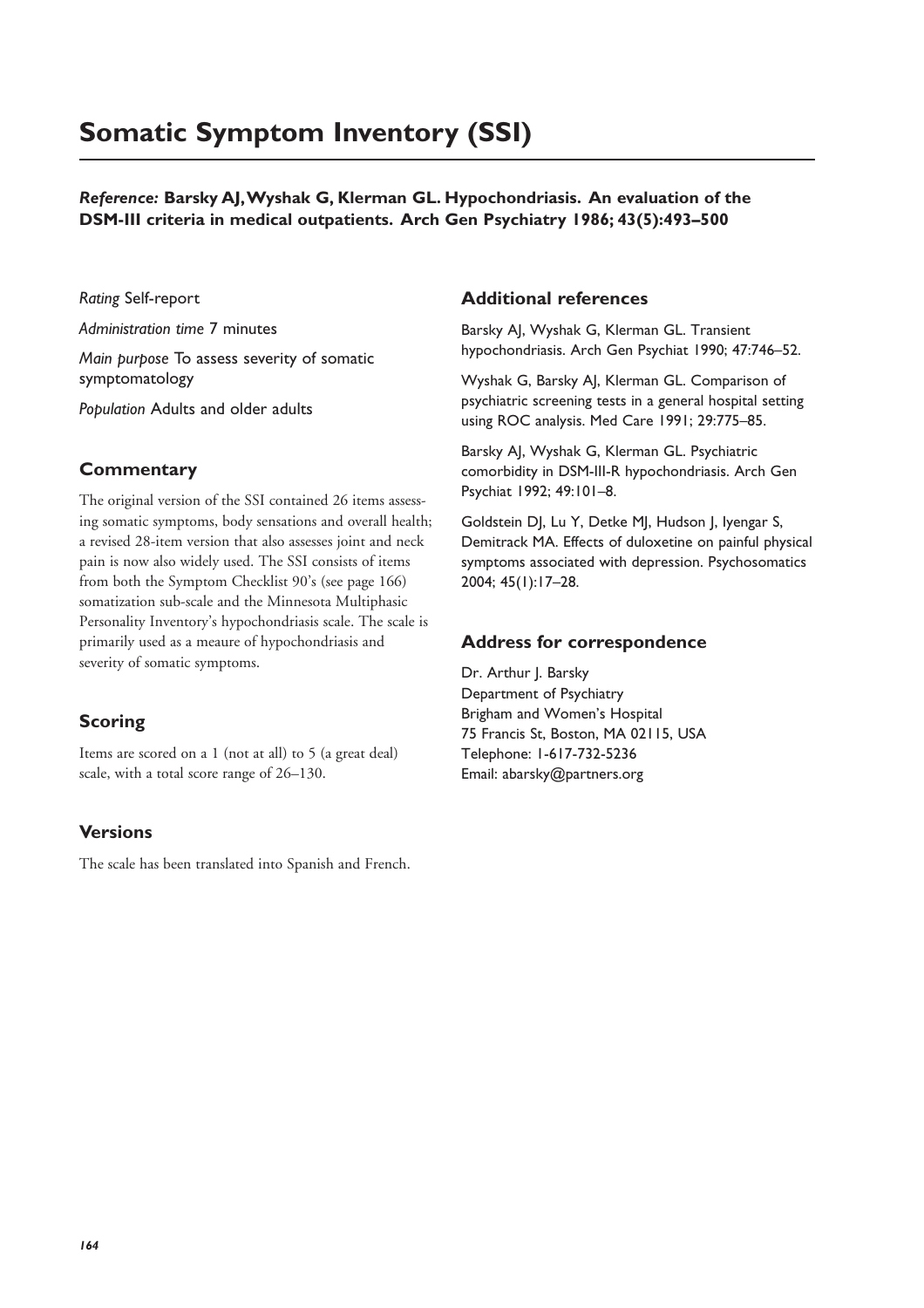#### **Somatic Symptom Inventory (SSI)**

Below is a list of symptoms. For each one, please circle the number indicating how much it has bothered you over the past **6 months.**

|             | I = Not at all                                                                  |              |                |   |   |   |
|-------------|---------------------------------------------------------------------------------|--------------|----------------|---|---|---|
|             | $=$ A little bit<br>= Moderately                                                |              |                |   |   |   |
|             | $=$ Quite a bit                                                                 |              |                |   |   |   |
|             | $5 = A$ great deal                                                              |              |                |   |   |   |
| $\vert$     | Nausea or vomiting                                                              | $\mathbf{I}$ | $\overline{2}$ | 3 | 4 | 5 |
| 2)          | Soreness in your muscles                                                        | T            | $\overline{2}$ | 3 | 4 | 5 |
| 3)          | Pains or cramps in your abdomen                                                 | $\mathbf{I}$ | $\overline{2}$ | 3 | 4 | 5 |
| 4)          | Feeling faint or dizzy                                                          | т            | $\overline{2}$ | 3 | 4 | 5 |
| 5)          | Trouble with your vision                                                        | т            | $\overline{2}$ | 3 | 4 | 5 |
| 6)          | Your muscles twitching or jumping                                               | L            | $\overline{2}$ | 3 | 4 | 5 |
| 7)          | Feeling fatigued, weak, or tired all over                                       | L            | $\overline{2}$ | 3 | 4 | 5 |
| 8)          | A fullness in your head or nose                                                 |              | $\overline{2}$ | 3 | 4 | 5 |
| 9)          | Pains in your lower back                                                        | L            | $\overline{2}$ | 3 | 4 | 5 |
| 10)         | Constipation                                                                    | L            | $\overline{2}$ | 3 | 4 | 5 |
| $  \,   \,$ | Trouble catching your breath                                                    | L            | $\overline{2}$ | 3 | 4 | 5 |
| 2)          | Hot or cold spells                                                              | L            | $\overline{2}$ | 3 | 4 | 5 |
| 13)         | A ringing or buzzing in your ears                                               | L            | $\overline{2}$ | 3 | 4 | 5 |
| $ 4\rangle$ | Pains in your heart or chest                                                    | L            | $\overline{2}$ | 3 | 4 | 5 |
| 15)         | Difficulty keeping your balance while walking                                   | L            | $\overline{2}$ | 3 | 4 | 5 |
| 16)         | Indigestion, upset stomach, or acid stomach                                     | ı            | $\overline{2}$ | 3 | 4 | 5 |
| 17)         | The feeling that you are not in as good physical health as most of your friends | ı            | $\overline{2}$ | 3 | 4 | 5 |
| $ 8\rangle$ | Numbness, tingling, or burning in parts of your body                            | ı            | $\overline{2}$ | 3 | 4 | 5 |
| 19)         | Headaches                                                                       |              | $\overline{2}$ | 3 | 4 | 5 |
| 20)         | A lump in your throat                                                           |              | $\overline{2}$ | 3 | 4 | 5 |
| 21)         | Feeling weak in parts of your body                                              |              | $\overline{2}$ | 3 | 4 | 5 |
| 22)         | Not feeling well most of the time in the past few years                         |              | $\overline{2}$ | 3 | 4 | 5 |
| 23)         | Heavy feelings in your arms or legs                                             |              | $\overline{2}$ | 3 | 4 | 5 |
| 24)         | Your heart pounding, turning over, or missing a beat                            |              | $\overline{2}$ | 3 | 4 | 5 |
| 25)         | Your hands and feet not feeling warm enough                                     | L            | $\overline{2}$ | 3 | 4 | 5 |
| 26)         | The sense that your hearing is not as good as it used to be                     | L            | $\overline{2}$ | 3 | 4 | 5 |
|             |                                                                                 |              |                |   |   |   |

Reproduced from Barsky AJ, Wyshak G, Klerman GL. Arch Gen Psychiatry 1986; 43(5):493–500. © Arthur J Barsky 2003.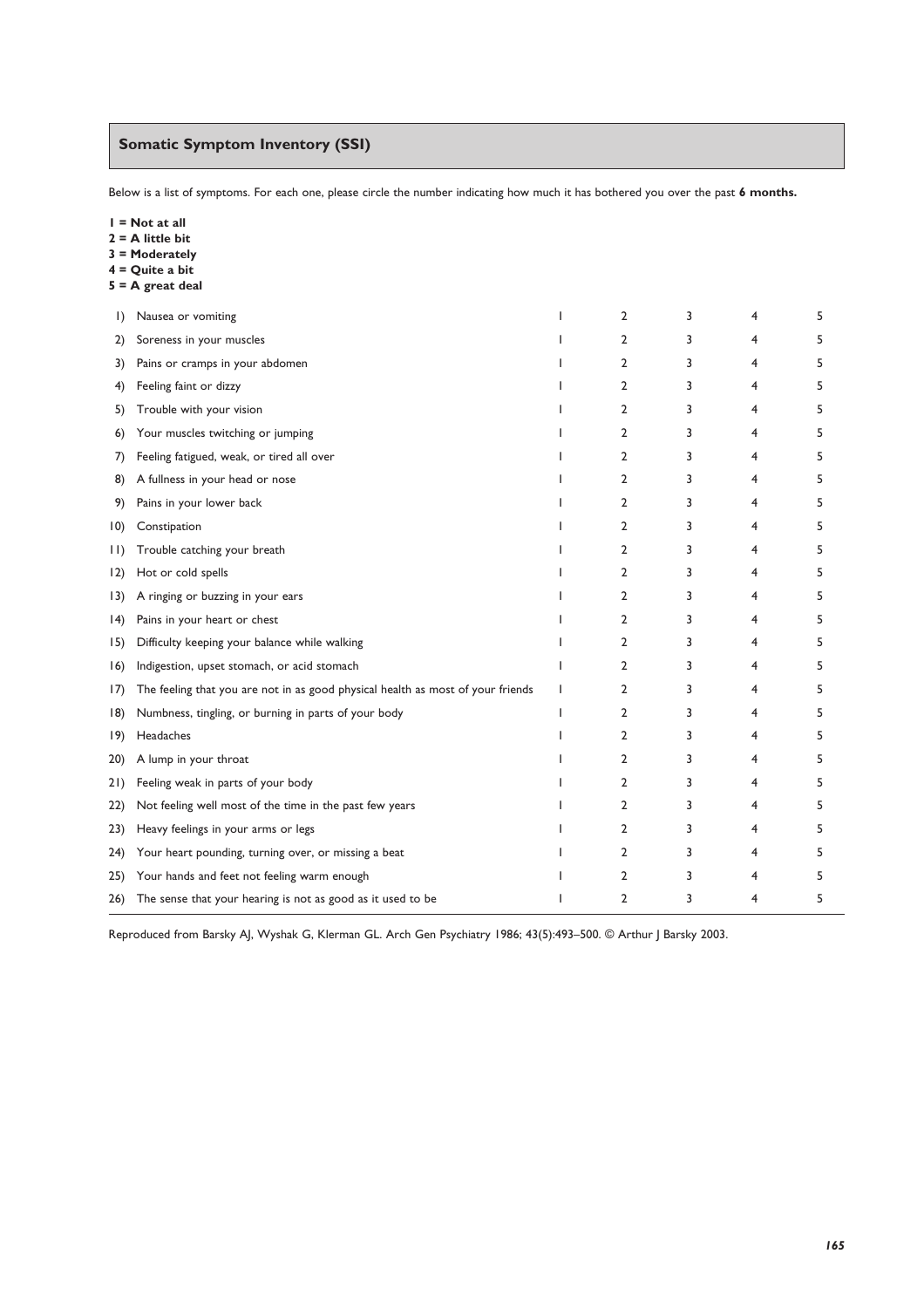# **Symptom Checklist-90–Revised (SCL-90-R)**

#### *Reference:* **Derogatis LR. Symptom Checklist 90-R:Administration, Scoring and Procedures Manual. 1983. Baltimore, MD, Clinical Psychometric Research**

*Rating* Self-report

*Administration time* 15 minutes

*Main purpose* To screen for global psychopathology

*Population* Adults and adolescents

#### **Commentary**

The SCL-90-R is a 90-item self-report inventory designed to screen for psychological distress and global psychopathology over the past week. The scale contains 9 symptom domains: depression, anxiety, hostility, interpersonal sensitivity, obsessive-compulsive, somatization, paranoid ideation, phobic anxiety and psychoticism. It also yields 3 global indices: the global severity index, the positive symptom distress index and the positive symptom total. As a screening tool, the instrument has been widely used and holds clinical utility, but the depression and anxiety symptom scales are not particularly well validated, and the majority of the instrument's items assess other constructs. The SCL-90-R represents a useful adjunctive measure of global psychological distress, but is not recommended for use in isolation to assess severity of, or change in, symptoms of depression or anxiety.

#### **Scoring**

Items are scored either by hand or computer on a 0 (not at all) to 4 (extremely) scale, with a total possible score of 360. The global severity index represents the mean of all items (the number of items per sub-scale varies). One study has suggested a cut-off point of 0.57 on the global

severity index to differentiate 'functional' and 'dysfunctional' populations (Schauenburg and Strack 1999).

#### **Versions**

A computerized version of the SCL-90-R is available, and the scale has been translated into Arabic, Chinese, Danish, Dutch, French, French for Canada, German, Hebrew, Italian, Japanese, Korean, Norwegian, Portuguese, Spanish, Swedish and Vietnamese.

#### **Additional references**

Schauenburg H, Strack M. Measuring psychotherapeutic change with the symptom checklist SCL 90 R. Psychother Psychosom 1999; 68(4):199–206.

Schmitz N, Kruse J, Heckrath C, Alberti L, Tress W. Diagnosing mental disorders in primary care: the General Health Questionnaire (GHQ) and the Symptom Check List (SCL-90-R) as screening instruments. Soc Psychiatry Psychiatr Epidemiol 1999; 34(7):360–6.

#### **Address for correspondence**

Multi-Health Systems Inc. P.O. Box 950 North Tonawanda, NY 14120-0950, USA Telephone: 1-800-456-3003 in the US or 1-416-492-2627 international Email: customerservice@mhs.com Website: www.mhs.com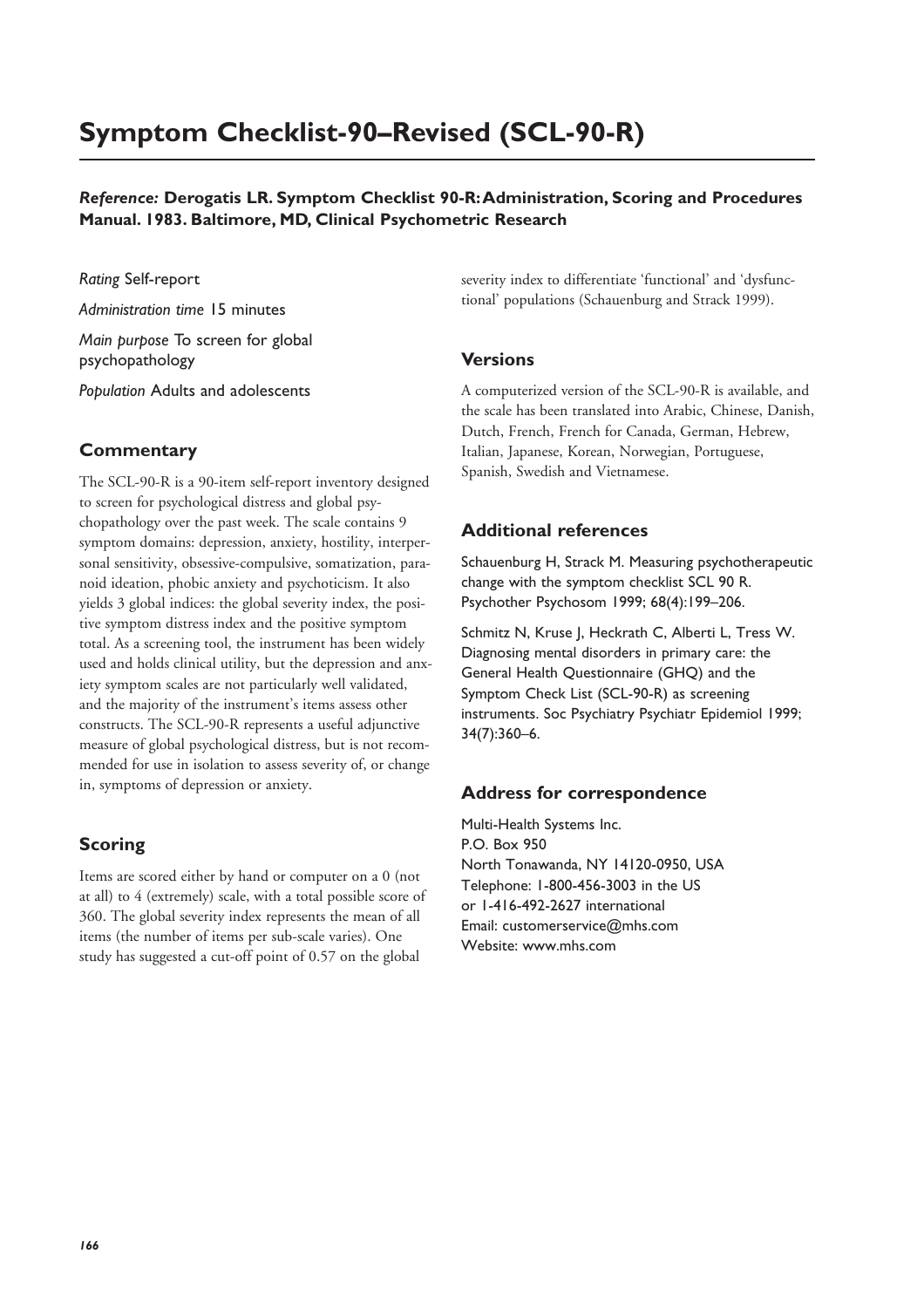# Chapter 5

# **Special populations**

Depression and anxiety are more difficult to assess and diagnose in special populations, such as child and adolescent and geriatric age groups, in the medically ill and in different cultural groups. The symptoms of mood and anxiety disorders are often quite different in children. When depressed, children (and adolescents) often become irritable, withdraw from others, or stop playing rather than showing sad mood or loss of pleasure. Instead of weight loss, they may not reach expected weight for age. Instead of subjective anxiety, children may cry, throw temper tantrums, freeze up or avoid interactions with unfamiliar people. Children may also not recognize that symptoms are excessive or unreasonable, for example, in obsessions and compulsions or in social anxiety. In post traumatic stress disorder, children may respond to trauma with disorganized or agitated behaviour instead of fearfulness. They may also re-enact the trauma or themes of the trauma in play, or have frightening dreams without recollection of content. In social anxiety disorder, children

must show symptoms with peers and not just in interactions with adults.

In geriatric and some cross-cultural populations, somatic presentations are often more prominent. In older adults, depression is often intertwined with grief and bereavement, as many symptoms are common between them. Symptoms that can help distinguish major depression from bereavement include marked psychomotor retardation, suicidal ideation, feelings of worthlessness and pathological guilt (especially about things unrelated to the deceased) in the former. Older adults are also prone to delusional guilt, for example, nihilistic delusions and delusions of poverty.

In the medically ill, symptoms of the medical illness or the side effects of medications used to treat the disorder can mask or mimic the vegetative symptoms of depression. Scales designed to identify depression in people with comorbid medical illnesses often focus on cognitive symptoms rather than vegetative ones, which are more likely to be confused with the symptoms of the medical illness.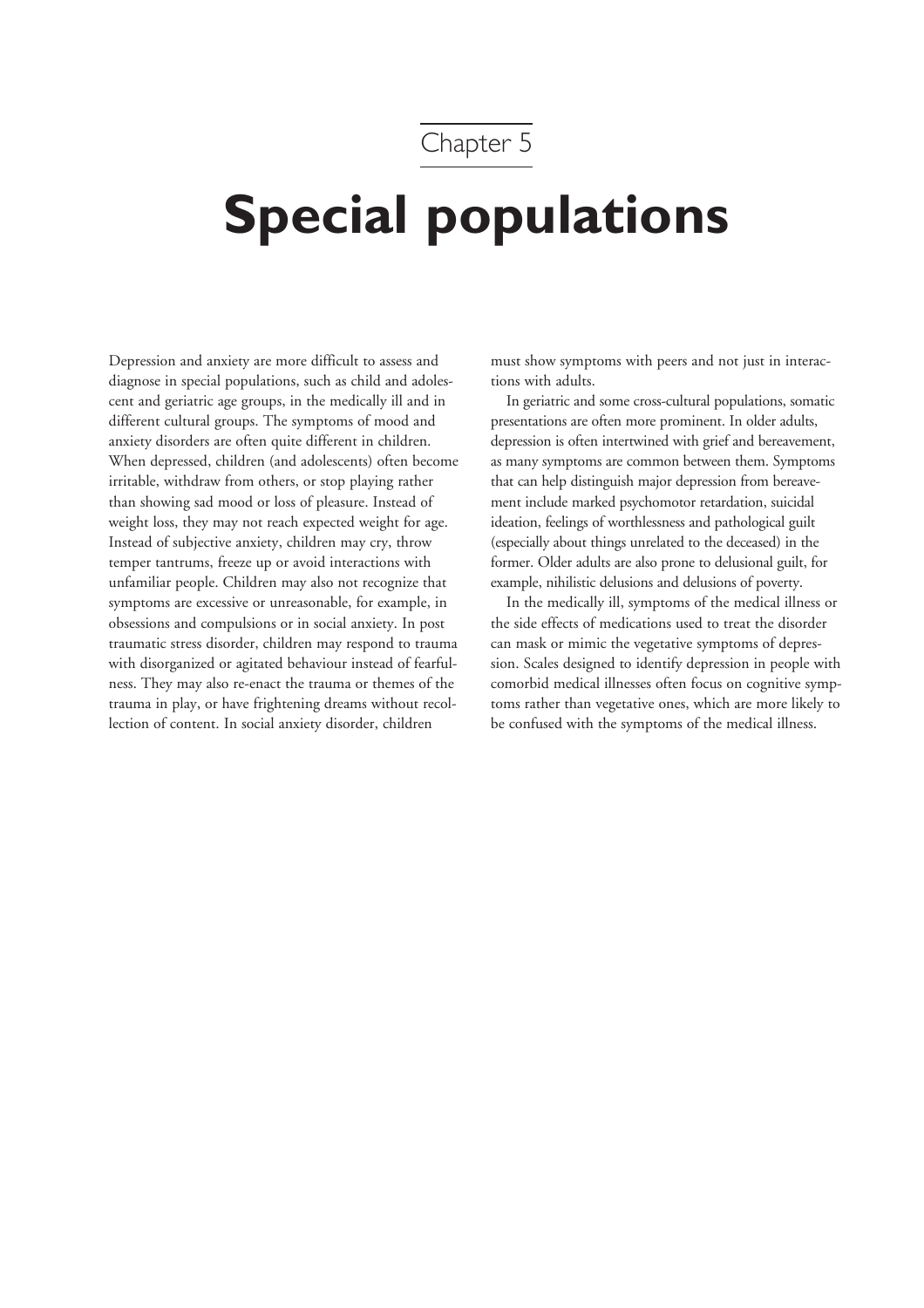# **Beck Depression Inventory – Fast Screen for Medical Patients (BDI-FS)**

*Reference:* **Beck AT, Steer RA, Brown GK. BDI-FastScreen for Medical Patients Manual. 2000. San Antonio,TX,The Psychological Corporation**

*Rating* Self-report *Administration time* <5 minutes *Main purpose* To screen for depression in medical patients *Population* Adults and adolescents

# **Commentary**

The BDI-FS is a 7-item self-report questionnaire specifically designed to evaluate depression in patients whose behavioral and somatic symptoms may be attributable to biological, medical, alcohol and/or substance use problems. Focusing solely upon the cognitive and affective symptoms of depression, it provides a rapid method for screening for depression in medical patients. Research has indicated that it is also an effective screening tool in geriatric patients.

## **Scoring**

No details available.

#### **Versions**

No other versions are available at present.

#### **Additional references**

Scheinthal SM, Steer RA, Giffin L, Beck AT. Evaluating geriatric medical outpatients with the Beck Depression Inventory-Fastscreen for medical patients. Aging Ment Health 2001; 5(2):143–8.

Benedict RH, Fishman I, McClellan MM, Bakshi R, Weinstock-Guttman B. Validity of the Beck Depression Inventory-Fast Screen in multiple sclerosis. Mult Scler 2003; 9(4):393–6.

# **Address for correspondence**

Harcourt Assessment, Inc. 19500 Bulverde Road San Antonio, TX 78259, USA Telephone: 1-800-2111-8378 Website: www.HarcourtAssessment.com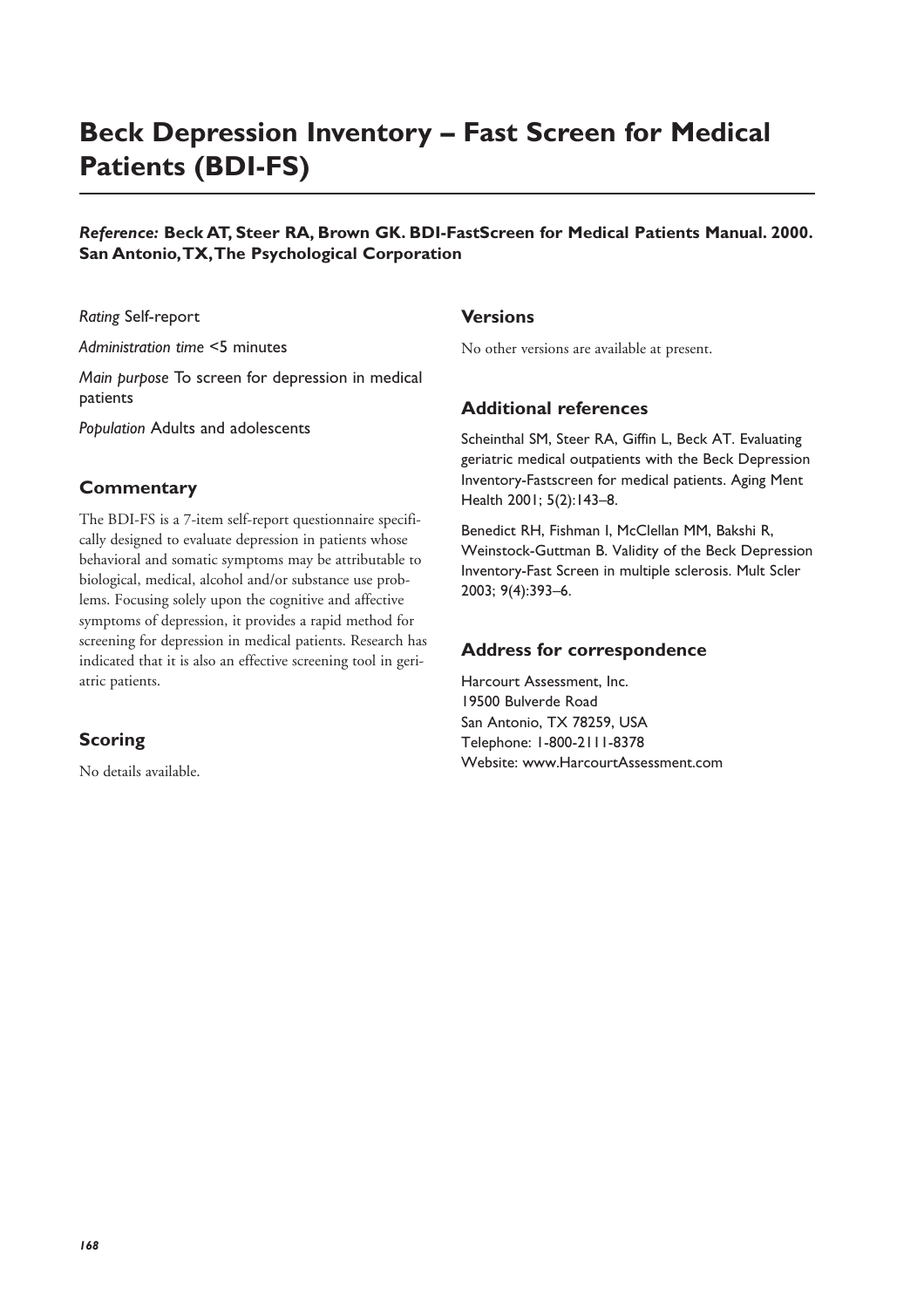# **Calgary Depression Scale for Schizophrenia (CDSS)**

*Reference:* **Addington D,Addington J, Maticka-Tyndale E. Assessing depression in schizophrenia: the Calgary Depression Scale. Br J Psychiatry Suppl 1993; Dec(22):39–44**

*Rating* Clinician-rated

*Administration time* 20 minutes

*Main purpose* To assess depressive symptoms in patients with schizophrenia

*Population* Adults and adolescents diagnosed with schizophrenia

#### **Commentary**

The CDSS is a 9-item clinician-rated scale developed to assess symptoms of major depressive disorder over the past two weeks in patients with schizophrenia. Compared with the Hamilton Depression Rating Scale or HDRS (see page 28), the CDSS has fewer factors and less overlap with positive and negative symptoms of schizophrenia (Addington et al., 1996). This suggests that it is a more specific measure of level of depression than the HDRS for individuals with schizophrenia. Note that the scale is designed for use by clinicians with experience in this patient population. The scale developers suggest that new raters should optimize inter-rater reliability by collaborating with another clinician experienced in the use of structured assessment instruments, and that experienced raters should develop adequate inter-rater reliability within 5 practice interviews. The CDSS appears to be a reliable and valid measure of depressive symptoms in patients with schizophrenia that is appropriate for use both as a screening instrument and as an outcome measure.

#### **Scoring**

Items are scored on a 0 (absent) to 3 (severe) basis; detailed anchor points are provided for each item. A total score (range 0–27) is calculated by summing all items. A score of ≥5 is typically used to identify patients with comorbid major depression.

#### **Versions**

The CDSS is available in a wide range of languages including: Czech, Danish, Dutch, Finnish, French, German, Greek, Hebrew, Hungarian, Italian, Japanese, Korean, Mandarin, Norwegian, Polish, Portuguese, Romanian, Russian, Spanish, Swedish, Togalog and Turkish.

#### **Additional references**

Addington D, Addington J, Atkinson M. A psychometric comparison of the Calgary Depression Scale for Schizophrenia and the Hamilton Depression Rating Scale. Schizophr Res 1996; 19(2–3):205–12.

Kontaxakis VP, Havaki-Kontaxaki BJ, Stamouli SS, Margariti MM, Collias CT, Christodoulou GN. Comparison of four scales measuring depression in schizophrenic inpatients. Eur Psychiatry 2000; 15(4):274–7.

Reine G, Lancon C, Di Tucci S, Sapin C, Auquier P. Depression and subjective quality of life in chronic phase schizophrenic patients. Acta Psychiatr Scand 2003; 108(4):297–303.

#### **Address for correspondence**

Dr. Donald Addington Department of Psychiatry Foothills Hospital, 1403 – 29th Street NW Calgary, Alberta T2N 2T9, Canada Telephone: 1-403-944-1296 Email: addingto@ucalgary.ca Website: www.ucalgary.ca/cdss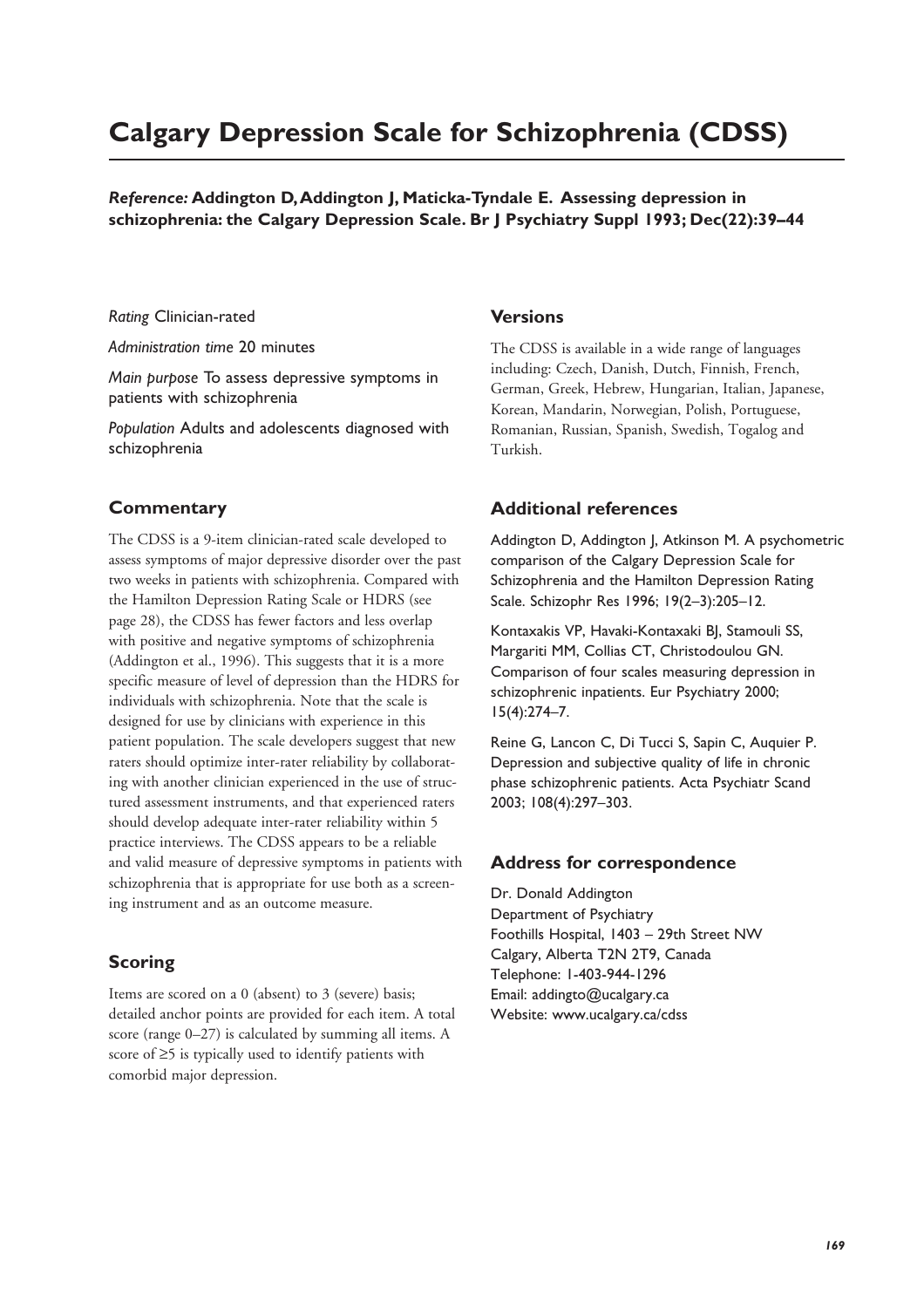#### **Calgary Depression Scale for Schizophrenia (CDSS)**

Interviewer: Ask the first question as written. Use follow up probes or qualifiers at your discretion. Time frame refers to last two weeks unless stipulated. **N.B.** The last item, #9, is based on observations of the entire interview.

- 1. DEPRESSION: How would you describe your mood over the last two weeks? Do you keep reasonably cheerful or have you been very depressed or low spirited recently? In the last two weeks how often have you (own words) every day? All day? 0 Absent<br>1 Mild
	- Expresses some sadness or discouragement on questioning.
	- 2 Moderate Distinct depressed mood persisting up to half the time over last 2 weeks: present daily.
	- 3 Severe Markedly depressed mood persisting daily over half the time interfering with normal motor and social functioning.
- HOPELESSNESS: How do you see the future for yourself? Can you see any future? – or has life seemed quite hopeless? Have you given up or does there still seem some reason for trying? 0 Absent
	- Mild Has at times felt hopeless over the last two weeks but still has some degree of hope for the future.
	- 2 Moderate Persistent, moderate sense of hopelessness over last week. Can be persuaded to acknowledge possibility of things being better.
	- 3 Severe Persisting and distressing sense of hopelessness.
- 3 SELF DEPRECIATION: What is your opinion of your self compared to other people? Do you feel better, not as good, or about the same as other? Do you feel inferior or even worthless?
	- 0 Absent<br>1 Mild
	- 1 Mild Some inferiority; not amounting to feeling of worthlessness.
	- 2 Moderate Subject feels worthless, but less than 50% of the time.
	- 3 Severe Subject feels worthless more than 50% of the time. May be challenged to acknowledge otherwise.
- 4. GUILTY IDEAS OF REFERENCE: Do you have the feeling that you are being blamed for something or even wrongly accused? What about? (Do not include justifiable blame or accusation. Exclude delusions of guilt.)
	- 0 Absent
	- 1 Mild Subject feels blamed but not accused less than 50% of the time. 2 Moderate Persisting sense of being blamed, and/or occasional sense of being accused.
	- 3 Severe Persistent sense of being accused. When challenged, acknowledges that it is not so.
- 5. PATHOLOGICAL GUILT: Do you tend to blame yourself for little things you may have done in the past? Do you think that you deserve to be so concerned about this?
	- 0 Absent<br>1 Mild
		- Subject sometimes feels over guilty about some minor peccadillo, but less than 50% of time.
- 2 Moderate Subject usually (over 50% of time) feels guilty about past actions the significance of which he exaggerates.
- 3 Severe Subject usually feels s/he is to blame for everything that has gone wrong, even when not his/her fault.
- 6. MORNING DEPRESSION: When you have felt depressed over the last 2 weeks have you noticed the depression being worse at any particular time of day?
	- 0 Absent No depression.
	- 1 Mild Depression present but no diurnal variation.
	- 2 Moderate Depression spontaneously mentioned to be worse in a.m.
	- 3 Severe Depression markedly worse in a.m., with impaired functioning which improves in p.m.
- 7. EARLY WAKENING: Do you wake earlier in the morning than is normal for you? How many times a week does this happen? No early wakening.
	- 1 Mild Occasionally wakes (up to twice weekly) 1 hour or more before normal time to wake or alarm time.
	- 2 Moderate Often wakes early (up to 5 times weekly) 1 hour or more before normal time to wake or alarm.
	- 3 Severe Daily wakes 1 hour or more before normal time.
- 8. SUICIDE: Have you felt that life wasn't worth living? Did you ever feel like ending it all? What did you think you might do? Did you actually try?
	- 0 Absent<br>1 Mild
	- 1 Mild Frequent thoughts of being better off dead, or occasional thoughts of suicide.
	- 2 Moderate Deliberately considered suicide with a plan, but made no attempt.
	- 3 Severe Suicidal attempt apparently designed to end in death (i.e.: accidental discovery of inefficient means).
- 9. OBSERVED DEPRESSION: Based on interviewer's observations during the entire interview. The question 'Do you feel like crying?' used at appropriate points in the interview, may elicit information useful to this observation.
	- 0 Absent<br>1 Mild
	- Subject appears sad and mournful even during parts of the interview, involving affectively neutral discussion.
	- 2 Moderate Subject appears sad and mournful throughout the interview, with gloomy monotonous voice and is tearful or close to tears at times.
	- 3 Severe Subject chokes on distressing topics, frequently sighs deeply and cries openly, or is persistently in a state of frozen misery if examiner is sure that this is present.

Reproduced from Addington D, Addington J, Maticka-Tyndale E. Br | Psychiatry Suppl 1993; Dec(22):39-44. © Donald Addington 2004.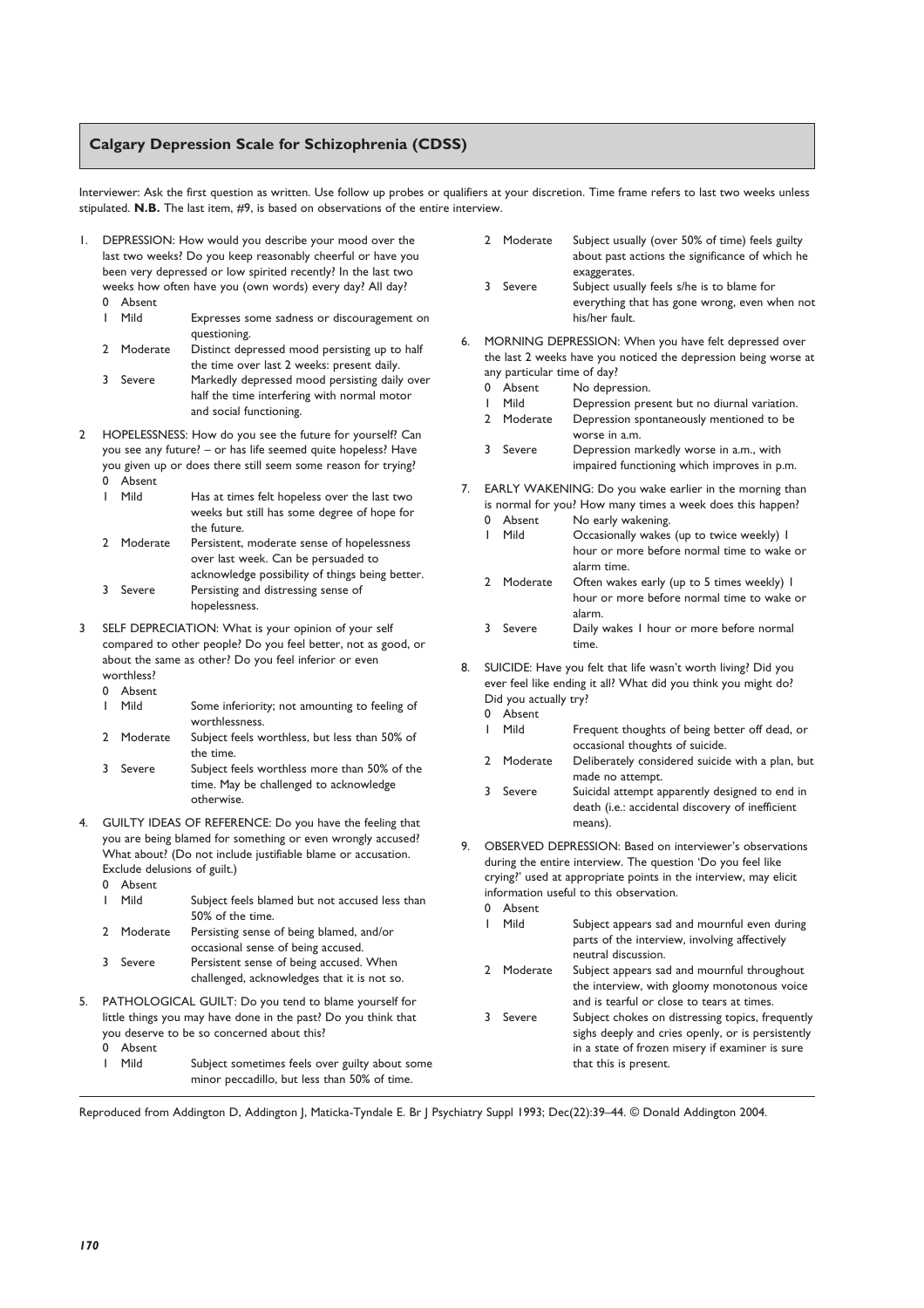#### *Reference:* **Kovacs M. Children's Depression Inventory Manual. 1992. North Tonawanda, NY, Multi-Health Systems**

*Rating* Self-report

*Administration time* 10–15 minutes

*Main purpose* To assess depressive symptomatology in children and adolescents

*Population* Children and adolescents aged 7–17 years

#### **Commentary**

The CDI is a widely used 27-item self-report instrument designed to assess symptoms of depression in children and adolescents. The scale, modeled after the Beck Depression Inventory (see page 10), measures symptoms thought to be particularly characteristic of childhood depression such as low mood, poor self-evaluation, and interpersonal problems. The instrument yields 5 sub-scales: negative mood, interpersonal problems, ineffectiveness, anhedonia, and negative self-esteem. The CDI has been found to correlate with other measures of childhood depression, such as the Reynolds Adolescent Depression Scale-2 (see page 185). Numerous studies have demonstrated that children with depression score significantly higher on the scale than non-depressed control subjects. There is some evidence that the instrument is sensitive to change, although the scale has been used most widely as a screening tool for depression in epidemiological studies. A 10-item version of the CDI has also been developed as a more concise screening measure.

#### **Scoring**

Items are scored on a 0 (absence of symptom) through to 2 (definite symptom) scale. A total score (range 0–54, where higher scores indicate greater depression severity) is calculated by summing all items; sub-scale scores are

derived by totaling the appropriate items. Scores are converted to standardized scores based on age range (7–12 or 13–17 years) and gender. The manual provides the following guidelines for interpreting scores: <30, very much below average, 30–34, much below average, 35–39, below average, 40–44, slightly below average, 45–55, average, 56–60, slightly above average, 61–65, above average, 66–70, much above average, >70, very much above average.

#### **Versions**

The scale has been translated into: Arabic, Bulgarian, French-Canadian, French, German, Hebrew, Hungarian, Italian, Portuguese and Spanish. A computer-administered version is available from Multi-Health Systems Inc.

#### **Additional references**

Kovacs M. The Children's Depression, Inventory (CDI). Psychopharmacol Bull 1985; 21(4):995–8.

Smucker MR, Craighead WE, Craighead LW, Green BJ. Normative and reliability data for the Children's Depression Inventory. J Abnorm Child Psychol 1986; 14(1):25–39.

#### **Address for correspondence**

Multi-Health Systems Inc. P.O. Box 950 North Tonawanda, NY 14120-0950, USA Telephone: 1-800-456-3003 in the US or 1-416-492-2627 international Email: customerservice@mhs.com Website: www.mhs.com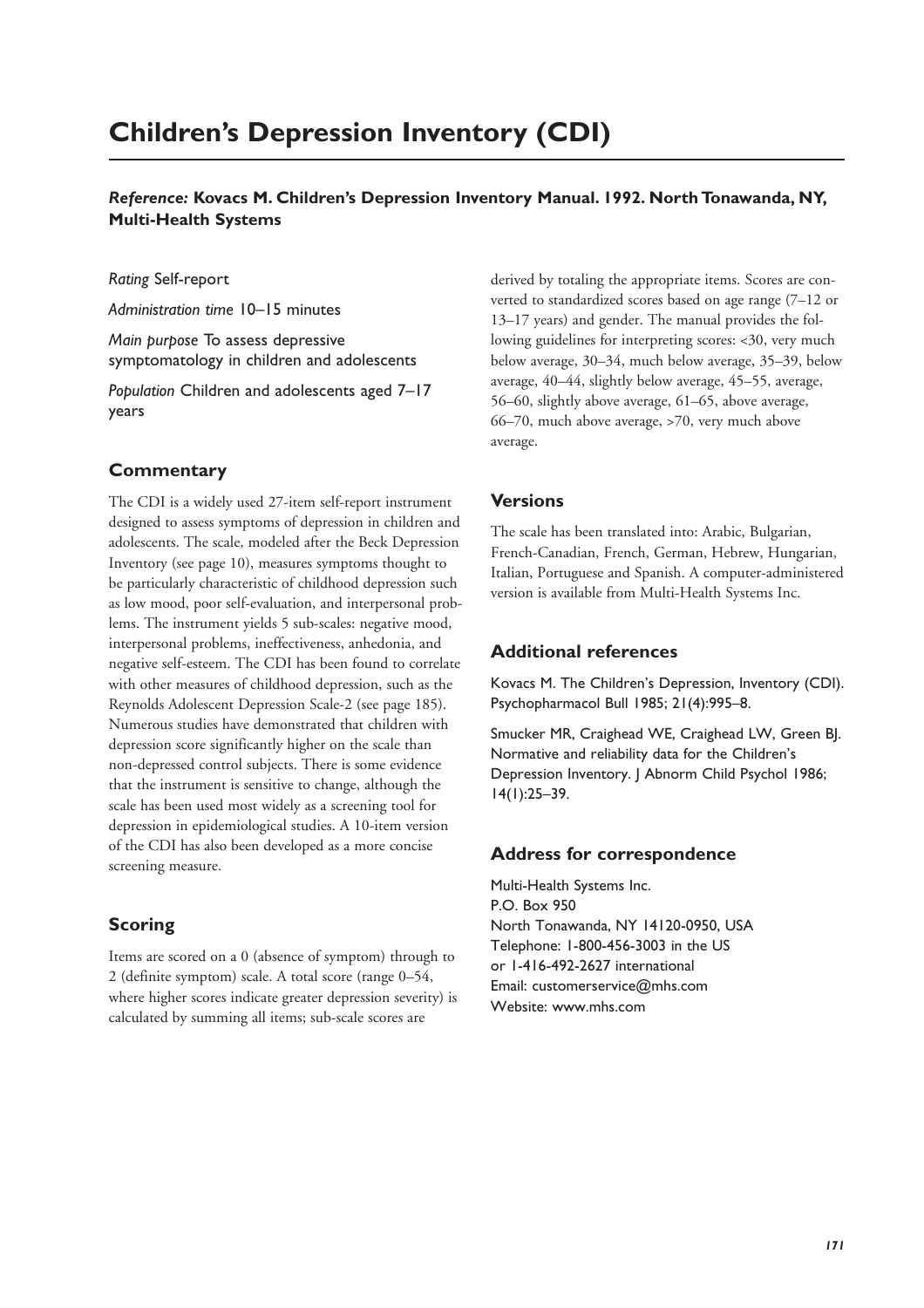## **Children's Depression Rating Scale–Revised (CDRS-R)**

#### *Reference:* **Poznanski EO, Mokros HB. Children's Depression Rating Scale–Revised: Manual. 1996. Los Angeles, CA,Western Psychological Services**

*Rating* Clinician-rated

*Administration time* 15–20 minutes

*Main purpose* To screen for and diagnose depression in children, and assess treatment response

*Population* Children aged 6–12 years

#### **Commentary**

The CDRS-R is a 17-item clinician-rated instrument modeled after the HDRS (see page 28) that assesses 17 symptom areas, including those that serve as DSM-IV criteria for a diagnosis of depression. Fourteen of the scale's items are based on child report, with a further 3 items being based upon the child's non-verbal behaviour. The clinician is required to determine a 'Best Description of the Child' rating based on all available information from multiple informants. The CDRS-R has been used successfully in both pediatric and adolescent populations. The scale shows reasonable psychometric properties (good inter-rater and test–retest reliability and internal consistency, and moderate to good validity) and has been used in a variety of clinical trials, although it may prove too unwieldy for use in routine clinical practice.

#### **Scoring**

Items are rated either on 7-point or 5-point scales, with detailed anchor points provided. The scale yields a raw summary score (range 17–113) from which a standardized

score is calculated. T scores between 55 and 64 indicate a need for further evaluation; scores ≥65 indicate likely depressive disorder.

#### **Versions**

No other versions are currently available.

#### **Additional references**

Poznanski EO, Cook SC, Carroll BJ. A depression rating scale for children. Pediatrics 1979; 64(4):442–50.

Wagner KD, Ambrosini P, Rynn M, Wohlberg C, Yang R, Greenbaum MS, Childress A, Donnelly C, Deas D; Sertraline Pediatric Depression Study Group. Efficacy of sertraline in the treatment of children and adolescents with major depressive disorder: two randomized controlled trials. JAMA 2003; 290(8):1033–41.

#### **Address for correspondence**

Western Psychological Services 12031 Wilshire Blvd. Los Angeles, CA 90025-1251, USA Telephone: 1-800-648-8857 (U.S. and Canada only) International: 1-310-478-2061 Email: custsvc@wpspublish.com Website: www.wpspublish.com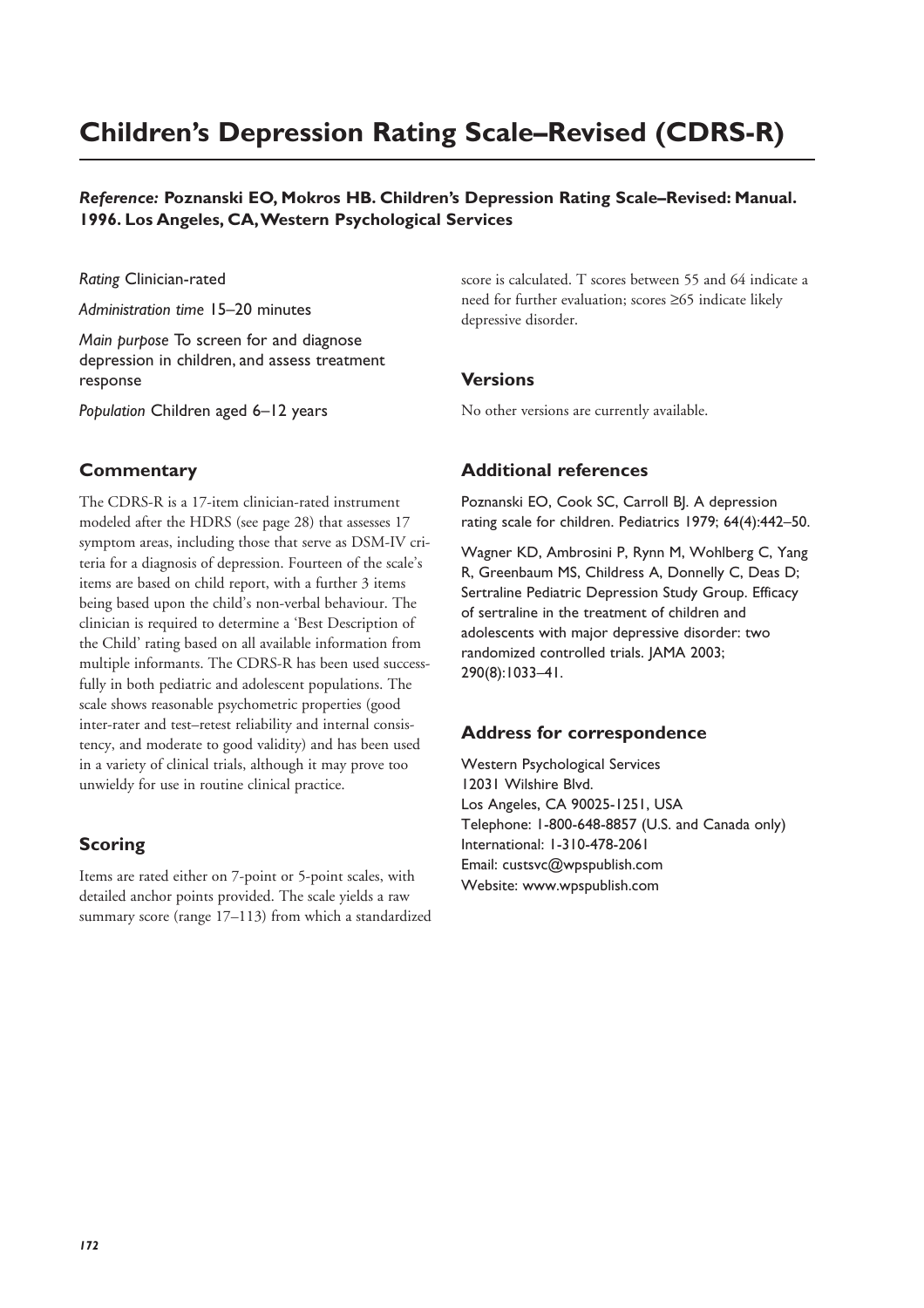#### **Children's Depression Rating Scale-Revised (CDRS-R) – sample items**

#### **1 Difficulty having fun**

Interest and activities realistically appropriate for age, personality and social environment. No appreciable change from usual behavior during at least the past 2 weeks. Any feelings of boredom are seen as transient.

Describes some activities as enjoyable that are realistically available several times a week but not on a daily basis. Shows interest but not enthusiasm.

Is easily bored. Complains of 'nothing to do' as characteristic of daily experience. Participates in structured activities with a 'going through the motions' attitude. May express interest primarily in activities that are (realistically) unavailable on a daily or weekly basis.

Has no initiative to become involved in any activities. Describes himself/herself as primarily passive. Watches others play or watches TV but shows little interest. Requires coaxing and/or pushing to get involved in activity. Shows no enthusiasm or real interest. Has difficulty naming activities.

#### **2 Depressed Feelings**

Occasional feelings of unhappiness that quickly disappear.

Describes sustained periods of unhappiness that appear excessive for events described.

Feels unhappy most of the time without a major precipitating cause

Feels unhappy all of the time; characterized by a sense of psychic pain (e.g. 'I can't stand it')

#### **3 Suicidal ideation**

Understands the word *suicide*, but does not apply the term to himself/herself

Sharp denial of suicidal thoughts

Has thoughts about suicide, or of hurting himself/herself (if he/she does not understand the concept of suicide), usually when angry

Has recurrent thoughts of suicide

Has made a suicide attempt within the last month or is actively suicidal

#### **4 Low self-esteem**

Describes himself/herself in primarily positive terms

Describes one important or prominent area where he/she feels there is a deficit

Describes himself/herself in predominantly negative terms or gives bland answers to questions asked

Refers to himself/herself in derogatory terms. Reports that other children frequently refer to him/her by using derogratory nicknames. Puts himself/herself down.

Sample items from the CDRS-R copyright © 1995 by Western Psychological Services. Reproduced by permission of the publisher, Western Psychological Services, 12031 Wilshire Boulevard, Los Angeles, California, 90025,U.S.A. (www.wpspublish.com) All rights reserved.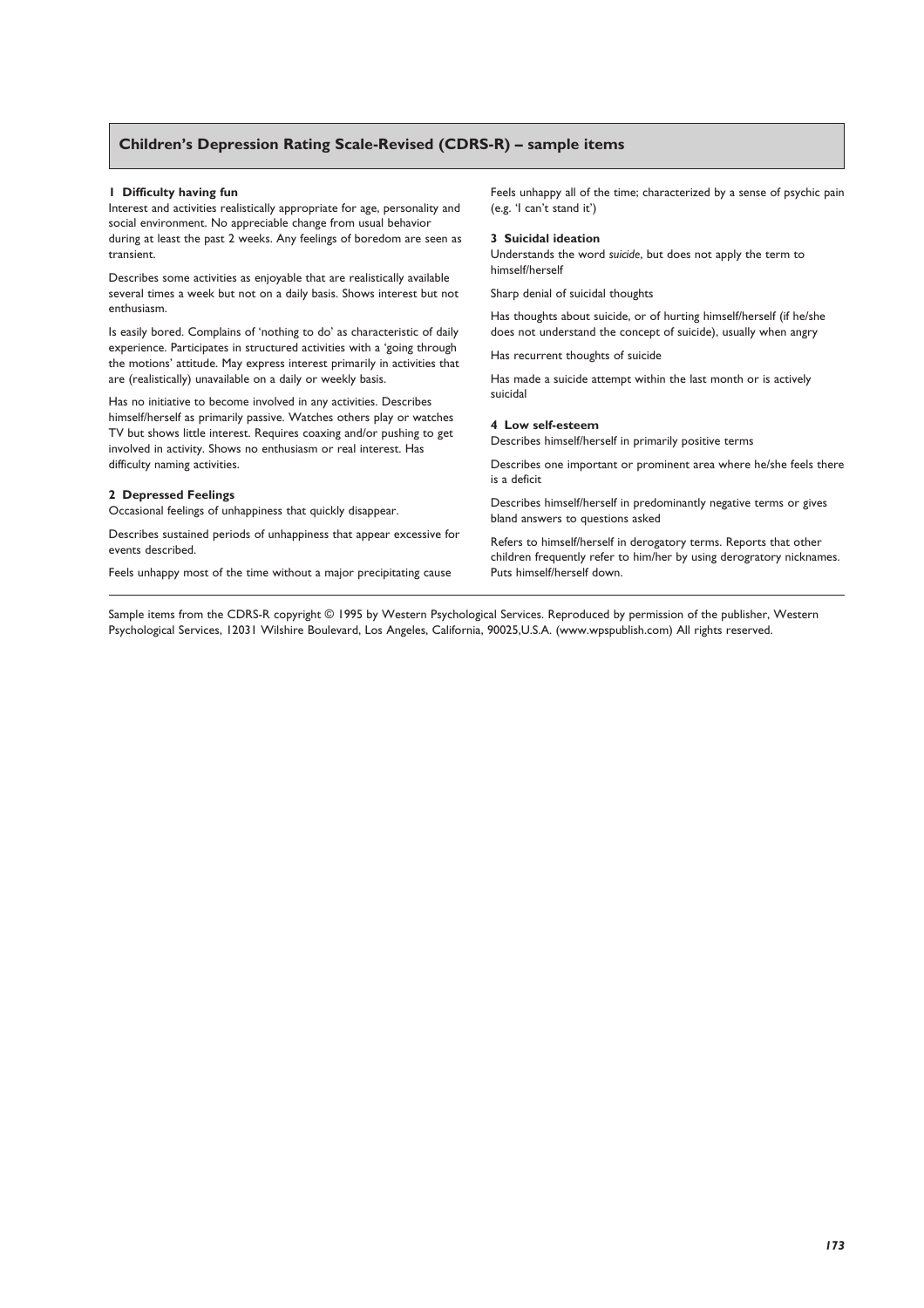## **Cornell Scale for Depression in Dementia (CSDD)**

#### *Reference:* **Alexopoulos GS,Abrams RC,Young RC, Shamoian CA. Cornell Scale for Depression in Dementia. Biol Psychiatry 1988; 23(3):271–84**

*Rating* Clinician-rated

*Administration time* 30 minutes (20 minutes for the caregiver interview and 10 minutes for the patient interview)

*Main purpose* To assess depressive symptomatology in people with dementia

*Population* Patients with dementia

#### **Commentary**

The CSDD is a 19-item instrument designed to assess symptoms of depression over the past week in patients diagnosed with dementia. The scale is clinician-administered and uses information from interviews with both the patient and a nursing staff member or other knowledgeable caregiver. Although there is no published manual for the scale, administration instructions are provided in Alexopoulos et al. (1988). The CSDD shows good psychometric properties; scores on the scale are well-correlated with scores on the Hamilton Depression Rating Scale (see page 28), and the instrument is sensitive to change. The scale is in the public domain and is reproduced in full here.

#### **Scoring**

Items are scored a 3-point scale ranging from 0 (absent) through to 2 (severe), or the rater can select an 'unable to evaluate' response. Total score range for the instrument is 0 to 38, with higher scores indicating greater severity of

depression. A cut-off score of ≥8 has been used to identify depression in patients with dementia (this should be lowered to ≥7 in patients without dementia).

#### **Versions**

The scale has been translated into most European languages, Chinese, Korean and Japanese.

#### **Additional references**

Vida S, Des Rosiers P, Carrier L, Gauthier S. Depression in Alzheimer's disease: receiver operating characteristic analysis of the Cornell Scale for Depression in Dementia and the Hamilton Depression Scale. J Geriatr Psychiatry Neurol 1994; 7(3):159-62.

Cohen CI, Hyland K, Kimhy D. The utility of mandatory depression screening of dementia patients in nursing homes. Am | Psychiatry 2003; 160(11):2012–17.

#### **Address for correspondence**

Dr. George S. Alexopoulos Weill Medical College of Cornell University Weill-Cornell Institute of Geriatric Psychiatry 21 Bloomingdale Road White Plains, NY 10605, USA Telephone: 1-914-997-5767 Email: gsalexop@med.cornell.edu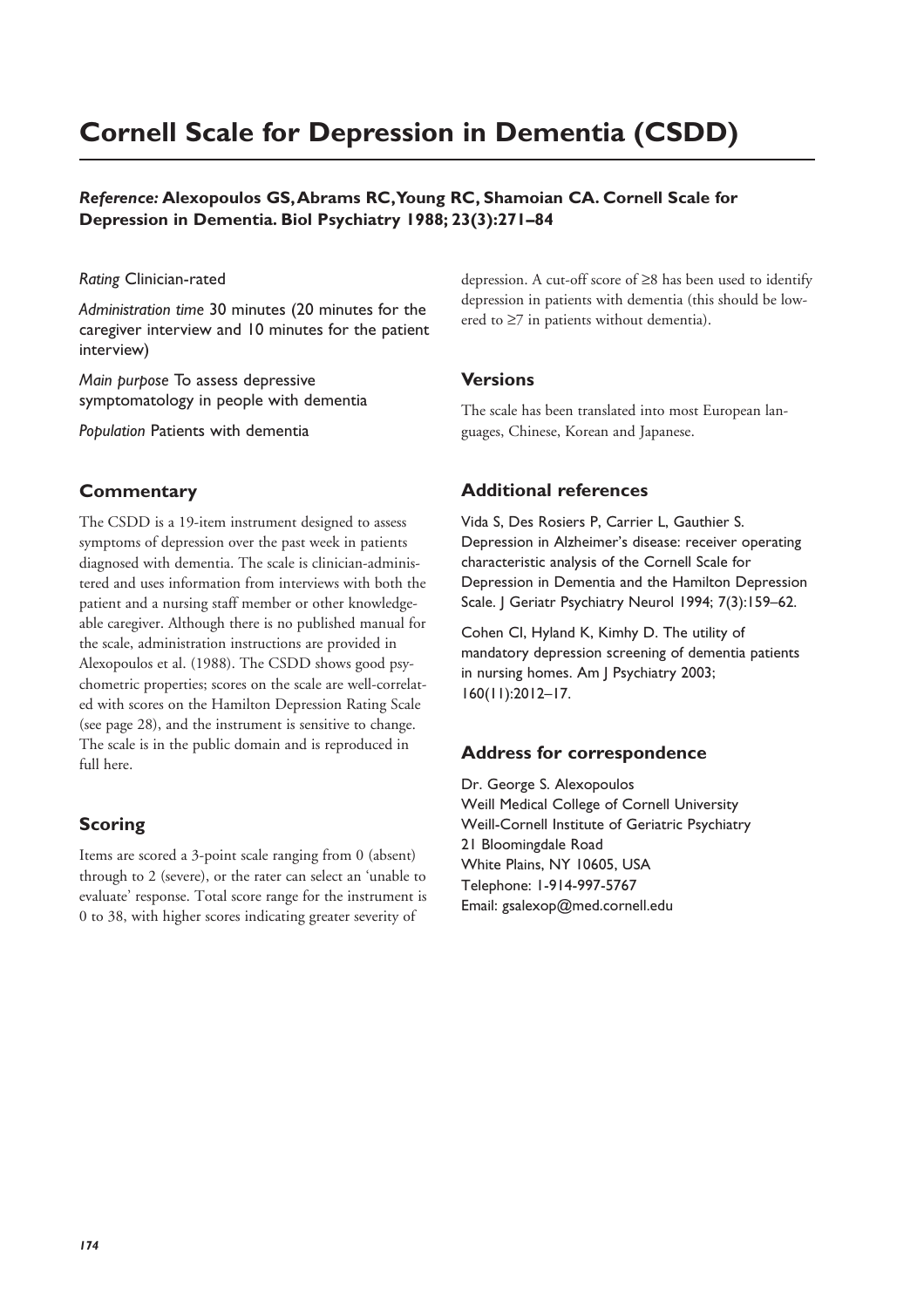#### **Cornell Scale for Depression in Dementia (CSDD)**

#### **INTERVIEW WITH THE INFORMANT**

**Who qualifies as an Informant?** Informants should know and have frequent contact with the patient. Reliable informants can include nursing staff for patients in the hospital and nursing homes or a family member for outpatients.

The informant interview should be conducted first. The interviewer should ask about any change in symptoms of depression over the prior week. The rater should complete each item on the scale. The rater can expand on the descriptions of the symptoms in order to help the informant understand each item.

**Interview Instructions:** I am going to ask you questions about how your relative has been feeling **during the past week**. I am interested in changes you have noticed and the duration of these changes.

#### **A. Mood Related Signs**

- **1. Anxiety:** *(anxious expression, ruminations, worrying)* Has your relative been feeling anxious this past week? Has s/he been worrying about things s/he may not ordinarily worry about, or ruminating over things that may not be that important? Has your relative had an anxious, tense, distressed or apprehensive expression?
- **2. Sadness:** *(sad expression, sad voice, tearfulness)* Has your relative been feeling down, sad, or blue this past week? Has s/he been crying at all? How many days out of the past week has s/he been feeling like this? For how long each day?
- **3. Lack of reactivity to pleasant events:** If a pleasant event were to occur today (i.e., going out with spouse, friends, seeing grandchildren), would your relative be able to enjoy it fully, or might his/her mood get in the way of his/her interest in the event or activity? Does your relative's mood affect any of the following:
	- his/her ability to enjoy activities that used to give him/her pleasure?
	- his/her surroundings?
	- his/her feelings for family and friends?
- **4. Irritability:** *(easily annoyed, short tempered)* Has your relative felt short-tempered or easily annoyed this past week? Has s/he been feeling irritable, impatient, or angry this week?

#### **B. Behavioral Disturbance**

- **5. Agitation:** *(restlessness, handwringing, hairpulling)* Has your relative been so fidgety or restless this past week that s/he was unable to sit still for at least an hour? Was your relative so physically agitated that you or others noticed it? Agitation may include such behaviors as playing with one's hands, hair, handwringing, hair-pulling, and/or lip-biting: have you observed any such behavior in your relative during the past week?
- **6. Retardation:** *(slow movements, slow speech, slow reactions)* Has your relative been talking or moving more slowly than is normal for him/her? This may include:
	- slowness of thoughts and speech
	- delayed response to your questions
	- decreased motor activity and/or reactions.
- **7. Multiple physical complaints:** In the past week, has your relative had any of the following physical symptoms? (in excess of what is normal for him/her):
	- indigestion? joint pain? sweating?<br>• constipation? backaches? headaches?
	- constipation? backaches?
		-
	- diarrhea? muscles aches? heart palpitations?
		-
	-
	- stomach cramps? frequent urination? hyperventilation • belching? (shortness of breath)?

If you have observed any of these physical symptoms, how much have these things been bothering your relative? How severe have the symptoms gotten? How often have they occurred in the past week?

*Rating guideline: Do not rate symptoms that are side effects from medications or those symptoms that are only related to gastrointestinal ailments.*

*8. Acute loss of interest: (less involved in usual activities)* How has your relative been spending his/her time this past week (not including work and chores)? Has your relative felt interested in his/her usual activities and hobbies? Has your relative spent any *less* time engaging in these activities?

If s/he is *not* as interested, or has not been that engaged in activities during the past week: Has your relative had to push him/herself to do the things s/he normally enjoys? Has your relative *stopped* doing anything s/he used to do? Can s/he look forward to anything or has s/he lost interest in many of the hobbies from which s/he used to derive pleasure?

*Rating guideline: Ratings of this item should be based on loss of interest during the past week. This item should be rated 0 if the loss of interest is long-standing (longer than 1 month) and there has been no worsening during the past month. This item should be rated 0 if the patient has not been engaged in activities because of physical illness or disability, or if the patient has persistent apathy associated with dementia.*

#### **C. Physical Signs**

**9. Appetite loss:** *(eating less than usual)* How has your relative's appetite been this past week compared to normal? Has it decreased at all? Has your relative felt less hungry or had to remind him/herself to eat? Have others had to urge or force him/her to eat?

*Rating guideline: Rate 1 if there is appetite loss but still s/he is eating on his/her own. Rate 2 if eats only with others' encouragement or urging.*

**10. Weight loss:** Has your relative lost any weight in the past month that s/he has not meant to or been trying to lose? (If not sure: are your relative's clothes any looser on him/her?) If weight loss is associated with present illness (i.e., not due to diet or exercise): how many pounds has s/he lost?

*Rating guideline: Rate 2 if weight loss is greater than 5 Ibs. in past month.*

- **11. Lack of energy:** *(fatigues easily, unable to sustain activities score only if change occurred acutely, or in less than one month)* How has your relative's energy been this past week compared to normal? Has s/he been tired all the time? Has s/he asked to take naps because of fatigue? This week, has your relative had any of the following symptoms due to lack of energy only (*not* due to physical problems):
	- heaviness in limbs, back, or head?
	- felt like s/he is dragging through the day?

Has your relative been fatigued more easily this week? *Rating guideline: Ratings of this item should be based on lack of energy during the week prior to the interview. This item should be rated 0 if the lack of energy is long-standing (longer than 1 month) and there has been no worsening during the past month.*

#### **D. Cyclic Functions**

**12. Diurnal variation of mood:** *(symptoms worse in the morning)* Regarding your relative's mood (his/her feelings and symptoms of depression), is there any part of the day in which s/he usually feels better or worse? (or does it not make any difference, or vary according to the day or situation?)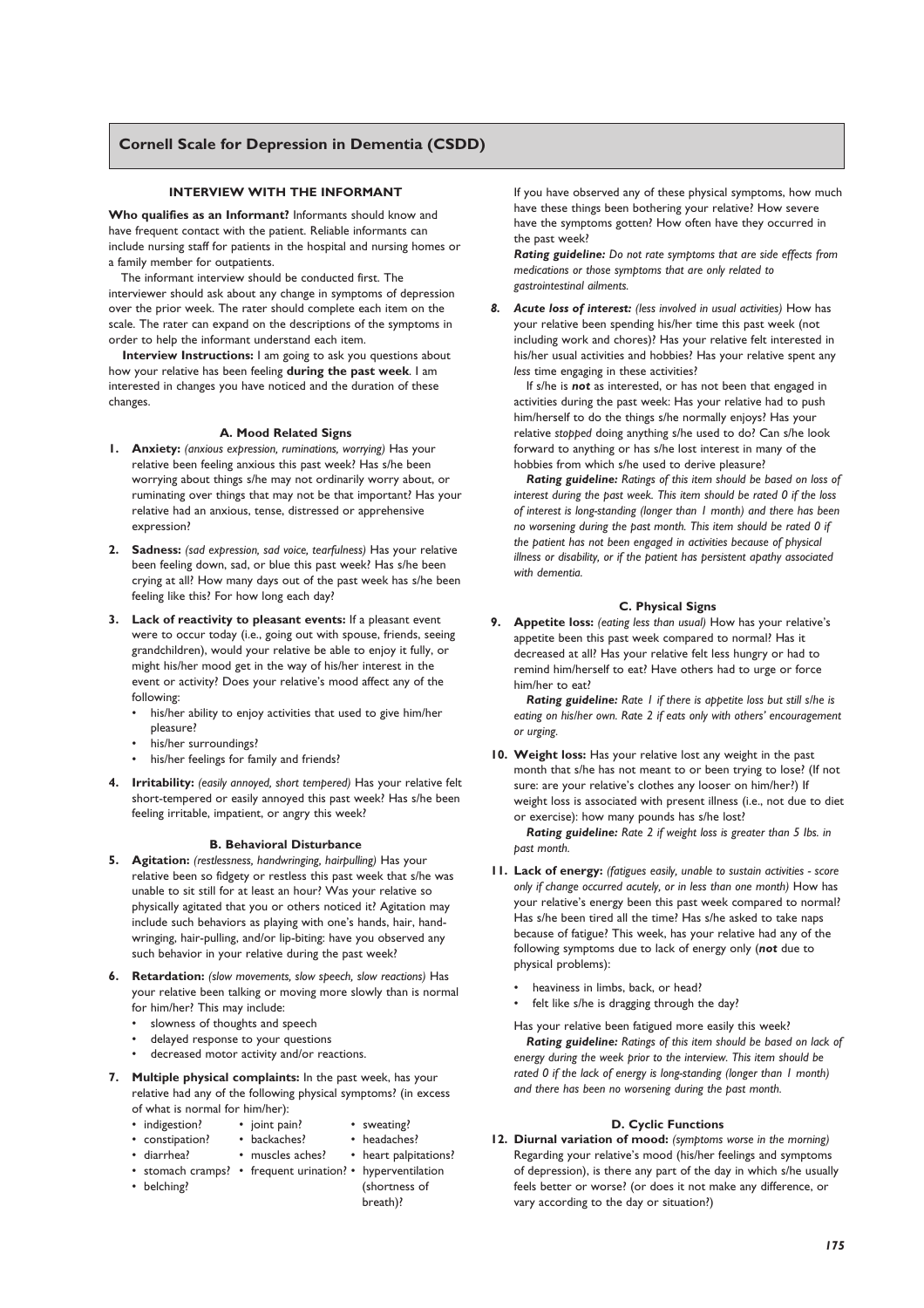#### **Cornell Scale for Depression in Dementia (CSDD) (continued)**

If *yes* to a difference in mood during the day: Is your relative's depression worse in the morning or the evening? If worse in the morning: Is this a mild or a very noticeable difference?

*Rating guideline: Diurnal variation of mood is only rated for symptoms that are worse in the morning. Variation of mood in the evening can be related to sundowning in patients with dementia and should not be rated.*

**13. Difficulty falling asleep:** *(later than usual for this individual)* Has your relative had any trouble falling asleep this past week? Does it take him/her longer than usual to fall asleep once s/he gets into bed (i.e., more than 30 min)?

*Rating guideline: Rate I if patient only had trouble falling asleep a few nights in the past week. Rate 2 if s/he has had difficulty falling asleep every night this past week.*

**14. Multiple awakenings during sleep:** Has your relative been waking up in the middle of the night this past week? How long is s/he awake?

If *yes*: does s/he get out of bed? Is this just to go to the bathroom and then s/he goes back to sleep?

*Rating guideline: Do not rate if waking is only to go to the bathroom and then is able to fall right back asleep. Rate 1 if sleep has only been restless and disturbed occasionally in the past week, and has not gotten out of bed (besides going to the bathroom). Rate 2 if s/he gets out of bed in the middle of the night (for reasons other than voiding), and/or has been waking up every night in the past week.*

**15. Early morning awakenings:** *(earlier than usual for this individual)* Has your relative been waking up any earlier this week than s/he normally does (without an alarm clock or someone waking him/her up)?

If *yes*: how much earlier is s/he waking up than is normal for him/her? Does your relative get out of bed when s/he wakes up early, or does s/he stay in bed and/or go back to sleep?

*Rating guideline: Rate 1 if s/he wakes up on his/her own but then goes back to sleep. Rate 2 if s/he wakes earlier than usual and then gets out of bed for the day (i.e., s/he cannot fall back asleep).*

#### **E. Ideational Disturbance**

**16. Suicide:** *(feels life is not worth living, has suicidal wishes, or makes suicide attempt)* During the past week, has your relative had any thoughts that life is not worth living or that s/he would be better off dead? Has s/he had any thoughts of hurting or even killing him/herself?

*Rating guideline: Rate 1 for passive suicidal ideation (i.e., feels life isn't worth living but has no plan). Rate 2 for active suicidal wishes, and/or any recent suicide attempts, gestures, or plans. History of suicide attempt without current passive or active suicidal ideation is not scored.*

**17. Self-depreciation:** *(self-blame, poor self-esteem, feelings of failure)* How has your relative been feeling about him/herself this past week? Has s/he been feeling especially critical of him/herself, feeling that s/he has done things wrong or let others down? Has s/he been feeling guilty about anything s/he has or has not done? Has s/he been comparing him/herself to others, or feeling worthless, or like a failure? Has s/he described him/herself as "no good" or "inferior"?

*Rating guideline: Rate 1 for loss of self-esteem or self-reproach. Rate 2 for feelings of failure, or statements that s/he is "worthless", "inferior", or "no good".*

**18. Pessimism:** *(anticipation of the worst)* Has your relative felt pessimistic or discouraged about his/her future this past week? Can your relative see his/her situation improving? Can your relative be reassured by others that things will be okay or that his/her situation will improve?

*Rating guideline: Rate 1 if s/he feels pessimistic, but can be reassured by self or others. Rate 2 if feels hopeless and cannot be reassured that his/her future will be okay.*

**19. Mood congruent delusions:** *(delusions of poverty, illness, or loss)* Has your relative been having ideas that others may find strange? Does your relative think his/her present illness is a punishment, or that s/he has brought it on him/herself in some irrational way? Does your relative think s/he has less money or material possessions than s/he really does?

Reproduced from Alexopoulos GS, Abrams RC, Young RC, Shamoian CA. Biol Psychiatry 1988; 23(3):271–84 with permission from Elsevier.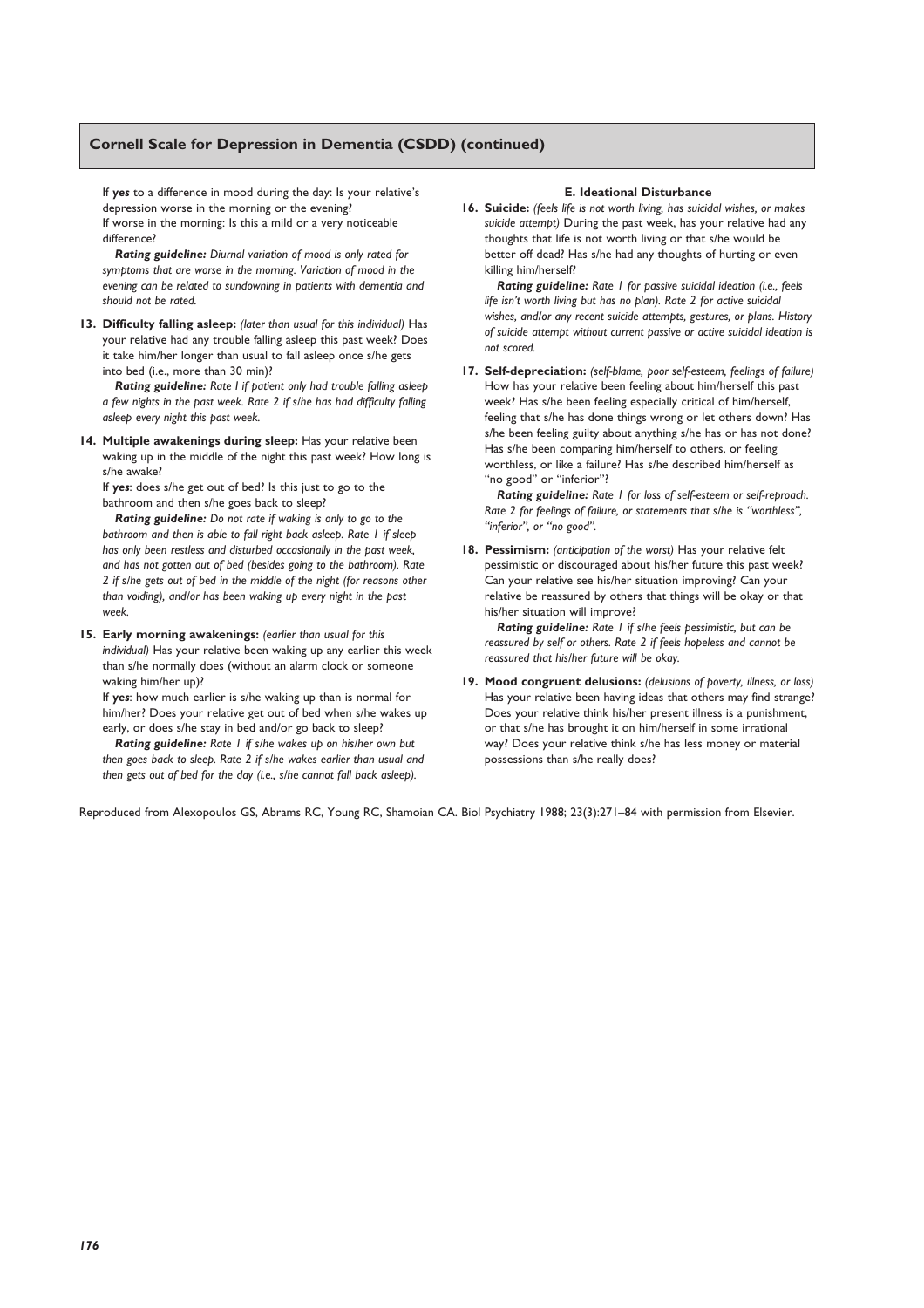## **Edinburgh Postnatal Depression Scale (EPDS)**

*Reference:* **Cox JL, Holden JM. Perinatal Mental Health: a Guide to the Edinburgh Postnatal Depression Scale. 2003. London, UK, Gaskell (Royal College of Psychiatrists)**

*Rating* Self-report *Administration time* <5 minutes *Main purpose* To screen for postnatal depression *Population* Women who have recently given birth

#### **Commentary**

The EPDS is a 10-item self-report questionnaire designed to identify women with postnatal depression. The scale appears to have excellent face validity, and has been used extensively to screen for depression in new mothers, both in English speaking and non-English speaking communities. Although it is recommended that the EPDS be used at 6–8 weeks postpartum, there is some evidence that the scale can be used in the immediate postpartum period to identify atrisk mothers. The instrument has also been used to assess mood in new fathers. Although the EPDS may be better at identifying depressed postnatal women with anhedonic and anxious symptomatology rather than those whose depression presents mainly with psychomotor retardation (Guedeney et al., 2000), it represents a rapid, internationally accepted screening tool for postnatal depression.

#### **Scoring**

Items are scored on a 0 to 3 basis (the scale uses some reverse scoring) yielding a total score range of 0–30. The authors suggest a cut-off score of 12 for further evaluation.

#### **Versions**

The EPDS has been translated into numerous languages, including: Arabic, Chinese (Mandarin), Czech, Dutch,

French, German, Greek, Hebrew, Hindi, Icelandic, Italian, Japanese, Maltese, Norwegian, Portuguese, Punjabi, Slovenian, Spanish, Swedish, Urdu and Vietnamese. A computerized version is also available.

#### **Additional references**

Cox JL, Holden JM, Sagovsky R. Detection of postnatal depression. Development of the 10-item Edinburgh Postnatal Depression Scale. Br | Psychiatry 1987; 150:782–6.

Guedeney N, Fermanian J, Guelfi JD, Kumar RC. The Edinburgh Postnatal Depression Scale (EPDS) and the detection of major depressive disorders in early postpartum: some concerns about false negatives. | Affect Disord 2000; 61(1–2):107–12.

Eberhard-Gran M, Eskild A, Tambs K, Opjordsmoen S, Samuelsen SO. Review of validation studies of the Edinburgh Postnatal Depression Scale. Acta Psychiatr Scand 2001; 104(4):243–9.

Dennis CL. Can we identify mothers at risk for postpartum depression in the immediate postpartum period using the Edinburgh Postnatal Depression Scale? J Affect Disord 2004; 78(2):163–9.

#### **Address for correspondence**

The Royal College of Psychiatrists The British Journal of Psychiatry 17 Belgrave Square, London SW1X 8PG, UK Telephone: +44 (0) 20 7235 2351 Email: publications@rcpsych.ac.uk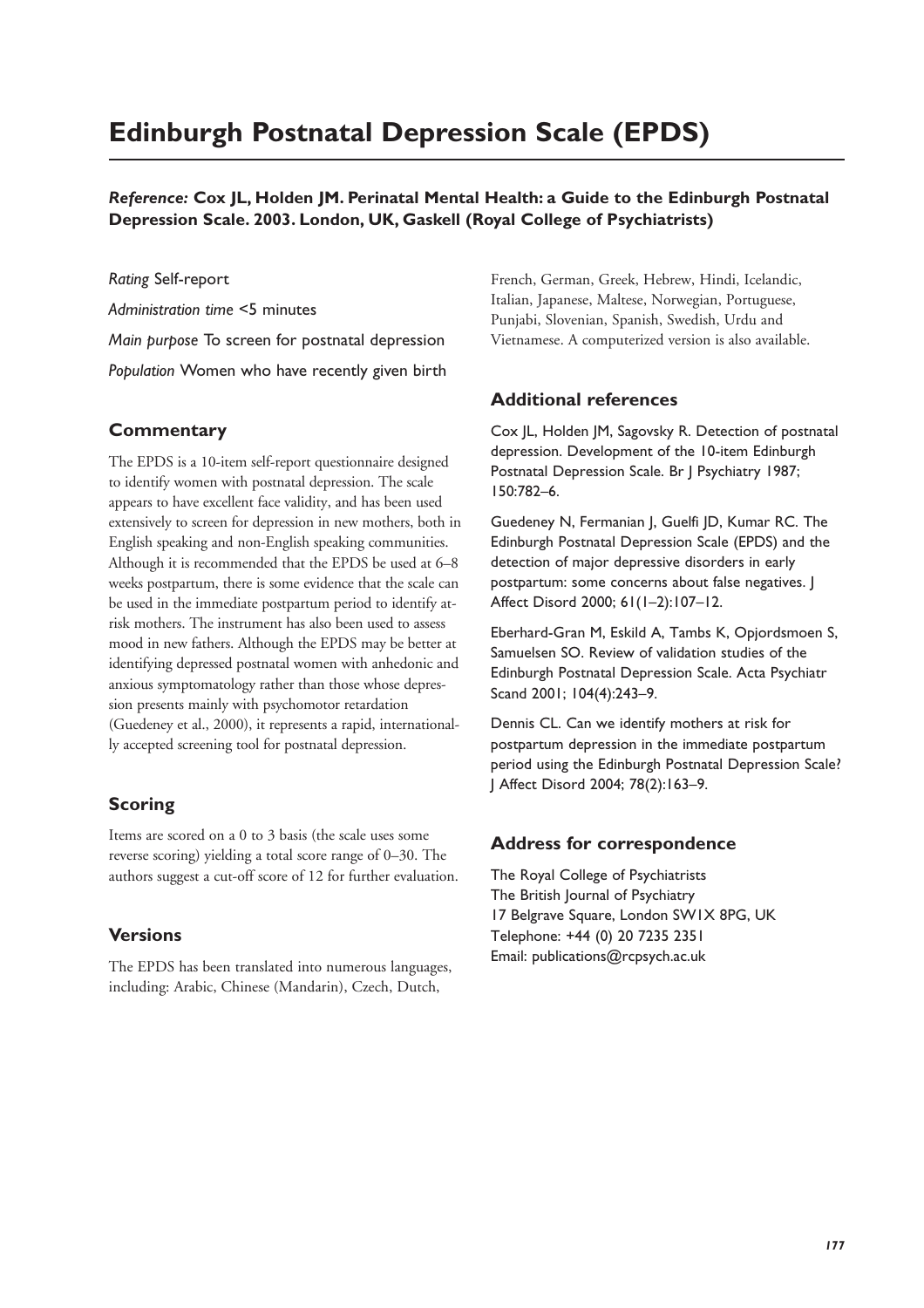#### **Edinburgh Postnatal Depression Scale (EPDS)**

#### **Instructions for users**

- 1. The mother is asked to underline the response which comes closest to how she has been feeling in the previous 7 days.
- 2. All ten items must be completed.
- 3. Care should be taken to avoid the possibility of the mother discussing her answers with others.
- 4. The mother should complete the scale herself, unless she has limited English or has difficulty with reading.
- 5. The EPDS may be used at 6–8 weeks to screen postnatal women. The child health clinic, postnatal check-up or a home visit may provide suitable opportunities for its completion.

Name :

Address :

Baby's Age :

As you have recently had a baby, we would like to know how you are feeling. Please UNDERLINE the answer which comes closest to how you have felt IN THE PAST 7 DAYS, not just how you feel today.

| Ι. | I have been able to laugh and see the funny side of things.<br>As much as I always could<br>Not quite so much now<br>Definitely not so much now<br>Not at all | 6. | Things have been getting on top of me.*<br>Yes, most of the time I haven't been able to cope at all<br>Yes, sometimes I haven't been coping as well as usual<br>No, most of the time I have coped quite well<br>No, I have been coping as well as ever |
|----|---------------------------------------------------------------------------------------------------------------------------------------------------------------|----|--------------------------------------------------------------------------------------------------------------------------------------------------------------------------------------------------------------------------------------------------------|
| 2. | I have looked forward with enjoyment to things.<br>As much as I ever did<br>Rather less than I used to<br>Definitely less than I used to<br>Hardly at all     | 7. | I have been so unhappy that I have had difficulty sleeping.*<br>Yes, most of the time<br>Yes, sometimes<br>Not very often<br>No, not at all                                                                                                            |
| 3. | I have blamed myself unnecessarily when things went wrong.*<br>Yes, most of the time<br>Yes, some of the time<br>Not very often<br>No, never                  | 8. | I have felt sad or miserable.*<br>Yes, most of the time<br>Yes, quite often<br>Not very often<br>No, not at all                                                                                                                                        |
| 4. | I have been anxious or worried for no good reason.<br>No, not at all<br>Hardly ever<br>Yes, sometimes<br>Yes, very often                                      | 9. | I have been so unhappy that I have been crying.*<br>Yes, most of the time<br>Yes, quite often<br>Only occasionally<br>No. never                                                                                                                        |
| 5. | I have felt scared or panicky for no very good reason.*<br>Yes, quite a lot<br>Yes, sometimes<br>No, not much<br>No, not at all                               |    | 10. The thought of harming myself has occurred to me.*<br>Yes, quite often<br>Sometimes<br>Hardly ever<br>Never                                                                                                                                        |

Response categories are scored 0, 1, 2, and 3 according to increased severity of the symptoms. Items marked with an asterisk are reverse scored (i.e. 3, 2, 1, and 0). The total score is calculated by adding together the scores for each of the ten items. The EPDS may be photocopied by individual researchers or clinicians for their own use without seeking permission from the publishers. The scale must be copied in full and all copies must acknowledge the following source: Cox JL, Holden JM and Sagovsky R. Detection of postnatal depression. Development of the 10 item Edinburgh Postnatal Depression Scale. *Br J Psychiatry* 1987; 150: 782–86. Written permission must be obtained from the Royal College of Psychiatrists for copying and distribution to others or for republication (in print, online or by any other medium).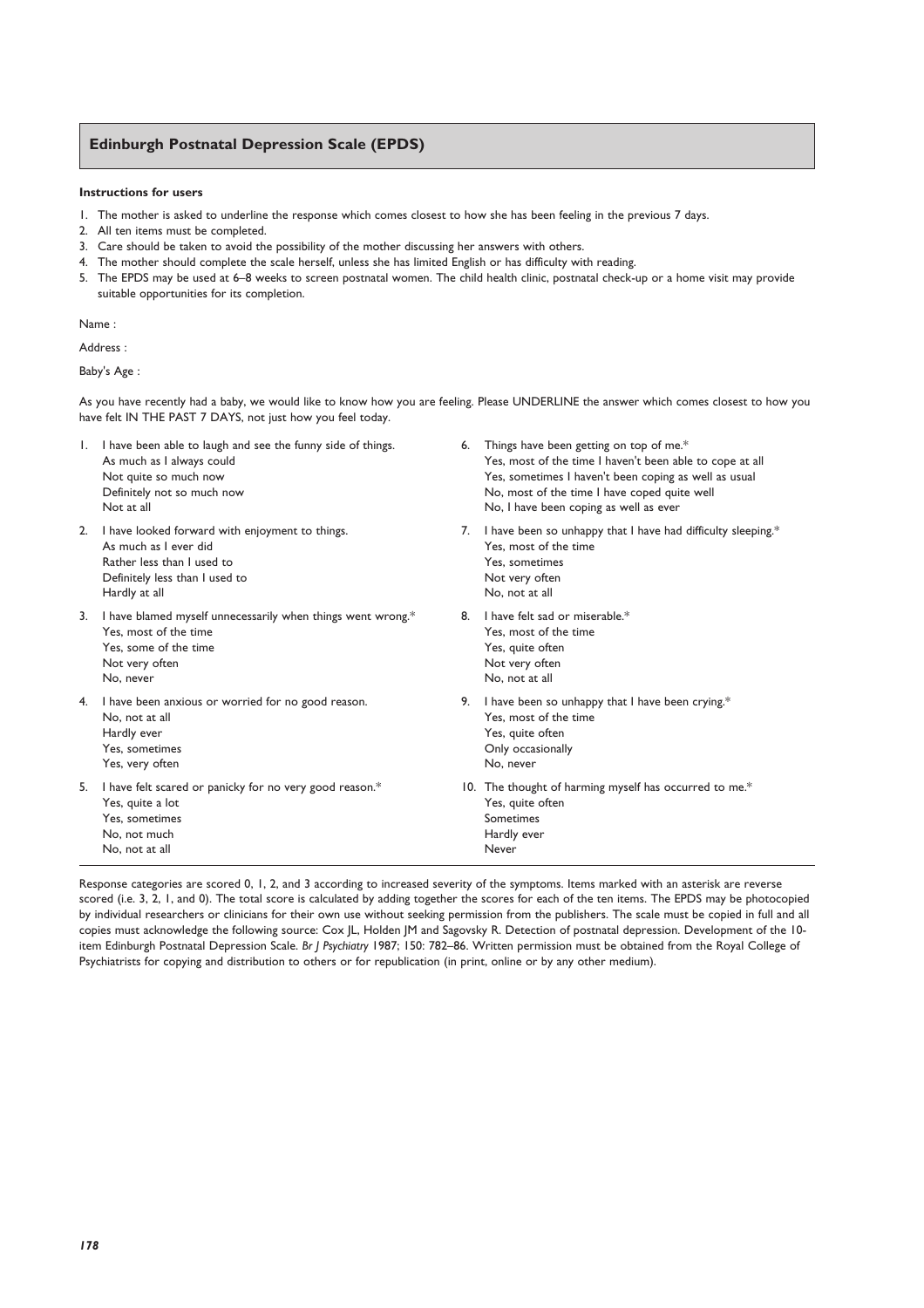## **Geriatric Depression Scale (GDS)**

*Reference:***Yesavage JA, Brink TL, Rose TL, Lum O, Huang V,Adey M, Leirer VO. Development and validation of a geriatric depression screening scale: a preliminary report. J Psychiatr Res 1983; 17(1):37–49**

*Rating* Self-report

*Administration time* 20 minutes

*Main purpose* To assess depression in older adults

*Population* People aged over 65 years

#### **Commentary**

The GDS in its original format is a 30-item self-report questionnaire developed to assess depression over the past week in geriatric populations. An abbreviated 15-item version of the instrument (the GDS-15) that shows good correlation with the original scale is also in widespread use, and takes approximately 5 minutes to administer (Sheikh and Yesavage 1986). A number of even shorter versions of the GDS have also been developed (for example, Shah et al., 1997). The GDS utilizes a simple yes/no response format (to be administered either in writing or orally) and consists of brief, comprehensible items that purposefully omit somatic complaints. The scale is appropriate for use as a screening instrument for depression in geriatric populations and demonstrates good psychometric properties in terms of reliability and validity (it has been found to correlate well with both the Hamilton Depression Rating Scale, see page 28, and the Zung Self-Rating Depression Scale, see page 59). It is also seeing increasing use as an outcome measure.

#### **Scoring**

Items are scored in a yes/no (1/0) format with a total score range of 0–30 for the original version. Scores in the range of 0–1 are considered normal, 10–19 indicate mild depression, and 20–30 moderate to severe depression. A cut-off score of 9 shows 90% sensitivity and 80% specificity.

#### **Versions**

There are multiple translations of the GDS including: Chinese, Danish, Dutch, French, German, Greek, Hebrew, Hindi, Hungarian, Icelandic, Italian, Japanese, Korean, Lithuanian, Malay, Portuguese, Rumanian, Russian, Spanish, Swedish, Thai, Turkish, Vietnamese, and Yiddish. A 35-item clinician-administered version of the scale is also available.

#### **Additional references**

Sheikh JI, Yesavage JA. Geriatric Depression Scale (GDS): recent evidence and development of a shorter version. Clinical Gerontol 1986; 5:165–73.

Shah A, Herbert R, Lewis S, Mahendran R, Platt J, Bhattacharyya B. Screening for depression among acutely ill geriatric inpatients with a short Geriatric Depression Scale. Age Ageing 1997; 26(3):217–21.

Osborn DP, Fletcher AE, Smeeth L, Stirling S, Nunes M, Breeze E, Siu-Woon Ng E, Bulpitt CJ, Jones D, Tulloch A, Siu-Woon Ng Edmond. Geriatric Depression Scale Scores in a representative sample of 14 545 people aged 75 and over in the United Kingdom: results from the MRC Trial of Assessment and Management of Older People in the Community. Int J Geriatr Psychiatry 2002; 17(4):375–82.

#### **Address for correspondence**

Dr. Jerome Yesavage Stanford University School of Medicine Stanford, CA 94305-5548, USA Telephone: 1-650-852-3287 Email: yesavage@stanford.edu Website: http://www.stanford.edu/~yesavage/GDS.html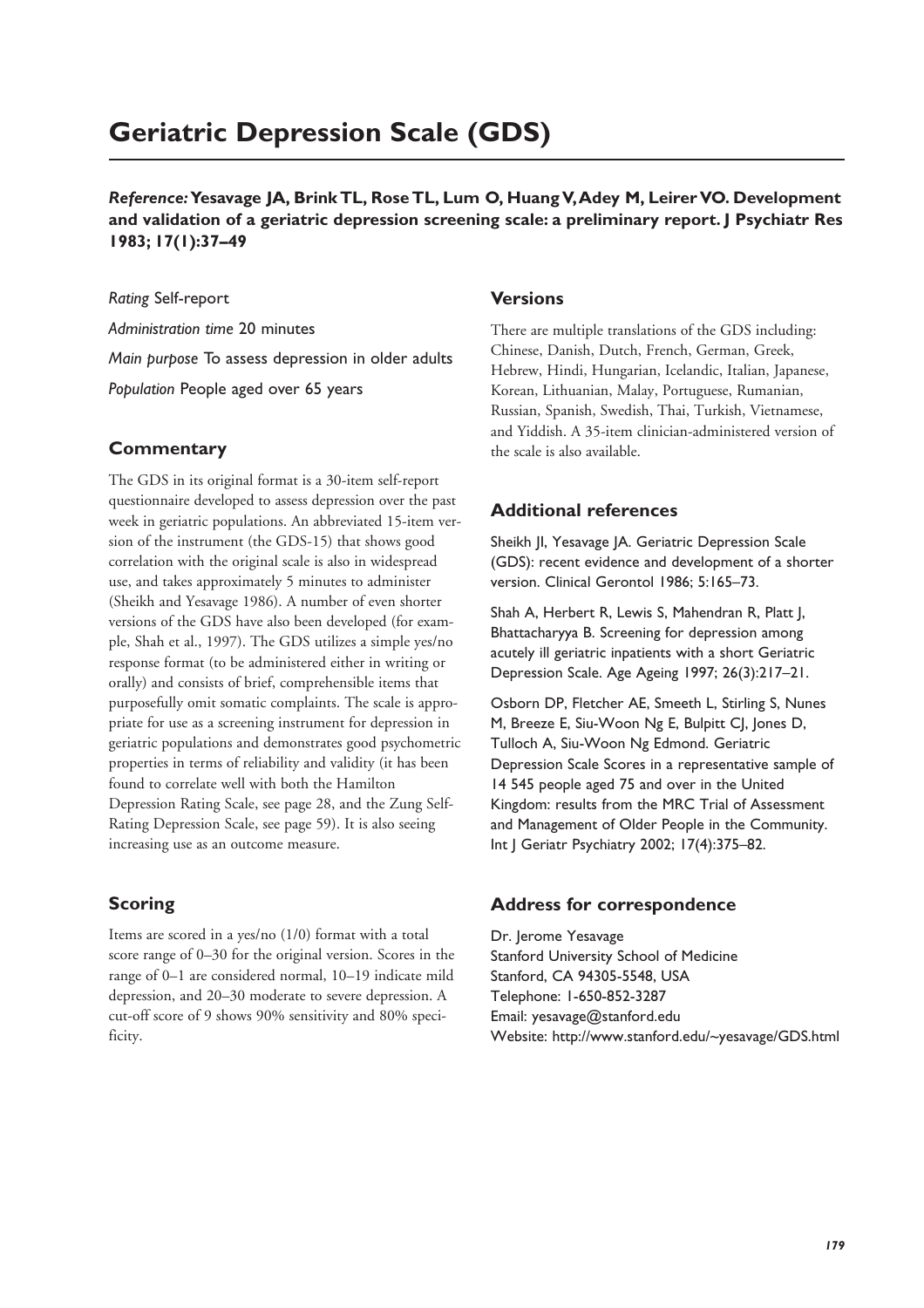#### **Geriatric Depression Scale (GDS)**

- 1. Are you basically satisfied with your life?
- 2. Have you dropped many of your activities and interests?
- 3. Do you feel that your life is empty?
- 4. Do you often get bored?
- 5. Are you hopeful about the future?
- 6. Are you bothered by thoughts you can't get out of your head?
- 7. Are you in good spirits most of the time?
- 8. Are you afraid that something bad is going to happen to you?
- 9. Do you feel happy most of the time?
- 10. Do you often feel helpless?
- 11. Do you often get restless and fidgety?
- 12. Do you prefer to stay at home, rather than going out and doing new things?
- 13. Do you frequently worry about the future?
- 14. Do you feel you have more problems with memory than most?
- 15. Do you think it is wonderful to be alive now?
- 16. Do you often feel downhearted and blue?
- 17. Do you feel pretty worthless the way you are now
- 18. Do you worry a lot about the past?
- 19. Do you find life very exciting?
- 20. Is it hard for you to get started on new projects?
- 21. Do you feel full of energy?
- 22. Do you feel that your situation is hopeless?
- 23. Do you think that most people are better off than you are?
- 24. Do you frequently get upset over little things?
- 25. Do you frequently feel like crying?
- 26. Do you have trouble concentrating?
- 27. Do you enjoy getting up in the morning?
- 28. Do you prefer to avoid social gatherings?
- 29. Is it easy for you to make decisions?
- 30. Is your mind as clear as it used to be?

This is the original scoring for the scale: One point for each of these answers. Cutoff: normal 0–9; mild depressives 10–19; severe depressives 20–30.

1. no 6. yes 11. yes 16. yes 21. no 26. yes 2. yes 7. no 12. yes 17. yes 22. yes 27. no 3. yes 8. yes 13. yes 18. yes 23. yes 28. yes 4. yes 9. no 14. yes 19. no 24. yes 29. no 5. no 10. yes 15. no 20. yes 25. yes 30. no

Reproduced from Yesavage JA, Brink TL, Rose TL, et al. J Psychiatr Res 1983; 17(1):37–49.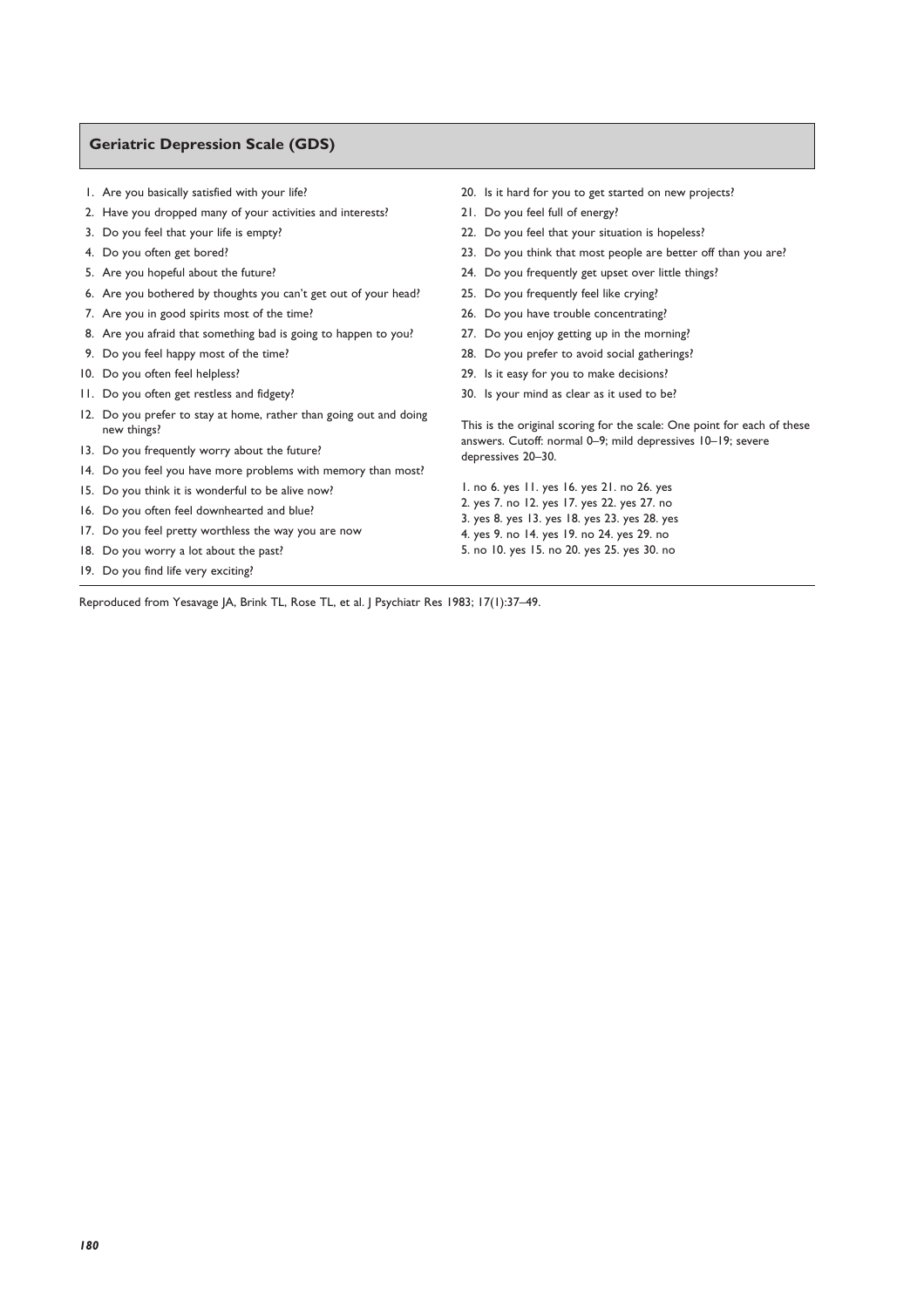## **Kutcher Adolescent Depression Scale (KADS)**

*Reference:* **LeBlanc JC,Almudevar A, Brooks SJ, Kutcher S. Screening for adolescent depression: comparison of the Kutcher Adolescent Depression Scale with the Beck Depression Inventory. J Child Adolesc Psychopharmacol 2002; 12(2):113–26**

#### *Rating* Self-report

*Administration time* 3–5 minutes

*Main purpose* To screen for and assess the severity of adolescent depression

*Population* Adolescents

#### **Commentary**

The KADS is a recently developed 16-item self-report scale designed to identify adolescents with depression and to monitor symptom severity over time. A 6-item screening version of the scale is available, as well as an 11-item subscale optimized for sensitivity to change. Initial reports have indicated that the instrument shows good psychometric properties; a study of treatment outcome in adolescents diagnosed with major depression has demonstrated that the 11-item version is a sensitive measure of change in this population.

#### **Scoring**

Both self-report versions of the instrument are scored on a 0 to 3 scale. The 6-item scale yields a total possible score of 18, with scores ≥6 indicating possible depression, and a need for thorough diagnostic evaluation. The 11-item

scale yields a total possible score of 33, with higher scores over time indicating worsening symptomatology, and lower scores suggesting improvement; there are no validated diagnostic categories associated with particular ranges of scores for this version.

#### **Versions**

No other versions are available.

#### **Additional references**

Brooks SJ, Krulewicz SP, Kutcher S. The Kutcher Adolescent Depression Scale: assessment of its evaluative properties over the course of an 8-week pediatric pharmacotherapy trial. | Child Adolesc Psychopharmacol. 2003;13(3):337–49.

#### **Address for correspondence**

Dr. Stanley Kutcher 5909 Veterans' Memorial Lane, Room 9209 QEII Health Sciences Centre, Lane Building Halifax, Nova Scotia B3H 2E2, Canada Telephone: 1-902-473-6214 Email: stan.kutcher@dal.ca

#### **Kutcher Adolescent Depression Scale (KADS) – sample items**

Over the last week, how have you been 'on average' or 'usually' regarding the following items:

- 1) low mood, sadness, feeling blah or down, depressed, just can't be bothered.
	- a) hardly ever
	- b) much of the time
	- c) most of the time
	- d) all of the time
- 2) feeling decreased interest in: hanging out with friends; being with your best friend; being with your spouse/boyfriend/girlfriend; going out of the house; doing school work or work; doing hobbies or sports or recreation.
- a) hardly ever
- b) much of the time
- c) most of the time
- d) all of the time
- 3) trouble concentrating, can't keep your mind on schoolwork or work, daydreaming when you should be working, hard to focus when reading, getting 'bored' with work or school.
	- a) hardly ever
	- b) much of the time
	- c) most of the time
	- d) all of the time
- © 2002 Stan Kutcher

Reproduced from LeBlanc JC, Almudevar A, Brooks SJ, Kutcher S. J Child Adolesc Psychopharmacol 2002; 12(2):113–26. © 2002 Stan Kutcher.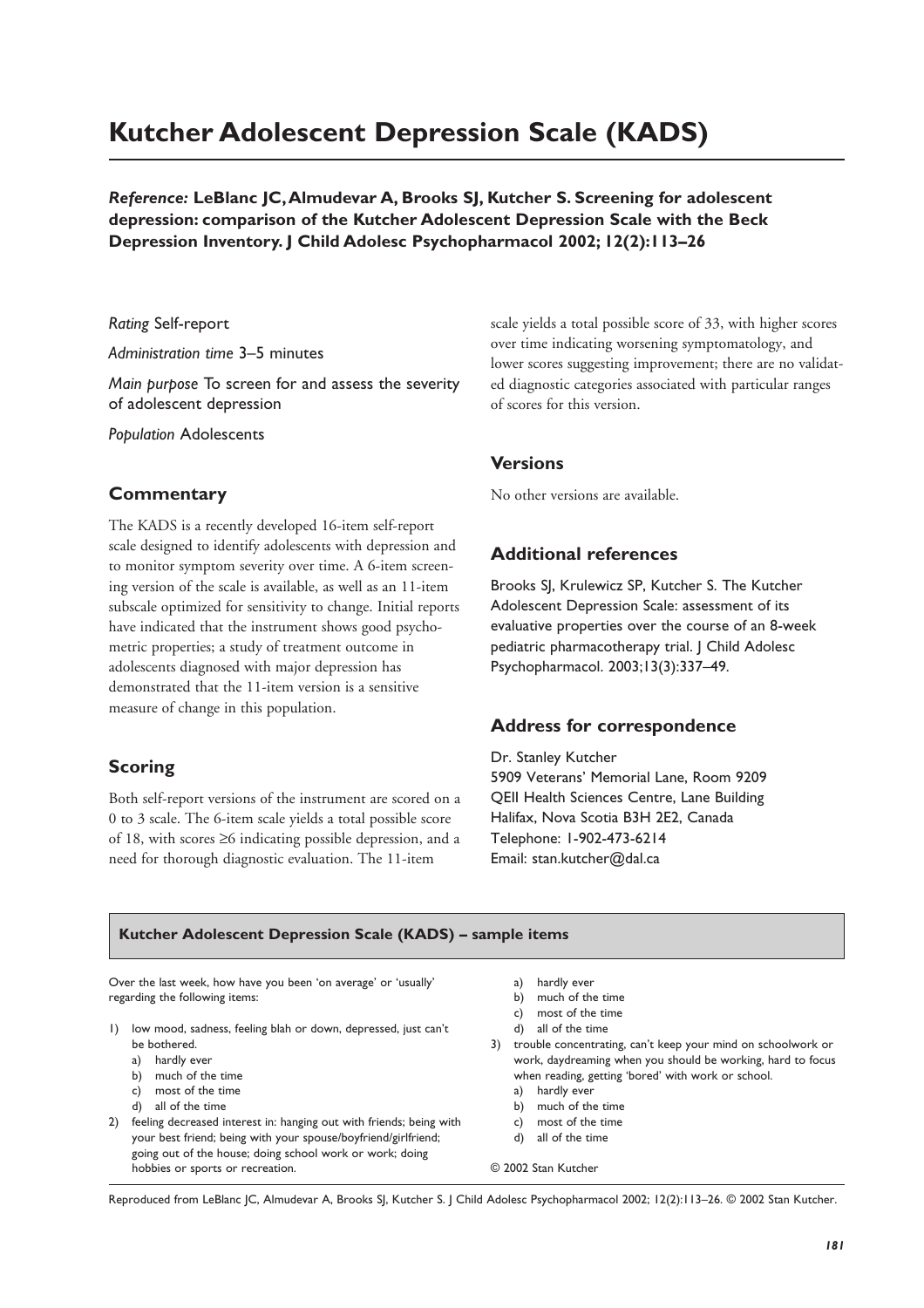## **Kutcher Generalized Social Anxiety Disorder Scale for Adolescents (K-GSADS-A)**

*Reference:* **Brooks SJ, Kutcher S. The Kutcher Generalized Social Anxiety Disorder Scale for Adolescents:Assessment of its evaluative properties over the course of a 16-week pediatric pharmacotherapy trial. J Child Adolesc Psychopharmacol 2004; 14:273–86**

*Rating* Clinician-rated

*Administration time* 20 minutes

*Main purpose* To assess the severity of social phobia and measure treatment outcome in adolescents

*Population* Adolescents aged 11–17 years

#### **Commentary**

The K-GSADS-A is a recently developed 29-item scale designed to assess baseline severity of social phobia in adolescents, and to monitor change in response to treatment intervention. Section A of the scale contains 18 items where, for each item, two ratings are made to index the patient's level of (i) discomfort/anxiety/distress associated with the situation, and (ii) avoidance of the situation. Section B prompts for up to 3 of the adolescent's most feared social situations; each of these situations is then rated for (i) fear and (ii) avoidance (note that on repeated administration of the K-GSADS-A, ratings would be made for the same situations specified at the initial assessment). Section C contains 11 items and assesses whether a particular treatment has differential effects on affective and somatic symptoms. Initial work has indicated that the scale shows sound psychometric properties (i.e. adequate internal consistency, good validity and good sensitivity to change) in adolescents with social phobia.

#### **Scoring**

Items in Sections A and B of the instrument are rated on a 4-point scale ranging from 0 (no discomfort/avoidance) to 3 (severe discomfort/total avoidance). Each item in Section C is rated for 'how strongly the symptom occurs in most social situations' on a scale of 0 (never experienced) to 3 (severe). The K-GSADS yields 4 sub-scales: (i) Fear and Anxiety (the sum of Section A's 18 discomfort ratings); (ii) Avoidance (the sum of Section A's 18 avoidance ratings); (iii) Affective Distress (the sum of Section C's 'affective' item scores); and (iv) Somatic Distress (the sum of Section C's 'somatic' item scores) and a total score (range 0–141): note that Section B items do not contribute to the total score.

#### **Versions**

No other versions are available.

#### **Additional references**

None available.

#### **Address for correspondence**

Dr. Stanley Kutcher 5909 Veterans' Memorial Lane, Room 9209 QEII Health Sciences Centre, Lane Building Halifax, Nova Scotia B3H 2E2, Canada Telephone: 1-902-473-6214 Email: stan.kutcher@dal.ca

#### **Kutcher Generalized Social Anxiety Disorder Scale for Adolescents (K-GSADS-A) – sample items**

Each item is rated for

- (i) the level of discomfort/distress/anxiety that the adolescent associates with the situation, and
- (ii) the adolescent's level of avoidance of the situation on a scale of 0 (none) to 3 (severe/total avoidance)
- Feeling embarrassed or humiliated
- Experiencing a panic attack

In general, how strongly do these items occur to you in most social situations?

Scoring:  $0 =$  Never;  $1 =$  Mild;  $2 =$  Moderate;  $3 =$  Severe

- Attending a party or other social gathering with people you don't know very well
- Presenting in front of a small group or in a classroom setting
- Entering a classroom or social group once the class or activity is already underway

*182* Reproduced from Brooks SJ, Kutcher S. J Child Adolesc Psychopharmacol 2004; 14:273–86. © 2004 Stan Kutcher.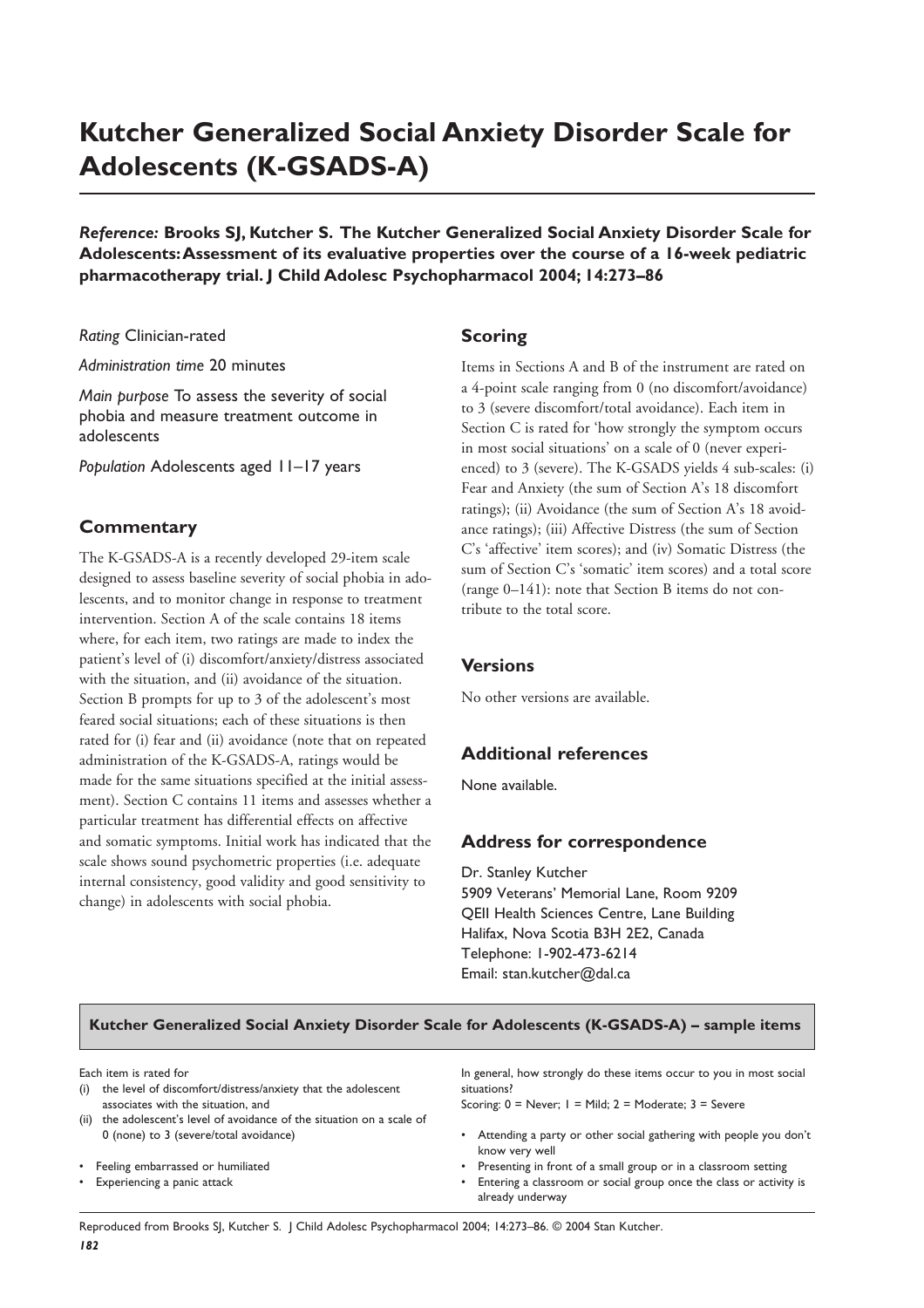## **Multidimensional Anxiety Scale for Children (MASC)**

*Reference:* **March JS. Manual for the Multidimensional Anxiety Scale for Children (MASC). 1997. Toronto, Canada, Multi-Health Systems**

#### *Rating* Self-report

*Administration time* 15 minutes

*Main purpose* To assess symptoms of anxiety in children and adolescents

*Population* Children and adolescents aged 8–19 years

#### **Commentary**

The MASC is a recently developed 39-item self-report measure designed to assess symptoms of anxiety in child and adolescent populations. The instrument assesses a wide array of anxiety symptoms (it covers all anxiety symptoms described in DSM-IV with the exception of those relating to OCD). The scale assesses 4 primary domains: physical symptoms (tense/restless and somatic/autonomic), social anxiety (humiliation/rejection and public performance fears), harm avoidance (perfectionism and anxious coping), and separation anxiety. Early results have indicated that the scale demonstrates good test–retest reliability (March and Sullivan, 1999). The MASC-10, a 10-item version, is designed for repeated testing and is a unidimensional measure that combines the 4 basic anxiety scales offered in the MASC. The MASC-10 takes about 5 minutes to administer and score and is recommended for group-testing situations. Both the original version of the scale and the MASC-10 demonstrate good ability to discriminate between children with anxiety disorders (with the exception of OCD) and healthy control subjects. Although not a diagnostic instrument per se, the scale is appropriate for use as part of a clinical diagnostic assessment.

#### **Scoring**

Items are scored on a 4-point scale (ranging from 1, never, though to 4, often) with a total score range of 39–156.

The scale provides a Total Anxiety score, an Anxiety Disorders Index and an Inconsistency Index.

#### **Versions**

The scale has been translated into: Afrikaans, Chinese, Canadian-French, Dutch, German, Hebrew, Italian, Lithuanian, Norwegian, Spanish, Swedish and Turkish.

#### **Additional references**

March JS, Parker JD, Sullivan K, Stallings P, Conners CK. The Multidimensional Anxiety Scale for Children (MASC): factor structure, reliability, and validity. J Am Acad Child Adolesc Psychiatry 1997; 36(4):554–65.

March JS, Sullivan K. Test–retest reliability of the Multidimensional Anxiety Scale for Children. J Anxiety Disord 1999; 13(4):349–58.

Compton SN, Nelson AH, March JS. Social phobia and separation anxiety symptoms in community and clinical samples of children and adolescents. J Am Acad Child Adolesc Psychiatry 2000; 39(8):1040–6.

Dierker LC, Albano AM, Clarke GN, Heimberg RG, Kendall PC, Merikangas KR, Lewinsohn PM, Offord DR, Kessler R, Kupfer DJ. Screening for anxiety and depression in early adolescence. J Am Acad Child Adolesc Psychiatry 2001; 40(8):929–36.

#### **Address for correspondence**

Multi-Health Systems Inc. P.O. Box 950 North Tonawanda, NY 14120-0950, USA Telephone: 1-800-456-3003 in the US or 1-416-492-2627 international Email: customerservice@mhs.com Website: www.mhs.com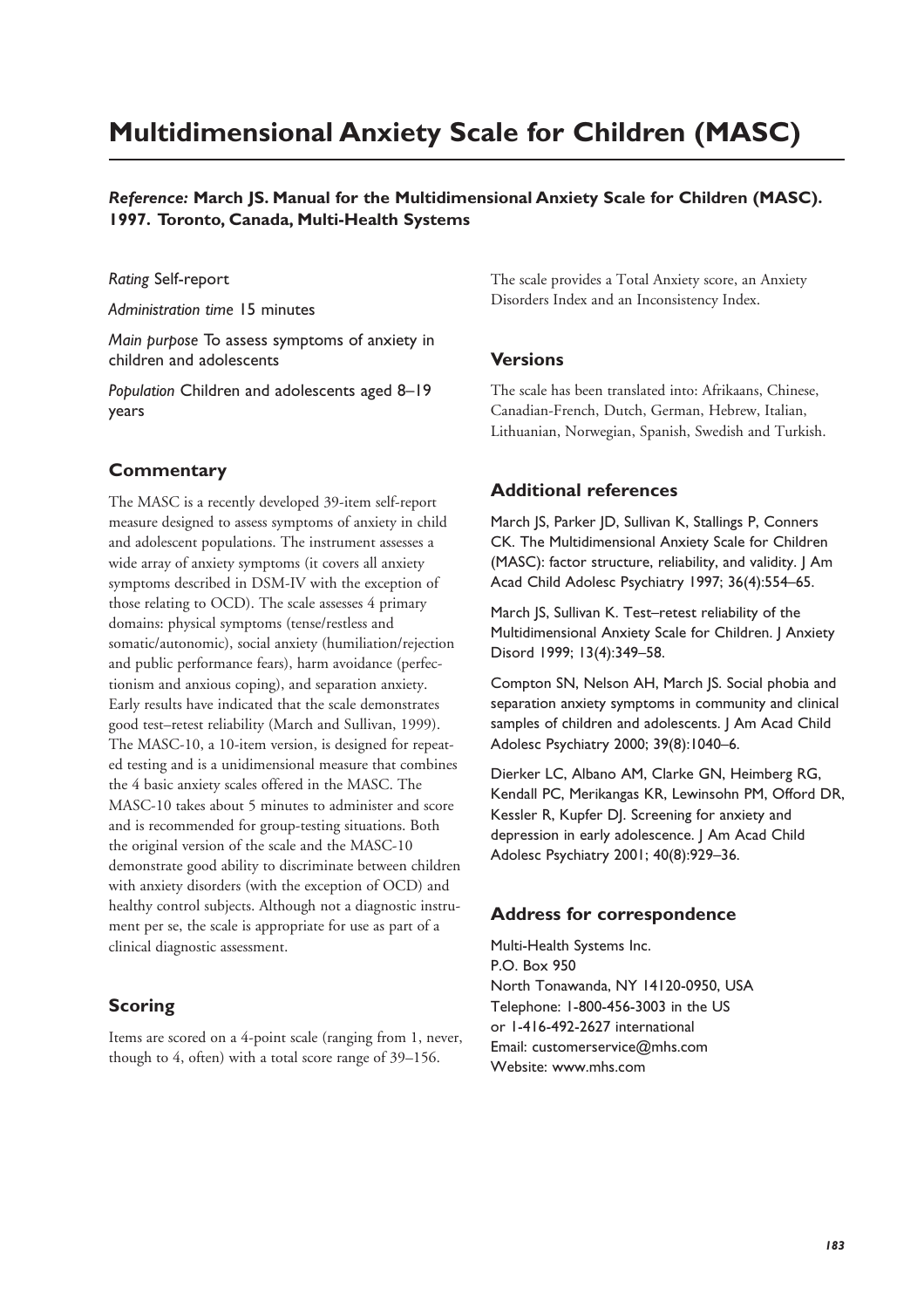## **Revised Children's Manifest Anxiety Scales (RCMAS)**

*Reference:* **Reynolds CR, Richmond BO. Revised Children's Manifest Anxiety Scale (RCMAS) Manual. 1985. Los Angeles, CA,Western Psychological Services**

*Rating* Self-report

*Administration time* 5 minutes

*Main purpose* To assess level and nature of anxiety in children and adolescents

*Population* Children and adolescents aged 5–19 years

#### **Commentary**

The RCMAS is a widely-used 37-item self-report questionnaire that constitutes a revision of the original Children's Manifest Anxiety Scale. The RCMAS is divided into 4 sub-scales: physiological anxiety, worry/over-sensitivity, social concerns/concentration, and a lie (social desirability) scale. A range of studies have now examined the psychometric properties of the instrument, which shows good reliability and validity (it correlates well with other measures of childhood anxiety). The scale is quick and easy to administer, either on an individual basis, or in a group setting. However, it is worth noting that the scale does not clearly correspond to DSM-IV anxiety disorder categories, and assesses a number of symptoms (i.e. mood, concentration, impulsivity) associated with other diagnoses.

#### **Scoring**

Items are scored in a yes/no format and the scale yields a 28-item Total Anxiety score (the remaining items constitute the lie scale) and 4 sub-scale scores.

#### **Versions**

The scale has been translated into French, German, Italian and Spanish.

#### **Additional references**

Reynolds CR, Richmond BO. What I think and feel: a revised measure of children's manifest anxiety. Abnorm Child Psychol 1978; 6(2):271–80.

Perrin S, Last CG. Do childhood anxiety measures measure anxiety? | Abnorm Child Psychol 1992; 20(6):567–78.

#### **Address for correspondence**

Western Psychological Services 12031 Wilshire Blvd. Los Angeles, CA 90025-1251, USA Telephone: 1-310-478-2061 Email: custsvc@wpspublish.com Website: http://www.wpspublish.com

#### **Revised Children's Manifest Anxiety Scales (RCMAS) – sample items**

• I worry about what my parents will say to me **• If is hard for me to keep my mind on my schoolwor**k

Sample items from the RCMAS copyright © 1985 by Western Psychological Services. Reproduced by permission of the publisher, Western Psychological Services, 12031 Wilshire Boulevard, Los Angeles, California, 90025, U.S.A. (www.wpspublish.com) All rights reserved.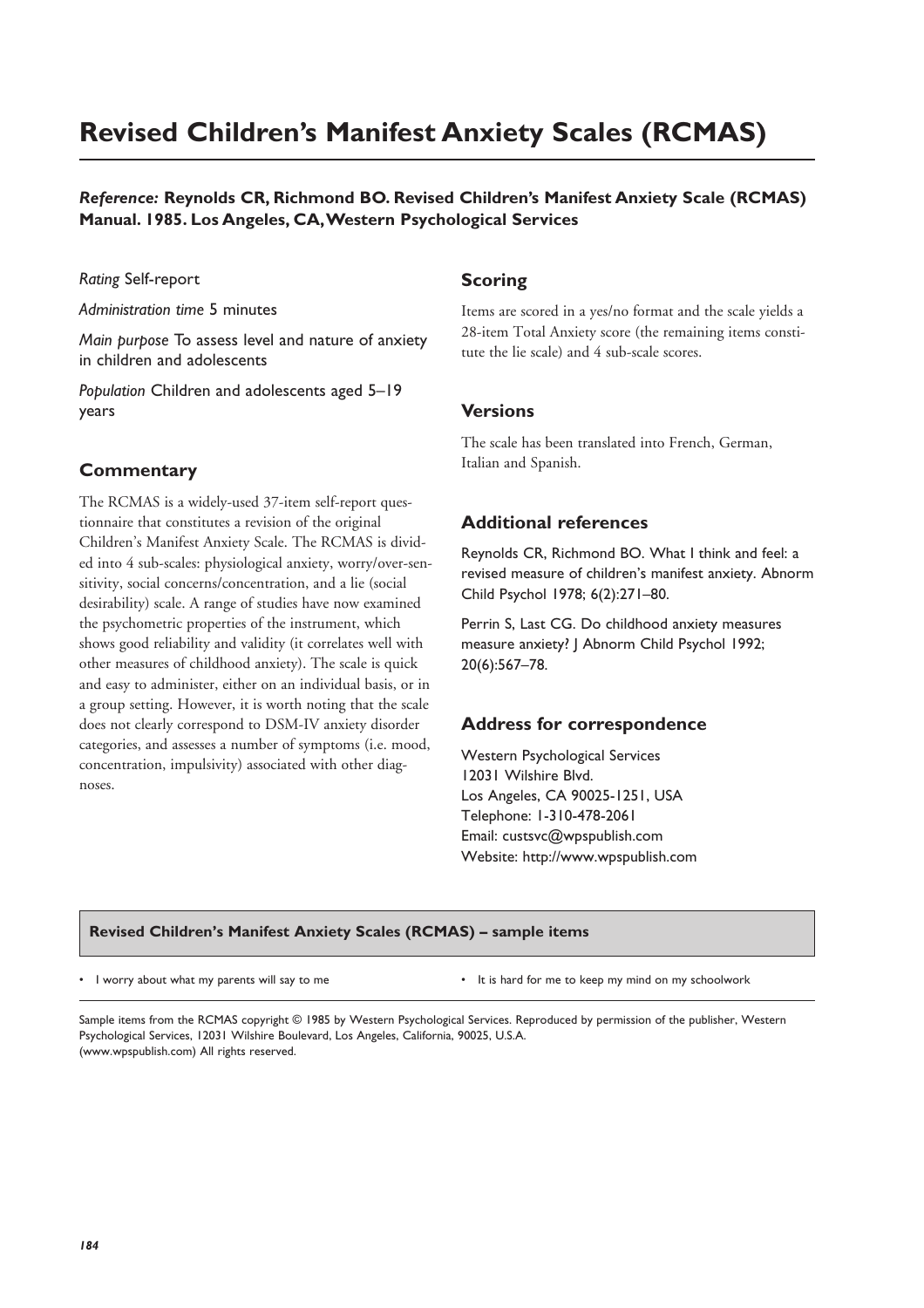## **Reynolds Adolescent Depression Scale, 2nd Edition (RADS-2)**

*Reference:* **Reynolds WM. Reynolds Adolescent Depression Scale – Second Edition (RADS-2). In Hersen M (Series Ed.), Segal DL and Hilsenroth M (Vol. Eds.). Comprehensive Handbook of Psychological Assessment:Volume 2. Personality Assessment (pp. 224–236). 2004. New York, John Wiley & Sons**

*Rating* Self-report

*Administration time* 5–10 minutes

*Main purpose* To screen for depressive symptoms in adolescents

*Population* Adolescents aged 11–20 years

#### **Commentary**

The RADS-2 (a recently revised version of the original RADS) is a widely used 30-item self-report measure of depressive symptomatology for adolescents aged between 11 and 20 years. Respondents are requested to indicate how they usually feel, although the scale's items are worded in the present tense. The instrument is suitable for use as a screening instrument for depression in school-based or clinical settings, and there is some evidence that the instrument is sensitive to change in response to treatment. The instrument contains 4 sub-scales: dysphoric mood, anhedonia/negative affect, negative self-evaluation, and somatic complaints. A wide variety of studies have demonstrated that the original RADS showed good psychometric properties in a range of adolescent populations, including those with mental retardation, or emotional and behavioural problems. It also showed good correlation with both the Hamilton Depression Rating Scale (see page 28) and the Beck Depression Inventory (see page 10).

#### **Scoring**

Items are scored on a 4-point scale ranging from 1 (almost never) through to 4 (most of the time), with some reverse scoring. A total score (range 30–120, with higher scores indicating greater depression severity) for the scale is calculated by a simple sum of raw scores. Scoring can be completed by hand or computer. The manual suggests that a score of ≥77 may indicate clinical depression.

#### **Versions**

A 30-item version of the scale for children aged between 8 and 12 years (the Reynolds Child Depression Scale or RCDS) is also available. The RADS-2 has been translated into Hebrew and Spanish.

#### **Additional references**

King CA, Hovey JD, Brand E, Ghaziuddin N. Prediction of positive outcomes for adolescent psychiatric inpatients. J Am Acad Child Adolesc Psychiatry 1997; 36(10):1434–42.

Reynolds WM, Mazza JJ. Reliability and validity of the Reynolds Adolescent Depression Scale with young adolescents. J Sch Psychol 1998; 36(3):295–312.

Krefetz DG, Steer RA, Gulab NA, Beck AT. Convergent validity of the Beck depression inventory-II with the Reynolds adolescent depression scale in psychiatric inpatients. J Pers Assess 2002; 78(3):451–60.

#### **Address for correspondence**

Psychological Assessment Resources 16204 N. Florida Ave. Lutz, FL 33549, USA Telephone: 1-813-968-3003 Email: custserv@parinc.com Website: www.parinc.com

#### **Reynolds Adolescent Depression Scale, 2nd Edition (RADS-2) – sample items**

- I feel lonely
- I feel upset
- I feel worried
- I feel happy

*185* Reproduced by special permission of the Publisher, Psychological Assessment Resources, Inc., 16204 North Florida Avenue, Lutz, Florida 33549, from the Reynolds Adolescent Depression Scale by William M. Reynolds, PhD. Copyright 1986, 2002 by Psychological Assessment Resources Inc. Further reproduction is prohibited without permission of PAR, Inc.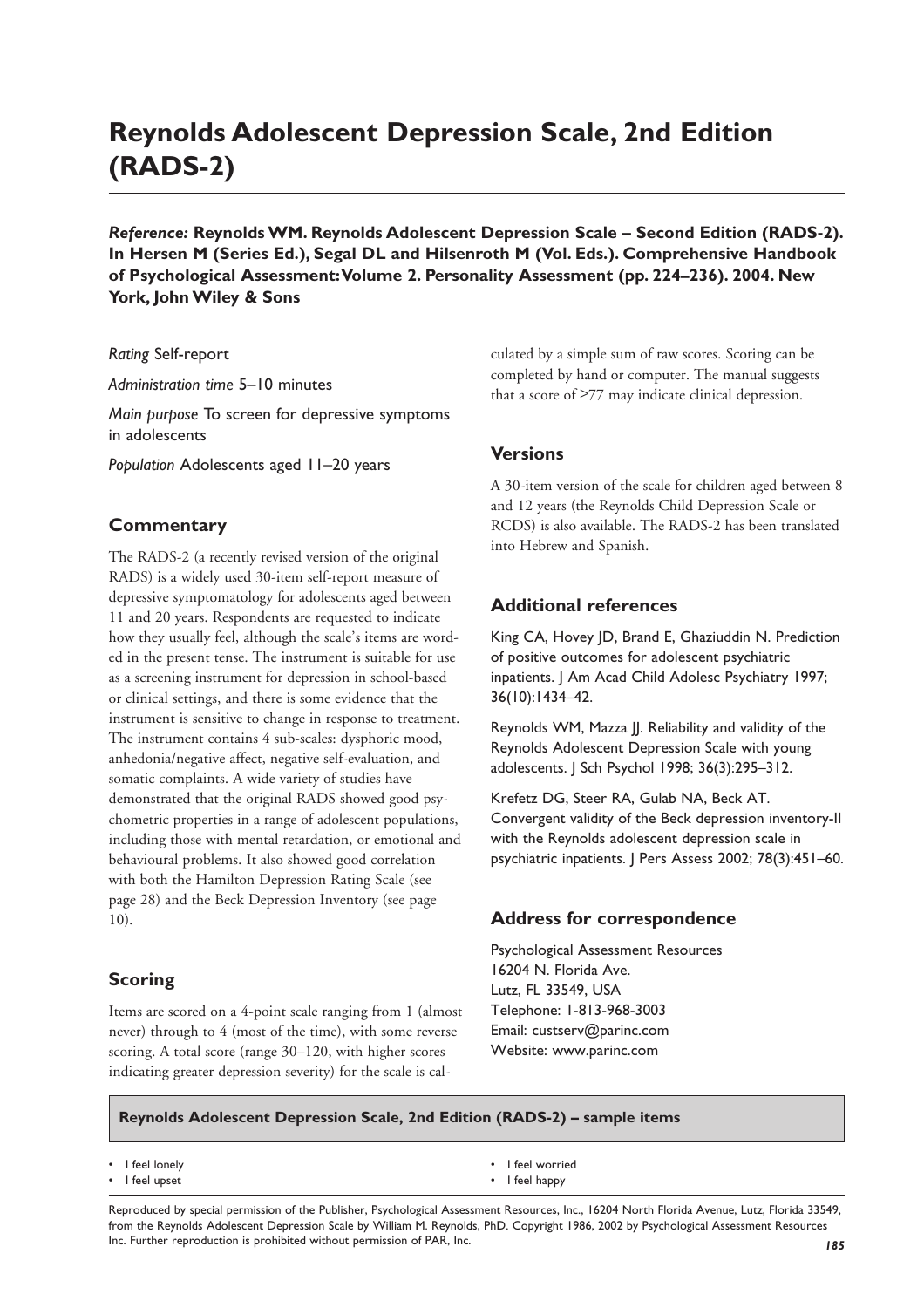## **Worry Scale for Older Adults (WS)**

#### *Reference:***Wisocki PA. Worry as a phenomenon relevant to the elderly. Behav Ther 1988; 19:369–79**

*Rating* Self-report

*Administration time* 5–10 minutes

*Main purpose* To assess worry in older adults, specific to events commonly associated with aging

*Population* Older adults

#### **Commentary**

The WS is a 35-item self-report questionnaire designed to assess worry in older adults about social, financial and health issues. The instrument shows relatively sound psychometric properties; the scale's total score demonstrates good internal consistency in older adults with GAD (the instrument's sub-scales demonstrate slightly poorer internal consistency values) and fair test–retest reliability. An expanded 88-item version of the scale (WS-R) is also available that assesses 3 additional sub-scales: personal concerns, family concerns and world issues.

#### **Scoring**

Items are scored on a 0 (never) to 4 (much of the time, more than 2 times a day) scale. Total score range of the scale is 0–140, with higher scores indicating more

frequent worry. Sub-scale scores are calculated by summing the appropriate items.

#### **Versions**

The scale has been translated into French, Hebrew and Spanish.

#### **Additional references**

Stanley M, Beck J, Zebb B. Psychometric properties of four anxiety measures in older adults. Behaviour Research and Therapy 1996; 34: 827–38.

Hunt S, Wisocki P, Yanko J. Worry and use of coping strategies among older and younger adults. J Anxiety Disord 2003; 17(5):547–60.

#### **Address for correspondence**

Dr. Patricia A. Wisocki 169 Browning Street Wakefield, RI 02879, USA Telephone: 1-401-789-1749 Email: wisocki@psych.umass.edu or ptie389513@aol.com.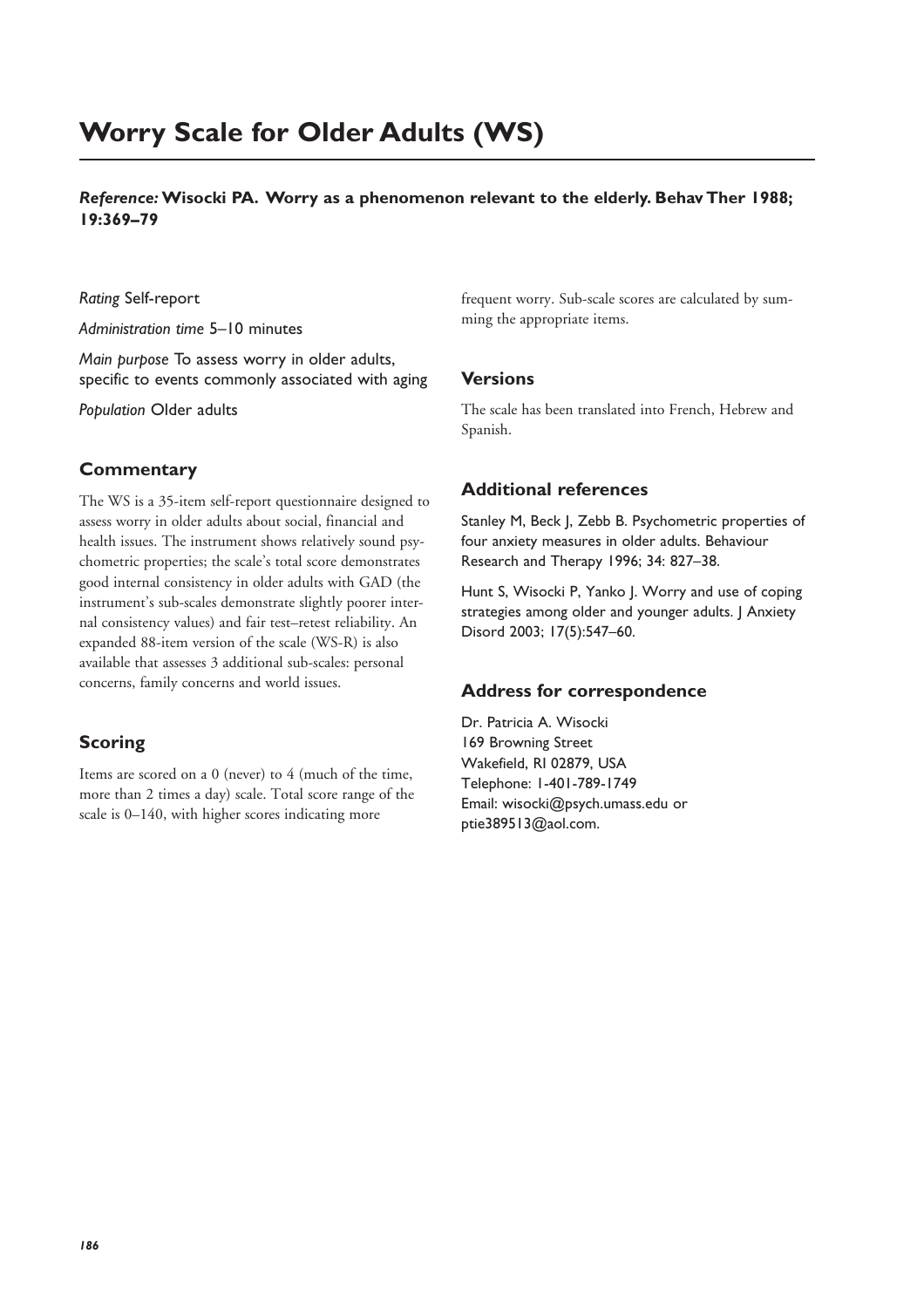#### **Worry Scale for Older Adults (WS)**

INSTRUCTIONS: Below is a list of problems that often concern many Americans. Please read each one carefully. After you have done so, please fill in one of the spaces to the right with a check that describes HOW MUCH THAT PROBLEM WORRIES YOU. Make only one check mark for each item.

#### THINGS THAT WORRY ME ...

| <b>Finances</b><br>1. I'll lose my home<br>$\Box$<br>$\Box$<br>□<br>□<br>□<br>$\Box$<br>$\Box$<br>2. I won't be able to pay for the necessities of life (such as food,<br>□                                  | □<br>□<br>□<br>□<br>□ |
|--------------------------------------------------------------------------------------------------------------------------------------------------------------------------------------------------------------|-----------------------|
|                                                                                                                                                                                                              |                       |
|                                                                                                                                                                                                              |                       |
| clothing, or medicine)                                                                                                                                                                                       |                       |
| 3. I won't be able to support myself independently<br>□<br>$\Box$<br>□<br>□<br>4. I won't be able to enjoy the 'good things' in life (such as<br>□<br>$\Box$<br>□<br>□<br>travel, recreation, entertainment) |                       |
| I won't be able to help my children financially<br>$\Box$<br>□<br>□<br>□<br>5.                                                                                                                               |                       |
| Health                                                                                                                                                                                                       |                       |
| My eyesight or hearing will get worse<br>□<br>□<br>□<br>□<br>6.<br>П<br>□<br>П<br>$\Box$<br>I'll lose control of my bladder or kidneys<br>7.<br>□<br>□<br>П<br>$\Box$                                        | □<br>□<br>□           |
| I won't be able to remember important things<br>8.<br>□<br>□<br>$\Box$<br>$\Box$                                                                                                                             | □                     |
| I won't be able to get around by myself<br>9.<br>10. I won't be able to enjoy my food<br>П<br>П<br>П<br>П                                                                                                    | П                     |
| П<br>П<br>П<br>П<br>11. I'll have to be taken care of by my family                                                                                                                                           | П                     |
| П<br>П<br>П<br>П<br>12. I'll have to be taken care of by strangers                                                                                                                                           | П                     |
| П<br>П<br>П<br>П<br>13. I won't be able to take care of my spouse                                                                                                                                            | □                     |
| П<br>П<br>П<br>I'll have to go to a nursing home or hospital<br>п<br>14.                                                                                                                                     | □                     |
| П<br>П<br>П<br>П<br>I won't be able to sleep at night<br>15.                                                                                                                                                 | П                     |
| П<br>$\Box$<br>П<br>П<br>I may have a serious illness or accident<br>16.                                                                                                                                     | П                     |
| П<br>$\Box$<br>П<br>П<br>My spouse or a close family member may have a<br>17.                                                                                                                                | П                     |
| serious illness or accident                                                                                                                                                                                  |                       |
| I won't be able to enjoy sex<br>$\Box$<br>$\Box$<br>$\Box$<br>$\Box$<br>18.                                                                                                                                  | □                     |
| My reflexes will slow down<br>$\Box$<br>$\Box$<br>$\Box$<br>$\Box$<br>19.                                                                                                                                    | □                     |
| 20. I won't be able to make decisions<br>$\Box$<br>$\Box$<br>$\Box$<br>$\Box$                                                                                                                                | □                     |
| $\Box$<br>$\Box$<br>$\Box$<br>I won't be able to drive a car<br>$\Box$<br>21.                                                                                                                                | $\Box$                |
| $\Box$<br>$\Box$<br>$\Box$<br>□<br>22. I'll have to use a mechanical aid (such as a hearing<br>aid, bi-focals, a cane)                                                                                       | □                     |
| <b>Social Conditions</b>                                                                                                                                                                                     |                       |
| That I'll look 'old'<br>$\Box$<br>$\Box$<br>□<br>□<br>23.                                                                                                                                                    | □                     |
| That people will think me unattractive<br>□<br>□<br>□<br>□<br>24.                                                                                                                                            | □                     |
| That no one will want to be around me<br>□<br>$\Box$<br>□<br>□<br>25.                                                                                                                                        | □                     |
| П<br>□<br>П<br>$\Box$<br>26.<br>That no one will love me anymore                                                                                                                                             | □                     |
| That I'll be a burden to my loved ones<br>П<br>П<br>П<br>□<br>27.                                                                                                                                            | □                     |
| That I won't be able to visit my family and friends<br>□<br>□<br>П<br>□<br>28.                                                                                                                               | □                     |
| $\Box$<br>$\Box$<br>$\Box$<br>That I may be attacked by muggers or robbers on the streets<br>□<br>29.                                                                                                        | □                     |
| □<br>□<br>$\Box$<br>$\Box$<br>30.<br>That my home may be broken into and vandalized<br>□<br>□<br>$\Box$<br>$\Box$                                                                                            | □<br>□                |
| That no one will come to my aid if I need it<br>31.<br>□<br>□<br>П<br>$\Box$<br>32.                                                                                                                          | □                     |
| That my friends and family won't visit me<br>П<br>П<br>□<br>□<br>33.<br>That my friends and family will die                                                                                                  | □                     |
| □<br>$\Box$<br>□<br>□<br>34.<br>That I'll get depressed                                                                                                                                                      | □                     |
| П<br>That I'll have serious psychological problems<br>П<br>П<br>□<br>35.                                                                                                                                     | □                     |

Reproduced from Wisocki PA. Behav Ther 1988; 19:369–79. © Patricia Wisocki 1988.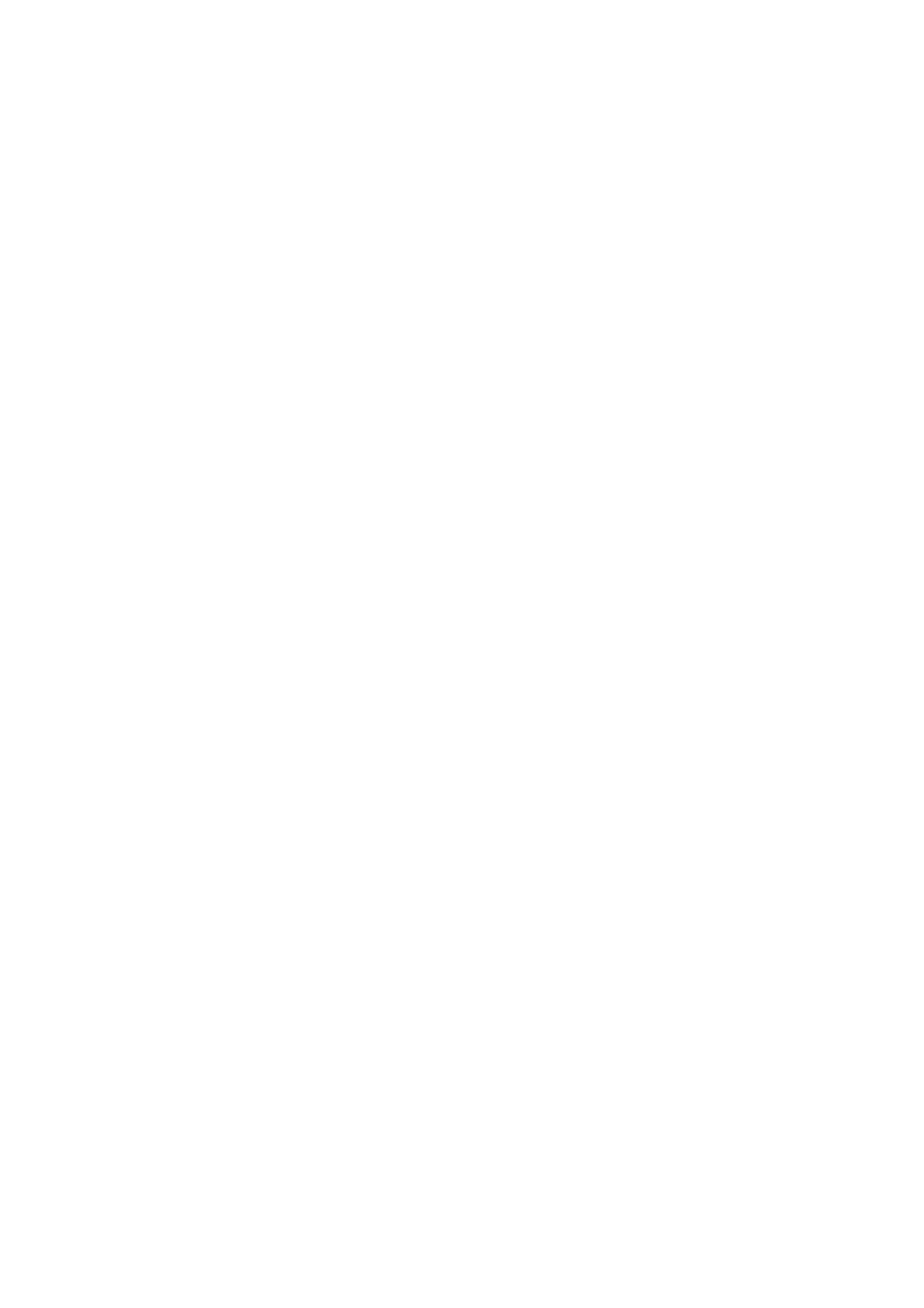Appendix 1

# **Which scale to use and when**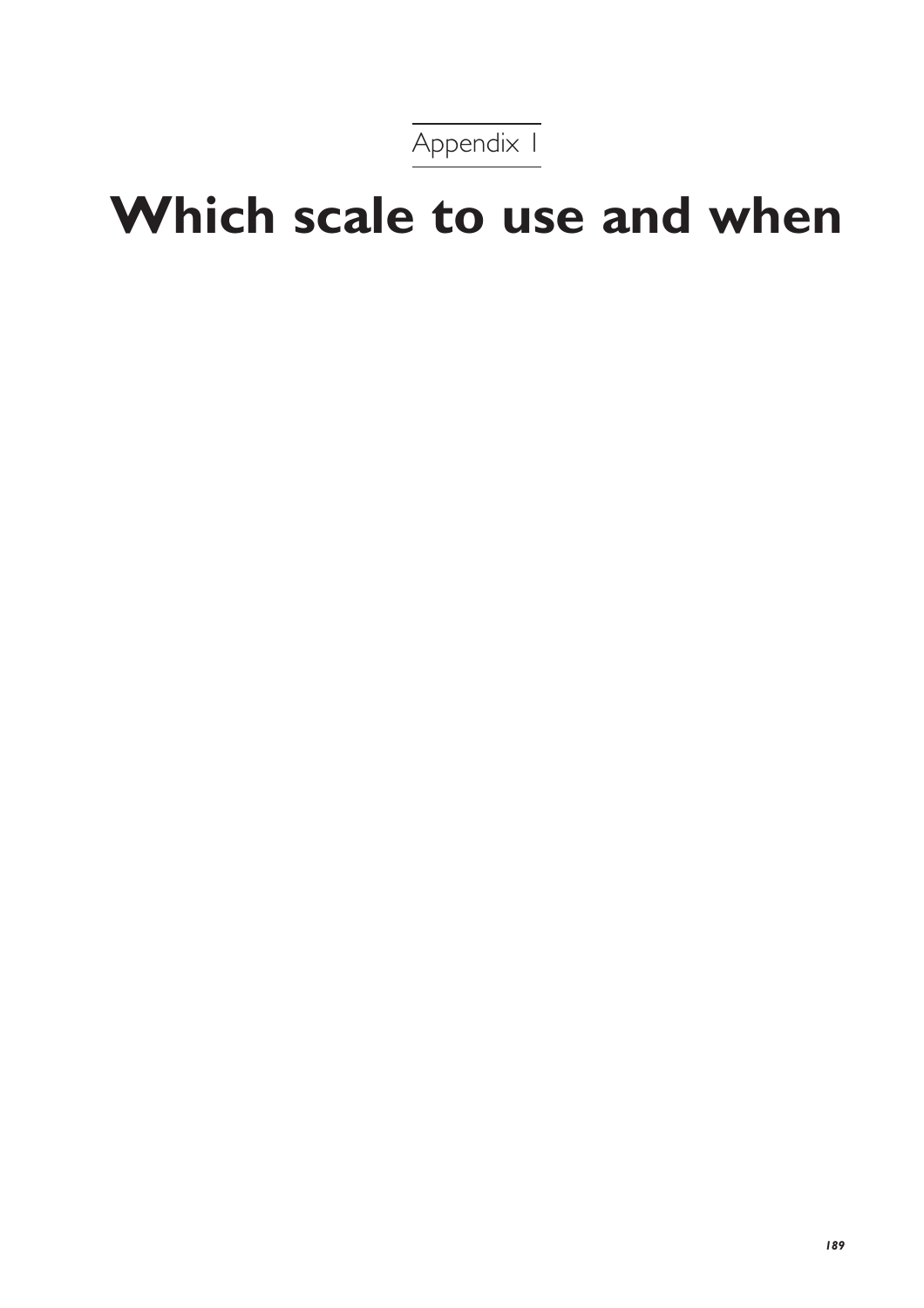| <b>Assessment</b>                                                                        | <b>Abbreviation</b>    | Self- or                                                | <b>Administration</b>    |
|------------------------------------------------------------------------------------------|------------------------|---------------------------------------------------------|--------------------------|
| scales                                                                                   |                        | clinician-rated                                         | (minutes)                |
|                                                                                          |                        |                                                         |                          |
| Depression - General                                                                     |                        |                                                         |                          |
| Beck Depression Inventory - Second Edition                                               | <b>BDI-II</b><br>CDS-R | Self-report                                             | $5 - 10$<br>20           |
| Carroll Depression Scales-Revised<br>Centre for Epidemiological Studies Depression Scale | CES-D                  | Self-report<br>Self-report                              | $\overline{10}$          |
| Diagnostic Inventory for Depression                                                      | DID                    | Self-report                                             | $15 - 20$                |
|                                                                                          |                        |                                                         |                          |
| Hamilton Depression Inventory                                                            | HDI                    | Self-report                                             | $10 - 15$                |
| Hamilton Depression Rating Scale                                                         | HDRS, Ham-D            | Clinician-rated                                         | $20 - 30$                |
| Hamilton Depression Rating Scale, 7-item version                                         | Ham-D7                 | Clinician-rated                                         | $20 - 30$                |
| Harvard National Depression Screening Scale                                              | <b>HANDS</b>           | Self-report                                             | 10                       |
| Hospital Anxiety and Depression Scale                                                    | <b>HADS</b>            | Self-report                                             | $<$ 5                    |
| Inventory of Depressive Symptomatology                                                   | IDS                    | Self-report (IDS-SR) or<br>Clinician-rated (IDS-C)      | $30 - 45$                |
| Montgomery–Asberg Depression Rating Scale                                                | <b>MADRS</b>           | Clinician-rated                                         | $5 - 10$                 |
| <b>MOS Depression Questionnaire</b>                                                      | MOS-DO                 | Self-report                                             | <5                       |
| Patient Health Questionnaire 9                                                           | PHQ-9                  | Self-report                                             | $<$ 5                    |
| Raskin Depression Rating Scale                                                           | <b>RDRS</b>            | Clinician-rated                                         | $10 - 15$                |
|                                                                                          |                        |                                                         |                          |
| Zung Self-Rating Depression Scale                                                        | Zung SDS               | Self-report (Zung SDS) or<br>clinician-rated (Zung DSI) | 5                        |
| <b>Profile of Mood States</b>                                                            | <b>POMS</b>            | Self-report                                             | $<$ 5                    |
|                                                                                          |                        |                                                         |                          |
| <b>Depression – Subtypes</b>                                                             |                        |                                                         |                          |
| <b>BDI</b> - FastScreen for Medical Patients                                             | <b>BDI-FS</b><br>MES   | Self-report<br>Clinician-rated                          | $<$ 5<br>$\overline{10}$ |
| Bech-Rafaelsen Melancholia Rating Scale                                                  | CDSS                   | Clinician-rated                                         | 20                       |
| Calgary Depression Scale for Schizophrenia                                               |                        |                                                         |                          |
| Cornell Dysthymia Rating Scale                                                           | <b>CDRS</b>            | Clinician-rated                                         | 20                       |
| Cornell Scale for Depression in Dementia                                                 | <b>CSDD</b>            | Clinician-rated                                         | 30                       |
| Edinburgh Postnatal Depression Scale                                                     | <b>EPDS</b>            | Self-report                                             | 5                        |
| Hamilton Depression Rating Scale, ADS version                                            | SIGH-ADS               | Clinician-rated                                         | $10 - 20$                |
| Hamilton Depression Rating Scale, SAD version                                            | SIGH-SAD, Ham-SAD      | Clinician-rated                                         | $10 - 20$                |
| Hospital Anxiety and Depression Scale                                                    | <b>HADS</b>            | Self-report                                             | <5                       |
| (Medical patients)                                                                       |                        |                                                         |                          |
| Personal Inventory for Depression and SAD                                                | <b>PIDS</b>            | Self-report                                             | 15                       |
| Seasonal Pattern Assessment Questionnaire                                                | SPAQ                   |                                                         | $5 - 10$                 |
|                                                                                          |                        | Self-report                                             |                          |
| <b>Suicide</b>                                                                           |                        |                                                         |                          |
| <b>Beck Hopelessness Scale</b>                                                           | <b>BHS</b>             | Self-report                                             | $5 - 10$                 |
| Beck Scale for Suicide Ideation                                                          | <b>BSS</b>             | Self-report                                             | $5 - 10$                 |
| Suicide Probability Scale                                                                | SPS                    | Self-report                                             | $5 - 10$                 |
| <b>Mania</b>                                                                             |                        |                                                         |                          |
| Bech-Rafaelsen Mania Scale                                                               | <b>MAS</b>             | Clinician-rated                                         | 10                       |
| Clinician-Administered Rating Scale for Mania                                            | CARS-M                 | Clinician-rated                                         | $15 - 30$                |
| Manic State Rating Scale                                                                 | MSRS                   | Clinician-rated                                         | 15                       |
| Mood Disorders Questionnaire                                                             | MDQ                    | Self-report                                             | $5 - 10$                 |
| Young Mania Rating Scale                                                                 | YMRS                   | Clinician-rated                                         | $10 - 20$                |
| <b>Anxiety - General</b>                                                                 |                        |                                                         |                          |
| Adult Manifest Anxiety Scale                                                             | AMAS                   | Self-report                                             | 10                       |
| Beck Anxiety Inventory                                                                   | BAI                    | Self-report                                             | $5 - 10$                 |
| Covi Anxiety Scale                                                                       | COVI                   | Clinician-rated                                         | $5 - 10$                 |
| Depression Anxiety Stress Scales                                                         | DASS                   | Self-report                                             | 10                       |
| Hospital Anxiety and Depression Scale                                                    | <b>HADS</b>            | Self-report                                             | <5                       |
| Penn State Worry Questionnaire                                                           | <b>PSWQ</b>            | Self-report                                             | 5                        |
| State-Trait Anxiety Inventory (Form Y)                                                   | STAI                   | Self-report                                             | 20                       |
| Zung Self-Rating Anxiety Scale                                                           | SAS                    | Self-report                                             | 5                        |
|                                                                                          |                        |                                                         |                          |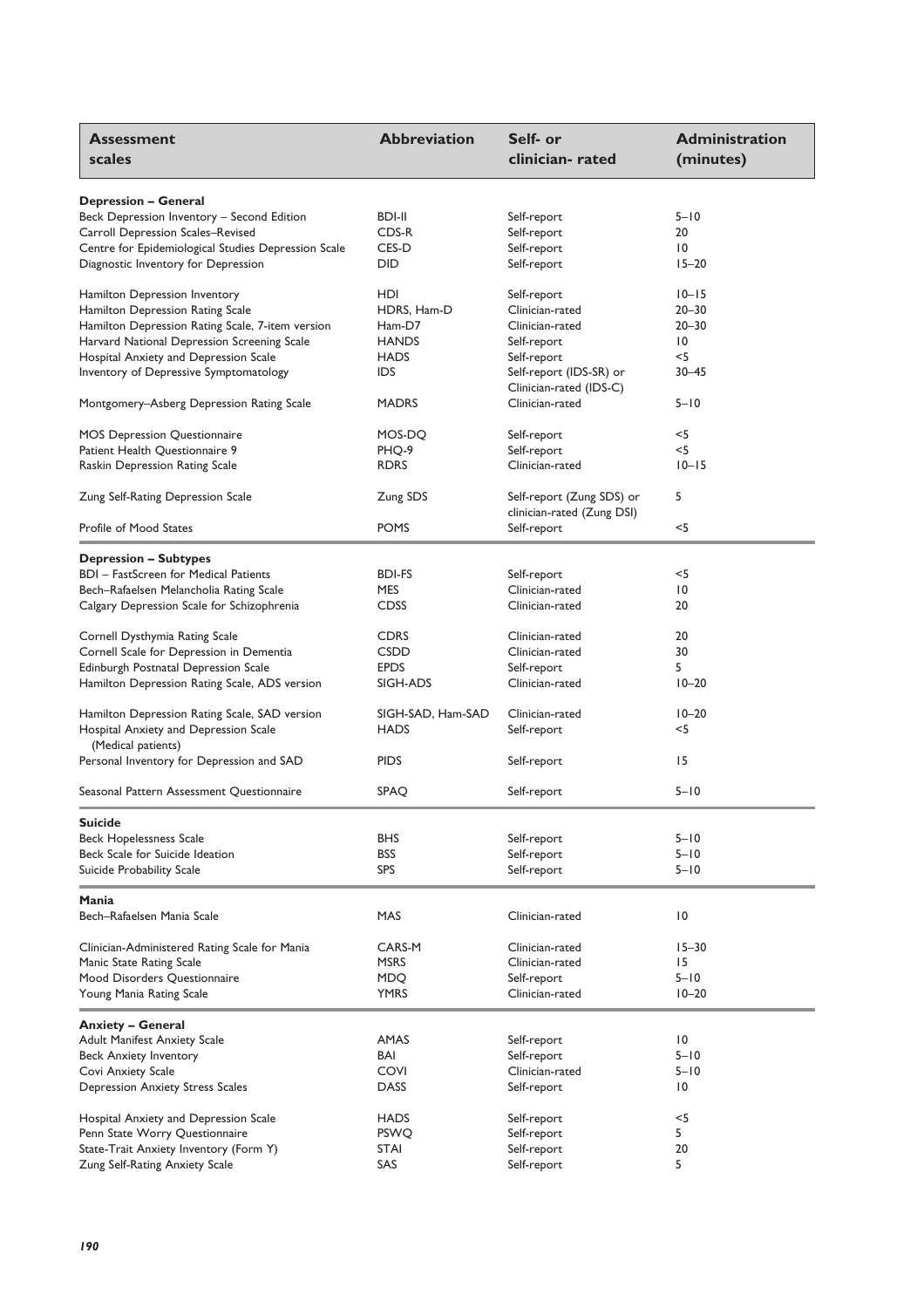| <b>Population</b>                                | <b>Purpose</b>                                                                                | <b>Rating sheet</b><br>reproduced | Page            |
|--------------------------------------------------|-----------------------------------------------------------------------------------------------|-----------------------------------|-----------------|
|                                                  |                                                                                               |                                   |                 |
|                                                  |                                                                                               |                                   |                 |
| Adults and adolescents                           | To assess severity of depressive symptomatology                                               | No.                               | $\overline{10}$ |
| <b>Adults</b>                                    | To assess severity of depressive symptoms                                                     | <b>No</b>                         | $\overline{13}$ |
| Adults and adolescents                           | To assess depressive symptomatology in the general population                                 | Full scale                        | 4               |
| <b>Adults</b>                                    | To diagnose depression according to DSM-IV criteria, and to                                   | Full scale                        | 23              |
|                                                  | assess psychosocial impairment and quality of life                                            |                                   |                 |
| <b>Adults</b>                                    | To provide a self-report version of the HDRS                                                  | Sample items only                 | 27              |
| <b>Adults</b>                                    | To assess severity of, and change in, depressive symptoms                                     | Full scale                        | 28              |
| <b>Adults</b>                                    | To assess severity of, and change in, depressive symptoms                                     | Full scale                        | 30              |
| <b>Adults</b>                                    | To screen for major depressive disorder                                                       | Full scale                        | 32              |
| Adults and adolescents                           | To screen for depression and anxiety in medical patients                                      | No.                               | 81              |
| Adult inpatients or outpatients                  | To assess severity of, and change in, depressive symptoms                                     | Full scale                        | 33              |
| Adults taking antidepressant medication          | To assess depressive symptomatology, particularly change                                      | Full scale                        | 39              |
|                                                  | following treatment with antidepressant medication                                            |                                   |                 |
| Adults under 60 years                            | To screen for depression and dysthymia                                                        | Full scale                        | 37              |
| <b>Adults</b>                                    | To screen for depression in primary care                                                      | Full scale                        | 49              |
| Adult inpatients or outpatients                  | To assess severity of depressive symptoms, with a specific                                    | Full scale                        | 50              |
|                                                  | focus upon verbal report, behaviour and secondary symptoms                                    |                                   |                 |
| Adults                                           | To assess depressive symptomatology                                                           | Full scale                        | 59              |
|                                                  |                                                                                               |                                   |                 |
| Adults                                           | To assess mood state and changes in mood                                                      | No                                | 48              |
|                                                  |                                                                                               |                                   |                 |
| Adults and adolescents                           | To screen for depression in medical patients                                                  | <b>No</b>                         | 163             |
| Adults and adolescents                           | To assess severity of depressive symptoms                                                     | Full scale                        | 9.              |
| Adults and adolescents diagnosed                 | To assess depressive symptoms separate from positive, negative                                | Full scale                        | 164             |
| with schizophrenia                               | and extrapyramidal symptoms in people with schizophrenia                                      |                                   |                 |
| Adults and adolescents                           | To assess severity of symptoms of dysthymia                                                   | Full sccale                       | 20              |
| Patients with dementia                           | To assess depressive symptomatology in people with dementia                                   | Full scale                        | 169             |
| Women who have recently given birth              | To screen for postnatal depression                                                            | Full scale                        | 172             |
| Adults                                           | To assess severity and change in depressive symptoms                                          |                                   |                 |
|                                                  | including atypical symptoms of depression                                                     | No                                | 54              |
| <b>Adults</b>                                    | To assess severity of, and change in, depressive symptoms                                     | No                                | 55              |
| Adults and adolescents                           | To screen for depression and anxiety in medical patients                                      | No.                               | 82              |
| Adults and adolescents                           | To screen for depression, seasonality in depressive symptoms                                  | Full scale                        | 46              |
|                                                  | and atypical neurovegetative symptoms                                                         |                                   |                 |
| Adults and adolescents                           | To screen for winter depression                                                               | Full scale                        | 51              |
|                                                  |                                                                                               |                                   |                 |
|                                                  |                                                                                               |                                   |                 |
| Adults and adolescents                           | To assess feelings of hopelessness about the future                                           | No                                | $\mathbf{H}$    |
| Adults and adolescents<br>Adults and adolescents | To assess severity of suicidal ideation                                                       | No                                | 12              |
|                                                  | To assess suicide risk                                                                        | Sample items only                 | 56              |
|                                                  |                                                                                               |                                   |                 |
| Adults and adolescents                           | To assess severity of symptoms of mania in patients with                                      | Full scale                        | 8               |
|                                                  | bipolar disorder                                                                              |                                   |                 |
| <b>Adults</b>                                    | To assess severity of manic and psychotic symptoms                                            | Full scale                        | 16              |
| <b>Adults</b>                                    | To assess severity of manic symptoms                                                          | Full scale                        | 36              |
| <b>Adults</b>                                    | To screen for bipolar spectrum disorders                                                      | Full scale                        | 42              |
| Adults and adolescents with mania                | To assess severity of manic symptoms                                                          | Full scale                        | 57              |
|                                                  |                                                                                               |                                   |                 |
|                                                  | Adults, college students and older adults To assess the level and nature of anxiety in adults | Sample items only                 | 65              |
| Adults and adolescents                           | To assess symptoms of anxiety (particularly somatic)                                          | No                                | 69              |
| <b>Adults</b>                                    | To assess severity of symptoms of anxiety                                                     | Sample items only                 | 72              |
| Adults and adolescents                           | To detect core symptoms of depression, anxiety and stress                                     | Full scale                        | 75              |
|                                                  | using a dimensional approach                                                                  |                                   |                 |
| Adults and adolescents                           | To screen for depression and anxiety in medical patients                                      | No                                | 82              |
| <b>Adults</b>                                    | To assess trait symptoms of pathological worry                                                | Full scale                        | 103             |
| Adults, adolescents and children                 | To assess state and trait levels of anxiety                                                   | Sample items only                 | 109             |
| Adults                                           | To measure symptoms of anxiety                                                                | Full scale                        | 115             |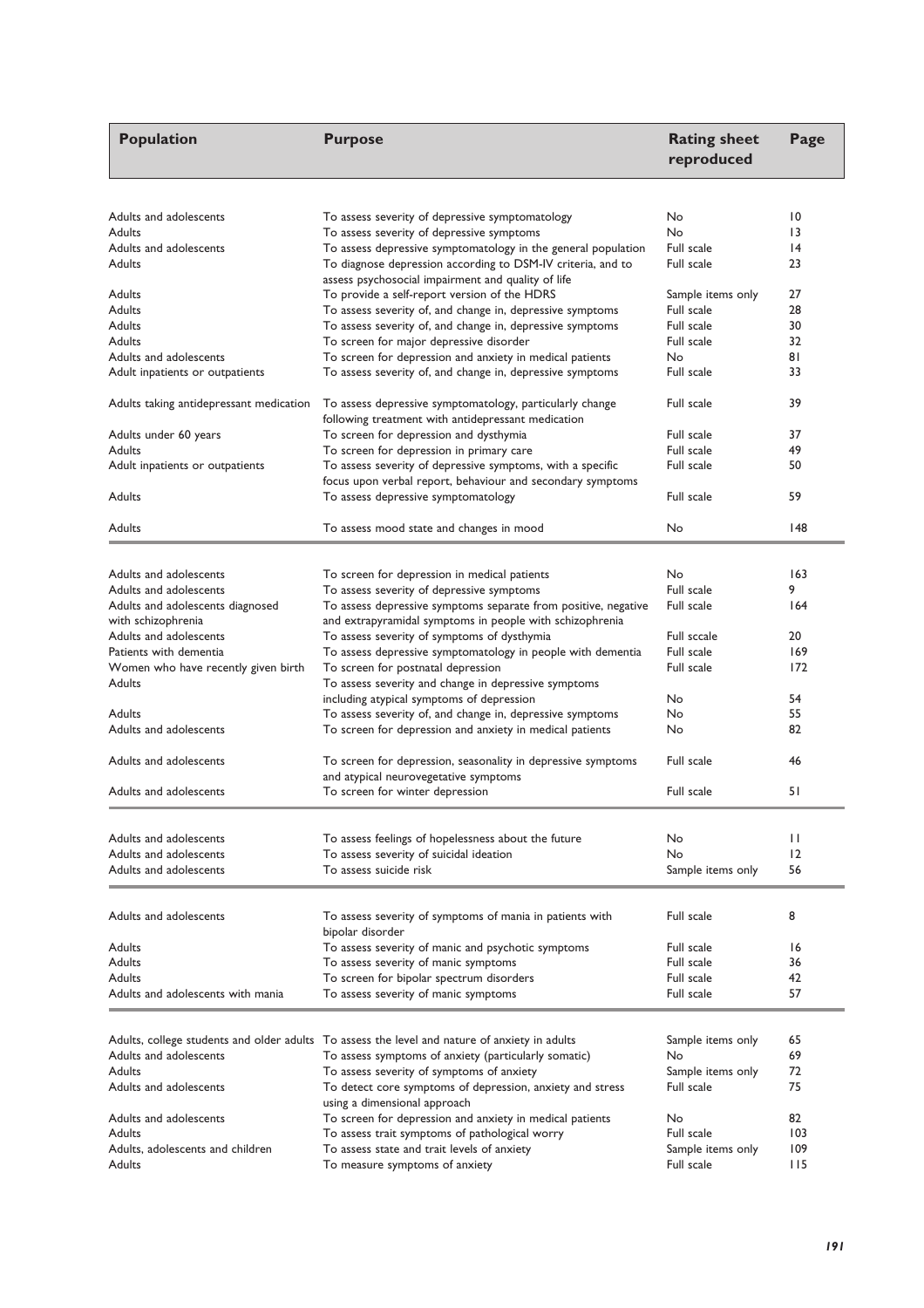| <b>Assessment</b><br>scales                                       | <b>Abbreviation</b> | Self- or<br>clinician-rated                         | <b>Administration</b><br>(minutes)          |
|-------------------------------------------------------------------|---------------------|-----------------------------------------------------|---------------------------------------------|
|                                                                   |                     |                                                     |                                             |
| <b>Anxiety - OCD</b><br>Maudsley Obsessional Compulsive Inventory | <b>MOCI</b>         |                                                     | 5                                           |
| <b>Obsessive Compulsive Inventory</b>                             | OCI                 | Self-report                                         | 15                                          |
| Padua Inventory-Washington State University Revision              | PI-WSUR             | Self-report<br>Self-report                          | $\overline{10}$                             |
| Yale-Brown Obsessive Compulsive Scale                             | Y-BOCS              | Clinician-administered                              |                                             |
|                                                                   |                     |                                                     | 20–30 (less with repeat<br>administrations) |
| <b>Anxiety - Panic</b>                                            |                     |                                                     |                                             |
| Anxiety Sensitivity Index                                         | ASI                 | Self-report                                         | $<$ 5                                       |
| Anxiety Sensitivity Index-Revised 36                              | <b>ASI-R-36</b>     | Self-report                                         | 5                                           |
| Fear Questionnaire                                                | FQ                  | Self-report                                         | $\overline{10}$                             |
| Panic and Agoraphobia Scale                                       | <b>PAS</b>          | Self-report or clinician-rated                      | $5 - 10$                                    |
| Panic Disorder Severity Scale                                     | <b>PDSS</b>         | Clinician-rated                                     | $\overline{10}$                             |
| Mobility Inventory for Agoraphobia                                | MI                  | Self-report                                         | $10 - 20$                                   |
| Brief Social Phobia Scale                                         | <b>BSPS</b>         | Clinician-rated                                     | $5 - 15$                                    |
| Fear of Negative Evaluation Scale (FNE) and Social                | FNE, SADS           | Self-report                                         | 10 each                                     |
| Avoidance and Distress Scale (SADS)                               |                     |                                                     |                                             |
| Liebowitz Social Anxiety Scale                                    | <b>LSAS</b>         | Clinician-administered<br>(LSAS-CA) and self-report | $20 - 30$                                   |
|                                                                   |                     | (LSAS-SR)                                           |                                             |
| Social Phobia and Anxiety Inventory                               | <b>SPAI</b>         | Self-report                                         | $20 - 30$                                   |
| Social Phobia Inventory                                           | <b>SPIN</b>         | Self-report                                         | $\overline{10}$                             |
| Social Phobia Scale and Social Interaction Anxiety Scale          | SPS & SIAS          | Self-report                                         | 5 each                                      |
| <b>Anxiety – PTSD</b>                                             |                     |                                                     |                                             |
| Clinician-Administered PTSD Scale                                 | <b>CAPS</b>         | Clinician-rated                                     | $45 - 60$                                   |
| Davidson Trauma Scale                                             | <b>DTS</b>          | Self-report                                         | $\overline{10}$                             |
| Impact of Event Scale-Revised                                     | IES-R               | Self-report                                         | $5 - 10$                                    |
| Posttraumatic Stress Diagnostic Scale                             | <b>PDS</b>          | Self-report                                         | $10 - 15$                                   |
| <b>Children/Adolescents</b>                                       |                     |                                                     |                                             |
| Children's Depression Inventory                                   | CDI                 | Self-report                                         | $10 - 15$                                   |
| Children's Depression Rating Scale, Revised                       | CDRS-R              | Clinician or caregiver rated                        | $15 - 20$                                   |
| Kutcher Adolescent Depression Scale                               | KADS                | Self-report                                         | $3 - 5$                                     |
| Multidimensional Anxiety Scale for Children                       | <b>MASC</b>         | Self-report                                         | 15                                          |
| Kutcher Generalized Social Anxiety Disorder Scale                 | K-GSAD-A            | Clinician-rated                                     | 20                                          |
| for Adolescents<br>Revised Children's Manifest Anxiety Scales     | <b>RCMAS</b>        | Self-report                                         | 5                                           |
| Reynolds Adolescent Depression Scale, 2nd Edition                 | RADS-2              | Self-report                                         | $5 - 10$                                    |
|                                                                   |                     |                                                     |                                             |
| <b>Older Adults</b><br>Cornell Scale for Depression in Dementia   | <b>CSDD</b>         | Clinician-rated                                     | 30                                          |
| Geriatric Depression Scale                                        | GDS                 | Self-report                                         | 20                                          |
| Worry Scale                                                       | WS                  | Self-report                                         | $5 - 10$                                    |
|                                                                   |                     |                                                     |                                             |
| Other Symptoms<br>Brief Pain Inventory                            | <b>BPI</b>          | Self-report                                         | 5 (short form),                             |
|                                                                   |                     |                                                     | 10 (long form)                              |
| Brief Psychiatric Rating Scale                                    | <b>BPRS</b>         | Clinician-rated                                     | $10 - 30$                                   |
| Brief Symptom Inventory                                           | <b>BSI</b>          | Self-report                                         | $\overline{0}$                              |
| Clinical Global Impression                                        | CGI                 | Clinician-rated                                     | Varies with                                 |
|                                                                   |                     |                                                     | familiarity                                 |
|                                                                   |                     |                                                     | with patient                                |
| <b>Epworth Sleepiness Scale</b>                                   | ESS                 | Self-report                                         | 5                                           |
| <b>Fatigue Severity Scale</b>                                     | FSS                 | Self-report                                         | 5                                           |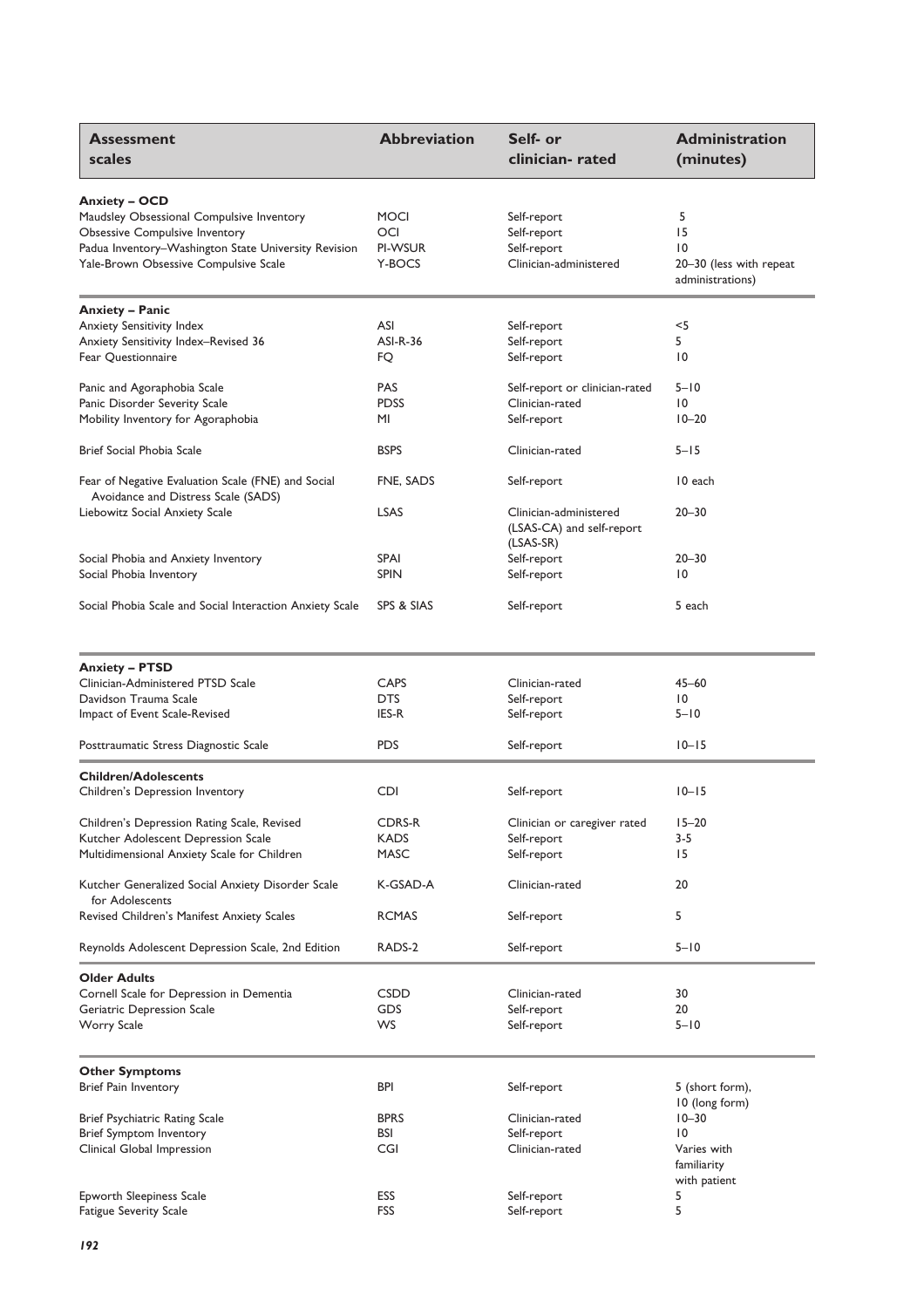| <b>Population</b>                              | <b>Purpose</b>                                                                                                                                         | <b>Rating sheet</b><br>reproduced | Page |
|------------------------------------------------|--------------------------------------------------------------------------------------------------------------------------------------------------------|-----------------------------------|------|
|                                                |                                                                                                                                                        |                                   |      |
| Adults and adolescents                         | To assess obsessive-compulsive symptoms                                                                                                                | Full scale                        | 86   |
| <b>Adults</b>                                  | To assess severity of obsessive-compulsive symptoms                                                                                                    | Full scale                        | 90   |
| <b>Adults</b>                                  | To assess severity of obsessions and compulsions                                                                                                       | Full scale                        | 92   |
| <b>Adults</b>                                  | To measure severity of obsessive-compulsive symptoms                                                                                                   | Full scale                        | 110  |
|                                                |                                                                                                                                                        |                                   |      |
| Adults, adolescents and children               | To measure anxiety sensitivity                                                                                                                         | No                                | 65   |
| Adults and adolescents                         | To assess anxiety sensitivity                                                                                                                          | Full scale                        | 66   |
| <b>Adults</b>                                  | To measure severity of, and change in, common phobias and<br>related anxiety and depression                                                            | Full scale                        | 79   |
| <b>Adults</b>                                  | To assess severity of panic disorder (with or without agoraphobia)                                                                                     | Full scale                        | 95   |
| <b>Adults</b>                                  | To assess severity of panic disorder                                                                                                                   | Full scale                        | 99   |
| <b>Adults</b>                                  | To assess severity of agoraphobic avoidance and frequency of<br>panic attacks                                                                          | Full scale                        | 88   |
| Adults                                         | To assess fear, avoidance and physiological arousal related to<br>social phobia                                                                        | Full scale                        | 69   |
| <b>Adults</b>                                  | To assess fear of social evaluation and distress and avoidance in<br>social situations                                                                 | Full scale                        | 76   |
| Adults, adolescents and children               | To measure fear and avoidance in patients with social phobia                                                                                           | Sample items only                 | 84   |
| Adults and adolescents                         |                                                                                                                                                        |                                   | 105  |
| <b>Adults</b>                                  | To assess symptoms of social phobia as defined by DSM-IV<br>To evaluate fear, avoidance and physical arousal in relation to                            | No<br>No                          | 106  |
|                                                | social phobia                                                                                                                                          |                                   |      |
| Adults                                         | The SPS was developed to assess fear of being observed by<br>others during routine activities, whereas the SIAS measures<br>fear of social interaction | Full scale                        | 107  |
|                                                |                                                                                                                                                        |                                   |      |
| Adults and adolescents                         | To diagnose and assess severity of PTSD                                                                                                                | Sample items only                 | 71   |
| <b>Adults</b>                                  | To assess symptoms of PTSD                                                                                                                             | No                                | 73   |
| Adults and adolescents                         | To assess distress (intrusion, avoidance and hyperarousal)                                                                                             | Full scale                        | 82   |
| Adults                                         | associated with stressful life events<br>To assess DSM-IV diagnostic criteria and symptom severity of PTSD No                                          |                                   | 104  |
|                                                |                                                                                                                                                        |                                   |      |
| Children and adolescents aged<br>7–17 years    | To assess depressive symptomatology                                                                                                                    | No                                | 7    |
| Children aged 6-12 and adolescents             | To diagnose depression and assess treatment response in children                                                                                       | Sample items only                 | 172  |
| Adolescents                                    | To diagnose and assess the severity of adolescent depression                                                                                           | Sample items only                 | 181  |
| Children and adolescents aged<br>8–19 years    | To assess symptoms of anxiety in children and adolescents                                                                                              | No                                | 183  |
| Adolescents aged 11-17 years                   | To assess the severity of social phobia and measure treatment                                                                                          | Sample items only                 | 182  |
| Children and adolescents aged                  | outcome in adolescents<br>To assess level and nature of anxiety in children and adolescents                                                            | Sample items only                 | 184  |
| $5 - 19$ years<br>Adolescents aged 11-20 years | To screen for depressive symptoms in adolescents                                                                                                       | Sample items only                 | 185  |
|                                                |                                                                                                                                                        |                                   |      |
| Patients with dementia                         | To assess depressive symptomatology in people with dementia                                                                                            | Full scale                        | 174  |
| People aged over 65 years                      | To assess depression in older adults                                                                                                                   | Full scale                        | 179  |
| Older adults                                   | To assess worry in older adults, specific to events commonly<br>associated with aging                                                                  | Full scale                        | 186  |
|                                                |                                                                                                                                                        |                                   |      |
| Adults                                         | To assess the severity of pain and the impact of pain on daily<br>functions                                                                            | Full scale                        | 120  |
| Adults with psychiatric disorders              | To assess psychiatric symptoms and severe psychopathology                                                                                              | Full scale                        | 123  |
| Adults and adolescents                         | To assess severity of psychological symptoms                                                                                                           | No                                | 125  |
| Adults                                         | To provide a global rating of illness severity, improvement and<br>response to treatment                                                               | Full scale                        | 126  |
| Adults and older adults                        |                                                                                                                                                        | Full scale                        | 3    |
| Adults                                         | To assess levels of daytime sleepiness<br>To assess severity of fatigue                                                                                | Full scale                        | 136  |
|                                                |                                                                                                                                                        |                                   |      |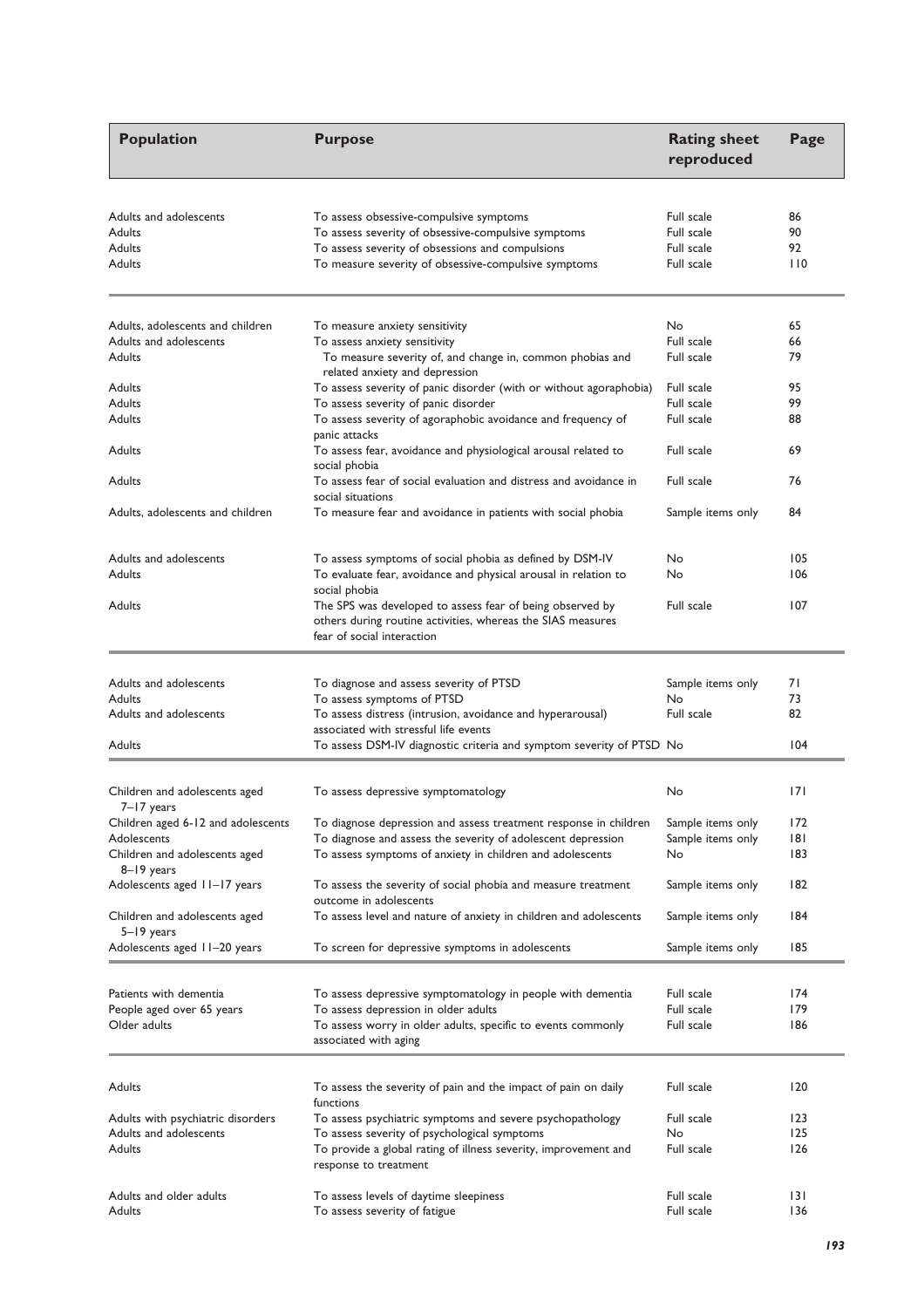| <b>Assessment</b><br>scales                                                 | <b>Abbreviation</b> | Self- or<br>clinician-rated | <b>Administration</b><br>(minutes)         |
|-----------------------------------------------------------------------------|---------------------|-----------------------------|--------------------------------------------|
| General Health Questionnaire                                                | <b>GHO</b>          | Self-report                 | Dependant<br>on version                    |
| Pittsburgh Sleep Quality Index                                              | PSOI                | Self-report                 | 5-10                                       |
| Positive and Negative Syndrome Scale                                        | <b>PANSS</b>        | Clinician-rated             | 30-40                                      |
| Primary Care Evaluation of Mental Disorders Patient<br>Health Questionnaire | <b>PHO</b>          | Self-report                 | 5                                          |
| Short Form McGill Pain Questionnaire                                        | SF-MPO              | Self-report                 | 5                                          |
| Somatic Symptom Inventory                                                   | SSI                 | Self-report                 | 7                                          |
| Symptom Checklist-90-Revised                                                | SCL-90-R            | Self-report                 | 15                                         |
| <b>Side Effects</b>                                                         |                     |                             |                                            |
| Abnormal Involuntary Movement Scale                                         | <b>AIMS</b>         | Clinician-rated             | 5                                          |
| Arizona Sexual Experiences Scale                                            | <b>ASEX</b>         | Self-report                 | 5                                          |
| Epworth Sleepiness Scale                                                    | ESS                 | Self-report                 | 5                                          |
| Extrapyramidal Symptom Rating Scale                                         | <b>ESRS</b>         | Self-report                 | 15                                         |
| Fatigue Severity Scale                                                      | <b>FSS</b>          | Self-report                 | 5                                          |
| Pittsburgh Sleep Quality Index                                              | <b>PSOI</b>         | Self-report                 | $5 - 10$                                   |
| Systematic Assessment for Treatment Emergent Events                         | <b>SAFTEE</b>       | Clinician-rated             | $10 - 15$                                  |
| Somatic Symptom Inventory                                                   | SSI                 | Self-report                 | 7                                          |
| <b>Functioning and Quality of Life</b>                                      |                     |                             |                                            |
| Clinical Global Impression                                                  | CGI                 | Clinician-rated             | Varies with<br>familiarity<br>with patient |
| Dartmouth COOP Functional Assessment Charts                                 | <b>COOP</b>         | Self-report                 | 5                                          |
| Duke Health Profile                                                         | <b>DUKE</b>         | Self-report                 | 5                                          |
| Global Assessment of Functioning Scale                                      | GAF                 | Clinician-rated             | Very brief                                 |
|                                                                             |                     |                             | after patient<br>evaluation                |
| Medical Outcomes Study Short-Form 36                                        | SF-36               | Self-report                 | 10                                         |
| Quality of Life Enjoyment and Satisfaction Questionnaire                    | Q-LES-Q             | Self-report                 | 10                                         |
| Sheehan Disability Scale                                                    | SDS                 | Self-report                 | <5                                         |
| Sickness Impact Profile                                                     | <b>SIP</b>          | Self-report                 | $20+$                                      |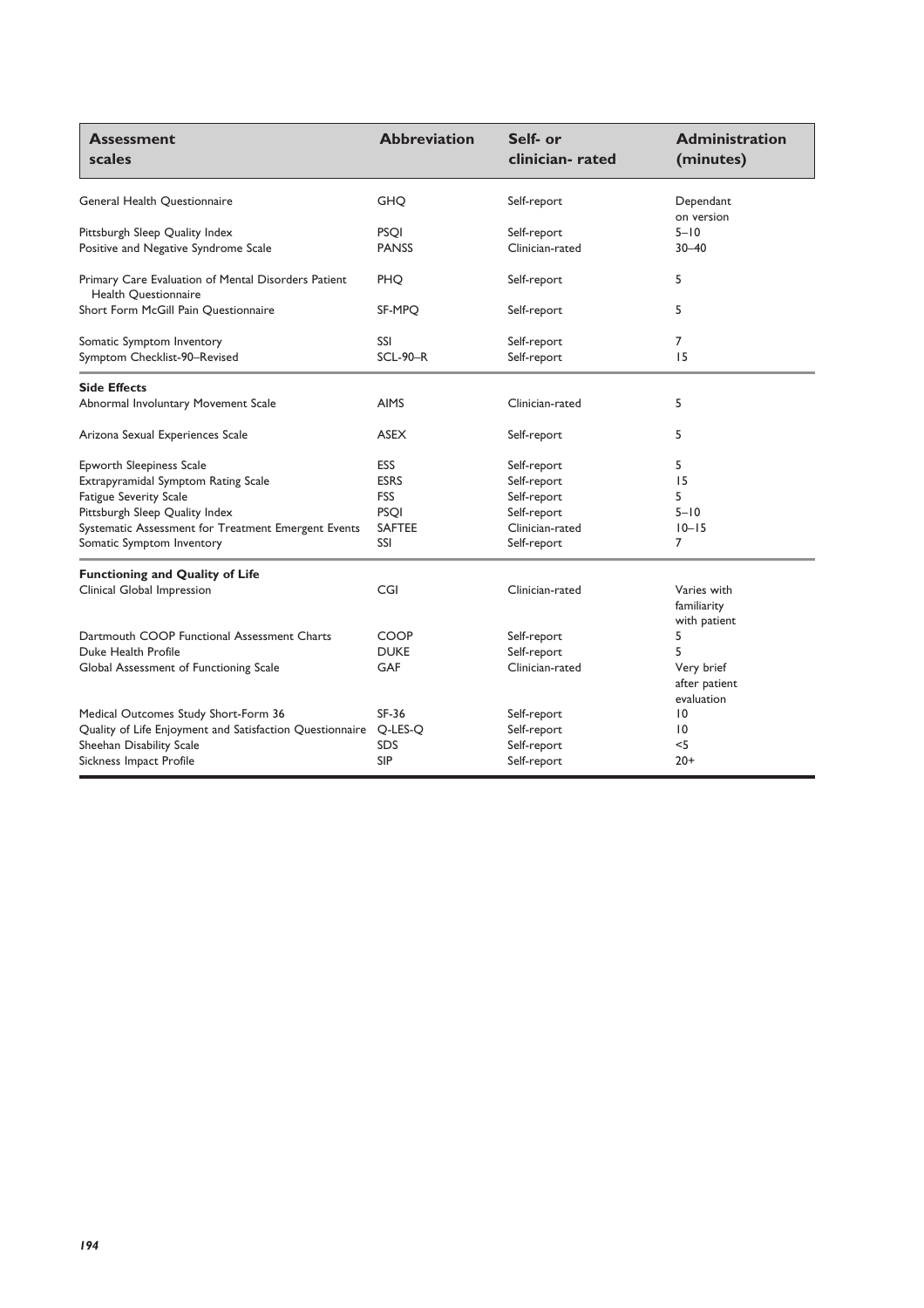| <b>Population</b>                                              | <b>Purpose</b>                                                                                                          | <b>Rating sheet</b><br>reproduced | Page       |
|----------------------------------------------------------------|-------------------------------------------------------------------------------------------------------------------------|-----------------------------------|------------|
| Adults, adolescents and older adults                           | To screen for psychiatric distress related to physical illness                                                          | No                                | 137        |
| Adults, adolescents and older adults<br>Adults and adolescents | To assess levels of daytime sleepiness and sleep disturbance<br>To assess severity of positive and negative symptoms in | Full scale<br>No                  | 4 <br> 44  |
| Adults                                                         | psychotic disorders<br>To assess mental disorders, functional impairment, and recent<br>psychosocial stressors          | Full scale                        | 145        |
| Adults, adolescents and older adults                           | To assess the sensory, affective and other qualitative<br>components of pain                                            | Full scale                        | 154        |
| Adults<br>Adults and adolescents                               | To assess severity of somatic symptomatology<br>To screen for global psychopathology                                    | Full scale<br>No                  | 164<br>166 |
| <b>Adults</b>                                                  | To assess level of dyskinesias in patients taking neuroleptic<br>medications                                            | Full scale                        | 116        |
| <b>Adults</b>                                                  | To measure sexual functioning                                                                                           | Full scale<br>(female version)    | 118        |
| Adults and older adults                                        | To assess levels of daytime sleepiness                                                                                  | Full scale                        | 3          |
| Adults, adolescents and children                               | To assess severity of extrapyramidal symptoms                                                                           | Full scale                        | 132        |
| Adults                                                         | To assess severity of fatigue                                                                                           | Full scale                        | 136        |
| Adults, adolescents and older adults                           | To assess levels of daytime sleepiness and sleep disturbance                                                            | Full scale                        | 4          |
| Adults and adolescents                                         | To detect and monitor treatment-emergent adverse events                                                                 | Full scale                        | 156        |
| Adults                                                         | To assess severity of somatic symptomatology                                                                            | Full scale                        | 164        |
| Varies with familiarity with patient                           | To provide a global rating of illness severity, improvement and<br>response to treatment                                | Full scale                        | 126        |
| Adults and adolescents                                         | To assess general health status and functioning                                                                         | No.                               | 128        |
| <b>Adults</b>                                                  | To assess general health status                                                                                         | Full scale                        | 129        |
| <b>Adults</b>                                                  | To measure global psychosocial functioning in psychiatric patients Full scale                                           |                                   | 138        |
| Adults                                                         | To assess perceived health status                                                                                       | <b>No</b>                         | 140        |
| Adults                                                         | To assess generic quality of life                                                                                       | Sample items only                 | 150        |
| <b>Adults</b>                                                  | To assess degree of disability                                                                                          | Full scale                        | 152        |
| <b>Adults</b>                                                  | To behaviourally assess the impact of sickness                                                                          | No                                | 163        |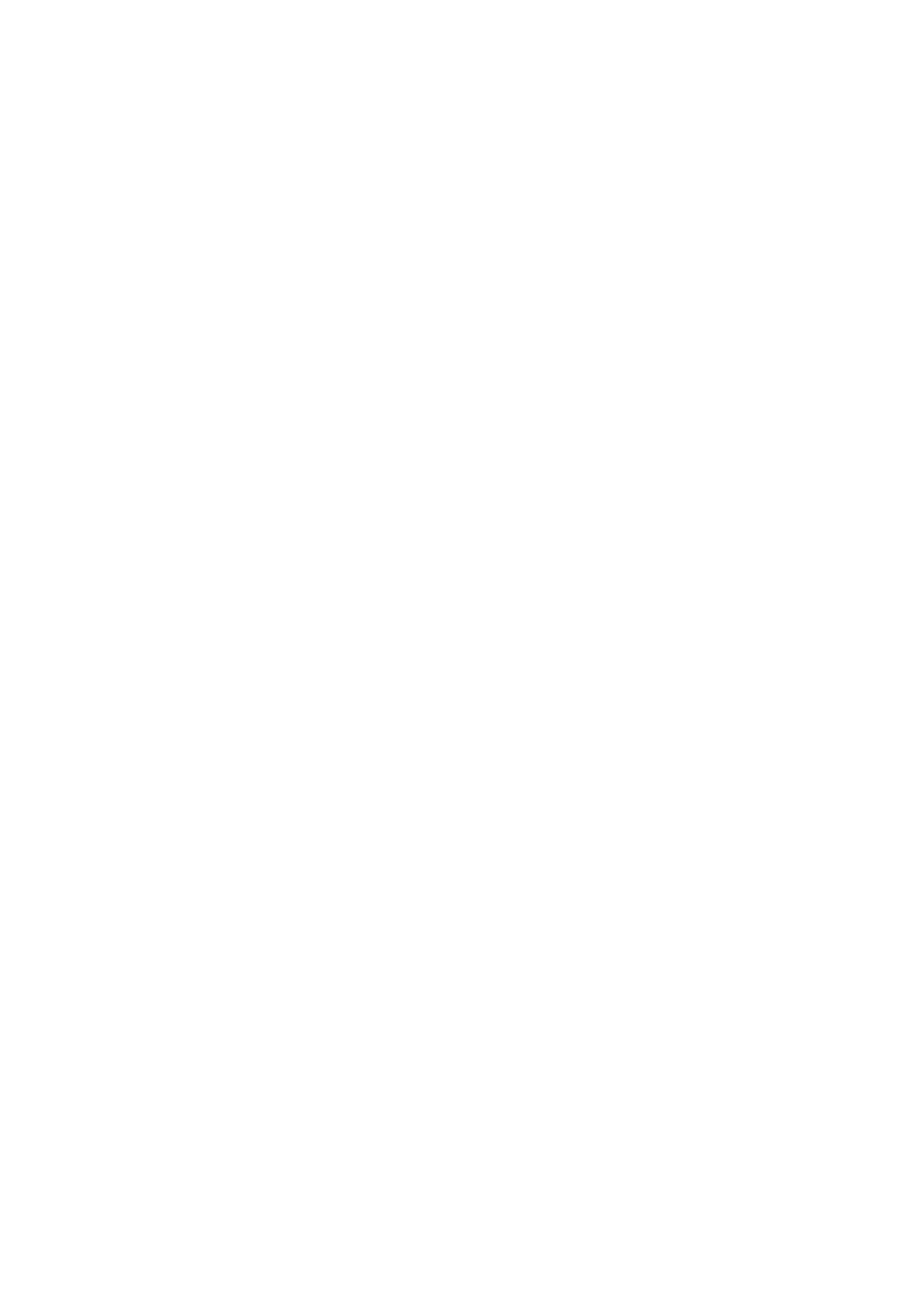## Appendix 2

# **Alphabetic list of scales**

| <b>Scale</b>                                                                          | Page            |
|---------------------------------------------------------------------------------------|-----------------|
| Abnormal Involuntary Movement Scale (AIMS)                                            | 116             |
| Adult Manifest Anxiety Scale (AMAS)                                                   | 64              |
| Anxiety Sensitivity Index (ASI)                                                       | 65              |
| Anxiety Sensitivity Index-Revised 36 (ASI-R-36)                                       | 66              |
| Arizona Sexual Experiences Scale (ASEX)                                               | <b>118</b>      |
| Bech-Rafaelsen Mania Scale (MAS)                                                      | 8               |
| Bech-Rafaelson Melancholia Rating Scale (MES)                                         | 9               |
| Beck Anxiety Inventory (BAI)                                                          | 68              |
| Beck Depression Inventory-Fast Screen for Medical Patients (BDI-FS)                   | 168             |
| Beck Depression Inventory-Second Edition BDI-II                                       | $\overline{10}$ |
| Beck Hopelessness Scale (BHS)                                                         | $\mathbf{H}$    |
| Beck Scale for Suicide Ideation (BSS)                                                 | 12              |
| Brief Pain Inventory (BPI)                                                            | 120             |
| Brief Psychiatric Rating Scale (BPRS)                                                 | 123             |
| Brief Social Phobia Scale (BSPS)                                                      | 69              |
| Brief Symptom Inventory (BSI)                                                         | 125             |
| Calgary Depression Scale for Schizophrenia (CDSS)                                     | 169             |
| Carroll Depression Scales-Revised (CDS-R)                                             | 13              |
| Centre for Epidemiological Studies Depression Scale (CES-D)                           | 14              |
| Children's Depression Inventory (CDI)                                                 | 171             |
| Children's Depression Rating Scale–Revised (CDRS-R)                                   | 172             |
| Clinical Global Impression (CGI)                                                      | 126             |
| Clinician-Administered PTSD Scale (CAPS)                                              | 71              |
| Clinician-Administered Rating Scale for Mania (CARS-M)                                | 16              |
| Cornell Dysthymia Rating Scale (CDRS)                                                 | 20              |
| Cornell Scale for Depression in Dementia (CSDD)                                       | 174             |
| Covi Anxiety Scale (COVI)                                                             | 72              |
| Dartmouth COOP Functional Assessment Charts (COOP)                                    | 128             |
| Davidson Trauma Scale (DTS)                                                           | 73              |
| Depression Anxiety Stress Scales (DASS)                                               | 74              |
| Diagnostic Inventory for Depression (DID)                                             | 23              |
| Duke Health Profile (DUKE)                                                            | 129             |
| Edinburgh Postnatal Depression Scale (EPDS)                                           | 177             |
| Epworth Sleepiness Scale (ESS)                                                        | 131             |
| Extrapyramidal Symptom Rating Scale (ESRS)                                            | 132             |
| Fatigue Severity Scale (FSS)                                                          | 136             |
| Fear of Negative Evaluation Scale (FNE) and Social Avoidance and Distress Scale (SAD) | 76              |
| Fear Questionnaire (FQ)                                                               | 79              |
| General Health Questionnaire (GHQ)                                                    | 137             |
| Geriatric Depression Scale (GDS)                                                      | 179             |
| Global Assessment of Functioning (GAF)                                                | 138             |
| Hamilton Depression Inventory (HDI)                                                   | 27              |
| Hamilton Depression Rating Scale (HDRS)                                               | 28              |
| Hamilton Depression Rating Scale, 7-item version (HAM-D7)                             | 30              |
| Harvard National Depression Screening Scale (HANDS)                                   | 32              |
| Hospital Anxiety and Depression Scale (HADS)                                          | 81              |
| Impact of Event Scale-Revised (IES-R)                                                 | 82              |
| Inventory of Depressive Symptomatology (IDS)                                          | 33              |
| Kutcher Adolescent Depression Scale (KADS)                                            | 181             |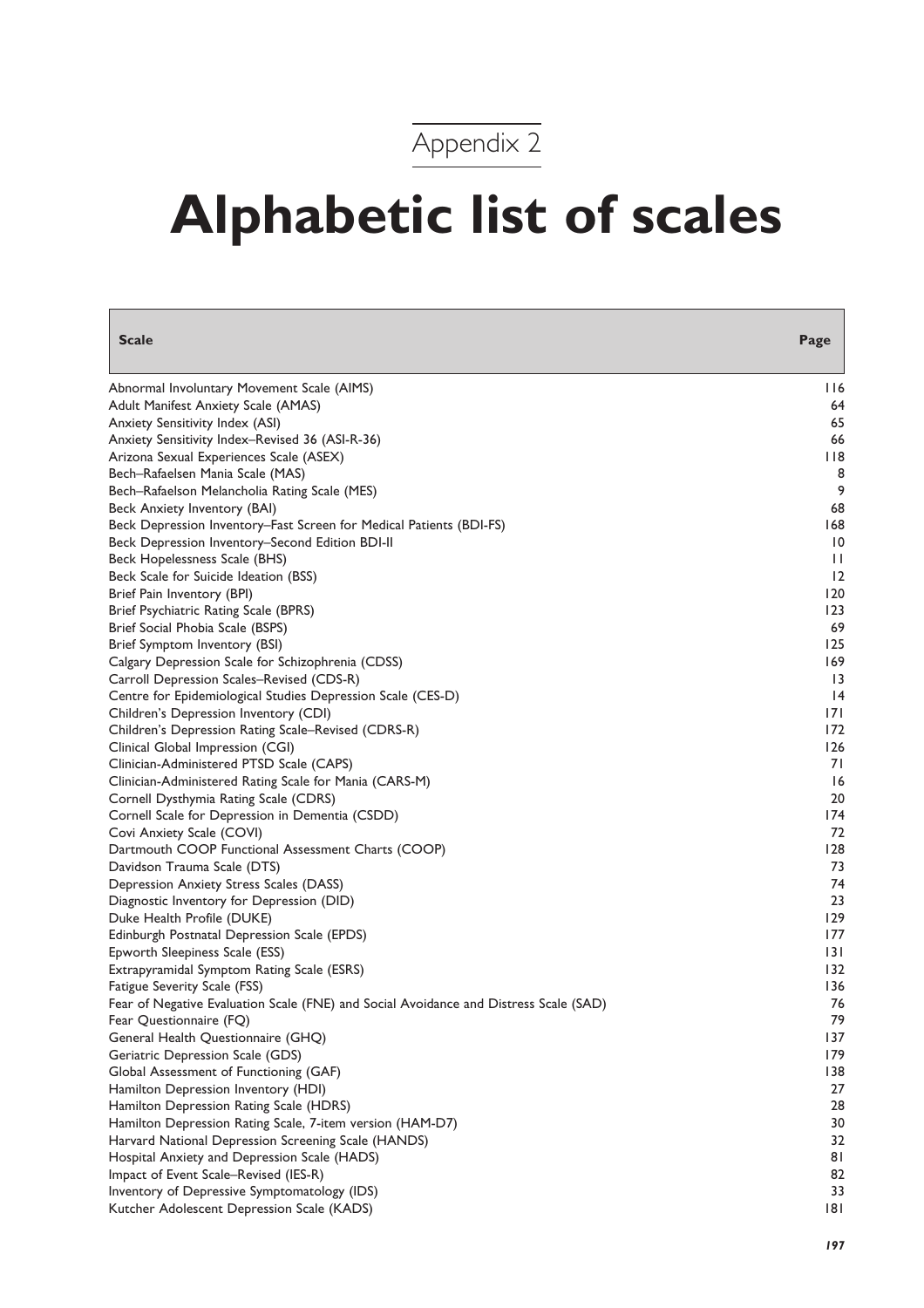| <b>Scale</b>                                                                                                         | Page   |
|----------------------------------------------------------------------------------------------------------------------|--------|
| Kutcher Generalized Social Anxiety Disorder Scale for Adolescents (K-GSADS-A)                                        | 182    |
| Liebowitz Social Anxiety Scale (LSAS)                                                                                | 84     |
| Manic State Rating Scale (MSRS)                                                                                      | 36     |
| Maudsley Obsessional Compulsive Inventory (MOCI)                                                                     | 86     |
| Medical Outcomes Study Short-Form 36 (SF-36)                                                                         | 140    |
| Medical Outcomes Study Depression Questionnaire                                                                      | 37     |
| Mobility Inventory for Agorophobia (MI)                                                                              | 88     |
| Montgomery-Asberg Depression Rating Scale (MADRS)                                                                    | 39     |
| Mood Disorders Questionnaire (MDQ)                                                                                   | 42     |
| Multidimensional Anxiety Scale for Children (MASC)                                                                   | 183    |
| Obsessive Compulsive Inventory (OCI)                                                                                 | 90     |
| Padua Inventory - Washington State University Revision (PI-WSUR)                                                     | 92     |
| Panic and Agoraphobia Scale (PAS)                                                                                    | 95     |
| Panic Disorder Severity Scale (PDSS)                                                                                 | 99     |
| Patient Health Questionnaire 9 (PHQ-9)                                                                               | 44     |
| Penn State Worry Questionnaire (PSWQ)                                                                                | 102    |
| Personal Inventory for Depression and SAD (PIDS)                                                                     | 46     |
| Pittsburgh Sleep Quality Index (PSQI)                                                                                | 4      |
| Positive and Negative Syndrome Scale (PANSS)                                                                         | 144    |
| Posttraumatic Stress Diagnostic Scale (PDS)                                                                          | 104    |
| Primary Care Evaluation of Mental Disorders Patient Health Questionnaire (PHQ)                                       | 145    |
| Profile of Mood States (POMS)                                                                                        | 149    |
| Quality of Life Enjoyment and Satisfaction Questionnaire (Q-LES-Q)                                                   | 150    |
| Raskin Depression Rating Scale                                                                                       | 50     |
| Revised Children's Manifest Anxiety Scales (RCMAS)                                                                   | 184    |
| Reynolds Adolescent Depression Scale, 2nd Edition (RADS-2)                                                           | 185    |
| Seasonal Pattern Assessment Questionnaire (SPAQ)                                                                     | 51     |
| Sheehan Disability Scale                                                                                             | 152    |
| Short Form McGill Pain Questionnaire (SF-MPQ)                                                                        | 154    |
| Sickness Impact Profile (SIP)                                                                                        | 163    |
| Social Phobia and Anxiety Inventory (SPAI)                                                                           | 105    |
| Social Phobia Inventory (SPIN)                                                                                       | 106    |
| Social Phobia Scale (SPS) and Social Interaction Anxiety Scale (SIAS)                                                | 107    |
| Somatic Symptom Inventory (SSI)                                                                                      | 164    |
| State-Trait Anxiety Inventory (Form Y) (STAI)                                                                        | 109    |
| Structured Interview Guide for the Hamilton Depression Rating Scale with Atypical Depression Supplement (SIGH-ADS)   | 54     |
| Structured Interview Guide for the Hamilton Depression Rating Scale - Seasonal Affective Disorder version (SIGH-SAD) | 55     |
| Suicide Probability Scale (SPS)                                                                                      | 56     |
| Symptom Checklist-90-Revised (SCL-90-R)                                                                              | 166    |
| Systematic Assessment for Treatment Emergent Events (SAFTEE)                                                         | 156    |
| Worry Scale for Older Adults (WS)                                                                                    | 186    |
| Yale-Brown Obsessive Compulsive Scale (Y-BOCS)                                                                       | 110    |
| Young Mania Rating Scale (YMRS)                                                                                      | 57     |
| Zung Self-Rating Anxiety Scale (SAS)                                                                                 | $ $  4 |
| Zung Self-Rating Depression Scale (ZUNG SDS)                                                                         | 59     |